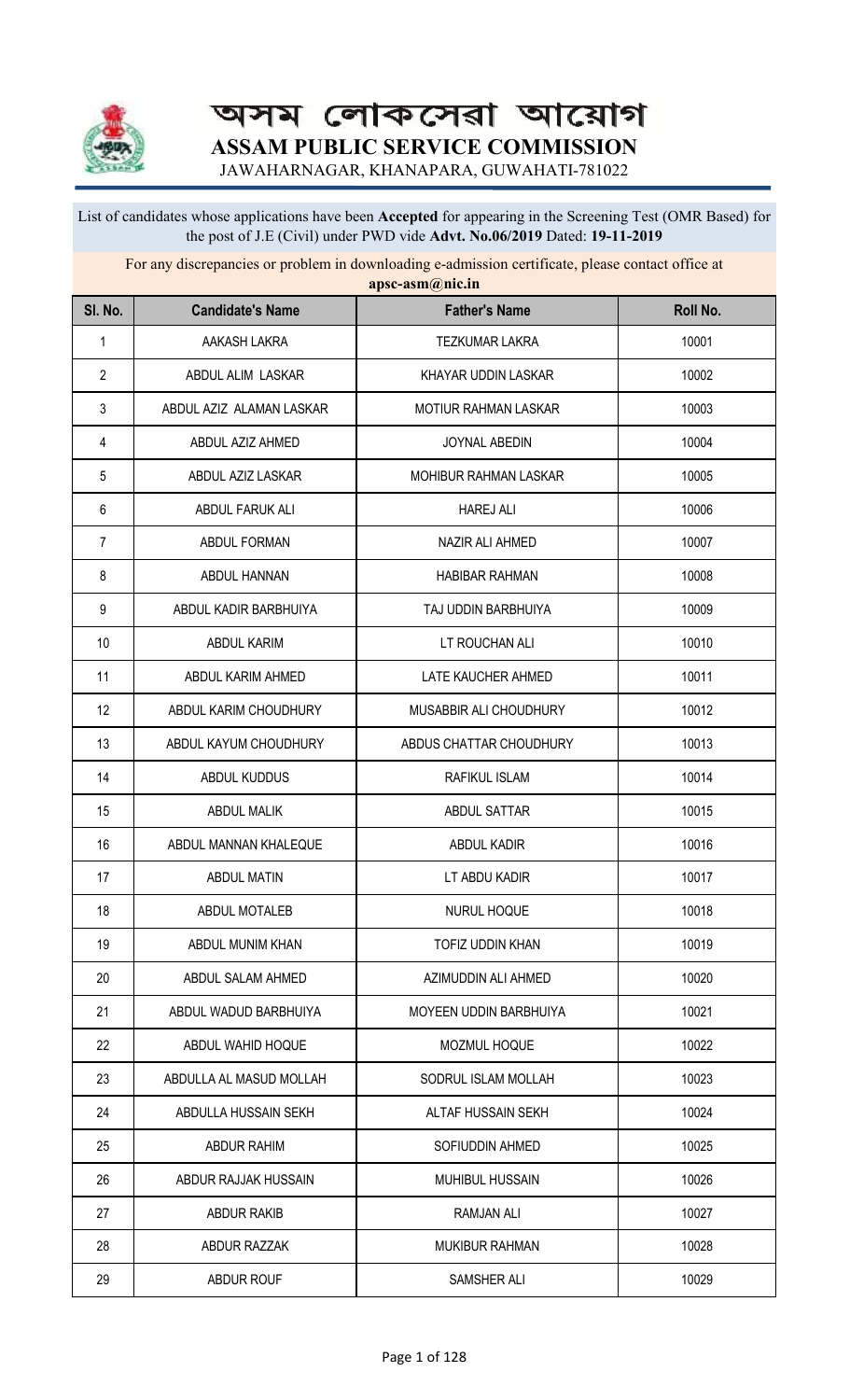| SI. No. | <b>Candidate's Name</b>   | <b>Father's Name</b>         | Roll No. |
|---------|---------------------------|------------------------------|----------|
| 30      | ABDUS SAMED MONDAL        | ATOWAR RAHMAN MONDAL         | 10030    |
| 31      | ABHIJEET BORA             | <b>BHUBAN CH BORA</b>        | 10031    |
| 32      | ABHIJEET SINGHA           | ANANTA SINGHA                | 10032    |
| 33      | <b>ABHIJIT BAKALIAL</b>   | <b>DILIP BAKALIAL</b>        | 10033    |
| 34      | <b>ABHIJIT BARUAH</b>     | <b>MALIN KR BARUAH</b>       | 10034    |
| 35      | <b>ABHIJIT BASFOR</b>     | PARAS BASFOR                 | 10035    |
| 36      | ABHIJIT BHATTACHARYA      | <b>DILIP BHATTA</b>          | 10036    |
| 37      | <b>ABHIJIT BHUYAN</b>     | <b>BUDHIN BHUYAN</b>         | 10037    |
| 38      | <b>ABHIJIT BORGOHAIN</b>  | LATE HORENDRA NATH BORGOHAIN | 10038    |
| 39      | <b>ABHIJIT BURAGOHAIN</b> | AMRIT BURAGOHAIN             | 10039    |
| 40      | <b>ABHIJIT CHETIA</b>     | HARI CHANDRA CHETIA          | 10040    |
| 41      | <b>ABHIJIT CHUTIA</b>     | LT DURGA CHUTIA              | 10041    |
| 42      | ABHIJIT DAS               | <b>MANMOHAN DAS</b>          | 10042    |
| 43      | ABHIJIT DEB BARMAN        | <b>BALARAM DEB BARMAN</b>    | 10043    |
| 44      | <b>ABHIJIT DEORI</b>      | LT SHUGRIBAR DEORI           | 10044    |
| 45      | <b>ABHIJIT DOLEY</b>      | <b>LILA DOLEY</b>            | 10045    |
| 46      | <b>ABHIJIT GOGOI</b>      | <b>UTTAM GOGOI</b>           | 10046    |
| 47      | <b>ABHIJIT GOGOI</b>      | LATE KUKIL GOGOI             | 10047    |
| 48      | <b>ABHIJIT GOSWAMI</b>    | <b>BIPIN CHANDRA GOSWAMI</b> | 10048    |
| 49      | ABHIJIT HAZARIKA          | <b>GOPAL HAZARIKA</b>        | 10049    |
| 50      | ABHIJIT KEMPRAI           | LT THANGMANANDA KEMPRAI      | 10050    |
| 51      | <b>ABHIJIT KONWAR</b>     | ACHIT CHANDRA KONWAR         | 10051    |
| 52      | <b>ABHIJIT KUMAR</b>      | JADU KUMAR                   | 10052    |
| 53      | <b>ABHIJIT NATH</b>       | <b>BHADRESWAR DEV NATH</b>   | 10053    |
| 54      | <b>ABHIJIT NATH</b>       | <b>GHANA KANTA NATH</b>      | 10054    |
| 55      | ABHIJIT PANDIT            | ROHIT PANDIT                 | 10055    |
| 56      | ABHIJIT ROY               | <b>BIPLAB ROY</b>            | 10056    |
| 57      | <b>ABHIJIT SAHA</b>       | PRASANTA SAHA                | 10057    |
| 58      | <b>ABHIJIT SENGUPTA</b>   | <b>PRODIP SENGUPTA</b>       | 10058    |
| 59      | <b>ABHIJYOTI NATH</b>     | PURNAMAL NATH                | 10059    |
| 60      | <b>ABHILASH GOSWAMI</b>   | <b>BOLIN GOSWAMI</b>         | 10060    |
| 61      | <b>ABHILASH GOSWAMI</b>   | PRANAY KUMAR GOSWAMI         | 10061    |
| 62      | ABHILASHA MAHANTA         | HIRANYA MAHANTA              | 10062    |
| 63      | <b>ABHIMAN CHETIA</b>     | <b>LACHIT CHETIA</b>         | 10063    |
| 64      | <b>ABHINAB BARUAH</b>     | MADHUJYA BARUAH              | 10064    |
| 65      | <b>ABHINAB BORA</b>       | <b>NAREN BORA</b>            | 10065    |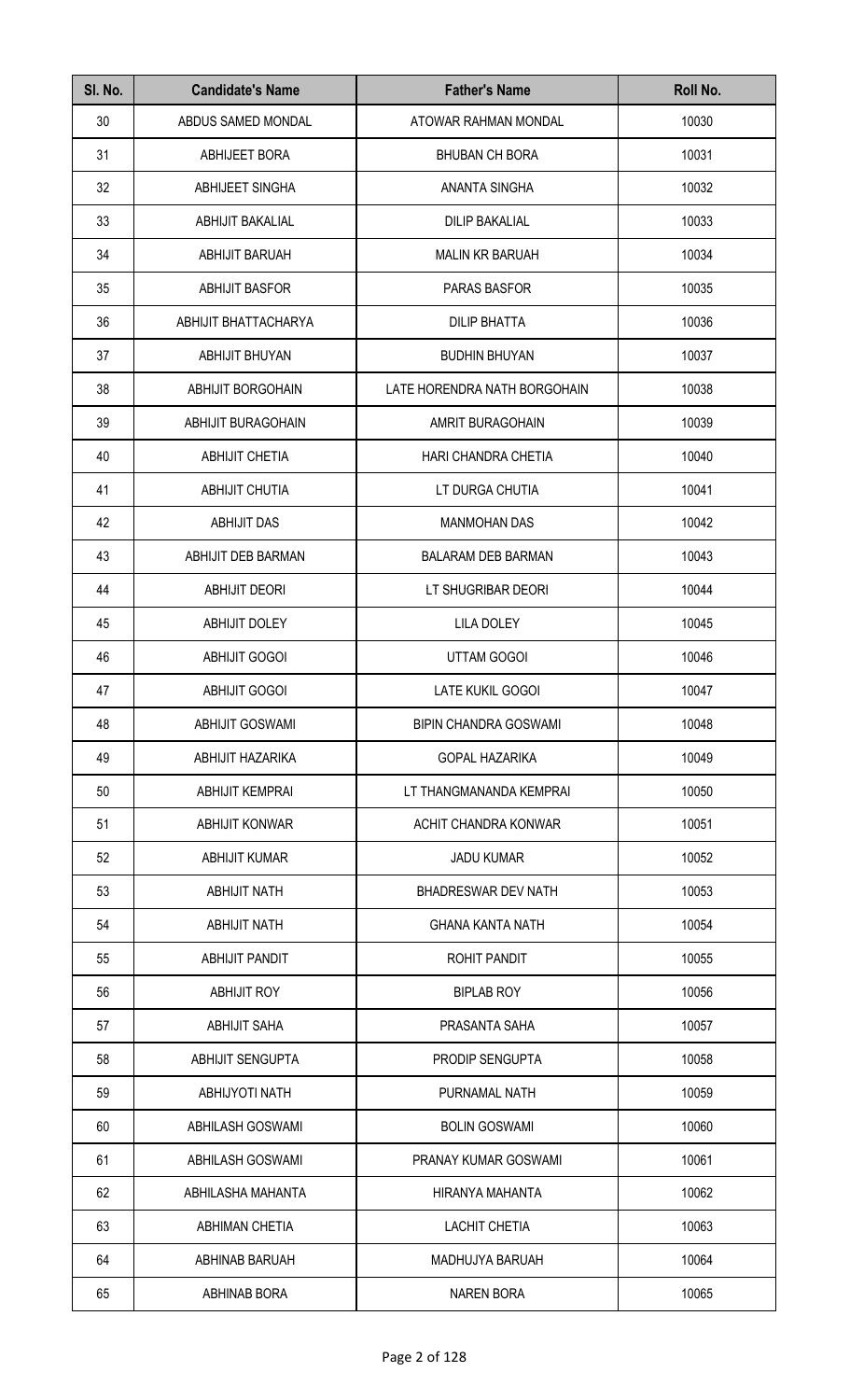| SI. No. | <b>Candidate's Name</b>   | <b>Father's Name</b>       | Roll No. |
|---------|---------------------------|----------------------------|----------|
| 66      | ABHINAB DAS               | <b>NIRMAL DAS</b>          | 10066    |
| 67      | ABHINAB DUTTA             | <b>BABUL DUTTA</b>         | 10067    |
| 68      | ABHINANDAN NEOG           | <b>SIMANTA NEOG</b>        | 10068    |
| 69      | ABHINAV CHAKRABORTY       | NIDARSHAN CHAKRABORTY      | 10069    |
| 70      | <b>ABHINAV GOGOI</b>      | NABA PRAKASH GOGOI         | 10070    |
| 71      | <b>ABHISEKH ROY</b>       | AMITABHA ROY               | 10071    |
| 72      | ABHISHEK DEV              | <b>AKHILENDU DEV</b>       | 10072    |
| 73      | ABHISHEK DUTTA            | <b>GOURANGA DUTTA</b>      | 10073    |
| 74      | <b>ABHISHEK GUPTA</b>     | <b>RONBIJOY GUPTA</b>      | 10074    |
| 75      | <b>ABHISHEK NATH</b>      | <b>ARUN NATH</b>           | 10075    |
| 76      | ABHISHEK PRASAD           | <b>SIYA RAM PRASAD</b>     | 10076    |
| 77      | <b>ABHISHEK SHEKHAR</b>   | SACHCHIDANAND SINGH        | 10077    |
| 78      | <b>ABHISHEK SINHA</b>     | <b>SUKUMAR SINHA</b>       | 10078    |
| 79      | <b>ABHISHEK THAKUR</b>    | ANAND THAKUR               | 10079    |
| 80      | ABIDA BEGUM               | <b>NURUL ISLAM</b>         | 10080    |
| 81      | ABIDUR RAHMAN SHEIKH      | MOJIBAR RAHMAN SHEIKH      | 10081    |
| 82      | ABINAKSHI KONWAR          | <b>DEBAJIT KONWAR</b>      | 10082    |
| 83      | ABINASH BORUAH            | <b>CHANDRA BORUAH</b>      | 10083    |
| 84      | ABINASH BORUAH            | CHANDRA KANTA BORUAH       | 10084    |
| 85      | ABINASH KALITA            | KHARGESWAR KALITA          | 10085    |
| 86      | ABINASH KUMAR OJHA        | <b>BIRENDRA KUMAR OJHA</b> | 10086    |
| 87      | ABINASH MALAKAR           | <b>BASISTHA MALAKAR</b>    | 10087    |
| 88      | <b>ABINASH MILI</b>       | <b>UZZAL MILI</b>          | 10088    |
| 89      | ABINASH MOSAHARY          | PITOR MOSAHARY             | 10089    |
| 90      | ABINASH NEOG              | <b>JOGEN NEOG</b>          | 10090    |
| 91      | ABINASH PATHAK            | <b>GUNADHAR PATHAK</b>     | 10091    |
| 92      | ABINASH PHUKON            | <b>JOGEN PHUKON</b>        | 10092    |
| 93      | <b>ABINASH SAIKIA</b>     | <b>RAJIB SAIKIA</b>        | 10093    |
| 94      | ABINASH SARMA             | <b>DIPAK SARMAH</b>        | 10094    |
| 95      | ABINASH SARMA             | <b>UDAY SARMA</b>          | 10095    |
| 96      | ABINASH SARMAH            | <b>NILA SARMAH</b>         | 10096    |
| 97      | ABISEKH KARMAKAR          | <b>GOBINDA KARMAKAR</b>    | 10097    |
| 98      | ABU AHMED SALMAN MAZUMDER | ANWAR HUSSAIN MAZUMDER     | 10098    |
| 99      | ABU BAKKAR SIDDIQUE       | <b>MIZANUR RAHMAN</b>      | 10099    |
| 100     | ABU FAZAL MD HANIF        | TAJ UDDIN AHMED            | 10100    |
| 101     | ABU MD MOSTAK AHMED       | <b>MANIK UDDIN</b>         | 10101    |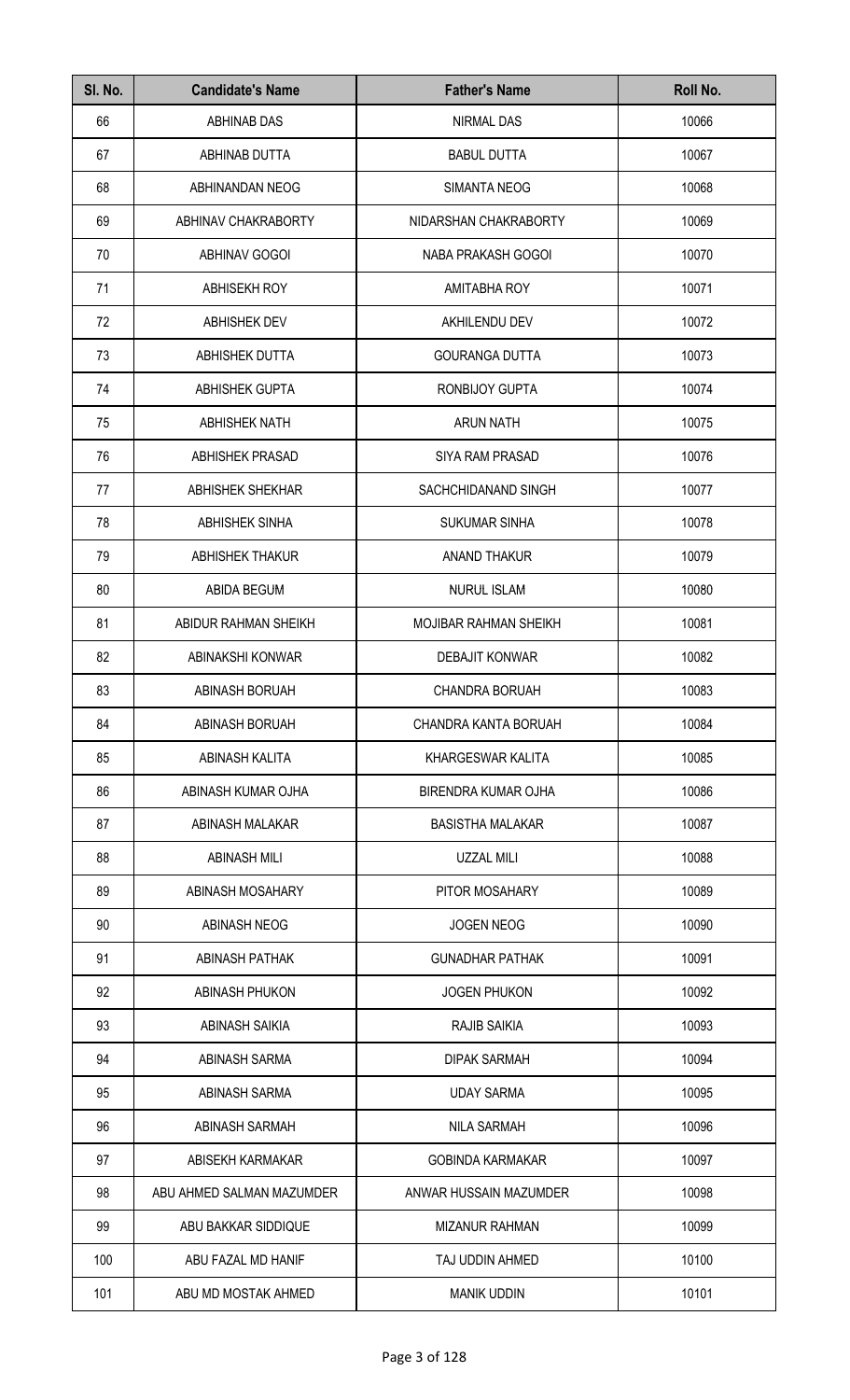| SI. No. | <b>Candidate's Name</b>                    | <b>Father's Name</b>           | Roll No. |
|---------|--------------------------------------------|--------------------------------|----------|
| 102     | ABU MD SUFIAN LASKAR                       | MUSLIM UDDIN LASKAR            | 10102    |
| 103     | ABU SALIM AHMED                            | MD FAIZUDDIN AHMED             | 10103    |
| 104     | ABU SAYEED MD ASHFAQUE<br><b>BARBHUIYA</b> | EYAHEYA BARBHUIYA              | 10104    |
| 105     | ABU SHABNAM SIDDIQUEI                      | ABU BAKKAR SIDDIQUE            | 10105    |
| 106     | ABU SUFIAN LASKAR                          | LT SANJIB AHMED LASKAR         | 10106    |
| 107     | ABU ZAFAR BARBHUIYA                        | SAIDUL HAQUE BARBHUIYA         | 10107    |
| 108     | ABUL FAZAL BORBHUIYA                       | ABDUL HAMID BORBHUIYA          | 10108    |
| 109     | ABUL HASSAN BARBHUIYA                      | ABDUL QUDDUS BARBHUIYA         | 10109    |
| 110     | ABUL KALAM BARBHUIYA                       | <b>JABAN ALI BARBHUIYA</b>     | 10110    |
| 111     | ABUL KALAM MIRA                            | NOOR UDDIN MIRA                | 10111    |
| 112     | ABUL KALAM MOHAMAD NUMAN<br><b>LASKAR</b>  | <b>MUSLIM UDDIN LASKAR</b>     | 10112    |
| 113     | ABUL KASHIM BARBHUIYA                      | <b>FAIZUR RAHMAN BARBHUIYA</b> | 10113    |
| 114     | ACHINTYA BRAHMA                            | RAJANI KANTA BRAHMA            | 10114    |
| 115     | ACHINTYA SAIKIA                            | LATE GHANA KANTA SAIKIA        | 10115    |
| 116     | <b>ACHYUT DUTTA</b>                        | RANTU DUTTA                    | 10116    |
| 117     | ACHYUT SONOWAL                             | <b>BUDDESHWAR SONOWAL</b>      | 10117    |
| 118     | ACHYUTANANDA BORAH                         | <b>BIPIN CHANDRA BORAH</b>     | 10118    |
| 119     | ADHIRAJ CHUTIA                             | <b>BRAJENDRA NATH CHUTIA</b>   | 10119    |
| 120     | ADHIRAJ HAZARIKA                           | RUNI KUMAR HAZARIKA            | 10120    |
| 121     | <b>ADIL HUSSAIN</b>                        | MOHAMMAD ALI                   | 10121    |
| 122     | <b>ADIL RASHID</b>                         | <b>HARUN RASHID</b>            | 10122    |
| 123     | <b>ADIT JAHARISA</b>                       | KHUNTHUSH JAHARISA             | 10123    |
| 124     | <b>ADITI DAS</b>                           | PRABIN CHANDRA DAS             | 10124    |
| 125     | ADITYA BORAH                               | DILIP CHANDRA BORAH            | 10125    |
| 126     | <b>ADITYA KURMI</b>                        | <b>NABIN KURMI</b>             | 10126    |
| 127     | AFJAL HASSAN MAZUMDER                      | MAHMADUL AMBIA MAZUMDER        | 10127    |
| 128     | AFRIDI AHMED                               | AFTAB UDDIN AHMED              | 10128    |
| 129     | AFSARUL ISLAM LASKAR                       | BAKBUL ISLAM LASKAR            | 10129    |
| 130     | AFTABUR RAHMAN                             | <b>MAHIBAR RAHMAN</b>          | 10130    |
| 131     | AFTABUR RAHMAN LASKAR                      | AMOWAR HUSSAIN LASKAR          | 10131    |
| 132     | AFZAL KARIM MAZARBHUIYA                    | LT MIZANUR RAHMAN MAZARBHUIYA  | 10132    |
| 133     | AHMED HUSSAIN BARBHUIYA                    | MOIN UDDIN BARBHUIYA           | 10133    |
| 134     | AHMED HUSSAIN LASKAR                       | AZIB UDDIN LASKAR              | 10134    |
| 135     | AHMED ISLAM MAZARBHUIYA                    | SIRAZUL ISLAM MAZARBHUIYA      | 10135    |
| 136     | AHMED SHAD LASKAR                          | ATIQUR RAHMAN LASKAR           | 10136    |
| 137     | <b>AHMED TOWEB</b>                         | ABDUL KADER                    | 10137    |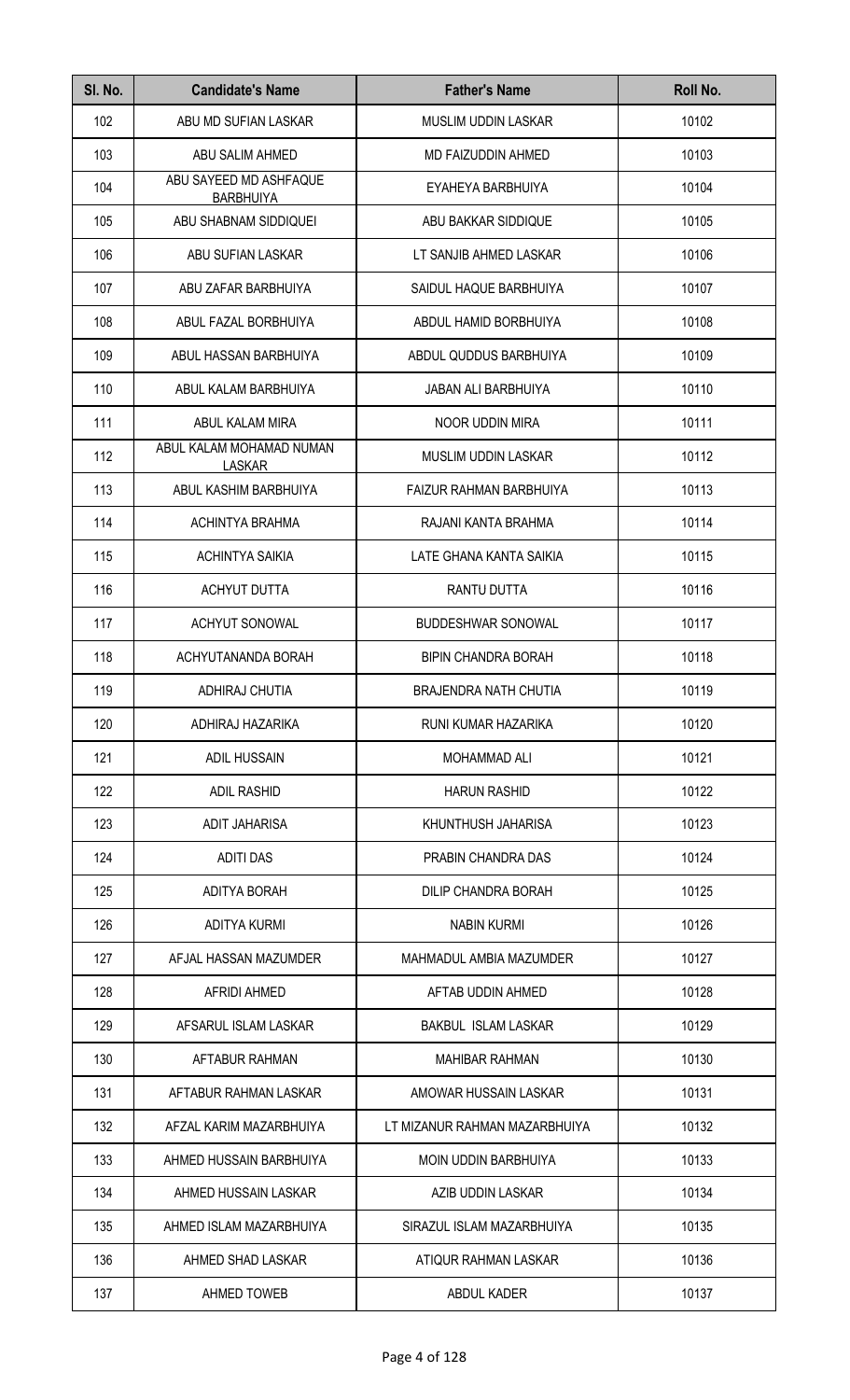| SI. No. | <b>Candidate's Name</b> | <b>Father's Name</b>        | Roll No. |
|---------|-------------------------|-----------------------------|----------|
| 138     | AHMOD SAHID LASKAR      | LATE ABDUL WAHID LASKAR     | 10138    |
| 139     | AHRAR HUSSAIN KHAN      | <b>IRSHAD HUSSAIN KHAN</b>  | 10139    |
| 140     | AI THOWN KHENLOUNG      | NGI MOON GOHAIN             | 10140    |
| 141     | AINUL HOQUE             | <b>JAHIRUDDIN AHMED</b>     | 10141    |
| 142     | AINUS ALI SK            | AZAD ALI SK                 | 10142    |
| 143     | AISENG KHAM SHYAM       | KULADHAR SHYAM              | 10143    |
| 144     | <b>AJANTA BARUA</b>     | <b>BASANTA BARUA</b>        | 10144    |
| 145     | AJAY BORO               | LOHIT BORO                  | 10145    |
| 146     | <b>AJAY DAS</b>         | <b>DEBENDRA DAS</b>         | 10146    |
| 147     | AJAY KUMAR RAI          | <b>SURESH RAI</b>           | 10147    |
| 148     | <b>AJAY MILI</b>        | <b>ANIL MILI</b>            | 10148    |
| 149     | <b>AJAY POLONG</b>      | <b>SUREN POLONG</b>         | 10149    |
| 150     | <b>AJIJUR RAHMAN</b>    | LATE MANTU SEIKH            | 10150    |
| 151     | <b>AJIT CHOUDHURY</b>   | <b>HAREN CHOUDHURY</b>      | 10151    |
| 152     | AJIT KUMAR DAS          | LATE SUREN DAS              | 10152    |
| 153     | <b>AJIT SINGH</b>       | SIPAHI SINGH                | 10153    |
| 154     | AJOY KUMAR SARKAR       | PARESH CHANDRA SARKAR       | 10154    |
| 155     | AJOY LOYING             | NOBIN LOYING                | 10155    |
| 156     | <b>AKASH ALI</b>        | <b>LATE SIRAJ ALI</b>       | 10156    |
| 157     | <b>AKASH BORAH</b>      | LATE TANKESWAR BORAH        | 10157    |
| 158     | AKASH GOHAIN BORUAH     | LATE SUNA GOHAIN BORUAH     | 10158    |
| 159     | AKASH PEGU              | <b>BIRAJ PEGU</b>           | 10159    |
| 160     | AKASHDEEP DAS           | AMIYO KUMAR DAS             | 10160    |
| 161     | AKASHJYOTI GOGOI        | <b>BOIKUNTHA NATH GOGOI</b> | 10161    |
| 162     | AKASHJYOTI NEOG         | <b>MONIRAM NEOG</b>         | 10162    |
| 163     | AKBAR ALI AHMED         | ABU LAIS AHMED              | 10163    |
| 164     | AKHIL KALITA            | SABIN KALITA                | 10164    |
| 165     | <b>AKHIL SARMA</b>      | <b>DILIP SARMA</b>          | 10165    |
| 166     | AKHIM DHADUMIA          | <b>INDESWAR DHADUMIA</b>    | 10166    |
| 167     | AKHTAR AHMED            | MD NIZAMUDDIN AHMED         | 10167    |
| 168     | AKHTER HUSSAIN          | <b>ARMAN ALI</b>            | 10168    |
| 169     | AKIB AHMED MAZUMDER     | ARJUMOND ALI MAZUMDER       | 10169    |
| 170     | <b>AKIB KHAN</b>        | SHAMIM AHMED KHAN           | 10170    |
| 171     | AKIB ZAVED BARLASKAR    | NUMAN AHMED BARLASKAR       | 10171    |
| 172     | AKIDUL ISLAM            | ABDUL MOZID                 | 10172    |
| 173     | AKIF SARKAR             | AZIZUL HAQUE SARKAR         | 10173    |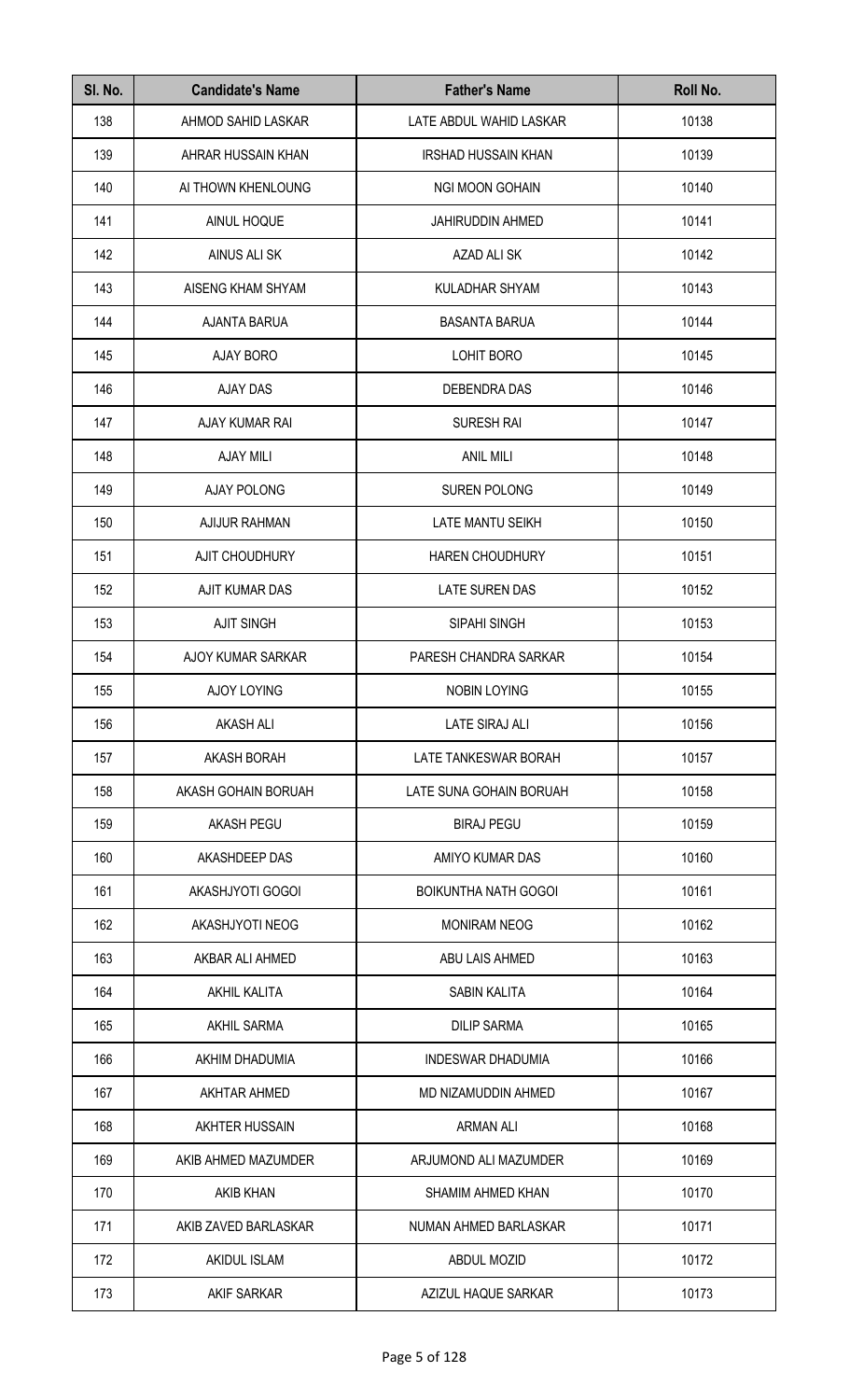| SI. No. | <b>Candidate's Name</b>     | <b>Father's Name</b>     | Roll No. |
|---------|-----------------------------|--------------------------|----------|
| 174     | <b>AKIL AHMED</b>           | <b>LAMSUN NOOR AHMED</b> | 10174    |
| 175     | AKRAM RAJA                  | <b>SALUDDIN AHMED</b>    | 10175    |
| 176     | AKRAMUL HOQUE               | <b>OMAR ALI</b>          | 10176    |
| 177     | AL IMRAN CHOUDHURY          | ABDUL MALIK CHOUDHURY    | 10177    |
| 178     | <b>ALAKESH BARMAN</b>       | PARIKHIT BARMAN          | 10178    |
| 179     | ALAKESH KALITA              | AKAN CHANDRA KALITA      | 10179    |
| 180     | <b>ALAKESH MEDHI</b>        | <b>NAGEN MEDHI</b>       | 10180    |
| 181     | ALAL AHMED LASKAR           | LT ABDUL KUDDUS LASKAR   | 10181    |
| 182     | <b>ALAUDDIN SHEIKH</b>      | ABDUL HAMID SHEIKH       | 10182    |
| 183     | ALFRED VANHMUNMAWI INTOVATE | RALTAWNLUOI INTOVATE     | 10183    |
| 184     | ALI AMJAD LASKAR            | PAKHI MIA LASKAR         | 10184    |
| 185     | ALI REJA AHMED              | AMJAD ALI AHMED          | 10185    |
| 186     | ALIFA BEGUM LASKAR          | SAMSUR UDDIN LASKAR      | 10186    |
| 187     | <b>ALIMUS SWAKIB</b>        | SYED ABDUL NUR           | 10187    |
| 188     | <b>ALINA AHMED</b>          | MONNAF AHMED             | 10188    |
| 189     | ALINDITA BURAGOHAIN         | RABINDRA BURAGOHAIN      | 10189    |
| 190     | <b>ALIPONA KESHAN</b>       | LATE MOSONDRA KESHAN     | 10190    |
| 191     | ALISMITA DAS                | <b>BHARAT CH DAS</b>     | 10191    |
| 192     | <b>ALISMITA MEDHI</b>       | RAMANI MEDHI             | 10192    |
| 193     | <b>ALIZA PARBIN</b>         | <b>FATIK ALI</b>         | 10193    |
| 194     | <b>ALMINA KHANAM</b>        | LATE ABDUL ALI           | 10194    |
| 195     | ALMUMIN BARBHUYIA           | SIRAJ UDDIN BARBHUIYA    | 10195    |
| 196     | ALTAF HUSSAIN MAZUMDER      | LT SAYED UDDIN MAZUMDER  | 10196    |
| 197     | <b>ALTAP HUSSAIN</b>        | ASIR UDDIN SK            | 10197    |
| 198     | AMAD AHMED BARBHUIYA        | AHMED HUSSAIN BARBHUIYA  | 10198    |
| 199     | AMAL JYOTI TALUKDAR         | <b>KSHITISH TALUKDAR</b> | 10199    |
| 200     | <b>AMAL KALITA</b>          | <b>BINANDA KALITA</b>    | 10200    |
| 201     | AMALENDU BHOWMICK           | <b>MOTILAL BHOWMIK</b>   | 10201    |
| 202     | AMANUR RAHMAN               | <b>ABDUR RAHMAN</b>      | 10202    |
| 203     | AMAR GURUNG                 | <b>PRADIP GURUNG</b>     | 10203    |
| 204     | AMAR JYOTI BARMAN           | AMBIKA BARMAN            | 10204    |
| 205     | AMAR JYOTI CHOUHAN          | <b>BEJRAJ CHOUHAN</b>    | 10205    |
| 206     | AMAR JYOTI HALOI            | KANDARPA HALOI           | 10206    |
| 207     | AMAR JYOTI HAZARIKA         | KANDARPA HAZARIKA        | 10207    |
| 208     | AMAR JYOTI KEOT             | <b>LAKHI KEOT</b>        | 10208    |
| 209     | AMAR SHAKTI KUMAR           | SATYENDRA PRASAD         | 10209    |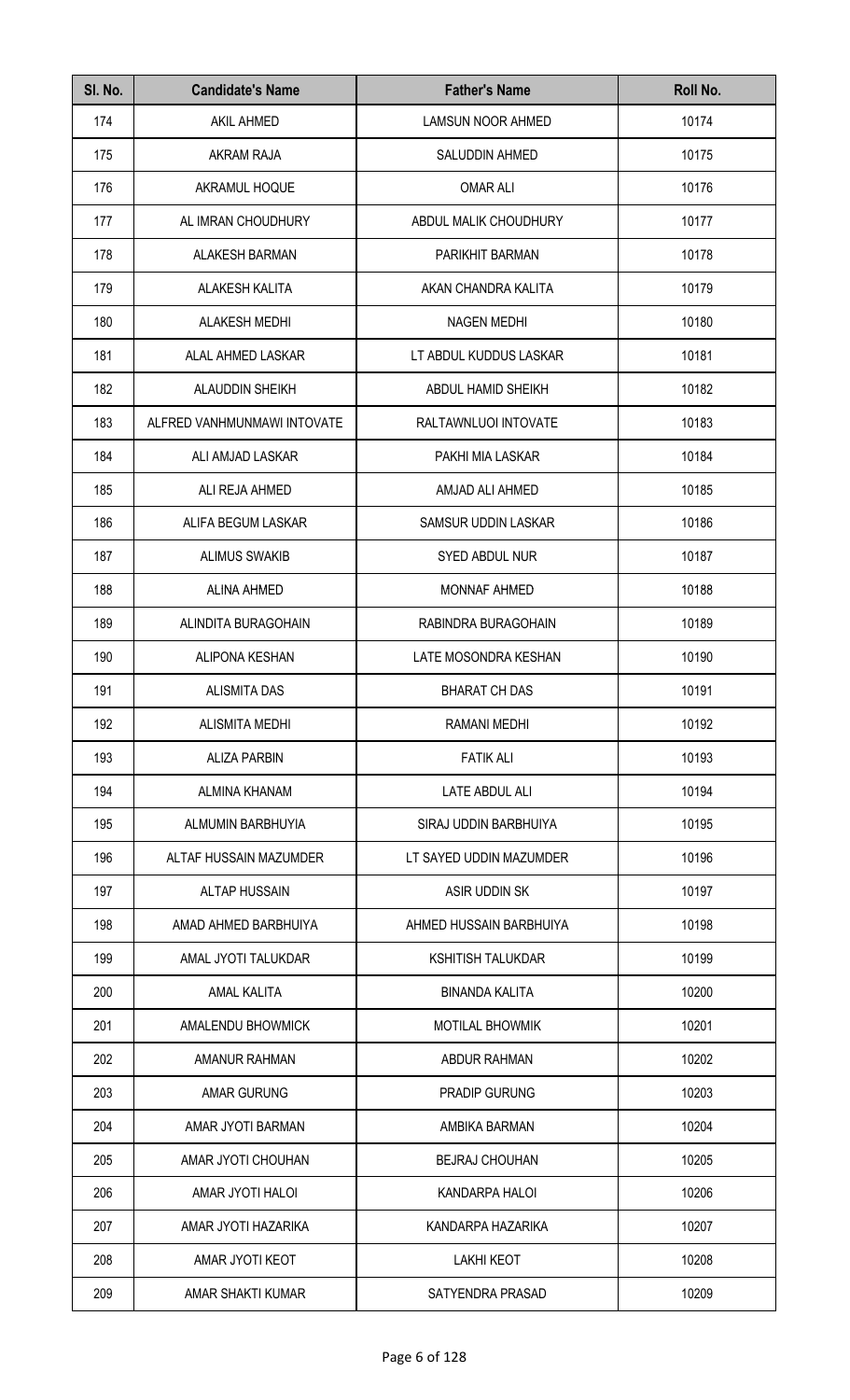| SI. No. | <b>Candidate's Name</b> | <b>Father's Name</b>        | Roll No. |
|---------|-------------------------|-----------------------------|----------|
| 210     | AMARENDRA DAS           | RAMESH CH DAS               | 10210    |
| 211     | AMARENDRA KALITA        | PHANI KALITA                | 10211    |
| 212     | AMARENDRA PEGU          | LATE DHIREN PEGU            | 10212    |
| 213     | AMARJIT GOGOI           | <b>DIPEN GOGOI</b>          | 10213    |
| 214     | AMARJIT HAZARIKA        | PRADIP HAZARIKA             | 10214    |
| 215     | AMARJIT KALITA          | LAKHESWAR KALITA            | 10215    |
| 216     | AMARJYOTI BORAH         | <b>BIJOY BORAH</b>          | 10216    |
| 217     | AMARJYOTI PATHAK        | PRASANNA PATHAK             | 10217    |
| 218     | AMARJYOTI SEN DEKA      | PRATUL SEN DEKA             | 10218    |
| 219     | AMENUL HOQUE            | <b>MANTU ALI</b>            | 10219    |
| 220     | AMIMANGSHU MOHANTA      | HIMANGSHU MOHANTA           | 10220    |
| 221     | AMIN AHMED LASKAR       | KHALIL UDDIN LASKAR         | 10221    |
| 222     | <b>AMIN HUSSAIN</b>     | <b>ABDUL ALI</b>            | 10222    |
| 223     | AMINUL HOQUE            | <b>ABZEL ALI</b>            | 10223    |
| 224     | AMINUL ISLAM KHAN       | RAMEZ KHAN                  | 10224    |
| 225     | <b>AMINUR HUSSAIN</b>   | <b>MAHAMMAD ALI</b>         | 10225    |
| 226     | AMINUR RAHMAN           | <b>ATAUR RAHMAN</b>         | 10226    |
| 227     | AMIR ALI AHMED          | SHAMSUL HOQUE               | 10227    |
| 228     | AMIR HUSSAIN CHOUDHURY  | HARUS ALI CHOUDHURY         | 10228    |
| 229     | AMIRUL ISLAM CHOUDHURY  | SAYEED AHMED CHOUDHURY      | 10229    |
| 230     | <b>AMIT GHOSH</b>       | KAMAL KRISHNA GHOSH         | 10230    |
| 231     | <b>AMIT GOSWAMI</b>     | <b>DILIP KUMAR GOSWAMI</b>  | 10231    |
| 232     | AMIT KISHORE HAZARIKA   | NRIPEN HAZARIKA             | 10232    |
| 233     | AMIT KUMAR BRAHMA       | RAJIB LOCHAN BRAHMA         | 10233    |
| 234     | AMIT KUMAR DAIMARY      | LATE DIPAK KUMAR DAIMARY    | 10234    |
| 235     | AMIT KUMAR NARZARY      | AJOY KUMAR NARZARY          | 10235    |
| 236     | AMIT KUMAR SINGHA       | UPENDRA CHANDRA SINGHA      | 10236    |
| 237     | <b>AMIT SARKER</b>      | <b>PRADIP KUMAR SARKER</b>  | 10237    |
| 238     | AMIYO KUMAR NIPUN       | <b>TULESWAR NIPUN</b>       | 10238    |
| 239     | <b>AMJIT KEMPRAI</b>    | <b>JOYLAL KEMPRAI</b>       | 10239    |
| 240     | AMLAN JYOTI BORAH       | KIRTI CHANDRA BORAH         | 10240    |
| 241     | AMLAN JYOTI SAIKIA      | <b>DILIP CHANDRA SAIKIA</b> | 10241    |
| 242     | <b>AMLON GOHAIN</b>     | <b>NGI KHENG GOHAIN</b>     | 10242    |
| 243     | AMPRANA THAOSEN         | <b>BHABESH THAOSEN</b>      | 10243    |
| 244     | <b>AMRIN AHMED</b>      | MD INARUDDIN AHMED          | 10244    |
| 245     | <b>AMRIT BORAH</b>      | <b>LATE THAGIT BORAH</b>    | 10245    |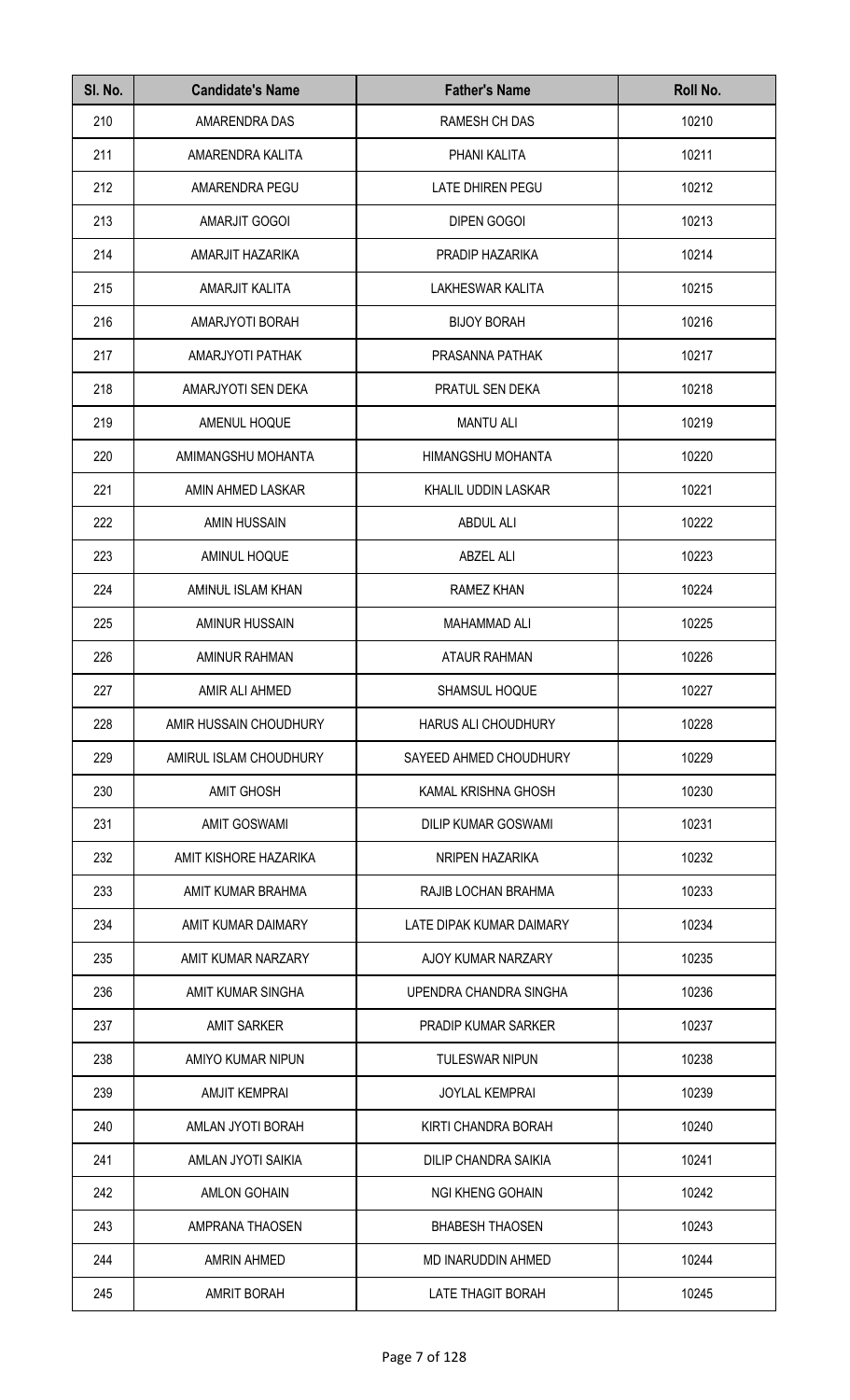| SI. No. | <b>Candidate's Name</b> | <b>Father's Name</b>      | Roll No. |
|---------|-------------------------|---------------------------|----------|
| 246     | AMRIT CH DAS            | NIKHIL CH NAMADAS         | 10246    |
| 247     | AMRIT KR HAZARIKA       | LATE HIRANYA HAZARIKA     | 10247    |
| 248     | AMRIT KUMAR SINGHA      | ARUN KUMAR SINGHA         | 10248    |
| 249     | AMRIT RABI DAS          | <b>BHUGESWAR RABI DAS</b> | 10249    |
| 250     | <b>AMRIT SHARMA</b>     | LATE LAKHI SHARMA         | 10250    |
| 251     | AMZAD HUSSAIN LASKAR    | AFTAB UDDIN LASKAR        | 10251    |
| 252     | AMZED CHAUDHARY         | <b>ABUL ALI</b>           | 10252    |
| 253     | ANAMIKA DAS             | LATE BHADRESWAR DAS       | 10253    |
| 254     | ANAMIKA DEKA            | LATE ARUN CHANDRA DEKA    | 10254    |
| 255     | ANAMIKA GOGOI           | <b>JATIN GOGOI</b>        | 10255    |
| 256     | ANAMIKA TALUKDAR        | SADANANDA TALUKDAR        | 10256    |
| 257     | <b>ANAMIKA TERON</b>    | <b>BISHNU RAM TERON</b>   | 10257    |
| 258     | ANAND KUMAR PRASAD      | RAM KISHAN PRASAD         | 10258    |
| 259     | ANANDA DEURI            | <b>DILESWAR DEURI</b>     | 10259    |
| 260     | ANANTA KONWAR           | <b>MOHENDRA KONWAR</b>    | 10260    |
| 261     | ANANTA KUMAR SUTRADHAR  | AMAR CHANDRA SUTRADHAR    | 10261    |
| 262     | ANANYA NEOG             | <b>LAKHI NEOG</b>         | 10262    |
| 263     | ANGARAG BURAGOHAIN      | <b>BINANDA BURAGOHAIN</b> | 10263    |
| 264     | <b>ANGJOK HANSE</b>     | <b>SUNARAM HANSE</b>      | 10264    |
| 265     | ANGKAN BARUAH           | PRANAB JYOTI BARUAH       | 10265    |
| 266     | ANGKIM JYOTI HAZARIKA   | PURNA KANTA HAZARIKA      | 10266    |
| 267     | ANGKITA BORA            | <b>ARUN BORA</b>          | 10267    |
| 268     | ANGKITA HOJAI           | <b>LALCHAND HOJAI</b>     | 10268    |
| 269     | ANGSHUMAN ARYAH         | <b>HIRANYA DEORI</b>      | 10269    |
| 270     | ANGSHUMAN BHARALI       | LATE BIMAL BHARALI        | 10270    |
| 271     | ANGSHUMAN DAS           | LT UPEN DAS               | 10271    |
| 272     | ANGSHUMAN PAUL          | ARUN KUMAR PAUL           | 10272    |
| 273     | ANGSHUMAN SAIKIA        | RANJAN SAIKIA             | 10273    |
| 274     | ANGSHUMAN TALUKDAR      | <b>DILIP TALUKDAR</b>     | 10274    |
| 275     | ANGTHIP TERONPI         | PUNYA RAM TERON           | 10275    |
| 276     | <b>ANIKET SONAR</b>     | LOK BAHADUR SONAR         | 10276    |
| 277     | ANIMESH BHARADWAJ       | RATUL CHANDRA SHARMA NEOG | 10277    |
| 278     | ANIMESH DUTTA           | ANJAN DUTTA               | 10278    |
| 279     | ANIMESH KUMAR ROY       | ASWINI KUMAR ROY          | 10279    |
| 280     | <b>ANIMESH PAUL</b>     | <b>AMAR PAUL</b>          | 10280    |
| 281     | ANINDAM SARKAR          | AJOY KUMAR SARKAR         | 10281    |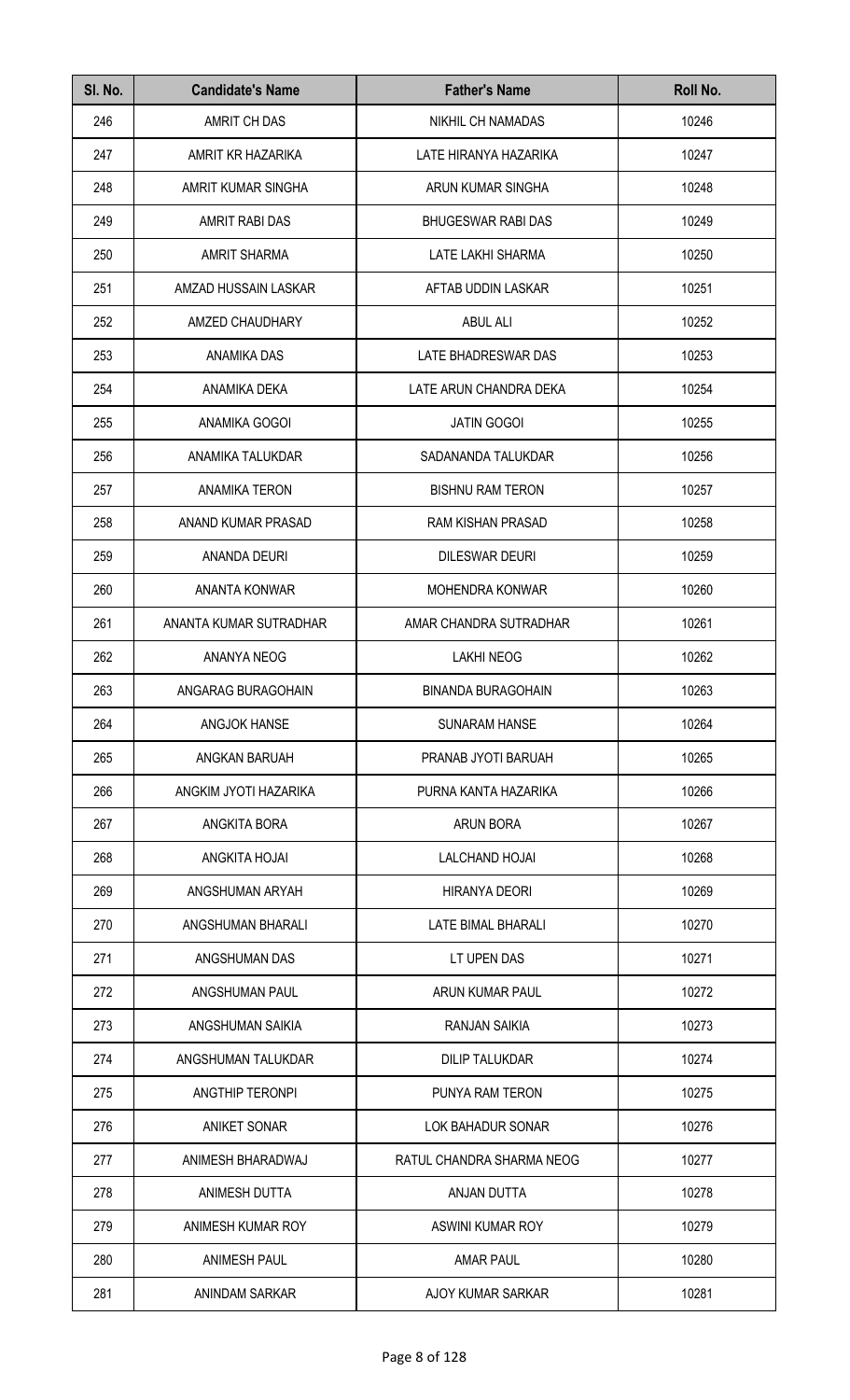| SI. No. | <b>Candidate's Name</b>  | <b>Father's Name</b>       | Roll No. |
|---------|--------------------------|----------------------------|----------|
| 282     | ANINDITA CHOUDHURY       | BIRAJ KUMAR CHOUDHURY      | 10282    |
| 283     | ANINNITA DEKA            | KARUNA KANTA DEKA          | 10283    |
| 284     | ANIRBAN BHUYAN           | DHRUBA JYOTI BHUYAN        | 10284    |
| 285     | ANIRBAN GOGOI            | <b>NIBARON GOGOI</b>       | 10285    |
| 286     | ANIRUDHA MEDAK           | <b>INDRA KANTA MEDAK</b>   | 10286    |
| 287     | ANISH UZ ZAMAN           | LATE ABUL HUSSAIN          | 10287    |
| 288     | ANISHA PHUKAN            | RAMEN KUMAR PHUKAN         | 10288    |
| 289     | ANISHUSH ZAMAN CHOUDHURY | TAZAMMUL HUSSAIN CHOUDHURY | 10289    |
| 290     | ANISUL HAQUE BARBHUIYA   | ABDUL JABBAR BARBHUIYA     | 10290    |
| 291     | <b>ANISUR RAHMAN</b>     | MOZIBAR RAHMAN             | 10291    |
| 292     | ANISUR RAHMAN AHMED      | ASHRAFUL HOQUE             | 10292    |
| 293     | ANJALI BASUMATARY        | NIJAY BASUMATARY           | 10293    |
| 294     | <b>ANJALI DAS</b>        | RAJKUMAR DAS               | 10294    |
| 295     | <b>ANJAN DAS</b>         | ARABINDA DAS               | 10295    |
| 296     | ANJAN DEKA               | DIGAMBAR CHANDRA DEKA      | 10296    |
| 297     | ANJAN JYOTI DAS          | NRIPEN CHANDRA DAS         | 10297    |
| 298     | ANJAN KALITA             | <b>BIMAL KALITA</b>        | 10298    |
| 299     | ANJAN KALITA             | NABA KUMAR KALITA          | 10299    |
| 300     | <b>ANJANA DEVI</b>       | RAMESH CHANDRA MISHRA      | 10300    |
| 301     | <b>ANJUMA SAIKIA</b>     | ABUL HUSSAIN SAIKIA        | 10301    |
| 302     | <b>ANJUMONI ROY</b>      | <b>HITESWAR ROY</b>        | 10302    |
| 303     | ANKITA BEZBARUAH         | <b>JIBAN BEZBARUAH</b>     | 10303    |
| 304     | ANKITA CHAKRABORTY       | <b>ALAK CHAKRABORTY</b>    | 10304    |
| 305     | <b>ANKITA GHOSH</b>      | RATAN KUMAR GHOSH          | 10305    |
| 306     | ANKITA GOGOI             | <b>BINOY GOGOI</b>         | 10306    |
| 307     | <b>ANKITA RAIJUNG</b>    | <b>BINAY BARMAN</b>        | 10307    |
| 308     | ANKSHUMAN KAUSHIK        | NABAJYOTI THAKUR           | 10308    |
| 309     | ANKUR ASHIM GOGOIQ       | PULIN GOGOI                | 10309    |
| 310     | <b>ANKUR BARUAH</b>      | <b>JOGEN BARUAH</b>        | 10310    |
| 311     | <b>ANKUR BHARALI</b>     | SONARAM BHARALI            | 10311    |
| 312     | <b>ANKUR DAS</b>         | <b>HIRENDRA DAS</b>        | 10312    |
| 313     | <b>ANKUR DAS</b>         | CHANDRA KAMAL DAS          | 10313    |
| 314     | <b>ANKUR DAS</b>         | <b>LALIT DAS</b>           | 10314    |
| 315     | ANKUR JYOTI BORAH        | PROMUD BORAH               | 10315    |
| 316     | ANKUR JYOTI DAS          | NIROD CH DAS               | 10316    |
| 317     | ANKUR JYOTI MALAKAR      | JAYANTA MALAKAR            | 10317    |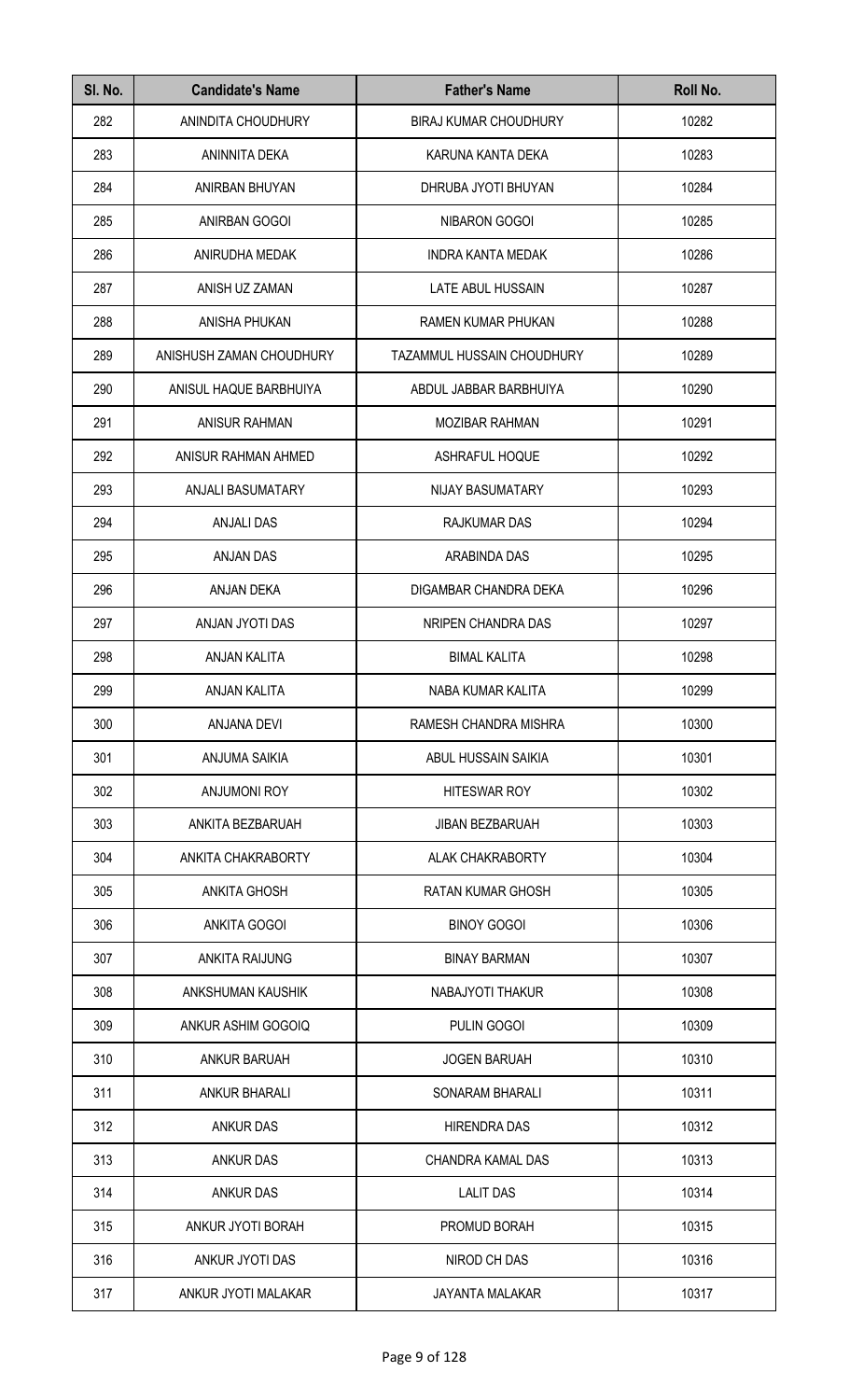| SI. No. | <b>Candidate's Name</b>  | <b>Father's Name</b>       | Roll No. |
|---------|--------------------------|----------------------------|----------|
| 318     | <b>ANKUR PHUKAN</b>      | PUNYESWAR PHUKAN           | 10318    |
| 319     | ANKUR PRASAD SARMA       | LATE PRADIP KUMAR SARMA    | 10319    |
| 320     | <b>ANKURAN SAIKIA</b>    | <b>BABUL SAIKIA</b>        | 10320    |
| 321     | ANNAPURNA ROY            | MRITYUN JOY ROY            | 10321    |
| 322     | ANNESHA GOGOI            | PRANAB JYOTI GOGOI         | 10322    |
| 323     | ANOWAR HUSSAIN           | <b>SAMER ALI</b>           | 10323    |
| 324     | ANOWAR HUSSAIN HILALY    | LATE ABU SHARIF HILALY     | 10324    |
| 325     | ANOWAR HUSSAIN ZAHID     | ABDUL LATIF AHMED          | 10325    |
| 326     | ANOWAR HUSSEN            | <b>ARMAN ALI</b>           | 10326    |
| 327     | <b>ANOWAR RAFI</b>       | <b>MATLIB ALI</b>          | 10327    |
| 328     | ANSHUMAN BORAH           | LT ANIL CHANDRA BORAH      | 10328    |
| 329     | ANSHUMAN DUARAH          | JIBESWAR DUARAH            | 10329    |
| 330     | ANSUMA BASUMATARY        | SURJYA KUMAR BASUMATARY    | 10330    |
| 331     | ANSUMAN DUTTA            | DHAN DUTTA                 | 10331    |
| 332     | ANSUMAN PARASAR          | PRADIP DUTTA               | 10332    |
| 333     | ANTAREEKSH BHUYAN        | UTPAL BHUYAN               | 10333    |
| 334     | ANTARIKHYA BARUAH        | <b>TAPAN BARUAH</b>        | 10334    |
| 335     | ANTARIKSHA BHATTACHARYYA | DILIP KUMAR BHATTACHARYYA  | 10335    |
| 336     | <b>ANTONY BASUMATARY</b> | <b>BIJOY BASUMATARY</b>    | 10336    |
| 337     | <b>ANTU BORA</b>         | KAMAL CHANDRA BORA         | 10337    |
| 338     | ANUJ KUMAR BORA          | <b>DULU KUMAR BORA</b>     | 10338    |
| 339     | ANUJ SADAGAR             | <b>BIPIN SADAGAR</b>       | 10339    |
| 340     | <b>ANUP BARMAN</b>       | LATE GIRISH CHANDRA BARMAN | 10340    |
| 341     | ANUP BARUAH              | PABINDRA NATH BEZBARUAH    | 10341    |
| 342     | ANUP GWRA BASUMATARY     | PRADEEP BASUMATARY         | 10342    |
| 343     | ANUP KALITA              | SATISH KALITA              | 10343    |
| 344     | ANUP KALITA              | <b>GRISH CH KALITA</b>     | 10344    |
| 345     | ANUPAL GOHAIN            | RANJAN GOHAIN              | 10345    |
| 346     | ANUPAM BORAH             | KANAK CH BORAH             | 10346    |
| 347     | ANUPAM CHETRY            | <b>HP CHETRY</b>           | 10347    |
| 348     | ANUPAM CHOUDHURY         | <b>MADHAB CHOUDHURY</b>    | 10348    |
| 349     | ANUPAM CHOUDHURY         | PRANAB KUMAR CHOUDHURY     | 10349    |
| 350     | ANUPAM MEDHI             | RAMESH MEDHI               | 10350    |
| 351     | <b>ANUPAM RAY</b>        | <b>UPEN RAY</b>            | 10351    |
| 352     | ANUPAM SARKAR            | ARUN KUMAR SARKAR          | 10352    |
| 353     | ANUPAMA DAS              | <b>LATE RAJEN DAS</b>      | 10353    |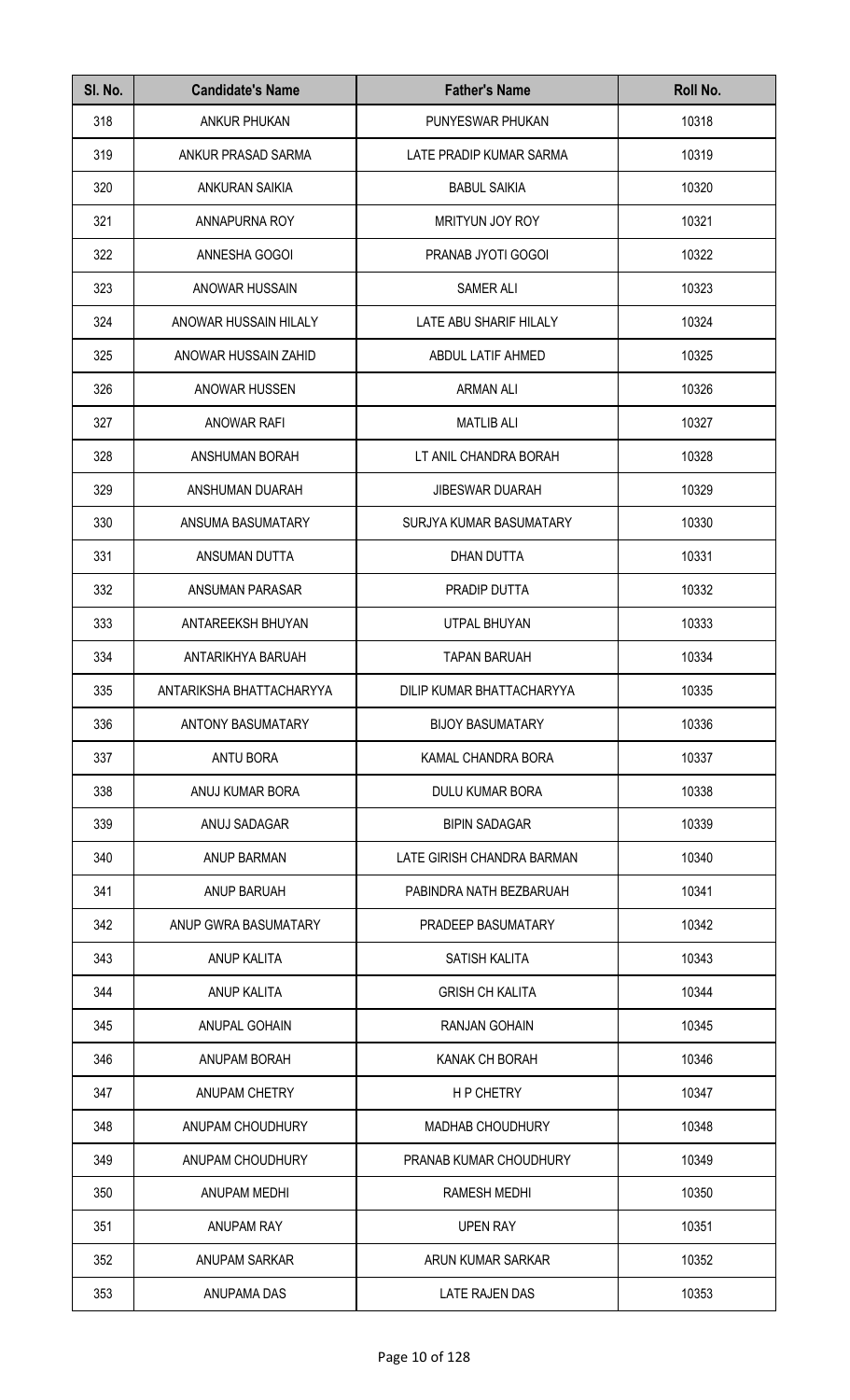| SI. No. | <b>Candidate's Name</b> | <b>Father's Name</b>        | Roll No. |
|---------|-------------------------|-----------------------------|----------|
| 354     | ANUPAMA ROY             | KAMALESWAR ROY              | 10354    |
| 355     | ANUPOM GOGOI            | NOGEN GOGOI                 | 10355    |
| 356     | ANUPOM SONOWAL          | PREMO SONOWAL               | 10356    |
| 357     | <b>ANURAG BARMAN</b>    | NARAYAN BARMAN              | 10357    |
| 358     | ANURAG BORA             | <b>NAGEN BORA</b>           | 10358    |
| 359     | ANURAG BORPATRAGOHAIN   | ANIL BORPATRAGOHAIN         | 10359    |
| 360     | ANURAG DEKA             | PROMOD DEKA                 | 10360    |
| 361     | ANURAG PHUKAN           | TARUN CHANDRA PHUKAN        | 10361    |
| 362     | <b>ANUSHIKHA PATAR</b>  | <b>RITU PATAR</b>           | 10362    |
| 363     | ANUSHREE TALUKDAR       | CHANDRA KANTA TALUKDAR      | 10363    |
| 364     | ANUSKA ROY              | <b>BIRENDRA CHANDRA ROY</b> | 10364    |
| 365     | ANUSMITA HALOI          | KARUNA KANTA HALOI          | 10365    |
| 366     | ANUSUYA SAIKIA          | <b>DURLOV SAIKIA</b>        | 10366    |
| 367     | ANUSUYA SARMAH          | PROSANTA SARMAH             | 10367    |
| 368     | ANUWARUL BAHAR          | <b>ABDUL ALI</b>            | 10368    |
| 369     | APARAJITA SARMA         | PRITI RANJAN SARMA          | 10369    |
| 370     | APARNA BEZBARUAH        | DHARANIDHAR BEZBARUAH       | 10370    |
| 371     | APARNA DEVI             | <b>NEMAI CH DAS</b>         | 10371    |
| 372     | APOLLO KHATANIAR        | LAKHI PRASAD KHATANIAR      | 10372    |
| 373     | APORAJITA DUTTA         | NRIPEN DUTTA                | 10373    |
| 374     | APU BANIA               | <b>GIRIN BANIA</b>          | 10374    |
| 375     | APU KALITA              | <b>HOMESWAR KALITA</b>      | 10375    |
| 376     | APURBA BORAH            | <b>KIRON BORAH</b>          | 10376    |
| 377     | APURBA CHOUDHURY        | LT MANAJIT CHOUDHURY        | 10377    |
| 378     | APURBA DAS              | PHATIK CHANDRA DAS          | 10378    |
| 379     | APURBA KANGSA BANIK     | SAMARENDRA KANGSA BANIK     | 10379    |
| 380     | APURBA KUMAR BARUA      | LT SURENDRA NATH BARUA      | 10380    |
| 381     | APURBA SARKAR           | PARESH CH SARKAR            | 10381    |
| 382     | ARABINDA BORAH          | <b>JITU BORAH</b>           | 10382    |
| 383     | ARBAB ALAM              | <b>JAHANGIR ALAM</b>        | 10383    |
| 384     | ARCHITA SARMA           | <b>ARUN SARMAH</b>          | 10384    |
| 385     | <b>ARFAN HABIB</b>      | <b>SUKUR ALI AHMED</b>      | 10385    |
| 386     | <b>ARIF AHMED</b>       | <b>MAHIBUDDIN AHMED</b>     | 10386    |
| 387     | ARIF AHMED LASKAR       | KHALIL UDDIN LASKAR         | 10387    |
| 388     | ARIF ALI HAZARIKA       | ASROF ALI HAZARIKA          | 10388    |
| 389     | <b>ARIF ANSARI</b>      | <b>JALIL ANSARI</b>         | 10389    |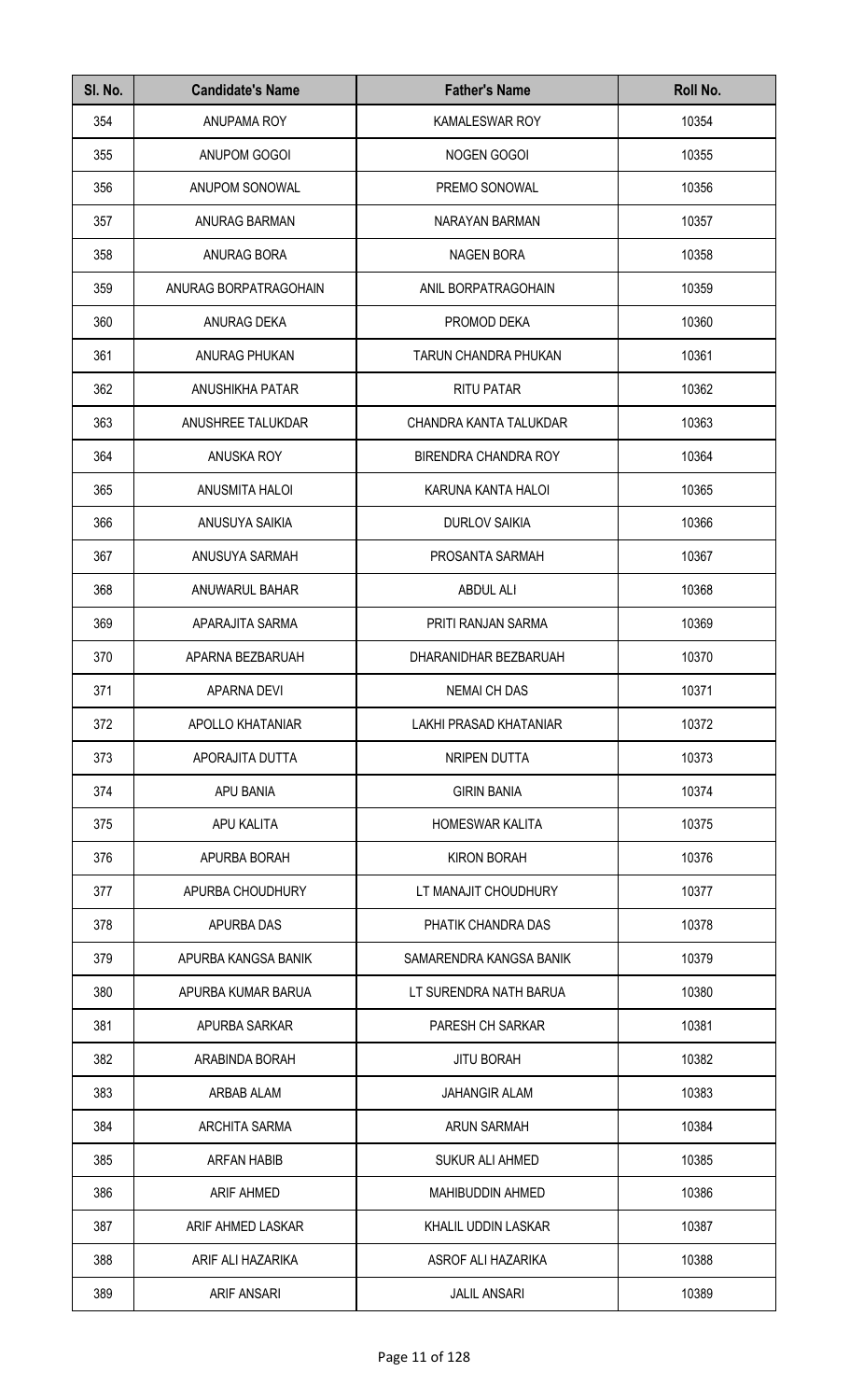| SI. No. | <b>Candidate's Name</b> | <b>Father's Name</b>         | Roll No. |
|---------|-------------------------|------------------------------|----------|
| 390     | ARIF NEKIBUL AMIN       | <b>NURUL AMIN</b>            | 10390    |
| 391     | ARIF UDDIN AHMED        | ELIM UDDIN AHMED             | 10391    |
| 392     | ARIFA RAHMAN            | ATOWAR RAHMAN                | 10392    |
| 393     | <b>ARIFUL HAQUE</b>     | <b>AHMED ALI</b>             | 10393    |
| 394     | ARIFUL HOQUE CHAUDHURY  | SHAMSUL HOQUE CHAUDHURY      | 10394    |
| 395     | <b>ARIFUL ISLAM</b>     | <b>ALI ASGAR</b>             | 10395    |
| 396     | ARIHANT JAIN            | PRAMOD KUMAR JAIN            | 10396    |
| 397     | <b>ARIJIT NATH</b>      | PARESH NATH                  | 10397    |
| 398     | ARINDAM CHAKRAVARTTY    | LATE PRABIR CHAKRAVARTTY     | 10398    |
| 399     | ARINDAM GOGOI           | PRONOB KUMAR GOGOI           | 10399    |
| 400     | <b>ARINDAM HALOI</b>    | PARAMA NANDA HALOI           | 10400    |
| 401     | ARINDAM HIMANSHU DAS    | HARENDRA NATH DAS            | 10401    |
| 402     | ARINDAM ROY             | AMIYA BHUSHAN ROY            | 10402    |
| 403     | ARINDOM BARUAH          | <b>MOHINI KUMAR BARUAH</b>   | 10403    |
| 404     | ARINDOM BHARADWAJ       | SUBHA CHANDRA SARMA          | 10404    |
| 405     | ARINDOM SAIKIA          | UPENDRA NATH SAIKIA          | 10405    |
| 406     | ARINDRAM HANDIQUE       | PADUM HANDIQUE               | 10406    |
| 407     | ARJIEET HAZARIKA        | <b>BIJIT HAZARIKA</b>        | 10407    |
| 408     | <b>ARJUN BASUMATARY</b> | RANJIT KUMAR BASUMATARY      | 10408    |
| 409     | <b>ARKIT KARIGAPSA</b>  | ANGIRAJ KARIGAPSA            | 10409    |
| 410     | ARLINA KASHYAP          | <b>ARUN DAIMARY</b>          | 10410    |
| 411     | ARNAB BARUAH            | <b>HEMANTA BARUAH</b>        | 10411    |
| 412     | ARNAB BORGOHAIN         | <b>ABHIJIT BORGOHAIN</b>     | 10412    |
| 413     | ARNAB GUPTA             | <b>BINOD GUPTA</b>           | 10413    |
| 414     | <b>ARNAB SAIKIA</b>     | <b>LAKHI SAIKIA</b>          | 10414    |
| 415     | ARNABJAN BAISHYA        | NANDESWAR BAISHYA            | 10415    |
| 416     | ARNABJAN BASUMATARY     | <b>BISHNU DEV BASUMATARY</b> | 10416    |
| 417     | ARPANA BORO             | <b>BIPIN BORO</b>            | 10417    |
| 418     | <b>ARPANA DAS</b>       | PARBATI PRASAD DAS           | 10418    |
| 419     | ARSHAD NAZIM            | ABU BAKKAR SIDDIQUE          | 10419    |
| 420     | ARUN KUMAR DAS          | <b>MOHESWAR DAS</b>          | 10420    |
| 421     | ARUN KUMAR THAOSEN      | <b>MOJEN THAOSEN</b>         | 10421    |
| 422     | ARUNABH BORDOLOI        | AMBIKA CHARAN BORDOLOI       | 10422    |
| 423     | ARUNABH SAIKIA          | AJIT CHANDRA SAIKIA          | 10423    |
| 424     | ARUNABH SINGHA          | <b>BHUPATI SINGHA</b>        | 10424    |
| 425     | ARUNAV BORA             | LATE BHUBAN CHANDRA BORA     | 10425    |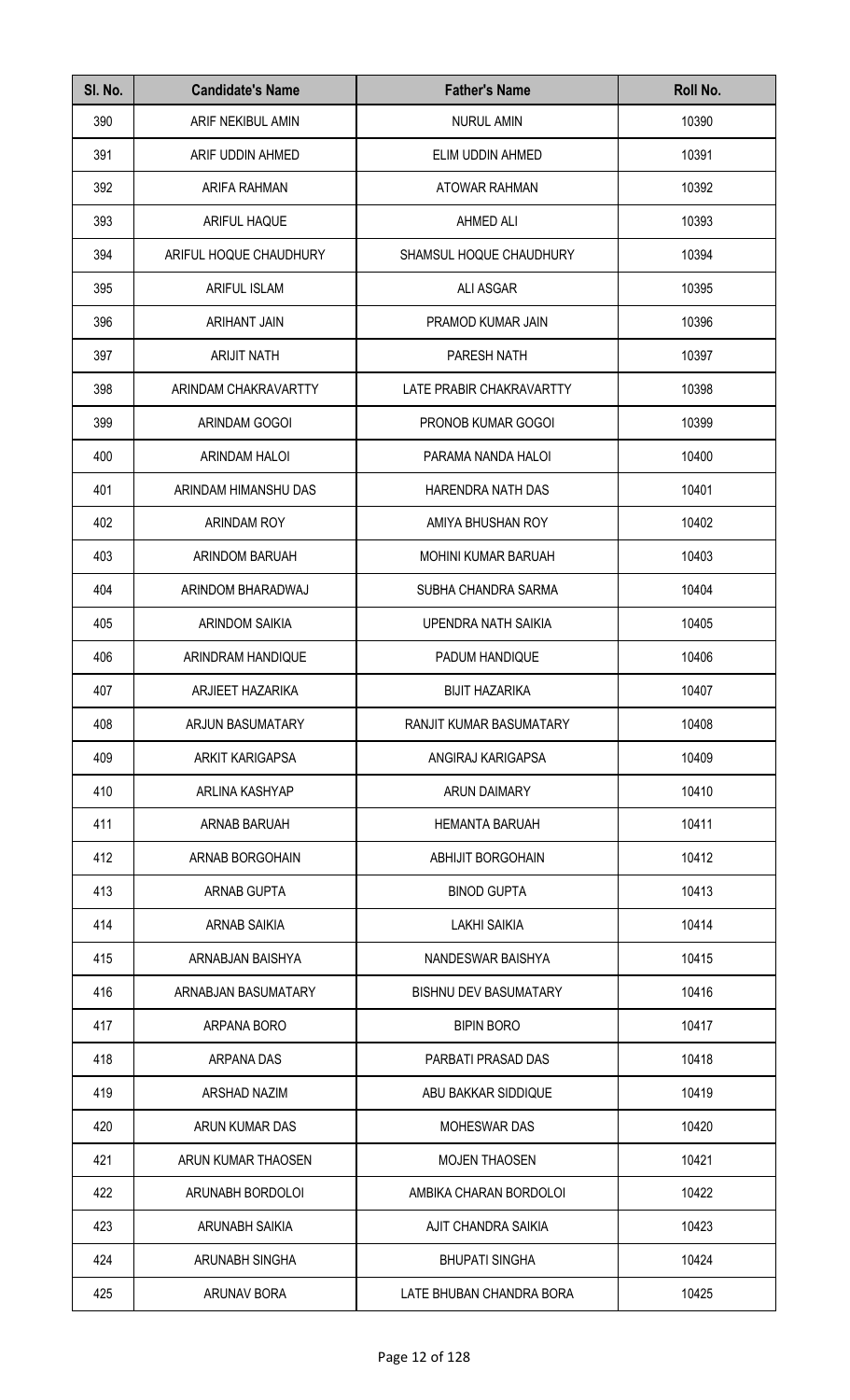| SI. No. | <b>Candidate's Name</b> | <b>Father's Name</b>          | Roll No. |
|---------|-------------------------|-------------------------------|----------|
| 426     | ARUNAV SAVAPONDIT       | <b>BIJIT KUMAR SAVAPONDIT</b> | 10426    |
| 427     | ARUNAVA DAS             | <b>BIJOYA KUMAR DAS</b>       | 10427    |
| 428     | ARUNDHATI DAS           | AJIT KUMAR DAS                | 10428    |
| 429     | ARUNDHUTI DEVI          | <b>TULSHIRAM NATH</b>         | 10429    |
| 430     | ARUNJYOTI DAS           | LATE AMULYA KUMAR DAS         | 10430    |
| 431     | <b>ARUP DAS</b>         | AMALENDU BIKASH DAS           | 10431    |
| 432     | <b>ARUP DAS</b>         | <b>SATISH DAS</b>             | 10432    |
| 433     | ARUP KALITA             | <b>HARI KALITA</b>            | 10433    |
| 434     | <b>ARUP KHERSA</b>      | <b>BOKUL KHERSA</b>           | 10434    |
| 435     | <b>ARUP PAUL</b>        | LATE ARABINDA BHUSAN PAUL     | 10435    |
| 436     | <b>ARUP PAUL</b>        | <b>AJIT PAUL</b>              | 10436    |
| 437     | <b>ARUP SARKAR</b>      | <b>BIJOY SARKAR</b>           | 10437    |
| 438     | ARUPJYOTI BAISHYA       | <b>BRAJEN BAISHYA</b>         | 10438    |
| 439     | <b>ARUPJYOTI YEIN</b>   | AMORJYOTI YEIN                | 10439    |
| 440     | <b>ARYA SAIKIA</b>      | <b>MRIDUL KUMAR SAIKIA</b>    | 10440    |
| 441     | ASHADUL AKAND           | MOKSHED AKAND                 | 10441    |
| 442     | <b>ASHIF AHMED</b>      | LT AMZAD ALI                  | 10442    |
| 443     | ASHIF IRSHAD HUSSAIN    | <b>ISLAM UDDIN AHMED</b>      | 10443    |
| 444     | ASHIKUR ROHMAN LASKAR   | MUFIZUR ROHMAN LASKAR         | 10444    |
| 445     | <b>ASHIM DAS</b>        | <b>NABIN CH DAS</b>           | 10445    |
| 446     | <b>ASHIM KALITA</b>     | ATUL CHANDRA KALITA           | 10446    |
| 447     | ASHIMA BHUYAN           | SADANANDA BHUYAN              | 10447    |
| 448     | ASHIQUE AHMED           | <b>MANNAN ALI</b>             | 10448    |
| 449     | ASHIQUE IKBAL AHMED     | AFTAB UDDIN AHMED             | 10449    |
| 450     | <b>ASHIQUE SULTAN</b>   | <b>RAMJAN ALI</b>             | 10450    |
| 451     | <b>ASHISH HAQUE</b>     | AINUL HAQUE                   | 10451    |
| 452     | ASHISH LUSHON BORAH     | NILA KANTA BORA               | 10452    |
| 453     | <b>ASHMA SIDDIKA</b>    | MD KUTUBUDDIN AHMED           | 10453    |
| 454     | <b>ASHMINA YEASMIN</b>  | MAFIZUDDIN AHMED              | 10454    |
| 455     | <b>ASHOK KANTI PAUL</b> | <b>HIRA LAL PAUL</b>          | 10455    |
| 456     | ASHOK KUMAR BARMAN      | ASWINI KUMAR BARMAN           | 10456    |
| 457     | ASHOK KUMAR BARMAN      | SURENDRA NARAYAN BARMAN       | 10457    |
| 458     | ASHOK KUMAR SINGHA      | LATE KANTESWAR SINGHA         | 10458    |
| 459     | ASHOK KUMAR YADAV       | SHAMBHU NATH YADAV            | 10459    |
| 460     | ASHRAFUL HUSSAIN LASKAR | <b>ISLAM UDDIN LASKAR</b>     | 10460    |
| 461     | <b>ASHRAFUL ISLAM</b>   | <b>SUKUR UDDIN AHMED</b>      | 10461    |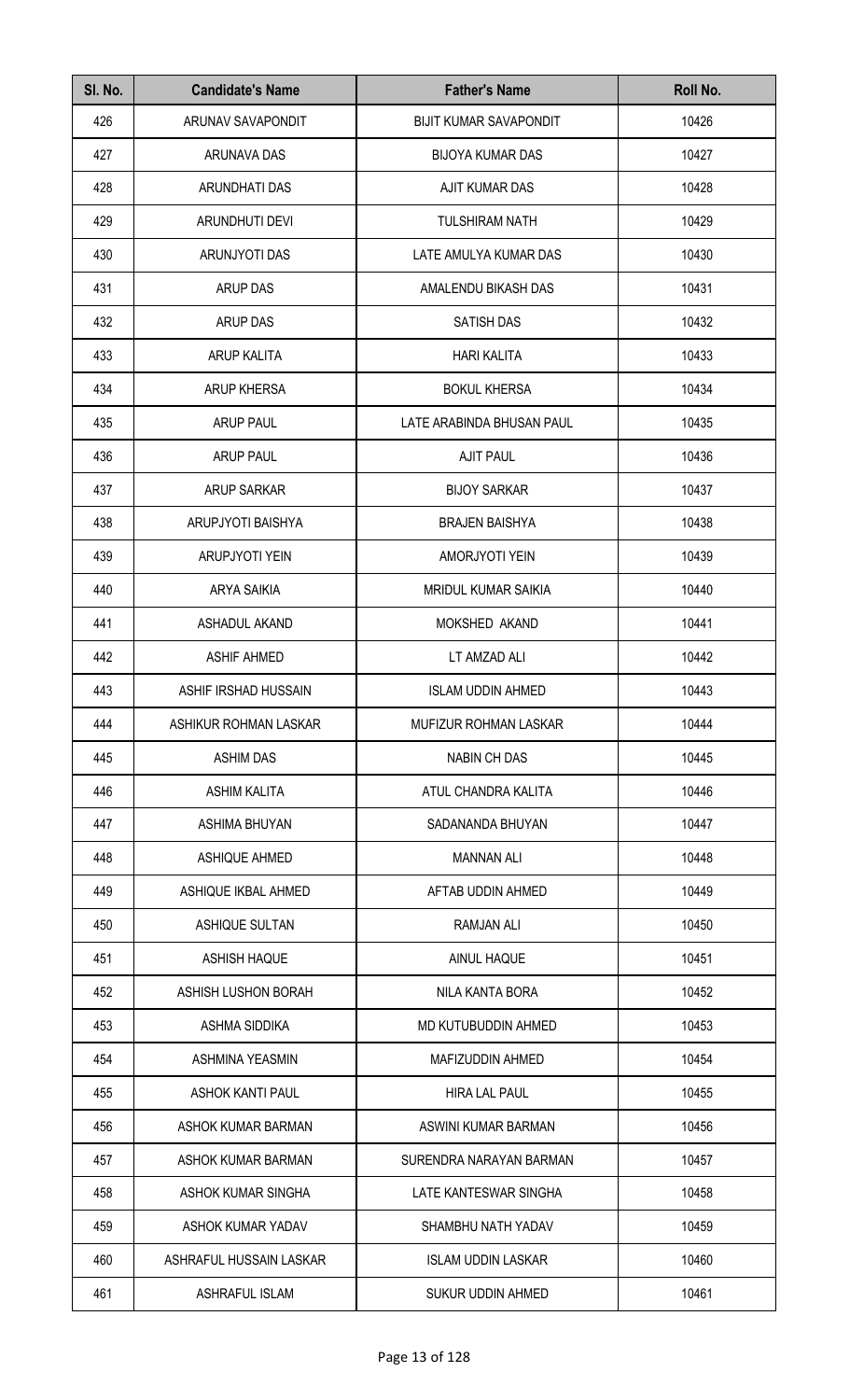| SI. No. | <b>Candidate's Name</b>   | <b>Father's Name</b>         | Roll No. |
|---------|---------------------------|------------------------------|----------|
| 462     | <b>ASHRITA NANDI</b>      | <b>BARUN NANDI</b>           | 10462    |
| 463     | <b>ASHWINI DAS</b>        | NIRAN CHANDRA DAS            | 10463    |
| 464     | <b>ASIA KHATUN</b>        | <b>AMIR HUSSAIN</b>          | 10464    |
| 465     | <b>ASIF ALI</b>           | <b>MAHTAB ALAM</b>           | 10465    |
| 466     | <b>ASIF HUSSAIN</b>       | <b>ALTAF HUSSAIN</b>         | 10466    |
| 467     | ASIFA NAZMA               | ABEDUR RAHMAN                | 10467    |
| 468     | <b>ASIM BARMAN</b>        | NARAYAN BARMAN               | 10468    |
| 469     | ASIMJYOTI BARMAN          | PHATIK CHANDRA BARMAN        | 10469    |
| 470     | ASISH KUMAR DUTTA         | MRIDUL CHANDRA DUTTA         | 10470    |
| 471     | ASIT KANTI DAS            | ANGAD KUMAR DAS              | 10471    |
| 472     | <b>ASLAM JAVED</b>        | <b>HOBIBUR RAHMAN</b>        | 10472    |
| 473     | <b>ASMINA BEGUM</b>       | LATE AHMED ALI FAKIR         | 10473    |
| 474     | ASRARUL ARAFATH BARBHUIYA | A S MAHMODUL HOQUE BARBHUIYA | 10474    |
| 475     | <b>ASTOM DOLEY</b>        | LT BISWA DOLEY               | 10475    |
| 476     | ATABUR RAHMAN             | <b>TOMIZUR ROHMAN</b>        | 10476    |
| 477     | ATAUR ROHMAN SARKAR       | ABDUL KUDDUS SARKAR          | 10477    |
| 478     | <b>ATLANTA KAKOTI</b>     | ROBIN KAKOTI                 | 10478    |
| 479     | <b>ATOWAR RAHMAN</b>      | ABDUL HAI MOLLAH             | 10479    |
| 480     | ATUL KALITA               | LATE MOHAN KALITA            | 10480    |
| 481     | AUM KRISHNA KASHYAP       | SAURABH KUMAR HAZARIKA       | 10481    |
| 482     | AVA HAQUE                 | LATE ABDUL HAQUE             | 10482    |
| 483     | AYAN JYOTI DEB ADHIKARY   | AMARESH CH ADHIKARY          | 10483    |
| 484     | AYAN JYOTI DEURI          | PABAN DEURI                  | 10484    |
| 485     | AYESHA KHANAM CHOUDHURY   | ABDUS SALAM CHOUDHURY        | 10485    |
| 486     | AYUB KHAN                 | ABDUL HYE KAFI KHAN          | 10486    |
| 487     | AYUB KHAN                 | ABUL KALAM                   | 10487    |
| 488     | AYUSHMITA KALITA          | <b>TILAK KALITA</b>          | 10488    |
| 489     | AZADUL ARAFATH BARBHUIYA  | A S MAHMODUL HOQUE BARBHUIYA | 10489    |
| 490     | <b>AZAZ ISLAM</b>         | WAHEDUL ENAMUL WAHAB         | 10490    |
| 491     | AZHAR MEHMOD BARLASKAR    | AFTAB UDDIN BARLASKAR        | 10491    |
| 492     | AZHARUDDIN AHMED          | KALIMUDDIN AHMED             | 10492    |
| 493     | AZHARUDDIN AHMED          | MOFIZUDDIN AHMED             | 10493    |
| 494     | <b>AZIBAR RAHMAN</b>      | LATE ABDUL GAFUR BEPARI      | 10494    |
| 495     | <b>AZIRUL ISLAM</b>       | ABDUL MOZID                  | 10495    |
| 496     | AZIZ AHMED BARBHUIYA      | NAMAR ALI BARBHUIYA          | 10496    |
| 497     | AZIZUL HOQUE              | AYNAL HOQUE                  | 10497    |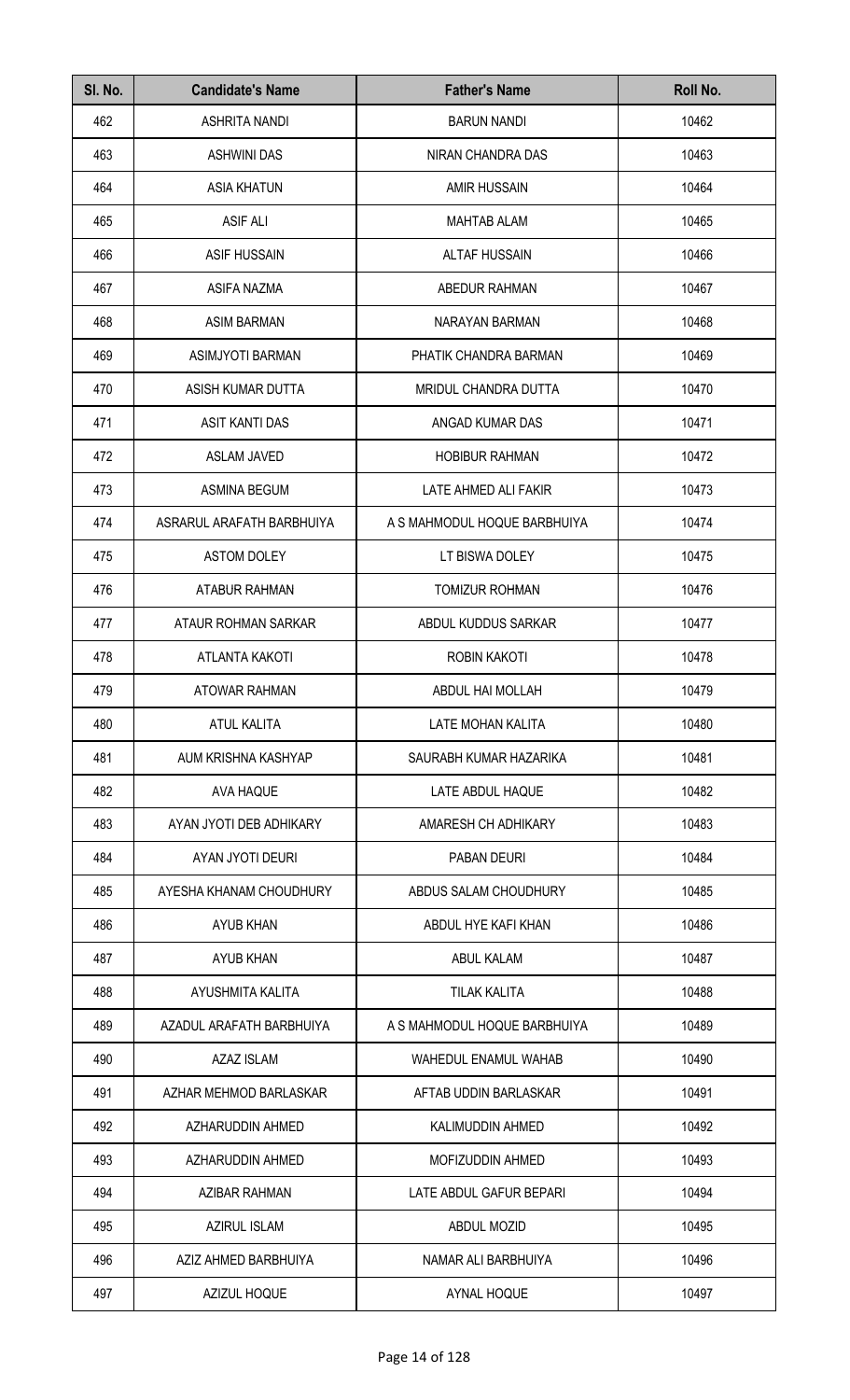| SI. No. | <b>Candidate's Name</b>     | <b>Father's Name</b>        | Roll No. |
|---------|-----------------------------|-----------------------------|----------|
| 498     | <b>AZIZUR RAHMAN</b>        | CHANDMOHAMMAD ALI           | 10498    |
| 499     | <b>AZIZUR RAHMAN</b>        | JANMOHAMMAD CHOUDHURY       | 10499    |
| 500     | <b>AZNOOR HUSSAIN</b>       | <b>IDRISH ALI</b>           | 10500    |
| 501     | <b>BABAN DAS</b>            | KHANINDRA CHANDRA DAS       | 10501    |
| 502     | <b>BABITA GOSWAMI</b>       | PROMOD CHANDRA GOSWAMI      | 10502    |
| 503     | <b>BABITA KONWAR</b>        | <b>RUPAK KONWAR</b>         | 10503    |
| 504     | <b>BABITA MOHAN</b>         | <b>DEBEN MOHAN</b>          | 10504    |
| 505     | <b>BABLI BURAGOHAIN</b>     | <b>JAGANNATH BURAGOHAIN</b> | 10505    |
| 506     | <b>BABU TERON</b>           | LT CHATRA SING TERON        | 10506    |
| 507     | <b>BABUL AHMED</b>          | <b>KHALILUR RAHMAN</b>      | 10507    |
| 508     | <b>BABUL AKTAR</b>          | <b>ABDUR RASHID</b>         | 10508    |
| 509     | <b>BABUL DUTTA</b>          | NOMAL CHANDRA DUTTA         | 10509    |
| 510     | <b>BADAL BASUMATARY</b>     | PREM KUMAR BASUMATARY       | 10510    |
| 511     | <b>BADRUL ALOM MAZUMDER</b> | SARAF UDDIN MAZUMDER        | 10511    |
| 512     | <b>BADSHA ALOMGIR AHMED</b> | <b>JAHAN UDDIN AHMED</b>    | 10512    |
| 513     | <b>BAHARUL ISLAM</b>        | RAIZUDDIN AHMMED            | 10513    |
| 514     | <b>BAHARUL ISLAM</b>        | <b>ABDUL ALI</b>            | 10514    |
| 515     | <b>BAHARUL ISLAM</b>        | NAUSHAD ALI                 | 10515    |
| 516     | <b>BAHNISIKHA DAS</b>       | <b>BISWAJIT DAS</b>         | 10516    |
| 517     | <b>BAISALI SANDILLYA</b>    | JAYANTA KUMAR SARMA         | 10517    |
| 518     | <b>BAISHALI CHETIA</b>      | <b>MRINMOY CHETIA</b>       | 10518    |
| 519     | <b>BAISHALI KALYANI</b>     | KANAK SEN NATH              | 10519    |
| 520     | <b>BAISHALI SHOME</b>       | PRODYUT KUMAR SHOME         | 10520    |
| 521     | <b>BALENDRA KALITA</b>      | PRATAP KALITA               | 10521    |
| 522     | <b>BALLAV SAIKIA</b>        | <b>UPEN SAIKIA</b>          | 10522    |
| 523     | <b>BANAJIT BARMAN</b>       | <b>MANIBHADRA BARMAN</b>    | 10523    |
| 524     | <b>BANAJIT DAS</b>          | NANDESWAR DAS               | 10524    |
| 525     | <b>BANAJIT DEKA</b>         | SANTA RAM DEKA              | 10525    |
| 526     | <b>BANAJIT KALITA</b>       | <b>GANESH KALITA</b>        | 10526    |
| 527     | <b>BANASHREE DEKA</b>       | RAMANI MOHAN DEKA           | 10527    |
| 528     | <b>BANASHREE MALAKAR</b>    | RAJA RAM MALAKAR            | 10528    |
| 529     | <b>BANASHREE NATH</b>       | PRAFULLA CHANDRA NATH       | 10529    |
| 530     | <b>BANASHRI BHAGABATI</b>   | AMARENDRA BHAGABATI         | 10530    |
| 531     | <b>BANDANA BORUAH</b>       | <b>NAREN BORUAH</b>         | 10531    |
| 532     | <b>BANDANA DAS</b>          | LT GAMALU RAM DAS           | 10532    |
| 533     | <b>BANDANA HANDIQUE</b>     | NARENDRA NATH HANDIQUE      | 10533    |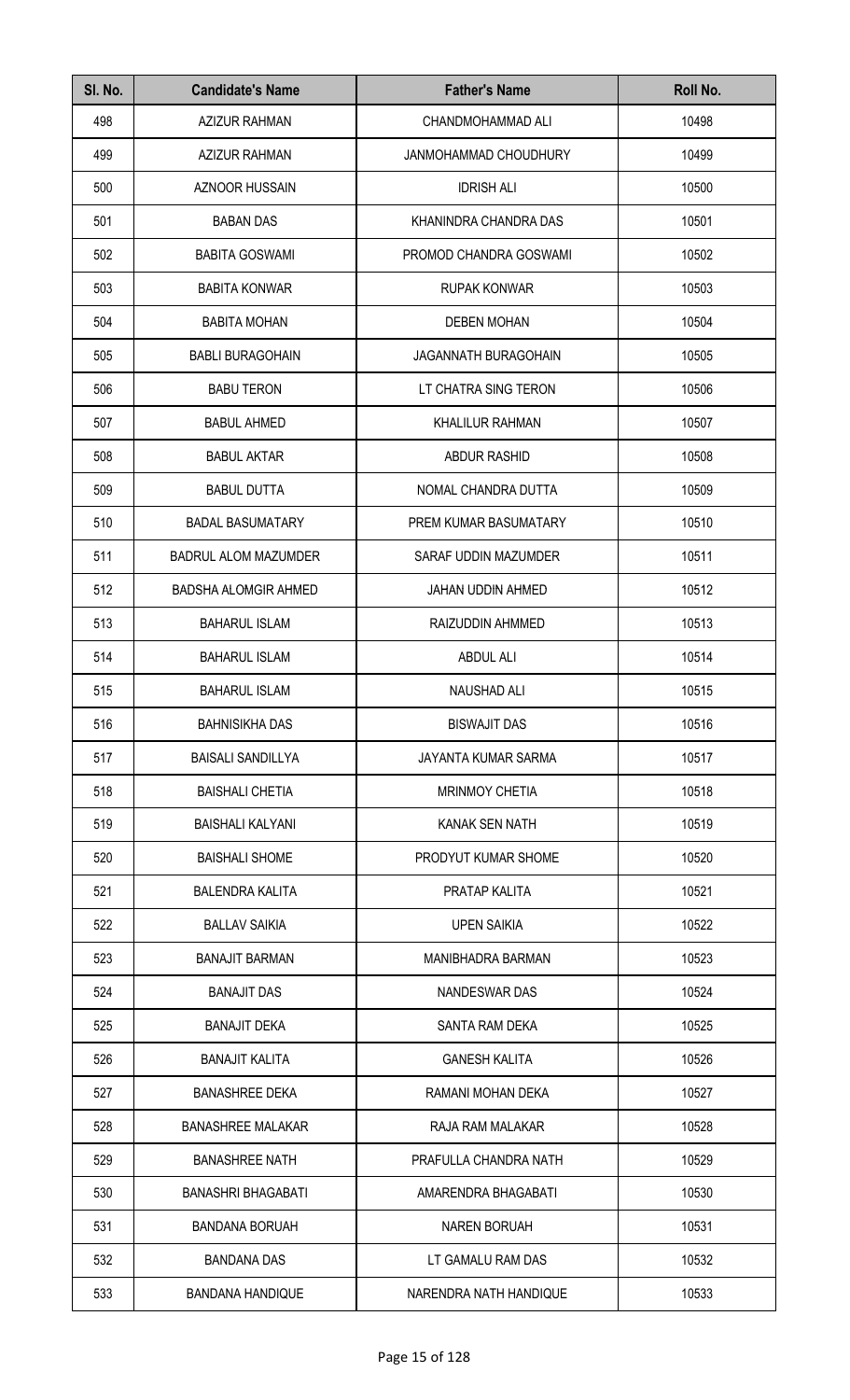| SI. No. | <b>Candidate's Name</b>     | <b>Father's Name</b>       | Roll No. |
|---------|-----------------------------|----------------------------|----------|
| 534     | <b>BANDANA KUMAR</b>        | AKSHAY SINGHA KUMAR        | 10534    |
| 535     | <b>BANDANA TERONPI</b>      | <b>BORBI TERON</b>         | 10535    |
| 536     | <b>BANDITA HAZARIKA</b>     | <b>DILIP HAZARIKA</b>      | 10536    |
| 537     | <b>BANDITA KUMAR</b>        | <b>JATIN CHANDRA KUMAR</b> | 10537    |
| 538     | <b>BANJIT MALI</b>          | <b>KISHORI MALI</b>        | 10538    |
| 539     | <b>BANKIM TALUKDAR</b>      | <b>DINESH TALUKDAR</b>     | 10539    |
| 540     | <b>BAPAN DAS</b>            | PARIMAL DAS                | 10540    |
| 541     | <b>BAPON SINHA</b>          | LAKHI KANTA SINHA          | 10541    |
| 542     | <b>BAPPIRUL HUSSAIN</b>     | <b>JAKIR HUSSAIN</b>       | 10542    |
| 543     | <b>BARASHA MEDHI</b>        | <b>SUKLESWAR MEDHI</b>     | 10543    |
| 544     | <b>BARHUNGKHA WARY</b>      | <b>DHANESWAR WARY</b>      | 10544    |
| 545     | <b>BARNALI DAS</b>          | RAJENDRA DAS               | 10545    |
| 546     | <b>BARNALI DEVI</b>         | <b>DUAL CH SARMA</b>       | 10546    |
| 547     | <b>BARNALI LAHKAR</b>       | <b>HALI RAM LAHKAR</b>     | 10547    |
| 548     | <b>BARNALI PATHAK</b>       | <b>TRAILOKYA PATHAK</b>    | 10548    |
| 549     | <b>BARNALI THAKURIA</b>     | BAIKUNTHANATH THAKURIA     | 10549    |
| 550     | <b>BARNALY BRAHMA</b>       | <b>BIKASH BRAHMA</b>       | 10550    |
| 551     | BARSHA RANI DUTTA           | PABITRA KR DUTTA           | 10551    |
| 552     | <b>BASANTA KUMAR DAS</b>    | NAREN CHANDRA DAS          | 10552    |
| 553     | <b>BASANTA TALUKDAR</b>     | SARBESWAR TALUKDAR         | 10553    |
| 554     | <b>BASIT AHMED LASKAR</b>   | <b>MONIR UDDIN LASKAR</b>  | 10554    |
| 555     | <b>BASTAB PRATIM GOGOI</b>  | NABA KUMAR GOGOI           | 10555    |
| 556     | <b>BAUSRINGDAO HASHNU</b>   | <b>BIKASH HASNU</b>        | 10556    |
| 557     | <b>BEAUTY SONOWAL</b>       | <b>BABUL SONOWAL</b>       | 10557    |
| 558     | <b>BEDA BYAS GOGOI</b>      | <b>KHUDIRAM GOGOI</b>      | 10558    |
| 559     | <b>BEDABRATA GHOSE</b>      | <b>BIJOY KRISHNA GHOSE</b> | 10559    |
| 560     | <b>BEDANTA BARMAN</b>       | PRADIP BARMAN              | 10560    |
| 561     | <b>BEDANTA BHUYAN</b>       | <b>BIJON BHUYAN</b>        | 10561    |
| 562     | <b>BEDANTA BIKASH DUTTA</b> | PADMA KANTA DUTTA          | 10562    |
| 563     | <b>BEDANTA BORGOHAIN</b>    | <b>NOGEN BORGOHAIN</b>     | 10563    |
| 564     | BEDANTA MADHAB BARUAH       | LATE ANANDA CH BARUAH      | 10564    |
| 565     | <b>BEGUM RUKSANA AHMED</b>  | <b>RASID ALI</b>           | 10565    |
| 566     | <b>BENAYA HAZWARY</b>       | <b>SOBI HAZWARY</b>        | 10566    |
| 567     | <b>BENJAMIN N SANGMA</b>    | JOHAN ANTHONY SANGMA       | 10567    |
| 568     | <b>BENZIR ARFAN</b>         | LT ARFAN ALI               | 10568    |
| 569     | <b>BHABAJIT BARMAN</b>      | KARUNA KUMAR BARMAN        | 10569    |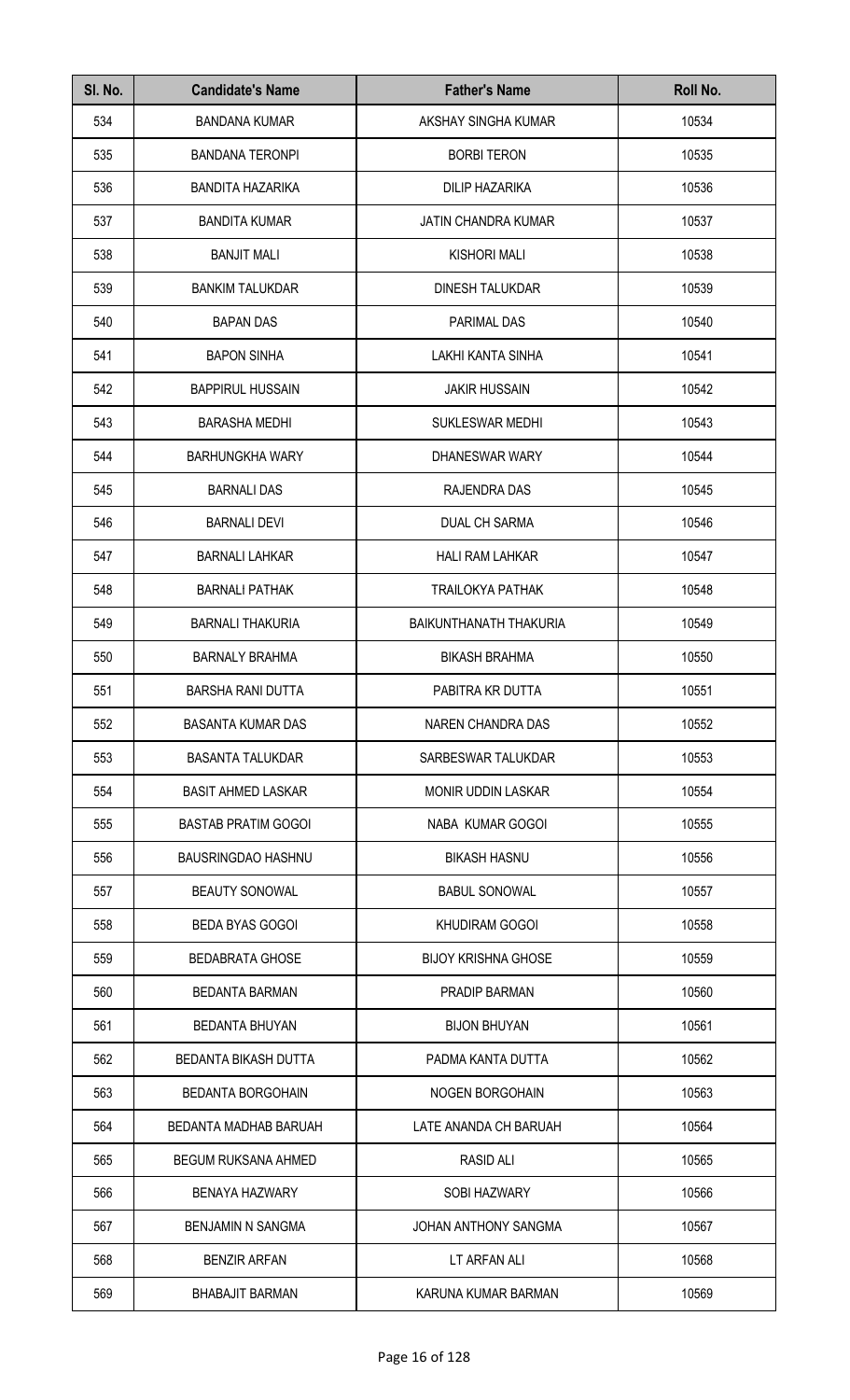| SI. No. | <b>Candidate's Name</b>       | <b>Father's Name</b>           | Roll No. |
|---------|-------------------------------|--------------------------------|----------|
| 570     | BHABAJYOTI LONGMAILAI         | <b>HARIDAS LONGMAILAISA</b>    | 10570    |
| 571     | <b>BHABEN BHARALI</b>         | AJOY BHARALI                   | 10571    |
| 572     | <b>BHABENDRA RABHA</b>        | DHANJIT RABHA                  | 10572    |
| 573     | <b>BHABITA DEKA</b>           | PARSHU DEKA                    | 10573    |
| 574     | <b>BHADRA HAZARIKA</b>        | <b>GAJEN HAZARIKA</b>          | 10574    |
| 575     | <b>BHAGABAN DEKA</b>          | <b>BAIKUNTHA DEKA</b>          | 10575    |
| 576     | <b>BHAGIRATH SINHA</b>        | <b>BIRBABU SINHA</b>           | 10576    |
| 577     | <b>BHAGYASHREE BORA</b>       | <b>DHANESWAR BORA</b>          | 10577    |
| 578     | <b>BHAGYASHRI DEURI</b>       | <b>JOYGURAM DEURI</b>          | 10578    |
| 579     | <b>BHAGYASREE DAS</b>         | DILIP KUMAR DAS                | 10579    |
| 580     | <b>BHAGYASRI BORUAH</b>       | <b>TANKESWAR BORUAH</b>        | 10580    |
| 581     | <b>BHAGYASRI DAS</b>          | LATE RAMEN DAS                 | 10581    |
| 582     | <b>BHAIRAB BORAH</b>          | <b>CHIKUN BORAH</b>            | 10582    |
| 583     | <b>BHAIRAB BORDOLOI</b>       | DIGANTA BORDOLOI               | 10583    |
| 584     | <b>BHAIRABI DAS</b>           | DILIP KUMAR DAS                | 10584    |
| 585     | <b>BHANITA BARO</b>           | <b>CHANDAN BARO</b>            | 10585    |
| 586     | <b>BHANITA KAKATI</b>         | NILKANTA KAKATI                | 10586    |
| 587     | <b>BHARAT BORDOLOI</b>        | NILEN BORDOLOI                 | 10587    |
| 588     | <b>BHARAT DAS</b>             | PRODIP DAS                     | 10588    |
| 589     | <b>BHARAT KALITA</b>          | DINESH KALITA                  | 10589    |
| 590     | <b>BHARAT MAHATU</b>          | CHANDRA MAHATU                 | 10590    |
| 591     | <b>BHARAT MILI</b>            | <b>BISWA KR MILI</b>           | 10591    |
| 592     | <b>BHARATI BALA SUTRADHAR</b> | <b>BIMAL CHANDRA SUTRADHAR</b> | 10592    |
| 593     | BHARGAB JYOTI KASHYAP         | DEBENDRA NATH SARMA            | 10593    |
| 594     | <b>BHARGAB JYOTI SAIKIA</b>   | <b>NAREN SAIKIA</b>            | 10594    |
| 595     | <b>BHARGAB JYOTI SAIKIA</b>   | LT NAREN SAIKIA                | 10595    |
| 596     | <b>BHARGAB JYOTI SAIKIA</b>   | <b>PRABIN SAIKIA</b>           | 10596    |
| 597     | <b>BHARGAB TALUKDAR</b>       | RAMENDRA TALUKDAR              | 10597    |
| 598     | <b>BHARGAB TAMULI</b>         | <b>KESHAB TAMULI</b>           | 10598    |
| 599     | BHARGAV KASHYAP BANIKYA       | AMALENDU BANIKYA               | 10599    |
| 600     | <b>BHARGAV KHOUND</b>         | SARUBAP KHOUND                 | 10600    |
| 601     | <b>BHARGOV BORA</b>           | <b>GUNIN KUMAR BORA</b>        | 10601    |
| 602     | <b>BHARGOV PEGU</b>           | <b>GIRIDHAR PEGU</b>           | 10602    |
| 603     | <b>BHARUN DEEP BOR GOHAIN</b> | LATE BHABA BOR GOHAIN          | 10603    |
| 604     | <b>BHASKAR BARMAN</b>         | DHARANIDHAR BARMAN             | 10604    |
| 605     | <b>BHASKAR DARPHANG</b>       | <b>BINOD BORDOLOI</b>          | 10605    |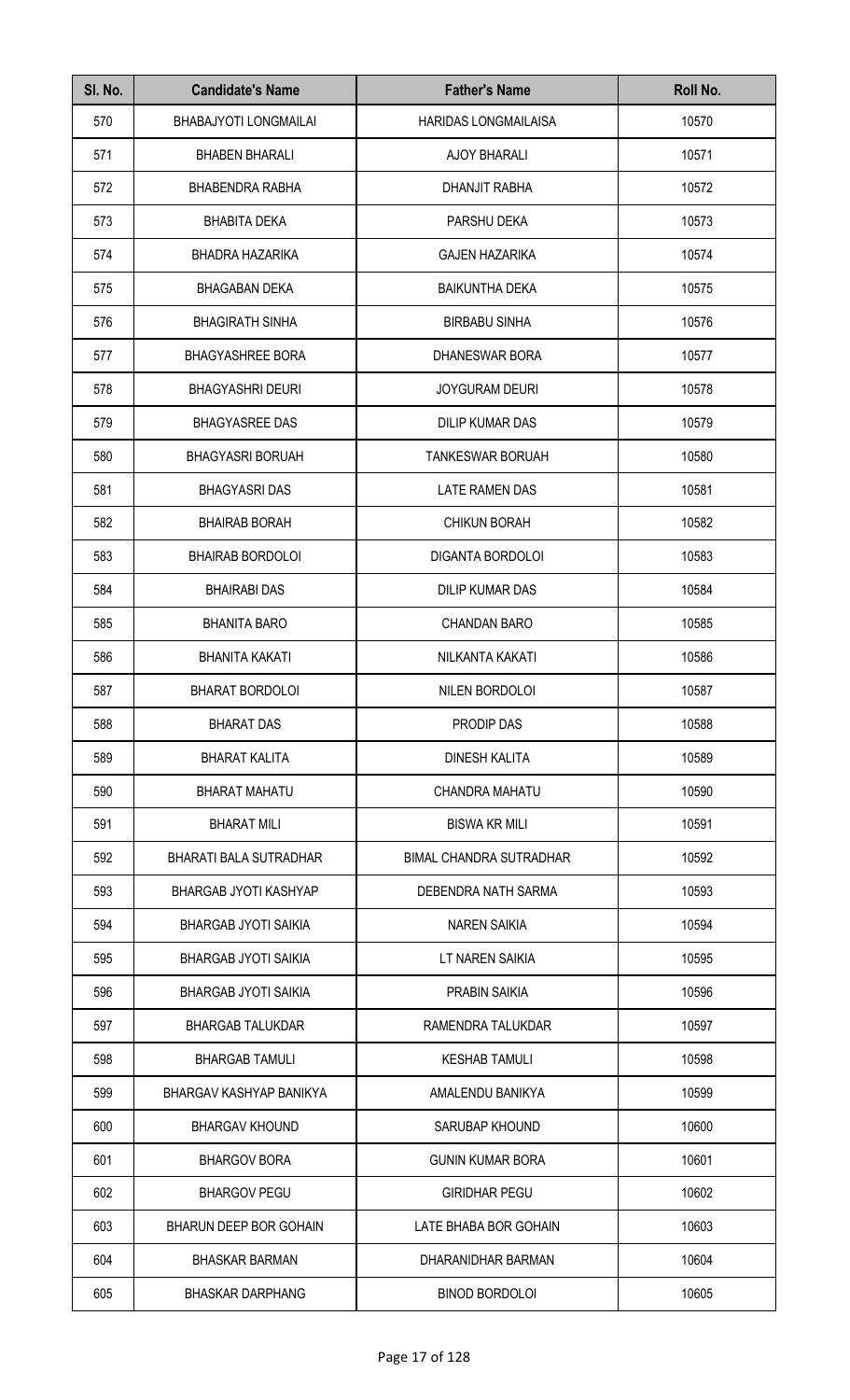| SI. No. | <b>Candidate's Name</b>     | <b>Father's Name</b>      | Roll No. |
|---------|-----------------------------|---------------------------|----------|
| 606     | <b>BHASKAR DEORI</b>        | <b>RAMANI DEORI</b>       | 10606    |
| 607     | <b>BHASKAR JYOTI BORA</b>   | ANIL CHANDRA BORAH        | 10607    |
| 608     | <b>BHASKAR JYOTI BORAH</b>  | LATE LALIT CH BORAH       | 10608    |
| 609     | <b>BHASKAR JYOTI BORAH</b>  | <b>HITESWAR BORAH</b>     | 10609    |
| 610     | <b>BHASKAR JYOTI DAS</b>    | <b>BHUPEN CHANDRA DAS</b> | 10610    |
| 611     | BHASKAR JYOTI HANDIQUE      | SONARAM HANDIQUE          | 10611    |
| 612     | BHASKAR JYOTI KAKATI        | <b>AMAL KAKATI</b>        | 10612    |
| 613     | BHASKAR JYOTI KALITA        | DHARMA KANTA KALITA       | 10613    |
| 614     | BHASKAR JYOTI KAMAN         | PREMADHAR KAMAN           | 10614    |
| 615     | <b>BHASKAR JYOTI KURMI</b>  | KAMALESWAR KURMI          | 10615    |
| 616     | <b>BHASKAR JYOTI LAHON</b>  | ROBI RAM LAHON            | 10616    |
| 617     | <b>BHASKAR JYOTI NATH</b>   | <b>GAUTAM NATH</b>        | 10617    |
| 618     | <b>BHASKAR JYOTI NATH</b>   | <b>HALADHAR NATH</b>      | 10618    |
| 619     | <b>BHASKAR JYOTI NATH</b>   | <b>KAMAL NATH</b>         | 10619    |
| 620     | BHASKAR JYOTI PATHAK        | SARAT CH PATHAK           | 10620    |
| 621     | <b>BHASKAR JYOTI SAIKIA</b> | <b>MADHAB SAIKIA</b>      | 10621    |
| 622     | <b>BHASKAR JYOTI SAUD</b>   | <b>MUKUL SAUD</b>         | 10622    |
| 623     | BHASKAR JYOTI TAI           | <b>MANIK CHANDRA TAI</b>  | 10623    |
| 624     | <b>BHASKAR MECH</b>         | LATE ATUL MECH            | 10624    |
| 625     | <b>BHASKAR OJAH</b>         | CHIDANANDA OJAH           | 10625    |
| 626     | <b>BHASKAR PAUL</b>         | ARABINDA PAUL             | 10626    |
| 627     | <b>BHASKAR RABHA</b>        | LATE BIRENDRA RABHA       | 10627    |
| 628     | <b>BHASKAR ROY</b>          | NIBARAN CHANDRA ROY       | 10628    |
| 629     | <b>BHASKAR SARMA</b>        | PARESH CH SARMA           | 10629    |
| 630     | BHASKARJEET BORCHETIA       | THIRESHWAR BORCHETIA      | 10630    |
| 631     | <b>BHASKARJIT PEGU</b>      | <b>RANJIT KUMAR PEGU</b>  | 10631    |
| 632     | <b>BHASKARJIT SAIKIA</b>    | <b>MINARAM SAIKIA</b>     | 10632    |
| 633     | BHASKARJYOTI BARMAN         | NIRENDRA BARMAN           | 10633    |
| 634     | BHASKARJYOTI BORAH          | <b>MINESWAR BORAH</b>     | 10634    |
| 635     | BHASKARJYOTI BORAH          | <b>GOLESWAR BORAH</b>     | 10635    |
| 636     | <b>BHASKARJYOTI DEKA</b>    | KANAK CHANDRA DEKA        | 10636    |
| 637     | BHASKARJYOTI DUTTA          | KRISHNAKANTA DUTTA        | 10637    |
| 638     | <b>BHASWATI DAS</b>         | <b>SUREN CH DAS</b>       | 10638    |
| 639     | <b>BHASWATI DAS</b>         | RABINDRA KUMAR DAS        | 10639    |
| 640     | <b>BHASWATI DUTTA</b>       | KAMALENDU DUTTA           | 10640    |
| 641     | <b>BHASWATI NATH</b>        | LATE SHYAM SUNDAR NATH    | 10641    |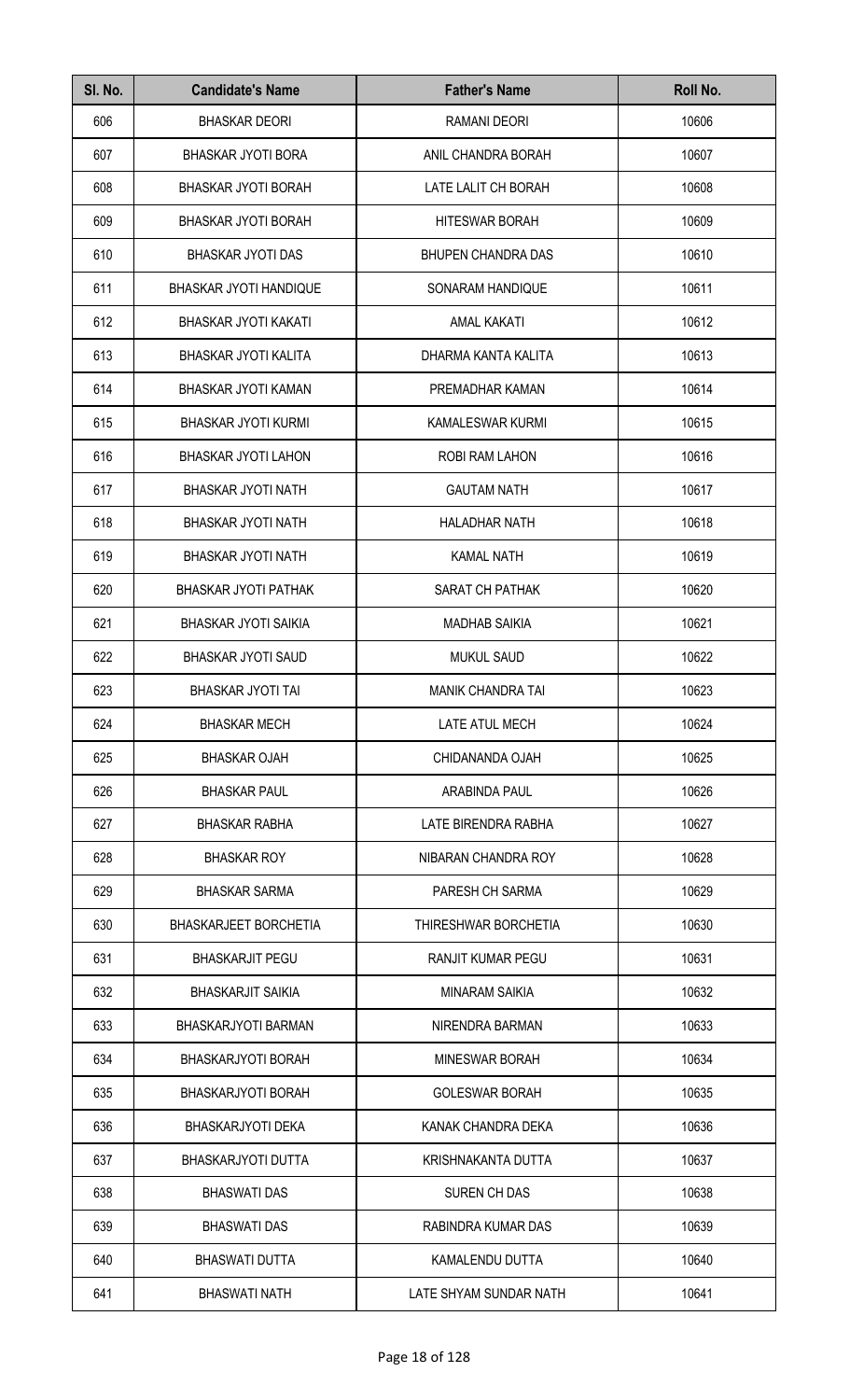| SI. No. | <b>Candidate's Name</b>     | <b>Father's Name</b>       | Roll No. |
|---------|-----------------------------|----------------------------|----------|
| 642     | <b>BHASWATI PATHAK</b>      | LATE MADHU RAM PATHAK      | 10642    |
| 643     | <b>BHATIMA BAISHYA</b>      | NANDA RAM BAISHYA          | 10643    |
| 644     | <b>BHIDISHA MECH</b>        | <b>RAJESH MECH</b>         | 10644    |
| 645     | <b>BHISMA MAHATO</b>        | <b>GUNAKANTA MAHATO</b>    | 10645    |
| 646     | <b>BHOBATOSH KEMPRAI</b>    | SYTENDRA BARMAN            | 10646    |
| 647     | <b>BHOGIRATH BORO</b>       | <b>BIRISH BORO</b>         | 10647    |
| 648     | <b>BHOIRAB JYOTI DAS</b>    | <b>BIPIN CHANDRA DAS</b>   | 10648    |
| 649     | <b>BHOIRAV GOHAIN</b>       | LATE PHUKAN CHANDRA GOHAIN | 10649    |
| 650     | <b>BHOIROBI BORA</b>        | <b>UMARAM BORA</b>         | 10650    |
| 651     | <b>BHRIGU KUMAR BORA</b>    | LT PONA RAM BORA           | 10651    |
| 652     | <b>BHRIGU KUMAR DAS</b>     | <b>GIRINDRA NATH DAS</b>   | 10652    |
| 653     | <b>BHRIGU KUMAR SARANIA</b> | <b>GOPAL SARANIA</b>       | 10653    |
| 654     | <b>BHUBAN BARHMA</b>        | JAYBHADRA BRAHMA           | 10654    |
| 655     | BHUBAN CHANDRA BARMAN       | <b>RANJIT BARMAN</b>       | 10655    |
| 656     | <b>BHUBAN PATIR</b>         | NIRMAL PATIR               | 10656    |
| 657     | <b>BHUGESWAR NARAH</b>      | <b>SUNDOR NARAH</b>        | 10657    |
| 658     | <b>BHUMRAJ MUSHAHARY</b>    | NIRJAY MUSHAHARY           | 10658    |
| 659     | <b>BHUPALI SARMA</b>        | <b>HEMANTA SARMA</b>       | 10659    |
| 660     | <b>BHUPEN BORO</b>          | <b>HARESWAR BORO</b>       | 10660    |
| 661     | <b>BHUPOM SHYAM</b>         | <b>DIBAKAR SHYAM</b>       | 10661    |
| 662     | <b>BHUSHAN DAS</b>          | DINENDRA DAS               | 10662    |
| 663     | <b>BIBASH BASUMATARY</b>    | <b>MANIK BASUMATARY</b>    | 10663    |
| 664     | <b>BIBEK BORA</b>           | <b>DIPAK BORA</b>          | 10664    |
| 665     | <b>BIBEK NATH</b>           | KHARGESWAR NATH            | 10665    |
| 666     | <b>BIBHUHIT DUTTA</b>       | LATE NITYANANDA DUTTA      | 10666    |
| 667     | <b>BIBHUTI RANJAN DAS</b>   | LALIT CHANDRA DAS          | 10667    |
| 668     | <b>BIBOJEET HAFLONGBAR</b>  | <b>GOPINATH HAFLONGBAR</b> | 10668    |
| 669     | <b>BIBUNG BASUMATARY</b>    | NOWNARI BASUMATARY         | 10669    |
| 670     | <b>BICHITRA KONWAR</b>      | PRADIP KONWAR              | 10670    |
| 671     | <b>BICKY AGARWAL</b>        | <b>SUBODH AGARWAL</b>      | 10671    |
| 672     | <b>BIDISHA GOSWAMI</b>      | <b>HIMADRI GOSWAMI</b>     | 10672    |
| 673     | <b>BIDIT DEKA</b>           | <b>GIRISH CHANDRA DEKA</b> | 10673    |
| 674     | <b>BIDYAJIT BARUAH</b>      | <b>DHIREN BARUAH</b>       | 10674    |
| 675     | <b>BIDYASHREE SAIKIA</b>    | PRAHLAD SAIKIA             | 10675    |
| 676     | <b>BIDYOT BIKASH DOLEY</b>  | LATE JAGAT DOLEY           | 10676    |
| 677     | <b>BIDYOUT BIKASH DOLEY</b> | <b>JAGAT DOLEY</b>         | 10677    |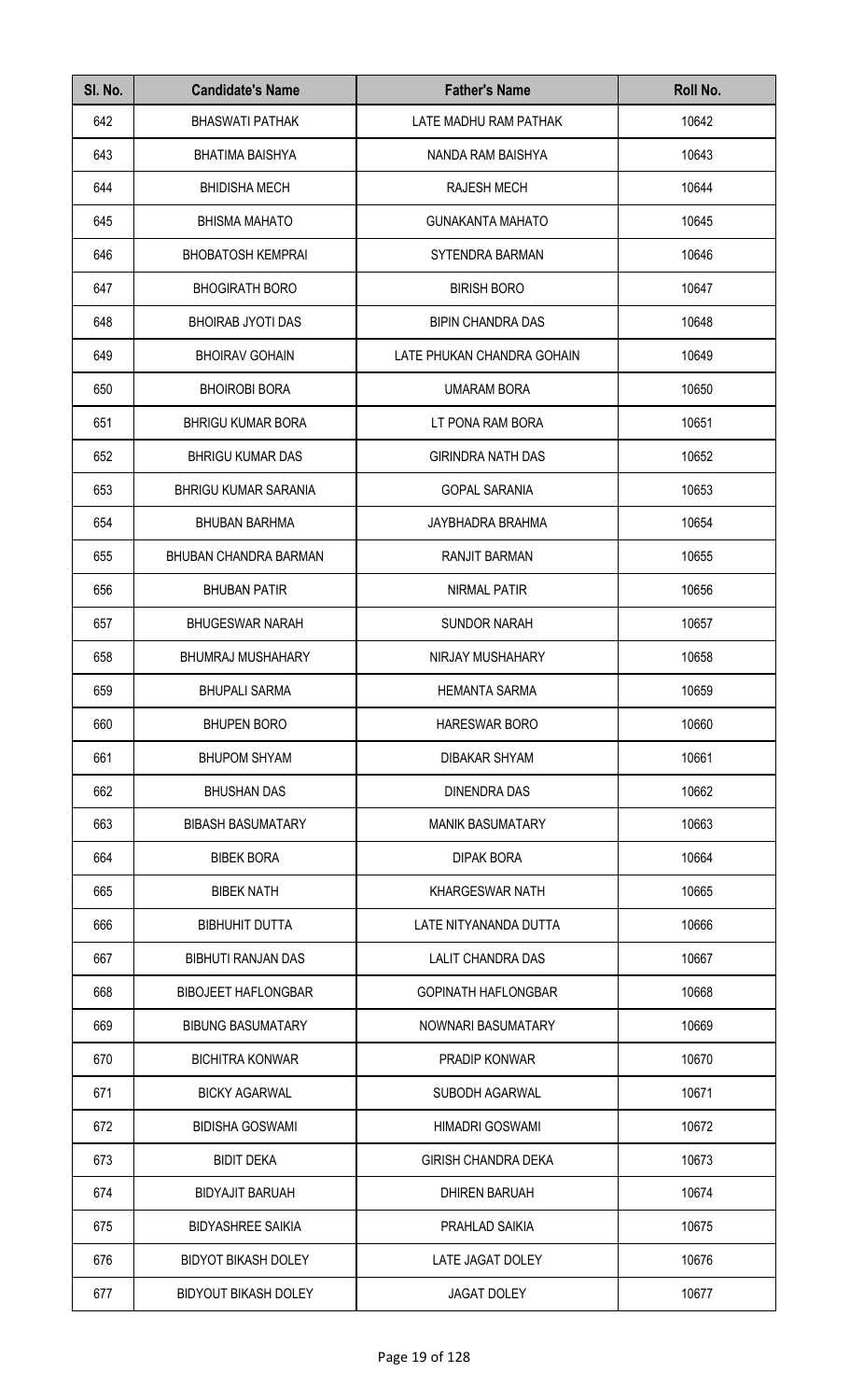| SI. No. | <b>Candidate's Name</b>      | <b>Father's Name</b>      | Roll No. |
|---------|------------------------------|---------------------------|----------|
| 678     | <b>BIDYUT BAISHYA</b>        | GOPAL KRISHNA BAISHYA     | 10678    |
| 679     | <b>BIDYUT BIKASH BORA</b>    | ANANDA BORA               | 10679    |
| 680     | <b>BIDYUT BIKASH MEDHI</b>   | LATE PUTUL MEDHI          | 10680    |
| 681     | <b>BIDYUT BIKASH MORAL</b>   | PRAMOD CHANDRA MORAL      | 10681    |
| 682     | <b>BIDYUT BORA</b>           | THIRESWAR BORA            | 10682    |
| 683     | <b>BIDYUT JYOTI BORAH</b>    | RANJIT KUMAR BORAH        | 10683    |
| 684     | <b>BIDYUT KUMAR DAS</b>      | LT KARUNA DAS             | 10684    |
| 685     | <b>BIDYUT LAHON</b>          | LATE BINOD LAHON          | 10685    |
| 686     | <b>BIDYUT TAID</b>           | <b>TARUN CHANDRA TAID</b> | 10686    |
| 687     | <b>BIDYUT VIKASH KASHYAP</b> | <b>KANAK DAS</b>          | 10687    |
| 688     | <b>BIJAY BARUAH</b>          | <b>AJIT BARUAH</b>        | 10688    |
| 689     | <b>BIJAY KARMAKAR</b>        | LATE NARESH KARMAKAR      | 10689    |
| 690     | <b>BIJAY KUMAR RAI</b>       | RAM NARAESH RAI           | 10690    |
| 691     | <b>BIJAY NATH</b>            | <b>BABULAL NATH</b>       | 10691    |
| 692     | <b>BIJIT GOGOI</b>           | KHAGEN GOGOI              | 10692    |
| 693     | <b>BIJIT KUMAR BRAHMA</b>    | <b>MAHENDRA BRAHMA</b>    | 10693    |
| 694     | <b>BIJOY CHOUDHURY</b>       | <b>BILLU CHOUDHURY</b>    | 10694    |
| 695     | <b>BIJOY DUTTA</b>           | PUSPA NATH DUTTA          | 10695    |
| 696     | <b>BIJOY KUMAR BORA</b>      | <b>RAMESH BORA</b>        | 10696    |
| 697     | <b>BIJOY KUMAR DAS</b>       | PHULENDRA NATH DAS        | 10697    |
| 698     | <b>BIJOY LIMBU</b>           | LATE THULE LIMBU          | 10698    |
| 699     | <b>BIJOY SAIKIA</b>          | LOKENDRA NATH SAIKIA      | 10699    |
| 700     | <b>BIJOY SHYAM</b>           | <b>MOHESWAR SHYAM</b>     | 10700    |
| 701     | <b>BIJU BAISHYA</b>          | KAMALA KANTA BAISHYA      | 10701    |
| 702     | <b>BIJU BORAH</b>            | <b>MANIK CH BORAH</b>     | 10702    |
| 703     | <b>BIJU DAS</b>              | KAMAL KANTA DAS           | 10703    |
| 704     | <b>BIJU DEY</b>              | <b>MANIK DEY</b>          | 10704    |
| 705     | <b>BIJU KUMAR DEKA</b>       | <b>KARMA DEKA</b>         | 10705    |
| 706     | <b>BIJU KUMBANG</b>          | <b>BHARATIA KUMBANG</b>   | 10706    |
| 707     | <b>BIKAS JYOTI BORDOLOI</b>  | LAKHI KANTA BORDOLOI      | 10707    |
| 708     | <b>BIKASH BAISHYA</b>        | DHANESWAR BAISHYA         | 10708    |
| 709     | <b>BIKASH BORO</b>           | <b>BENUDHAR BORO</b>      | 10709    |
| 710     | <b>BIKASH BURAGOHAIN</b>     | <b>GIRISH BURAGOHAIN</b>  | 10710    |
| 711     | <b>BIKASH DAS</b>            | <b>MUKUNDA DAS</b>        | 10711    |
| 712     | <b>BIKASH DAS</b>            | <b>HARI KUMAR DAS</b>     | 10712    |
| 713     | <b>BIKASH DAS</b>            | <b>MADHAB DAS</b>         | 10713    |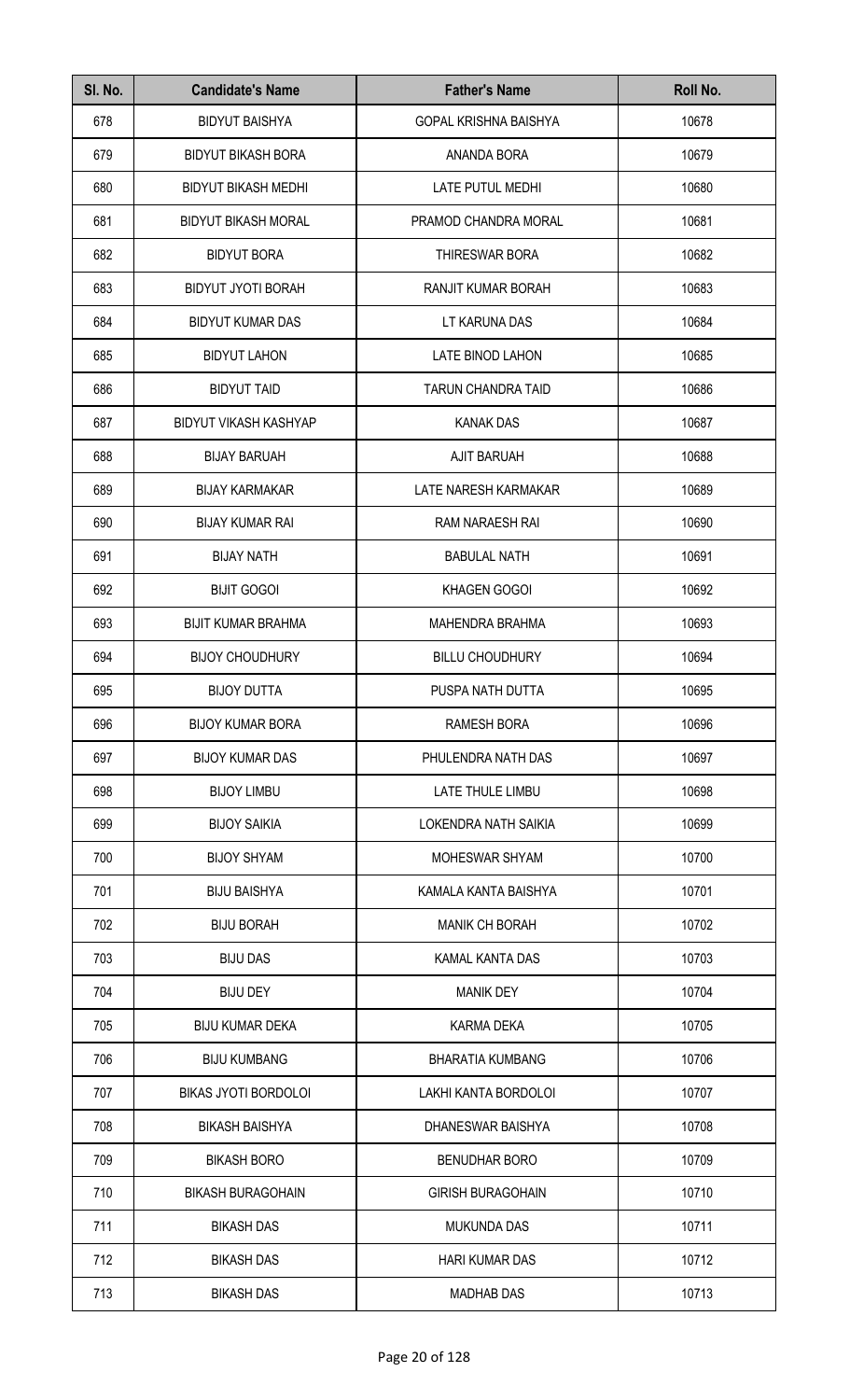| SI. No. | <b>Candidate's Name</b>      | <b>Father's Name</b>         | Roll No. |
|---------|------------------------------|------------------------------|----------|
| 714     | <b>BIKASH HALOI</b>          | <b>DHANPATI HALOI</b>        | 10714    |
| 715     | <b>BIKASH HALOI</b>          | <b>GIRISH CHANDRA HALOI</b>  | 10715    |
| 716     | <b>BIKASH JYOTI DEKA</b>     | DHARANI DHAR DEKA            | 10716    |
| 717     | <b>BIKASH JYOTI DUARAH</b>   | DURGA MOHAN DUARAH           | 10717    |
| 718     | <b>BIKASH KALITA</b>         | RAMCHARAN KALITA             | 10718    |
| 719     | <b>BIKASH KEOT</b>           | <b>BHOBEN KEOT</b>           | 10719    |
| 720     | <b>BIKASH KUMAR GOGOI</b>    | LAKHI NATH GOGOI             | 10720    |
| 721     | <b>BIKASH KUMAR NATH</b>     | <b>BANI KANTA NATH</b>       | 10721    |
| 722     | <b>BIKASH KUMAR PASWAN</b>   | <b>CHANDRIKA PASWAN</b>      | 10722    |
| 723     | <b>BIKASH LAHON</b>          | <b>JOTISH LAHON</b>          | 10723    |
| 724     | <b>BIKASH MANDAL</b>         | <b>BIREN MANDAL</b>          | 10724    |
| 725     | <b>BIKASH MEDHI</b>          | <b>RAJEN MEDHI</b>           | 10725    |
| 726     | <b>BIKASH MILIK</b>          | LT MANGAL SING MILIK         | 10726    |
| 727     | <b>BIKASH MURMU</b>          | <b>TULARAM MURMU</b>         | 10727    |
| 728     | <b>BIKASH NATH</b>           | <b>BHARAT CHANDRA NATH</b>   | 10728    |
| 729     | <b>BIKASH NATH</b>           | ATUL CHANDRA NATH            | 10729    |
| 730     | <b>BIKASH PANDEY</b>         | RAJENDRA PANDEY              | 10730    |
| 731     | <b>BIKASH PAUL</b>           | <b>BIBHASH PAUL</b>          | 10731    |
| 732     | <b>BIKASH SARMA</b>          | DUGDHA RAM SARMA             | 10732    |
| 733     | <b>BIKASH SINHA</b>          | NILAKANTA SINHA              | 10733    |
| 734     | <b>BIKASHITA SAIKIA</b>      | PANCHANAN SAIKIA             | 10734    |
| 735     | <b>BIKI BACHAN GOGOI</b>     | LATE KESHAB CHANDRA GOGOI    | 10735    |
| 736     | <b>BIKI BORAH</b>            | <b>MONESWAR BORAH</b>        | 10736    |
| 737     | <b>BIKI RAY</b>              | RABINDRA CHANDRA RAY         | 10737    |
| 738     | <b>BIKIE TANTI</b>           | <b>BABUL TANTI</b>           | 10738    |
| 739     | <b>BIKRAM DAS</b>            | LATE SUCHANDRA DAS           | 10739    |
| 740     | <b>BIKRAM DEKA</b>           | <b>KUSHAL DEKA</b>           | 10740    |
| 741     | <b>BIKRAM SARKAR</b>         | SADHAN SARKAR                | 10741    |
| 742     | <b>BIKRAMJIT DHAR</b>        | <b>BISWAJIT DHAR</b>         | 10742    |
| 743     | <b>BIKRAMJIT ROY</b>         | <b>BINOD BIHARI ROY</b>      | 10743    |
| 744     | <b>BIKROM RONGHANG</b>       | RAMESWAR RONGHANG            | 10744    |
| 745     | <b>BILAL UDDIN CHOUDHURY</b> | <b>BASIR UDDIN CHOUDHURY</b> | 10745    |
| 746     | <b>BIMAN BORA</b>            | <b>BHADRA KANTA BORA</b>     | 10746    |
| 747     | <b>BIMOL RONGPI</b>          | <b>BUDHESWAR RONGPI</b>      | 10747    |
| 748     | <b>BINAY DEKA</b>            | ANIL CHANDRA DEKA            | 10748    |
| 749     | <b>BINAY KUMAR NATH</b>      | <b>DEBEN CHANDRA NATH</b>    | 10749    |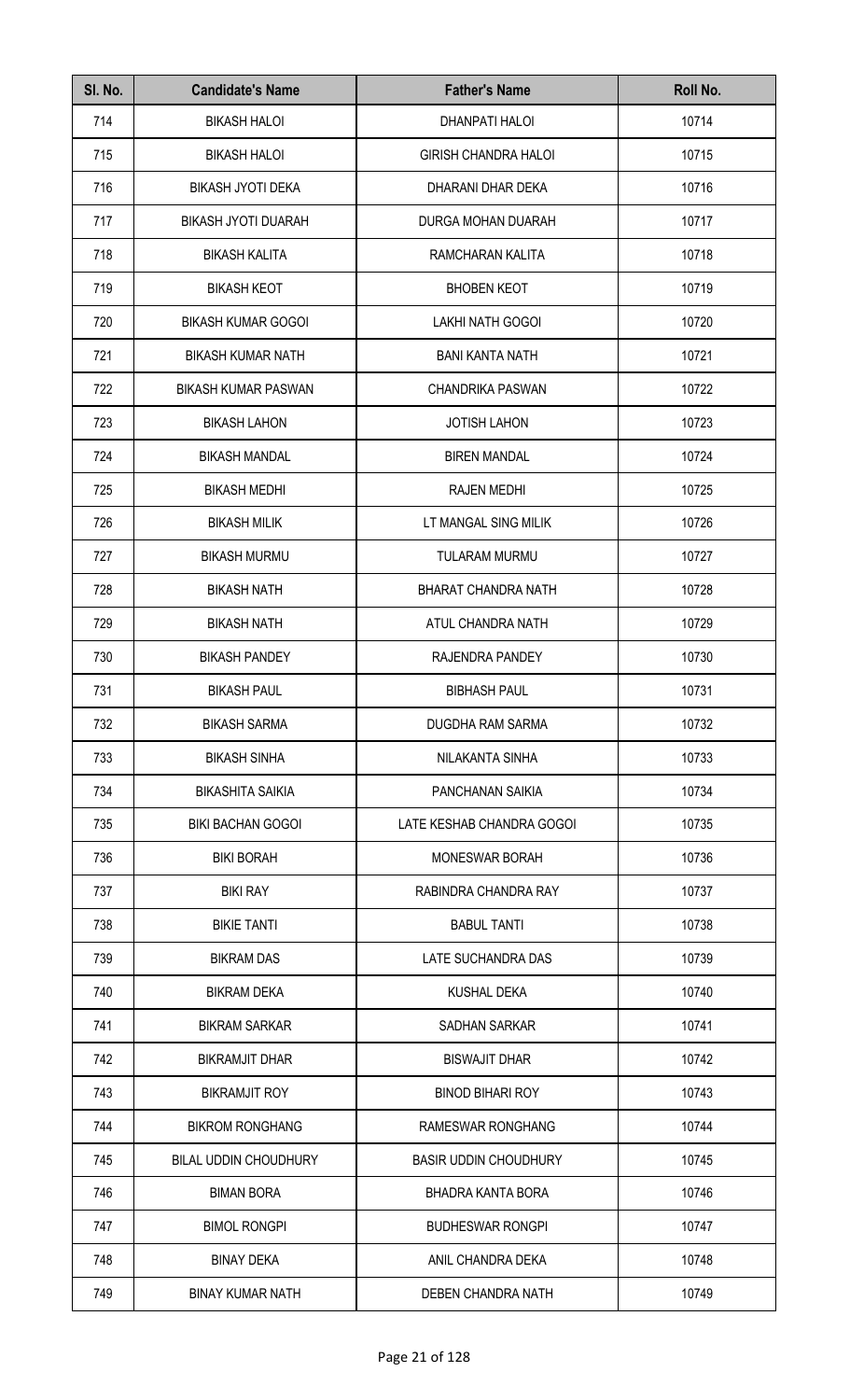| SI. No. | <b>Candidate's Name</b>     | <b>Father's Name</b>           | Roll No. |
|---------|-----------------------------|--------------------------------|----------|
| 750     | <b>BINAY KUMAR RAM</b>      | RAM BACHAN RAM                 | 10750    |
| 751     | <b>BINAY KURMI</b>          | <b>BHARAT KURMI</b>            | 10751    |
| 752     | <b>BINAYAK DAS</b>          | <b>SUBHASH DAS</b>             | 10752    |
| 753     | <b>BINAYAK KURMI</b>        | <b>MITHAI LAL KURMI</b>        | 10753    |
| 754     | <b>BINDESWAR DOLEY</b>      | NILAKANTA DOLEY                | 10754    |
| 755     | <b>BINEN DAULAGUPU</b>      | LATE GORAMONI DAULAGUPU        | 10755    |
| 756     | <b>BINITA BARMAN</b>        | PRAMOD BARMAN                  | 10756    |
| 757     | <b>BINITA BARUAH</b>        | <b>RUBUL BARUAH</b>            | 10757    |
| 758     | <b>BINITA BORAH</b>         | <b>KHAGEN BORAH</b>            | 10758    |
| 759     | <b>BINITA DEKA</b>          | <b>BHUMI DHAR DEKA</b>         | 10759    |
| 760     | <b>BINOD DAS</b>            | <b>RAMESH DAS</b>              | 10760    |
| 761     | <b>BINOD SAIKIA</b>         | LILA DHAR SAIKIA               | 10761    |
| 762     | <b>BINOY BAGLARI</b>        | <b>BHOGMAL BAGLARI</b>         | 10762    |
| 763     | <b>BINOY KUMAR SINHA</b>    | <b>BIJOY KUMAR SINHA</b>       | 10763    |
| 764     | <b>BINOY ROBIDAS</b>        | <b>BANOWARI ROBIDAS</b>        | 10764    |
| 765     | <b>BIPAN DAS</b>            | <b>BHAJAN DAS</b>              | 10765    |
| 766     | <b>BIPASHA DAS</b>          | <b>BISWAJIT DAS</b>            | 10766    |
| 767     | <b>BIPLAB BHATTACHARJEE</b> | PRATAP CHANDRA BHATTACHARJEE   | 10767    |
| 768     | <b>BIPLAB DAS</b>           | DAS<br><b>BIMAL CHANDRA</b>    | 10768    |
| 769     | <b>BIPLAB JYOTI GOHAIN</b>  | LATE JYOTI GOHAIN              | 10769    |
| 770     | <b>BIPLOB CHETIA</b>        | <b>UPEN CHETIA</b>             | 10770    |
| 771     | <b>BIPLOBJIT DAS</b>        | LATE KABI RANJAN DAS           | 10771    |
| 772     | <b>BIPLOV LOYING</b>        | SOMESWAR LOYING                | 10772    |
| 773     | <b>BIPLOV SARKAR</b>        | LATE PARESH SARKAR             | 10773    |
| 774     | <b>BIPUL BORUAH</b>         | LT JITENDRA NATH BORUAH        | 10774    |
| 775     | <b>BIPUL HALOI</b>          | HEM CHANDRA HALOI              | 10775    |
| 776     | <b>BIRAAZ DAS</b>           | <b>DILIP DAS</b>               | 10776    |
| 777     | <b>BIRAJ DAS</b>            | <b>BABUL CHANDRA DAS</b>       | 10777    |
| 778     | <b>BIRAJ HEMBROM</b>        | <b>DIPAK HEMBROM</b>           | 10778    |
| 779     | <b>BIRAJJYOTI SAIKIA</b>    | KANDARPA SAIKIA                | 10779    |
| 780     | <b>BIREN PEGU</b>           | <b>JALIRAM PEGU</b>            | 10780    |
| 781     | <b>BIRINCHI GOGOI</b>       | PRADIP KR GOGOI                | 10781    |
| 782     | <b>BIRINCHI KUMAR DAS</b>   | LATE MAHENDRA CHANDRA NAMO DAS | 10782    |
| 783     | <b>BIRINCHI RAJKONWAR</b>   | <b>NUMAL RAJKONWAR</b>         | 10783    |
| 784     | <b>BIRJU TAMANG</b>         | <b>KALIRAM TAMANG</b>          | 10784    |
| 785     | <b>BIRKHANG BRAHMA</b>      | <b>RATAN BRAHMA</b>            | 10785    |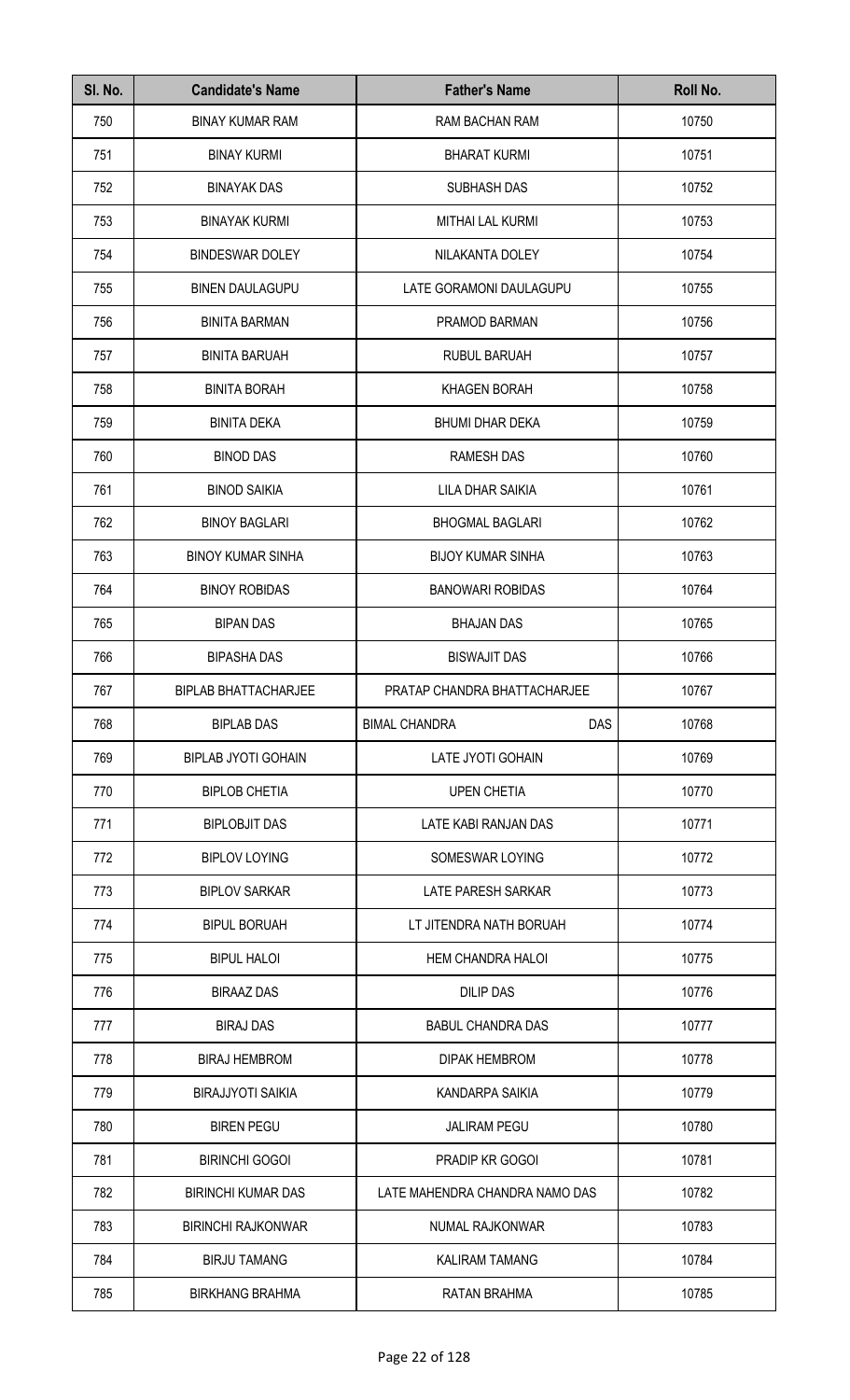| SI. No. | <b>Candidate's Name</b>        | <b>Father's Name</b>        | Roll No. |
|---------|--------------------------------|-----------------------------|----------|
| 786     | <b>BIRKHANG KHERKATARY</b>     | ASHOK KR KHERKATARY         | 10786    |
| 787     | <b>BIRTON TERANG</b>           | <b>RAMSING TERANG</b>       | 10787    |
| 788     | <b>BISHAL BHUYAN</b>           | PRADIP BHUYAN               | 10788    |
| 789     | <b>BISHAL DOLEY</b>            | RABINDRA DOLEY              | 10789    |
| 790     | <b>BISHAL DUTTA</b>            | <b>BIPIN CHANDRA DUTTA</b>  | 10790    |
| 791     | <b>BISHAL DUTTA</b>            | <b>BILUL DUTTA</b>          | 10791    |
| 792     | <b>BISHAL HAZARIKA</b>         | <b>JITEN HAZARIKA</b>       | 10792    |
| 793     | <b>BISHAL JYOTI MOHAN</b>      | ANUPAM MOHAN                | 10793    |
| 794     | <b>BISHAL LAMA</b>             | PRODEEP LAMA                | 10794    |
| 795     | <b>BISHAL MILI</b>             | <b>BIMAN CHANDRA MILI</b>   | 10795    |
| 796     | <b>BISHAL SAIKIA</b>           | PREMANANDA SAIKIA           | 10796    |
| 797     | <b>BISHALDEEP CHANDA</b>       | PRODIP CHANDA               | 10797    |
| 798     | BISHNUPRIYA BORDOLOI           | CHAKRESWAR BORDOLOI         | 10798    |
| 799     | <b>BISHU DAS</b>               | <b>BABUL CHANDRA DAS</b>    | 10799    |
| 800     | <b>BISHWA JYOTI DAS</b>        | LATE UDHAB CHANDRA DAS      | 10800    |
| 801     | <b>BISHWA KUMAR BURAGOHAIN</b> | LATE HARICHANDRA BURAGOHAIN | 10801    |
| 802     | <b>BISHWAJEET DAS</b>          | <b>LATE BIJAY DAS</b>       | 10802    |
| 803     | <b>BISHWAJIT BAISHYA</b>       | PARESH BAISHYA              | 10803    |
| 804     | <b>BISHWAJIT CHANGMAI</b>      | <b>JOYANTA CHANGMAI</b>     | 10804    |
| 805     | BISHWAJYOTI DAS                | <b>JUGAL KUMAR DAS</b>      | 10805    |
| 806     | <b>BISWADEV NATH</b>           | <b>BIPIN CH NATH</b>        | 10806    |
| 807     | <b>BISWAJIT BAISHYA</b>        | <b>DWIJEN BAISHYA</b>       | 10807    |
| 808     | <b>BISWAJIT BARMAN</b>         | LATE DADHI BARMAN           | 10808    |
| 809     | <b>BISWAJIT BORAH</b>          | <b>DEWRAM BORAH</b>         | 10809    |
| 810     | <b>BISWAJIT BORAH</b>          | <b>BROJEN BORAH</b>         | 10810    |
| 811     | <b>BISWAJIT DAS</b>            | LATE JITUMONI DAS           | 10811    |
| 812     | <b>BISWAJIT DAS</b>            | <b>NAGEN DAS</b>            | 10812    |
| 813     | <b>BISWAJIT DAS</b>            | RATNESWAR DAS               | 10813    |
| 814     | <b>BISWAJIT DUTTA</b>          | <b>BIRAJ DUTTA</b>          | 10814    |
| 815     | <b>BISWAJIT DUTTA</b>          | LT TONI DUTTA               | 10815    |
| 816     | <b>BISWAJIT KALITA</b>         | <b>BARUN CHANDRA KALITA</b> | 10816    |
| 817     | <b>BISWAJIT KAMAN</b>          | ATUL CHANDRA KAMAN          | 10817    |
| 818     | <b>BISWAJIT KHAKHLARI</b>      | NANDI KHAKHLARI             | 10818    |
| 819     | <b>BISWAJIT KUMAR DAS</b>      | SASHI KANTA DAS             | 10819    |
| 820     | <b>BISWAJIT KURMI</b>          | <b>BIDYADHAR KURMI</b>      | 10820    |
| 821     | <b>BISWAJIT LAHKAR</b>         | <b>KHAGEN LAHKAR</b>        | 10821    |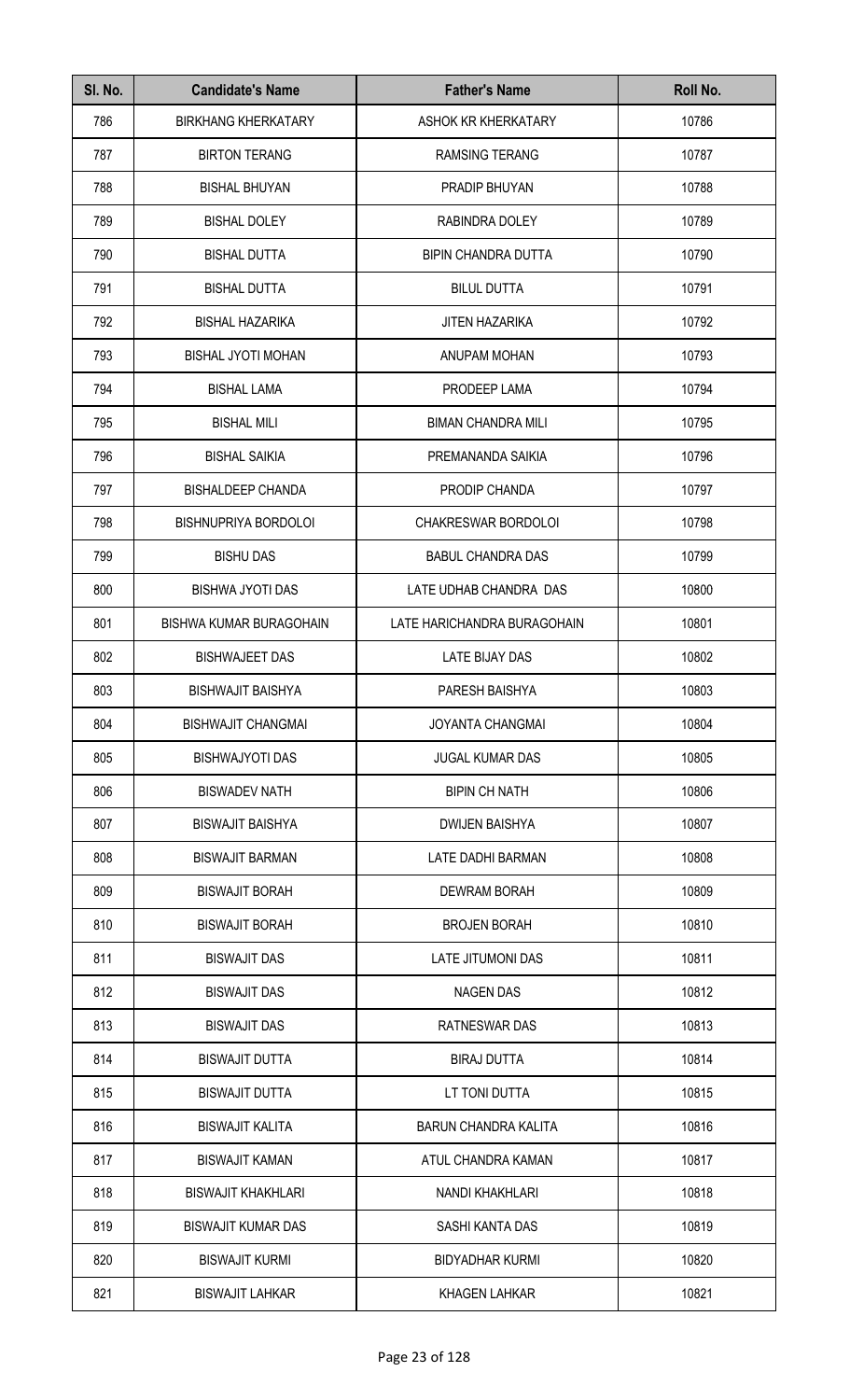| SI. No. | <b>Candidate's Name</b>    | <b>Father's Name</b>          | Roll No. |
|---------|----------------------------|-------------------------------|----------|
| 822     | <b>BISWAJIT MALAKAR</b>    | <b>JOGESH CHANDRA MALAKAR</b> | 10822    |
| 823     | <b>BISWAJIT PHUKAN</b>     | LT BHUBAN PHUKAN              | 10823    |
| 824     | <b>BISWAJIT SARKAR</b>     | HARENDRA CH SARKAR            | 10824    |
| 825     | <b>BISWAJIT THAKURIA</b>   | LATE ROHINI KUMAR THAKURIA    | 10825    |
| 826     | <b>BISWAJYOTI DAS</b>      | AKAN CHANDRA DAS              | 10826    |
| 827     | <b>BISWASHREE DAS</b>      | <b>BHARAT CHANDRA DAS</b>     | 10827    |
| 828     | <b>BITU PON GOGOI</b>      | HIRA NATH GOGOI               | 10828    |
| 829     | <b>BITUL KURMI</b>         | <b>SUSHIL KURMI</b>           | 10829    |
| 830     | <b>BITUPAN DAS</b>         | <b>HARI RAM DAS</b>           | 10830    |
| 831     | <b>BITUPAN NEOG</b>        | <b>GOLAP CHANDRA NEOG</b>     | 10831    |
| 832     | <b>BITUPAN RAJUWER</b>     | DATARAM RAJUWER               | 10832    |
| 833     | <b>BITUPAN SAIKIA</b>      | <b>BIPUL SAIKIA</b>           | 10833    |
| 834     | <b>BITUPAN SONOWAL</b>     | PRASANNA SONOWAL              | 10834    |
| 835     | <b>BITUPAN SONOWAL</b>     | <b>DILIP SONOWAL</b>          | 10835    |
| 836     | <b>BITUPON BURAGOHAIN</b>  | LUKESWAR BURAGOHAIN           | 10836    |
| 837     | <b>BITUPON CHOWDHURY</b>   | <b>JAGADISH CHOWDHURY</b>     | 10837    |
| 838     | <b>BITUPON DUTTA</b>       | RONJIT DUTTA                  | 10838    |
| 839     | <b>BITUPON DUTTA</b>       | JITEN DUTTA                   | 10839    |
| 840     | <b>BITUPON RONGHANG</b>    | <b>MONESWAR RONGHANG</b>      | 10840    |
| 841     | <b>BITUPON RONGPHAR</b>    | <b>BABUL CHANDRA RONGPHAR</b> | 10841    |
| 842     | <b>BITUPON SAIKIA</b>      | <b>ANIL SAIKIA</b>            | 10842    |
| 843     | <b>BOBBY BAISHYA</b>       | KUSHAL KUMAR BAISHYA          | 10843    |
| 844     | <b>BOBY RAMDEYPI</b>       | SATRASING RAMDEY              | 10844    |
| 845     | <b>BODIOD ZAMAL</b>        | AFSAR ALI                     | 10845    |
| 846     | <b>BODOSA NARZARY</b>      | LATE LUNA RAM NARZARY         | 10846    |
| 847     | <b>BOISHALI BURAGOHAIN</b> | SARAT BURAGOHAIN              | 10847    |
| 848     | <b>BOJAINON KEMPRAI</b>    | <b>DINESH KEMPRAI</b>         | 10848    |
| 849     | <b>BOKEN DOLEY</b>         | <b>JOYNATH DOLEY</b>          | 10849    |
| 850     | <b>BOLON TERON</b>         | <b>RAJEN TERON</b>            | 10850    |
| 851     | <b>BONASHREE HAZARIKA</b>  | ATUL CHANDRA HAZARIKA         | 10851    |
| 852     | <b>BONDANA TAMULI</b>      | <b>SUNIL TAMULI</b>           | 10852    |
| 853     | <b>BONDITA MOHAN</b>       | ANUPAM MOHAN                  | 10853    |
| 854     | <b>BONGJILI KROPI</b>      | SINGNOTH KRO                  | 10854    |
| 855     | <b>BONOMALI DOELY</b>      | <b>LAKHINDHAR DOLEY</b>       | 10855    |
| 856     | BORAKHA PRIYA BORUAH       | KRISHNA KANTA BORUAH          | 10856    |
| 857     | <b>BORJU KEMPRAI</b>       | <b>SUBADRO KEMPRAI</b>        | 10857    |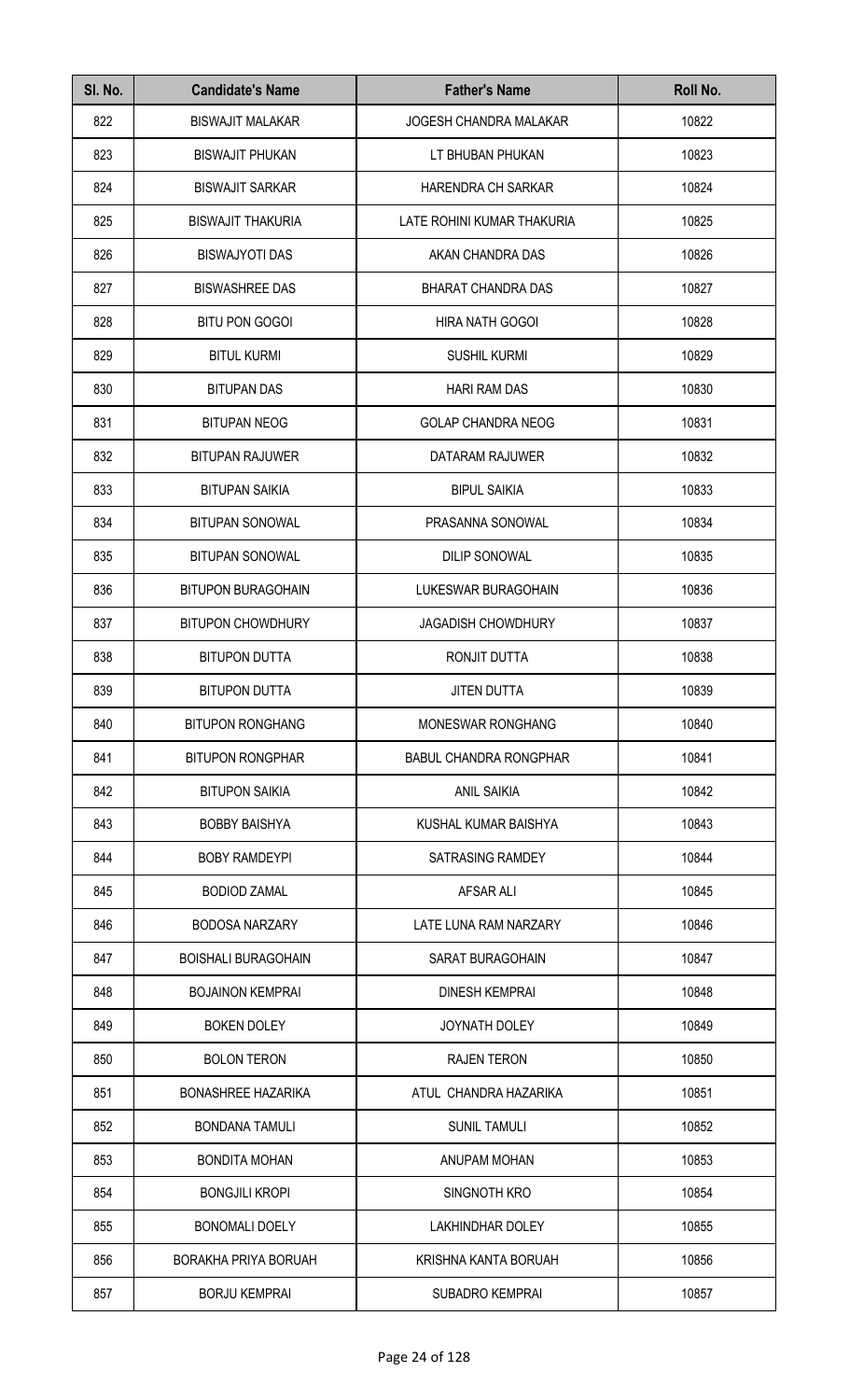| SI. No. | <b>Candidate's Name</b>       | <b>Father's Name</b>         | Roll No. |
|---------|-------------------------------|------------------------------|----------|
| 858     | <b>BORNALI BORUAH</b>         | PARESH CHANDRA SALOI         | 10858    |
| 859     | <b>BORUNJYOTI DUTTA</b>       | ROMEN CHANDRA DUTTA          | 10859    |
| 860     | <b>BOSIR MIRZA AHMED</b>      | <b>MOINUDDIN AHMED</b>       | 10860    |
| 861     | <b>BRAJA NATH ROY</b>         | UPENDRA CHANDRA ROY          | 10861    |
| 862     | <b>BRIJ MOHAN SENGYUNG</b>    | LATE BROJENDRA SENGYUNG      | 10862    |
| 863     | <b>BRINDA HANSEPI</b>         | <b>BIRENDRA HANSE</b>        | 10863    |
| 864     | <b>BRIYAN KEMPRAI</b>         | <b>BINA CHAND KEMPRAI</b>    | 10864    |
| 865     | <b>BROJEN GOGOI</b>           | <b>AJIT GOGOI</b>            | 10865    |
| 866     | <b>BROJENDRA HAZARIKA</b>     | <b>BIREN HAZARIKA</b>        | 10866    |
| 867     | <b>BUBUL BORO</b>             | RABIN BORO                   | 10867    |
| 868     | <b>BUBUL KALITA</b>           | <b>HAREN KALITA</b>          | 10868    |
| 869     | <b>BUDDHA CHANDRA SINHA</b>   | <b>BISWAJIT SINHA</b>        | 10869    |
| 870     | <b>BUDHADEV MILI</b>          | <b>DINANATH MILI</b>         | 10870    |
| 871     | <b>BULBUL BORUAH</b>          | SURESH CH BORUAH             | 10871    |
| 872     | <b>BULBUL HUSSAIN</b>         | ABDUL KHALEQUE               | 10872    |
| 873     | <b>BURAJ LANGTHASA</b>        | LT SANJOY LANGTHASA          | 10873    |
| 874     | <b>BURHAN UDDIN CHOUDHURY</b> | LATE KUTUB UDDIN CHOUDHURY   | 10874    |
| 875     | <b>BURHAN UDDIN LASKAR</b>    | ABDUL RAHMAN LASKAR          | 10875    |
| 876     | <b>CHAITALI DEB</b>           | <b>BIJOY KRISHNA DEB</b>     | 10876    |
| 877     | CHAITANJOY SUKLABAIDYA        | <b>CHANDAN SUKLABAIDYA</b>   | 10877    |
| 878     | CHAMAN PRASAD VARMA           | <b>MAHABIR PRASAD VARMA</b>  | 10878    |
| 879     | <b>CHAMPAK KR SARMA</b>       | RAMESH CHANDRA SARMA         | 10879    |
| 880     | <b>CHAMPAK MECH</b>           | <b>BIREN MECH</b>            | 10880    |
| 881     | <b>CHAMPOK MEDHI</b>          | LATE SARAT MEDHI             | 10881    |
| 882     | CHANAKYA BASUMATARY           | <b>BANARAM BASUMATARY</b>    | 10882    |
| 883     | <b>CHAND MD ALI</b>           | <b>MD KUDDUS ALI</b>         | 10883    |
| 884     | <b>CHANDAN BARMAN</b>         | <b>BANAMALI BARMAN</b>       | 10884    |
| 885     | <b>CHANDAN DAS</b>            | <b>BINANDA DAS</b>           | 10885    |
| 886     | <b>CHANDAN GOGOI</b>          | RAJAT GOGOI                  | 10886    |
| 887     | CHANDAN HAZARIKA              | <b>JOGA KANTA HAZARIKA</b>   | 10887    |
| 888     | CHANDAN JYOTI BAISHYA         | <b>MADAN CHANDRA BAISHYA</b> | 10888    |
| 889     | CHANDAN MAZUMDAR              | <b>BIBEK MAZUMDAR</b>        | 10889    |
| 890     | <b>CHANDAN NATH</b>           | <b>DINESWAR NATH</b>         | 10890    |
| 891     | <b>CHANDAN NATH</b>           | HITESWAR DEV NATH            | 10891    |
| 892     | <b>CHANDAN PATOR</b>          | PADMA PATOR                  | 10892    |
| 893     | <b>CHANDAN PEGU</b>           | <b>BIREN PEGU</b>            | 10893    |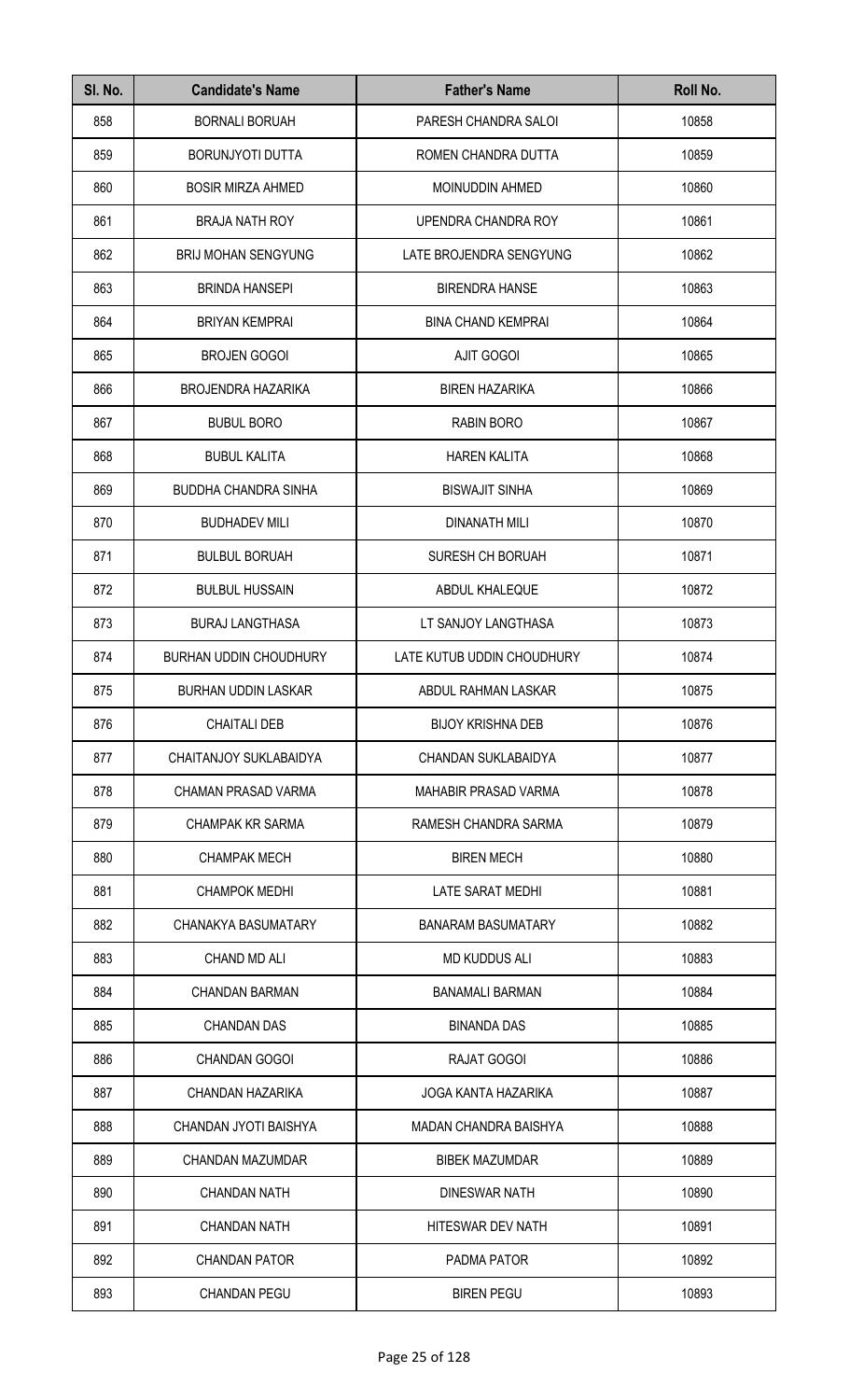| SI. No. | <b>Candidate's Name</b>     | <b>Father's Name</b>            | Roll No. |
|---------|-----------------------------|---------------------------------|----------|
| 894     | <b>CHANDAN SARMA</b>        | LATE BIREN SARMA                | 10894    |
| 895     | <b>CHANDAN TALUKDAR</b>     | HIRANYA TALUKDAR                | 10895    |
| 896     | <b>CHANDANA BORO</b>        | PULAK CHANDRA BORO              | 10896    |
| 897     | CHANDANA DEKA               | PRABHAT CHANDRA DEKA            | 10897    |
| 898     | <b>CHANDANA RABHA</b>       | <b>MADAN CH RABHA</b>           | 10898    |
| 899     | CHANDANA SHARMA             | <b>TILAK SARMA</b>              | 10899    |
| 900     | CHANDASMITA DEKA            | PRADIP DEKA                     | 10900    |
| 901     | <b>CHANDASMITA DEVI</b>     | UPENDRA NATH SARMA              | 10901    |
| 902     | CHANDRA KANTA DAS           | <b>MADHAB DAS</b>               | 10902    |
| 903     | <b>CHANDRA KISHOR DAS</b>   | MANINDRA CHANDRA DAS            | 10903    |
| 904     | CHANDRA NATH DUARAH         | LATE RAM NATH DUARAH            | 10904    |
| 905     | CHANDRA SUTRADHAR           | SATISH CHANDRA SUTRADHAR        | 10905    |
| 906     | CHANDRABATI SINGHA          | <b>TARUN SINGHA</b>             | 10906    |
| 907     | CHANDRADHAR DAS             | LATE RAMESWAR DAS               | 10907    |
| 908     | <b>CHANDRAMA DAS</b>        | LT HIREN DAS                    | 10908    |
| 909     | CHANDRAMA DEKA              | DANDI RAM DEKA                  | 10909    |
| 910     | <b>CHANU CHOUPASH MEDHI</b> | NIKUNJA MEDHI                   | 10910    |
| 911     | <b>CHARLIE GOGOI</b>        | PADMESWAR GOGOI                 | 10911    |
| 912     | CHAYANIKA BARMAN            | <b>SARAT CH BARMAN</b>          | 10912    |
| 913     | CHAYANIKA HAZARIKA          | <b>GOURI HAZARIKA</b>           | 10913    |
| 914     | CHAYANIKA KALITA            | <b>MAHESH KALITA</b>            | 10914    |
| 915     | CHAYANIKA KALITA            | <b>BHABEN KALITA</b>            | 10915    |
| 916     | CHAYANIKA PHUKAN            | LATE BANIKANTA PHUKAN           | 10916    |
| 917     | CHAYYASRI BORDOLOI          | KHIRUD BORDOLOI                 | 10917    |
| 918     | CHIDAMBRAM CHENGA THAKURIA  | <b>BUDHASWAR SENGA THAKURIA</b> | 10918    |
| 919     | <b>CHIMPY LALUNG</b>        | RAJ KUMAR LALUNG                | 10919    |
| 920     | <b>CHINMAY DAS</b>          | DHIRAJ DAS                      | 10920    |
| 921     | <b>CHINMOY BORAH</b>        | <b>BINANDA BORAH</b>            | 10921    |
| 922     | <b>CHINMOY BORAH</b>        | DAYARAM BORAH                   | 10922    |
| 923     | <b>CHINMOY DEKA</b>         | KARUNA KANTA DEKA               | 10923    |
| 924     | <b>CHINMOY KALITA</b>       | PARESH CH KALITA                | 10924    |
| 925     | <b>CHINMOY NEOG</b>         | LATE NAKUL CHANDRA NEOG         | 10925    |
| 926     | <b>CHINMOY SAIKIA</b>       | <b>TILAK SAIKIA</b>             | 10926    |
| 927     | CHINMOYEE HAZARIKA          | <b>HEM KANTA HAZARIKA</b>       | 10927    |
| 928     | CHINTU MONI BARUAH          | NARAYAN BARUAH                  | 10928    |
| 929     | CHIRANJEET GOSWAMI          | PABITRA GOSWAMI                 | 10929    |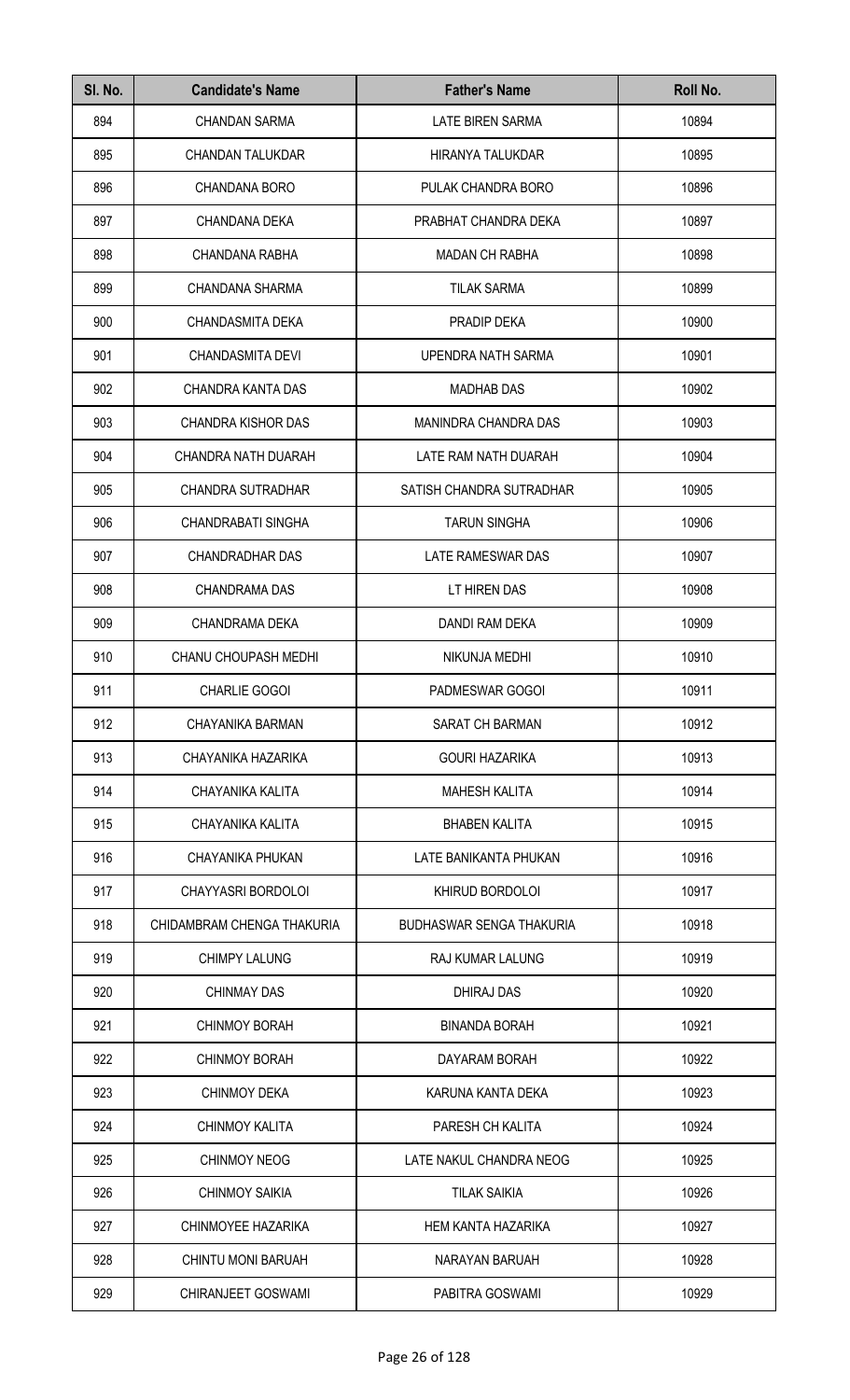| SI. No. | <b>Candidate's Name</b>  | <b>Father's Name</b>          | Roll No. |
|---------|--------------------------|-------------------------------|----------|
| 930     | <b>CHIRANJEEV KONWAR</b> | <b>DIGANTA KONWAR</b>         | 10930    |
| 931     | CHIRANJIB HAZARIKA       | DEBENDRA NATH HAZARIKA        | 10931    |
| 932     | CHIRANJIT BAISHNAB       | LT RABINDRA BAISHNAB          | 10932    |
| 933     | CHIRANJIT PARIAL         | <b>SUBHAS RANJAN PARIAL</b>   | 10933    |
| 934     | CHIRANJIV HATIBARUAH     | SATYAJIT HATIBARUAH           | 10934    |
| 935     | CHIRONJIB BORDOLOI       | AJIT BORDOLOI                 | 10935    |
| 936     | <b>CHIRONJIB GOSWAMI</b> | <b>CHINMAY GOSWAMI</b>        | 10936    |
| 937     | <b>CHIRONJIB THAOSEN</b> | <b>BAJURAM THAOSEN</b>        | 10937    |
| 938     | <b>CHITRA MILI</b>       | <b>DHENURAM MILI</b>          | 10938    |
| 939     | CHITTA RANJAN KASHYAP    | KUSHAL CHANDRA HAZARIKA       | 10939    |
| 940     | CHITTARANJAN MEDHI       | <b>BINANDA CH ROY MEDHI</b>   | 10940    |
| 941     | CHOW KHAMMON SHYAM       | <b>TILOK SHYAM</b>            | 10941    |
| 942     | CHYAWAN THAKURIA         | KRISHNA KANTA THAKURIA        | 10942    |
| 943     | <b>CILVIA SHYAM</b>      | <b>RITUPON SHYAM</b>          | 10943    |
| 944     | <b>DABOPRIYA SAIKIA</b>  | <b>REBOT SAIKIA</b>           | 10944    |
| 945     | DADU MONI KALITA         | <b>ANIL KALITA</b>            | 10945    |
| 946     | <b>DADUL ISLAM</b>       | <b>JAKIRUL ISLAM</b>          | 10946    |
| 947     | DAIJY GOGOI              | TARA GOGOI                    | 10947    |
| 948     | <b>DAIMUSRI BRAHMA</b>   | <b>BHARAT BRAHMA</b>          | 10948    |
| 949     | DAISY RANI TALUKDAR      | SANJIB TALUKDAR               | 10949    |
| 950     | <b>DAISY YEIN</b>        | LATE KANAK CH YEIN            | 10950    |
| 951     | <b>DALIMI BORO</b>       | <b>MANI RAM BORO</b>          | 10951    |
| 952     | <b>DALIMI KALITA</b>     | RABINDRA KALITA               | 10952    |
| 953     | DANSWRANG DAIMARI        | <b>SANTOSH DAIMARI</b>        | 10953    |
| 954     | DARSHANA DEVI            | <b>RABIN SARMA</b>            | 10954    |
| 955     | DARSHANA RAJKHOWA        | <b>JOON RAJKHOWA</b>          | 10955    |
| 956     | DATSUNG BASUMATARY       | PRADIP BASUMATARY             | 10956    |
| 957     | DAVASISH MAHANTA         | TULSI KANTA MAHANTA           | 10957    |
| 958     | <b>DAVID BARKAKATI</b>   | <b>MADHAB BARKAKATI</b>       | 10958    |
| 959     | DAVID KASHYAP DEKA       | <b>BIREN DEKA</b>             | 10959    |
| 960     | DAVID MEDHI              | NIROD MEDHI                   | 10960    |
| 961     | DAVID VANLALTLUONG HMAR  | <b>GABRIEL HMAR</b>           | 10961    |
| 962     | DAYAL KISHUR KONWAR      | <b>LAKHINDRA KONWAR</b>       | 10962    |
| 963     | DEBA JYOTI PATHAK        | <b>BIRENDRA NATH PATHAK</b>   | 10963    |
| 964     | <b>DEBA POLONG</b>       | <b>DWIPEN POLONG</b>          | 10964    |
| 965     | DEBA PRASAD CHOUDHURY    | <b>JAGAT PRASAD CHOUDHURY</b> | 10965    |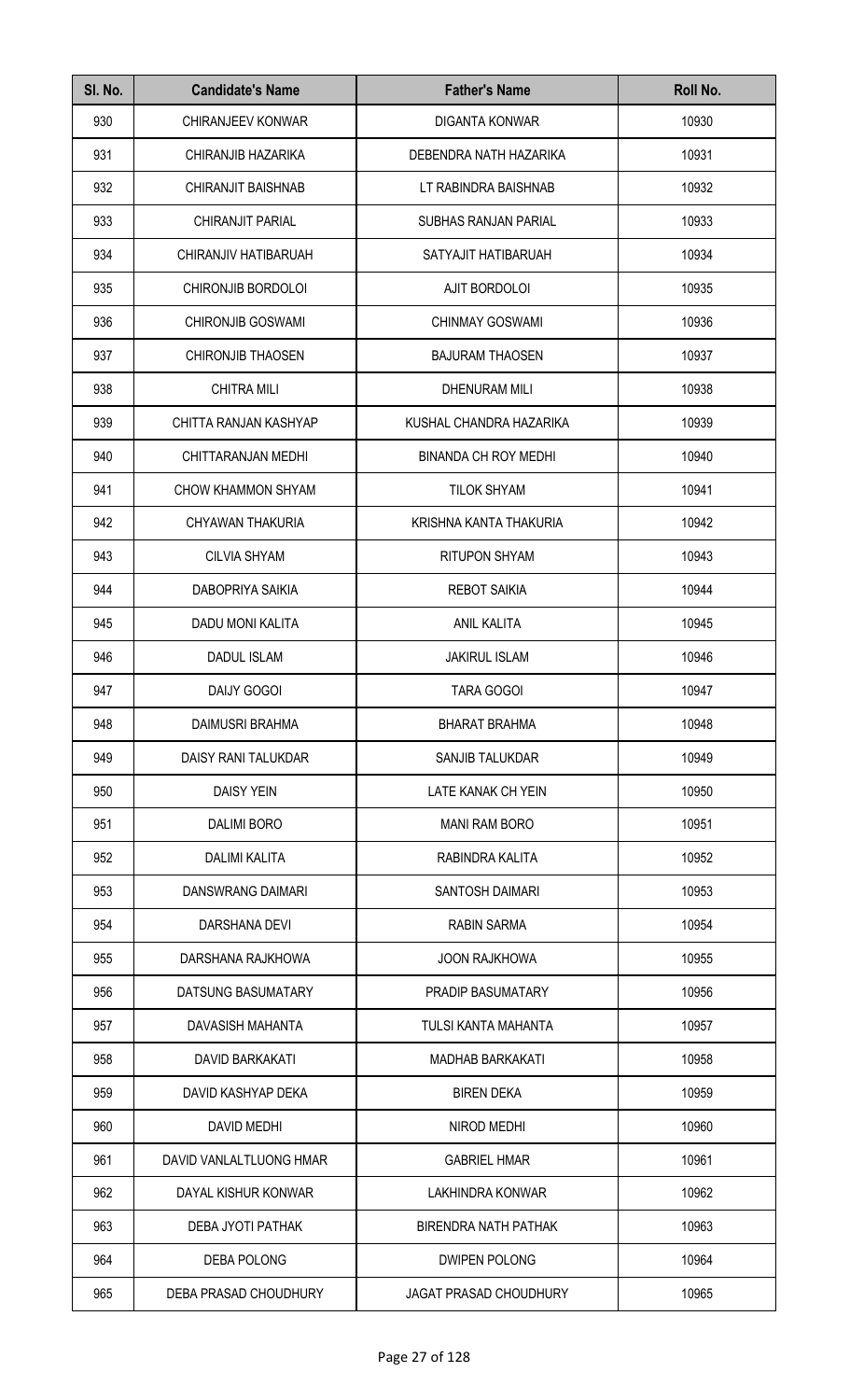| SI. No. | <b>Candidate's Name</b>   | <b>Father's Name</b>       | Roll No. |
|---------|---------------------------|----------------------------|----------|
| 966     | DEBA PRASAD NATH          | LATE BIPLAB KANTI NATH     | 10966    |
| 967     | DEBABRAT DIHINGIA         | <b>LALIT DIHINGIA</b>      | 10967    |
| 968     | DEBABRAT SAIKIA           | PROMOD SAIKIA              | 10968    |
| 969     | DEBABRATA RABHA           | RATAN CHANDRA RABHA        | 10969    |
| 970     | <b>DEBABROT MILI</b>      | <b>MITHIRAM MILI</b>       | 10970    |
| 971     | DEBADATTA DAS             | RATHINDRA KUMAR DAS        | 10971    |
| 972     | DEBAJEET BORPATRA GOHAIN  | HEMA BORPATRA GOHAIN       | 10972    |
| 973     | <b>DEBAJIT BARMAN</b>     | RATNESWOR BARMAN           | 10973    |
| 974     | DEBAJIT BORA              | <b>ACHINTA BORA</b>        | 10974    |
| 975     | <b>DEBAJIT BORAH</b>      | <b>LAKHIRAM BORAH</b>      | 10975    |
| 976     | <b>DEBAJIT BORUAH</b>     | THANESWAR BORUAH           | 10976    |
| 977     | DEBAJIT CHOUDHURY         | <b>GOPAL CHOUDHURY</b>     | 10977    |
| 978     | DEBAJIT CHOUDHURY         | <b>GUNESWAR CHOUDHURY</b>  | 10978    |
| 979     | <b>DEBAJIT DAS</b>        | SANKAR CHARAN DAS          | 10979    |
| 980     | DEBAJIT DEKA              | KHAGEN DEKA                | 10980    |
| 981     | DEBAJIT DEY               | NARAYAN KUMAR DEY          | 10981    |
| 982     | <b>DEBAJIT GOGOI</b>      | KIRAN CHANDRA GOGOI        | 10982    |
| 983     | DEBAJIT GOGOI             | <b>JUGESH GOGOI</b>        | 10983    |
| 984     | <b>DEBAJIT HOJAI</b>      | <b>SUSHIL HOJAI</b>        | 10984    |
| 985     | <b>DEBAJIT NATH</b>       | LAKSHESWAR NATH            | 10985    |
| 986     | <b>DEBAJIT SAIKIA</b>     | <b>JOGEN SAIKIA</b>        | 10986    |
| 987     | <b>DEBAJIT SAIKIA</b>     | <b>LALIT SAIKIA</b>        | 10987    |
| 988     | <b>DEBAJIT SARKAR</b>     | KALAMBASHI SARKAR          | 10988    |
| 989     | <b>DEBAJIT SARMAH</b>     | <b>MAHIPATI SARMAH</b>     | 10989    |
| 990     | DEBAJYOTI PADUN           | <b>GOPINATH PADUN</b>      | 10990    |
| 991     | <b>DEBAKESH KALITA</b>    | DEBENDRA NATH KALITA       | 10991    |
| 992     | DEBANAN BARMAN            | <b>BANAMALI BARMAN</b>     | 10992    |
| 993     | DEBANANDA DEORI           | SISHUPAL DEORI             | 10993    |
| 994     | DEBANKUR BARUAH           | <b>BHOLA BARUAH</b>        | 10994    |
| 995     | DEBAPRATIM DUARAH         | <b>BIRENDRA DUARAH</b>     | 10995    |
| 996     | <b>DEBARSHI BISWAS</b>    | <b>HIRALAL BISWAS</b>      | 10996    |
| 997     | <b>DEBASHISH DEY</b>      | HIMANGSHU SEKHAR DEY       | 10997    |
| 998     | <b>DEBASHISH SINHA</b>    | <b>MURALI SINHA</b>        | 10998    |
| 999     | <b>DEBASHRI DIHINGIA</b>  | <b>LOKESWAR DIHINGIA</b>   | 10999    |
| 1000    | <b>DEBASISH BORTHAKUR</b> | <b>DULU BORTHAKUR</b>      | 11000    |
| 1001    | <b>DEBASISH DUTTA</b>     | <b>JUGAL CHANDRA DUTTA</b> | 11001    |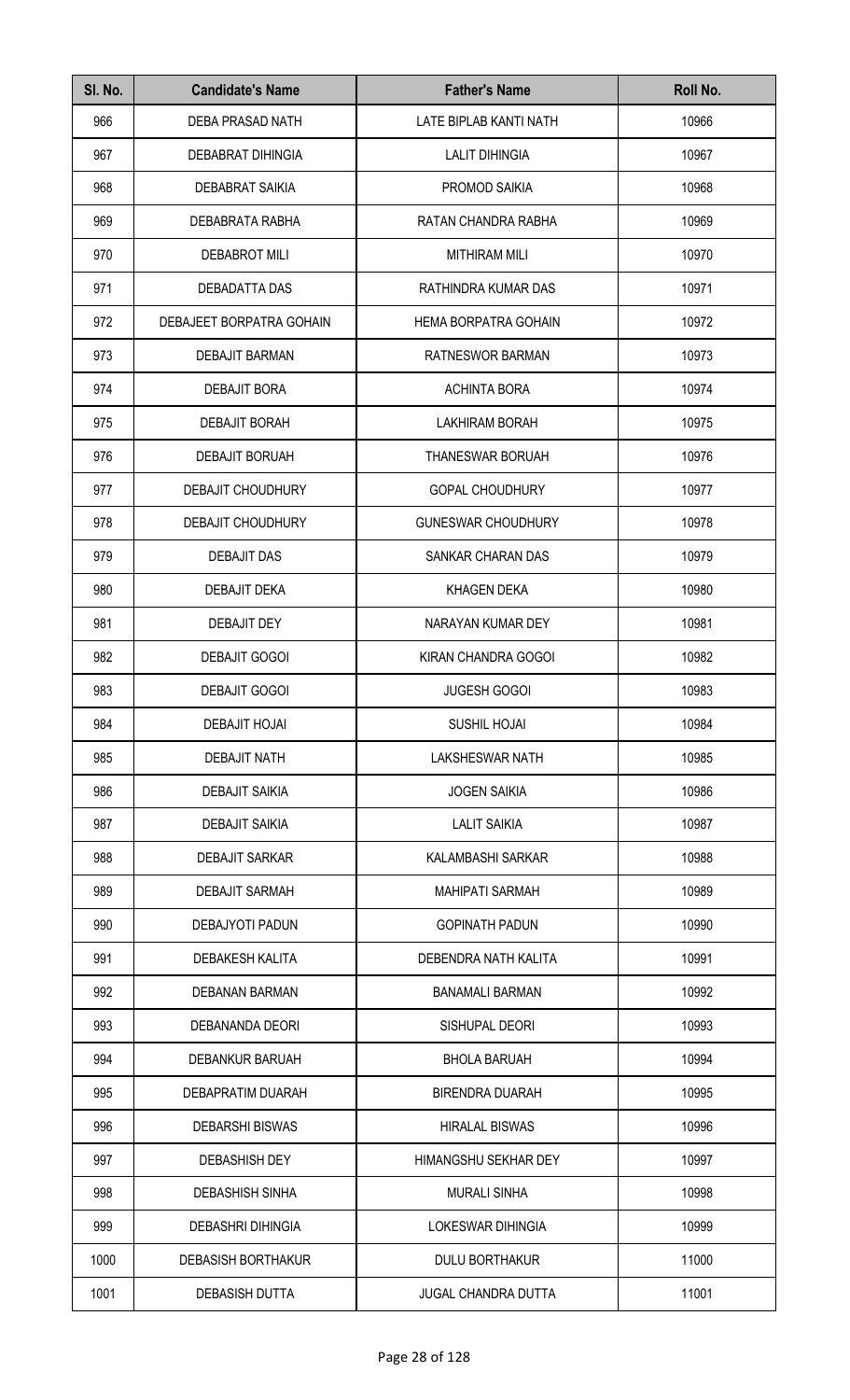| SI. No. | <b>Candidate's Name</b>  | <b>Father's Name</b>       | Roll No. |
|---------|--------------------------|----------------------------|----------|
| 1002    | <b>DEBASISH GOGOI</b>    | SAILEN GOGOI               | 11002    |
| 1003    | <b>DEBASISH HALOI</b>    | KARUNA KANTA HALOI         | 11003    |
| 1004    | <b>DEBASISH KALITA</b>   | KULARANJAN KALITA          | 11004    |
| 1005    | <b>DEBASISH KALITA</b>   | <b>LATE SUJIT KALITA</b>   | 11005    |
| 1006    | <b>DEBASISH RAJKHOWA</b> | CHANDRA DHAR RAJKHOWA      | 11006    |
| 1007    | <b>DEBASISH SARKAR</b>   | <b>DILIP KR SARKAR</b>     | 11007    |
| 1008    | <b>DEBEN DAS</b>         | PRABHAT DAS                | 11008    |
| 1009    | <b>DEBESWAR PATHAK</b>   | <b>DHIRESWAR PATHAK</b>    | 11009    |
| 1010    | <b>DEBJANI PAUL</b>      | DIPAK RANJAN PAUL          | 11010    |
| 1011    | DEBOJEET CHUTIA          | DEBESWAR CHUTIA            | 11011    |
| 1012    | DEBOJIT BORA             | <b>BHOLA BORA</b>          | 11012    |
| 1013    | <b>DEBOJIT BORA</b>      | <b>TARUN CHANDRA BORAH</b> | 11013    |
| 1014    | <b>DEBOJIT HOJAI</b>     | <b>AKHIL HOJAI</b>         | 11014    |
| 1015    | <b>DEBOJIT PAUL</b>      | DIPAK RANJAN PAUL          | 11015    |
| 1016    | <b>DEBOPRIYA NATH</b>    | BEDANTA BIJOY NATH         | 11016    |
| 1017    | <b>DEBORAJ BANIK</b>     | <b>MARAN CHANDRA BANIK</b> | 11017    |
| 1018    | DEBOTTAM DE              | <b>DIBYENDU DE</b>         | 11018    |
| 1019    | <b>DEBUT DEORI</b>       | CHITRADHAR DEORI           | 11019    |
| 1020    | DEEBYAJEET BARMAN        | KAMLESWAR BARMAN           | 11020    |
| 1021    | <b>DEEP BARUAH</b>       | <b>HEMA KANTA BARUAH</b>   | 11021    |
| 1022    | <b>DEEP BASUMATARY</b>   | RAMA BASUMATARY            | 11022    |
| 1023    | DEEP BORO                | <b>KAMIT BORO</b>          | 11023    |
| 1024    | <b>DEEP BRAHMA</b>       | <b>BINOD BRAHMA</b>        | 11024    |
| 1025    | DEEP DAS                 | PRASANNA KUMAR DAS         | 11025    |
| 1026    | DEEP DEBNATH             | NIRMAL DEBNATH             | 11026    |
| 1027    | DEEP HAZAM               | SUDARSHAN HAZAM            | 11027    |
| 1028    | DEEP JYOTI DUTTA         | RATNESWAR DUTTA            | 11028    |
| 1029    | <b>DEEPAK BRAHMA</b>     | LATE SANTISWAR BRAHMA      | 11029    |
| 1030    | <b>DEEPAK GARH</b>       | <b>RAJEN GARH</b>          | 11030    |
| 1031    | DEEPAK KUMAR POWREL      | NARA PRASAD POWREL         | 11031    |
| 1032    | DEEPAK MALO              | KANU RAM MALO              | 11032    |
| 1033    | <b>DEEPALI DEURI</b>     | LT DRUNA SINGH DEURI       | 11033    |
| 1034    | DEEPAMONI SONOWAL        | DINANATH SONOWAL           | 11034    |
| 1035    | DEEPIKA BORA             | LATE SUNIL BORA            | 11035    |
| 1036    | DEEPIKA ROY              | ANIL ROY                   | 11036    |
| 1037    | DEEPJYOTI BAISHYA        | PRIYA KUMAR BAISHYA        | 11037    |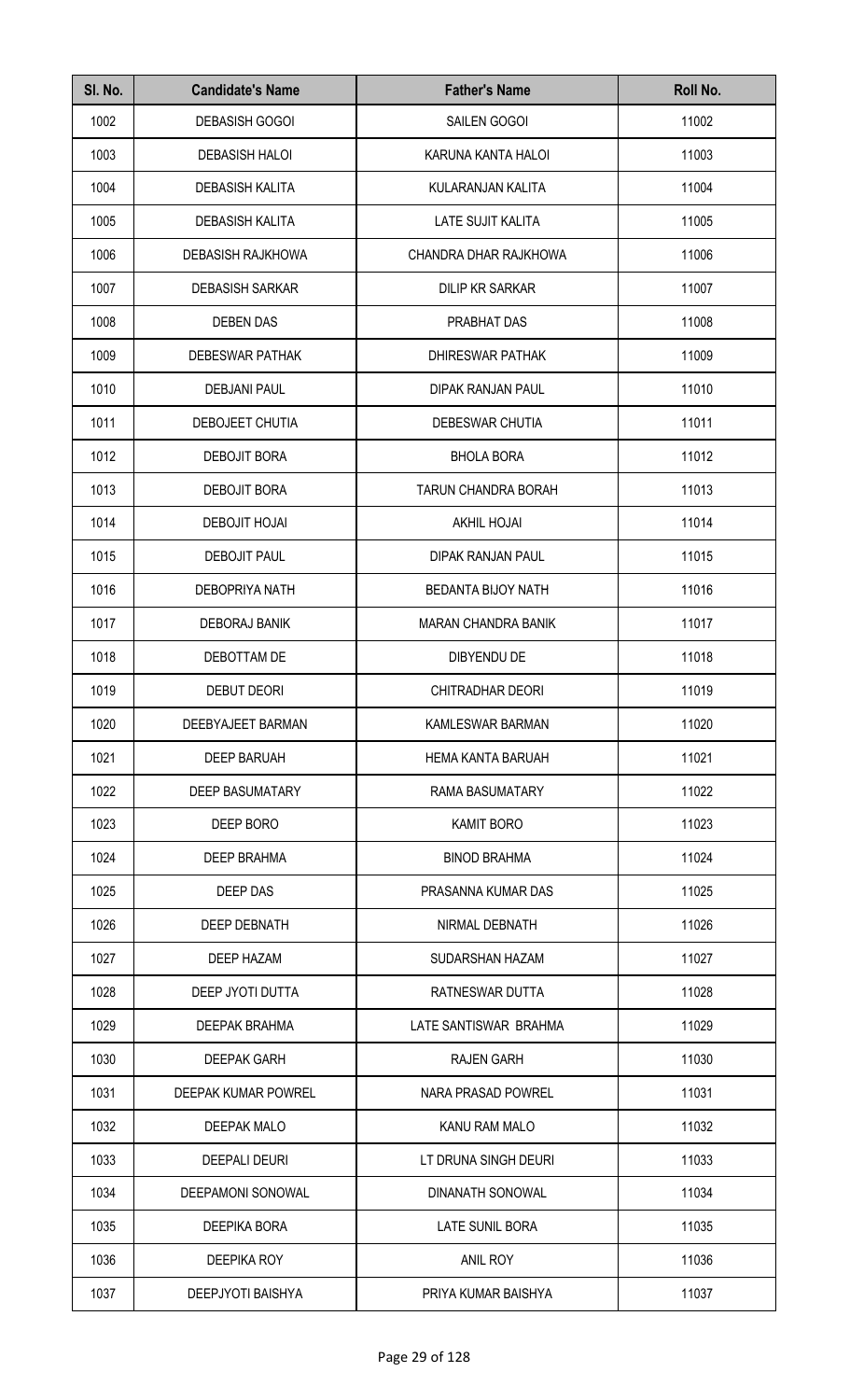| SI. No. | <b>Candidate's Name</b>    | <b>Father's Name</b>        | Roll No. |
|---------|----------------------------|-----------------------------|----------|
| 1038    | DEEPJYOTI BARMAN           | DURGESWAR BARMAN            | 11038    |
| 1039    | <b>DEEPJYOTI BARUAH</b>    | DEBENDRA NATH BEZ BARUAH    | 11039    |
| 1040    | DEEPJYOTI DAS              | <b>AJIT DAS</b>             | 11040    |
| 1041    | DEEPJYOTI DUTTA            | <b>KALYAN DUTTA</b>         | 11041    |
| 1042    | <b>DEEPJYOTI NATH</b>      | <b>TARUN CHANDRA NATH</b>   | 11042    |
| 1043    | <b>DEEPJYOTI PATGIRI</b>   | <b>ATUL PATGIRI</b>         | 11043    |
| 1044    | <b>DEEPJYOTI SARKAR</b>    | <b>MONORANJAN SARKAR</b>    | 11044    |
| 1045    | <b>DEEPTAMAN DEB</b>       | <b>DILIP KUMAR DEB</b>      | 11045    |
| 1046    | DEEPTI KUMARI MAHATO       | SHANKAR LALL MAHATO         | 11046    |
| 1047    | <b>DENISH BORAH</b>        | <b>GOLAP BORAH</b>          | 11047    |
| 1048    | <b>DERHASA BARO</b>        | <b>GALAK BARO</b>           | 11048    |
| 1049    | DERHASAT BRAHMA            | <b>JWNGDAO BRAHMA</b>       | 11049    |
| 1050    | DERHASAT BRAHMA            | LATE MADAN CH BRAHMA        | 11050    |
| 1051    | DEVAJIT DEKA               | PRABHAT DEKA                | 11051    |
| 1052    | <b>DEVAJIT KULI</b>        | KRISHNA KANTA KULI          | 11052    |
| 1053    | <b>DEVAJIT MILI</b>        | <b>NOMAL MILI</b>           | 11053    |
| 1054    | DEVAJYOTI DEB ROY          | JAYANTA DEB ROY             | 11054    |
| 1055    | <b>DEVARSI NANDI</b>       | LATE DEBASHISH NANDI        | 11055    |
| 1056    | <b>DEVASHIS BURAGOHAIN</b> | SARBANANDA BURAGOHAIN       | 11056    |
| 1057    | <b>DEVASHIS DEWAN</b>      | ANIL DEWAN                  | 11057    |
| 1058    | <b>DEVID BARMAN</b>        | <b>AJIT BARMAN</b>          | 11058    |
| 1059    | DEVID KUMAR DAS            | KARUNA KANTA DAS            | 11059    |
| 1060    | <b>DEVID SONOWAL</b>       | RAMYA SONOWAL               | 11060    |
| 1061    | <b>DEVJANI ROY</b>         | NARENDRA NARAYAN ROY        | 11061    |
| 1062    | DEVOJIT DAULAGUPU          | LT HAMBANON DAULAGUPU       | 11062    |
| 1063    | DEWAN ASHRAFUL HOQUE       | DEWAN AKKAS ALI             | 11063    |
| 1064    | DHANAM SHARMA              | <b>HARISH SHARMA</b>        | 11064    |
| 1065    | <b>DHANASRI DEVI</b>       | <b>GAGAN SARMA</b>          | 11065    |
| 1066    | DHANESWAR BASUMATARY       | LT TEJENDRA NATH BASUMATARY | 11066    |
| 1067    | DHANESWAR TIMUNG           | <b>SING TIMUNG</b>          | 11067    |
| 1068    | <b>DHANJIT BAISHYA</b>     | <b>NAREN BAISHYA</b>        | 11068    |
| 1069    | DHANJIT BANIA              | SARBESWAR BANIA             | 11069    |
| 1070    | <b>DHANJIT DAS</b>         | <b>BUDDHA RAM DAS</b>       | 11070    |
| 1071    | DHANJIT HAZARIKA           | ARUN HAZARIKA               | 11071    |
| 1072    | DHANJIT KALITA             | CHANDRA MOHAN DAS           | 11072    |
| 1073    | <b>DHANJIT RAY</b>         | LT AJIT CHANDRA RAY         | 11073    |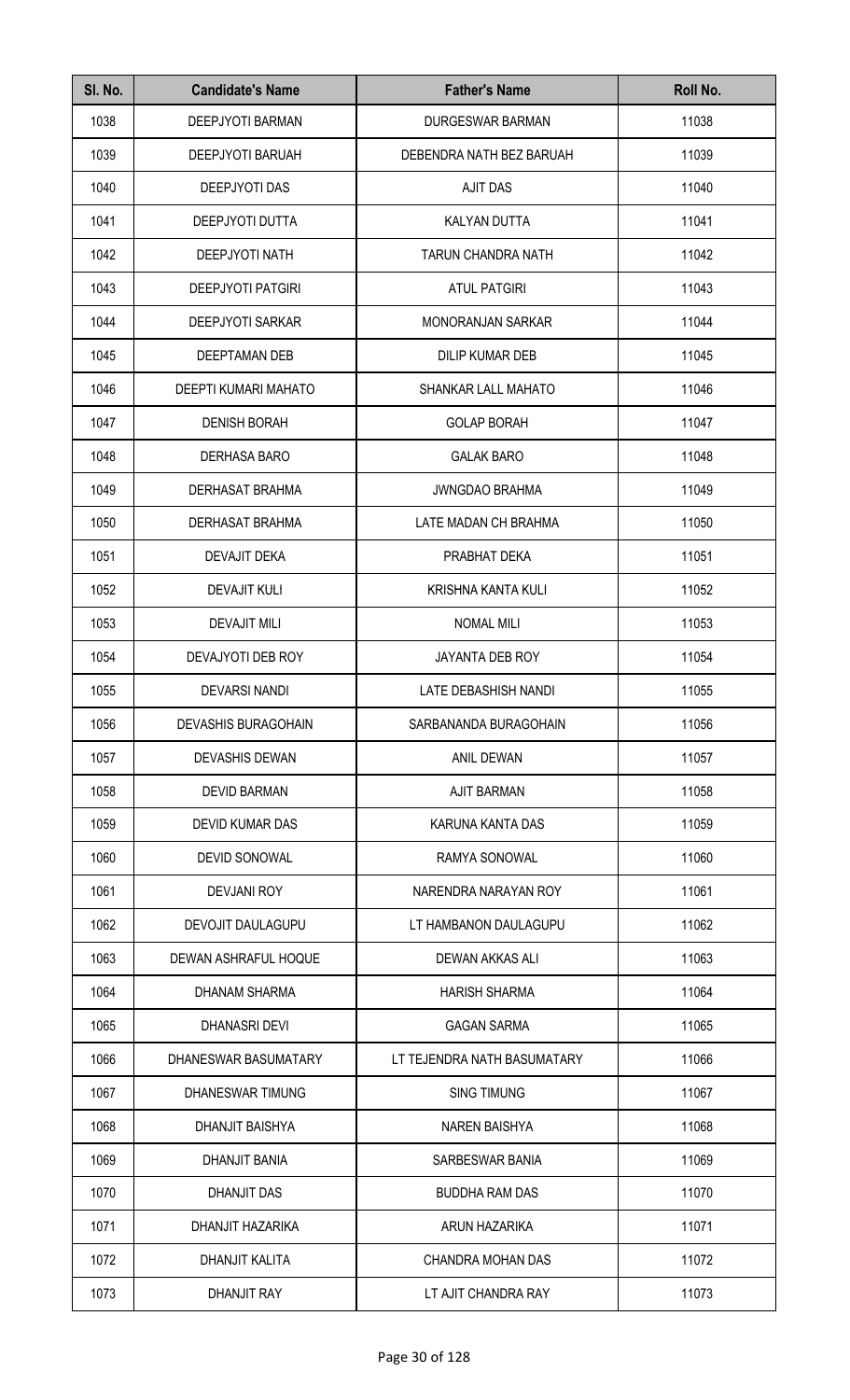| SI. No. | <b>Candidate's Name</b> | <b>Father's Name</b>        | Roll No. |
|---------|-------------------------|-----------------------------|----------|
| 1074    | <b>DHANJIT SARMA</b>    | SURENDRA NATH SARMA         | 11074    |
| 1075    | DHANJYOTI BORO          | <b>MUKUL CHANDRA BORO</b>   | 11075    |
| 1076    | DHANJYOTI TALUKDAR      | KIRAN CHANDRA TALUKDAR      | 11076    |
| 1077    | DHANMANI BARMAN         | <b>DHIREN BARMAN</b>        | 11077    |
| 1078    | DHANMANI NATH           | RATNESWAR NATH              | 11078    |
| 1079    | <b>DHANMONI DEKA</b>    | RAMANI DEKA                 | 11079    |
| 1080    | <b>DHARANI ROY</b>      | LATE LAKSHMAN ROY           | 11080    |
| 1081    | <b>DHARITRI BORO</b>    | <b>RAJEN CH BORO</b>        | 11081    |
| 1082    | <b>DHARITRI SARMA</b>   | SAILENDRA NATH SARMA        | 11082    |
| 1083    | DHARMENDRA BORO         | ANANDA RAM BORO             | 11083    |
| 1084    | DHARMENDRA SAHARIA      | LATE UTTAM SAHARIA          | 11084    |
| 1085    | DHARMENDRA SHARMA       | LATE ASARDHI SHARMA         | 11085    |
| 1086    | DHARMESWAR BRAHMA       | JAYBHADRA BRAHMA            | 11086    |
| 1087    | DHEERAJ PATEL           | <b>HARENDRA ROY</b>         | 11087    |
| 1088    | DHIMAN DAS              | <b>RABEN DAS</b>            | 11088    |
| 1089    | <b>DHIMAN DAS</b>       | <b>DHRUBA DAS</b>           | 11089    |
| 1090    | <b>DHIRAJ BORA</b>      | <b>BHABEN CHANDRA BORA</b>  | 11090    |
| 1091    | DHIRAJ DAS              | SATYA RAM DAS               | 11091    |
| 1092    | DHIRAJ DAS              | LATE GAHIN DAS              | 11092    |
| 1093    | DHIRAJ GOGOI            | ANUP GOGOI                  | 11093    |
| 1094    | DHIRAJ KUMAR DEKA       | <b>MOHIDHAR DEKA</b>        | 11094    |
| 1095    | DHIRAJ KUMAR MISRA      | OM PRAKASH MISRA            | 11095    |
| 1096    | <b>DHIRAJ NATH</b>      | DHANESWAR NATH              | 11096    |
| 1097    | DHIRAJ NATH             | <b>GHANAKANTA NATH</b>      | 11097    |
| 1098    | DHIRAJ PRADHAN          | SANTOSH KUMAR PRADHAN       | 11098    |
| 1099    | DHIRAJ SARMA            | ASHOK KUMAR SARMA           | 11099    |
| 1100    | DHIRAJ THAKURIA         | LT MAHINATH THAKURIA        | 11100    |
| 1101    | <b>DHITI SWARGIARY</b>  | <b>MUKUNDA SWARGIARY</b>    | 11101    |
| 1102    | DHONANJAY CHUNGKURANG   | ANESWAR CHUNGKURANG         | 11102    |
| 1103    | DHRITI BALLABH RAJMOHAN | <b>KRISHNA BARUAH</b>       | 11103    |
| 1104    | DHRITI CHOUDHURY        | LATE BIDYUT SINGH CHOUDHURY | 11104    |
| 1105    | DHRITIKESH MADHUKULYA   | DHANESWAR KALITA            | 11105    |
| 1106    | DHRITILEKHA DEKA        | LATE NISHI KANTA DEKA       | 11106    |
| 1107    | DHRUBA DAYAL BORAH      | PROBIN BORAH                | 11107    |
| 1108    | DHRUBA JYOTI BAISHYA    | DIGAMBAR BAISHYA            | 11108    |
| 1109    | DHRUBA JYOTI BARMAN     | <b>JOGEN BARMAN</b>         | 11109    |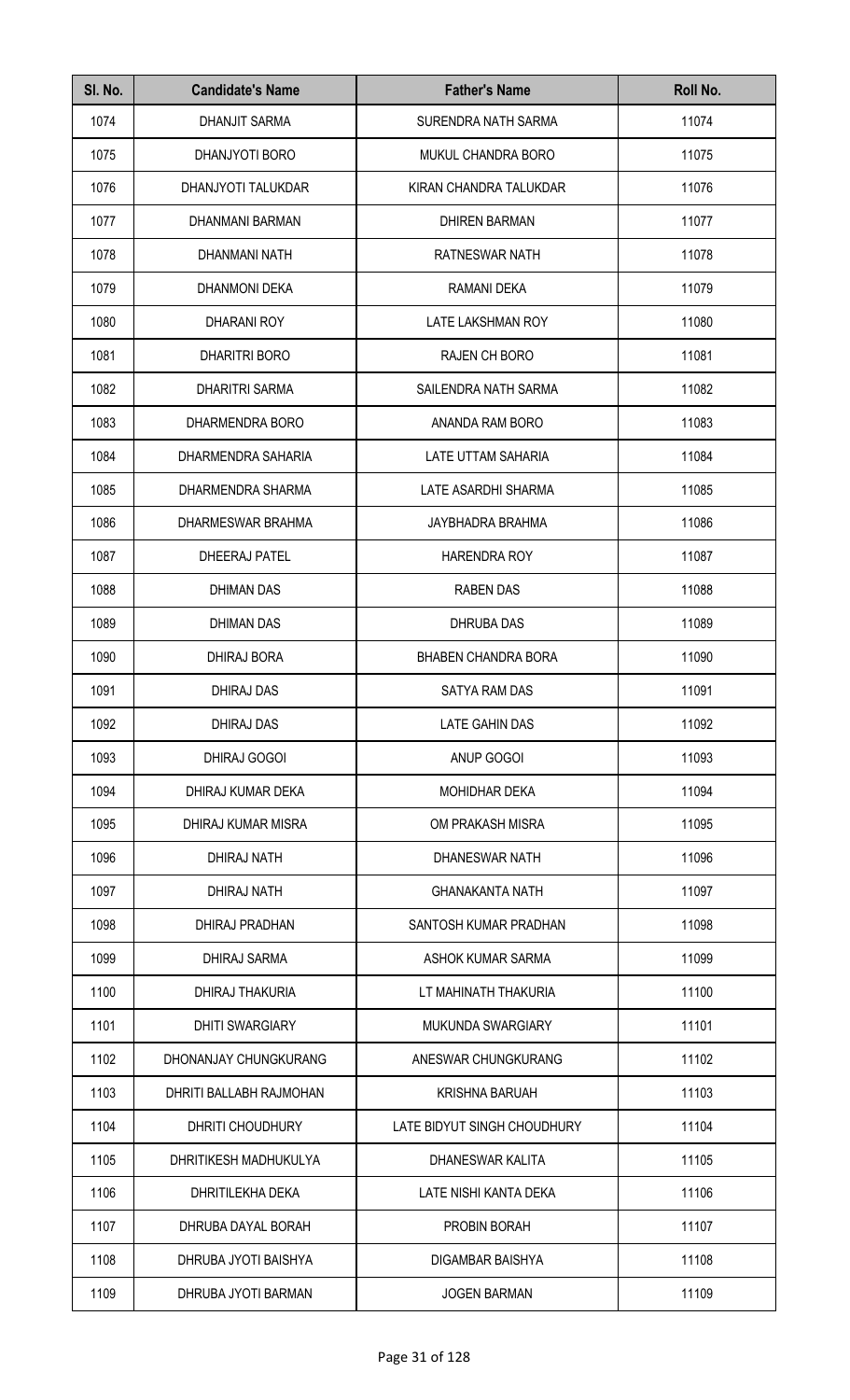| SI. No. | <b>Candidate's Name</b> | <b>Father's Name</b>        | Roll No. |
|---------|-------------------------|-----------------------------|----------|
| 1110    | DHRUBA JYOTI BORA       | <b>BOGIRAM BORA</b>         | 11110    |
| 1111    | DHRUBA JYOTI DEKA       | SANDHI DEKA                 | 11111    |
| 1112    | DHRUBA JYOTI GOGOI      | <b>GIRINDRA GOGOI</b>       | 11112    |
| 1113    | DHRUBA JYOTI KALITA     | SHARAT KALITA               | 11113    |
| 1114    | DHRUBA JYOTI SAIKIA     | <b>KHIRESWAR SAIKIA</b>     | 11114    |
| 1115    | DHRUBA JYOTI SARMA      | SASHIDHAR SARMA             | 11115    |
| 1116    | DHRUBA JYOTI THAKURIA   | LATE DIMBESWAR THAKURIA     | 11116    |
| 1117    | DHRUBA MALAKAR          | <b>JYOTIRMOY MALAKAR</b>    | 11117    |
| 1118    | DHRUBA MEDHI            | KHIROD CH MEDHI             | 11118    |
| 1119    | <b>DHRUBA PAUL</b>      | DHARANI MOHAN PAUL          | 11119    |
| 1120    | DHRUBA PRASAD NATH      | UMA KANTA NATH              | 11120    |
| 1121    | DHRUBAJIT DAS           | <b>SARAT DAS</b>            | 11121    |
| 1122    | DHRUBAJYOTI BAISHYA     | PURNA BAISHYA               | 11122    |
| 1123    | DHRUBAJYOTI BARMAN      | <b>GHANASHYAM BARMAN</b>    | 11123    |
| 1124    | DHRUBAJYOTI BARUAH      | ANIL KUMAR BARUAH           | 11124    |
| 1125    | DHRUBAJYOTI BORAH       | ARUN KUMAR BORAH            | 11125    |
| 1126    | DHRUBAJYOTI CHAKRABORTY | NARAYAN CHAKRABORTY         | 11126    |
| 1127    | DHRUBAJYOTI DAS         | <b>MAHENDRA DAS</b>         | 11127    |
| 1128    | DHRUBAJYOTI DEKA        | <b>DALOI DEKA</b>           | 11128    |
| 1129    | DHRUBAJYOTI GOGOI       | SANKHADHAR GOGOI            | 11129    |
| 1130    | DHRUBAJYOTI GOGOI       | <b>MOHINI GOGOI</b>         | 11130    |
| 1131    | DHRUBAJYOTI NATH        | <b>BHABENDRA NATH</b>       | 11131    |
| 1132    | DHRUBAJYOTI PATHAK      | LATE GIRISH CHANDRA PATHAK  | 11132    |
| 1133    | DHRUBAJYOTI SAIKIA      | PROBIN KUMAR SAIKIA         | 11133    |
| 1134    | DHURBA JYOTI KAKOTI     | <b>ABONI KAKOTI</b>         | 11134    |
| 1135    | DHURBA JYOTI SAIKIA     | <b>JUGAL CHANDRA SAIKIA</b> | 11135    |
| 1136    | DIBAJYOTI SAIKIA        | LATE MITHARAM SAIKIA        | 11136    |
| 1137    | <b>DIBAKAR BORAH</b>    | <b>MAHENDRA BORAH</b>       | 11137    |
| 1138    | <b>DIBAKAR BORAH</b>    | <b>TULA RAM BORAH</b>       | 11138    |
| 1139    | <b>DIBAKAR BORAH</b>    | PURNA KANTA BORAH           | 11139    |
| 1140    | DIBAKAR CHOUDHURY       | <b>AJIT CHOUDHURY</b>       | 11140    |
| 1141    | <b>DIBYA GAREY</b>      | <b>DEBAKANTA GAREY</b>      | 11141    |
| 1142    | DIBYA JYOTI BORA        | LATE UMESH CHANDRA BORA     | 11142    |
| 1143    | DIBYA JYOTI BORAH       | <b>SISURAM BORAH</b>        | 11143    |
| 1144    | DIBYA JYOTI BORAH       | <b>TEPURAM BORAH</b>        | 11144    |
| 1145    | DIBYA JYOTI BORAH       | ANANTA KUMAR BORAH          | 11145    |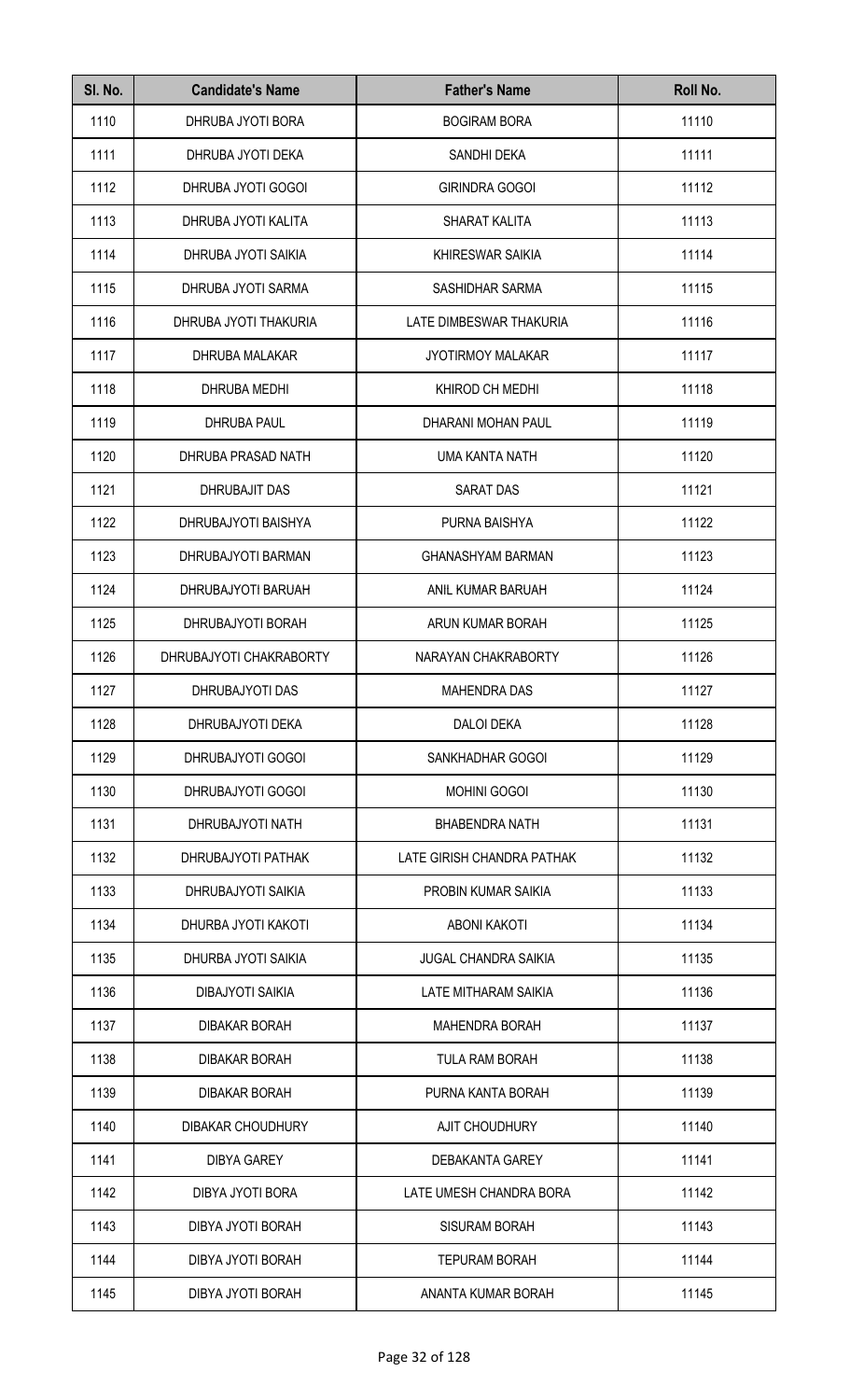| SI. No. | <b>Candidate's Name</b>     | <b>Father's Name</b>       | Roll No. |
|---------|-----------------------------|----------------------------|----------|
| 1146    | DIBYA JYOTI DEKA            | <b>BABU KANTA DEKA</b>     | 11146    |
| 1147    | DIBYA JYOTI DOWARI          | <b>JUGAL DOWARI</b>        | 11147    |
| 1148    | DIBYA JYOTI DUTTA           | <b>DIPAN DUTTA</b>         | 11148    |
| 1149    | DIBYA JYOTI GOGOI           | <b>DEBA KUMAR GOGOI</b>    | 11149    |
| 1150    | DIBYA JYOTI NATH            | <b>HARI HAR NATH</b>       | 11150    |
| 1151    | DIBYA JYOTI NEOG            | <b>GANESWAR NEOG</b>       | 11151    |
| 1152    | DIBYA JYOTI ROY             | <b>KANAI LAL ROY</b>       | 11152    |
| 1153    | DIBYA JYOTI SAIKIA          | <b>SARAT SAIKIA</b>        | 11153    |
| 1154    | DIBYA JYOTI SAIKIA          | <b>BIDYARAM SAIKIA</b>     | 11154    |
| 1155    | DIBYAJOTI SINHA             | DEBENDRA SINHA             | 11155    |
| 1156    | DIBYAJYOTI BORDOLOI         | LATE PARAG BORDOLOI        | 11156    |
| 1157    | <b>DIBYAJYOTI DAS</b>       | TARANI KANTA DAS           | 11157    |
| 1158    | DIBYAJYOTI DUTTA            | <b>RABINDUTTA</b>          | 11158    |
| 1159    | DIBYAJYOTI NATH             | <b>DINESWAR NATH</b>       | 11159    |
| 1160    | DIBYAJYOTI RAY              | <b>TEJENDRA RAY</b>        | 11160    |
| 1161    | DIBYAJYOTI TALUKDAR         | KUNJA LAL TALUKDAR         | 11161    |
| 1162    | DIDWM KUNGUR BORO           | <b>NARASING BORO</b>       | 11162    |
| 1163    | DIGANTA BORA                | UPEN BORAH                 | 11163    |
| 1164    | <b>DIGANTA BORAH</b>        | <b>BROJEN BORAH</b>        | 11164    |
| 1165    | <b>DIGANTA BORO</b>         | <b>DEHIRAM BORO</b>        | 11165    |
| 1166    | <b>DIGANTA DAS</b>          | <b>BANAMALI DAS</b>        | 11166    |
| 1167    | <b>DIGANTA DAS</b>          | PRAFULLA DAS               | 11167    |
| 1168    | DIGANTA DAUDUNG LANGTHA     | DEVABAYSUR DAUDUNG LANGTHA | 11168    |
| 1169    | DIGANTA HAZARIKA            | RASHESWAR HAZARIKA         | 11169    |
| 1170    | DIGANTA KALITA              | <b>DILIP KALITA</b>        | 11170    |
| 1171    | <b>DIGANTA KALITA</b>       | LATE MAHIM CHANDRA KALITA  | 11171    |
| 1172    | DIGANTA KUMAR SARMA         | ROHINI KUMAR SARMA         | 11172    |
| 1173    | DIGANTA RAJBANSHI           | CHANDRAKANTA RAJBANSHI     | 11173    |
| 1174    | <b>DIGANTA RAJBONGSHI</b>   | LOHIT CHANDRA RAJBONGSHI   | 11174    |
| 1175    | DIGANTA SAIKIA              | LT BIREN SAIKIA            | 11175    |
| 1176    | <b>DIGANTA SHARMA</b>       | <b>HARAMOHAN SHARMA</b>    | 11176    |
| 1177    | DIGANTA TALUKDAR            | <b>DIBAKAR TALUKDAR</b>    | 11177    |
| 1178    | <b>DIGANTA THAKURIA</b>     | <b>DULAL THAKURIA</b>      | 11178    |
| 1179    | <b>DIGVIJAY CHANGKAKOTI</b> | <b>TRIDEAB CHANGKAKOTI</b> | 11179    |
| 1180    | DIJAY CHANDRA DAS           | LATE DIGENDRA CHANDRA DAS  | 11180    |
| 1181    | <b>DIJU BORA</b>            | <b>BAKUL BORA</b>          | 11181    |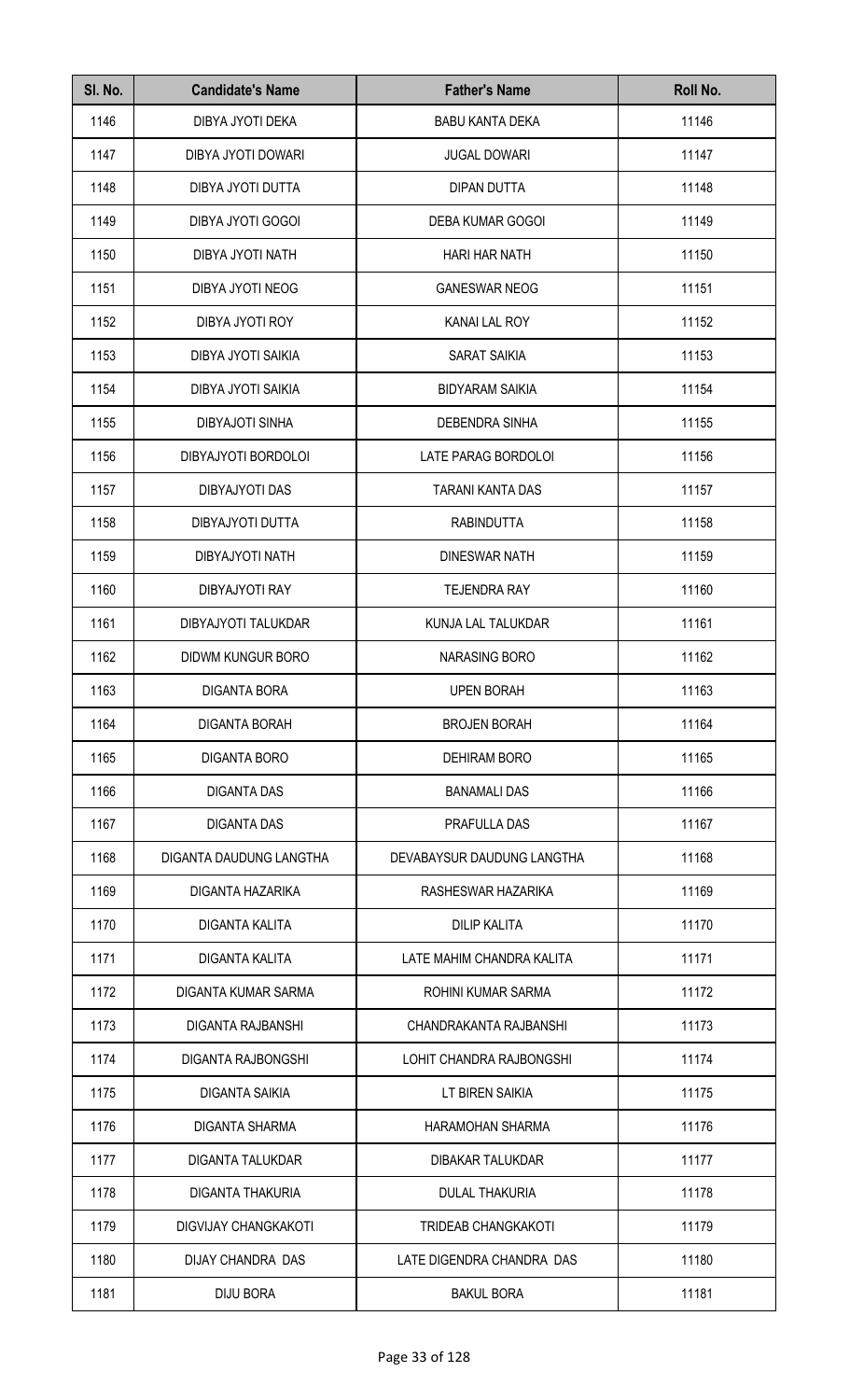| SI. No. | <b>Candidate's Name</b>    | <b>Father's Name</b>     | Roll No. |
|---------|----------------------------|--------------------------|----------|
| 1182    | DIJU HAZARIKA              | NAGENDRA HAZARIKA        | 11182    |
| 1183    | <b>DIJU TALUKDAR</b>       | APURBA TALUKDAR          | 11183    |
| 1184    | <b>DIKLUMONI DAS</b>       | PRADIP DAS               | 11184    |
| 1185    | DIKSHANITA PHUKAN          | DIBYAJYOTI PHUKAN        | 11185    |
| 1186    | DIKSHITA BAISHYA           | SASHINDRA BAISHYA        | 11186    |
| 1187    | <b>DIKSHITA BORAH</b>      | KULENDRA BORAH           | 11187    |
| 1188    | DIL MOHAMMED LASKAR        | KAJAL HOQUE LASKAR       | 11188    |
| 1189    | <b>DILIP CHAUHAN</b>       | KAILASH CHAUHAN          | 11189    |
| 1190    | <b>DILIP KALITA</b>        | PRADIP KALITA            | 11190    |
| 1191    | DILIP KUMAR NATH           | KANAK CHANDRA NATH       | 11191    |
| 1192    | <b>DILIP KUMAR PRASAD</b>  | <b>BABULAL PRASAD</b>    | 11192    |
| 1193    | <b>DILIP KUMAR SHARMA</b>  | KASHINATH SHARMA         | 11193    |
| 1194    | <b>DILIP PEGU</b>          | <b>BAPUTI PEGU</b>       | 11194    |
| 1195    | <b>DILNOOR HASSAN KHAN</b> | <b>EKBAL KHAN</b>        | 11195    |
| 1196    | <b>DILRUBA PARBIN</b>      | ABDUL KADER              | 11196    |
| 1197    | DILRUPA BARBHUIYA          | NUR AHMED BARBHUIYA      | 11197    |
| 1198    | DILUWAR AHMED              | <b>ILIASUDDIN AHMED</b>  | 11198    |
| 1199    | DILWAR HUSSAIN LASKAR      | ABUL KALAM LASKAR        | 11199    |
| 1200    | <b>DIMBESWAR DAS</b>       | <b>SUKLESWAR DAS</b>     | 11200    |
| 1201    | <b>DIMI NEOG</b>           | MOHESWAR NEOG            | 11201    |
| 1202    | DIMPA MONI KALITA          | <b>HAREN CH KALITA</b>   | 11202    |
| 1203    | <b>DIMPAL DAS</b>          | PHANINDRA NATH DAS       | 11203    |
| 1204    | DIMPAL KUMAR DEKA          | JAGADISH CHANDRA DEKA    | 11204    |
| 1205    | <b>DIMPEE BORA</b>         | DAYARAM BORA             | 11205    |
| 1206    | <b>DIMPEE SHYAM</b>        | <b>JITUL SHYAM</b>       | 11206    |
| 1207    | <b>DIMPI GOGOI</b>         | <b>TANKESWAR GOGOI</b>   | 11207    |
| 1208    | <b>DIMPI KALITA</b>        | <b>BHABIT KALITA</b>     | 11208    |
| 1209    | <b>DIMPI KASHYAP</b>       | KANAK CHANDRA BARMAN     | 11209    |
| 1210    | <b>DIMPI NATH</b>          | PREMA NATH               | 11210    |
| 1211    | <b>DIMPLE SUKLA</b>        | <b>BINOD KUMAR SUKLA</b> | 11211    |
| 1212    | DIMPU CHOUDHURY            | SARBESWAR CHOUDHURY      | 11212    |
| 1213    | <b>DIMPY DAS</b>           | LATE DEBA DAS            | 11213    |
| 1214    | <b>DIMPY SHARMA</b>        | HIRANYA PRASED SARMA     | 11214    |
| 1215    | <b>DINA MONI DAS</b>       | LT INDRESWAR DAS         | 11215    |
| 1216    | DIP JYOTI ROY              | HEMANTA KUMAR ROY        | 11216    |
| 1217    | <b>DIPAK DAS</b>           | <b>TIPEN DAS</b>         | 11217    |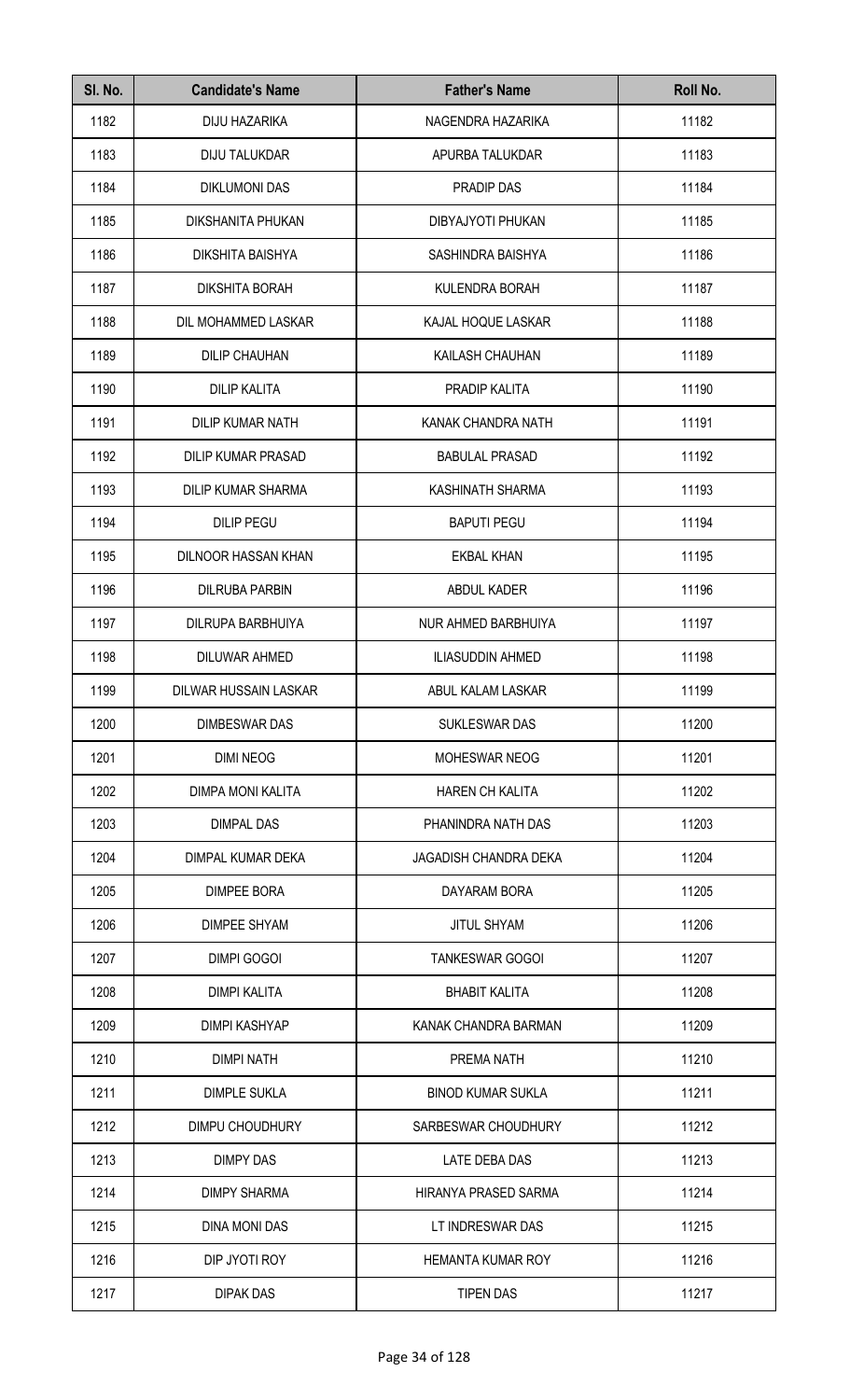| SI. No. | <b>Candidate's Name</b>  | <b>Father's Name</b>       | Roll No. |
|---------|--------------------------|----------------------------|----------|
| 1218    | <b>DIPAK DAS</b>         | RATUL DAS                  | 11218    |
| 1219    | <b>DIPAK NUNIA</b>       | <b>BUDHLAL NUNIA</b>       | 11219    |
| 1220    | <b>DIPAK SARMA</b>       | <b>BALORAM SARMA</b>       | 11220    |
| 1221    | DIPAMANI CHOUDHURY       | <b>HIMANGSHU CHOUDHURY</b> | 11221    |
| 1222    | <b>DIPANAT CHELLENG</b>  | <b>TRTILOKA CHELLENG</b>   | 11222    |
| 1223    | DIPANDITA BARMAN         | SARAT CHANDRA BARMAN       | 11223    |
| 1224    | <b>DIPANGKI HALOI</b>    | <b>BASANTA KUMAR HALOI</b> | 11224    |
| 1225    | DIPANJALI SONOWAL        | NITUL SONOWAL              | 11225    |
| 1226    | <b>DIPANKA DEKA</b>      | LT AKAN CHANDRA DEKA       | 11226    |
| 1227    | <b>DIPANKA GOGOI</b>     | LOKESWAR GOGOI             | 11227    |
| 1228    | DIPANKA HAZARIKA         | LT DEBEN HAZARIKA          | 11228    |
| 1229    | <b>DIPANKAR BARMAN</b>   | <b>JOGESH BARMAN</b>       | 11229    |
| 1230    | <b>DIPANKAR BARUA</b>    | <b>GYANANDRA BARUA</b>     | 11230    |
| 1231    | <b>DIPANKAR BARUAH</b>   | PRAFULLA CHANDRA BARUAH    | 11231    |
| 1232    | <b>DIPANKAR BHARALI</b>  | RABENDRA NATH BHARALI      | 11232    |
| 1233    | DIPANKAR BHUYAN          | <b>GHANA KANTA BHUYAN</b>  | 11233    |
| 1234    | <b>DIPANKAR BORAH</b>    | <b>TOLAN BORAH</b>         | 11234    |
| 1235    | DIPANKAR BORO            | <b>KRISHNAKANTA BORO</b>   | 11235    |
| 1236    | <b>DIPANKAR CHANGMAI</b> | <b>GUNIN CHANGMAI</b>      | 11236    |
| 1237    | <b>DIPANKAR DAS</b>      | ABHI RAM DAS               | 11237    |
| 1238    | <b>DIPANKAR DAS</b>      | CHANDRA KANTA DAS          | 11238    |
| 1239    | <b>DIPANKAR DAS</b>      | RAMESH CHANDRA DAS         | 11239    |
| 1240    | <b>DIPANKAR GOGOI</b>    | MOHENDRA NATH GOGOI        | 11240    |
| 1241    | <b>DIPANKAR GOGOI</b>    | <b>HAREN GOGOI</b>         | 11241    |
| 1242    | DIPANKAR JYOTI DUTTA     | LATE KAILASH CHANDRA DUTTA | 11242    |
| 1243    | DIPANKAR KALITA          | LT NABIN KALITA            | 11243    |
| 1244    | DIPANKAR KOTOKY          | NOGEN CHANDRA KOTOKY       | 11244    |
| 1245    | <b>DIPANKAR NATH</b>     | AMAL CHANDRA NATH          | 11245    |
| 1246    | <b>DIPANKAR NATH</b>     | PREMESWAR NATH             | 11246    |
| 1247    | DIPANKAR RABHA           | <b>NRIPEN RABHA</b>        | 11247    |
| 1248    | <b>DIPANKAR SARMA</b>    | <b>HIREN SARMA</b>         | 11248    |
| 1249    | DIPANKAR THAKURIA        | <b>MADAN THAKURIA</b>      | 11249    |
| 1250    | <b>DIPANKAR THOUSEN</b>  | <b>MADAN THOUSEN</b>       | 11250    |
| 1251    | <b>DIPEN BANIKYA</b>     | <b>BHUPEN BANIKYA</b>      | 11251    |
| 1252    | <b>DIPEN BARUAH</b>      | HARI CHANDRA BARUAH        | 11252    |
| 1253    | <b>DIPIKA CHELLENG</b>   | <b>JIBON CHELLENG</b>      | 11253    |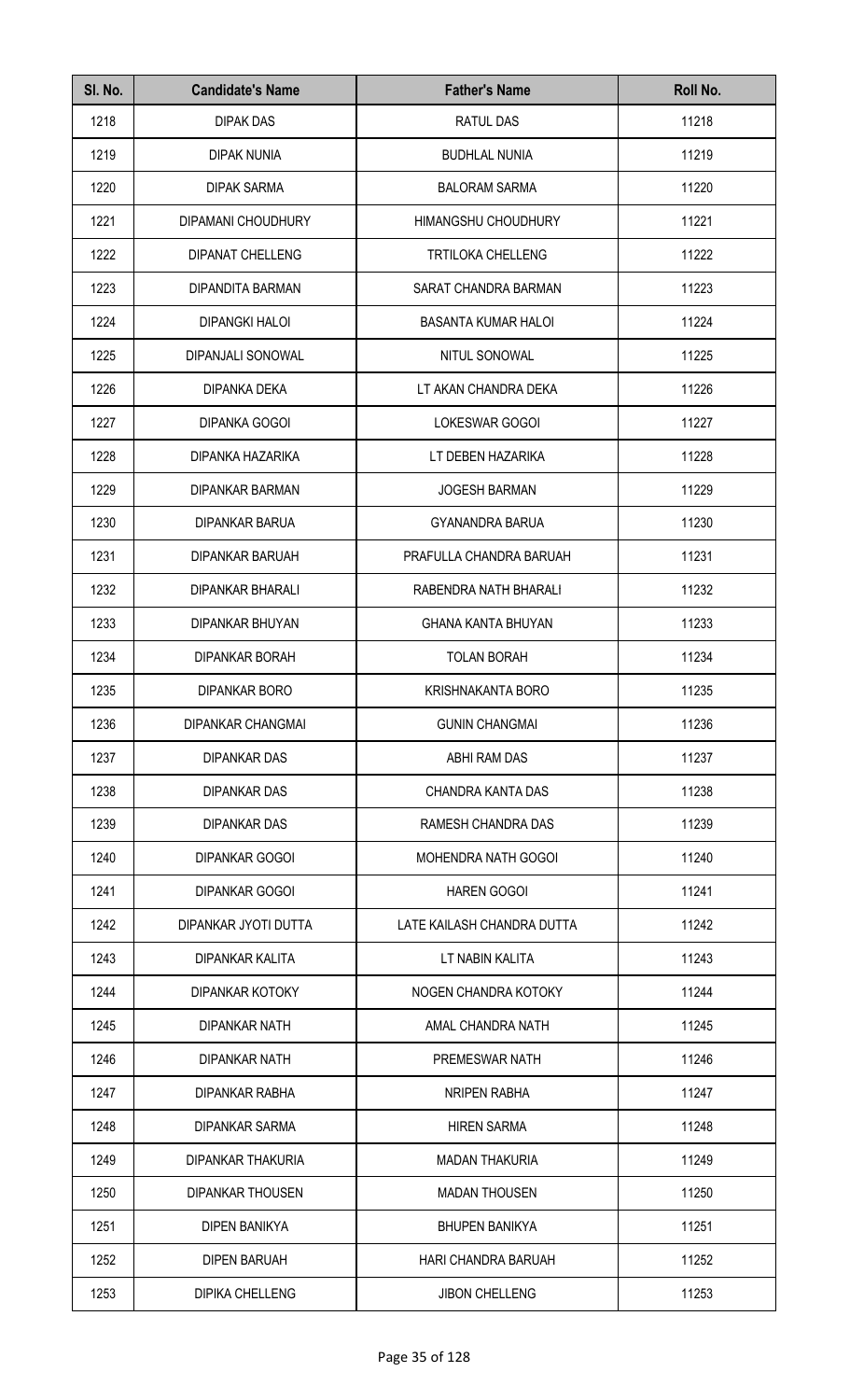| SI. No. | <b>Candidate's Name</b>   | <b>Father's Name</b>      | Roll No. |
|---------|---------------------------|---------------------------|----------|
| 1254    | DIPIKA DEKA               | PRABIN CHANDRA DEKA       | 11254    |
| 1255    | <b>DIPIKA GOGOI</b>       | ROMEN GOGOI               | 11255    |
| 1256    | <b>DIPIKA KURMI</b>       | <b>MEDHIRAM KURMI</b>     | 11256    |
| 1257    | <b>DIPJYOTI BARUAH</b>    | <b>DURGESWAR BARUAH</b>   | 11257    |
| 1258    | DIPJYOTI CHAKRABORTY      | RAKTIM CHAKRABORTY        | 11258    |
| 1259    | <b>DIPJYOTI CHUTIA</b>    | <b>BHOGESWAR CHUTIA</b>   | 11259    |
| 1260    | <b>DIPJYOTI DAS</b>       | <b>RAMESH DAS</b>         | 11260    |
| 1261    | <b>DIPJYOTI DEKA</b>      | UMESH CHANDRA DEKA        | 11261    |
| 1262    | DIPJYOTI GOGOI            | AMULYA KUMAR GOGOI        | 11262    |
| 1263    | DIPJYOTI KALITA           | <b>AMRIT KALITA</b>       | 11263    |
| 1264    | DIPJYOTI KALITA           | TAPENDRA NATH KALITA      | 11264    |
| 1265    | DIPJYOTI KALITA           | CHARITRA KALITA           | 11265    |
| 1266    | DIPJYOTI MAZUMDAR         | <b>BIREN MAZUMDAR</b>     | 11266    |
| 1267    | <b>DIPJYOTI ROY</b>       | <b>DINESH ROY</b>         | 11267    |
| 1268    | <b>DIPJYOTI SWARGIARY</b> | PRADIP SWARGIARY          | 11268    |
| 1269    | DIPSHIKHA BEZBARUAH       | PARESH CH BEZBARUAH       | 11269    |
| 1270    | DIPSHIKHA DEKA            | ANANDA DEKA               | 11270    |
| 1271    | <b>DIPSHIKHA PHUKAN</b>   | <b>INDRA PHUKAN</b>       | 11271    |
| 1272    | <b>DIPSIKHA DAS</b>       | PRAFULLA KUMAR DAS        | 11272    |
| 1273    | <b>DIPSIKHA DEORI</b>     | PADESWAR DEORI            | 11273    |
| 1274    | DIPTI HAZARIKA            | <b>BHOLA HAZARIKA</b>     | 11274    |
| 1275    | <b>DIPU BORAH</b>         | HIRA NATH BORAH           | 11275    |
| 1276    | DIPU CHOUDHURY            | SARBESWAR CHOUDHURY       | 11276    |
| 1277    | DIPU DAS                  | RATNESWAR DAS             | 11277    |
| 1278    | DIPU DAS                  | <b>GOLAP CHANDRA DAS</b>  | 11278    |
| 1279    | <b>DIPU RABHA</b>         | SOVESWAR RABHA            | 11279    |
| 1280    | <b>DIPUL BASUMATARY</b>   | SANTAR SING BASUMATARY    | 11280    |
| 1281    | <b>DIPUMONI DEKA</b>      | <b>BIPUL DEKA</b>         | 11281    |
| 1282    | <b>DIPUMONI KALITA</b>    | PADMESWAR KALITA          | 11282    |
| 1283    | <b>DIRAJ DIBRAGEDE</b>    | ANIL DIBRAGEDE            | 11283    |
| 1284    | DIRAJ KUMAR MISRA         | OM PRAKASH MISRA          | 11284    |
| 1285    | <b>DIVYAJIT GIRISA</b>    | <b>LATE MAHESH GIRISA</b> | 11285    |
| 1286    | <b>DOLI BHARALI</b>       | <b>CHANDRA BHARALI</b>    | 11286    |
| 1287    | <b>DOLI PATHAK</b>        | <b>DINESH PATHAK</b>      | 11287    |
| 1288    | <b>DOLLY BHAGAWATI</b>    | LATE JYOTISH BHAGAWATI    | 11288    |
| 1289    | <b>DOLLY KATAKI</b>       | LACHIT CHANDRA KATAKI     | 11289    |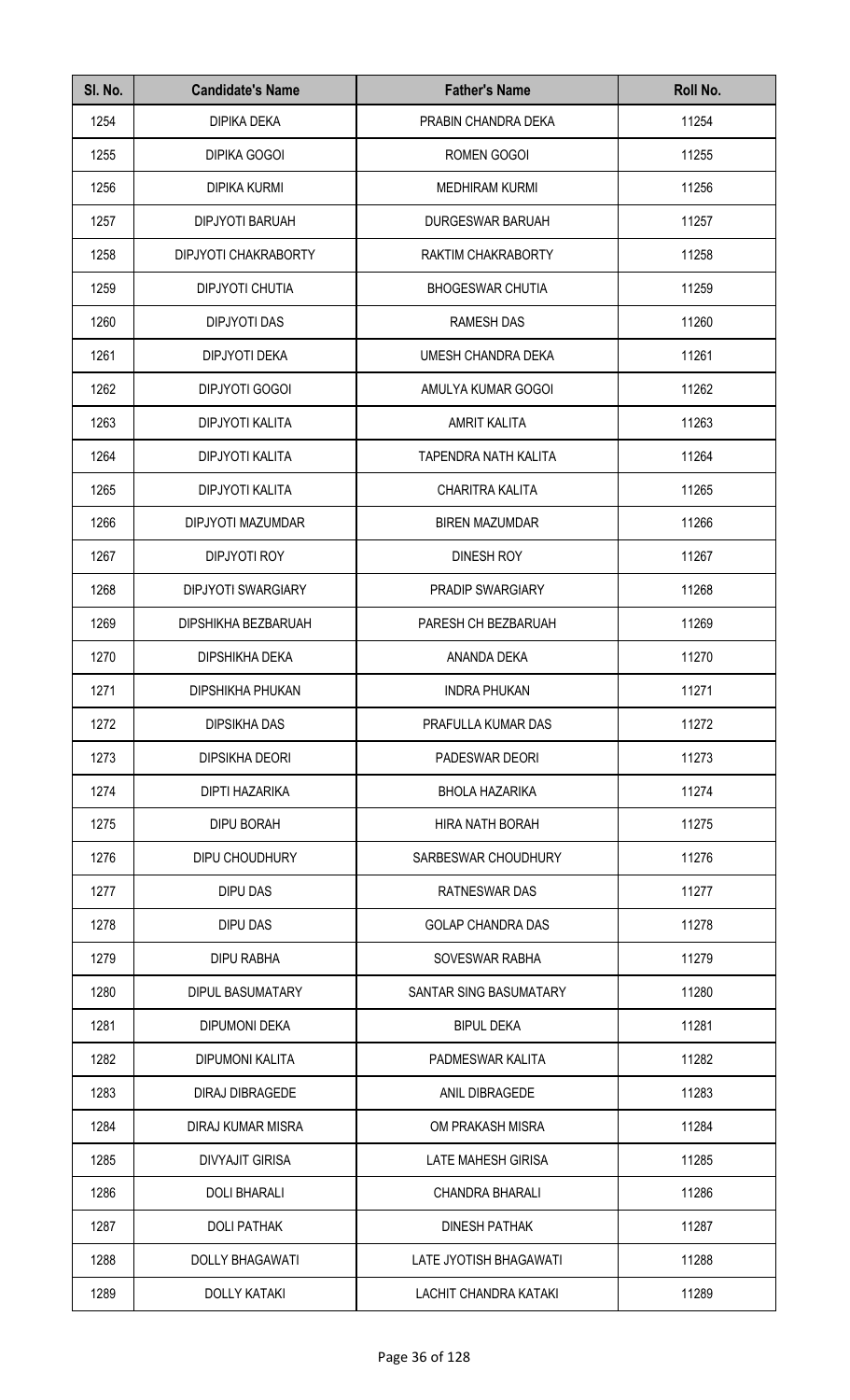| SI. No. | <b>Candidate's Name</b> | <b>Father's Name</b>          | Roll No. |
|---------|-------------------------|-------------------------------|----------|
| 1290    | <b>DORSING PHANGCHO</b> | <b>BIRENSING PHANGCHO</b>     | 11290    |
| 1291    | DOUMINLIEN LIENTHANG    | <b>CHUNGZATHANG LIENTHANG</b> | 11291    |
| 1292    | <b>DUL HAZARIKA</b>     | PARINDRA HAZARIKA             | 11292    |
| 1293    | <b>DULEN SONOWAL</b>    | PRODIP SONOWAL                | 11293    |
| 1294    | DULU MANI NATH          | RAJENDRA CHANDRA NATH         | 11294    |
| 1295    | <b>DULUMONI PATHAK</b>  | <b>GIREN PATHAK</b>           | 11295    |
| 1296    | DURLAV NARAYAN GOGOI    | NAVADEEP GOGOI                | 11296    |
| 1297    | DURLOV SONOWAL          | <b>ATUL SONOWAL</b>           | 11297    |
| 1298    | DUSHMANTA MADHAB PHUKAN | LATE BIKASH PHUKAN            | 11298    |
| 1299    | <b>DUSMANTA KONWAR</b>  | <b>RANJIT KONWAR</b>          | 11299    |
| 1300    | DWAIPAYAN SHARMA TAMULY | RAJEN SHARMA TAMULY           | 11300    |
| 1301    | DWIJO DAS               | DAKSHA DAS                    | 11301    |
| 1302    | DWIPEN CHOUDHURY        | HARAKUMAR CHOUDHURY           | 11302    |
| 1303    | <b>DWIPU SINGHA</b>     | <b>DWIJAMONI SINGHA</b>       | 11303    |
| 1304    | EAR ALOM SARKAR         | ABDUL MOZID SARKAR            | 11304    |
| 1305    | <b>EASMIN CHOUDHURY</b> | SIDDIQUE ALI CHOUDHURY        | 11305    |
| 1306    | <b>EDEEP SONOWAL</b>    | KHIRESWAR SONOWAL             | 11306    |
| 1307    | EFTIKAR HUSSAIN         | RASHMIL ALI                   | 11307    |
| 1308    | <b>EILEEN SAIKIA</b>    | <b>BAIDYA NATH SAIKIA</b>     | 11308    |
| 1309    | EJAJ AHMED LASKAR       | KHALIL UDDIN LASKAR           | 11309    |
| 1310    | EJAJUL HAQUE            | <b>EYAR ALI</b>               | 11310    |
| 1311    | <b>EJALIN HANSEPI</b>   | NANDESWAR HANSE               | 11311    |
| 1312    | EKBAL HUSSAIN CHOUDHURY | ATIQUR RAHMAN CHOUDHURY       | 11312    |
| 1313    | EKRAMUL ISLAM CHOUDHURY | NAZRUL ISLAM CHOUDHURY        | 11313    |
| 1314    | <b>EKTAK HUSSAIN</b>    | <b>MAHIDUL ISLAM</b>          | 11314    |
| 1315    | <b>ELA GAJUREL</b>      | LATE RUDRA GAJUREL            | 11315    |
| 1316    | <b>ELINAH HAQUE</b>     | AMINUL HOQUE LASKAR           | 11316    |
| 1317    | ELIZA DEORI             | <b>CHAKRADHAR DEORI</b>       | 11317    |
| 1318    | <b>ELORA SARMA</b>      | <b>PRADIP SARMA</b>           | 11318    |
| 1319    | <b>ELVIN ENGHI</b>      | SARTHE ENGHI                  | 11319    |
| 1320    | <b>ENAMUL HAQUE</b>     | <b>EYAR ALI</b>               | 11320    |
| 1321    | <b>ERINA HOJAI</b>      | <b>MANMOHAN HOJAI</b>         | 11321    |
| 1322    | <b>ERSHAD SHEIKH</b>    | <b>GULAP SHEIKH</b>           | 11322    |
| 1323    | <b>ESAHAK ALI</b>       | ABDUL HAMID                   | 11323    |
| 1324    | <b>ESFAKUL ALAM</b>     | <b>ALAMGIR ALI</b>            | 11324    |
| 1325    | EYA RAHMAN MOLLAH       | ABDUL BASER MOLLAH            | 11325    |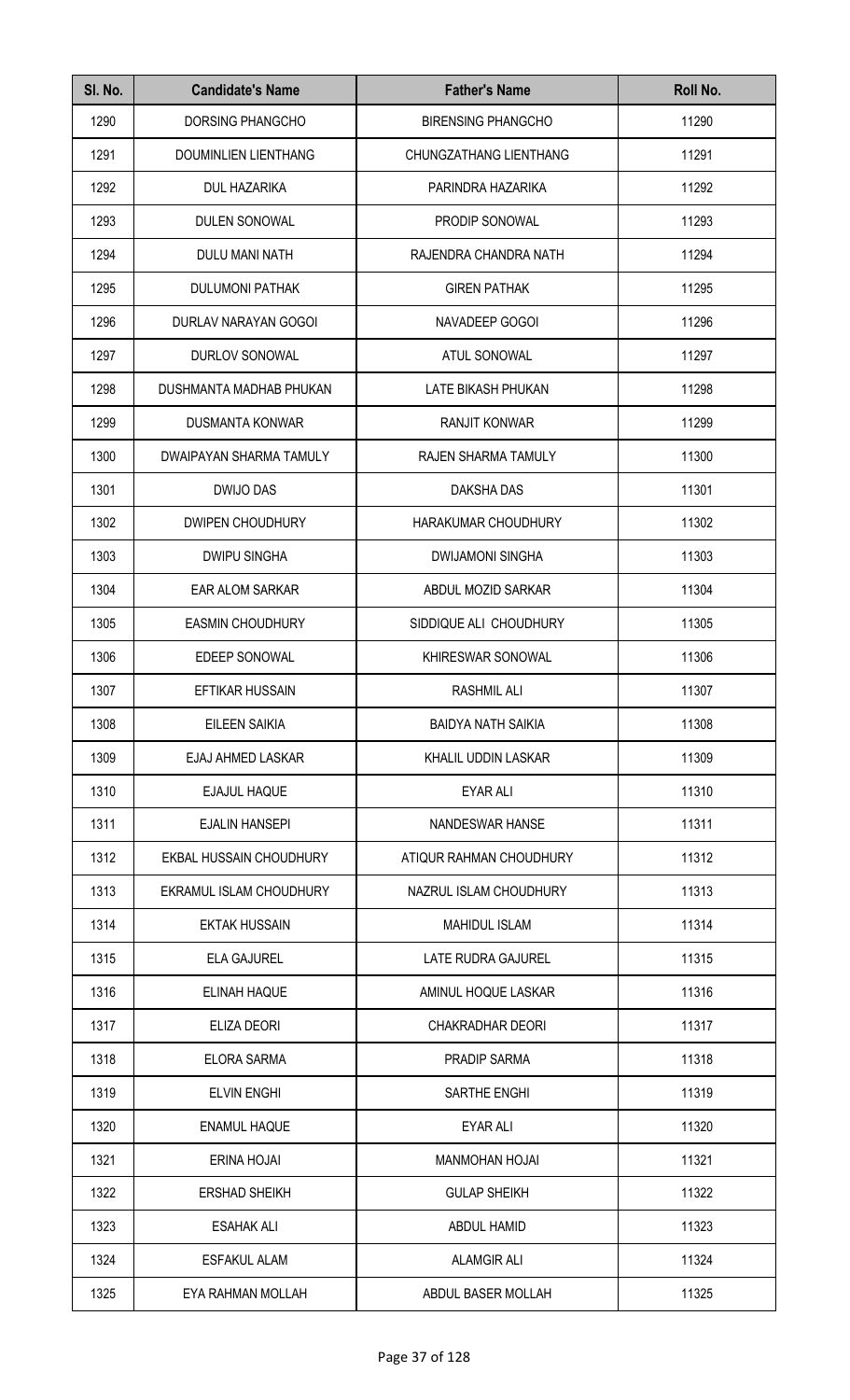| SI. No. | <b>Candidate's Name</b>        | <b>Father's Name</b>             | Roll No. |
|---------|--------------------------------|----------------------------------|----------|
| 1326    | <b>EZAZ AHMED</b>              | AMIRUDDIN AHMED                  | 11326    |
| 1327    | EZAZAR RAHMAN BORAH            | KHALILUR RAHMAN BORAH            | 11327    |
| 1328    | <b>EZAZUR RAHMAN</b>           | <b>FAZLUR RAHMAN</b>             | 11328    |
| 1329    | <b>FAIJUR RAHMAN</b>           | <b>ASMAT ALI</b>                 | 11329    |
| 1330    | FAIZIA MAHMUDA BARBHUIYA       | ABDUL HOQUE BARBHUIYA            | 11330    |
| 1331    | FAKHARUDDIN ALI AHMED          | NURMOHAMMAD ALI                  | 11331    |
| 1332    | <b>FALU SK</b>                 | <b>NURUL ISLAM</b>               | 11332    |
| 1333    | <b>FARAH BEGUM</b>             | MD CHAND MAHAMMAD ALI            | 11333    |
| 1334    | <b>FARHAN YUSUF</b>            | YUSUF ALI KHAN                   | 11334    |
| 1335    | <b>FARHAT HUSSAIN</b>          | <b>NURUL HUSSAIN</b>             | 11335    |
| 1336    | FARIDA YESMIN BARBHUIYA        | NAZIR UDDIN BARBHUIYA            | 11336    |
| 1337    | FARNAZ AKHTAR RAHMAN           | ABDUL WAHIDUR RAHMAN             | 11337    |
| 1338    | <b>FARNAZ RAHMAN</b>           | <b>INAMUR RAHMAN</b>             | 11338    |
| 1339    | <b>FARSHID DILUWAR HUSSAIN</b> | <b>DILUWAR HUSSAIN</b>           | 11339    |
| 1340    | <b>FARUK ABDULLAH</b>          | <b>MD FAZIR ALI</b>              | 11340    |
| 1341    | FARUK FARHAN MAHMUD            | LT ABDUR RAFIQUE                 | 11341    |
| 1342    | <b>FARUQUE ALOM</b>            | <b>SAIDUR RAHMAN</b>             | 11342    |
| 1343    | FARUQUE MOHAMMAD SAIKIA        | MAHSHIN ALI SAIKIA               | 11343    |
| 1344    | FATIMA NAZIA BARLASKAR         | <b>MAKLISUR RAHMAN BARLASKAR</b> | 11344    |
| 1345    | <b>FAYE UDDIN BARBHUIYA</b>    | NUR UDDIN BARBHUIYA              | 11345    |
| 1346    | FAZLUL ALAM SAHARIAH           | EUNISH ALI SAHARIAH              | 11346    |
| 1347    | <b>FAZLUR RAHMAN</b>           | <b>SUFIAN ISLAM</b>              | 11347    |
| 1348    | <b>FEBINA BASUMATARY</b>       | NARESWAR BASUMATARY              | 11348    |
| 1349    | <b>FIRDUSH ALI</b>             | <b>ASHED ALI</b>                 | 11349    |
| 1350    | <b>FIROJUL HAQUE</b>           | <b>MAINUL HAQUE</b>              | 11350    |
| 1351    | <b>FIROJUL HAQUE</b>           | <b>ANISUR RAHMAN</b>             | 11351    |
| 1352    | <b>FIROZ AHMED</b>             | <b>MACHAB KAKKA</b>              | 11352    |
| 1353    | <b>FLORANCE SONOWAL</b>        | NUMAL CHANDRA SONOWAL            | 11353    |
| 1354    | <b>FORIDUL ISLAM</b>           | <b>NAJRUL ISLAM</b>              | 11354    |
| 1355    | <b>FORIDUL ISLAM SK</b>        | EUSUF ALI SK                     | 11355    |
| 1356    | <b>FULAN SONOWAL</b>           | KUMBHA KANTA SONOWAL             | 11356    |
| 1357    | <b>FWILAO BASUMATARY</b>       | LATE PITENDRA BASUMATARY         | 11357    |
| 1358    | <b>GAGAN DAS</b>               | KRISHNA KANTA DAS                | 11358    |
| 1359    | <b>GAGAN KR SARMA</b>          | NIRMAL KR SARMA                  | 11359    |
| 1360    | <b>GAGAN ORANG</b>             | <b>DINESH ORANG</b>              | 11360    |
| 1361    | <b>GAGAN TALUKDAR</b>          | <b>JOGESWAR TALUKDAR</b>         | 11361    |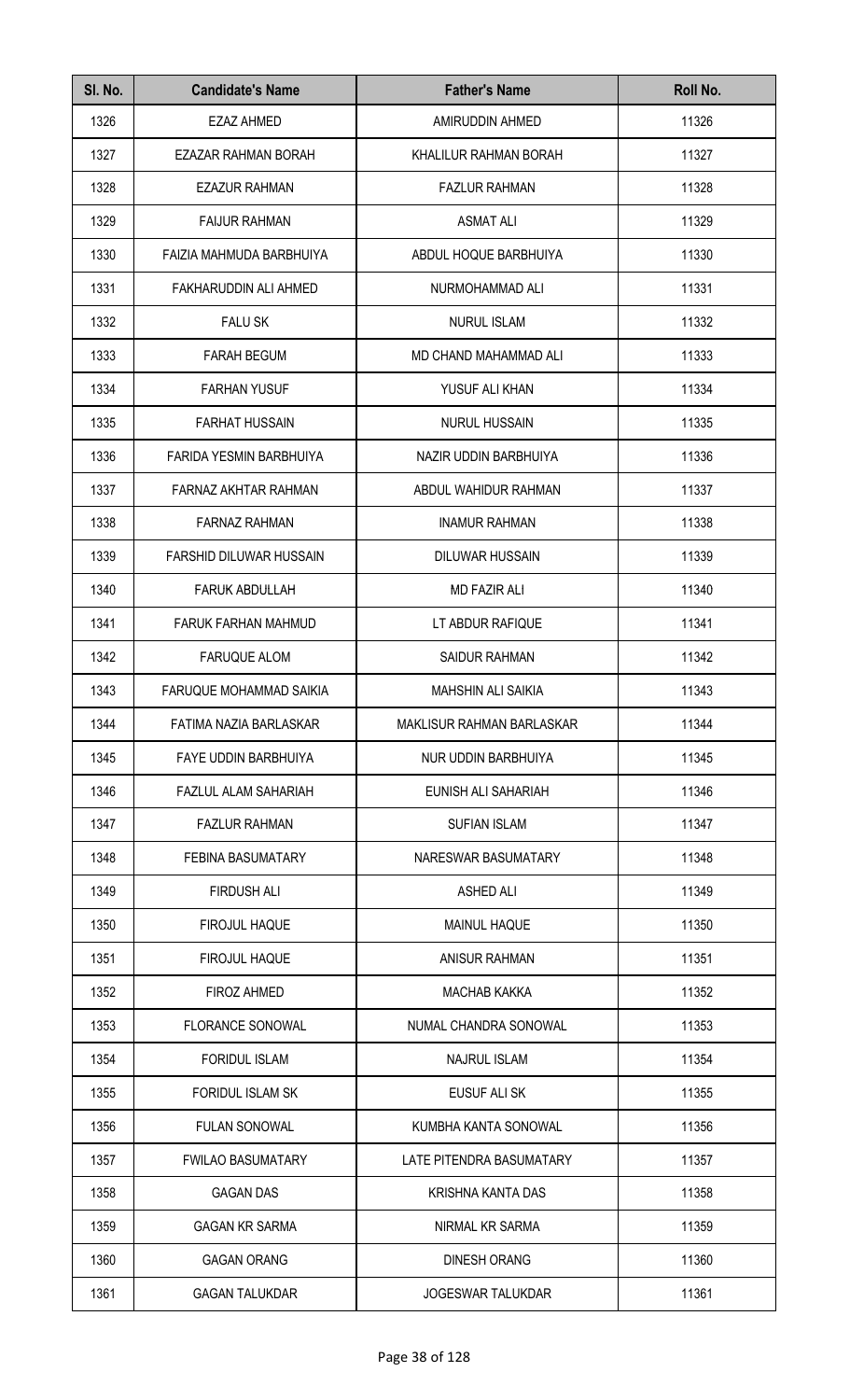| SI. No. | <b>Candidate's Name</b>        | <b>Father's Name</b>     | Roll No. |
|---------|--------------------------------|--------------------------|----------|
| 1362    | <b>GAILYSON KRO</b>            | <b>LATE BASA KRO</b>     | 11362    |
| 1363    | <b>GAKUL BORAH</b>             | SONARAM BORAH            | 11363    |
| 1364    | <b>GANGA PALLAB SAIKIA</b>     | KIRAN CHANDRA SAIKIA     | 11364    |
| 1365    | <b>GANGESH KUMAR DAS</b>       | DIPAK KUMAR DAS          | 11365    |
| 1366    | <b>GARLIB MEDHI</b>            | <b>BANI KANTA MEDHI</b>  | 11366    |
| 1367    | <b>GAURAB DAS</b>              | NAGEN CHANDRA DAS        | 11367    |
| 1368    | <b>GAURAB DUTTA</b>            | <b>BIPUL DUTTA</b>       | 11368    |
| 1369    | <b>GAURAB JYOTI DAS</b>        | PRAFULLA DAS             | 11369    |
| 1370    | <b>GAURAB KUMAR DUTTA</b>      | <b>MUKUL DUTTA</b>       | 11370    |
| 1371    | <b>GAURANGA KISHORE BORUAH</b> | <b>BIPIN BORUAH</b>      | 11371    |
| 1372    | GAURANGAJYOTI HAZARIKA         | <b>DILIP HAZARIKA</b>    | 11372    |
| 1373    | <b>GAURAV JYOTI BHUYAN</b>     | PHULEN BHUYAN            | 11373    |
| 1374    | <b>GAURAV KUMAR SAIKIA</b>     | PABITRA KUMAR SAIKIA     | 11374    |
| 1375    | <b>GAURAV SHYAM</b>            | <b>NALIN SHYAM</b>       | 11375    |
| 1376    | <b>GAURAVE MISHRA</b>          | PHATIK MISHRA            | 11376    |
| 1377    | <b>GAURI PRASAD GOGOI</b>      | SANJIB GOGOI             | 11377    |
| 1378    | <b>GAURI SHANKAR KALITA</b>    | NAGENDRA NATH KALITA     | 11378    |
| 1379    | <b>GAUTAM DAS</b>              | LATE AMRENDRA DAS        | 11379    |
| 1380    | <b>GAUTAM DEB ROY</b>          | <b>GOPENDU DEB ROY</b>   | 11380    |
| 1381    | <b>GAUTAM KALITA</b>           | UTTAM KALITA             | 11381    |
| 1382    | <b>GAUTAM KUMAR</b>            | <b>ABHAY KUMAR</b>       | 11382    |
| 1383    | <b>GAUTOM RAJIB SHYAM</b>      | <b>ABONI SHYAM</b>       | 11383    |
| 1384    | <b>GAYATRI ACHARJEE</b>        | SATYA RANJAN ACHARJEE    | 11384    |
| 1385    | <b>GAYATRI CHOUDHURY</b>       | <b>AJIT CHOUDHURY</b>    | 11385    |
| 1386    | <b>GAYATRI CHOUDHURY</b>       | <b>GIRISH CHOUDHURY</b>  | 11386    |
| 1387    | <b>GAYATRI PHUKAN</b>          | SAILENDRA PHUKAN         | 11387    |
| 1388    | <b>GAYOTRI GOGOI</b>           | <b>TARUN GOGOI</b>       | 11388    |
| 1389    | <b>GEETA RANI KALITA</b>       | <b>DURLAV KALITA</b>     | 11389    |
| 1390    | <b>GEETA SHREE CHETRI</b>      | <b>KRISHNA CHETRI</b>    | 11390    |
| 1391    | <b>GEETAM BARMAN</b>           | ATUL CHANDRA BARMAN      | 11391    |
| 1392    | <b>GEETARTHA GOSWAMI</b>       | <b>SUBODH GOSWAMI</b>    | 11392    |
| 1393    | <b>GEETASHREE DEKA</b>         | HIRENDRA KUMAR DEKA      | 11393    |
| 1394    | <b>GEETUMANI DAS</b>           | <b>RABEN DAS</b>         | 11394    |
| 1395    | <b>GEORGE BRAHMA</b>           | <b>CHANDESWAR BRAHMA</b> | 11395    |
| 1396    | <b>GEREMSA BRAHMA</b>          | ASWINI KR BRAHMA         | 11396    |
| 1397    | <b>GHANAPRAVA GHOSH</b>        | <b>NANDAN GHOSH</b>      | 11397    |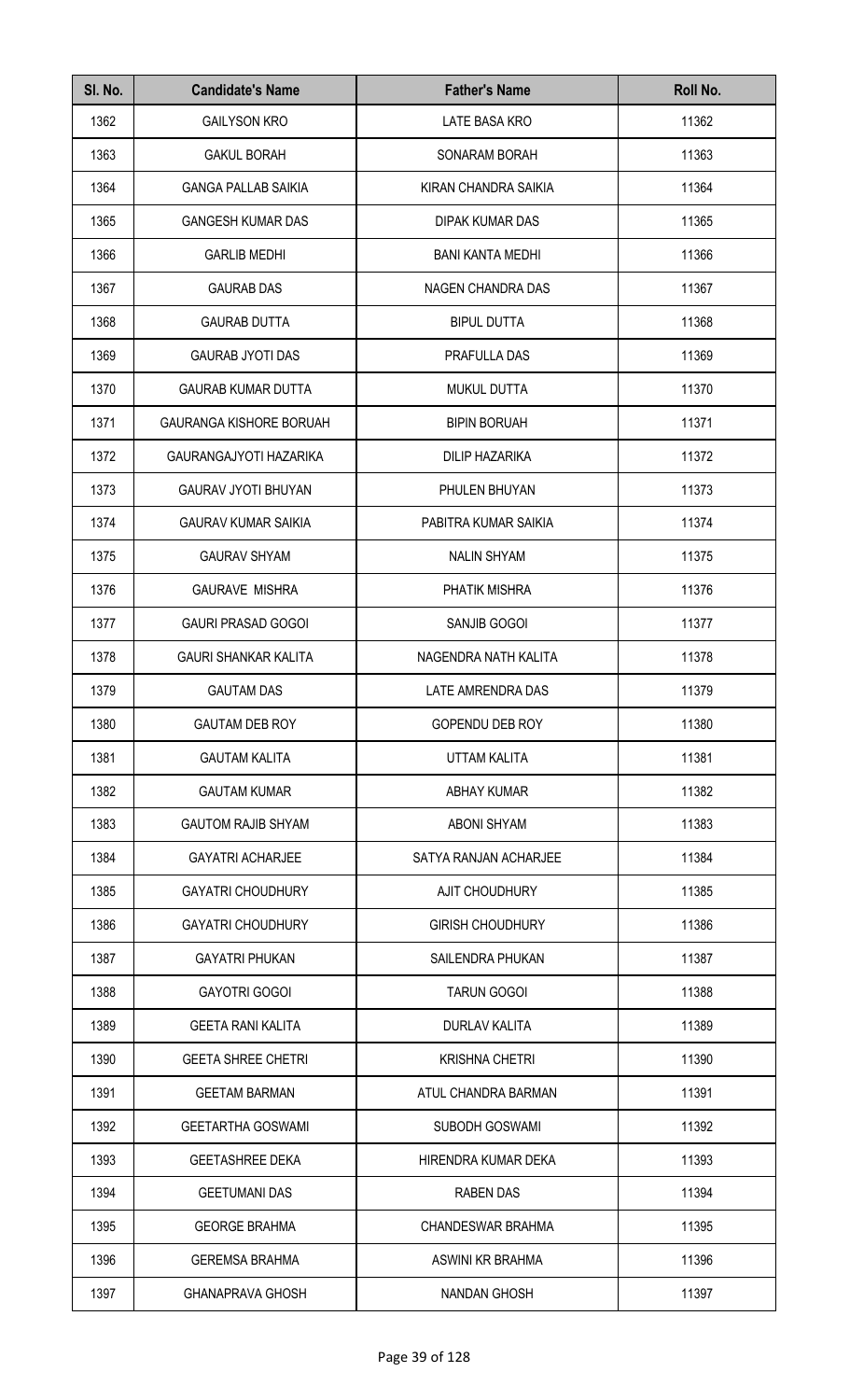| SI. No. | <b>Candidate's Name</b>       | <b>Father's Name</b>        | Roll No. |
|---------|-------------------------------|-----------------------------|----------|
| 1398    | <b>GHRITARTHA GOSWAMI</b>     | PRABODH CHANDRA GOSWAMI     | 11398    |
| 1399    | <b>GHRITASMITA KAPAH BORA</b> | <b>JOGEN KAPAH BORAH</b>    | 11399    |
| 1400    | <b>GILBERT BEY</b>            | <b>LINUS BEY</b>            | 11400    |
| 1401    | <b>GIRI SHANKAR NATH</b>      | UMA KANTA NATH              | 11401    |
| 1402    | <b>GIRIN GOGOI</b>            | LATE MOHAN GOGOI            | 11402    |
| 1403    | <b>GIRIN HANDIQUE</b>         | LATE PHANIDHAR HANDIQUE     | 11403    |
| 1404    | <b>GIRISH DOLEY</b>           | PHULYA DOLEY                | 11404    |
| 1405    | <b>GITA MONI BORAH SAIKIA</b> | LATE GOLOK CHANDRA BORAH    | 11405    |
| 1406    | GITAKSHI HAZARIKA             | SIBO NATH HAZARIKA          | 11406    |
| 1407    | <b>GITALI DAS</b>             | LATE PHANINDRA DAS          | 11407    |
| 1408    | <b>GITALI KALITA</b>          | <b>MRINAL KALITA</b>        | 11408    |
| 1409    | <b>GITALI SAIKIA</b>          | <b>DILIP SAIKIA</b>         | 11409    |
| 1410    | <b>GITANJALI DUTTA</b>        | <b>JAYANTA DUTTA</b>        | 11410    |
| 1411    | <b>GITANJALI LASKAR</b>       | LAKHI PRASAD LASKAR         | 11411    |
| 1412    | <b>GITARTHA GOGOI</b>         | <b>JITUL GOGOI</b>          | 11412    |
| 1413    | <b>GITARTHEE GOGOI</b>        | <b>UMESH GOGOI</b>          | 11413    |
| 1414    | <b>GITU MANI BARMAN</b>       | <b>DANDI RAM BARMAN</b>     | 11414    |
| 1415    | <b>GLADSON DAIMARI</b>        | PHILIP DAIMARI              | 11415    |
| 1416    | <b>GOBIN KHAKHLARI</b>        | LT. MAHIRAM KHAKHLARI       | 11416    |
| 1417    | <b>GOBIN KHAKHLARI</b>        | LT MAHIRAM KHAKHLARI        | 11417    |
| 1418    | <b>GOBINDRA GOPAL KOTOKY</b>  | PROMOD KOTOKY               | 11418    |
| 1419    | <b>GOLAM ATIKUR RAHMAN</b>    | ARAB ALI                    | 11419    |
| 1420    | GOLAM MAHAMMAD AZAD           | ABUL KALAM AZAD             | 11420    |
| 1421    | <b>GOLAP DEKA</b>             | <b>HOMESWAR DEKA</b>        | 11421    |
| 1422    | <b>GOLAP SWARGIARY</b>        | <b>GANESH SWARGIARY</b>     | 11422    |
| 1423    | <b>GONGOTRI RAJBANGSHI</b>    | NAGEN RAJBANGSHI            | 11423    |
| 1424    | <b>GOPAL CHANDRA MEDHI</b>    | LATE PRAHLAD CHANDRA MEDHI  | 11424    |
| 1425    | <b>GOPAL DAS</b>              | <b>BRAJEN DAS</b>           | 11425    |
| 1426    | <b>GOPAL MECH</b>             | LATE BENUDHAR MECH          | 11426    |
| 1427    | <b>GOPI KHEMPRAI</b>          | <b>BILAL KHEMPRAI</b>       | 11427    |
| 1428    | <b>GOPI MOHAN RAY</b>         | <b>GURU PODA RAY</b>        | 11428    |
| 1429    | GOPINDRA CHANDRA ABANG        | RATAN CHANDRA ABANG         | 11429    |
| 1430    | <b>GORIMA SAIKIA</b>          | <b>BIREN CHANDRA SAIKIA</b> | 11430    |
| 1431    | <b>GOURAB DAS</b>             | <b>GIRIJA MOHAN DAS</b>     | 11431    |
| 1432    | <b>GOURAB DUTTA</b>           | PHULEN DUTTA                | 11432    |
| 1433    | <b>GOURAB UJJAL BORAH</b>     | <b>BHUBAN BORAH</b>         | 11433    |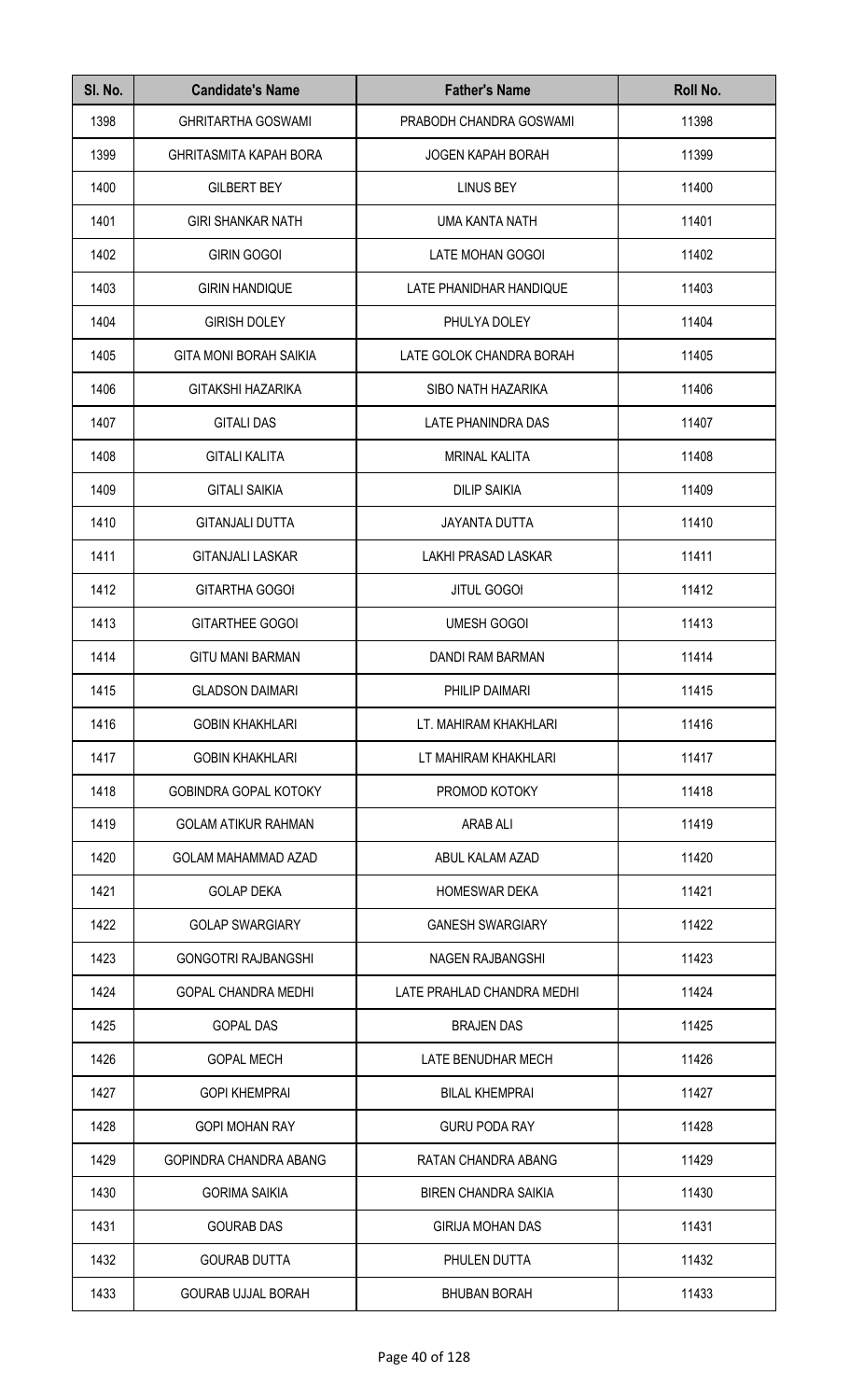| Page 41 of 128 |  |  |  |
|----------------|--|--|--|
|----------------|--|--|--|

| 1435<br>11435<br><b>GOURI SANKAR BORAH</b><br>LT DHANTI BORA<br>1436<br>11436<br><b>GOURIMA SAIKIA</b><br><b>DILIP KUMAR SAIKIA</b><br>1437<br>11437<br><b>GOUROB NATH</b><br><b>MRINAL KANTI NATH</b><br>1438<br><b>GOUTAM BARUAH</b><br>11438<br>LT. BHUBANESWAR BARUAH<br>1439<br><b>GOUTAM BORUAH</b><br>11439<br>DEBANANDA BORUAH<br>1440<br>11440<br><b>GOUTAM BURAGOHAIN</b><br>SABANANDA BURAGOHAIN<br>1441<br>11441<br><b>GOUTAM SAHU</b><br><b>CHIRAKUMAR SAHU</b><br>1442<br><b>GOUTAM SAIKIA</b><br><b>JOGA MOHAN SAIKIA</b><br>11442<br>1443<br><b>GOUTOM TERON</b><br>KAM SING TERON<br>11443<br>1444<br><b>GUL MOHAMMAD SAIKIA</b><br><b>GAUSUDDIN SAIKIA</b><br>11444<br>1445<br><b>GULAM MOHIUDDIN AHMED</b><br><b>HASIM AHMED</b><br>11445<br>1446<br><b>GULAY JANNAT LASKAR</b><br><b>TOYAHIR ALI LASKAR</b><br>11446<br>1447<br><b>GULE NOOR ALAM</b><br>ABDUL KARIM<br>11447<br>1448<br>11448<br><b>GULENUR HAQUE CHOUDHURY</b><br>ABDUL NOR HAQUE CHOUDHURY<br>1449<br>11449<br><b>GULJAR HUSSAIN</b><br><b>ISMAIL HUSSAIN</b><br>1450<br>11450<br><b>GULSAN ARA</b><br>LATE HADISH AHMED<br>1451<br>11451<br><b>GULSHAN AKTAR BARBHUIYA</b><br>ABDUL MONAF BARBHUIYA<br>1452<br>11452<br><b>GUNADA BORO</b><br><b>NARASINGH BORO</b><br>1453<br><b>GUNAJIT DAS</b><br>11453<br>MADHU SUDHAN DAS<br>11454<br>1454<br><b>GUNAJIT SARMA</b><br><b>HEMENDRA NATH SARMA</b><br>11455<br>1455<br><b>GUNIN KALITA</b><br>LT DAYA KALITA<br>11456<br>1456<br><b>GUNINDRA CHUNGKRANG</b><br>LT CHANDRA CHUNGKRANG<br>1457<br><b>GUNJAN KUMARI</b><br><b>BIJAY BAHADUR SINGH</b><br>11457<br>1458<br><b>GURU PRASAD SARMA</b><br>LATE TARINI CHARAN SARMA<br>11458<br>1459<br><b>GURUPADA SINHA</b><br><b>GURUDAS SINHA</b><br>11459<br>1460<br>11460<br><b>GYANJYOTI SAIKIA</b><br><b>PROBIN SAIKIA</b><br>1461<br>11461<br><b>HABIB AHMED MAZUMDER</b><br>FARUK AHMED MAZUMDER<br>1462<br>11462<br><b>HABIB AKRAM</b><br>AMZAD HUSSAIN<br>1463<br>11463<br><b>HABIB CHOUDHURY</b><br>AMINUL HAQUE CHOUDHURY<br>HABIB MAHAMED ZUHAL AHMED<br>1464<br>11464<br><b>SELIM UDDIN MAZUMDER</b><br>MAZUMDER<br>1465<br>11465<br><b>HABILASH BORO</b><br><b>BILIFANG BORO</b><br>1466<br>11466<br>HAFIZUR AHMED KHANDAKAR<br>ROFIQUL ISLAM<br>1467<br><b>HAFIZUR RAHMAN</b><br>NIZAM UDDIN AHMED<br>11467<br>1468<br><b>HAFIZUR RAHMAN</b><br><b>MOKRAM ALI</b><br>11468<br>1469<br>HAINEUWANGBE HEZANME<br>KILUNGBE HEZANME<br>11469 |  |  |
|----------------------------------------------------------------------------------------------------------------------------------------------------------------------------------------------------------------------------------------------------------------------------------------------------------------------------------------------------------------------------------------------------------------------------------------------------------------------------------------------------------------------------------------------------------------------------------------------------------------------------------------------------------------------------------------------------------------------------------------------------------------------------------------------------------------------------------------------------------------------------------------------------------------------------------------------------------------------------------------------------------------------------------------------------------------------------------------------------------------------------------------------------------------------------------------------------------------------------------------------------------------------------------------------------------------------------------------------------------------------------------------------------------------------------------------------------------------------------------------------------------------------------------------------------------------------------------------------------------------------------------------------------------------------------------------------------------------------------------------------------------------------------------------------------------------------------------------------------------------------------------------------------------------------------------------------------------------------------------------------------------------------------------------------------------------------------------------------------------------------------------------------------------------------------------------------------------------------------------------------------------------------------------------------------------------------------------------------------------------------------------------------------------------------------------------------|--|--|
|                                                                                                                                                                                                                                                                                                                                                                                                                                                                                                                                                                                                                                                                                                                                                                                                                                                                                                                                                                                                                                                                                                                                                                                                                                                                                                                                                                                                                                                                                                                                                                                                                                                                                                                                                                                                                                                                                                                                                                                                                                                                                                                                                                                                                                                                                                                                                                                                                                              |  |  |
|                                                                                                                                                                                                                                                                                                                                                                                                                                                                                                                                                                                                                                                                                                                                                                                                                                                                                                                                                                                                                                                                                                                                                                                                                                                                                                                                                                                                                                                                                                                                                                                                                                                                                                                                                                                                                                                                                                                                                                                                                                                                                                                                                                                                                                                                                                                                                                                                                                              |  |  |
|                                                                                                                                                                                                                                                                                                                                                                                                                                                                                                                                                                                                                                                                                                                                                                                                                                                                                                                                                                                                                                                                                                                                                                                                                                                                                                                                                                                                                                                                                                                                                                                                                                                                                                                                                                                                                                                                                                                                                                                                                                                                                                                                                                                                                                                                                                                                                                                                                                              |  |  |
|                                                                                                                                                                                                                                                                                                                                                                                                                                                                                                                                                                                                                                                                                                                                                                                                                                                                                                                                                                                                                                                                                                                                                                                                                                                                                                                                                                                                                                                                                                                                                                                                                                                                                                                                                                                                                                                                                                                                                                                                                                                                                                                                                                                                                                                                                                                                                                                                                                              |  |  |
|                                                                                                                                                                                                                                                                                                                                                                                                                                                                                                                                                                                                                                                                                                                                                                                                                                                                                                                                                                                                                                                                                                                                                                                                                                                                                                                                                                                                                                                                                                                                                                                                                                                                                                                                                                                                                                                                                                                                                                                                                                                                                                                                                                                                                                                                                                                                                                                                                                              |  |  |
|                                                                                                                                                                                                                                                                                                                                                                                                                                                                                                                                                                                                                                                                                                                                                                                                                                                                                                                                                                                                                                                                                                                                                                                                                                                                                                                                                                                                                                                                                                                                                                                                                                                                                                                                                                                                                                                                                                                                                                                                                                                                                                                                                                                                                                                                                                                                                                                                                                              |  |  |
|                                                                                                                                                                                                                                                                                                                                                                                                                                                                                                                                                                                                                                                                                                                                                                                                                                                                                                                                                                                                                                                                                                                                                                                                                                                                                                                                                                                                                                                                                                                                                                                                                                                                                                                                                                                                                                                                                                                                                                                                                                                                                                                                                                                                                                                                                                                                                                                                                                              |  |  |
|                                                                                                                                                                                                                                                                                                                                                                                                                                                                                                                                                                                                                                                                                                                                                                                                                                                                                                                                                                                                                                                                                                                                                                                                                                                                                                                                                                                                                                                                                                                                                                                                                                                                                                                                                                                                                                                                                                                                                                                                                                                                                                                                                                                                                                                                                                                                                                                                                                              |  |  |
|                                                                                                                                                                                                                                                                                                                                                                                                                                                                                                                                                                                                                                                                                                                                                                                                                                                                                                                                                                                                                                                                                                                                                                                                                                                                                                                                                                                                                                                                                                                                                                                                                                                                                                                                                                                                                                                                                                                                                                                                                                                                                                                                                                                                                                                                                                                                                                                                                                              |  |  |
|                                                                                                                                                                                                                                                                                                                                                                                                                                                                                                                                                                                                                                                                                                                                                                                                                                                                                                                                                                                                                                                                                                                                                                                                                                                                                                                                                                                                                                                                                                                                                                                                                                                                                                                                                                                                                                                                                                                                                                                                                                                                                                                                                                                                                                                                                                                                                                                                                                              |  |  |
|                                                                                                                                                                                                                                                                                                                                                                                                                                                                                                                                                                                                                                                                                                                                                                                                                                                                                                                                                                                                                                                                                                                                                                                                                                                                                                                                                                                                                                                                                                                                                                                                                                                                                                                                                                                                                                                                                                                                                                                                                                                                                                                                                                                                                                                                                                                                                                                                                                              |  |  |
|                                                                                                                                                                                                                                                                                                                                                                                                                                                                                                                                                                                                                                                                                                                                                                                                                                                                                                                                                                                                                                                                                                                                                                                                                                                                                                                                                                                                                                                                                                                                                                                                                                                                                                                                                                                                                                                                                                                                                                                                                                                                                                                                                                                                                                                                                                                                                                                                                                              |  |  |
|                                                                                                                                                                                                                                                                                                                                                                                                                                                                                                                                                                                                                                                                                                                                                                                                                                                                                                                                                                                                                                                                                                                                                                                                                                                                                                                                                                                                                                                                                                                                                                                                                                                                                                                                                                                                                                                                                                                                                                                                                                                                                                                                                                                                                                                                                                                                                                                                                                              |  |  |
|                                                                                                                                                                                                                                                                                                                                                                                                                                                                                                                                                                                                                                                                                                                                                                                                                                                                                                                                                                                                                                                                                                                                                                                                                                                                                                                                                                                                                                                                                                                                                                                                                                                                                                                                                                                                                                                                                                                                                                                                                                                                                                                                                                                                                                                                                                                                                                                                                                              |  |  |
|                                                                                                                                                                                                                                                                                                                                                                                                                                                                                                                                                                                                                                                                                                                                                                                                                                                                                                                                                                                                                                                                                                                                                                                                                                                                                                                                                                                                                                                                                                                                                                                                                                                                                                                                                                                                                                                                                                                                                                                                                                                                                                                                                                                                                                                                                                                                                                                                                                              |  |  |
|                                                                                                                                                                                                                                                                                                                                                                                                                                                                                                                                                                                                                                                                                                                                                                                                                                                                                                                                                                                                                                                                                                                                                                                                                                                                                                                                                                                                                                                                                                                                                                                                                                                                                                                                                                                                                                                                                                                                                                                                                                                                                                                                                                                                                                                                                                                                                                                                                                              |  |  |
|                                                                                                                                                                                                                                                                                                                                                                                                                                                                                                                                                                                                                                                                                                                                                                                                                                                                                                                                                                                                                                                                                                                                                                                                                                                                                                                                                                                                                                                                                                                                                                                                                                                                                                                                                                                                                                                                                                                                                                                                                                                                                                                                                                                                                                                                                                                                                                                                                                              |  |  |
|                                                                                                                                                                                                                                                                                                                                                                                                                                                                                                                                                                                                                                                                                                                                                                                                                                                                                                                                                                                                                                                                                                                                                                                                                                                                                                                                                                                                                                                                                                                                                                                                                                                                                                                                                                                                                                                                                                                                                                                                                                                                                                                                                                                                                                                                                                                                                                                                                                              |  |  |
|                                                                                                                                                                                                                                                                                                                                                                                                                                                                                                                                                                                                                                                                                                                                                                                                                                                                                                                                                                                                                                                                                                                                                                                                                                                                                                                                                                                                                                                                                                                                                                                                                                                                                                                                                                                                                                                                                                                                                                                                                                                                                                                                                                                                                                                                                                                                                                                                                                              |  |  |
|                                                                                                                                                                                                                                                                                                                                                                                                                                                                                                                                                                                                                                                                                                                                                                                                                                                                                                                                                                                                                                                                                                                                                                                                                                                                                                                                                                                                                                                                                                                                                                                                                                                                                                                                                                                                                                                                                                                                                                                                                                                                                                                                                                                                                                                                                                                                                                                                                                              |  |  |
|                                                                                                                                                                                                                                                                                                                                                                                                                                                                                                                                                                                                                                                                                                                                                                                                                                                                                                                                                                                                                                                                                                                                                                                                                                                                                                                                                                                                                                                                                                                                                                                                                                                                                                                                                                                                                                                                                                                                                                                                                                                                                                                                                                                                                                                                                                                                                                                                                                              |  |  |
|                                                                                                                                                                                                                                                                                                                                                                                                                                                                                                                                                                                                                                                                                                                                                                                                                                                                                                                                                                                                                                                                                                                                                                                                                                                                                                                                                                                                                                                                                                                                                                                                                                                                                                                                                                                                                                                                                                                                                                                                                                                                                                                                                                                                                                                                                                                                                                                                                                              |  |  |
|                                                                                                                                                                                                                                                                                                                                                                                                                                                                                                                                                                                                                                                                                                                                                                                                                                                                                                                                                                                                                                                                                                                                                                                                                                                                                                                                                                                                                                                                                                                                                                                                                                                                                                                                                                                                                                                                                                                                                                                                                                                                                                                                                                                                                                                                                                                                                                                                                                              |  |  |
|                                                                                                                                                                                                                                                                                                                                                                                                                                                                                                                                                                                                                                                                                                                                                                                                                                                                                                                                                                                                                                                                                                                                                                                                                                                                                                                                                                                                                                                                                                                                                                                                                                                                                                                                                                                                                                                                                                                                                                                                                                                                                                                                                                                                                                                                                                                                                                                                                                              |  |  |
|                                                                                                                                                                                                                                                                                                                                                                                                                                                                                                                                                                                                                                                                                                                                                                                                                                                                                                                                                                                                                                                                                                                                                                                                                                                                                                                                                                                                                                                                                                                                                                                                                                                                                                                                                                                                                                                                                                                                                                                                                                                                                                                                                                                                                                                                                                                                                                                                                                              |  |  |
|                                                                                                                                                                                                                                                                                                                                                                                                                                                                                                                                                                                                                                                                                                                                                                                                                                                                                                                                                                                                                                                                                                                                                                                                                                                                                                                                                                                                                                                                                                                                                                                                                                                                                                                                                                                                                                                                                                                                                                                                                                                                                                                                                                                                                                                                                                                                                                                                                                              |  |  |
|                                                                                                                                                                                                                                                                                                                                                                                                                                                                                                                                                                                                                                                                                                                                                                                                                                                                                                                                                                                                                                                                                                                                                                                                                                                                                                                                                                                                                                                                                                                                                                                                                                                                                                                                                                                                                                                                                                                                                                                                                                                                                                                                                                                                                                                                                                                                                                                                                                              |  |  |
|                                                                                                                                                                                                                                                                                                                                                                                                                                                                                                                                                                                                                                                                                                                                                                                                                                                                                                                                                                                                                                                                                                                                                                                                                                                                                                                                                                                                                                                                                                                                                                                                                                                                                                                                                                                                                                                                                                                                                                                                                                                                                                                                                                                                                                                                                                                                                                                                                                              |  |  |
|                                                                                                                                                                                                                                                                                                                                                                                                                                                                                                                                                                                                                                                                                                                                                                                                                                                                                                                                                                                                                                                                                                                                                                                                                                                                                                                                                                                                                                                                                                                                                                                                                                                                                                                                                                                                                                                                                                                                                                                                                                                                                                                                                                                                                                                                                                                                                                                                                                              |  |  |
|                                                                                                                                                                                                                                                                                                                                                                                                                                                                                                                                                                                                                                                                                                                                                                                                                                                                                                                                                                                                                                                                                                                                                                                                                                                                                                                                                                                                                                                                                                                                                                                                                                                                                                                                                                                                                                                                                                                                                                                                                                                                                                                                                                                                                                                                                                                                                                                                                                              |  |  |
|                                                                                                                                                                                                                                                                                                                                                                                                                                                                                                                                                                                                                                                                                                                                                                                                                                                                                                                                                                                                                                                                                                                                                                                                                                                                                                                                                                                                                                                                                                                                                                                                                                                                                                                                                                                                                                                                                                                                                                                                                                                                                                                                                                                                                                                                                                                                                                                                                                              |  |  |
|                                                                                                                                                                                                                                                                                                                                                                                                                                                                                                                                                                                                                                                                                                                                                                                                                                                                                                                                                                                                                                                                                                                                                                                                                                                                                                                                                                                                                                                                                                                                                                                                                                                                                                                                                                                                                                                                                                                                                                                                                                                                                                                                                                                                                                                                                                                                                                                                                                              |  |  |
|                                                                                                                                                                                                                                                                                                                                                                                                                                                                                                                                                                                                                                                                                                                                                                                                                                                                                                                                                                                                                                                                                                                                                                                                                                                                                                                                                                                                                                                                                                                                                                                                                                                                                                                                                                                                                                                                                                                                                                                                                                                                                                                                                                                                                                                                                                                                                                                                                                              |  |  |
|                                                                                                                                                                                                                                                                                                                                                                                                                                                                                                                                                                                                                                                                                                                                                                                                                                                                                                                                                                                                                                                                                                                                                                                                                                                                                                                                                                                                                                                                                                                                                                                                                                                                                                                                                                                                                                                                                                                                                                                                                                                                                                                                                                                                                                                                                                                                                                                                                                              |  |  |
|                                                                                                                                                                                                                                                                                                                                                                                                                                                                                                                                                                                                                                                                                                                                                                                                                                                                                                                                                                                                                                                                                                                                                                                                                                                                                                                                                                                                                                                                                                                                                                                                                                                                                                                                                                                                                                                                                                                                                                                                                                                                                                                                                                                                                                                                                                                                                                                                                                              |  |  |

SI. No. | Candidate's Name | Father's Name | Roll No.

1434 GOURANGA BORA PROSEN BORAH 11434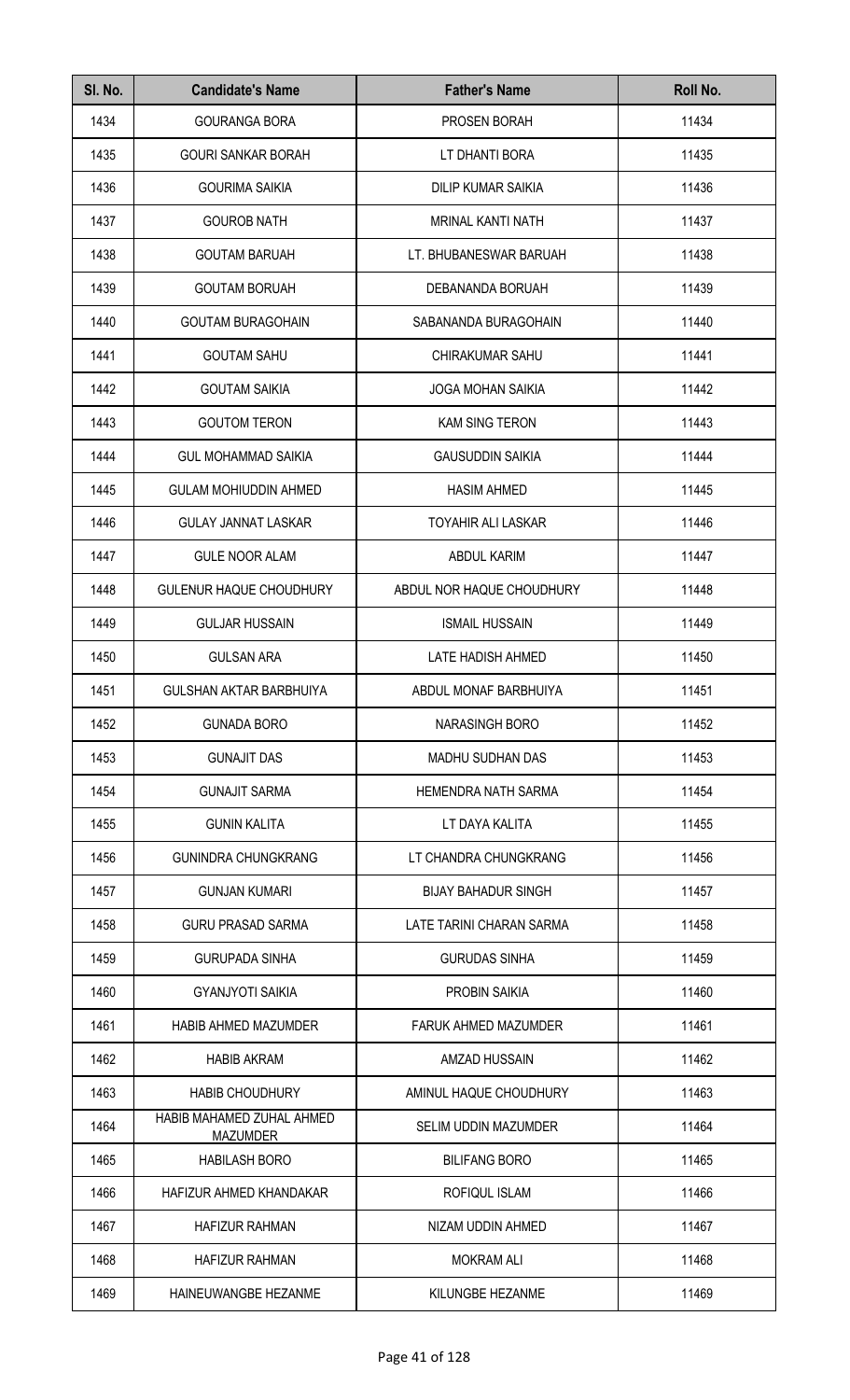| SI. No. | <b>Candidate's Name</b>   | <b>Father's Name</b>         | Roll No. |
|---------|---------------------------|------------------------------|----------|
| 1470    | <b>HAKIMUL KALAM</b>      | <b>ASGAR ALI</b>             | 11470    |
| 1471    | <b>HAMBONG LEKTHE</b>     | LATE BIRENDRA LEKTHE         | 11471    |
| 1472    | <b>HAMIDA BEGUM</b>       | RAJAB ALI                    | 11472    |
| 1473    | HANIF ALAM MAZUMDER       | REJAN ALI MAZUMDER           | 11473    |
| 1474    | HARA KUMAR TALUKDAR       | PRABHAT TALUKDAR             | 11474    |
| 1475    | <b>HAREN HANDIQUE</b>     | LATE LUKESWAR HANDIQUE       | 11475    |
| 1476    | <b>HARERAM BANIYA</b>     | <b>GULAB CHANDRA BANIYA</b>  | 11476    |
| 1477    | <b>HARERAM KALITA</b>     | LATE HAREKRISHNA KALITA      | 11477    |
| 1478    | <b>HARI BISWAS</b>        | <b>KRISHNA BISWAS</b>        | 11478    |
| 1479    | <b>HARI CHANDRA DAS</b>   | PRABIN CHANDRA DAS           | 11479    |
| 1480    | <b>HARIHAR THAPA</b>      | PADMA BAHADUR THAPA          | 11480    |
| 1481    | HARINAKSHI SARMA          | HARENDRA NATH SARMA          | 11481    |
| 1482    | <b>HARINDRA BORA</b>      | <b>MONESWAR BORA</b>         | 11482    |
| 1483    | <b>HARJIT MAZUMDER</b>    | DEBESWAR MAZUMDER            | 11483    |
| 1484    | <b>HARPRIT SINGH</b>      | PREM SINGH                   | 11484    |
| 1485    | <b>HARSH PATOA</b>        | <b>SOHAN LAL PATOA</b>       | 11485    |
| 1486    | HASAN AHMED MAZUMDER      | SAHAB UDDIN MAZUMDER         | 11486    |
| 1487    | HASAN MEHEDI              | <b>ENAYET HUSSAIN</b>        | 11487    |
| 1488    | <b>HASIBUR RAHMAN</b>     | <b>HAFIZUR RAHMAN</b>        | 11488    |
| 1489    | HASINA AKTAR LASKAR       | <b>HABIB AHMED LASKAR</b>    | 11489    |
| 1490    | <b>HASINA BEGUM</b>       | <b>HABIBAR RAHMAN</b>        | 11490    |
| 1491    | HASINA YASMIN MAZUMDER    | <b>SULTAN UDDIN MAZUMDER</b> | 11491    |
| 1492    | <b>HASINOOR RAHMAN</b>    | SAFIKUR RAHMAN               | 11492    |
| 1493    | <b>HELENA AHMED</b>       | KABEL UDDIN AHMED            | 11493    |
| 1494    | <b>HEM CHANDRA DAS</b>    | <b>TULSHI NATH DAS</b>       | 11494    |
| 1495    | <b>HEMANGA GOGOI</b>      | DAYANANDA GOGOI              | 11495    |
| 1496    | <b>HEMANGA TALUKDAR</b>   | <b>MRIGANKA TALUKDAR</b>     | 11496    |
| 1497    | <b>HEMANT TALUKDAR</b>    | <b>JANARDHAN TALUKDAR</b>    | 11497    |
| 1498    | <b>HEMANTA BARUAH</b>     | <b>HORENDRA NATH BARUAH</b>  | 11498    |
| 1499    | <b>HEMANTA BORAH</b>      | <b>ASHOK BORAH</b>           | 11499    |
| 1500    | <b>HEMANTA DEKA</b>       | <b>MAHENDRA DEKA</b>         | 11500    |
| 1501    | <b>HEMANTA DEKA</b>       | <b>TANKESWAR DEKA</b>        | 11501    |
| 1502    | <b>HEMANTA KR NATH</b>    | DIBAKAR NATH                 | 11502    |
| 1503    | <b>HEMANTA KUMAR BORO</b> | TARUN CHANDRA BORO           | 11503    |
| 1504    | <b>HEMANTA KUMAR DAS</b>  | <b>DURGA CHARAN DAS</b>      | 11504    |
| 1505    | HEMANTA KUMAR SARMA       | PRABODH CHANDRA SARMA        | 11505    |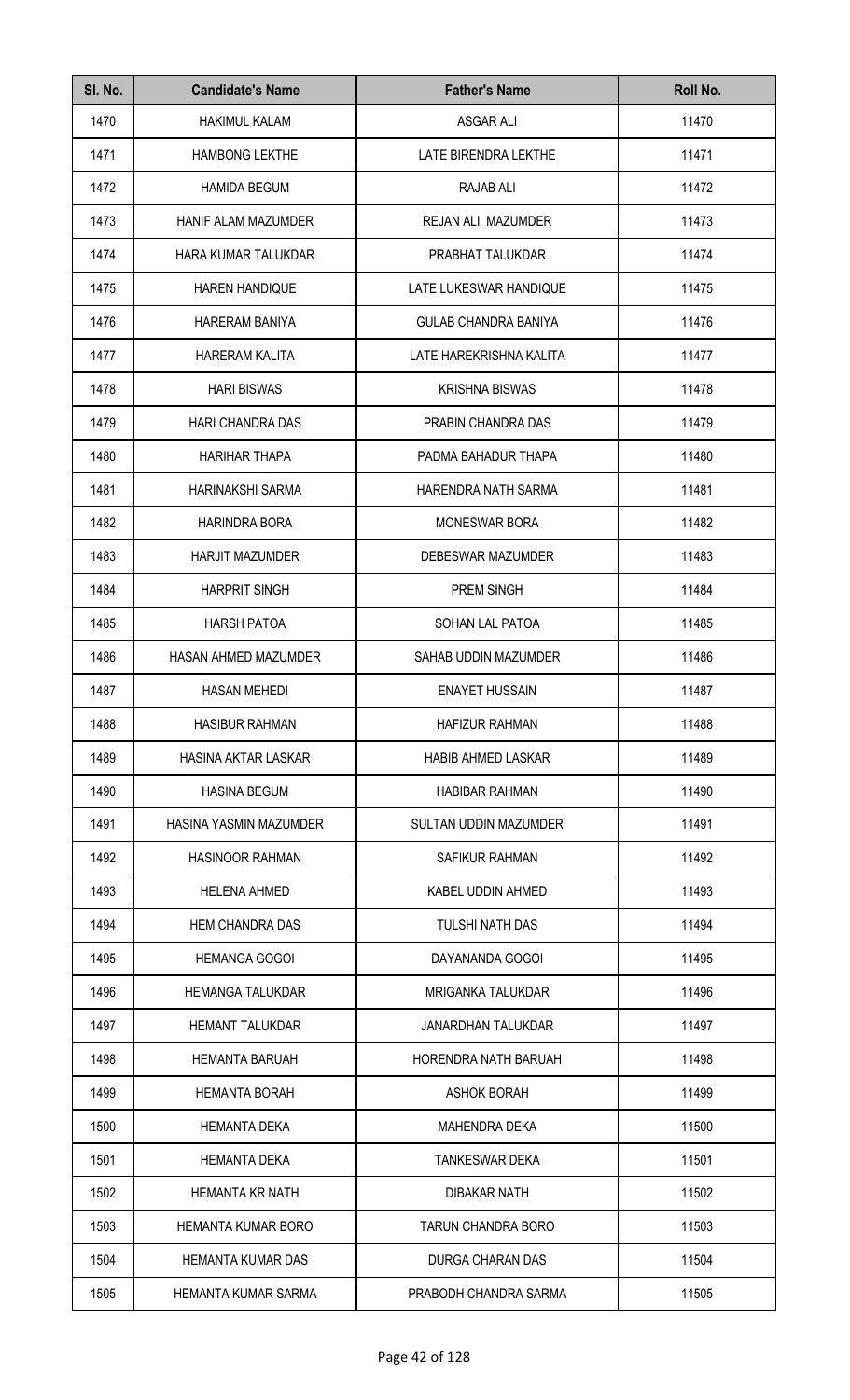| SI. No. | <b>Candidate's Name</b>    | <b>Father's Name</b>          | Roll No. |
|---------|----------------------------|-------------------------------|----------|
| 1506    | <b>HEMEN SAIKIA</b>        | <b>TANU KANTA SAIKIA</b>      | 11506    |
| 1507    | <b>HEMENDRA NATH DOLEY</b> | DEBA PRASAD DOLEY             | 11507    |
| 1508    | <b>HEMJYOTI CHUNGKRANG</b> | LT BALIRAM CHUNGKRANG         | 11508    |
| 1509    | <b>HEMJYOTI NEOG</b>       | <b>RUPAK NEOG</b>             | 11509    |
| 1510    | <b>HEMJYOTI SONOWAL</b>    | SADANANDA SONOWAL             | 11510    |
| 1511    | <b>HEMONTA GOWALA</b>      | <b>JUGEN GOWALA</b>           | 11511    |
| 1512    | <b>HERCULES MUCHAHARY</b>  | LT NIBARAN CHANDRA MUCHAHARY  | 11512    |
| 1513    | <b>HEROJIT BARMAN</b>      | ANANTA BARMAN                 | 11513    |
| 1514    | <b>HEROMBO RABHA</b>       | SARBESWAR RABHA               | 11514    |
| 1515    | <b>HIBJUR RAHMAN</b>       | ABDUL KUDDUS                  | 11515    |
| 1516    | HIFZUR RAHMAN MAZARBHUIYA  | ABDUR RAHMAN MAZARBHUIYA      | 11516    |
| 1517    | <b>HIMADRI BORA</b>        | LT BHARAT BORA                | 11517    |
| 1518    | HIMADRI KALITA             | PRAMOD CHANDRA KALITA         | 11518    |
| 1519    | HIMADRI SHEKHAR DEBNATH    | <b>KAMALESWAR NATH</b>        | 11519    |
| 1520    | <b>HIMADRI SONOWAL</b>     | PUSPA SONOWAL                 | 11520    |
| 1521    | HIMAKSHI KALITA            | <b>RAJEN KALITA</b>           | 11521    |
| 1522    | <b>HIMAKSHI PATOWARY</b>   | <b>BANGSHI DHAR PATOWARY</b>  | 11522    |
| 1523    | HIMAKSHI SARANIA           | LATE RAJEN SARANIA            | 11523    |
| 1524    | <b>HIMALAYA DAS</b>        | NABA KUMAR DAS                | 11524    |
| 1525    | HIMANGSHU BORUAH           | PULIN CHANDRA BORUAH          | 11525    |
| 1526    | HIMANGSHU BUDHIN DUWARAH   | <b>BUDHINDRA NATH DUWARAH</b> | 11526    |
| 1527    | <b>HIMANGSHU DAS</b>       | PADMA KANTA DAS               | 11527    |
| 1528    | <b>HIMANGSHU DAS</b>       | <b>HARI PRASAD DAS</b>        | 11528    |
| 1529    | <b>HIMANGSHU DAS</b>       | LATE RABIN CHANDRA DAS        | 11529    |
| 1530    | HIMANGSHU DEHINGIA         | <b>JOGEN CHANDRA DEHINGIA</b> | 11530    |
| 1531    | <b>HIMANGSHU DEKA</b>      | <b>DIPEN DEKA</b>             | 11531    |
| 1532    | <b>HIMANGSHU NATH</b>      | LATE PROBODH CHANDRA NATH     | 11532    |
| 1533    | <b>HIMANGSHU PATOWARY</b>  | <b>GIRISH PATOWARY</b>        | 11533    |
| 1534    | HIMANGSHU RABHA            | PARIMAL RABHA                 | 11534    |
| 1535    | <b>HIMANGSHU ROY</b>       | UMESH CHANDRA ROY             | 11535    |
| 1536    | HIMANGSHU SARMA            | <b>BHUBANESWAR SARMA</b>      | 11536    |
| 1537    | <b>HIMANGSHU TALUKDAR</b>  | ANIL TALUKDAR                 | 11537    |
| 1538    | <b>HIMANGSU BORA</b>       | RANJIT BORA                   | 11538    |
| 1539    | HIMANJYOTI KALITA          | AMIYA KUMAR KALITA            | 11539    |
| 1540    | HIMANJYOTI SARMAH          | NALINI KANTA SARMAH           | 11540    |
| 1541    | <b>HIMANKAR DAS</b>        | <b>RABIN DAS</b>              | 11541    |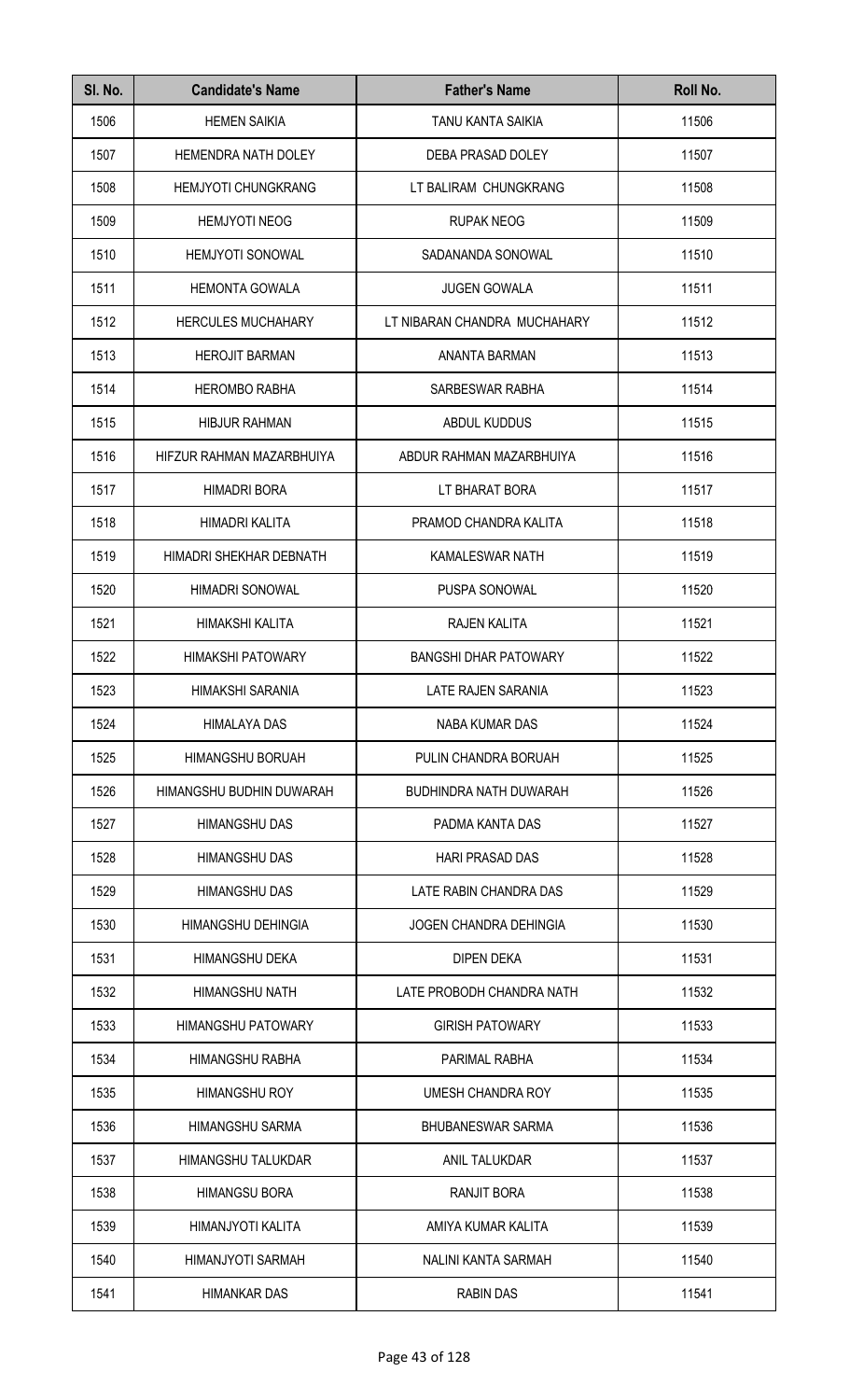| SI. No. | <b>Candidate's Name</b>   | <b>Father's Name</b>       | Roll No. |
|---------|---------------------------|----------------------------|----------|
| 1542    | HIMANKSHI CHUTIA          | ARUP CHUTIA                | 11542    |
| 1543    | <b>HIMANKU BORA</b>       | <b>BIRENDRA NATH BORA</b>  | 11543    |
| 1544    | HIMANKU KUMAR KALITA      | ARABINDA KALITA            | 11544    |
| 1545    | <b>HIMANSHU DAS</b>       | <b>FATIK CH DAS</b>        | 11545    |
| 1546    | <b>HIMANSHU DUTTA</b>     | PRASHANTA DUTTA            | 11546    |
| 1547    | HIMANSHU PROTIM KONWAR    | LT PRODIP KONWAR           | 11547    |
| 1548    | HIMANSHU RAJKHOWA         | LATE GIRIN RAJKHOWA        | 11548    |
| 1549    | HIMANSHU UPADHAYAY        | PRABHAKAR UPADHYAY         | 11549    |
| 1550    | <b>HIMANSU NATH</b>       | DIMBA KUMAR NATH           | 11550    |
| 1551    | <b>HIMANTA PHUKON</b>     | <b>KALINATH PHUKON</b>     | 11551    |
| 1552    | <b>HIMASHREE URANG</b>    | <b>TILESWAR URANG</b>      | 11552    |
| 1553    | HIMASHRI KALITA           | CHANDRA KANTA KALITA       | 11553    |
| 1554    | HIMJYOTI BAISHYA          | <b>LOKNATH BAISHYA</b>     | 11554    |
| 1555    | <b>HIMJYOTI DAS</b>       | LATE LABA DAS              | 11555    |
| 1556    | HIMJYOTI KALITA           | KALICHARAN KALITA          | 11556    |
| 1557    | <b>HIMSHUBHRA DAS</b>     | KARUNA KANTA DAS           | 11557    |
| 1558    | <b>HINCHONG TERANG</b>    | <b>DORSING TERANG</b>      | 11558    |
| 1559    | HINKU PAWAN GOGOI         | <b>GOBIN GOGOI</b>         | 11559    |
| 1560    | HIRAK IMRAN LASKAR        | MABARAK ALI LASKAR         | 11560    |
| 1561    | <b>HIRAK JYOTI DEKA</b>   | <b>DHANI DEKA</b>          | 11561    |
| 1562    | HIRAK JYOTI KALITA        | UMA KANTA KALITA           | 11562    |
| 1563    | HIRAK JYOTI KALITA        | <b>JAGAT CH KALITA</b>     | 11563    |
| 1564    | HIRAK JYOTI NATH          | <b>KHAGEN NATH</b>         | 11564    |
| 1565    | HIRAK JYOTI PATAR         | <b>BALEN CHANDRA PATAR</b> | 11565    |
| 1566    | HIRAK JYOTI RAY           | PHULEN CHANDRA DAS         | 11566    |
| 1567    | HIRAK JYOTI SAIKIA        | <b>LILA SAIKIA</b>         | 11567    |
| 1568    | HIRAK JYOTI TALUKDAR      | <b>BASANTA TALUKDAR</b>    | 11568    |
| 1569    | HIRAK JYOTI TALUKDAR      | KAMALA KANTA TALUKDAR      | 11569    |
| 1570    | <b>HIRAK KALITA</b>       | DHARMA KANTA KALITA        | 11570    |
| 1571    | HIRAKH JYOTI DIHINGIA     | LT PHATIK DIHINGIA         | 11571    |
| 1572    | <b>HIRAKJYOTI DAS</b>     | <b>UDDHAB CH DAS</b>       | 11572    |
| 1573    | HIRAKJYOTI DEKA           | <b>BHRINGESWAR DEKA</b>    | 11573    |
| 1574    | <b>HIRAKJYOTI KASHYAP</b> | AMULYA SARMA               | 11574    |
| 1575    | HIRAKJYOTI PHUKAN         | <b>SUBHARAM PHUKAN</b>     | 11575    |
| 1576    | <b>HIRAKJYOTI SAHARIA</b> | <b>SUBHASH SAHARIA</b>     | 11576    |
| 1577    | HIRAKJYOTI SAIKIA         | <b>JAGANNATH SAIKIA</b>    | 11577    |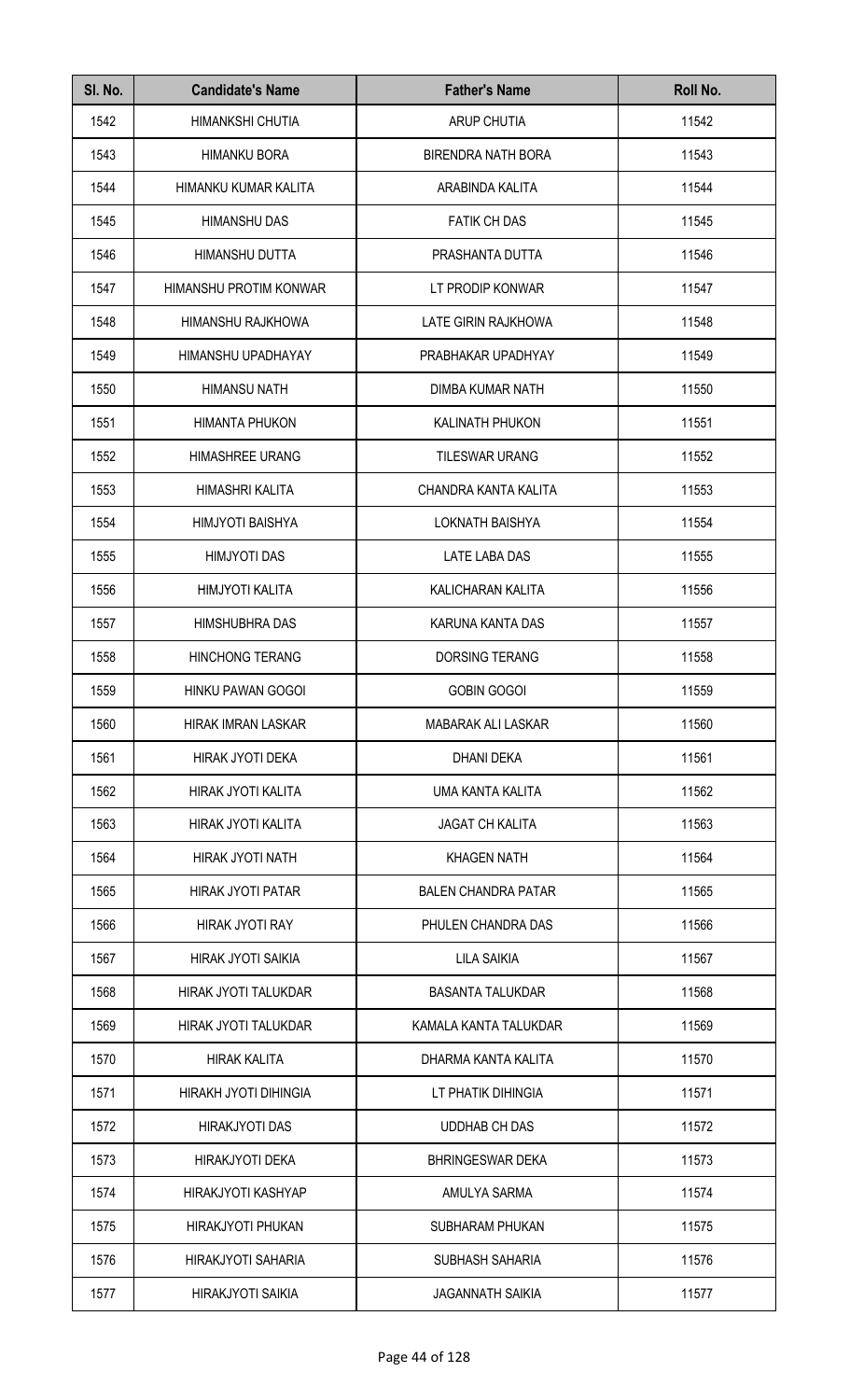| SI. No. | <b>Candidate's Name</b>    | <b>Father's Name</b>         | Roll No. |
|---------|----------------------------|------------------------------|----------|
| 1578    | <b>HIRAKJYOTI SARMA</b>    | AMBU SARMA                   | 11578    |
| 1579    | <b>HIRAN DAS</b>           | TILAK CH DAS                 | 11579    |
| 1580    | HIRAN MAYEE KALITA         | <b>DIGEN CH KALITA</b>       | 11580    |
| 1581    | <b>HIRAN TALUKDAR</b>      | <b>TARINI TALUKDAR</b>       | 11581    |
| 1582    | <b>HIRANJAN BASUMATARY</b> | LATE RUKSING BASUMATARY      | 11582    |
| 1583    | <b>HIRANMOI DEKA</b>       | LATE KHAGEN DEKA             | 11583    |
| 1584    | <b>HIRANMOY BARMAN</b>     | DHANESWAR BARMAN             | 11584    |
| 1585    | HIRANYA HAZARIKA           | KRISHNA HAZARIKA             | 11585    |
| 1586    | <b>HIRANYA SARMA</b>       | PARESH CH SARMA              | 11586    |
| 1587    | <b>HIROK DAS</b>           | <b>RATNAMOY DAS</b>          | 11587    |
| 1588    | HIROK JYOTI BRAHMA         | <b>GANESH CHANDRA BRAHMA</b> | 11588    |
| 1589    | HIROK JYOTI KASHYAP        | <b>JYOTI PRASAD SARMAH</b>   | 11589    |
| 1590    | HIROK JYOTI LACHAN         | LATE DEBANANDA LACHAN        | 11590    |
| 1591    | <b>HIROK JYOTI SAIKIA</b>  | PRODIP SAIKIA                | 11591    |
| 1592    | <b>HIROK JYOTI SINGHA</b>  | LATE BIMAL KUMAR SINGHA      | 11592    |
| 1593    | <b>HIROKJYOTI SAIKIA</b>   | RAMANI SAIKIA                | 11593    |
| 1594    | <b>HIRONMOY DEORI</b>      | <b>JAYANTA KUMAR DEORI</b>   | 11594    |
| 1595    | HIRONMOYEE AHOM            | PRODIP AHOM                  | 11595    |
| 1596    | <b>HIRONYA MISONG</b>      | <b>MOTIRAM MISONG</b>        | 11596    |
| 1597    | <b>HIRUPAM KALITA</b>      | LATE BIPIN CHANDRA KALITA    | 11597    |
| 1598    | <b>HITESH BARMAN</b>       | KARENDRA BARMAN              | 11598    |
| 1599    | <b>HITESH DAS</b>          | <b>AMRIT DAS</b>             | 11599    |
| 1600    | <b>HITESH DAS</b>          | ANIL CHANDRA DAS             | 11600    |
| 1601    | HITESH DOLOI               | <b>KARNA DOLOI</b>           | 11601    |
| 1602    | HITESH KUMAR YADAV         | <b>HARI LAL YADAV</b>        | 11602    |
| 1603    | <b>HOBIBUR RAHMAN</b>      | <b>ASHAN ALI</b>             | 11603    |
| 1604    | <b>HOMAKALA DEVI</b>       | NAR BAHADUR BHATTARAI        | 11604    |
| 1605    | <b>HOMEN DAS</b>           | LATE DANDIRAM DAS            | 11605    |
| 1606    | <b>HOMEN RABHA</b>         | <b>GANESH RABHA</b>          | 11606    |
| 1607    | <b>HOMIRAN HANDIQUE</b>    | LATE DULESWAR HANDIQUE       | 11607    |
| 1608    | <b>HOMORJOTI SAIKIA</b>    | RANJIT SAIKIA                | 11608    |
| 1609    | <b>HORISH DAS</b>          | <b>GUNA KANTA DAS</b>        | 11609    |
| 1610    | HOROJIT PROTIM CHANGMAI    | <b>NOLINI CHANGMAI</b>       | 11610    |
| 1611    | <b>HRIDAY KALITA</b>       | BHABANANDA KALITA            | 11611    |
| 1612    | <b>HRIDAYJYOTI DEKA</b>    | AMALESH DEKA                 | 11612    |
| 1613    | HRIDAYJYOTI SHARMAH        | <b>TILAK CHANDRA SARMAH</b>  | 11613    |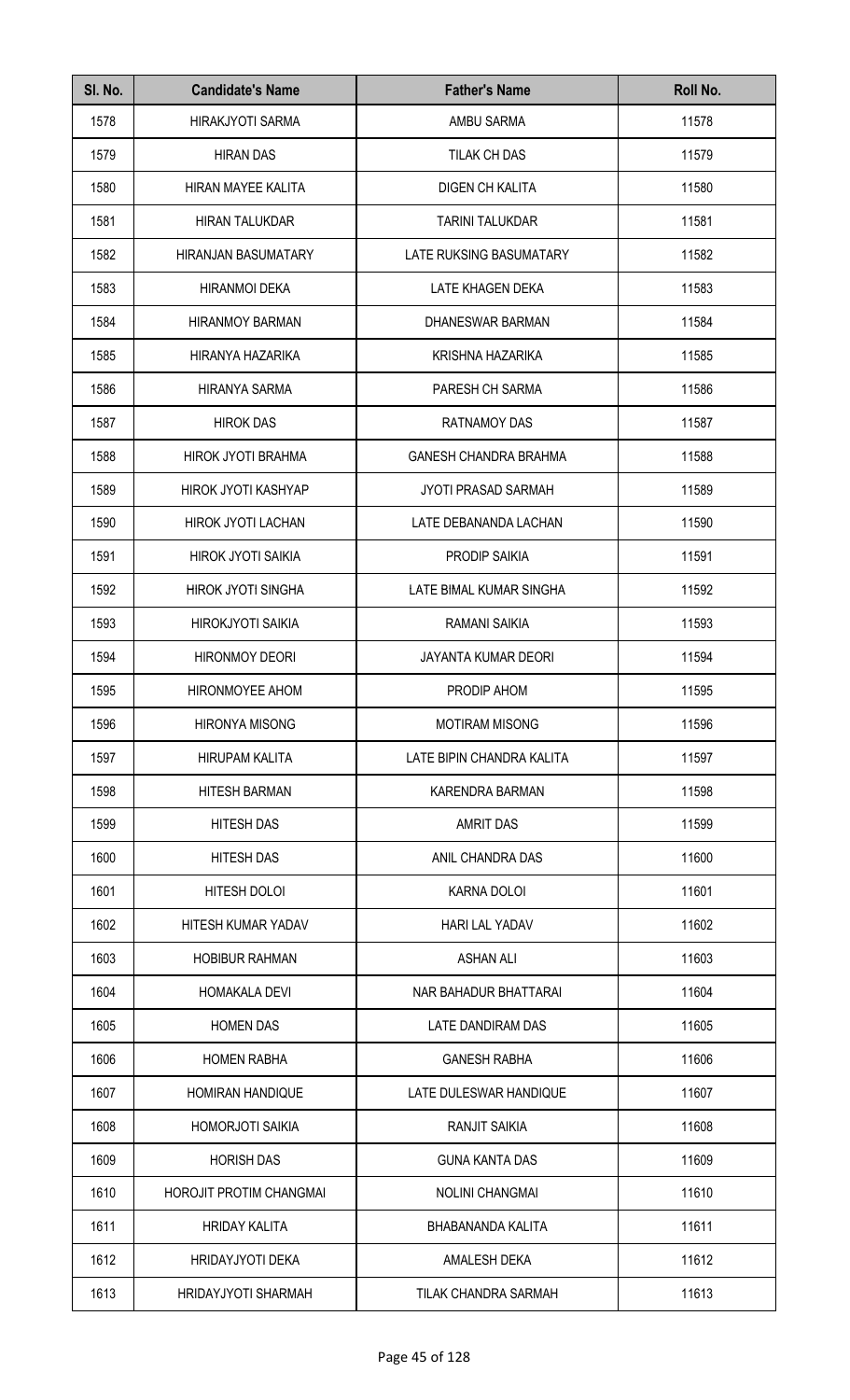| SI. No. | <b>Candidate's Name</b>                      | <b>Father's Name</b>        | Roll No. |
|---------|----------------------------------------------|-----------------------------|----------|
| 1614    | <b>HRISHIKESH KUMAR</b>                      | <b>MAHESH KUMAR</b>         | 11614    |
| 1615    | <b>HRISHIKESH RAY</b>                        | <b>BIRENDRA NATH ROY</b>    | 11615    |
| 1616    | <b>HRISHIKESH SHARMA</b>                     | JATINDRA NATH SHARMA        | 11616    |
| 1617    | <b>HRITISHMA RABHA</b>                       | DEBEN CHANDRA RABHA         | 11617    |
| 1618    | <b>HRITTIK GOSWAMI</b>                       | <b>MUNINDRA GOSWAMI</b>     | 11618    |
| 1619    | <b>HRITURAJ DEY</b>                          | RONO BIJOY DEY              | 11619    |
| 1620    | <b>HUNASING RONGPI</b>                       | LT HEMARI RONGPI            | 11620    |
| 1621    | <b>HUNTORA NEOG</b>                          | <b>BHADRESWAR NEOG</b>      | 11621    |
| 1622    | HUSSAIN AHMED LASKAR                         | <b>BAKTHAR UDDIN LASKAR</b> | 11622    |
| 1623    | <b>HUSSAIN AHMED LASKAR</b>                  | AJI UDDIN LASKAR            | 11623    |
| 1624    | HUSSAIN AJMIARA SULTANA                      | ANOWAR HUSSAIN              | 11624    |
| 1625    | HUSSAIN MOHAMMOD IRSADUR<br>RAHMAN BARBHUIYA | MUFIZUR RAHMAN BARBHUIYA    | 11625    |
| 1626    | <b>IBADUR RAHMAN CHOUDHURY</b>               | SOFIQUR RAHMAN CHOUDHURY    | 11626    |
| 1627    | <b>IBRAHIM SARKAR</b>                        | ABDUL JOLIL SARKAR          | 11627    |
| 1628    | <b>IDAUNEING NEWME</b>                       | <b>HEICHUMRANGBE NEWME</b>  | 11628    |
| 1629    | <b>IFTIKAR AHMED</b>                         | NURZAMAL AHMED              | 11629    |
| 1630    | <b>IFTIKAR HUSSAIN</b>                       | <b>AMIR HUSSAIN</b>         | 11630    |
| 1631    | <b>IFTIKAR HUSSAIN</b>                       | ANARUL ISLAM                | 11631    |
| 1632    | IFTIKAR JAMAN KHANDAKAR                      | <b>MD NAZAR ALI</b>         | 11632    |
| 1633    | <b>IFTIKAR RASUL</b>                         | KORBAN ALI SHEIKH           | 11633    |
| 1634    | <b>IFTIKER HUSSAIN HAZARIKA</b>              | ANWAR HUSSAIN               | 11634    |
| 1635    | <b>IFTIQUAR AHMED</b>                        | ABDUL KADER                 | 11635    |
| 1636    | <b>IKBAL BAHAR CHOUDHURY</b>                 | SALIM AHMED CHOUDHURY       | 11636    |
| 1637    | <b>IKBAL HUSSAIN</b>                         | ABDUL MANNAN                | 11637    |
| 1638    | <b>IKBAL SAIKIA</b>                          | <b>JAHER ALI</b>            | 11638    |
| 1639    | <b>IKRAMUL HUSSAIN</b>                       | LATE AKHTER HUSSAIN         | 11639    |
| 1640    | <b>ILIAS AHMED</b>                           | JOYNAL ABEDIN SHEIKH        | 11640    |
| 1641    | <b>ILIAS ALI</b>                             | MD KADAM ALI                | 11641    |
| 1642    | IMANUEL LALTHANGPUIA NGAMLAI                 | <b>REMA NGAMLAI</b>         | 11642    |
| 1643    | <b>IMDAD HUSSAIN</b>                         | <b>IMTAZ HUSSAIN</b>        | 11643    |
| 1644    | IMDADUL HOQUE CHOWDHURY                      | ABUL HUSSAIN SK             | 11644    |
| 1645    | <b>IMDADUR RAHMAN LASKAR</b>                 | ABDUL AZIZ LASKAR           | 11645    |
| 1646    | IMMANUEL LALHMELTHA HMAR                     | <b>NU HMAR</b>              | 11646    |
| 1647    | <b>IMRAN ALI</b>                             | <b>MAZNUR ALI</b>           | 11647    |
| 1648    | <b>IMRAN ANSARI</b>                          | <b>IDRISH ANSARI</b>        | 11648    |
| 1649    | <b>IMRAN FARHAT MAZUMDER</b>                 | TAMIZ UDDIN MAZUMDER        | 11649    |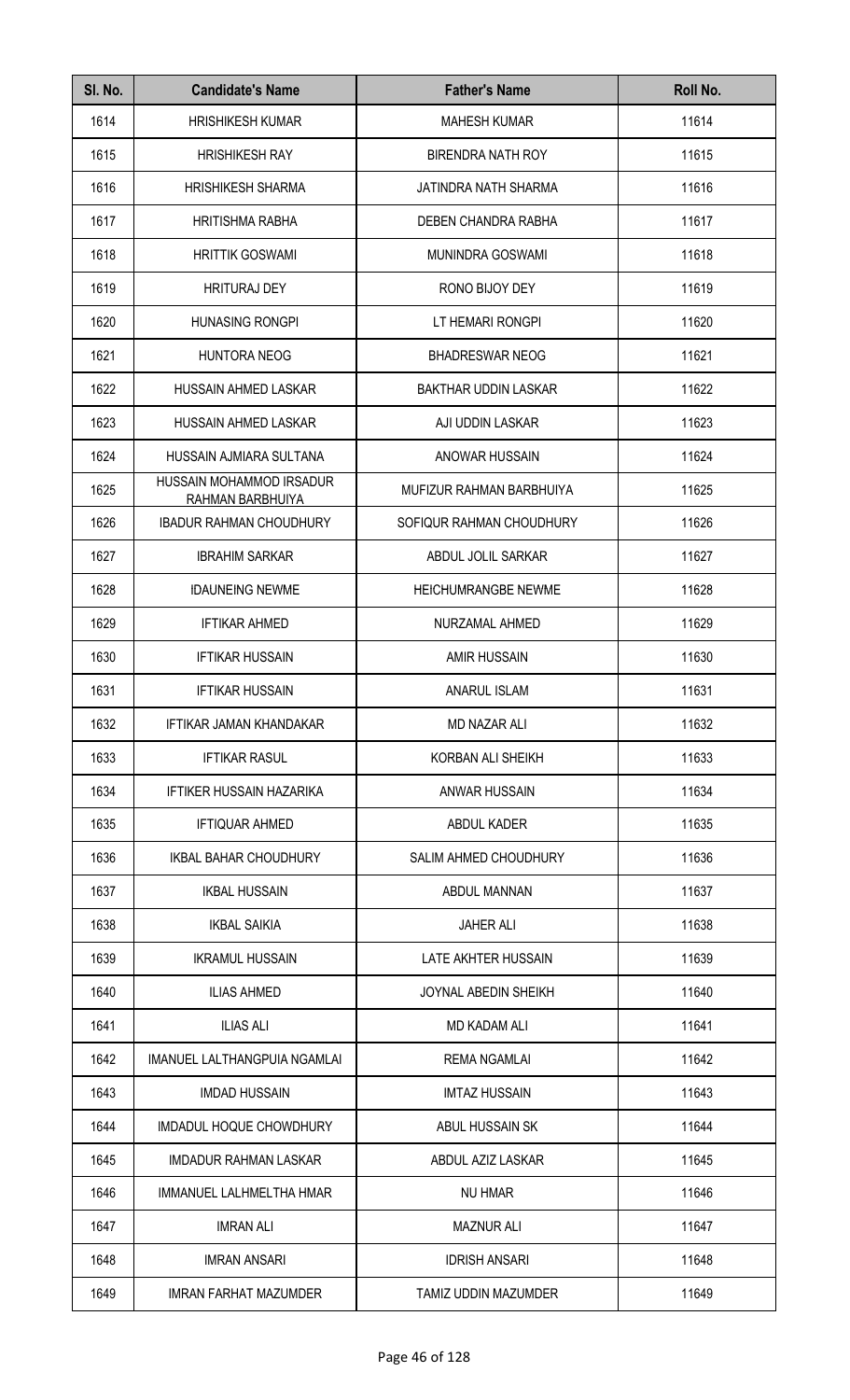| SI. No. | <b>Candidate's Name</b>        | <b>Father's Name</b>           | Roll No. |
|---------|--------------------------------|--------------------------------|----------|
| 1650    | <b>IMRAN HUSSAIN</b>           | SAYED ALI                      | 11650    |
| 1651    | <b>IMRAN HUSSAIN BARBHUYAN</b> | NURUL ISLAM BARBHUYAN          | 11651    |
| 1652    | <b>IMRAN HUSSAIN MAZUMDER</b>  | ROJOB UDDIN MAZUMDER           | 11652    |
| 1653    | <b>IMRANA BEGUM LASKAR</b>     | ALA UDDIN LASKAR               | 11653    |
| 1654    | <b>IMRUL KAISH</b>             | ABDUL BARIQUE                  | 11654    |
| 1655    | <b>INAJUL KHAN</b>             | <b>JABBAR KHAN</b>             | 11655    |
| 1656    | <b>INAMUL HAQUE</b>            | <b>SYED MAHSHIN ALI</b>        | 11656    |
| 1657    | <b>INAMUL HASSAN</b>           | <b>TAIZUDDIN AHMED</b>         | 11657    |
| 1658    | <b>INAMUL HASSAN BARLASKAR</b> | <b>IMRAN HUSSAIN BARLASKAR</b> | 11658    |
| 1659    | <b>INAMUL HOQUE</b>            | <b>ISLAMUDDIN AHMED</b>        | 11659    |
| 1660    | <b>INDRA KUMAR DEORI</b>       | <b>BHAGADUTTA DEORI</b>        | 11660    |
| 1661    | <b>INDRAJIT BORA</b>           | NANDESWAR BORA                 | 11661    |
| 1662    | <b>INDRAJIT DAS</b>            | MADHU SUDHAN DAS               | 11662    |
| 1663    | <b>INDRAJIT SINGHA</b>         | NANDESWAR SINGHA               | 11663    |
| 1664    | <b>INDRAJIT SONOWAL</b>        | PADMA KUMAR SONOWAL            | 11664    |
| 1665    | INDRANIL SONOWAL               | LOKESWAR SONOWAL               | 11665    |
| 1666    | <b>INDRESWAR DEORI</b>         | LATE JUMINDRA DEORI            | 11666    |
| 1667    | <b>INDU MOHAN BHARALI</b>      | <b>CHITRA BHARALI</b>          | 11667    |
| 1668    | <b>INJAMAMUL HASSAN</b>        | <b>MD ATAUR RAHMAN</b>         | 11668    |
| 1669    | <b>INJAMUL HAQUE</b>           | SABER ALI                      | 11669    |
| 1670    | <b>INJAMUL HAQUE</b>           | <b>MD MAHNUR ALI</b>           | 11670    |
| 1671    | <b>INSANUR RAHMAN</b>          | <b>MAKIBUR RAHMAN</b>          | 11671    |
| 1672    | <b>INTAJUL JAMAN</b>           | <b>MAMTAJ ALI</b>              | 11672    |
| 1673    | <b>INUWARA BEGUM</b>           | <b>EYAKUB ALI</b>              | 11673    |
| 1674    | <b>INZAMUL HAQUE</b>           | LATE SIRAJUL HAQUE             | 11674    |
| 1675    | <b>IQBAL HUSSAIN LASKAR</b>    | <b>MOTIBUR RAHMAN LASKAR</b>   | 11675    |
| 1676    | <b>IQBAL KABIL AHMED</b>       | <b>TOLMIZUDDIN AHMED</b>       | 11676    |
| 1677    | <b>IQUBAL AHMED</b>            | SHAHIZ UDDIN                   | 11677    |
| 1678    | <b>IRAKDAW NARZARY</b>         | <b>NABIN NARZARY</b>           | 11678    |
| 1679    | <b>IRSADUL AHMED</b>           | <b>BHAINUR AHMED</b>           | 11679    |
| 1680    | <b>IRSADUL MAJEJ</b>           | <b>FAIJUR RAHMAN</b>           | 11680    |
| 1681    | <b>IRSHAD HUSSAIN KAKATI</b>   | <b>IDRISH HUSSAIN KAKATI</b>   | 11681    |
| 1682    | <b>IRSHAD MOHAMMAD</b>         | <b>IMRAN HUSSAIN</b>           | 11682    |
| 1683    | <b>ISENG THAWMUNG</b>          | DIBYADHAR SHYAM                | 11683    |
| 1684    | <b>ISHAN BORO</b>              | <b>MINISON BORO</b>            | 11684    |
| 1685    | ISHTIAQUE MOHAMMED CHOUDHURY   | <b>LIAKOT ALI CHOUDHURY</b>    | 11685    |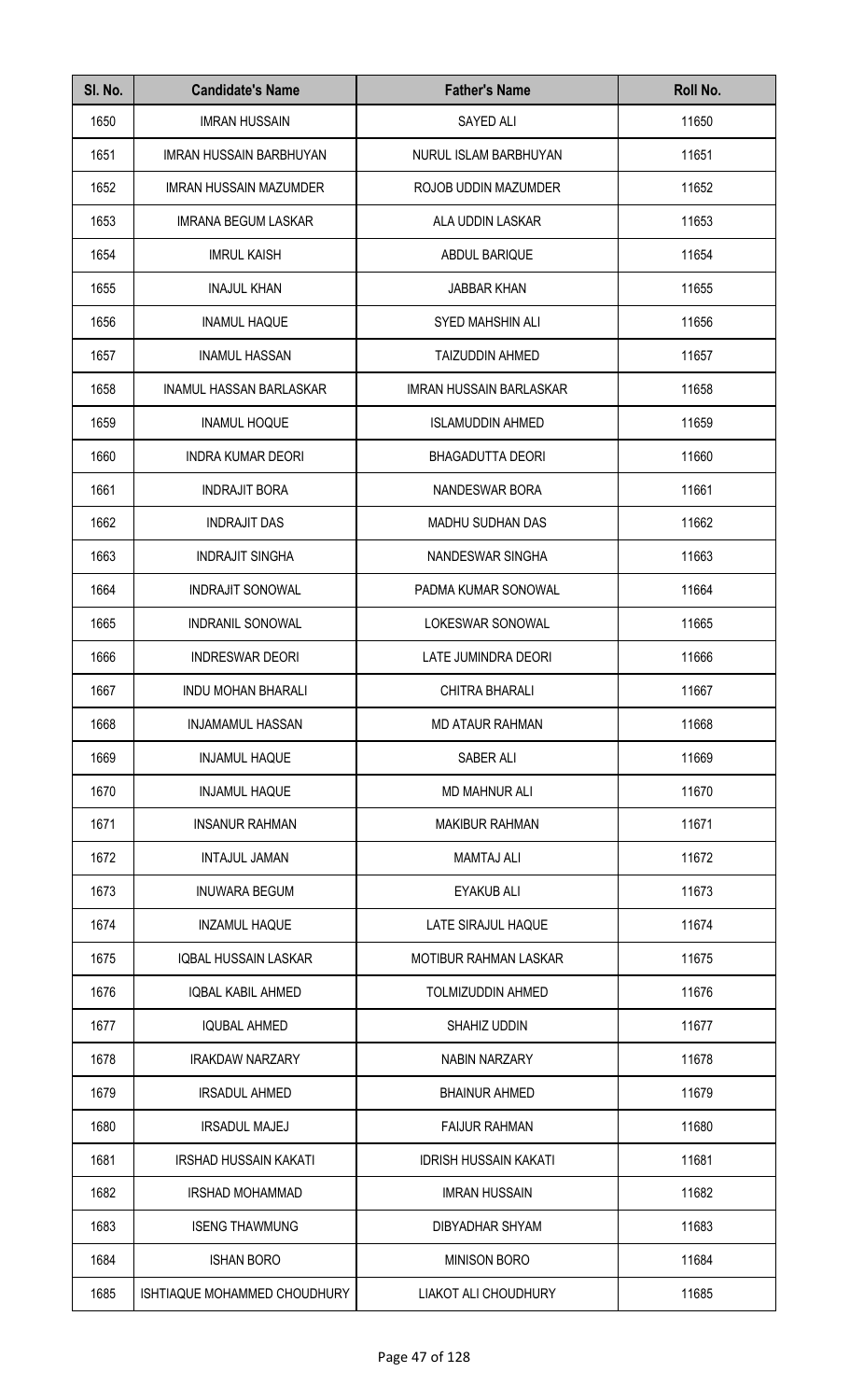| SI. No. | <b>Candidate's Name</b>         | <b>Father's Name</b>          | Roll No. |
|---------|---------------------------------|-------------------------------|----------|
| 1686    | <b>ISMAT JASMIN</b>             | KHASRU AHMED                  | 11686    |
| 1687    | <b>ISMATARA KHANAM LASKAR</b>   | NOOR AHMED LASKAR             | 11687    |
| 1688    | <b>ISTAKUR RAHMAN</b>           | <b>LATIFUR RAHMAN</b>         | 11688    |
| 1689    | <b>ISTIAQUE AHMED CHOUDHURY</b> | SURUJ ALI CHOUDHURY           | 11689    |
| 1690    | <b>ITIREKHA MEDHI</b>           | APU MEDHI                     | 11690    |
| 1691    | <b>IVISH AHMED</b>              | <b>TAHAJUDDIN AHMED</b>       | 11691    |
| 1692    | <b>IZAZ AHMED</b>               | <b>RAMJAN ALI</b>             | 11692    |
| 1693    | <b>IZHARUL ISLAM</b>            | <b>TAZIRUL ISLAM</b>          | 11693    |
| 1694    | <b>J M ROCKY AHMED</b>          | <b>MUKTAR ALI AHMED</b>       | 11694    |
| 1695    | JABED AHMED LASKAR              | SALEH AHMED LASKAR            | 11695    |
| 1696    | <b>JABED AKHTER</b>             | KASSIMUDDIN AHMED             | 11696    |
| 1697    | <b>JABIN ISLAM BORAH</b>        | <b>MOFIDUL ISLAM BORAH</b>    | 11697    |
| 1698    | <b>JACK RAIJUNG</b>             | NIBARAN RAIJUNG               | 11698    |
| 1699    | <b>JACKY DAIMARY</b>            | <b>BIDYA DHAR DAIMARY</b>     | 11699    |
| 1700    | <b>JACKY MORAN</b>              | <b>DIPEN MORAN</b>            | 11700    |
| 1701    | <b>JACOB DEN</b>                | <b>DENISH DEN</b>             | 11701    |
| 1702    | <b>JACOB RAHMAN</b>             | <b>HABIBAR RAHMAN</b>         | 11702    |
| 1703    | <b>JADUMONI CHETIA</b>          | <b>JOGEN CHETIA</b>           | 11703    |
| 1704    | <b>JAFIRUL ISLAM AHMED</b>      | JEHIRUL ISLAM AHMED           | 11704    |
| 1705    | <b>JAGADISH DAS</b>             | <b>BHUTAN DAS</b>             | 11705    |
| 1706    | <b>JAGADISH SAIKIA</b>          | KHATARAM SAIKIA               | 11706    |
| 1707    | <b>JAGAT PEGU</b>               | <b>BISWANATH PEGU</b>         | 11707    |
| 1708    | <b>JAGDISHWAR PRASAD</b>        | <b>CHANDRIKA PRASAD</b>       | 11708    |
| 1709    | <b>JAGRITI GOSWAMI</b>          | <b>TARANI GOSWAMI</b>         | 11709    |
| 1710    | <b>JAGRITY BORDOLOI</b>         | MUNIN BORDOLOI                | 11710    |
| 1711    | <b>JAHAN ARA BEGUM</b>          | <b>MUHIBUL HUSSAIN</b>        | 11711    |
| 1712    | JAHANARA BEGOM BORBHUIYA        | SAMIJUR RAHMAN BORBHUIYA      | 11712    |
| 1713    | <b>JAHANARA KHATUN</b>          | <b>MAZIBAR RAHMAN</b>         | 11713    |
| 1714    | <b>JAHANGIR ALAM</b>            | ABDUL KARIM                   | 11714    |
| 1715    | JAHANGIR ALOM                   | SAMSER ALI SARKAR             | 11715    |
| 1716    | JAHANGIR PARVEZ BARLASKAR       | <b>SHYAMS UDDIN BARLASKAR</b> | 11716    |
| 1717    | JAHID ISLAM MAZUMDER            | SAIFUL ISLAM MAZUMDER         | 11717    |
| 1718    | JAHIDA ANAM MAZUMDER            | LATE FOKHRUL ANAM MAZUMDER    | 11718    |
| 1719    | <b>JAHIDUL ALAM SAIKIA</b>      | AKHTER HUSSAIN SAIKIA         | 11719    |
| 1720    | <b>JAHIDUL ISLAM</b>            | <b>HAIJUDDIN AHMED</b>        | 11720    |
| 1721    | <b>JAHIDUL ISLAM</b>            | <b>ABDUL HASHEM</b>           | 11721    |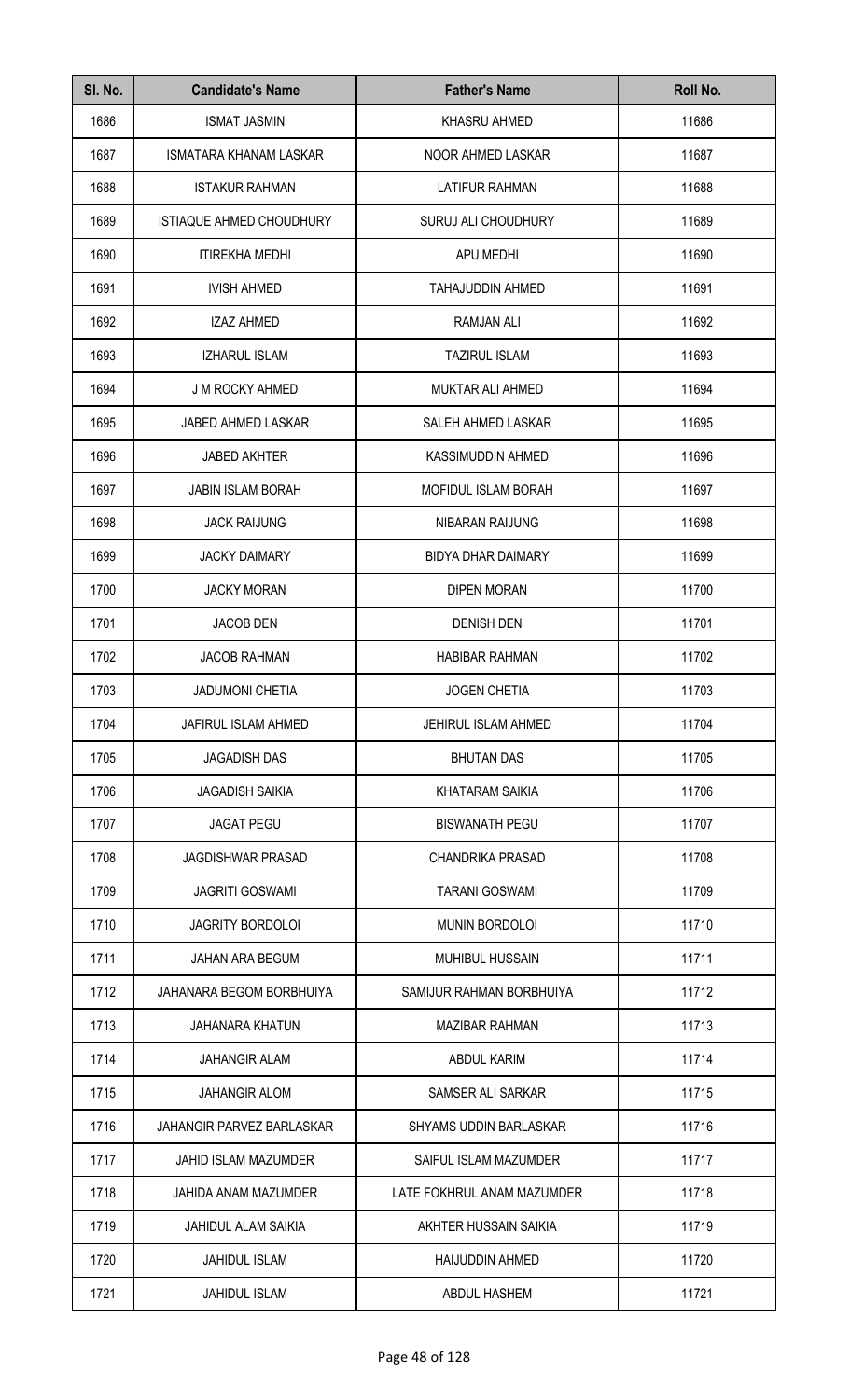| SI. No. | <b>Candidate's Name</b>      | <b>Father's Name</b>          | Roll No. |
|---------|------------------------------|-------------------------------|----------|
| 1722    | <b>JAHIR INJAMUL LASKAR</b>  | ALI NAWAJS LASKAR             | 11722    |
| 1723    | JAHIRUL ALAM BARBHUIYA       | ABDUR ROOF BARBHUIYA          | 11723    |
| 1724    | <b>JAHIRUL ISLAM</b>         | <b>ABUL KASHEM</b>            | 11724    |
| 1725    | JAHIRUL ISLAM MAZARBHUIYA    | LATE BASIR UDDIN MAZARBHUIYA  | 11725    |
| 1726    | <b>JAHNABI BASUMATARY</b>    | RATNESWAR BASUMATARY          | 11726    |
| 1727    | <b>JAHNABI GOGOI</b>         | LIKHESWAR GOGOI               | 11727    |
| 1728    | JAHNABI HAZARIKA             | KESHAB CHANDRA HAZARIKA       | 11728    |
| 1729    | <b>JAHNABI MEDHI</b>         | <b>DINA KANTA MEDHI</b>       | 11729    |
| 1730    | <b>JAHNU BARUAH</b>          | PABITRA BARUAH                | 11730    |
| 1731    | <b>JAMANOOR RAHMAN</b>       | KABIL UDDIN AHMED             | 11731    |
| 1732    | <b>JAMINI MOHAN DOLLEY</b>   | DIMBA KUMAR DOLLEY            | 11732    |
| 1733    | <b>JAMINI MOHAN KHANIKAR</b> | <b>BUDHESWAR KHANIKAR</b>     | 11733    |
| 1734    | <b>JAMIUNUR SIDDIQUE</b>     | <b>SABU SIDDIK</b>            | 11734    |
| 1735    | <b>JAMMI HAOLAI</b>          | LT KHUPLUN HAOLAI             | 11735    |
| 1736    | <b>JAN RAJ BASUMATARY</b>    | <b>BIJOY KR BASUMATARY</b>    | 11736    |
| 1737    | <b>JANAK DEKA</b>            | <b>BHABENDRA DEKA</b>         | 11737    |
| 1738    | JANARDAN DEKA                | KALIKANTA DEKA                | 11738    |
| 1739    | <b>JANET RONGPIPI</b>        | <b>GANDHI RAM RONGPI</b>      | 11739    |
| 1740    | <b>JANGILA BASUMATARY</b>    | LT MANIK BASUMATARY           | 11740    |
| 1741    | <b>JANGMILI TERANGPI</b>     | <b>KHONSING TERANG</b>        | 11741    |
| 1742    | <b>JANGOM JYOTI BORA</b>     | <b>RAJEN BORA</b>             | 11742    |
| 1743    | <b>JANMONI DEKA</b>          | DURLAV CHANDRA DEKA           | 11743    |
| 1744    | <b>JASMIN SULTANA LASKAR</b> | <b>BAKTAR UDDIN LASKAR</b>    | 11744    |
| 1745    | <b>JASMINE HOJAISA</b>       | LATE CHITRANGSHU BARMAN       | 11745    |
| 1746    | <b>JATIDRA NATH BAGLARI</b>  | MAHANANDA BAGLARI             | 11746    |
| 1747    | <b>JATIN BASUMATARY</b>      | <b>BIRAJ MOHAN BASUMATARY</b> | 11747    |
| 1748    | <b>JAYA BARMAN</b>           | MONINDRA CHANDRA BARMAN       | 11748    |
| 1749    | <b>JAYA CHETRI</b>           | <b>BIMAL CHETRI</b>           | 11749    |
| 1750    | <b>JAYANTA BORA</b>          | <b>SOMESWAR BORA</b>          | 11750    |
| 1751    | <b>JAYANTA DAS</b>           | LATE GOBIN DAS                | 11751    |
| 1752    | JAYANTA DAS                  | LOHIT CH DAS                  | 11752    |
| 1753    | <b>JAYANTA DEKA</b>          | MOHAN CHANDRA DEKA            | 11753    |
| 1754    | <b>JAYANTA DEKA</b>          | <b>ARUN DEKA</b>              | 11754    |
| 1755    | <b>JAYANTA JIGDUNG</b>       | NOSHILAL JIGDUNG              | 11755    |
| 1756    | <b>JAYANTA KALITA</b>        | <b>HARGOVINDA KALITA</b>      | 11756    |
| 1757    | JAYANTA KUMAR DEKA           | RAMESH CHANDRA DEKA           | 11757    |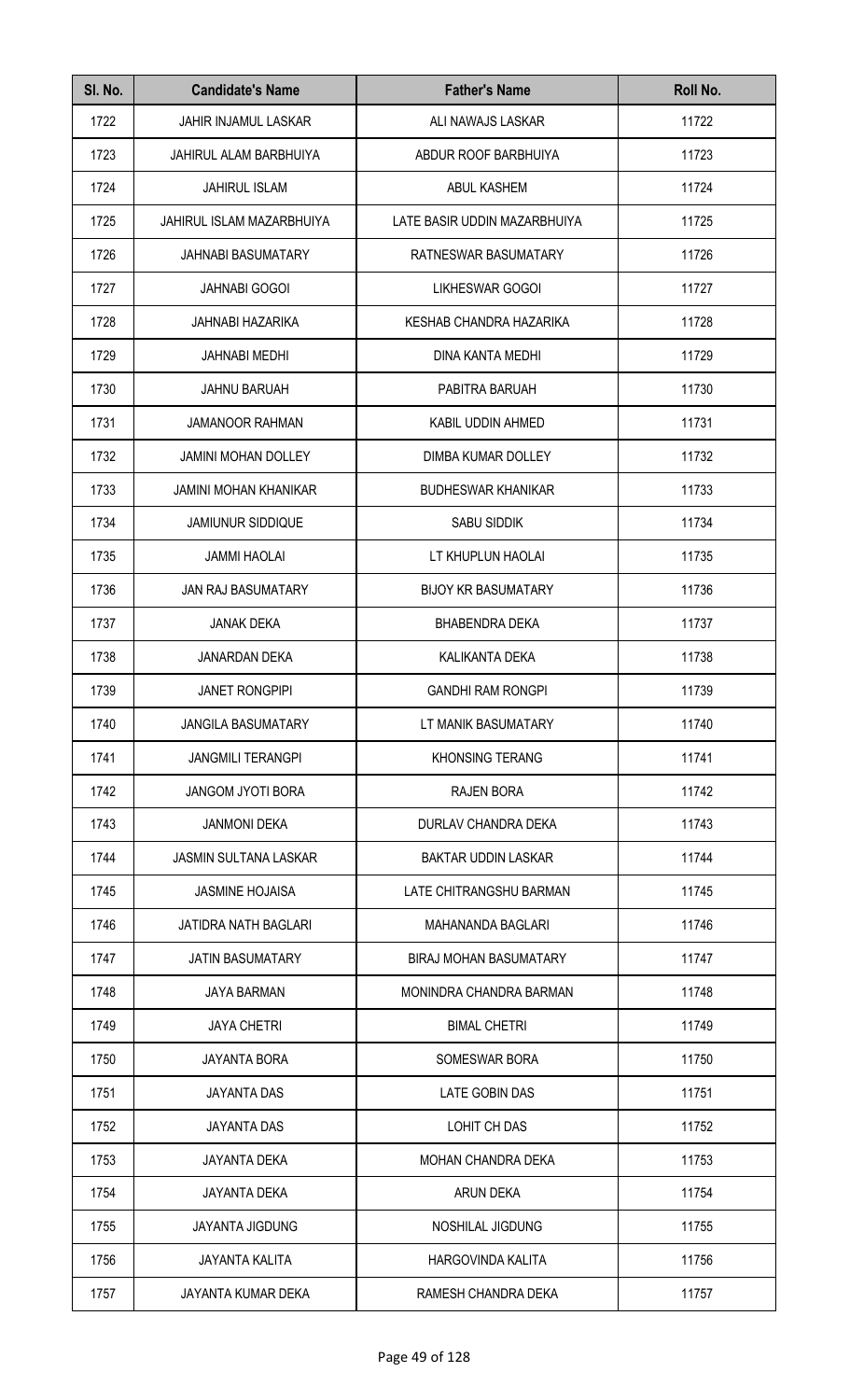| SI. No. | <b>Candidate's Name</b>      | <b>Father's Name</b>          | Roll No. |
|---------|------------------------------|-------------------------------|----------|
| 1758    | <b>JAYANTA KUMAR ROY</b>     | <b>LALIT CHANDRA ROY</b>      | 11758    |
| 1759    | <b>JAYANTA MALAKAR</b>       | LATE UMA MALAKAR              | 11759    |
| 1760    | <b>JAYANTA SAIKIA</b>        | SIBANATH SAIKIA               | 11760    |
| 1761    | <b>JAYANTA SONOWAL</b>       | <b>NARAM SONOWAL</b>          | 11761    |
| 1762    | <b>JAYANTI PATHAK</b>        | <b>JAMUNA MOHAN PATHAK</b>    | 11762    |
| 1763    | <b>JAYASHREE HAGJER</b>      | <b>GOHINDRA HAGJER</b>        | 11763    |
| 1764    | <b>JAYATRI CHOWDHURY</b>     | JAYANTA PRASAD CHOWDHURY      | 11764    |
| 1765    | JAYCHARAN DAS                | <b>JAGAT CH DAS</b>           | 11765    |
| 1766    | JAYDEEP DEY                  | <b>JAYANTA KUMAR DEY</b>      | 11766    |
| 1767    | <b>JEBI DAS</b>              | LATE PABITRA KUMAR DAS        | 11767    |
| 1768    | <b>JEEBAN JYOTI NATH</b>     | <b>JAGADINDU NATH</b>         | 11768    |
| 1769    | <b>JEENA GABISON AHMED</b>   | <b>GIAS UDDIN AHMED</b>       | 11769    |
| 1770    | JEENAT PARVEEN               | <b>AZAZ KHAN</b>              | 11770    |
| 1771    | <b>JEET ENGTI</b>            | LT MUM ENGTI                  | 11771    |
| 1772    | <b>JEETA RANI BASUMATARY</b> | LATE MANIK CHANDRA BASUMATARY | 11772    |
| 1773    | JEHERUL AHMED                | <b>JAINUR ALI</b>             | 11773    |
| 1774    | JEHERUL HUSSAIN              | <b>SARIFUL HUSSAIN</b>        | 11774    |
| 1775    | JEHERUL ISLAM                | RAFIQUL ISLAM                 | 11775    |
| 1776    | <b>JEHERUL ISLAM</b>         | <b>KAUSHER AHMED</b>          | 11776    |
| 1777    | <b>JEHIRUL ISLAM</b>         | <b>TAZUB ALI</b>              | 11777    |
| 1778    | <b>JEMSON TIMUNG</b>         | LATE DHANSING TIMUNG          | 11778    |
| 1779    | JER MAHAMMAD ALI             | JAN MAHAMMAD ALI              | 11779    |
| 1780    | <b>JERIN YASMIN</b>          | <b>MD HUSSAIN ALI</b>         | 11780    |
| 1781    | <b>JERINA BARUAH</b>         | <b>BIPUL BARUAH</b>           | 11781    |
| 1782    | <b>JEWMA DAIMARI</b>         | LATE BALO RAM DAIMARI         | 11782    |
| 1783    | <b>JHAPHOR SHARIF KHAN</b>   | ABDUL KUDDUS KHAN             | 11783    |
| 1784    | <b>JHARNAJYOTI SAUD</b>      | <b>MAHENDRA NATH SAUD</b>     | 11784    |
| 1785    | <b>JIAUL HAQUE</b>           | CHANDMOHAMMAD ALI             | 11785    |
| 1786    | <b>JIAUR RAHMAN</b>          | JALILUDDIN AHMED              | 11786    |
| 1787    | <b>JIBANT AKUMAR BARUAH</b>  | DULAL CHANDA BARUAH           | 11787    |
| 1788    | <b>JIBESH DEV SARMA</b>      | <b>HEM CHANDRA SARMA</b>      | 11788    |
| 1789    | <b>JIBESH NATH</b>           | <b>LILA NATH</b>              | 11789    |
| 1790    | <b>JIBESWAR DEORI</b>        | <b>TILESWAR DEORI</b>         | 11790    |
| 1791    | <b>JIDUKI DIFOESA</b>        | ANUP KUMAR DIFOESA            | 11791    |
| 1792    | JIGYASH JYOTI BARMAN         | LT HEMEN BARMAN               | 11792    |
| 1793    | <b>JILLI ELAHI AHMED</b>     | <b>MOHASIN ALI</b>            | 11793    |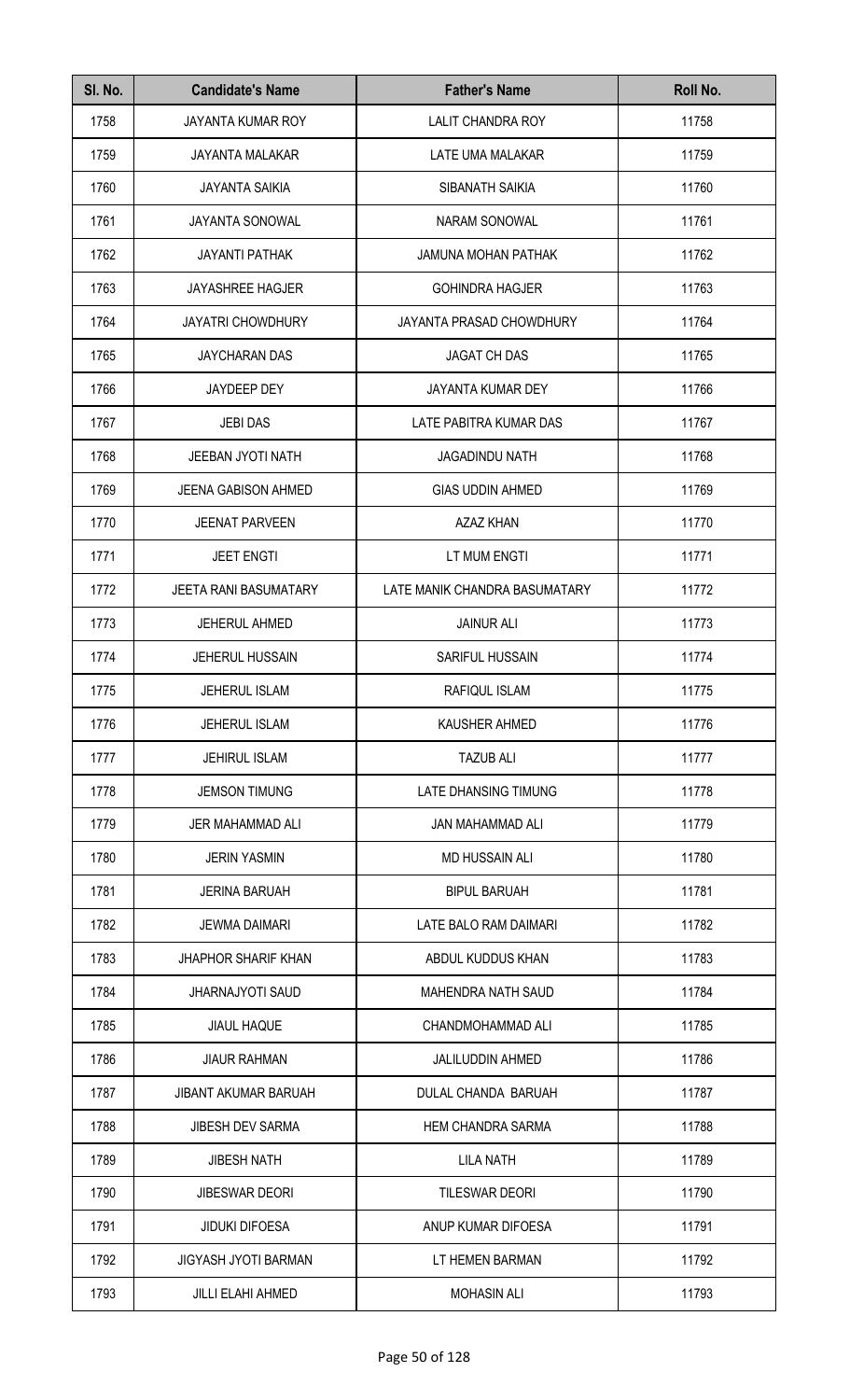| SI. No. | <b>Candidate's Name</b>    | <b>Father's Name</b>       | Roll No. |
|---------|----------------------------|----------------------------|----------|
| 1794    | <b>JINA AKHTER</b>         | AZNUR ALI DEWAN            | 11794    |
| 1795    | <b>JINAMONI MISSONG</b>    | <b>RAMDAS MISSONG</b>      | 11795    |
| 1796    | <b>JINKU KEOT</b>          | <b>BIRAJ KEOT</b>          | 11796    |
| 1797    | <b>JINNAT ALI</b>          | SOLEMAN HUSSAIN            | 11797    |
| 1798    | <b>JINTU ALI</b>           | AMZAD ALI                  | 11798    |
| 1799    | <b>JINTU GOGOI</b>         | LATE DANDIDHAR GOGOI       | 11799    |
| 1800    | JINTU HANDIQUE             | DAYA NANDA HANDIQUE        | 11800    |
| 1801    | <b>JINTU KALITA</b>        | PUTU KALITA                | 11801    |
| 1802    | <b>JINTU KALITA</b>        | <b>JITEN KALITA</b>        | 11802    |
| 1803    | <b>JINTU MANI KALITA</b>   | SANATAN KALITA             | 11803    |
| 1804    | <b>JINTU MOCHAHARY</b>     | <b>MAHENDRA MACHAHARY</b>  | 11804    |
| 1805    | <b>JINTU MONI DAS</b>      | UPEN CHANDRA DAS           | 11805    |
| 1806    | <b>JINTU SAIKIA</b>        | <b>JOGAN SAIKIA</b>        | 11806    |
| 1807    | <b>JINTU TALUKDAR</b>      | <b>BHADRESWAR TALUKDAR</b> | 11807    |
| 1808    | <b>JINTU TALUKDAR</b>      | HIRANYA TALUKDAR           | 11808    |
| 1809    | JINTUMANI DUTTA KALITA     | PHULEN KALITA              | 11809    |
| 1810    | <b>JINTUMONI DUTTA</b>     | <b>MALIRAM DUTTA</b>       | 11810    |
| 1811    | <b>JINUMONI BASUMATARY</b> | DIPHAN BASUMATARY          | 11811    |
| 1812    | <b>JIRET SENARPI</b>       | <b>SOMOI SENAR</b>         | 11812    |
| 1813    | <b>JISHNU KAMAL DUTTA</b>  | <b>KAMAL CH DUTTA</b>      | 11813    |
| 1814    | <b>JISHNUMAN KALITA</b>    | PARESH CH KALITA           | 11814    |
| 1815    | <b>JITA BARMAN</b>         | <b>GOLAK BARMAN</b>        | 11815    |
| 1816    | JITENDRA BAIDYA            | <b>BANIKANTA BAIDYA</b>    | 11816    |
| 1817    | JITENDRA BARUAH            | PURNA KANTA BARUAH         | 11817    |
| 1818    | JITENDRA KUMAR SHARMA      | SHYAM NARAYAN SHARMA       | 11818    |
| 1819    | <b>JITU KUMAR BAISHYA</b>  | TARINI KUMAR BAISHYA       | 11819    |
| 1820    | <b>JITU MANI DAS</b>       | LT BHUPEN CH DAS           | 11820    |
| 1821    | <b>JITU MEDHI</b>          | <b>NOMAL MEDHI</b>         | 11821    |
| 1822    | <b>JITU MONI DAS</b>       | <b>DAKSHA DAS</b>          | 11822    |
| 1823    | <b>JITU SAIKIA</b>         | <b>KULESWAR SAIKIA</b>     | 11823    |
| 1824    | <b>JITUL HAZARIKA</b>      | <b>BHUPESH HAZARIKA</b>    | 11824    |
| 1825    | <b>JITUL RAJBONGSHI</b>    | UMA CHARAN DAS             | 11825    |
| 1826    | <b>JITUMANI BARMAN</b>     | DURGESWAR BARMAN           | 11826    |
| 1827    | JITUMANI CHOWDHURY         | <b>UMESH CHOWDHURY</b>     | 11827    |
| 1828    | JITUMANI KALITA            | <b>BARUN KALITA</b>        | 11828    |
| 1829    | JITUMANI MAJUMDAR          | DASARATH MAJUMDAR          | 11829    |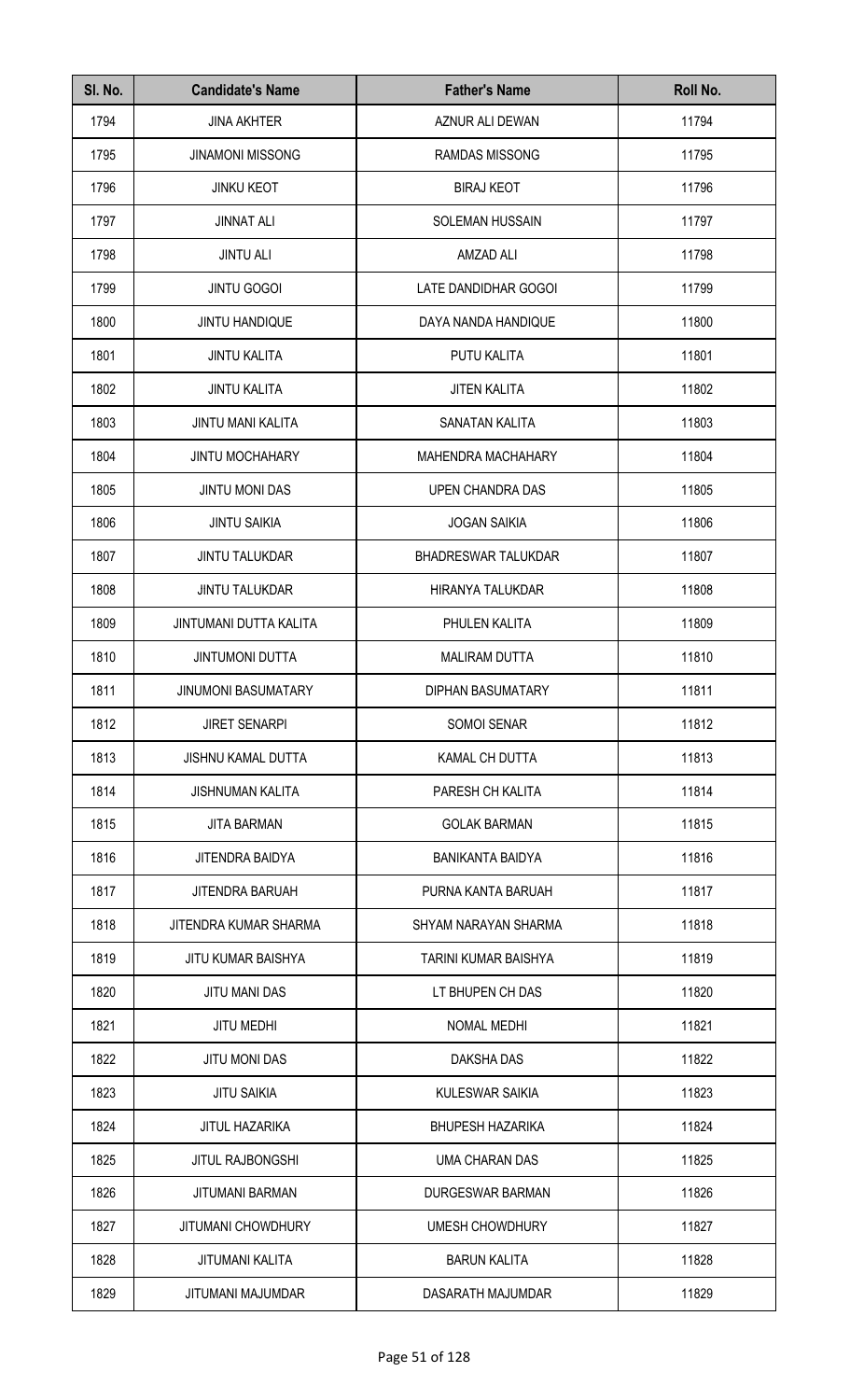| SI. No. | <b>Candidate's Name</b>      | <b>Father's Name</b>           | Roll No. |
|---------|------------------------------|--------------------------------|----------|
| 1830    | <b>JITUMANI PATOWARY</b>     | <b>ABHIRAM PATOWARY</b>        | 11830    |
| 1831    | <b>JITUMONI DAS</b>          | <b>NAGEN CHANDRA DAS</b>       | 11831    |
| 1832    | <b>JITUPAN SAIKIA</b>        | <b>DILIP SAIKIA</b>            | 11832    |
| 1833    | <b>JIYARUL HOQUE MONDAL</b>  | MONSER ALI MONDAL              | 11833    |
| 1834    | <b>JIYAUL HOQUE</b>          | <b>KALIM UDDIN</b>             | 11834    |
| 1835    | <b>JOGABRAT BARBARUAH</b>    | TARUN KUMAR BARBARUAH          | 11835    |
| 1836    | <b>JOGESH MORAL</b>          | KANDARPA KUMAR MORAL           | 11836    |
| 1837    | <b>JOGOJIT HAZARIKA</b>      | LATE NOMAL HAZARIKA            | 11837    |
| 1838    | <b>JOHIRUL ISLAM</b>         | ABDUS SAMAD                    | 11838    |
| 1839    | <b>JOHN FRANKLIN THAOSEN</b> | <b>BAIKUNTHA KUMAR THAOSEN</b> | 11839    |
| 1840    | <b>JOHN VICTOR KATHAR</b>    | <b>DEIGRUM KATHAR</b>          | 11840    |
| 1841    | JOHNY ZOREMSIAMA CHINZAH     | VANLALAWMPUIA CHINZAH          | 11841    |
| 1842    | <b>JOLESWAR BASUMATARY</b>   | <b>JANMESWAR BASUMATARY</b>    | 11842    |
| 1843    | <b>JON KALITA</b>            | <b>DINESH KALITA</b>           | 11843    |
| 1844    | <b>JONATHAN KAITHA</b>       | LT BENU KAITHA                 | 11844    |
| 1845    | <b>JONMANI KALITA</b>        | RAMESH CH KALITA               | 11845    |
| 1846    | <b>JONMANI KALITA</b>        | <b>GHANASHYAM KALITA</b>       | 11846    |
| 1847    | JONMONI BARMAN               | HARMOHAN BARMAN                | 11847    |
| 1848    | <b>JONTI HAZARIKA</b>        | <b>BIREN HAZARIKA</b>          | 11848    |
| 1849    | <b>JONTY DEKA</b>            | KUMUD CHANDRA DEKA             | 11849    |
| 1850    | <b>JOONMONI GOGOI</b>        | <b>KANAK GOGOI</b>             | 11850    |
| 1851    | <b>JORNEL ISLARY</b>         | <b>MATHIAS ISLARY</b>          | 11851    |
| 1852    | <b>JOSHEP BORBORAH</b>       | <b>CHENIRAM BORBORAH</b>       | 11852    |
| 1853    | <b>JOSNALIN ENGTIPI</b>      | <b>LOREN SING ENGTI</b>        | 11853    |
| 1854    | <b>JOWAD HUSSAIN</b>         | <b>MAZAMMIL HUSSAIN</b>        | 11854    |
| 1855    | <b>JOWEL TISSO</b>           | <b>RUPSING TISSO</b>           | 11855    |
| 1856    | <b>JOY PRAKASH GOALA</b>     | <b>BUDHI RAM GOALA</b>         | 11856    |
| 1857    | <b>JOYASHREE MEDHI</b>       | <b>HALADHAR MEDHI</b>          | 11857    |
| 1858    | JOYDEEP DAS                  | DILIP KUMAR DAS                | 11858    |
| 1859    | JOYDEEP DAS                  | <b>RANENDRA DAS</b>            | 11859    |
| 1860    | JOYDEEP DEY                  | JAWHAR LAL DEY                 | 11860    |
| 1861    | <b>JOYDEV DAS</b>            | <b>MADHAB CHANDRA DAS</b>      | 11861    |
| 1862    | JOYNAL ABEDIN                | <b>FAIZULLAH SHEIKH</b>        | 11862    |
| 1863    | <b>JUBIR HUSSAIN LASKAR</b>  | ABDUS SATTAR LASKAR            | 11863    |
| 1864    | <b>JUGAL KISHOR SARANIA</b>  | SARBANANDA SARANIA             | 11864    |
| 1865    | <b>JUGAL KUMAR RABHA</b>     | UPENDRA CHANDRA RABHA          | 11865    |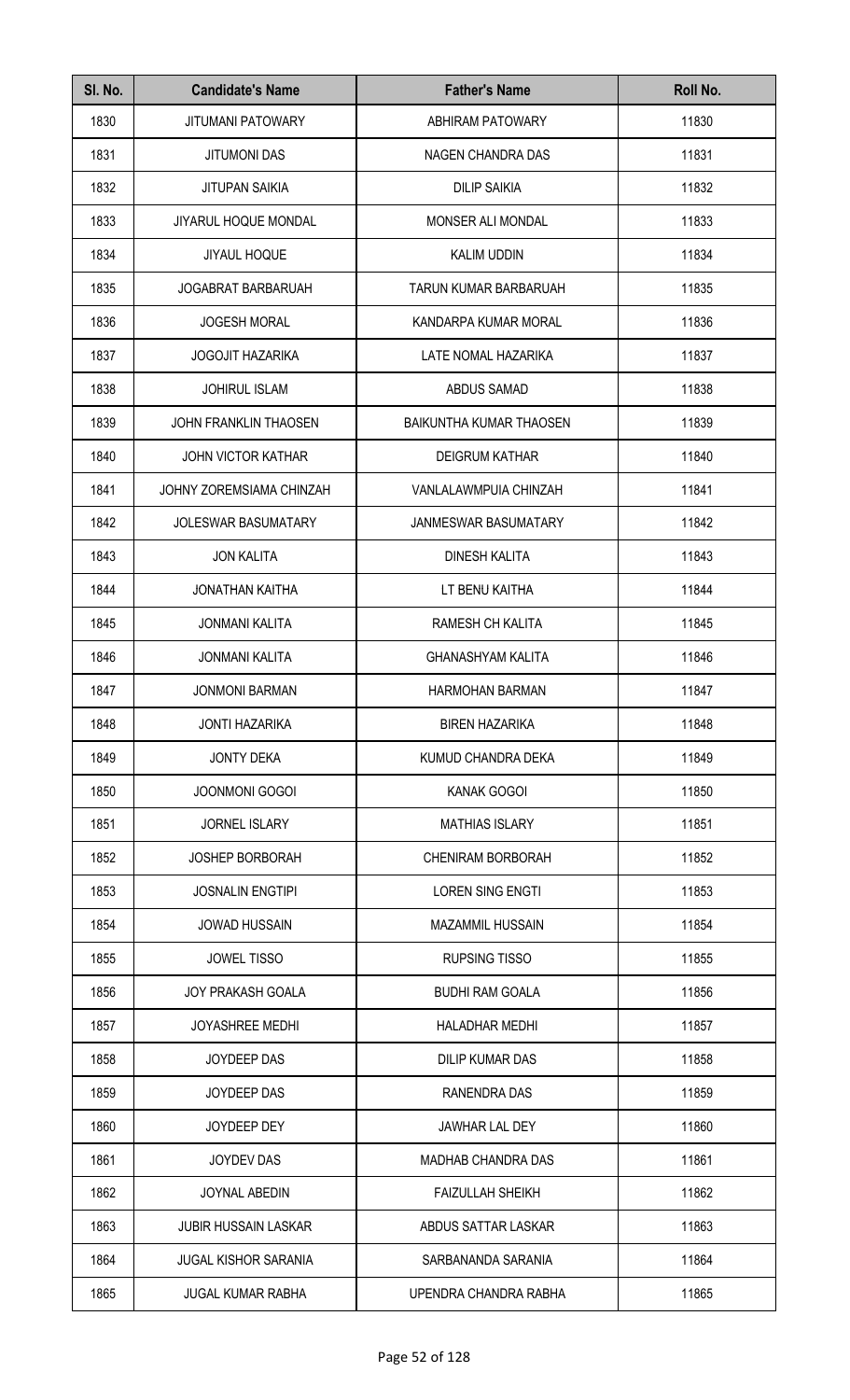| SI. No. | <b>Candidate's Name</b>     | <b>Father's Name</b>     | Roll No. |
|---------|-----------------------------|--------------------------|----------|
| 1866    | <b>JUHI GOSWAMI</b>         | SANTOSH GOSWAMI          | 11866    |
| 1867    | <b>JULI CHETIA</b>          | PURNA CHETIA             | 11867    |
| 1868    | <b>JULIA HOJAI</b>          | <b>BHARAT HOJAI</b>      | 11868    |
| 1869    | <b>JUMONI MECH</b>          | LT BIREN CHANDRA MECH    | 11869    |
| 1870    | <b>JUNED UDDIN LASKAR</b>   | <b>IMAN UDDIN LASKAR</b> | 11870    |
| 1871    | <b>JUNEID ZAMAN</b>         | AMINUZ ZAMAN             | 11871    |
| 1872    | JUNEL HAQUE MAZUMDER        | A K NURUL HAQUE MAZUMDER | 11872    |
| 1873    | <b>JUNIED BARBHUIYA</b>     | RUHUL AMIN BARBHUIYA     | 11873    |
| 1874    | <b>JUNISH AHMED</b>         | <b>MAZIBAR RAHMAN</b>    | 11874    |
| 1875    | <b>JUNMONI KALITA</b>       | <b>GOHIN KALITA</b>      | 11875    |
| 1876    | <b>JUNTI MAJHI</b>          | <b>TUKLU MAJHI</b>       | 11876    |
| 1877    | <b>JURI BORUAH</b>          | <b>LILA BORUAH</b>       | 11877    |
| 1878    | <b>JURI DAS</b>             | KHANIN CHANDRA DAS       | 11878    |
| 1879    | <b>JURI GOGOI</b>           | RUBUL GOGOI              | 11879    |
| 1880    | <b>JURI KUMARI</b>          | PRAFULLA KUMAR           | 11880    |
| 1881    | <b>JURI MONI DAS</b>        | <b>BASANTA DAS</b>       | 11881    |
| 1882    | <b>JURI SONOWAL</b>         | KHAGESWAR SONOWAL        | 11882    |
| 1883    | <b>JURI SONOWAL</b>         | <b>BIPUL SONOWAL</b>     | 11883    |
| 1884    | <b>JUTHIKA GOSWAMI</b>      | SUBHASH CHANDRA GOSWAMI  | 11884    |
| 1885    | <b>JUTIKA BEZBARUAH</b>     | SATYENDRA BEZBARUAH      | 11885    |
| 1886    | <b>JYOTI BENJEE MAHANTA</b> | DHRUBAJYOTI MAHANTA      | 11886    |
| 1887    | <b>JYOTI PHUKAN</b>         | <b>UTTAM PHUKAN</b>      | 11887    |
| 1888    | <b>JYOTI PRAKASH GOGOI</b>  | <b>DILIP GOGOI</b>       | 11888    |
| 1889    | <b>JYOTI PRASAD DAS</b>     | RAMESH CHANDRA DAS       | 11889    |
| 1890    | <b>JYOTI PRASAD KALITA</b>  | <b>DEBEN KALITA</b>      | 11890    |
| 1891    | <b>JYOTIKA DEURI</b>        | PRASANTA KR DEURI        | 11891    |
| 1892    | <b>JYOTIMAY SARMAH</b>      | LATE KULEN SARMAH        | 11892    |
| 1893    | <b>JYOTIPRASAD SAIKIA</b>   | <b>JITEN SAIKIA</b>      | 11893    |
| 1894    | <b>JYOTIRMOY DEKA</b>       | <b>LATE NAREN DEKA</b>   | 11894    |
| 1895    | <b>JYOTIRMOY KALITA</b>     | PRAFULLA KALITA          | 11895    |
| 1896    | <b>JYOTIRMOY MEDHI</b>      | <b>MAHESH MEDHI</b>      | 11896    |
| 1897    | JYOTIRMOY NARAYAN KONWAR    | MUKUNDA NARAYAN KONWAR   | 11897    |
| 1898    | <b>JYOTIRMOY NATH</b>       | LT GHANA KANTA NATH      | 11898    |
| 1899    | <b>JYOTIRMOY SARMA</b>      | JITENDRA NATH SARMA      | 11899    |
| 1900    | <b>JYOTIRMOY SUTRADHAR</b>  | HARI CHARAN SUTRADHAR    | 11900    |
| 1901    | JYOTIRMOY TALUKDAR          | <b>AMAL TALUKDAR</b>     | 11901    |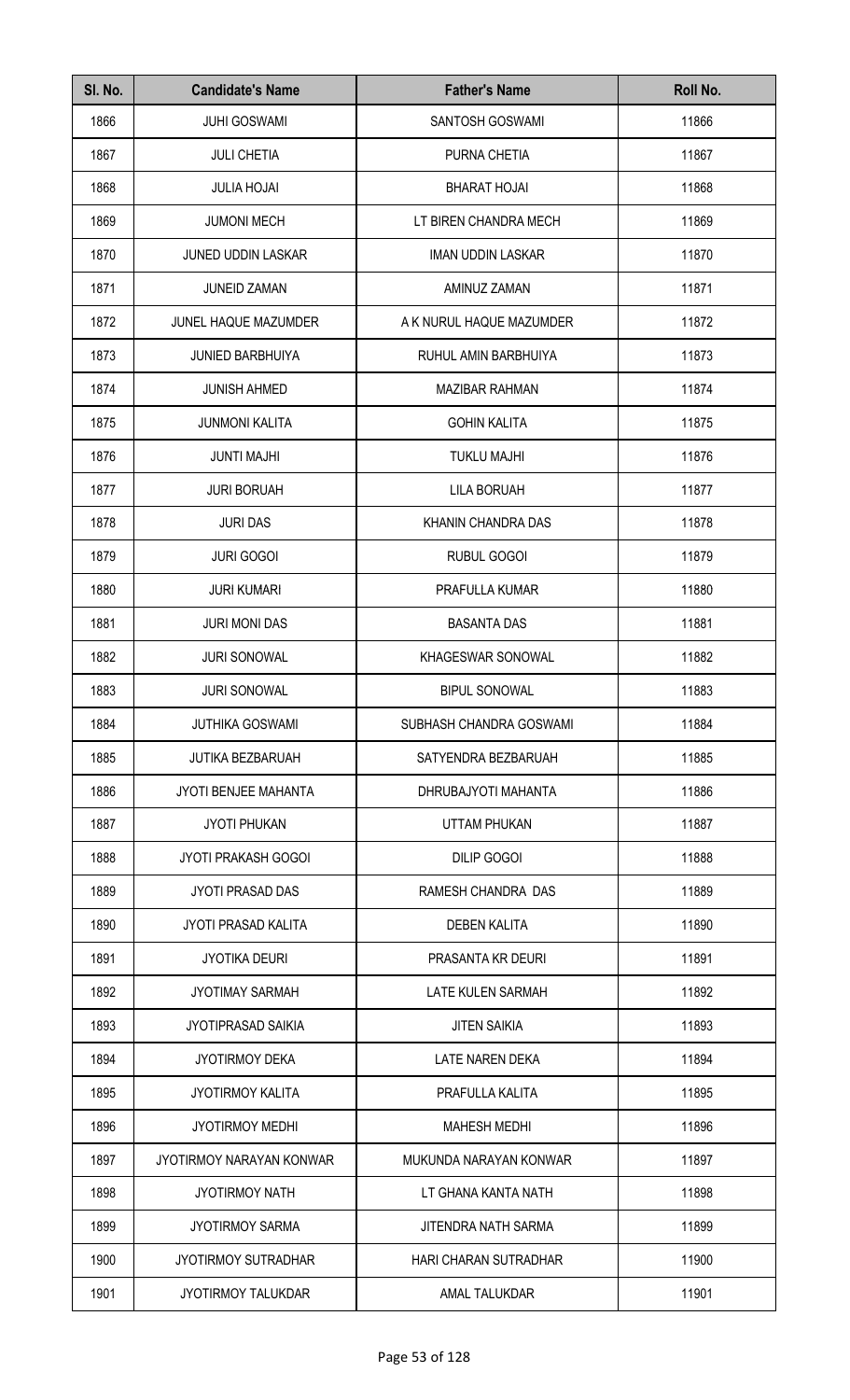| SI. No. | <b>Candidate's Name</b>   | <b>Father's Name</b>       | Roll No. |
|---------|---------------------------|----------------------------|----------|
| 1902    | <b>JYOTISHMAN BORA</b>    | <b>BROJEN KUMAR BORA</b>   | 11902    |
| 1903    | <b>JYOTISHMAN DAS</b>     | NIREN CHANDRA DAS          | 11903    |
| 1904    | JYOTISHMAN MADHUKALYA     | <b>SOM NATH SARMA</b>      | 11904    |
| 1905    | <b>JYOTISHMITA BONIA</b>  | <b>KUSHAL CH BONIA</b>     | 11905    |
| 1906    | <b>JYOTISHMOI BORAH</b>   | LT JUREN BORAH             | 11906    |
| 1907    | <b>JYOTISMAN BORA</b>     | DHARMENDRA KUMAR BORA      | 11907    |
| 1908    | <b>JYOTISMITA KASHYAP</b> | AJIT KUMAR DAS             | 11908    |
| 1909    | K.M.AL FAHIM CHOUDHURY    | ENAMUL HAQUE CHOUDHURY     | 11909    |
| 1910    | <b>KABERI DAS</b>         | <b>MAKHAN CHANDRA DAS</b>  | 11910    |
| 1911    | KABID UDDIN AHMED         | MOWALLIM UDDIN AHMED       | 11911    |
| 1912    | <b>KABINDRA DAS</b>       | <b>MANO MOHAN DAS</b>      | 11912    |
| 1913    | <b>KABITA KASHYAP</b>     | <b>BROJEN GOWAL</b>        | 11913    |
| 1914    | KAHINOOR BEGUM            | ABDUL MALEK                | 11914    |
| 1915    | KAILASH BASFORE           | LATE RAMPRIT BASFORE       | 11915    |
| 1916    | KAILASH KALITA            | <b>ARUN KALITA</b>         | 11916    |
| 1917    | KAJOKSO KATHARPI          | RONGBONG KATHAR            | 11917    |
| 1918    | <b>KAKALI DEVI</b>        | <b>NAGEN SARMA</b>         | 11918    |
| 1919    | <b>KAKALI SARMA</b>       | MADHAB CHANDRA SARMA       | 11919    |
| 1920    | <b>KAKALI SHARMA</b>      | <b>BIPUL SHARMA</b>        | 11920    |
| 1921    | KAKOLI KUMBANG            | NANDALAL KUMBANG           | 11921    |
| 1922    | KAKUMONI BORAH            | PUSPENDRA BORAH            | 11922    |
| 1923    | KAKUSHREE SAIKIA          | <b>HAREN SAIKIA</b>        | 11923    |
| 1924    | KALBARI BASUMATARI        | <b>HARESWAR BASUMATARI</b> | 11924    |
| 1925    | <b>KALFAILIEN VANKAL</b>  | LT NEITHANG VANKAL         | 11925    |
| 1926    | KALPA JYOTI BARIK         | ATUL CH BARIK              | 11926    |
| 1927    | KALPA KRITTA BHUYAN       | BHUBAN CHANDRA BHUYAN      | 11927    |
| 1928    | KALPAJIT BARMAN           | KHAGENDRA BARMAN           | 11928    |
| 1929    | KALPAJYOTI BURAGOHAIN     | ANANTA BURAGOHAIN          | 11929    |
| 1930    | KALPAJYOTI GOGOI          | LOKESWAR GOGOI             | 11930    |
| 1931    | KALPAN JYOTI NATH         | LT MOHENDRA NATH           | 11931    |
| 1932    | KALPANA GOGOI             | LT BHUBAN CH GOGOI         | 11932    |
| 1933    | KALUNGAI RONGMEI          | PATANGA RONGMEI            | 11933    |
| 1934    | KALYAN BHUYAN             | <b>HAREKRISHNA BHUYAN</b>  | 11934    |
| 1935    | KALYAN BIKASH PHUKAN      | <b>HEM CHANDRA PHUKAN</b>  | 11935    |
| 1936    | <b>KALYAN DEKA</b>        | <b>NABIN DEKA</b>          | 11936    |
| 1937    | <b>KALYAN DEKA</b>        | PRADIP DEKA                | 11937    |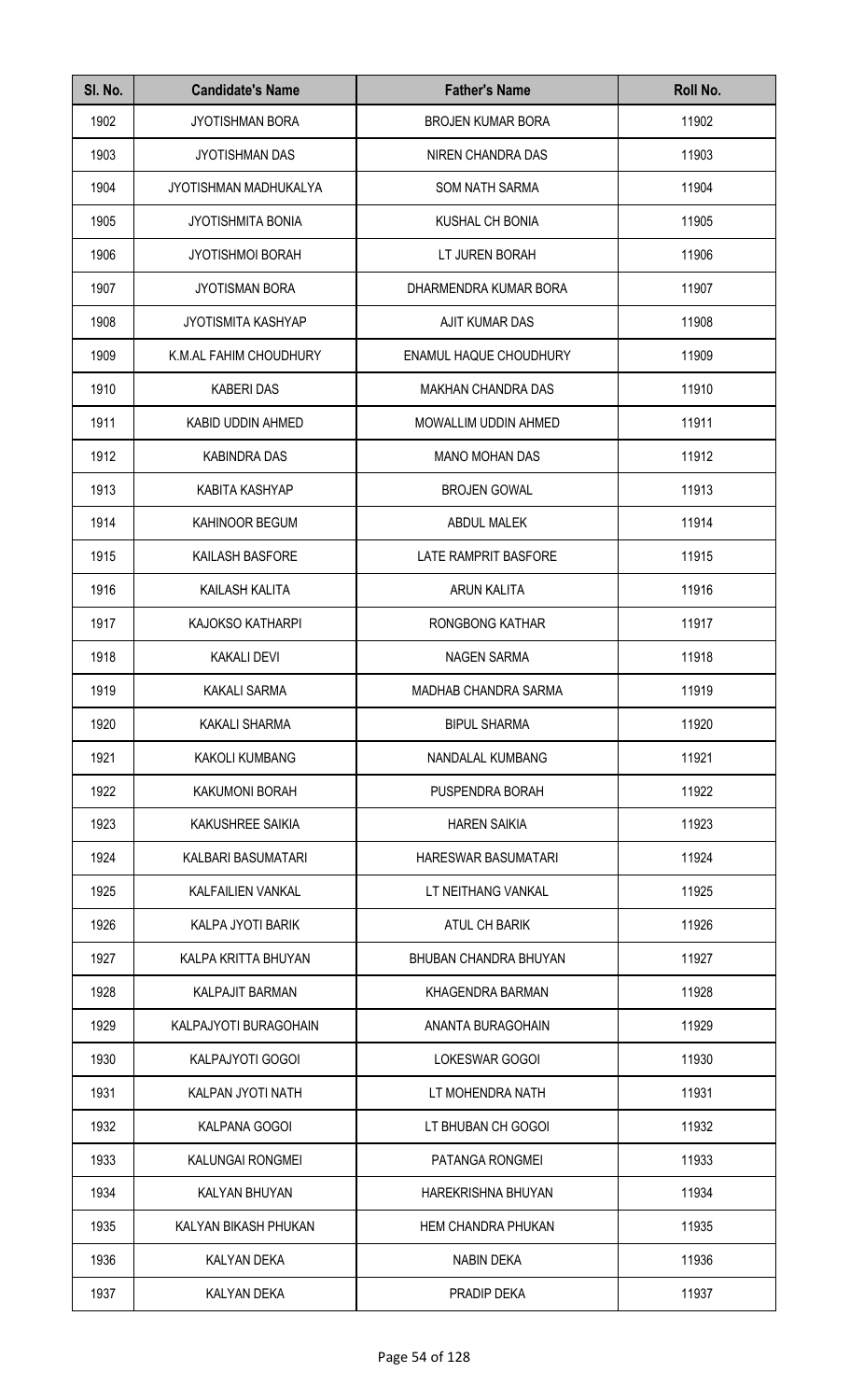| SI. No. | <b>Candidate's Name</b>     | <b>Father's Name</b>        | Roll No. |
|---------|-----------------------------|-----------------------------|----------|
| 1938    | KALYAN GOGOI                | <b>RAJEN GOGOI</b>          | 11938    |
| 1939    | KALYAN JYOTI BORAH          | KUMUD CHANDRA BORAH         | 11939    |
| 1940    | KALYAN JYOTI SAIKIA         | <b>ARUN SAIKIA</b>          | 11940    |
| 1941    | <b>KALYAN KALITA</b>        | <b>BANI KANTA KALITA</b>    | 11941    |
| 1942    | KALYAN KALITA               | DEBENDRA KALITA             | 11942    |
| 1943    | KALYAN KISHOR KAUSHIK       | <b>HIREN SARMAH</b>         | 11943    |
| 1944    | KALYANI KAKOTY              | ROMA KANTA KAKOTY           | 11944    |
| 1945    | KALYANI MANDAL              | KALIPADA MANDAL             | 11945    |
| 1946    | KALYANI MAZUMDER BASUMATARY | PARAMANANDA MAZUMDER        | 11946    |
| 1947    | KALYANMITRA KASHYAP         | <b>BIMAN CHANDRA BARUAH</b> | 11947    |
| 1948    | KAMAKHYA SHARMA             | ASHOK KUMAR SHARMA          | 11948    |
| 1949    | <b>KAMAL DAS</b>            | DHARMA RAM DAS              | 11949    |
| 1950    | <b>KAMAL DAS</b>            | LT DHARMA RAM DAS           | 11950    |
| 1951    | <b>KAMAL DAS</b>            | <b>CHENI RAM DAS</b>        | 11951    |
| 1952    | KAMAL DEKA BORUAH           | PULIN DEKA BORUAH           | 11952    |
| 1953    | <b>KAMAL DIHINGIA</b>       | <b>BHADRESWAR DIHINGIA</b>  | 11953    |
| 1954    | <b>KAMAL KALITA</b>         | <b>GIRISH KALITA</b>        | 11954    |
| 1955    | KAMAL KRISHNA DAS           | LATE UDDHAB CHANDRA DAS     | 11955    |
| 1956    | KAMAL MALAKAR               | <b>MANMATH MALAKAR</b>      | 11956    |
| 1957    | KAMAL YUSUF HUSSAIN         | <b>ALTAF HUSSAIN</b>        | 11957    |
| 1958    | <b>KAMALESH DAS</b>         | <b>MONTU KUMAR DAS</b>      | 11958    |
| 1959    | KANCHAN HAZARIKA            | <b>TILAK HAZARIKA</b>       | 11959    |
| 1960    | <b>KANCHAN NATH</b>         | <b>KARUNAMOY NATH</b>       | 11960    |
| 1961    | KANDARPA BASUMATARY         | DEBA KUMAR BARO             | 11961    |
| 1962    | KANDARPA KUMAR RAJKHOWA     | <b>SITARAM DAS</b>          | 11962    |
| 1963    | <b>KANDESWAR PEGU</b>       | <b>BRAHMA PEGU</b>          | 11963    |
| 1964    | <b>KANGKAN DAS</b>          | <b>GHANA KANTA DAS</b>      | 11964    |
| 1965    | KANGKAN DEKA                | AMBIKA DEKA                 | 11965    |
| 1966    | KANGKAN GOSWAMI             | <b>DINESH GOSWAMI</b>       | 11966    |
| 1967    | KANGKAN JYOTI BORA          | <b>KESHAB CHANDRA BORA</b>  | 11967    |
| 1968    | KANGKAN KASHYAP             | <b>MUKUL BARUAH</b>         | 11968    |
| 1969    | <b>KANGKAN NATH</b>         | CHABIN CHANDRA NATH         | 11969    |
| 1970    | KANGKAN TALUKDAR            | <b>GHANASHYAM TALUKDAR</b>  | 11970    |
| 1971    | KANGKANA CHIRING PHUKON     | PRAKASH CHIRING PHUKON      | 11971    |
| 1972    | KANGKANA SARMA              | DEBENDRA NATH SARMA         | 11972    |
| 1973    | KANKAN BAISHYA              | <b>NAGEN BAISHYA</b>        | 11973    |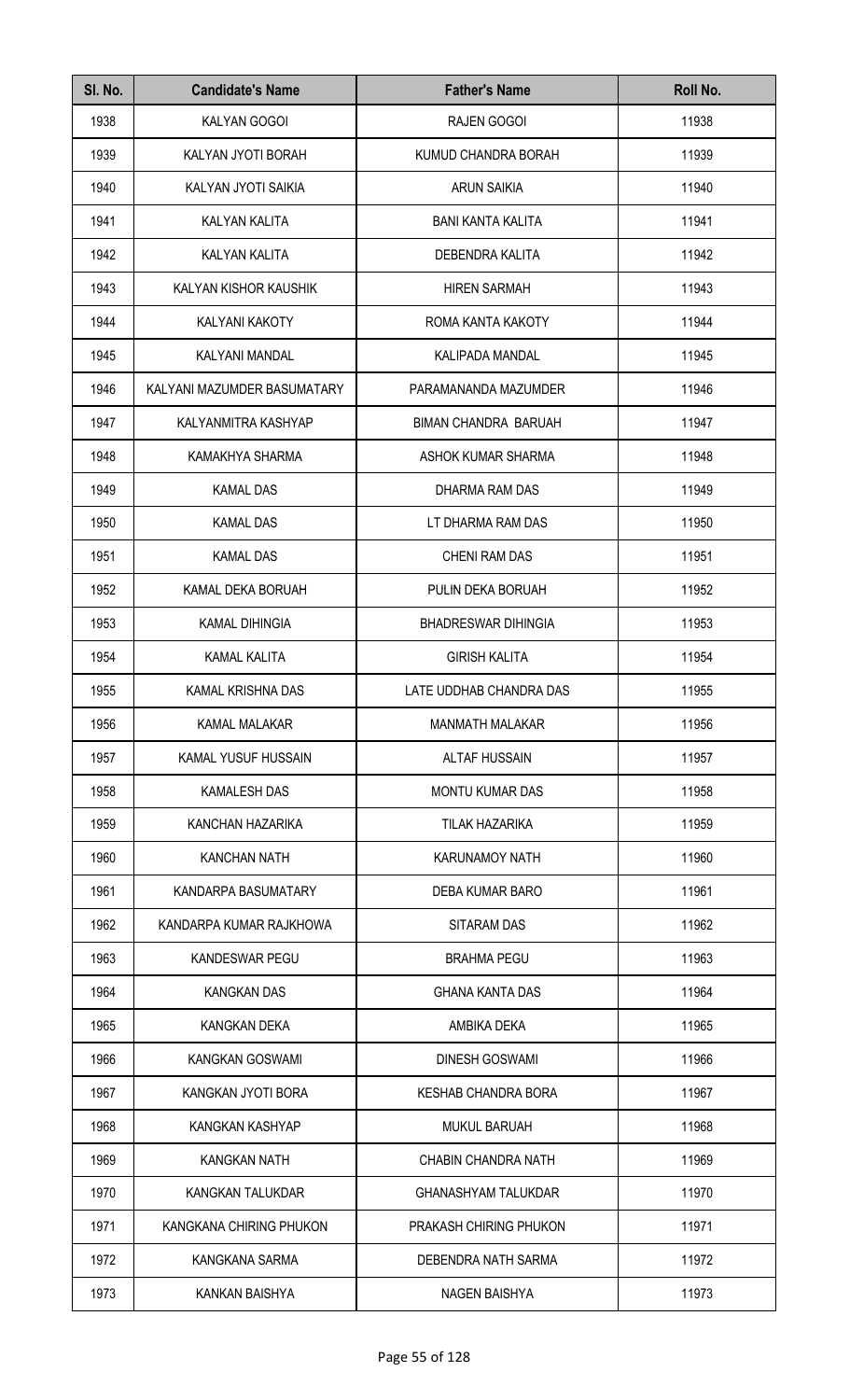| SI. No. | <b>Candidate's Name</b>   | <b>Father's Name</b>       | Roll No. |
|---------|---------------------------|----------------------------|----------|
| 1974    | <b>KANKAN BORO</b>        | <b>GANESH BORO</b>         | 11974    |
| 1975    | <b>KANKAN DAS</b>         | <b>DEBEN DAS</b>           | 11975    |
| 1976    | KANKAN JYOTI NATH         | RAMANI KANTA NATH          | 11976    |
| 1977    | <b>KANKAN ROY</b>         | PROKRITISH CHANDRA RAY     | 11977    |
| 1978    | KANU NARZARY              | <b>TAPENDRA NARZARY</b>    | 11978    |
| 1979    | KAPIL AHMED BARBHUIYA     | KABIR UDDIN BARBHUIYA      | 11979    |
| 1980    | KAPIL DEV HAJONG          | NIRESH CH HAJONG           | 11980    |
| 1981    | <b>KAPIL DEV RABHA</b>    | <b>MAJID RABHA</b>         | 11981    |
| 1982    | <b>KAPIL RAJBONGSHI</b>   | <b>JOGEN RAJBONGSHI</b>    | 11982    |
| 1983    | <b>KARABI BAISHYA</b>     | PADMESWAR BAISHYA          | 11983    |
| 1984    | <b>KARABI BARMAN</b>      | LT SARBANANDA BARMAN       | 11984    |
| 1985    | <b>KARABI BORUAH</b>      | PADMADHAR BORUAH           | 11985    |
| 1986    | <b>KARABI DAS</b>         | <b>GANGADHAR DAS</b>       | 11986    |
| 1987    | <b>KARABI DEVI</b>        | <b>JOGENDRA NATH SARMA</b> | 11987    |
| 1988    | KARABI HAZARIKA           | TANKESWAR HAZARIKA         | 11988    |
| 1989    | <b>KARABI KALITA</b>      | <b>AJIT DAS</b>            | 11989    |
| 1990    | KARABI PATOWARI           | PABITRA NARAYAN PATOWARI   | 11990    |
| 1991    | <b>KARAN KULI</b>         | LAKESHWAR KULI             | 11991    |
| 1992    | <b>KARAN SONOWAL</b>      | <b>LABARAM SONOWAL</b>     | 11992    |
| 1993    | KARISHMA BORAH            | <b>THANESWAR BORAH</b>     | 11993    |
| 1994    | KARISHMA DEKA             | AMULYA DHAR DEKA           | 11994    |
| 1995    | KARISHMA GOGOI            | <b>MOHENDRA GOGOI</b>      | 11995    |
| 1996    | KARISHMITA BORUAH         | <b>GUNIN BORUAH</b>        | 11996    |
| 1997    | KARISMA TIMUNGPI          | <b>BIDYA SING TIMUNG</b>   | 11997    |
| 1998    | <b>KARTIK GOWALA</b>      | SODANANDA GOWALA           | 11998    |
| 1999    | KARTIK KALITA             | RAMEN KALITA               | 11999    |
| 2000    | KARUNA KALITA             | LT HEMA KANTA KALITA       | 12000    |
| 2001    | <b>KARUNA PERMEY</b>      | SONARAM PERMEY             | 12001    |
| 2002    | <b>KASAR ALI</b>          | <b>JABED ALI</b>           | 12002    |
| 2003    | <b>KASHEN SONOWAL</b>     | <b>BOLO SONOWAL</b>        | 12003    |
| 2004    | <b>KASHMIRI DEKA</b>      | DHARANI DHAR DEKA          | 12004    |
| 2005    | KASHYAP PHUKON            | <b>RANJIT PHUKON</b>       | 12005    |
| 2006    | <b>KASTURI BARUAH</b>     | LATE ANANDA BARUAH         | 12006    |
| 2007    | KASTURI BASUMATARY        | RAJENDRA BASUMATARY        | 12007    |
| 2008    | <b>KASTURIKA DAS</b>      | HRIDAYA NANDA DAS          | 12008    |
| 2009    | KAUSAR JAHAN RAJBARBHUIYA | BADRUL HAQUE RAJBARBHUIYA  | 12009    |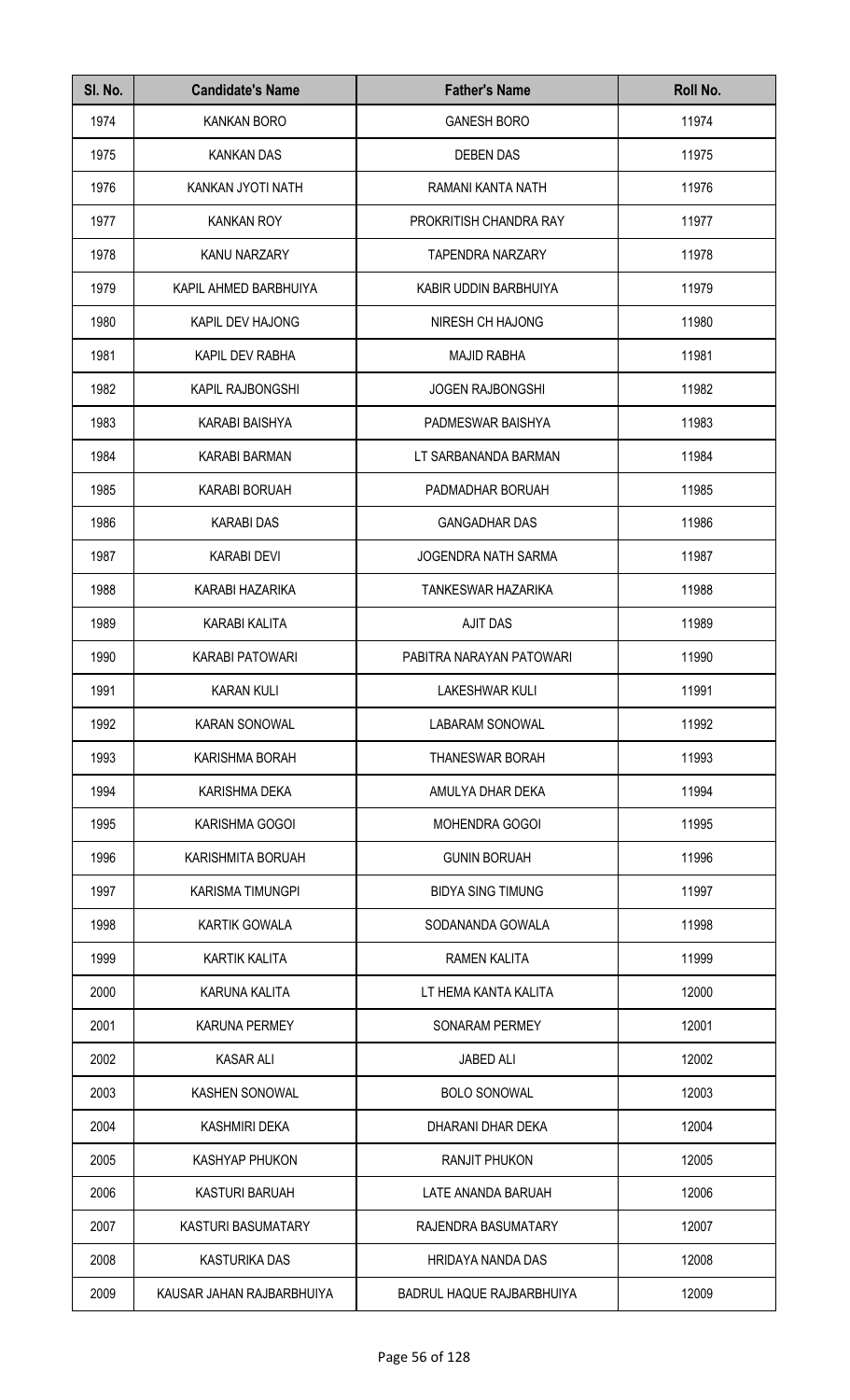| SI. No. | <b>Candidate's Name</b>  | <b>Father's Name</b>            | Roll No. |
|---------|--------------------------|---------------------------------|----------|
| 2010    | KAUSHIK BHATTACHARYA     | PRAKASH BHATTACHARYA            | 12010    |
| 2011    | KAUSHIK BHUYAN           | <b>RAMESH BHUYAN</b>            | 12011    |
| 2012    | <b>KAUSHIK DAS</b>       | SANAK CHANDRA DAS               | 12012    |
| 2013    | <b>KAUSHIK DAS</b>       | HEMANTA CHANDRA DAS             | 12013    |
| 2014    | <b>KAUSHIK DAS</b>       | <b>JOGENDRA NATH DAS</b>        | 12014    |
| 2015    | KAUSHIK DEKA             | LT LAKSHESWAR DEKA              | 12015    |
| 2016    | KAUSHIK DUTTA            | <b>BIPUL CHANDRA DUTTA</b>      | 12016    |
| 2017    | KAUSHIK KAKATI           | DIPEN KUMAR KAKATI              | 12017    |
| 2018    | KAUSHIK KUMAR SARMA      | SURENDRA NATH SARMA             | 12018    |
| 2019    | <b>KAUSHIK SARMA</b>     | LT DIPAK SARMA                  | 12019    |
| 2020    | KAUSHIK THAKURIA         | <b>DILIP THAKURIA</b>           | 12020    |
| 2021    | KAUSTAV KRISHNAN DUTTA   | RAJU KUMAR DUTTA                | 12021    |
| 2022    | KAUSTAV KUMAR KAUSHIK    | AMULYA SARMAH                   | 12022    |
| 2023    | KAUSTAVMONI HAZARIKA     | PRASANTA HAZARIKA               | 12023    |
| 2024    | KAUSTUVMANI DAS          | <b>DIMBESWAR DAS</b>            | 12024    |
| 2025    | KAWSAR AHMED BARBHUIYA   | FARUQUE AHMED BARBHUIYA         | 12025    |
| 2026    | KAWSTUV NAYAN BARUAH     | <b>BIPUL BARUAH</b>             | 12026    |
| 2027    | <b>KESHAB DAS</b>        | <b>BHUBAN CHANDRA DAS</b>       | 12027    |
| 2028    | <b>KESHAB SHARMA</b>     | HARI PRASAD SHARMA              | 12028    |
| 2029    | KH DEBRAJ SINGHA         | KH BROJO GOPAL SINGHA           | 12029    |
| 2030    | KH PRAKASH SINGHA        | KH HARIDAS SINGHA               | 12030    |
| 2031    | <b>KHADIJA BEGUM</b>     | <b>SAMSUDDIN AHMED</b>          | 12031    |
| 2032    | KHAIRUJ JAMAN            | <b>FALU MIAH</b>                | 12032    |
| 2033    | <b>KHAIRUL ALOM</b>      | ANOWAR HUSSAIN                  | 12033    |
| 2034    | <b>KHAIRUL HOQUE</b>     | <b>RAJAT ALI</b>                | 12034    |
| 2035    | <b>KHAIRUL HUSSAIN</b>   | <b>KHOLIL ALI</b>               | 12035    |
| 2036    | <b>KHAIRUL ISLAM</b>     | SOFIR UDDIN AHMED               | 12036    |
| 2037    | KHAIRUL ISLAM BARBHUIYA  | LATE JALAL UDDIN BARBHUIYA      | 12037    |
| 2038    | <b>KHAIRUZ ZAMAN</b>     | ABDUL KHALEQUE SARKAR           | 12038    |
| 2039    | <b>KHAIRUZ ZAMAN</b>     | <b>ABRAHIM ALI</b>              | 12039    |
| 2040    | KHANDAKAR ASHIF IKBAL    | ABDUL MANNAN KHANDAKAR          | 12040    |
| 2041    | KHANDAKAR ASHRAFUL ISLAM | LATE KHANDAKAR BAKTAR ALI       | 12041    |
| 2042    | <b>KHANIN TALUKDAR</b>   | DAMBARU DHAR TALUKDAR           | 12042    |
| 2043    | KHANJAN BUJAR BARUAH     | <b>JAGADISH CH BUJAR BARUAH</b> | 12043    |
| 2044    | KHANJAN DEKA             | ADHAR CHANDRA DEKA              | 12044    |
| 2045    | KHANJAN JYOTI HAZARIKA   | <b>LOHIT HAZARIKA</b>           | 12045    |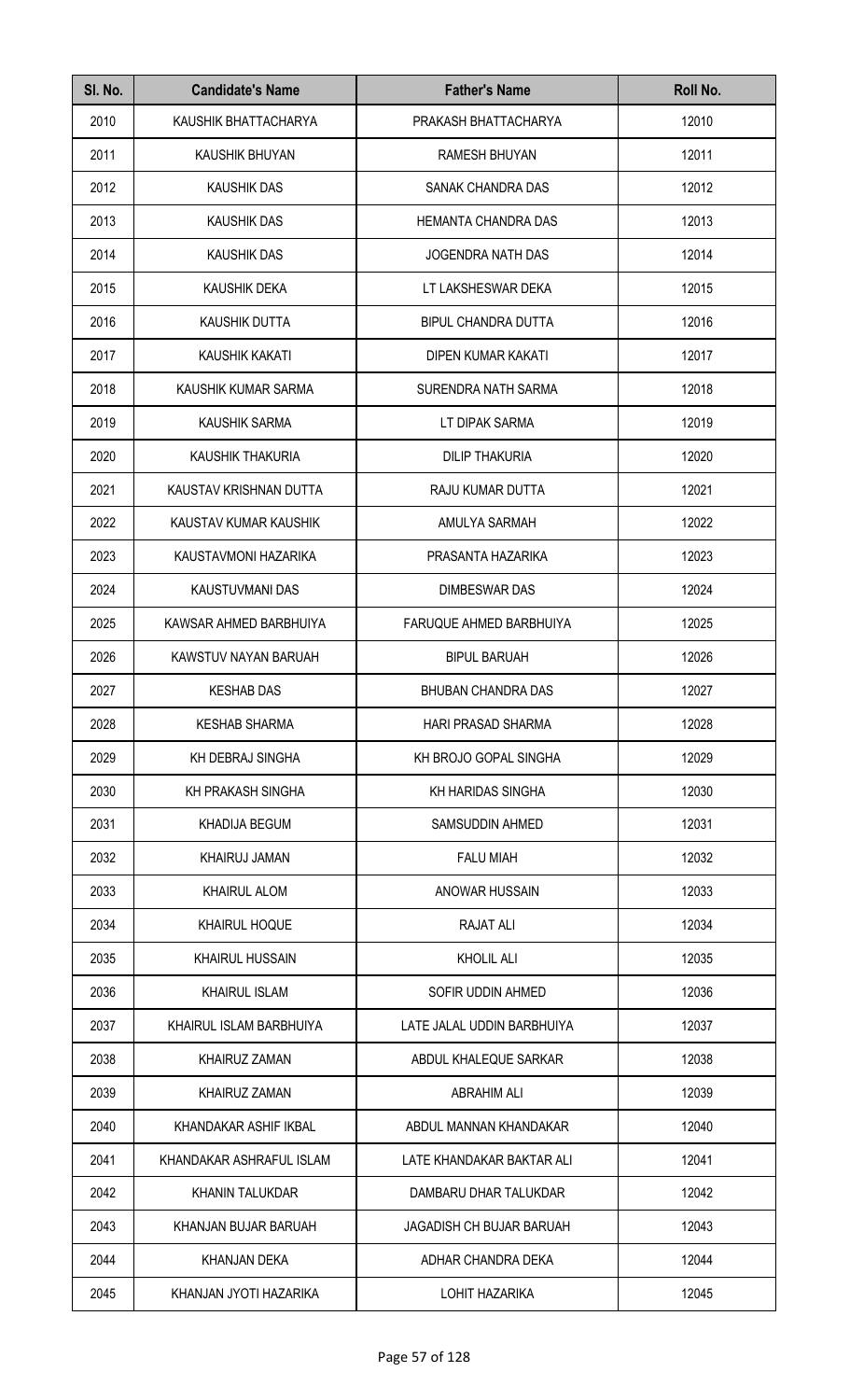| SI. No. | <b>Candidate's Name</b> | <b>Father's Name</b>            | Roll No. |
|---------|-------------------------|---------------------------------|----------|
| 2046    | <b>KHANJITA NATH</b>    | LATE SAILENDRA NATH             | 12046    |
| 2047    | KHARSHED ALI            | <b>GANI ALI</b>                 | 12047    |
| 2048    | <b>KHELAN KRAMSA</b>    | RANDHIR KRAMSA                  | 12048    |
| 2049    | KHIRAM RONGHANG         | LT BORSING RONGHANG             | 12049    |
| 2050    | KHIROPROVA LODHI        | PITAMBOR LODHI                  | 12050    |
| 2051    | <b>KHONJORI GOGOI</b>   | ASWINI KUMAR GOGOI              | 12051    |
| 2052    | KHONJORI GOGOI          | <b>ASWINI KUMAR GOGOI</b>       | 12052    |
| 2053    | KHOYA SING TISSO        | LT LONG SING TISSO              | 12053    |
| 2054    | <b>KIBALUNG KUAME</b>   | PAUJEDING KUAME                 | 12054    |
| 2055    | KIJU MONI PATOR         | <b>TIKEN PATOR</b>              | 12055    |
| 2056    | <b>KINGKAR DUTTA</b>    | AMARESH CHANDRA DUTTA           | 12056    |
| 2057    | <b>KINGKU NATH</b>      | <b>AJIT NATH</b>                | 12057    |
| 2058    | <b>KINGKUMANI DAS</b>   | <b>BIPIN CH DAS</b>             | 12058    |
| 2059    | KINGSHOOK SAHA          | <b>KUMARESH SAHA</b>            | 12059    |
| 2060    | KIRAN JYOTI BORGOHAIN   | SUNIL KUMAR BORGOHAIN           | 12060    |
| 2061    | <b>KIRITI DAS</b>       | <b>HEMARAM DAS</b>              | 12061    |
| 2062    | KIRON PROVA SAIKIA      | <b>HAREN KUMAR SAIKIA</b>       | 12062    |
| 2063    | KIRTY KAMAL KHAKHALARY  | LT LALIT KHAKHALARY             | 12063    |
| 2064    | KIRTY KAMAL KHAKHALARY  | LATE LALIT KHAKHALARY           | 12064    |
| 2065    | <b>KISAN SINGHA</b>     | KRISHNA BABU SINGHA             | 12065    |
| 2066    | KISHALAYA DAS           | HIMANGSHU KUMAR DAS             | 12066    |
| 2067    | KISHAN KRAMSA           | LATE HONDOR KRAMSA              | 12067    |
| 2068    | <b>KISHAN RIKHIASON</b> | <b>ANIL RIKHIASON</b>           | 12068    |
| 2069    | KISHOR BIKASH BORAH     | <b>NORESH BORA</b>              | 12069    |
| 2070    | KISHOR JYOTI HALOI      | TARANI KANTA HALOI              | 12070    |
| 2071    | KISHOR KUMAR CHOUDHURY  | DINABANDHU CHOUDHURY            | 12071    |
| 2072    | KISHOR KUMAR DAS        | <b>TARINI KANTA DAS</b>         | 12072    |
| 2073    | KISHOR KUMAR HALOI      | LAKHI KANTA HALOI               | 12073    |
| 2074    | KISHOR KUMAR NATH       | <b>JOGESWAR NATH</b>            | 12074    |
| 2075    | KISHOR THAKURIA         | SASADHAR THAKURIA               | 12075    |
| 2076    | KISHORE BASUMATARY      | <b>ARUNJOY BASUMATARY</b>       | 12076    |
| 2077    | KISHURANANDA BISWAS     | <b>MOHANANDA BISWAS</b>         | 12077    |
| 2078    | KISMITA LONGMAILAISA    | <b>HARIDAS LONGMAILAISA</b>     | 12078    |
| 2079    | KONGKITA CHOUDHURY      | <b>JHULAN CHANDRA CHOWDHURY</b> | 12079    |
| 2080    | KONGKON BRAHMA          | ASWINI KUMAR BRAHMA             | 12080    |
| 2081    | <b>KONGKON GOGOI</b>    | LATE LALIT CH GOGOI             | 12081    |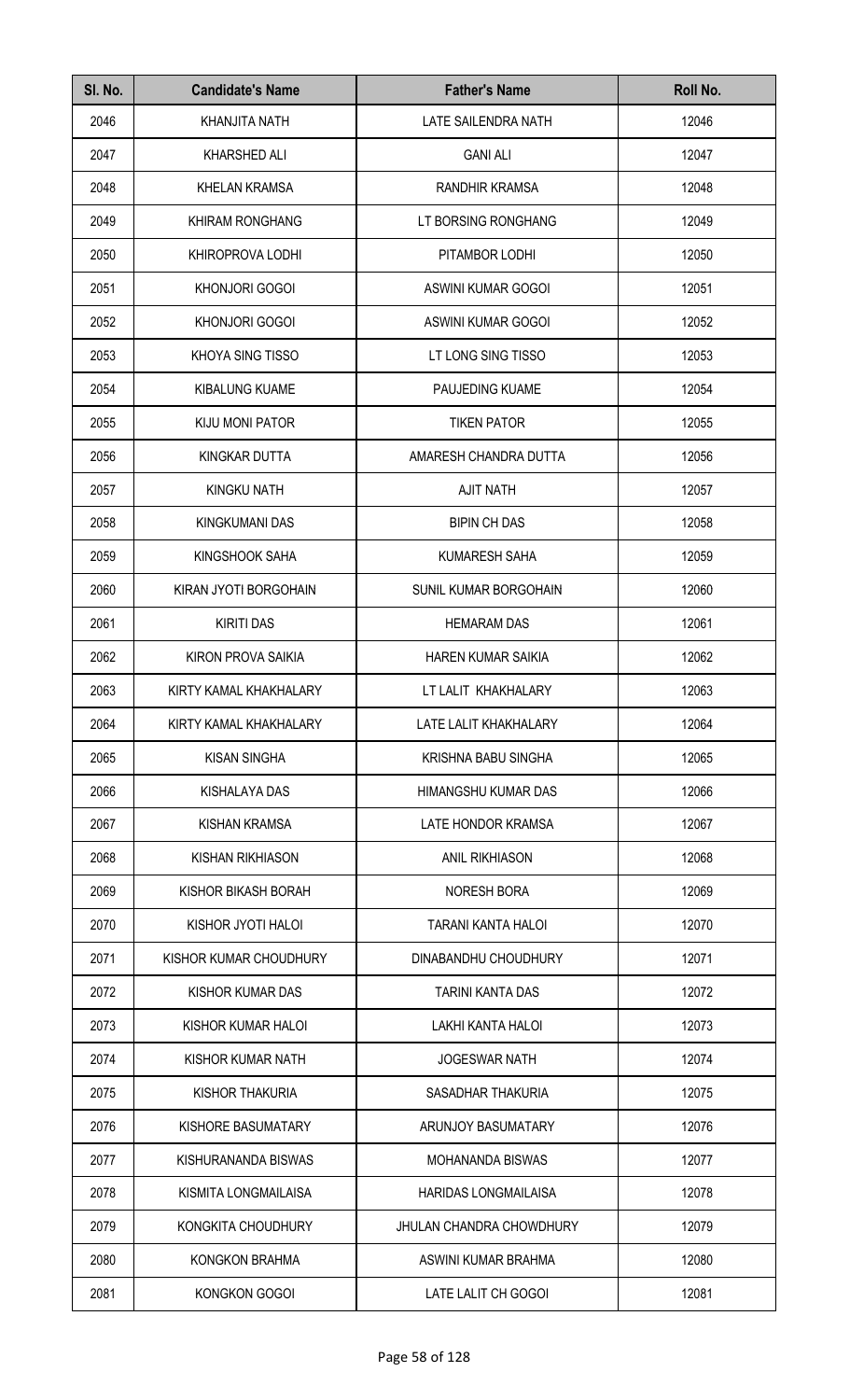| SI. No. | <b>Candidate's Name</b>    | <b>Father's Name</b>      | Roll No. |
|---------|----------------------------|---------------------------|----------|
| 2082    | KONKONA SHYAM GOHAIN       | <b>BABUL SHYAM GOHAIN</b> | 12082    |
| 2083    | KOUSHIK BARUAH             | PRAKASH BARUAH            | 12083    |
| 2084    | KOUSHIK DAS                | <b>RABEN DAS</b>          | 12084    |
| 2085    | KOUSHIK DAS                | <b>MADAN CHANDRA SEAL</b> | 12085    |
| 2086    | KOUSHIK DAS                | SATISH CHANDRA DAS        | 12086    |
| 2087    | KOUSHIK KR BARO            | PABITRA BARO              | 12087    |
| 2088    | KOUSHIK SAIKIA             | <b>ATUL SAIKIA</b>        | 12088    |
| 2089    | KOUSHIK SARMA              | <b>GANESH SARMA</b>       | 12089    |
| 2090    | KOUSTUV PROTIM KASHYAP     | <b>TARUN CHANDRA DAS</b>  | 12090    |
| 2091    | KOYDUL ALAM LASKAR         | SOFTAR ALI LASKAR         | 12091    |
| 2092    | <b>KRIPSON KUMAR GOGOI</b> | ARUN CHANDRA GOGOI        | 12092    |
| 2093    | <b>KRISHANGA MEDHI</b>     | <b>HALADHAR MEDHI</b>     | 12093    |
| 2094    | <b>KRISHANU DAS</b>        | <b>KAMAL DAS</b>          | 12094    |
| 2095    | <b>KRISHNA BARMAN</b>      | <b>MAHENDRA BARMAN</b>    | 12095    |
| 2096    | <b>KRISHNA BORA</b>        | NRIPEN CHANDRA BORA       | 12096    |
| 2097    | <b>KRISHNA BORAH</b>       | HAREN CHANDRA BORAH       | 12097    |
| 2098    | <b>KRISHNA DAS</b>         | <b>LATE LAKSHMON DAS</b>  | 12098    |
| 2099    | <b>KRISHNA DAS</b>         | LATE DIBAKAR DAS          | 12099    |
| 2100    | <b>KRISHNA DAS</b>         | <b>RAJEN DAS</b>          | 12100    |
| 2101    | <b>KRISHNA DUTTA</b>       | SOCHIN CHANDRA DUTTA      | 12101    |
| 2102    | <b>KRISHNA HANDIQUE</b>    | <b>KUMUD HANDIQUE</b>     | 12102    |
| 2103    | KRISHNA KANTA DAS          | KASHI NATH DAS            | 12103    |
| 2104    | KRISHNA KANTA PHANGCHO     | <b>ROBIN PHANGCHO</b>     | 12104    |
| 2105    | <b>KRISHNA KUMAR</b>       | NARAYAN KUMAR             | 12105    |
| 2106    | <b>KRISHNA LAHAN</b>       | LT KHIRESWAR LAHAN        | 12106    |
| 2107    | KRISHNA MUHAN DEORI        | RAJA RAM DEORI            | 12107    |
| 2108    | <b>KRISHNA SAIKIA</b>      | LATE BHIMKANTA SAIKIA     | 12108    |
| 2109    | <b>KRISHNALI BARMAN</b>    | <b>SARAT BARMAN</b>       | 12109    |
| 2110    | KRISHNAV JYOTI SARMA       | NAGENDRA NATH SARMA       | 12110    |
| 2111    | <b>KRISTINA BHUYAN</b>     | DAYANANDA BHUYAN          | 12111    |
| 2112    | <b>KUCHUNI WARISA</b>      | JOYTHOLAL WARISA          | 12112    |
| 2113    | KUINMANI KALITA            | <b>DEBEN KALITA</b>       | 12113    |
| 2114    | <b>KUKIL GOSWAMI</b>       | PHATICK GOSWAMI           | 12114    |
| 2115    | KUKIL KAKOLI PHUKAN        | <b>HITESWAR PHUKAN</b>    | 12115    |
| 2116    | <b>KUKIL SARMA</b>         | <b>BHUBAN SARMA</b>       | 12116    |
| 2117    | <b>KUKIL TALUKDAR</b>      | ANIL TALUKDAR             | 12117    |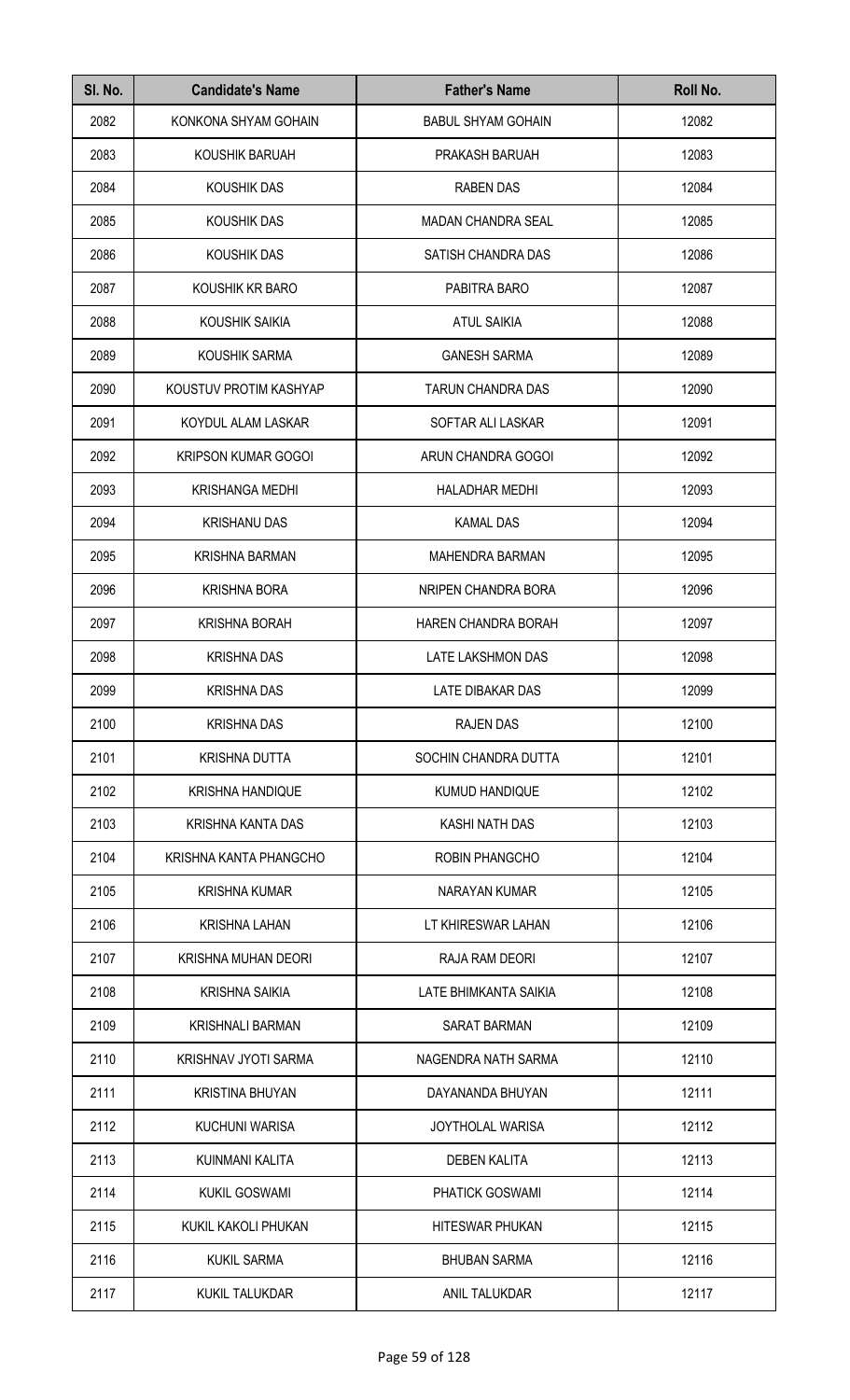| SI. No. | <b>Candidate's Name</b>    | <b>Father's Name</b>        | Roll No. |
|---------|----------------------------|-----------------------------|----------|
| 2118    | <b>KULADEEP NATH</b>       | SAILENDRA NATH              | 12118    |
| 2119    | <b>KULADIP DAS</b>         | <b>KHANINDRA DAS</b>        | 12119    |
| 2120    | <b>KULADIP GOSWAMI</b>     | <b>JAGADISH GOSWAMI</b>     | 12120    |
| 2121    | KULDEEP MAJUMDER           | <b>BIMAN KUMAR MAJUMDER</b> | 12121    |
| 2122    | KULDIP BORDOLOI            | <b>SUREN BORDOLOI</b>       | 12122    |
| 2123    | <b>KULDIP DAS</b>          | <b>MAHENDRA DAS</b>         | 12123    |
| 2124    | <b>KULDIP RAJBONGSHI</b>   | CHANDRA KANTA RAJBONGSHI    | 12124    |
| 2125    | <b>KULDIP TALUKDAR</b>     | RAJANI TALUKDAR             | 12125    |
| 2126    | KULENDRA MOHAN DAS         | <b>NETRA DHAR DAS</b>       | 12126    |
| 2127    | <b>KULESH SARMA</b>        | <b>BHUPENDRA NATH SARMA</b> | 12127    |
| 2128    | KUMAR NIPON KASHYAP        | LATE CHAKRADHAR DEKA        | 12128    |
| 2129    | KUMAR SANU DEY             | <b>KAMAL DEY</b>            | 12129    |
| 2130    | <b>KUMARISH BISWAS</b>     | <b>NITAI CH BISWAS</b>      | 12130    |
| 2131    | <b>KUMKUM BORAH</b>        | <b>BOLIN BORAH</b>          | 12131    |
| 2132    | KUMUD GOGOI                | SADA NANDA GOGOI            | 12132    |
| 2133    | KUNAL KALITA               | <b>BALEN KALITA</b>         | 12133    |
| 2134    | KUNAL KASHYAP THAKURIA     | DHIRENDRA NATH THAKURIA     | 12134    |
| 2135    | KUNAL KUMAR MAJUMDER       | DEBICHARAN MAJUMDER         | 12135    |
| 2136    | <b>KUNAL KUMBANG</b>       | <b>RAJ KUMAR KUMBANG</b>    | 12136    |
| 2137    | <b>KUNAL MONI DAS</b>      | <b>UDDHAB DAS</b>           | 12137    |
| 2138    | <b>KUNDAN SINGH</b>        | <b>MUKTI SINGH</b>          | 12138    |
| 2139    | KUNJANAYAN DAS             | <b>BIKASH DAS</b>           | 12139    |
| 2140    | <b>KUNSING ENGTI</b>       | <b>JONG ENGTI</b>           | 12140    |
| 2141    | KUNTAL KASHYAP             | LATE DHANESWAR CHOUDHURY    | 12141    |
| 2142    | KUNTALA BARMAN             | KAMALESH CHANDRA BARMAN     | 12142    |
| 2143    | KUNTALIKA GOSWAMI          | PARNAB GOSWAMI              | 12143    |
| 2144    | KUSHA RAM SENGA THAKURIA   | RUPSING SENGA THAKURIA      | 12144    |
| 2145    | KUSHAL CHANDRA MEDHI       | DIMBESWAR MEDHI             | 12145    |
| 2146    | <b>KUSHAL DAS</b>          | KHAGEN CHANDRA DAS          | 12146    |
| 2147    | KUSHAL DOLEY               | <b>BHUGEN CH DOLEY</b>      | 12147    |
| 2148    | KUSHAL KUMAR BARMAN        | KIRTI CHANDRA BARMAN        | 12148    |
| 2149    | <b>KUSHAL SAIKIA</b>       | CHIDANANDA SAIKIA           | 12149    |
| 2150    | <b>LACHIT DUSAD</b>        | <b>HIRALAL DUSAD</b>        | 12150    |
| 2151    | LADURA BRAHMA              | <b>JANALAL BRAHMA</b>       | 12151    |
| 2152    | <b>LAIMWN BASUMATARY</b>   | BIRENDRA LAL BASUMATARY     | 12152    |
| 2153    | <b>LAITHUN GIRI BRAHMA</b> | <b>LAKSHMI BRAHMA</b>       | 12153    |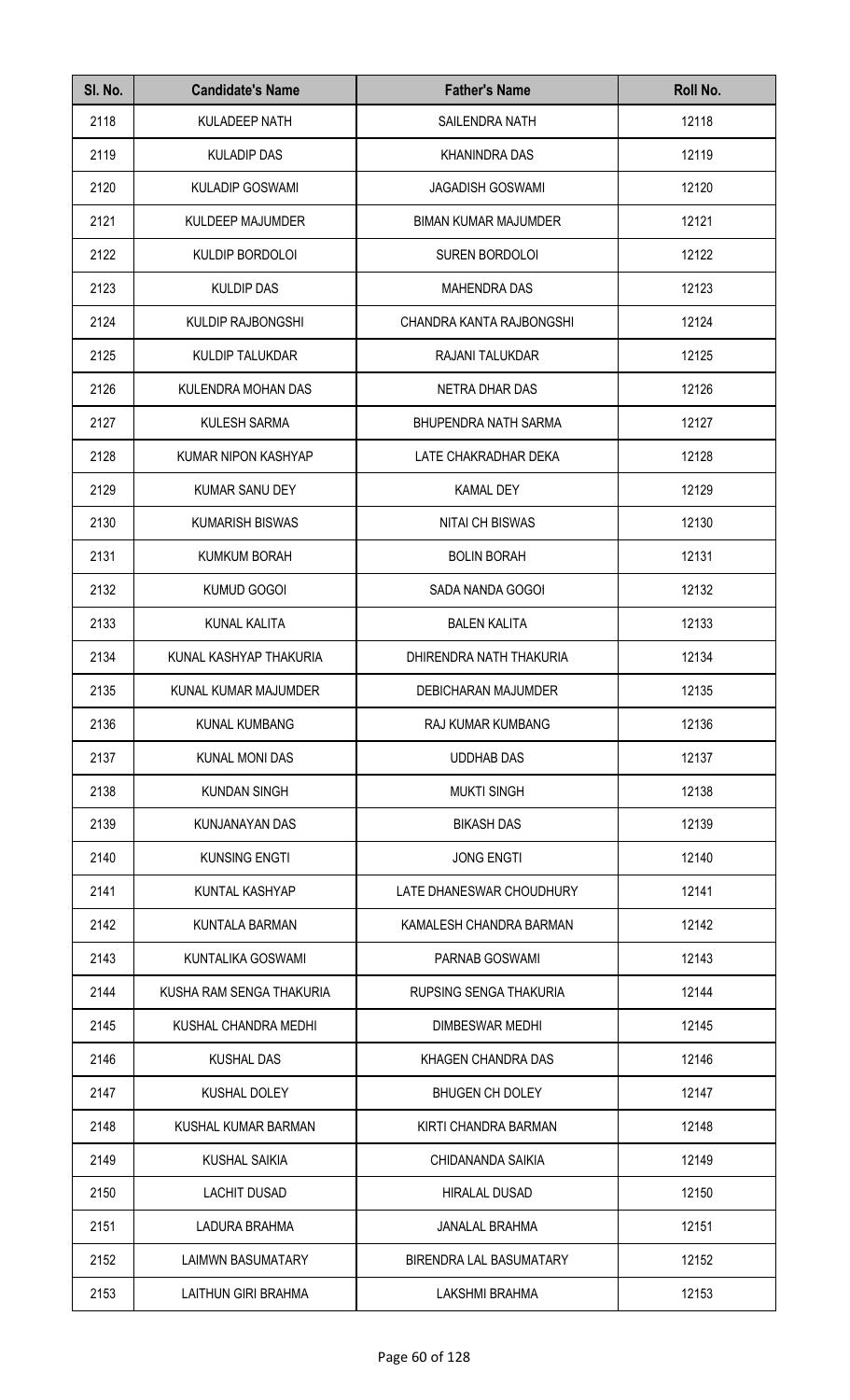| SI. No. | <b>Candidate's Name</b>      | <b>Father's Name</b>      | Roll No. |
|---------|------------------------------|---------------------------|----------|
| 2154    | <b>LAKHI BASUMATARY</b>      | RANJIT KUMAR BASUMATARY   | 12154    |
| 2155    | <b>LAKHI DOLEY</b>           | DEBENDRA DOLEY            | 12155    |
| 2156    | <b>LAKHI GOGOI</b>           | <b>HEMA GOGOI</b>         | 12156    |
| 2157    | <b>LAKHI GOGOI</b>           | LT DILIP KUMAR GOGOI      | 12157    |
| 2158    | LAKHI PRABHA KAKATI          | <b>SIBA KAKATI</b>        | 12158    |
| 2159    | LAKHIMA HAZARIKA             | <b>TUPIDHAR HAZARIKA</b>  | 12159    |
| 2160    | LAKHINANDAN DOLEY            | MOTOSING DOLEY            | 12160    |
| 2161    | LAKHINANDAN GOGOI            | LATE KULADHAR GOGOI       | 12161    |
| 2162    | LAKHMI NANDAN SARMA          | <b>REBATI SARMA</b>       | 12162    |
| 2163    | LAKHYA JIT SARMAH            | <b>CHAKRESWAR SARMAH</b>  | 12163    |
| 2164    | LAKHYA JYOTI KONWAR          | LT MEGH NATH KONWAR       | 12164    |
| 2165    | LAKHYA JYOTI NATH            | <b>ANIL NATH</b>          | 12165    |
| 2166    | LAKHYA JYOTI SAIKIA          | UMESH CHANDRA SAIKIA      | 12166    |
| 2167    | <b>LAKHYAJIT DEURI</b>       | PUNYA CHARJYA DEURI       | 12167    |
| 2168    | LAKHYAJIT DOWARAH            | KAMALA DOWARAH            | 12168    |
| 2169    | LAKHYAJIT HAZARIKA           | <b>BUDHIN HAZARIKA</b>    | 12169    |
| 2170    | <b>LAKHYAJIT SAIKIA</b>      | <b>TANKESWAR SAIKIA</b>   | 12170    |
| 2171    | LAKHYAJIT THAKURIA           | SARAT CHANDRA THAKURIA    | 12171    |
| 2172    | LAKHYAJYOTI CHALIHA          | PRASANNA KR CHALIHA       | 12172    |
| 2173    | <b>LAKSHESWAR NATH</b>       | <b>KSHEM CHARAN NATH</b>  | 12173    |
| 2174    | LAKSHI NANDAN MAJUMDAR       | LT KRISHNA MAJUMDAR       | 12174    |
| 2175    | LAKSHI NANDAN MAJUMDAR       | LATE KRISHNA MAJUMDAR     | 12175    |
| 2176    | LAKSHIPRAVA KATAKY           | <b>RUPAM KUMAR KATAKY</b> | 12176    |
| 2177    | LAKSHMI NATH BRAHMA          | AMARENDRA BRAHMA          | 12177    |
| 2178    | LAKSHYA RANJAN SONOWAL       | <b>MATIRAM SONOWAL</b>    | 12178    |
| 2179    | LAKSHYADHAR KALITA           | <b>HEMAKANTA KALITA</b>   | 12179    |
| 2180    | LAKSHYAHIRA BHATTACHARYA     | <b>BHABESH SARMA</b>      | 12180    |
| 2181    | LAKSHYAJIT THAKURIA          | HARENDRA NATH THAKURIA    | 12181    |
| 2182    | <b>LALIT KUMAR PAGAG</b>     | <b>DIGEN CHAYENGIA</b>    | 12182    |
| 2183    | <b>LALIT MOHAN DAS</b>       | LAMBODHAR DAS             | 12183    |
| 2184    | <b>LALRINGUM RIENGSETE</b>   | <b>HAUCHUNG RIENGSETE</b> | 12184    |
| 2185    | <b>LALVENGLIEN NEINGAITE</b> | LT NGAICHAWNKHUN NEINGAIT | 12185    |
| 2186    | LALZARLAWM HMAR              | LATE V L BIEKSANG HMAR    | 12186    |
| 2187    | <b>LAMONI RAY</b>            | KISHORI MOHAN RAY         | 12187    |
| 2188    | <b>LARSIM HANSEPI</b>        | <b>SONASING HANSE</b>     | 12188    |
| 2189    | <b>LATIFA BEGUM</b>          | MD FULCHAND ALI           | 12189    |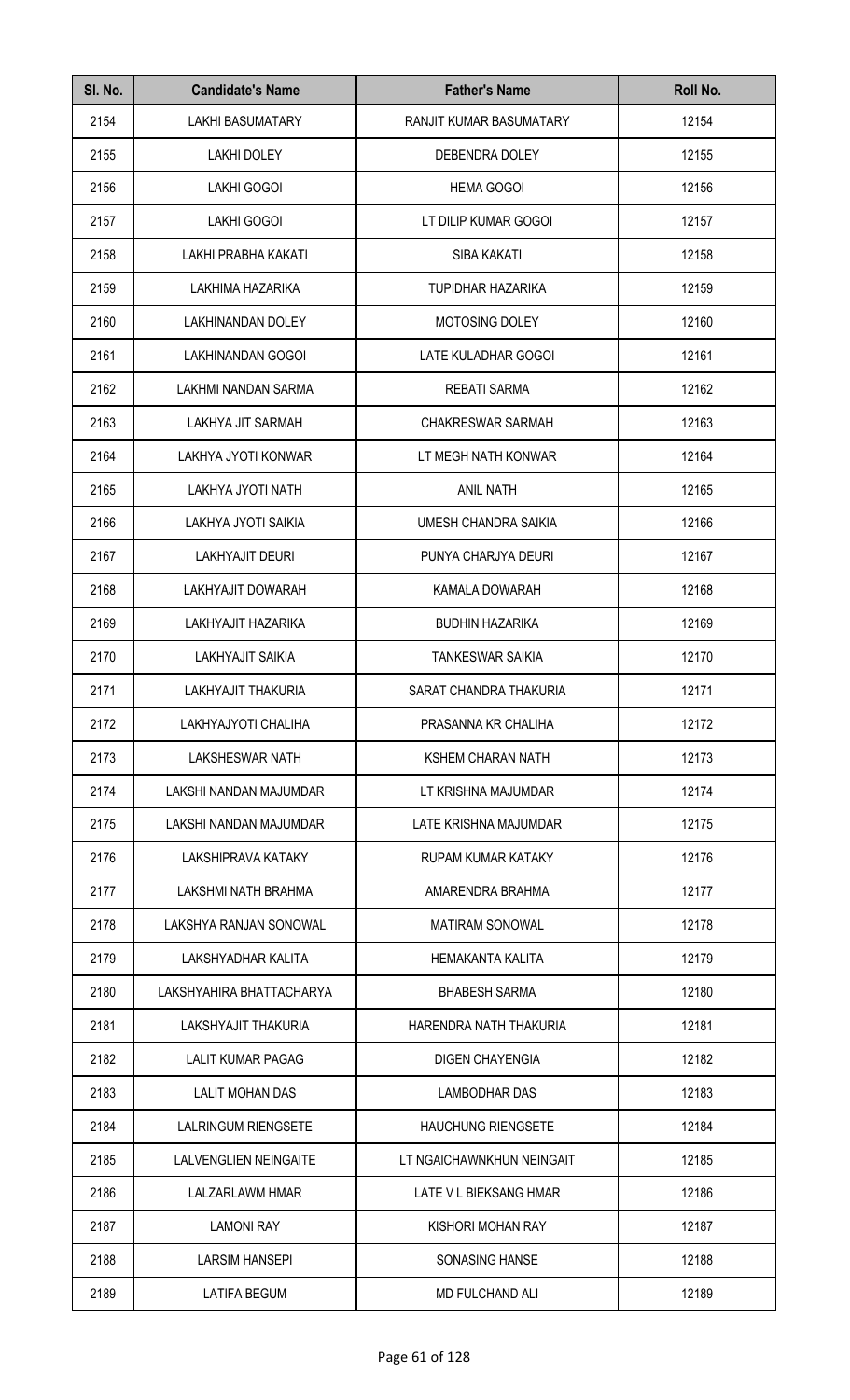| SI. No. | <b>Candidate's Name</b>    | <b>Father's Name</b>        | Roll No. |
|---------|----------------------------|-----------------------------|----------|
| 2190    | <b>LAXMAN VARMAH</b>       | SHANKAR DAYAL VARMAH        | 12190    |
| 2191    | <b>LEENA DEURI</b>         | PRASHANTA KUMAR DEURI       | 12191    |
| 2192    | <b>LEENA DEVI</b>          | PREMODHAR SARMA             | 12192    |
| 2193    | <b>LEENA SARMA</b>         | <b>BHUPENDRA SARMA</b>      | 12193    |
| 2194    | <b>LEMINDA BASUMATARY</b>  | SURESWAR BASUMATARY         | 12194    |
| 2195    | LENIN SAIKIA DAIMARY       | NANDESWAR SAIKIA DAIMARY    | 12195    |
| 2196    | <b>LIBON TERONPI</b>       | <b>ROBIN TERON</b>          | 12196    |
| 2197    | LIENBOI LHOUVUM            | <b>THANGKHOSEI LHOUVUM</b>  | 12197    |
| 2198    | <b>LINING NARZARY</b>      | <b>RAJEN NARZARY</b>        | 12198    |
| 2199    | LINKON KHATANIAR           | PANKAJ KHATANIAR            | 12199    |
| 2200    | <b>LIPIKA DAS</b>          | PANO RAM DAS                | 12200    |
| 2201    | LIPIKA GOGOI               | KHOGEN GOGOI                | 12201    |
| 2202    | <b>LIVEN PHANGCHO</b>      | CHAR PHANGCHO               | 12202    |
| 2203    | <b>LIZA BANIA</b>          | <b>DWIPEN CHANDRA BANIA</b> | 12203    |
| 2204    | LIZA BORGOHAIN             | <b>TANKESWAR BORGOHAIN</b>  | 12204    |
| 2205    | <b>LIZA KALITA</b>         | LATE TARUN CH KALITA        | 12205    |
| 2206    | <b>LOCHAN PRATIM BORAH</b> | KISHOR KUMAR BORAH          | 12206    |
| 2207    | LODIKA HOJAI               | KABINDRA HOJAI              | 12207    |
| 2208    | LONGBIR KRONIHANG          | <b>LUNSE KRONIHANG</b>      | 12208    |
| 2209    | LONGKIRI RONGPI            | <b>RAM SING RONGPI</b>      | 12209    |
| 2210    | LONGMUKRANG KRO            | <b>LONGSING KRO</b>         | 12210    |
| 2211    | LONGSADAR TOKBI            | LONGSING TOKBI              | 12211    |
| 2212    | LOPA CHOUDHURY             | KULEN CHOUDHURY             | 12212    |
| 2213    | <b>LOREN TERON</b>         | LT MAHENDRA TERON           | 12213    |
| 2214    | LUCHAN SONOWAL             | PRATAP SONOWAL              | 12214    |
| 2215    | <b>LUCIA BASUMATARY</b>    | PORIMOL BASUMATARY          | 12215    |
| 2216    | <b>LUCKY BEGUM</b>         | <b>NASIR HUSSAIN</b>        | 12216    |
| 2217    | <b>LUHIT DEORI</b>         | <b>BHADRA KUMAR DEORI</b>   | 12217    |
| 2218    | <b>LUNA BHARALI</b>        | <b>DILIP BHARALI</b>        | 12218    |
| 2219    | <b>LUNA KONWAR</b>         | <b>RANJIT KONWAR</b>        | 12219    |
| 2220    | LUNA SONOWAL               | RENU KANTA SONOWAL          | 12220    |
| 2221    | LUPAMUDRA TALUKDAR         | JAYANTA TALUKDAR            | 12221    |
| 2222    | LUTFAR ALOM                | SK MOHAMMAD ALI             | 12222    |
| 2223    | M M MUEED ASLAM MAZUMDER   | LT FARUQUE AHMED MAZUMDER   | 12223    |
| 2224    | <b>MADHAB DEY</b>          | SATINATH DEY                | 12224    |
| 2225    | MADHAB SONOWAL             | <b>KHAGEN SONOWAL</b>       | 12225    |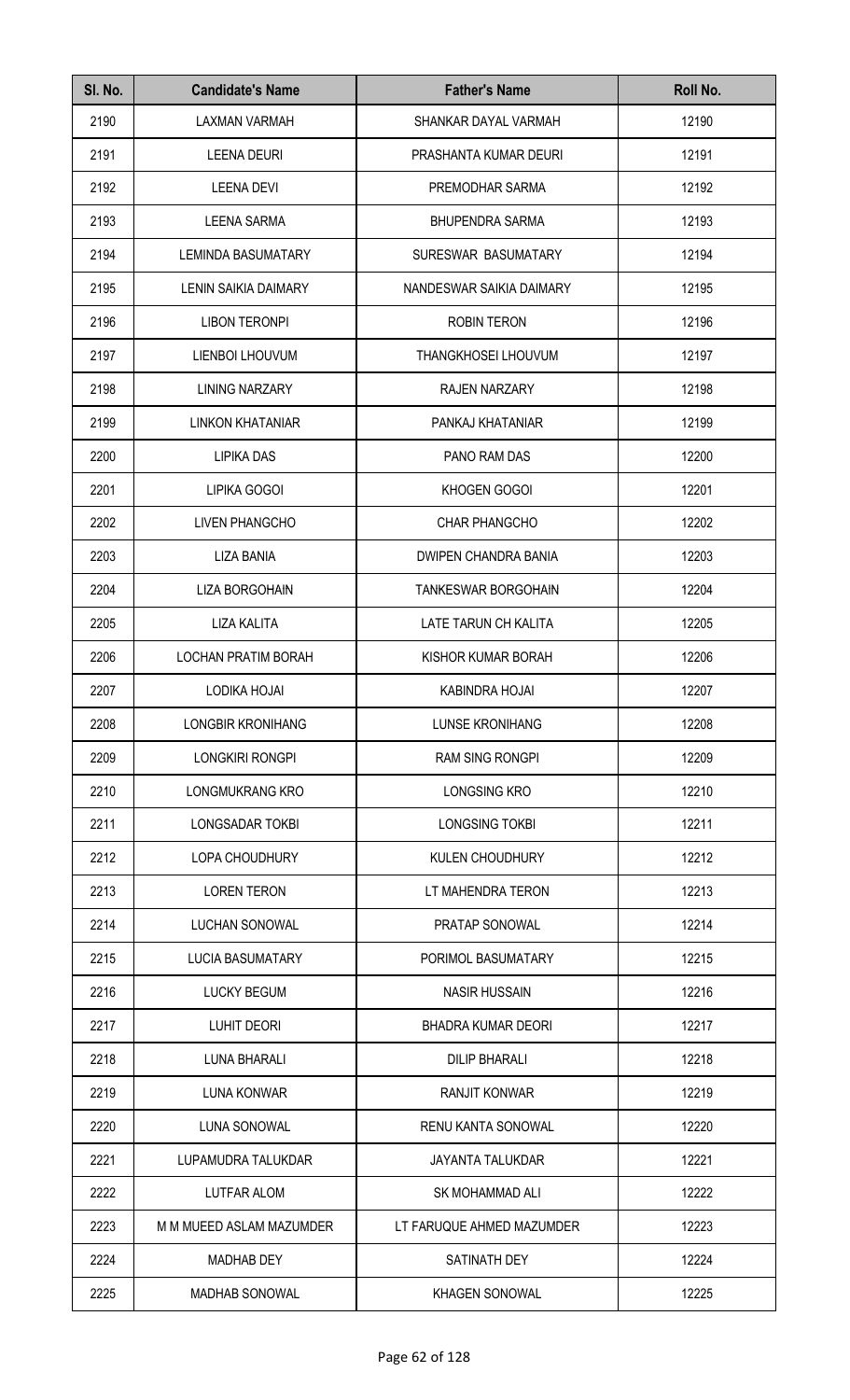| SI. No. | <b>Candidate's Name</b>       | <b>Father's Name</b>     | Roll No. |
|---------|-------------------------------|--------------------------|----------|
| 2226    | <b>MADHABI SARKAR</b>         | SADHAN CHANDRA SARKAR    | 12226    |
| 2227    | MADHUJYA BORCHETIA            | <b>BHUBAN BORCHETIA</b>  | 12227    |
| 2228    | <b>MADHURIKA GOGOI</b>        | <b>HEMEN KUMAR GOGOI</b> | 12228    |
| 2229    | <b>MADHURIMA DIHINGIA</b>     | <b>UJJAL DIHINGIA</b>    | 12229    |
| 2230    | MADHURJYA DUTTA               | UMAKANTA DUTTA           | 12230    |
| 2231    | MADHURJYA GOSWAMI             | PROKASH GOSWAMI          | 12231    |
| 2232    | MADHURJYA LAHAN               | POWAL CHANDRA LAHAN      | 12232    |
| 2233    | <b>MADHURJYA PATHAK</b>       | BHABENDRA NATH PATHAK    | 12233    |
| 2234    | <b>MADHURYA BONIA</b>         | <b>DALIM BONIA</b>       | 12234    |
| 2235    | <b>MADHURYA HALOI</b>         | KHAGEN CHANDRA HALOI     | 12235    |
| 2236    | <b>MADHUSMITA SARMA</b>       | KHAGENDRA NATH SARMA     | 12236    |
| 2237    | <b>MAFIDUL ISLAM</b>          | LT FAIZAR ALI SHEIKH     | 12237    |
| 2238    | MAHANANDA PATIRI              | <b>RAMESH PATIRI</b>     | 12238    |
| 2239    | MAHASHIN AKRAM MAZUMDER       | ABDUL MUNIM MAZUMDER     | 12239    |
| 2240    | MAHAT CHANDRA HAFILA          | <b>BANI KANTA HAFILA</b> | 12240    |
| 2241    | <b>MAHBUB ALI AZAD</b>        | MOBARAK ALI AZAD         | 12241    |
| 2242    | <b>MAHIN MEHBOOB MAZUMDER</b> | MEHBOOB HUSSAIN MAZUMDER | 12242    |
| 2243    | <b>MAHINI BASUMATARY</b>      | TIRENDRA BASUMATARY      | 12243    |
| 2244    | <b>MAHMADUL HASSAN</b>        | <b>HAJI FOIYAZ UDDIN</b> | 12244    |
| 2245    | MAHMODUL HASSAN BARBHUIYA     | ABDUL MUSOBBIR BARBHUIYA | 12245    |
| 2246    | MAHMUD HUSSAIN LASKAR         | ABDUL MUKITH LASKAR      | 12246    |
| 2247    | MAHMUDUL HASSAN LASKAR        | ANOWAR ALI LASKAR        | 12247    |
| 2248    | MAHMUDUL HASSAN RAJBARBHUIYA  | NIZAM UDDIN RAJBARBHUIYA | 12248    |
| 2249    | <b>MAIDUL ISLAM</b>           | <b>ABDUL MAZID</b>       | 12249    |
| 2250    | <b>MAINA BASUMATARY</b>       | SONILAL BASUMATARY       | 12250    |
| 2251    | <b>MAINAO BORO</b>            | PATIRAM BORO             | 12251    |
| 2252    | MAINU JULFA AHMED             | AFTAB UDDIN AHMED        | 12252    |
| 2253    | <b>MAKIBUR ALI</b>            | <b>MAJNUR ALI</b>        | 12253    |
| 2254    | <b>MALA KAKATI</b>            | SURJYA LAL KAKATI        | 12254    |
| 2255    | <b>MALAY KARMAKAR</b>         | BIDHAN CHANDRA KARMAKAR  | 12255    |
| 2256    | <b>MALINI KROPI</b>           | LT JALANTA KRO           | 12256    |
| 2257    | <b>MALINI KROPI</b>           | <b>LATE JALANTA KRO</b>  | 12257    |
| 2258    | <b>MALLINA RAMCHIARY</b>      | KALI RAM RAMCHIARY       | 12258    |
| 2259    | <b>MAMATA CHOUDHURY</b>       | LT JAGADISH CHOUDHURY    | 12259    |
| 2260    | <b>MAMATA YASMIN</b>          | <b>KHALILUR RAHMAN</b>   | 12260    |
| 2261    | <b>MAMEE KALITA</b>           | DHANI RAM KALITA         | 12261    |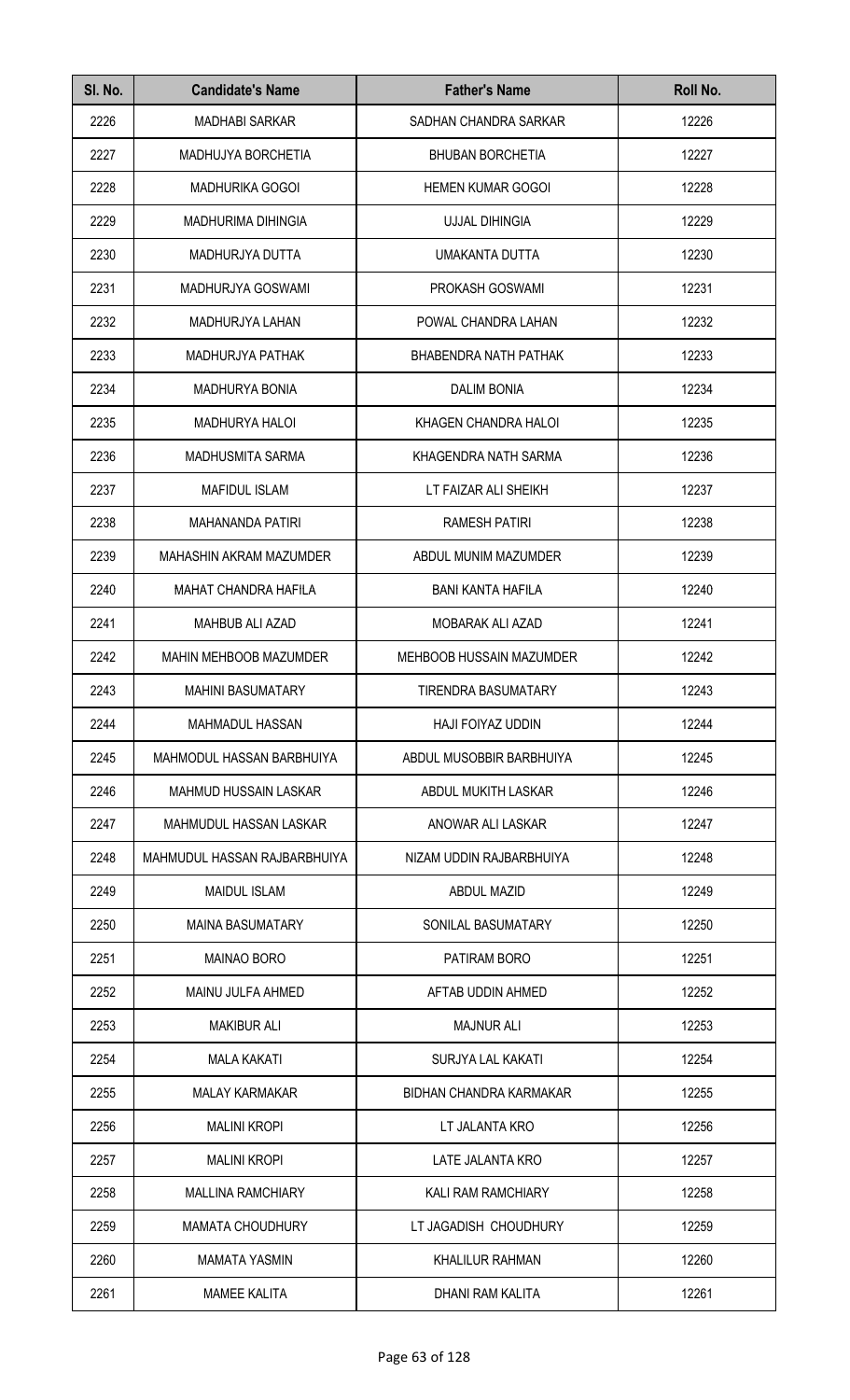| SI. No. | <b>Candidate's Name</b>      | <b>Father's Name</b>         | Roll No. |
|---------|------------------------------|------------------------------|----------|
| 2262    | <b>MAMONI KURMI</b>          | <b>AJIT KURMI</b>            | 12262    |
| 2263    | <b>MAMPI PURKAYASTHA</b>     | RATHINDRA PURKAYASTHA        | 12263    |
| 2264    | MAMTAJUL AHMED MAZUMDER      | MUSTAFA AHMED MAZUMDER       | 12264    |
| 2265    | <b>MANAB BARUAH</b>          | HARI CHANDRA BARUAH          | 12265    |
| 2266    | <b>MANAB JYOTI KHATANIAR</b> | MAHANANDA KHATANIAR          | 12266    |
| 2267    | MANABANANDA PATOWARY         | ACHYUTANANDA PATOWARY        | 12267    |
| 2268    | MANABENDRA BHATTACHARJYA     | LT. GHANASHYAM BHATTACHARJYA | 12268    |
| 2269    | MANABENDRA CHAKRABARTY       | <b>MOHAN CHAKRABARTY</b>     | 12269    |
| 2270    | <b>MANABENDRA TALUKDAR</b>   | DASARATH TALUKDAR            | 12270    |
| 2271    | MANABJYOTI DEKA              | PRABODH CHANDRA DEKA         | 12271    |
| 2272    | <b>MANAS DAS</b>             | <b>MUKTESWAR DAS</b>         | 12272    |
| 2273    | <b>MANAS JYOTI KALITA</b>    | <b>GUNESH CHANDRA KALITA</b> | 12273    |
| 2274    | <b>MANAS JYOTI KHOUND</b>    | DULU KHOUND                  | 12274    |
| 2275    | <b>MANAS JYOTI MAHANTA</b>   | <b>BISWADEV MAHANTA</b>      | 12275    |
| 2276    | <b>MANAS SARMA</b>           | SUBHASH CHANDRA SARMA        | 12276    |
| 2277    | <b>MANAS SINGH CHOUDHURY</b> | <b>MADAN SINGH CHOUDHURY</b> | 12277    |
| 2278    | MANASH JYOTI BAISHYA         | <b>DHIREN BAISHYA</b>        | 12278    |
| 2279    | MANASH JYOTI BORA            | <b>MINARAM BORA</b>          | 12279    |
| 2280    | MANASH JYOTI DAS             | <b>MANORANJAN DAS</b>        | 12280    |
| 2281    | MANASH JYOTI KALITA          | KESHAB CHANDRA KALITA        | 12281    |
| 2282    | <b>MANASH JYOTI LIKSON</b>   | <b>LAKHASWAR LIKSON</b>      | 12282    |
| 2283    | MANASH JYOTI SAIKIA          | <b>KAMAL SAIKIA</b>          | 12283    |
| 2284    | <b>MANASH PRATIM BARMAN</b>  | <b>SABIN BARMAN</b>          | 12284    |
| 2285    | <b>MANASH PRATIM BARUAH</b>  | <b>BICHITRA BEZBARUAH</b>    | 12285    |
| 2286    | <b>MANASH PRATIM DAS</b>     | PHULENDRA KUMAR DAS          | 12286    |
| 2287    | <b>MANASH PRATIM DUTTA</b>   | <b>DILIP DUTTA</b>           | 12287    |
| 2288    | MANASH PRATIM HAZARIKA       | PRADIP KUMAR HAZARIKA        | 12288    |
| 2289    | <b>MANASH PRATIM MAHANTA</b> | LT KULA MAHANTA              | 12289    |
| 2290    | <b>MANASH PRATIM SARMA</b>   | <b>DHIREN SARMA</b>          | 12290    |
| 2291    | <b>MANASH PROTIM BORAH</b>   | HIREN CHANDRA BORAH          | 12291    |
| 2292    | <b>MANASH PROTIM BORAH</b>   | LT BIBHUTI PROKASH BORAH     | 12292    |
| 2293    | <b>MANASH PROTIM BORUAH</b>  | <b>GADESWAR BORUAH</b>       | 12293    |
| 2294    | <b>MANASH PROTIM GOGOI</b>   | ROBIN CHANDRA GOGOI          | 12294    |
| 2295    | <b>MANASH SINGH RAJA</b>     | <b>DULAL SINGH RAJA</b>      | 12295    |
| 2296    | <b>MANASHI HAZARIKA</b>      | LATE JUGEN HAZARIKA          | 12296    |
| 2297    | MANASHJYOTI BORAH            | LATE BROJEN BORAH            | 12297    |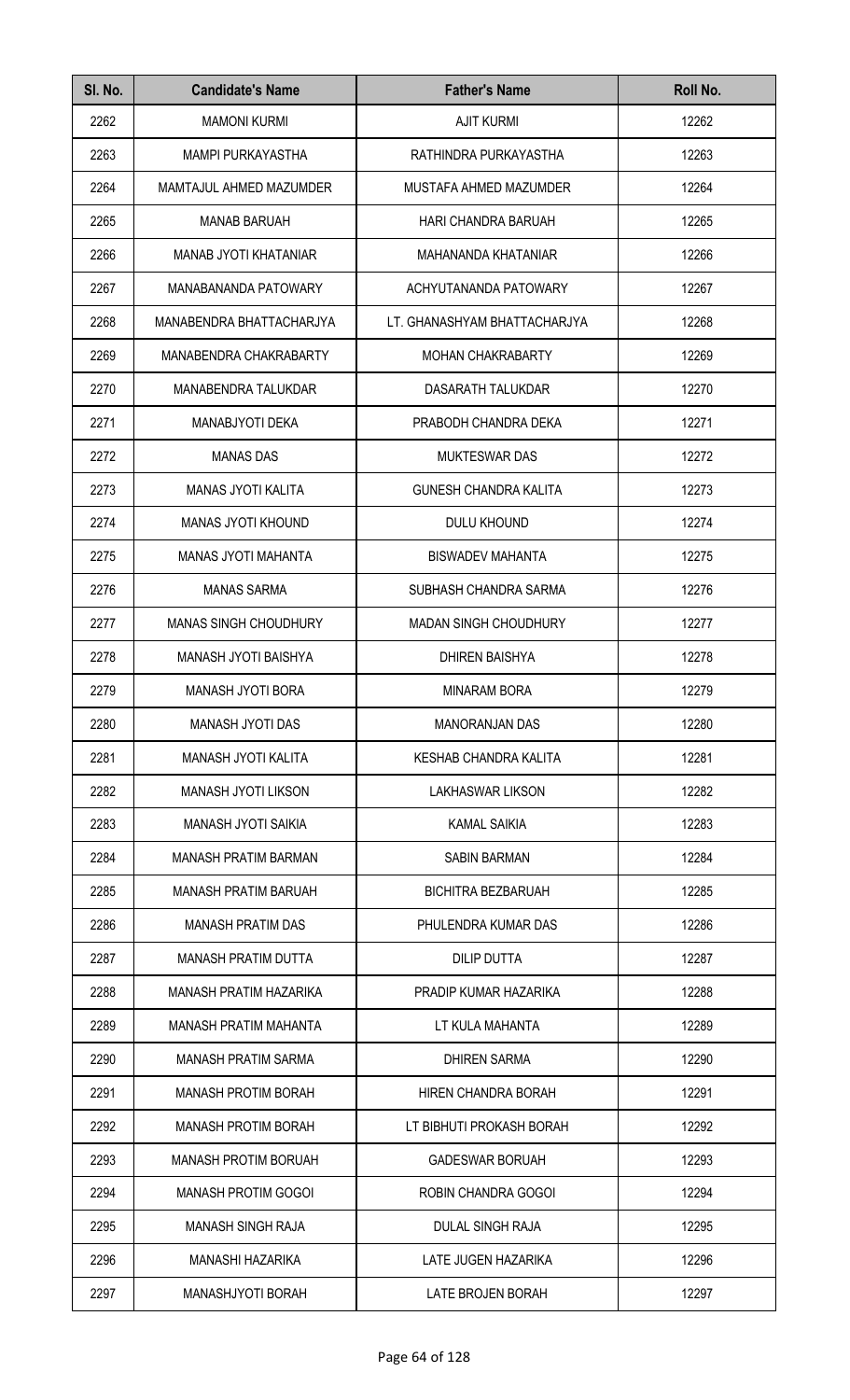| SI. No. | <b>Candidate's Name</b>        | <b>Father's Name</b>        | Roll No. |
|---------|--------------------------------|-----------------------------|----------|
| 2298    | <b>MANASI GOHAIN</b>           | <b>LALIT CHANDRA GOHAIN</b> | 12298    |
| 2299    | <b>MANASJYOTI SAIKIA</b>       | <b>SARAT SAIKIA</b>         | 12299    |
| 2300    | <b>MANDIP DUTTA</b>            | <b>NALIN DUTTA</b>          | 12300    |
| 2301    | <b>MANIK TISSO</b>             | <b>JOYSING TISSO</b>        | 12301    |
| 2302    | <b>MANIKA DEKA</b>             | AMULYA DHAR DEKA            | 12302    |
| 2303    | MANIKANKANA KAKATI             | <b>BIPINBIHARI KAKOTY</b>   | 12303    |
| 2304    | <b>MANIRA BEGUM</b>            | LT TAJUDDIN AHMED           | 12304    |
| 2305    | <b>MANIRAJ SARMA</b>           | DIGANTA KUMAR SARMA         | 12305    |
| 2306    | <b>MANIRUL ISLAM</b>           | <b>DARBESH ALI</b>          | 12306    |
| 2307    | <b>MANISH HAZARIKA</b>         | TIRTHA NATH HAZARIKA        | 12307    |
| 2308    | <b>MANISH RANJAN SINHA</b>     | LATE MIHIR RANJAN SINHA     | 12308    |
| 2309    | <b>MANISH ROY</b>              | LATE RAMESH ROY             | 12309    |
| 2310    | <b>MANISHA DAS</b>             | SURJYA KANTA DAS            | 12310    |
| 2311    | <b>MANISHA PARAJULI</b>        | <b>BHOLA NATH PARAJULI</b>  | 12311    |
| 2312    | MANJEET PRASAD DAS             | JAGADISH PRASAD DAS         | 12312    |
| 2313    | <b>MANJIL SHARMA</b>           | <b>MADHAB SHARMA</b>        | 12313    |
| 2314    | <b>MANJIT CHANDRA PATOWARY</b> | RAMA NANDA PATOWARY         | 12314    |
| 2315    | MANJIT DEKA BORUAH             | NIRMAL DEKA BORUAH          | 12315    |
| 2316    | <b>MANJU KALITA</b>            | <b>BANDHU RAM KALITA</b>    | 12316    |
| 2317    | MANJUL BHATTACHARYA            | LT DHIREN BHATTACHARYA      | 12317    |
| 2318    | <b>MANOJ BARMAN</b>            | <b>KAMESWAR BARMAN</b>      | 12318    |
| 2319    | <b>MANOJ CHETRY</b>            | AGNI BAHADUR CHETRY         | 12319    |
| 2320    | <b>MANOJ DAS</b>               | <b>BHUBAN DAS</b>           | 12320    |
| 2321    | <b>MANOJ DEKA</b>              | PRANAHARI DEKA              | 12321    |
| 2322    | <b>MANOJ DEY</b>               | PARIMAL CHANDRA DEY         | 12322    |
| 2323    | <b>MANOJ KALITA</b>            | <b>BIREN KALITA</b>         | 12323    |
| 2324    | <b>MANOJ KRISHNA DAHAL</b>     | NARAYAN DAHAL               | 12324    |
| 2325    | <b>MANOJ KUMAR DAS</b>         | SIB CHARAN DAS              | 12325    |
| 2326    | MANOJ KUMAR DEKA               | ANNA CHARAN DEKA            | 12326    |
| 2327    | <b>MANOJ KUMAR DEKA</b>        | <b>BODHESWAR DEKA</b>       | 12327    |
| 2328    | <b>MANOJ THAKURIA</b>          | PITAMBAR THAKURIA           | 12328    |
| 2329    | <b>MANORANJAN DEBNATH</b>      | <b>JATINDRA DEBNATH</b>     | 12329    |
| 2330    | <b>MANORANJAN KALITA</b>       | <b>JATIN KALITA</b>         | 12330    |
| 2331    | <b>MANOWAR HUSSAIN</b>         | <b>SHAMSUDDIN AHMED</b>     | 12331    |
| 2332    | <b>MANOWAR HUSSAIN</b>         | <b>LATE MANTU SHEIKH</b>    | 12332    |
| 2333    | MANSUR AHMED BARLASKAR         | MISBAH UDDIN BARLASKAR      | 12333    |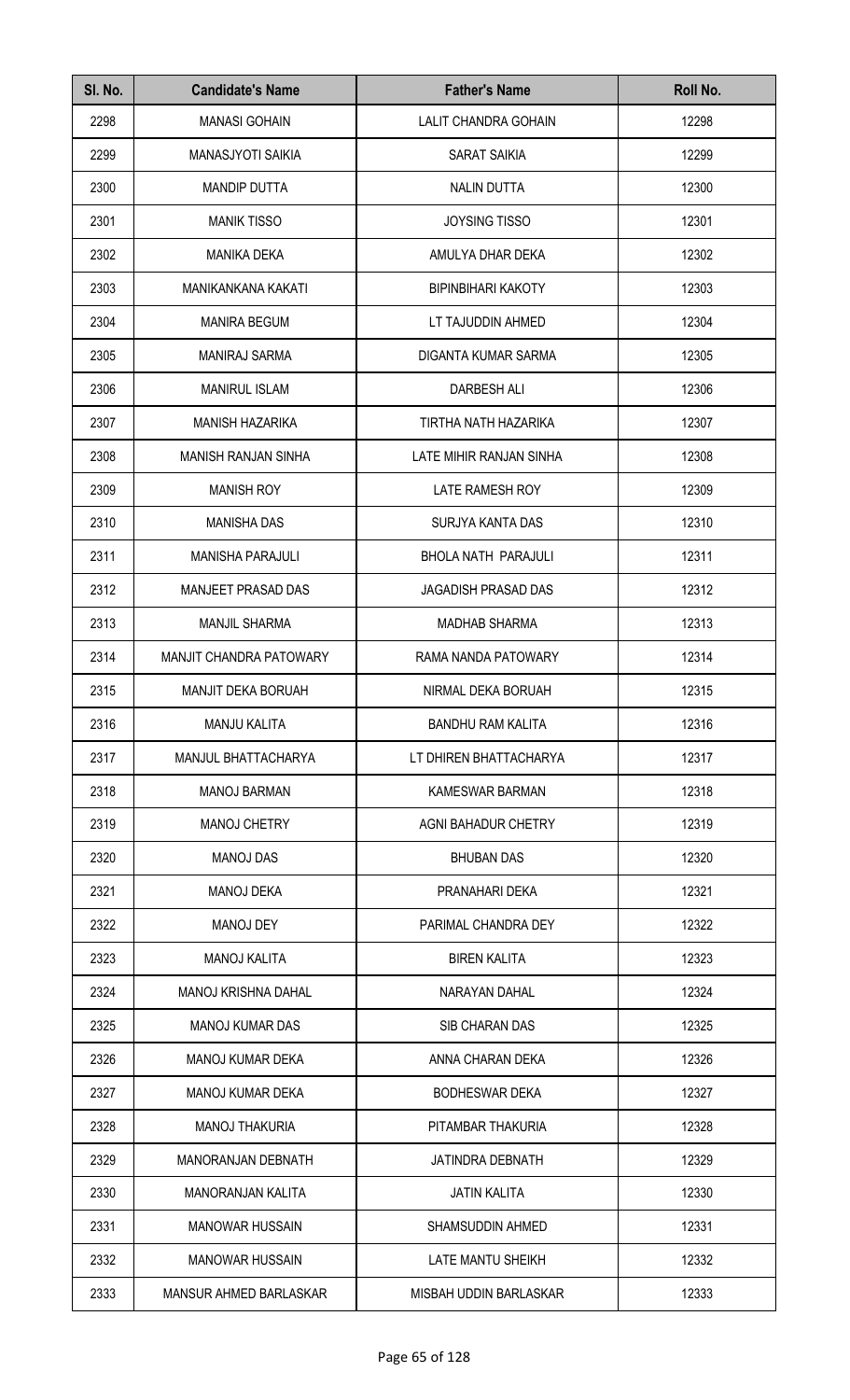| SI. No. | <b>Candidate's Name</b>                   | <b>Father's Name</b>        | Roll No. |
|---------|-------------------------------------------|-----------------------------|----------|
| 2334    | <b>MANTU BORO</b>                         | SUKLESWAR BORO              | 12334    |
| 2335    | <b>MANTU GOSWAMI</b>                      | <b>NAKUL GOSWAMI</b>        | 12335    |
| 2336    | <b>MANTU KUMAR DAS</b>                    | RAMA KANTA DAS              | 12336    |
| 2337    | <b>MANTUZUR RAHMAN</b>                    | <b>MAHIBAR RAHMAN</b>       | 12337    |
| 2338    | <b>MANU RANJAN CHANGMAI</b>               | DHARMESWAR CHANGMAI         | 12338    |
| 2339    | MANUNUR HAQUE CHOUDHURY                   | ABDUL NOOR HAQUE CHOUDHURY  | 12339    |
| 2340    | MANURANJAN BRAHMA                         | CHUNILAL BRAHMA             | 12340    |
| 2341    | <b>MARAMI BAISHYA</b>                     | <b>NAGEN BAISHYA</b>        | 12341    |
| 2342    | <b>MARJANA BORA</b>                       | SARBANANDA BORA             | 12342    |
| 2343    | <b>MARRIN TALUKDAR</b>                    | LATE SOMESWAR TALUKDAR      | 12343    |
| 2344    | <b>MARSHALL HASSA</b>                     | <b>LATE SIMON HASSA</b>     | 12344    |
| 2345    | <b>MARSINA TAAUSEN</b>                    | RAJ KUMAR THAUSEN           | 12345    |
| 2346    | MARTHUZA RUMUL ALAM<br><b>MAZARBHUIYA</b> | LT AFTAB UDDIN MAZARBHUIYA  | 12346    |
| 2347    | <b>MARTIN BORDOLOI</b>                    | NRIPEN BORDOLOI             | 12347    |
| 2348    | <b>MARTINA HAZARIKA</b>                   | DHIRENDRA KR DAS            | 12348    |
| 2349    | <b>MARY BENNETT</b>                       | <b>JOSEPH BENNETT</b>       | 12349    |
| 2350    | MASHUD ABBAS BARBHUIYA                    | TAJMAL ALI BARBHUIYA        | 12350    |
| 2351    | MASRUR AHMED BARLASKAR                    | MISBAH UDDIN BARLASKAR      | 12351    |
| 2352    | <b>MASUD AKRAM AHMED</b>                  | SOZIM UDDIN AHMED           | 12352    |
| 2353    | <b>MASUDA YASMIN</b>                      | LT MOSLEH UDDIN             | 12353    |
| 2354    | <b>MASUM AHMED</b>                        | ALA UDDIN                   | 12354    |
| 2355    | MASUM AHMED LASKAR                        | <b>FERDOUS AHMED LASKAR</b> | 12355    |
| 2356    | <b>MASUM AHMED LASKAR</b>                 | MARTUZA HUSSAIN LASKAR      | 12356    |
| 2357    | MASUM SADDAM AHMED                        | NASIR UDDIN AHMED           | 12357    |
| 2358    | <b>MASUM YADAV</b>                        | MOHAN LAL YADAV             | 12358    |
| 2359    | <b>MASUMA SULTANA</b>                     | MAYNUL HOQUE MIR            | 12359    |
| 2360    | MASUQUE AHMED MAZUMDER                    | MISBHA UDDIN MAZUMDER       | 12360    |
| 2361    | <b>MATIUR RAHMAN</b>                      | NAZIMUDDIN AHMED            | 12361    |
| 2362    | <b>MAUCHEN GOGOI</b>                      | <b>TILEN GOGOI</b>          | 12362    |
| 2363    | <b>MAUSHOMI DUTTA</b>                     | MRINAL KANTI DUTTA          | 12363    |
| 2364    | <b>MAWFUNGRA BRAHMA</b>                   | <b>MADARAM BRAHMA</b>       | 12364    |
| 2365    | <b>MAYNAK SHARMA</b>                      | <b>ANIL SHARMA</b>          | 12365    |
| 2366    | <b>MAYUR KRISHNA RANI DAS</b>             | <b>HEMONTA KUMAR DAS</b>    | 12366    |
| 2367    | <b>MAYUR RAJ BORBORA</b>                  | KABIRMALLA BORBORA          | 12367    |
| 2368    | <b>MAYUR RANJAN BARUAH</b>                | <b>BIPUL BARUAH</b>         | 12368    |
| 2369    | MAYUR UDDIN AHMED                         | LATE MAFIZUDDIN AHMED       | 12369    |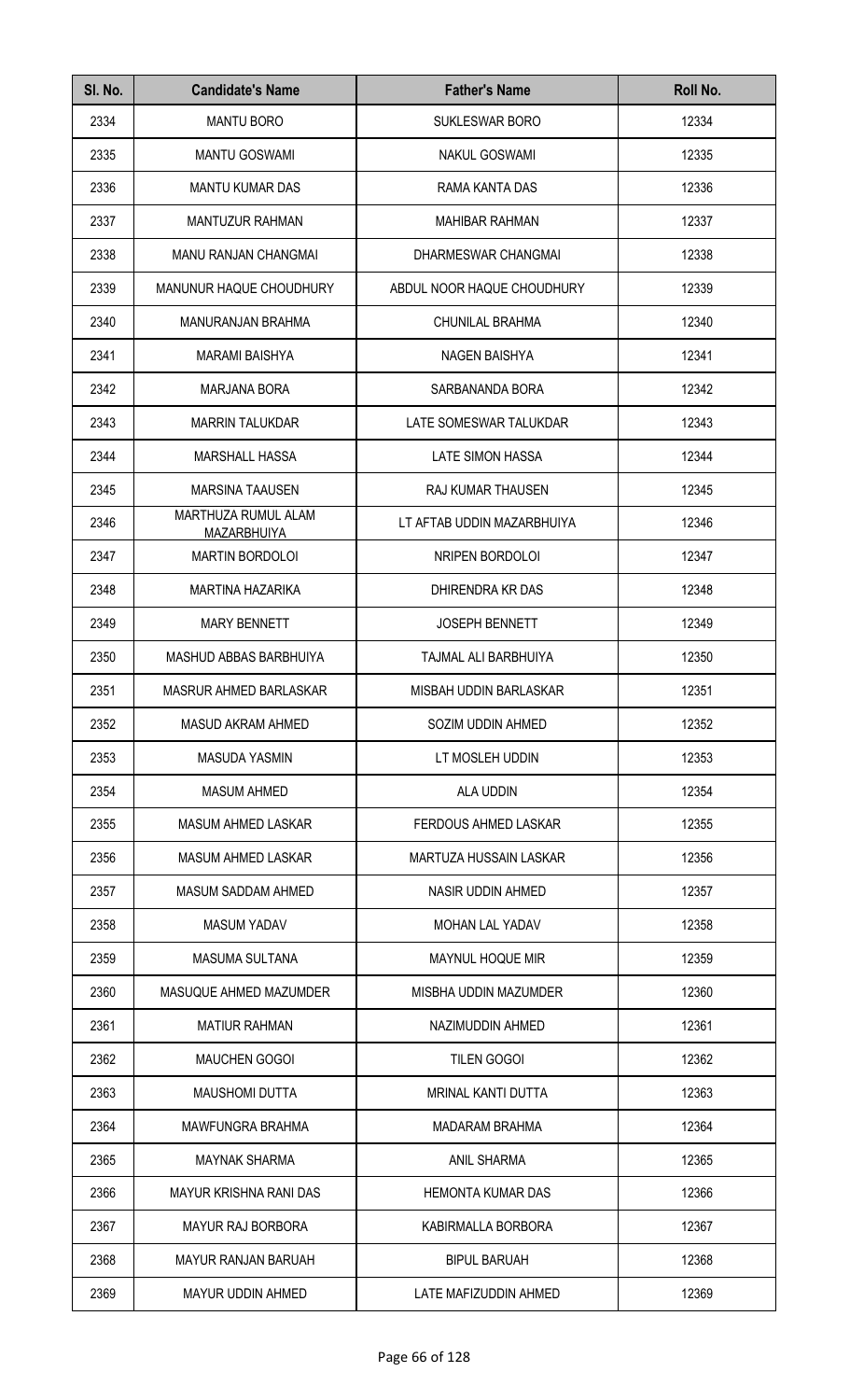| SI. No. | <b>Candidate's Name</b>    | <b>Father's Name</b>     | Roll No. |
|---------|----------------------------|--------------------------|----------|
| 2370    | <b>MAYURI MEDHI</b>        | <b>JITEN MEDHI</b>       | 12370    |
| 2371    | <b>MAYURI THAOSEN</b>      | <b>BIJOYLAL THAOSEN</b>  | 12371    |
| 2372    | <b>MAYURSHREE KAKATI</b>   | <b>BOLORAM KAKATI</b>    | 12372    |
| 2373    | <b>MD ABBAS MIRZA</b>      | MD AMIRUDDIN HAZARIKA    | 12373    |
| 2374    | MD ABDUL HANNAN            | <b>MD JULHASH ALI</b>    | 12374    |
| 2375    | MD ABDUL HASIB             | <b>ABDUL SUKKUR</b>      | 12375    |
| 2376    | MD ABDUL HYE SHEIKH        | MD AYNAL HOQUE           | 12376    |
| 2377    | MD ABUBAKKAR SIDDIQUE      | <b>MD AKRAL HUSSAIN</b>  | 12377    |
| 2378    | MD AFRID DILUWAR HUSSAIN   | <b>DILUWAR HUSSAIN</b>   | 12378    |
| 2379    | <b>MD AFZAL HUSSAIN</b>    | <b>MD ABDUL KARIM</b>    | 12379    |
| 2380    | MD AHMED SAYEED            | <b>MD ATAUR RAHMAN</b>   | 12380    |
| 2381    | <b>MD AKBAR ALI</b>        | SARPAT ALI               | 12381    |
| 2382    | <b>MD AKHTAUR RAHMAN</b>   | <b>MD ASHRAF ALI</b>     | 12382    |
| 2383    | <b>MD AKRAM HUSSAIN</b>    | <b>MD ANWAR HUSSAIN</b>  | 12383    |
| 2384    | <b>MD AKTAR ALI</b>        | SHOMSER ALI              | 12384    |
| 2385    | MD ALTAF HUSSAIN           | <b>MD IMRAN HUSSAIN</b>  | 12385    |
| 2386    | MD AMSAL AHMED             | MD AZIZUR RAHMAN         | 12386    |
| 2387    | MD ANSAR AHMED MAZUMDER    | NOZMUL HAQUE MAZUMDER    | 12387    |
| 2388    | <b>MD ATIFUR RAHMAN</b>    | <b>MD AZIJUR RAHMAN</b>  | 12388    |
| 2389    | <b>MD ATIKUR RAHMAN</b>    | MD KHASNUR UDDIN AHMED   | 12389    |
| 2390    | <b>MD BADRUL ISLAM</b>     | MD BAHARUL ISLAM         | 12390    |
| 2391    | MD BURHAN ALI              | <b>MD SAHALOM SHEIKH</b> | 12391    |
| 2392    | MD DILOWAR HUSSAIN         | LATE AKBAR ALI           | 12392    |
| 2393    | MD FAZLUL ALAM             | <b>MD KHORSHED ALI</b>   | 12393    |
| 2394    | <b>MD FORJUL ISLAM</b>     | MD KUDDUS ALI            | 12394    |
| 2395    | MD GAUSHUL ALAM KHAN       | MD KHAIRUL ANAM KHAN     | 12395    |
| 2396    | MD GOLAM NABI AZAD         | ABDUL TUYEBULLAH AZAD    | 12396    |
| 2397    | <b>MD IBRAHIM ALI</b>      | ABDUS SATTAR             | 12397    |
| 2398    | <b>MD IKRAM HUSSAIN</b>    | <b>MD JAMIR ALI</b>      | 12398    |
| 2399    | <b>MD IKRAM HUSSAIN</b>    | MD KHABIRUDDIN AHMED     | 12399    |
| 2400    | MD IZAZ AHMED              | MD BABUL AHMED           | 12400    |
| 2401    | <b>MD JAFRIZ ZAMAN</b>     | <b>MD JAMAN ALI</b>      | 12401    |
| 2402    | <b>MD JAVED ALI</b>        | LATE MD JAHAN ALI        | 12402    |
| 2403    | MD JEHERUL HOQUE CHOUDHURY | MD NURUL HOQUE CHOUDHURY | 12403    |
| 2404    | <b>MD JIAUR RAHMAN</b>     | <b>MD HASMAT ALI</b>     | 12404    |
| 2405    | <b>MD JINNATUL MALIK</b>   | MD AFFAZUDDIN AHMED      | 12405    |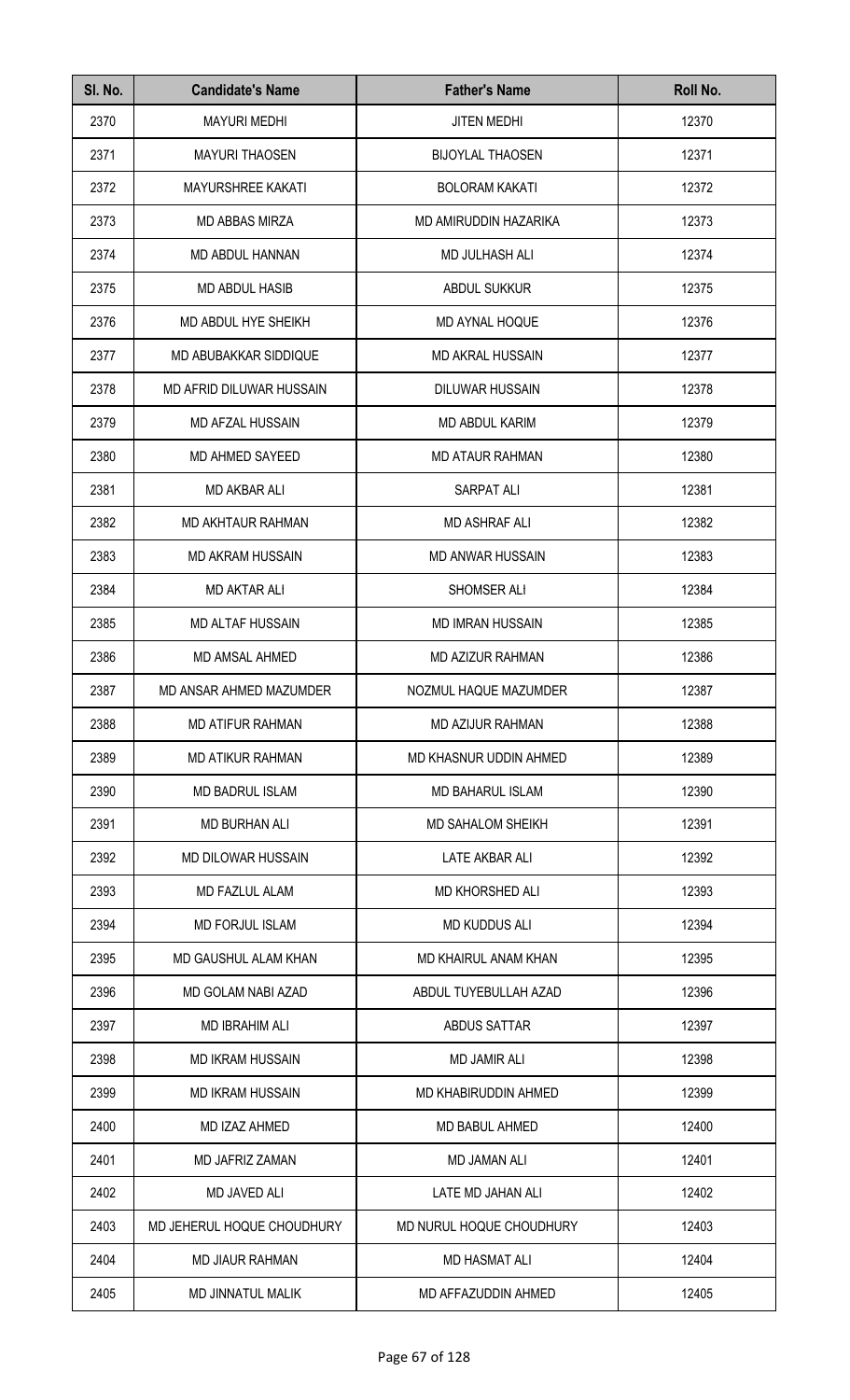| SI. No. | <b>Candidate's Name</b>      | <b>Father's Name</b>      | Roll No. |
|---------|------------------------------|---------------------------|----------|
| 2406    | MD JISHAN AHMED              | MD AFSAR UDDIN AHMED      | 12406    |
| 2407    | MD KHALEQUL ISLAM            | MOSLEM UDDIN AHMED        | 12407    |
| 2408    | MD MAHAMMAD                  | LATE ABDUL WAHAB          | 12408    |
| 2409    | <b>MD MAIDUL ISLAM</b>       | MD ABDUL KUDDUSH          | 12409    |
| 2410    | MD MIRAJUDDIN AHMED          | <b>MD FAIZUDDIN AHMED</b> | 12410    |
| 2411    | <b>MD MIRZA HUSSAIN</b>      | <b>EUSUF RAJ RAHMAN</b>   | 12411    |
| 2412    | <b>MD MOHIBUL ISLAM</b>      | <b>ALI HUSSAIN</b>        | 12412    |
| 2413    | <b>MD MOUSIM ALI</b>         | LT MOJNUR ALI             | 12413    |
| 2414    | MD MUKESH KHAN               | LT RAHIZ ALI              | 12414    |
| 2415    | MD MUSTAK AHMED              | <b>MD OSMAN ALI</b>       | 12415    |
| 2416    | MD MUZAMIL HUSSAIN           | LATE MOFIDUL ISLAM        | 12416    |
| 2417    | <b>MD NABIR HUSSAIN</b>      | LATE WAZED ALI            | 12417    |
| 2418    | MD NAZRUL AHMED              | LT NASIRUDDIN AHMED       | 12418    |
| 2419    | MD NUR MAHAMMAD              | MD EMANI HOQUE ALI        | 12419    |
| 2420    | MD RAFIQUL ISLAM             | ABDUL IMAN ALI            | 12420    |
| 2421    | <b>MD RAKIB AKTER KHAN</b>   | RAZA KHAN                 | 12421    |
| 2422    | <b>MD RITUL RAHMAN</b>       | <b>MAKIBAR RAHMAN</b>     | 12422    |
| 2423    | MD ROBIUL ISLAM MOLLAH       | MD JAMAL UDDIN MOLLAH     | 12423    |
| 2424    | <b>MD RUPAM ALI</b>          | <b>MD MASARAF ALI</b>     | 12424    |
| 2425    | <b>MD SADDAM HUSSAIN</b>     | <b>MD ABDUL MATIN SK</b>  | 12425    |
| 2426    | <b>MD SAFIQUE AHMED</b>      | RAFIQUE AHMED             | 12426    |
| 2427    | <b>MD SAIFUL ISLAM</b>       | <b>MD BABAR ALI SK</b>    | 12427    |
| 2428    | <b>MD SAYED SAIFUL ISLAM</b> | ABDUR RASHID              | 12428    |
| 2429    | MD SOFIQUE AHMED             | ABDUL HAMID MONDAL        | 12429    |
| 2430    | <b>MD SOHIDUL ISLAM</b>      | <b>MD ABDUL MOTIN</b>     | 12430    |
| 2431    | <b>MD SUJAUL HASAN</b>       | <b>MD ABDUS SALAM</b>     | 12431    |
| 2432    | <b>MD TAHER ALI SK</b>       | MD AMZAD ALI SK           | 12432    |
| 2433    | <b>MD TAKIUR RAHMAN</b>      | <b>MD ATAUR RAHMAN</b>    | 12433    |
| 2434    | <b>MD WASIM AKRAM</b>        | <b>MD AKHRAT ALI</b>      | 12434    |
| 2435    | <b>MD WAZED ALI</b>          | <b>MD ASAHAK ALI</b>      | 12435    |
| 2436    | <b>MD YAKUB ALI</b>          | MD AZIBAR RAHMAN          | 12436    |
| 2437    | <b>MD YAKUB ALI</b>          | <b>MD AYUB ALI</b>        | 12437    |
| 2438    | <b>MD ZIAUR RAHMAN</b>       | <b>MD GOLAM RASUL</b>     | 12438    |
| 2439    | <b>MEDINI MOHAN GOGOI</b>    | PROBIN GOGOI              | 12439    |
| 2440    | <b>MEENAKSHI BORA</b>        | KARUNA KANTA BORA         | 12440    |
| 2441    | MEENAKSHI DUTTA              | LATE KARTICK CH DUTTA     | 12441    |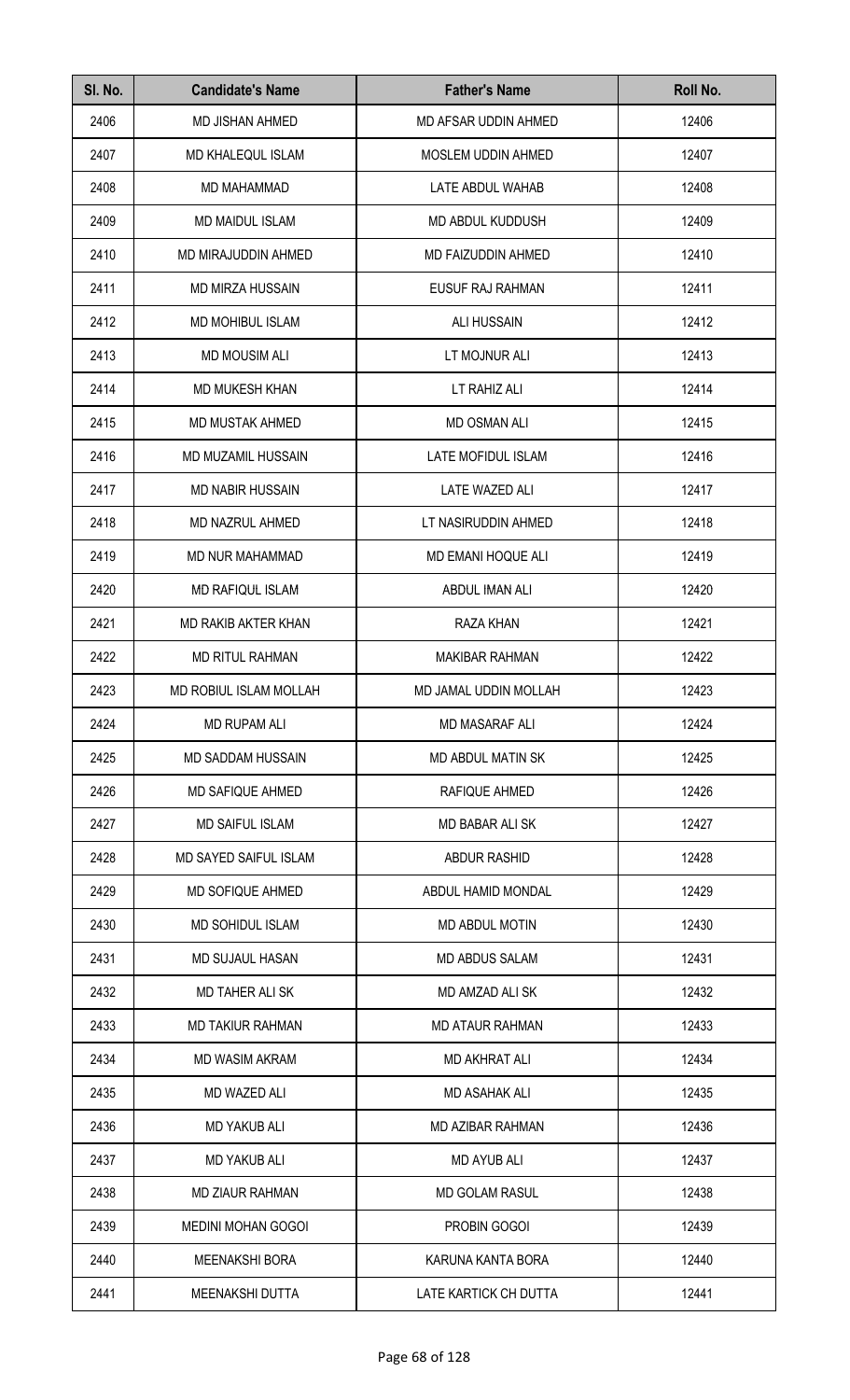| SI. No. | <b>Candidate's Name</b>     | <b>Father's Name</b>       | Roll No. |
|---------|-----------------------------|----------------------------|----------|
| 2442    | MEENAKSHI GOGOI             | LAKHIRAM GOGOI             | 12442    |
| 2443    | MEEQDAM AHMED LASKAR        | ABDUR RAHMAN LASKAR        | 12443    |
| 2444    | <b>MEERA BEYPI</b>          | PREMESWAR BEY              | 12444    |
| 2445    | MEGHALI DEKA                | HARA KANTA DEKA            | 12445    |
| 2446    | MEHBOOB ALAM CHOUDHURY      | <b>TULA MIA CHOUDHURY</b>  | 12446    |
| 2447    | <b>MEHBUB AHMED LASKAR</b>  | ASKAN ALI LASKAR           | 12447    |
| 2448    | <b>MEHBUB ALAM</b>          | ROUSHAN ALI AHMED          | 12448    |
| 2449    | <b>MEHBUB SUBHAN LASKAR</b> | <b>MOYJUL ISLAM LASKAR</b> | 12449    |
| 2450    | MEHBUBUL ALAM BARBHUIYA     | LT ABDUL JALIL BARBHUIYA   | 12450    |
| 2451    | <b>MEHDI HASSAN</b>         | <b>NURAI HUDA</b>          | 12451    |
| 2452    | <b>MEHEBUB RAHMAN</b>       | SAIDUL ISLAM AHMED         | 12452    |
| 2453    | MEHEDI HASHAN MONDAL        | ABDUL MANNAN MONDAL        | 12453    |
| 2454    | MEHERJAN BEGUM BARBHUIYA    | SAMIJUR RAMAN BARBHUIYA    | 12454    |
| 2455    | <b>MEHRUN NISHA</b>         | <b>MD NICE MAHAMMED</b>    | 12455    |
| 2456    | <b>MEHZOBIN ELIZA</b>       | MD MAYEENUDDIN             | 12456    |
| 2457    | <b>MENAKA DEORI</b>         | <b>RUPESWAR DEORI</b>      | 12457    |
| 2458    | <b>MENAKA TERANGPI</b>      | LT DILIP TERANG            | 12458    |
| 2459    | MERAJ AHMED                 | KODAR AHMED                | 12459    |
| 2460    | MERAJUL HOQUE               | <b>MOHAMMED ALI</b>        | 12460    |
| 2461    | <b>MERINA HOJAI</b>         | BHARAT BHUSHAN HOJAI       | 12461    |
| 2462    | MIFTABUDDIN AHMED           | <b>BILALUDDIN AHMED</b>    | 12462    |
| 2463    | MIFTAHUR RAHMAN MAZUMDER    | MIZABUR RAHMAN MAZUMDER    | 12463    |
| 2464    | MIGARAJ BONAMALI BORAH      | DEBEN CH BORAH             | 12464    |
| 2465    | <b>MIJUN SAIKIA</b>         | <b>DILIP SAIKIA</b>        | 12465    |
| 2466    | <b>MIKU BORAH</b>           | <b>MUKTI NATH BORAH</b>    | 12466    |
| 2467    | MILAN JYOTI AMPHI           | <b>MILESWAR AMPHI</b>      | 12467    |
| 2468    | <b>MILAN SALOI</b>          | LATE DHIREN SALOI          | 12468    |
| 2469    | <b>MILI GOHAIN</b>          | DULAL CHANDRA BORGOHAIN    | 12469    |
| 2470    | MILON NEHAR LASKAR          | MOHIBUR RAHMAN LASKAR      | 12470    |
| 2471    | <b>MIMAG DOLEY</b>          | <b>BANI KANTA DOLEY</b>    | 12471    |
| 2472    | <b>MIMAG KUMBANG</b>        | <b>JUGANANDA KUMBANG</b>   | 12472    |
| 2473    | MINAKSHI BHUYAN             | PRAFULLA BHUYAN            | 12473    |
| 2474    | <b>MINAL DAS</b>            | <b>BASANTA DAS</b>         | 12474    |
| 2475    | MINENDRA KACHARI            | DHIRESWAR KACHARI          | 12475    |
| 2476    | MINHAJUL HOQUE              | SAMSUL HOQUE               | 12476    |
| 2477    | MINHAJUL HOQUE CHOUDHURY    | DIDARUL HOQUE CHOUDHURY    | 12477    |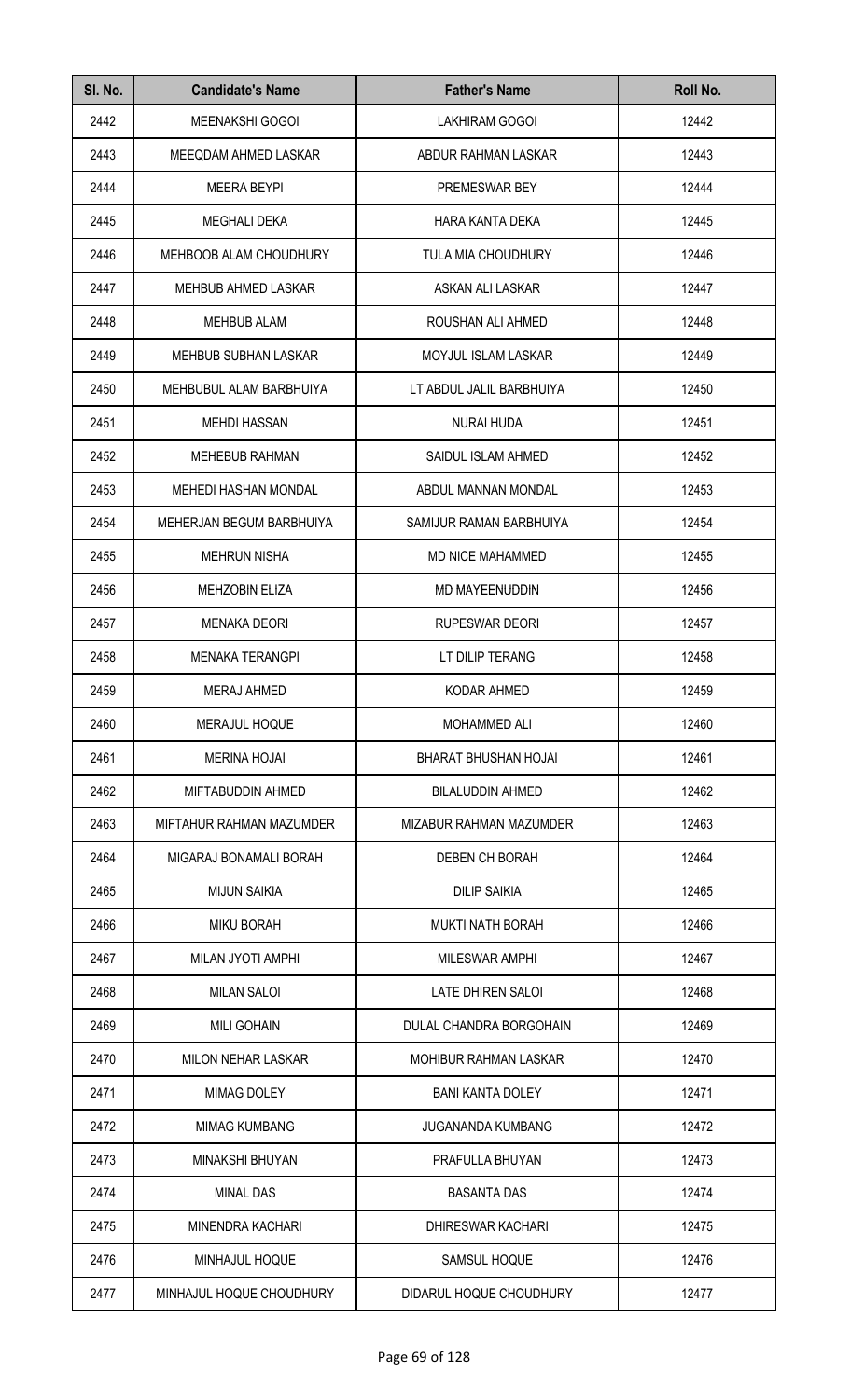| SI. No. | <b>Candidate's Name</b>     | <b>Father's Name</b>          | Roll No. |
|---------|-----------------------------|-------------------------------|----------|
| 2478    | MINHAZ AHMED                | PEAR UDDIN AHMED              | 12478    |
| 2479    | MINHAZUR RAHMAN             | LT HAFIZ UDDIN AHMED          | 12479    |
| 2480    | MINISWRANG NARZARY          | ABINASH NARZARY               | 12480    |
| 2481    | <b>MINTU BHUSAN SINGHA</b>  | LATE DHIRENDRA BHUSAN SINGHA  | 12481    |
| 2482    | <b>MINTU GOGOI</b>          | <b>KRISHNA GOGOI</b>          | 12482    |
| 2483    | MINTU KUMAR DAS             | <b>MOHAN CHANDRA DAS</b>      | 12483    |
| 2484    | <b>MINTU SAIKIA</b>         | <b>KUMUD SAIKIA</b>           | 12484    |
| 2485    | <b>MINTU TALUKDAR</b>       | <b>KUMUD TALUKDAR</b>         | 12485    |
| 2486    | MINU DOLEY                  | DURGA PRASAD DOLEY            | 12486    |
| 2487    | MIR AJAD ALI                | <b>MIRZAUR RAHMAN</b>         | 12487    |
| 2488    | <b>MIR MUSHAROB HUSSAIN</b> | <b>MD ANOWAR HUSSAIN</b>      | 12488    |
| 2489    | <b>MIRA BAISHYA</b>         | <b>MADHAB BAISHYA</b>         | 12489    |
| 2490    | MIRAJ RASID LASKAR          | AFTAB ALOM LASKAR             | 12490    |
| 2491    | <b>MIRAJ SIKDAR</b>         | ABDUL SATTAR                  | 12491    |
| 2492    | MIRAJUL HAQUE               | <b>JALAL ALI</b>              | 12492    |
| 2493    | MIRAJUR RAHMAN SAIKIA       | MAFIZUR RAHMAN SAIKIA         | 12493    |
| 2494    | <b>MIRDAN ENGLENGPI</b>     | <b>JUGESWAR ENGLENG</b>       | 12494    |
| 2495    | <b>MIRLON TISSOPI</b>       | PRADIP TISSO                  | 12495    |
| 2496    | <b>MIRNAL HAJONG</b>        | UTTAM KR HAJONG               | 12496    |
| 2497    | MISHITA DUTTA HAZARIKA      | <b>JAYANTA DUTTA HAZARIKA</b> | 12497    |
| 2498    | <b>MITALI KALITA</b>        | LATE SUNANDA KALITA           | 12498    |
| 2499    | <b>MITALI KALITA</b>        | LATE MOHAN KALITA             | 12499    |
| 2500    | <b>MITALI SAIKIA</b>        | PRADIP SAIKIA                 | 12500    |
| 2501    | <b>MITALI SONOWAL</b>       | LT DWIJEN SONOWAL             | 12501    |
| 2502    | MITHINGA BASUMATARY         | PRAFULLA KR BASUMATARY        | 12502    |
| 2503    | MITHINGA GWRA BASUMATARY    | RAMESWAR BASUMATARY           | 12503    |
| 2504    | <b>MITHU DUTTA</b>          | ROHIN DUTTA                   | 12504    |
| 2505    | <b>MITHU SARKAR</b>         | <b>MANORANJAN SARKAR</b>      | 12505    |
| 2506    | <b>MITHUN DEKA</b>          | <b>MUKTA RAM DEKA</b>         | 12506    |
| 2507    | <b>MITHUN ROY</b>           | LATE SAILENDRA ROY            | 12507    |
| 2508    | <b>MITHUNJOY BRAHMA</b>     | SAMBARU BRAHMA                | 12508    |
| 2509    | <b>MITU BIN</b>             | <b>MONILAL BIN</b>            | 12509    |
| 2510    | <b>MITU KALITA</b>          | <b>DHANI RAM KALITA</b>       | 12510    |
| 2511    | <b>MITU PATHAK</b>          | PRANJIT PATHAK                | 12511    |
| 2512    | <b>MITU RANI BAISHYA</b>    | <b>BANESWAR BAISHYA</b>       | 12512    |
| 2513    | MOBRUR HUSSAIN MAZUMDER     | LATE NURUL ISLAM MAZUMDER     | 12513    |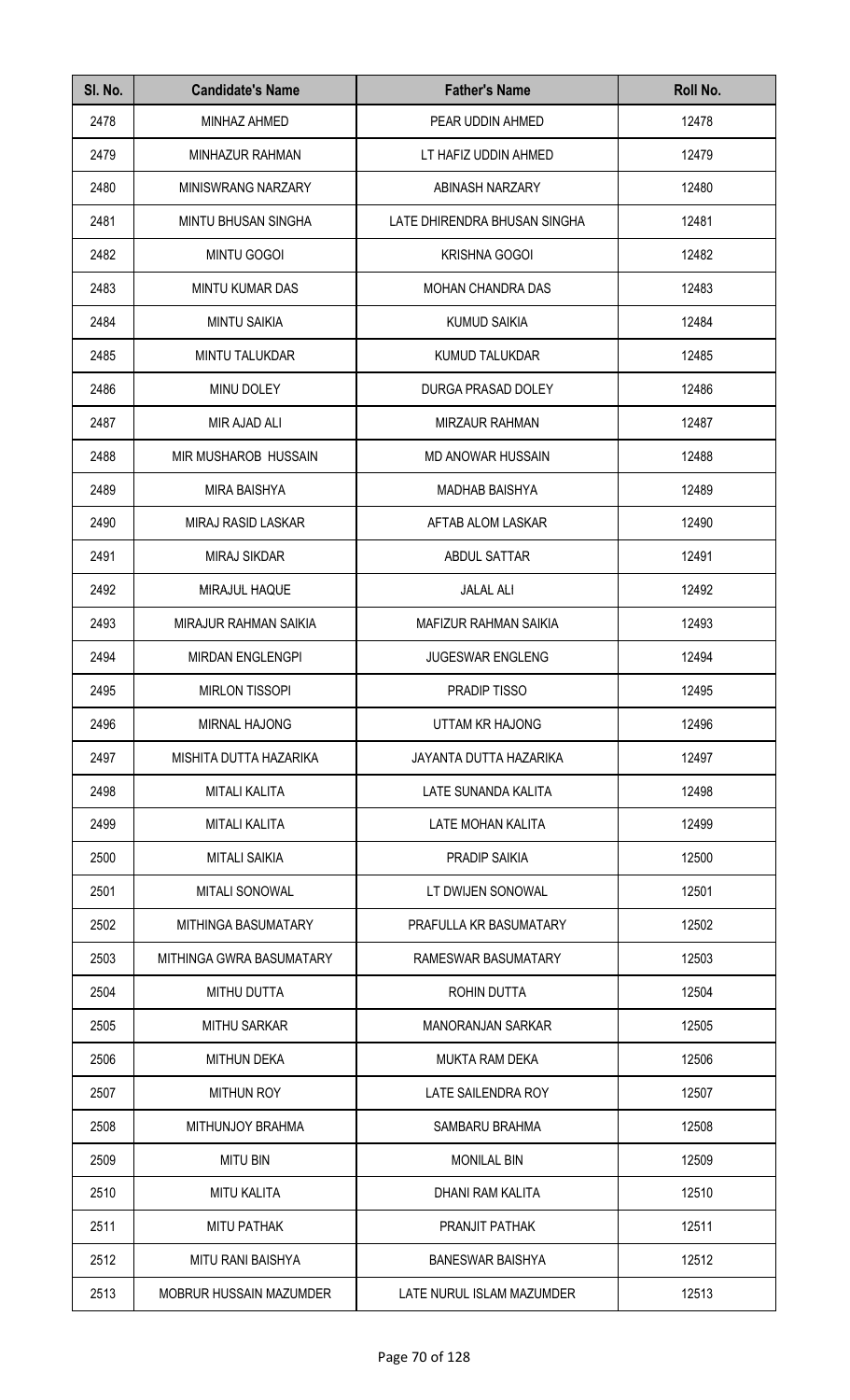| SI. No. | <b>Candidate's Name</b>    | <b>Father's Name</b>        | Roll No. |
|---------|----------------------------|-----------------------------|----------|
| 2514    | MODHUSHRI GONDHIA          | LT HEM KANTA GONDHIA        | 12514    |
| 2515    | MOFIDUL ISLAM KHANDOKAR    | ABDULLAH KHANDOKAR          | 12515    |
| 2516    | <b>MOFSIDA KHANAM</b>      | MD MASUM ALI KHAN           | 12516    |
| 2517    | MOGENDRO KEMPRAI           | <b>MOLAL KEMPRAI</b>        | 12517    |
| 2518    | <b>MOHAMMAD NASEEM</b>     | <b>MOHAMMAD BISMILLAH</b>   | 12518    |
| 2519    | <b>MOHAN BORO</b>          | <b>MONBAR BORO</b>          | 12519    |
| 2520    | MOHANANDA BAGREE           | <b>TUPIRAM BAGREE</b>       | 12520    |
| 2521    | MOHBUB HASSAN MAZUMDER     | LATE TAHIR ALI MAZUMDER     | 12521    |
| 2522    | <b>MOHENDRA MOHAN MILI</b> | LT UNIRAM MILI              | 12522    |
| 2523    | <b>MOHSINA BEGUM</b>       | <b>MD TUBUL ALI</b>         | 12523    |
| 2524    | <b>MOIDUL ISLAM</b>        | <b>MOTICK ALI</b>           | 12524    |
| 2525    | <b>MOIDUL ISLAM</b>        | AHMED ALI                   | 12525    |
| 2526    | MOINUDDIN AHMED            | ELIASH ALI                  | 12526    |
| 2527    | MOINUL HOQUE               | <b>ABDUR ROUF</b>           | 12527    |
| 2528    | <b>MOJAKKIR HUSSAIN</b>    | <b>MOBARAK HUSSAIN</b>      | 12528    |
| 2529    | <b>MOKARROMA WAHID</b>     | <b>MOSIHUR RAHMAN WAHID</b> | 12529    |
| 2530    | <b>MOKIBUR RAHMAN</b>      | SADEK ALI MONDAL            | 12530    |
| 2531    | <b>MOKLESUR RAHMAN</b>     | EUSUF ALI MIAH              | 12531    |
| 2532    | <b>MOKTADIR AHMED</b>      | <b>MOSIR UDDIN AHMED</b>    | 12532    |
| 2533    | <b>MOKTAR ALI</b>          | SHOMSER ALI                 | 12533    |
| 2534    | <b>MOLOY KUMAR DAS</b>     | <b>MOTILAL DAS</b>          | 12534    |
| 2535    | <b>MOMI DEB</b>            | <b>GOURANGO MOHAN DEB</b>   | 12535    |
| 2536    | <b>MOMI TAYE</b>           | <b>MEDINI TAYE</b>          | 12536    |
| 2537    | <b>MOMITH KEMPRAI</b>      | ABHI RANJAN KEMPRAI         | 12537    |
| 2538    | <b>MON MAYOUR DEKA</b>     | ANANTA KUMAR DEKA           | 12538    |
| 2539    | <b>MONALISA GIRISA</b>     | LATE MAHESWAR GIRI          | 12539    |
| 2540    | MONDEEP DAS                | <b>JITAN DAS</b>            | 12540    |
| 2541    | <b>MONDEEP KALITA</b>      | PRAHLAD KALITA              | 12541    |
| 2542    | <b>MONDEEP KONWAR</b>      | CHIKANDAR KONWAR            | 12542    |
| 2543    | <b>MONDEEP SAIKIA</b>      | <b>DURGA SAIKIA</b>         | 12543    |
| 2544    | <b>MONDIP GOALA</b>        | LAL BIHARI GOALA            | 12544    |
| 2545    | <b>MONDIRA MAHATO</b>      | DHUPNARAYAN MAHATO          | 12545    |
| 2546    | MONDWIP BASUMATARY         | <b>JOGEN BASUMATARY</b>     | 12546    |
| 2547    | MONGAL SING INGTI KATHAR   | <b>RISSO INGTI KATHAR</b>   | 12547    |
| 2548    | MONGALSING TIMUNG          | LT HABE TIMUNG              | 12548    |
| 2549    | MONGNANDA CHOWHAI          | <b>JAYGESWAR CHOWHAI</b>    | 12549    |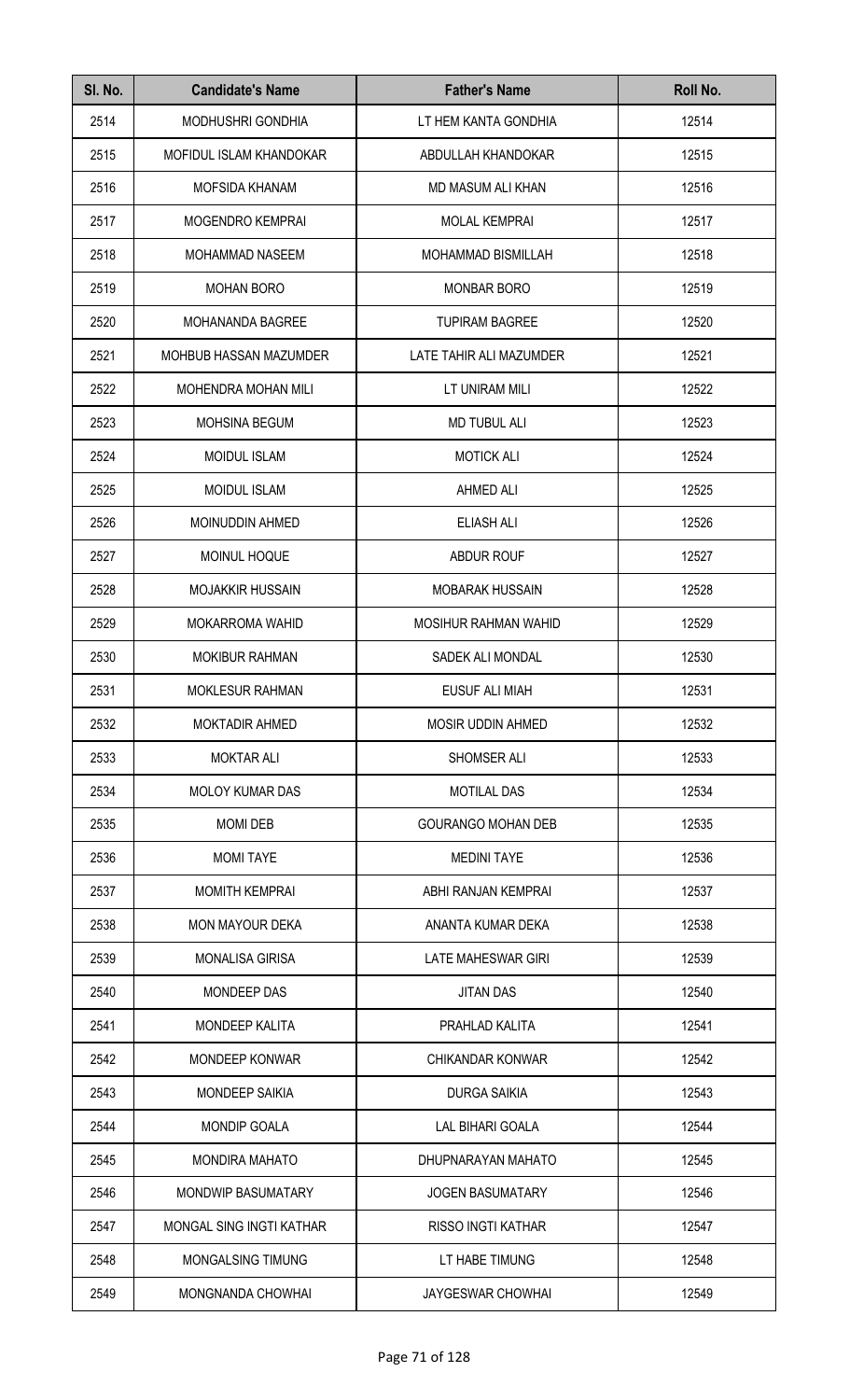| SI. No. | <b>Candidate's Name</b> | <b>Father's Name</b>         | Roll No. |
|---------|-------------------------|------------------------------|----------|
| 2550    | <b>MONGVE TERANG</b>    | SONASING TERANG              | 12550    |
| 2551    | <b>MONIKA DEORI</b>     | DINESH DEORI                 | 12551    |
| 2552    | MONIKUT BURAGOHAIN      | ABANI BURAGOHAIN             | 12552    |
| 2553    | <b>MONIRUDDIN AHMED</b> | <b>FAZAL ALI</b>             | 12553    |
| 2554    | <b>MONIRUL AZAM</b>     | RAFIQUL AZAM                 | 12554    |
| 2555    | <b>MONIRUL ISLAM</b>    | LATE MOFIDUL ISLAM           | 12555    |
| 2556    | MONIRUL ISLAM LASKAR    | NURUL ISLAM LASKAR           | 12556    |
| 2557    | <b>MONIRUZ ZAMAN</b>    | <b>MOBARAK ALI SHEIKH</b>    | 12557    |
| 2558    | MONIRUZ ZAMAN           | <b>EUSUF ALI MIAH</b>        | 12558    |
| 2559    | <b>MONJIT DAS</b>       | <b>LAKHIRAM DAS</b>          | 12559    |
| 2560    | <b>MONJIT RABHA</b>     | BHAGADUTTA RAM KOCH          | 12560    |
| 2561    | MONJITA HAZARIKA        | <b>JIBAN HAZARIKA</b>        | 12561    |
| 2562    | <b>MONJURI PHUKAN</b>   | PABITRA PHUKAN               | 12562    |
| 2563    | <b>MONMI BORAH</b>      | <b>KUMUD BORAH</b>           | 12563    |
| 2564    | <b>MONOJ SAIKIA</b>     | <b>JADU RAM SAIKIA</b>       | 12564    |
| 2565    | <b>MONOJIT DHUBI</b>    | LATE MOTI LAL DHUBI          | 12565    |
| 2566    | <b>MONORAJ BARUAH</b>   | <b>BIRINCHI KUMAR BARUAH</b> | 12566    |
| 2567    | <b>MONORANJAN DAS</b>   | <b>TARUN CH DAS</b>          | 12567    |
| 2568    | <b>MONORANJAN DAS</b>   | <b>JEWRAM DAS</b>            | 12568    |
| 2569    | <b>MONOWAR HUSSAIN</b>  | <b>HOBIBOR RAHMAN</b>        | 12569    |
| 2570    | <b>MONOWAR HUSSAIN</b>  | <b>AZIZUR RAHMAN</b>         | 12570    |
| 2571    | MONOWARA KHATUN         | <b>ROSTOM ALI</b>            | 12571    |
| 2572    | MONSURUL AMIN MAZUMDER  | NURUL AMIN MAZUMDER          | 12572    |
| 2573    | <b>MONTI TALUKDAR</b>   | <b>CHAMPAK TALUKDAR</b>      | 12573    |
| 2574    | MONUJ BORGOHAIN         | <b>ATUL BORGOHAIN</b>        | 12574    |
| 2575    | <b>MONUJ DAIMARI</b>    | <b>MONIRAM DAIMARI</b>       | 12575    |
| 2576    | MONURANJAN BORAH        | <b>LILESWAR BORAH</b>        | 12576    |
| 2577    | MONURANJAN DOIMARY      | <b>BHARAT DOIMARY</b>        | 12577    |
| 2578    | <b>MOON DWIP RABHA</b>  | <b>BHABESWAR RABHA</b>       | 12578    |
| 2579    | <b>MOON GOGOI</b>       | MINEDHAR GOGOI               | 12579    |
| 2580    | <b>MORJINA KHATUN</b>   | <b>ABDUL MOZID</b>           | 12580    |
| 2581    | MOSABBIR HUSSAIN        | MOSHARROF HUSSAIN            | 12581    |
| 2582    | MOSHARAF HUSSAIN        | ALI AZGAR AHMED              | 12582    |
| 2583    | MOSRING THOUSEN         | <b>BINOY THOUSEN</b>         | 12583    |
| 2584    | MOSRUR AHMED LASKAR     | MAHBOOB AHMED LASKAR         | 12584    |
| 2585    | MOSTAFA NUR MOHAMMED    | AZIM UDDIN AHMED             | 12585    |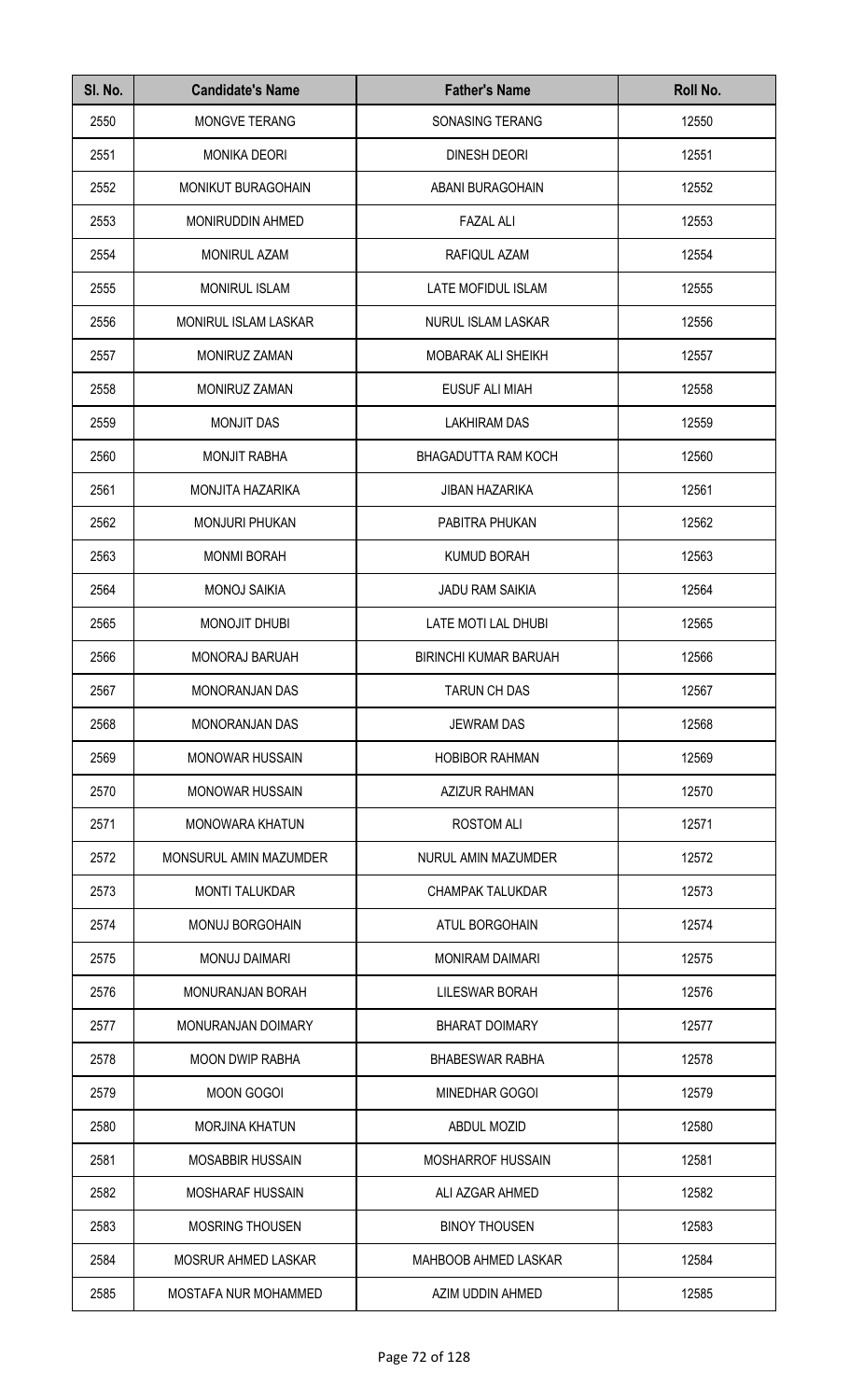| SI. No. | <b>Candidate's Name</b>       | <b>Father's Name</b>         | Roll No. |
|---------|-------------------------------|------------------------------|----------|
| 2586    | <b>MOSUMI BORAH</b>           | <b>TILOK BORAH</b>           | 12586    |
| 2587    | <b>MOTIOR RAHMAN</b>          | <b>FAYAZ UDDIN SK</b>        | 12587    |
| 2588    | <b>MOUCHUMI DEVI</b>          | <b>MADHU NARAYAN DEB</b>     | 12588    |
| 2589    | <b>MOUPRAN HAZARIKA</b>       | <b>LATE SUNIL HAZARIKA</b>   | 12589    |
| 2590    | <b>MOUSAM SINGH CHOUDHURY</b> | <b>MADAN SINGH CHOUDHURY</b> | 12590    |
| 2591    | MOUSAM UDDIN AHMED            | LATE MAFIZUDDIN AHMED        | 12591    |
| 2592    | <b>MOUSOMI GOSWAMI</b>        | <b>JAGADISH GOSWAMI</b>      | 12592    |
| 2593    | <b>MOUSUM PHUKAN</b>          | <b>BASANTA PHUKAN</b>        | 12593    |
| 2594    | <b>MOUSUMI BORAH</b>          | LAKHINANDAN BORAH            | 12594    |
| 2595    | <b>MOUSUMI DUTTA</b>          | <b>MINTU DUTTA</b>           | 12595    |
| 2596    | <b>MOUSUMI GOGOI</b>          | <b>GOLAP GOGOI</b>           | 12596    |
| 2597    | <b>MOUSUMI KHANIKAR</b>       | <b>MOHAN KHANIKAR</b>        | 12597    |
| 2598    | MOYAN ALI SK                  | ABDUL AZIZ SK                | 12598    |
| 2599    | MOZAMIL HAQUE                 | <b>HAREZ ALI</b>             | 12599    |
| 2600    | MOZAMMEL HUSSAIN              | <b>JAMAL UDDIN AHMED</b>     | 12600    |
| 2601    | <b>MRIDU PAWAN BORA</b>       | KIRAN CHANDRA BORA           | 12601    |
| 2602    | <b>MRIDU PRABAL SARMA</b>     | <b>BIPUL SARMA</b>           | 12602    |
| 2603    | MRIDUL BARMAN                 | JYOTISH CH BARMAN            | 12603    |
| 2604    | <b>MRIDUL BORA</b>            | <b>BIREN CHANDRA BORA</b>    | 12604    |
| 2605    | <b>MRIDUL DAS</b>             | <b>JATIN DAS</b>             | 12605    |
| 2606    | <b>MRIDUL DAS</b>             | LATE PARAMESH DAS            | 12606    |
| 2607    | <b>MRIDUL DEKA</b>            | SAMINDRA NATH DEKA           | 12607    |
| 2608    | <b>MRIDUL DEORI</b>           | LATE BHAITI DEORI            | 12608    |
| 2609    | <b>MRIDUL KAKATI</b>          | LT ARABINDA KAKATI           | 12609    |
| 2610    | <b>MRIDUL KALITA</b>          | RAMANI KALITA                | 12610    |
| 2611    | <b>MRIDUL KUMAR BORKOTOKI</b> | BIBEKANANDA BORKOTOKI        | 12611    |
| 2612    | MRIDUL NARAYAN DEV            | BHUPENDRA NARAYAN DEV        | 12612    |
| 2613    | <b>MRIDUL PEGU</b>            | <b>NARESH PEGU</b>           | 12613    |
| 2614    | <b>MRIDUPABAN DUTTA</b>       | RANJIT DUTTA                 | 12614    |
| 2615    | MRIDUPAWAN KHANIKAR           | <b>DWIJEN KHANIKAR</b>       | 12615    |
| 2616    | MRIDUPAWAN TALUKDAR           | <b>BIJU TALUKDAR</b>         | 12616    |
| 2617    | <b>MRIDUSHMAN DAS</b>         | DHARANI DHAR DAS             | 12617    |
| 2618    | <b>MRIDUSMITA DUTTA</b>       | LATE DEBEN DUTTA             | 12618    |
| 2619    | MRIDUSMITA SHYAM              | <b>UPEN SHYAM</b>            | 12619    |
| 2620    | MRIDUSMITA THAKURIA           | <b>MADAN CH THAKURIA</b>     | 12620    |
| 2621    | MRIGAKSHI BHARADWAJ           | MANABENDRA BORDOLOI          | 12621    |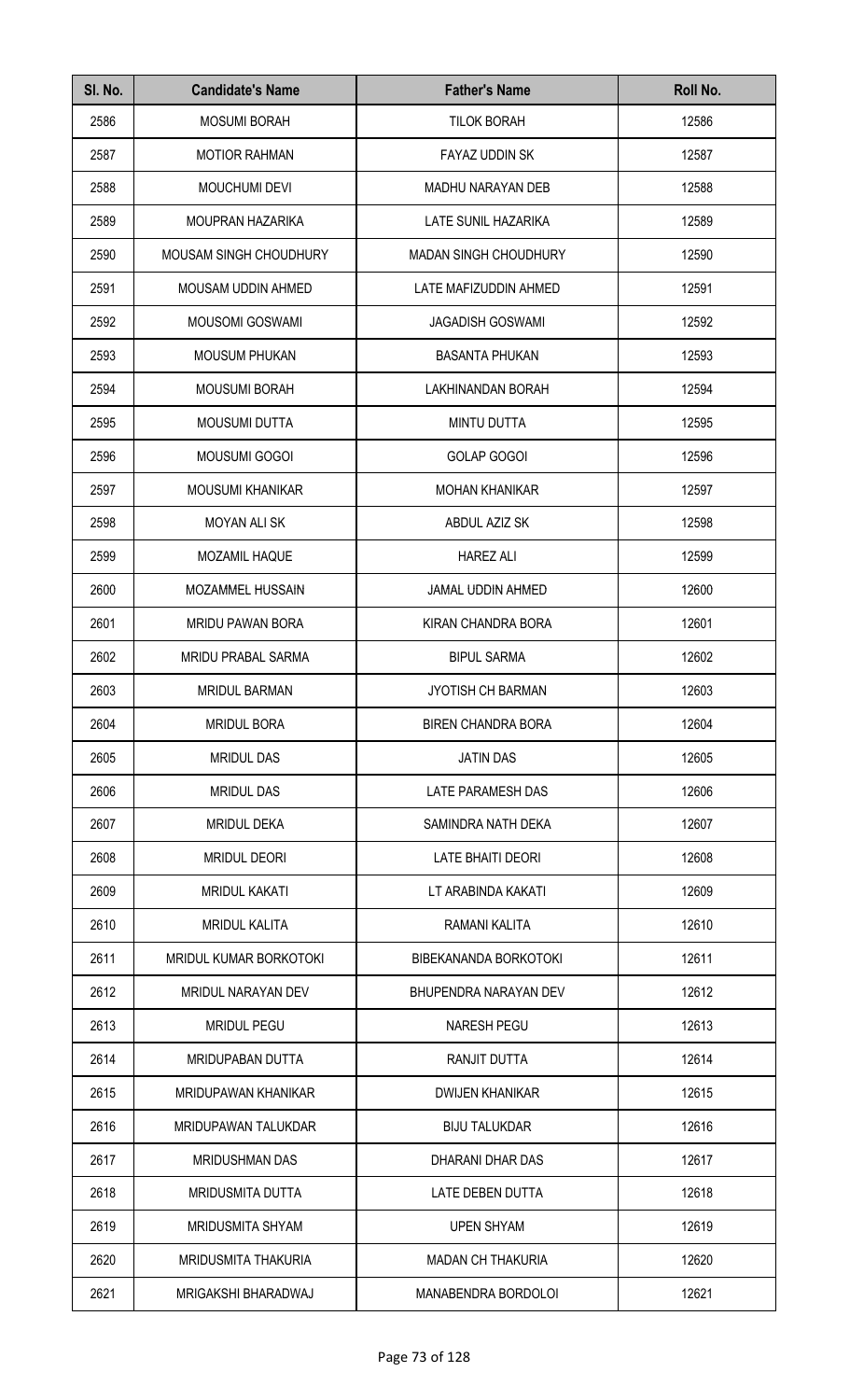| SI. No. | <b>Candidate's Name</b>     | <b>Father's Name</b>        | Roll No. |
|---------|-----------------------------|-----------------------------|----------|
| 2622    | <b>MRIGANKA DAS</b>         | <b>JAGAT DAS</b>            | 12622    |
| 2623    | <b>MRIGANKA DAS</b>         | LATE DHARMA KANTA DAS       | 12623    |
| 2624    | MRIGANKA HAZARIKA           | NILA KANTA HAZARIKA         | 12624    |
| 2625    | MRIGANKA JYOTI SAIKIA       | LATE MOHENDRA NATH SAIKIA   | 12625    |
| 2626    | <b>MRIGANKA PEGU</b>        | <b>NABIN PEGU</b>           | 12626    |
| 2627    | <b>MRIGEN DAS</b>           | <b>RAJEN DAS</b>            | 12627    |
| 2628    | <b>MRIGEN MALAKAR</b>       | <b>SURATH MALAKAR</b>       | 12628    |
| 2629    | <b>MRIGEN SARMA</b>         | <b>BHUPENDRA NATH SARMA</b> | 12629    |
| 2630    | <b>MRIGENJIT DUARAH</b>     | <b>BIREN CHANDRA DUARAH</b> | 12630    |
| 2631    | <b>MRINAL BARMAN</b>        | <b>RAMANI BARMAN</b>        | 12631    |
| 2632    | <b>MRINAL BORAH</b>         | <b>DULAL BORAH</b>          | 12632    |
| 2633    | <b>MRINAL BORAH</b>         | LATE SOMNATH BORAH          | 12633    |
| 2634    | MRINAL CHANDRA DAS          | ANIL CHANDRA DAS            | 12634    |
| 2635    | <b>MRINAL DEKA</b>          | PRAFULLA DEKA               | 12635    |
| 2636    | MRINAL JYOTI DAS            | RAMESWAR DAS                | 12636    |
| 2637    | MRINAL JYOTI SARMA          | <b>GAUTAM SARMA</b>         | 12637    |
| 2638    | <b>MRINAL KALITA</b>        | <b>UMESH KALITA</b>         | 12638    |
| 2639    | MRINAL KUMAR NATH           | <b>GOBINDA CHANDRA NATH</b> | 12639    |
| 2640    | <b>MRINAL NATH</b>          | <b>JOTI LAL NATH</b>        | 12640    |
| 2641    | <b>MRINAL TALUKDAR</b>      | HARICHARAN TALUKDAR         | 12641    |
| 2642    | <b>MRINMAY DAS</b>          | <b>ANIL DAS</b>             | 12642    |
| 2643    | <b>MRINMAY DEKA</b>         | <b>JOGESH DEKA</b>          | 12643    |
| 2644    | MRINMOY BHARADWAJ           | <b>JITEN SARMAH</b>         | 12644    |
| 2645    | <b>MRINMOY DAS</b>          | <b>BISHNU RAM DAS</b>       | 12645    |
| 2646    | MRINMOY JYOTI BORDOLOI      | PRABHAT CH BORDOLOI         | 12646    |
| 2647    | <b>MRINMOY KALITA</b>       | KUKHESWAR KALITA            | 12647    |
| 2648    | <b>MRINMOY KUMAR DAS</b>    | PHANINDRA CHANDRA DAS       | 12648    |
| 2649    | <b>MRINMOY MAHANTA</b>      | <b>JOGENDRA MAHANTA</b>     | 12649    |
| 2650    | <b>MRINMOYEE DAS</b>        | <b>SUBHASH DAS</b>          | 12650    |
| 2651    | <b>MRITUNJAY BASUMATARY</b> | <b>KAUSTOV BASUMATARY</b>   | 12651    |
| 2652    | <b>MRITYUNJAY BARUAH</b>    | <b>BINOY BARUAH</b>         | 12652    |
| 2653    | MUBASHIR HUSSAIN MAZUMDER   | <b>MAZAN MAI MAZUMDER</b>   | 12653    |
| 2654    | <b>MUFASSIL AHMED</b>       | LATE MOTIN AHMED            | 12654    |
| 2655    | <b>MUJAMIL HUSSAIN</b>      | <b>NURUL HUSSAIN</b>        | 12655    |
| 2656    | MUJIBUR RAHMAN LASKAR       | SIRAJ UDDIN LASKAR          | 12656    |
| 2657    | <b>MUKESH BORO</b>          | <b>KANAK BORO</b>           | 12657    |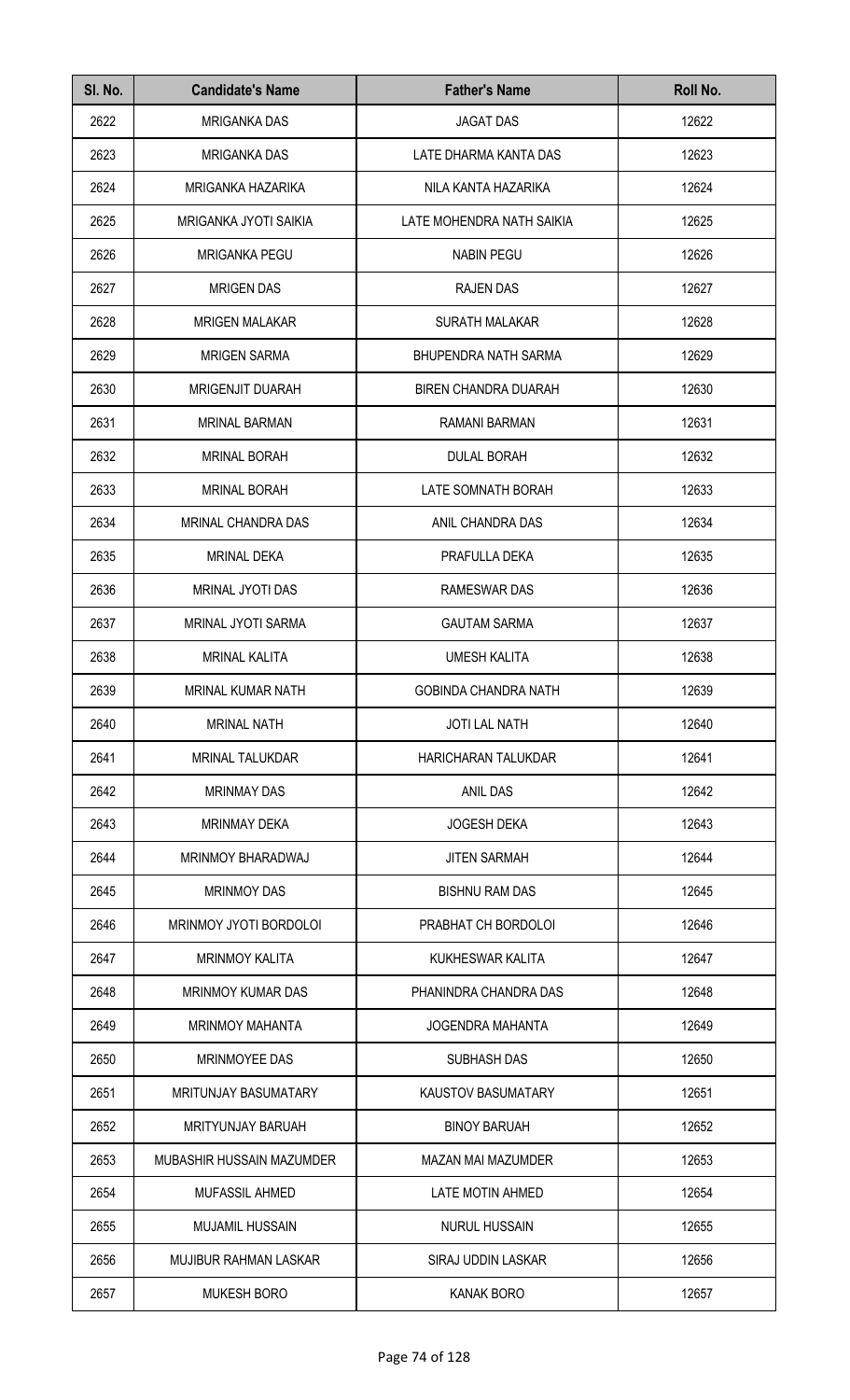| SI. No. | <b>Candidate's Name</b>    | <b>Father's Name</b>         | Roll No. |
|---------|----------------------------|------------------------------|----------|
| 2658    | <b>MUKESH KUMAR PRASAD</b> | <b>BABULAL PRASAD</b>        | 12658    |
| 2659    | <b>MUKESH SHAH</b>         | <b>ARVIND SHAH</b>           | 12659    |
| 2660    | MUKSITUR RAHMAN AHMED      | <b>RAHMAT ALI</b>            | 12660    |
| 2661    | MUKTADIR AHMED LASKAR      | SARIF AHMED LASKAR           | 12661    |
| 2662    | <b>MUKTADIR HUSSAIN</b>    | <b>DIDAR HUSSAIN</b>         | 12662    |
| 2663    | MUKTADIR HUSSAIN CHOUDHURY | ANAM UDDIN CHOUDHURY         | 12663    |
| 2664    | <b>MUKTI GOGOI</b>         | <b>BHARAT GOGOI</b>          | 12664    |
| 2665    | MUKUL KUMAR NATH           | <b>GURUDAS NATH</b>          | 12665    |
| 2666    | MUKUNDA CHUTIA             | <b>LAKSHI NATH CHUTIA</b>    | 12666    |
| 2667    | MUKUNDA MADHAB SINGHA      | PRAHLAD CHANDRA SINGHA       | 12667    |
| 2668    | MUMINA AKTHER CHOUDHURY    | AFTABUR RAHMAN CHOUDHURY     | 12668    |
| 2669    | MUNINDRA MEDAK             | LT KHAGESWAR MEDAK           | 12669    |
| 2670    | <b>MUNMI RAJKHOWA</b>      | NOBIN CHANDRA RAJKHOWA       | 12670    |
| 2671    | <b>MUNMI SONOWAL</b>       | <b>HEMA PRASHAD SONOWAL</b>  | 12671    |
| 2672    | <b>MUNNA MALAKAR</b>       | <b>GITU MALAKAR</b>          | 12672    |
| 2673    | <b>MUNU DEORI</b>          | <b>ASHINI DEORI</b>          | 12673    |
| 2674    | <b>MURULI MIPUN</b>        | <b>GOJEN MIPUN</b>           | 12674    |
| 2675    | MUSFIQUR RAHMAN            | <b>EUSUF ALI</b>             | 12675    |
| 2676    | MUSTAFA ALAM LASKAR        | ALA UDDIN LASKAR             | 12676    |
| 2677    | MUSTAFA CHOUDHURY          | <b>JANMOHAMMAD CHOUDHURY</b> | 12677    |
| 2678    | MUSTAFA HUSSAIN MAZUMDER   | NAZMUL HUSSAIN MAZUMDER      | 12678    |
| 2679    | MUSTAFIZUR RAHMAN          | <b>FAROOK HUSSAIN</b>        | 12679    |
| 2680    | MUSTAFIZUR RAHMAN          | <b>RAFIK ALI</b>             | 12680    |
| 2681    | <b>MUSTAK AHMED LASKAR</b> | ABDUR RAHMAN LASKAR          | 12681    |
| 2682    | <b>MUSTAK HUSSAIN</b>      | ABED ALI                     | 12682    |
| 2683    | MUSTAK HUSSAIN MAZUMDER    | NAZMUL HUSSAIN MAZUMDER      | 12683    |
| 2684    | <b>MUSTAK RAHMAN</b>       | <b>MAZIBAR RAHMAN</b>        | 12684    |
| 2685    | MUSTAKIN AHMED MAZUMDER    | MUDASSIR ALI MAZUMDER        | 12685    |
| 2686    | <b>MUSTAKUR RAHMAN</b>     | <b>MAZIBAR RAHMAN</b>        | 12686    |
| 2687    | MUSTAQUE AHMED LASKAR      | ALIM UDDIN LASKAR            | 12687    |
| 2688    | MUSTAQUE SANI              | LT ABDUL HAI                 | 12688    |
| 2689    | <b>MUTTAKY SAYED</b>       | <b>MOKIBOR RAHMAN</b>        | 12689    |
| 2690    | <b>MUZAHIDUL ISLAM</b>     | <b>HAREZ ALI</b>             | 12690    |
| 2691    | MUZAHIDUR RAHMAN           | ALHAZ MONTAZ ALI MONDAL      | 12691    |
| 2692    | MUZAKKIR ALI               | <b>ABDUL MOTIN</b>           | 12692    |
| 2693    | <b>MWKTHANG BRAHMA</b>     | PRADIP KUMAR BRAHMA          | 12693    |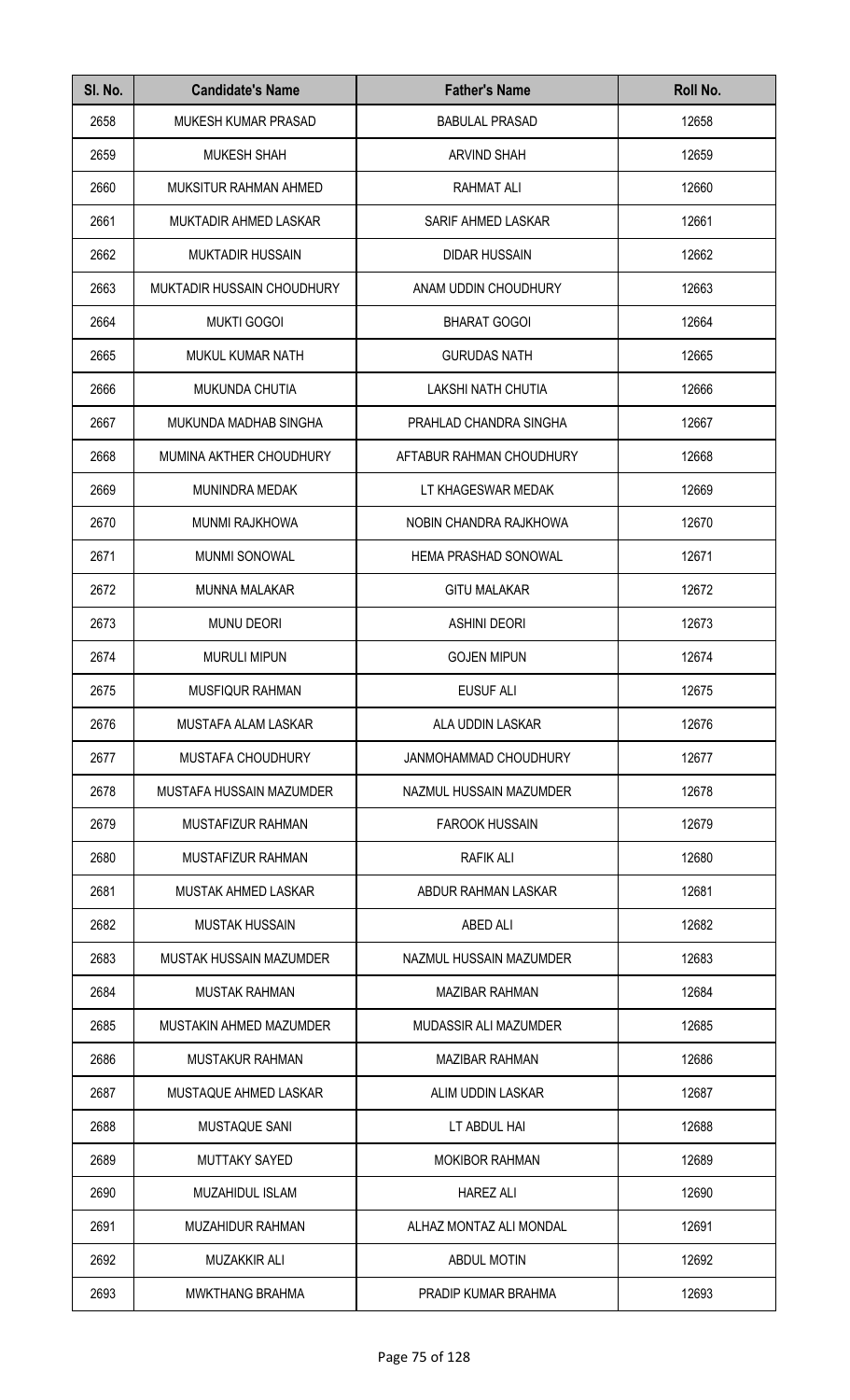| SI. No. | <b>Candidate's Name</b>     | <b>Father's Name</b>           | Roll No. |
|---------|-----------------------------|--------------------------------|----------|
| 2694    | <b>MWMBARW BRAHMA</b>       | <b>DIZEN BRAHMA</b>            | 12694    |
| 2695    | N M ABDUR RAQUIB LASKAR     | MD MASHUQUE ALI LASKAR         | 12695    |
| 2696    | NABA DEKA                   | ACHYUT CHANDRA DEKA            | 12696    |
| 2697    | NABA JYOTI BORA             | <b>MILA RAM BORA</b>           | 12697    |
| 2698    | NABA JYOTI DAS              | <b>SUREN DAS</b>               | 12698    |
| 2699    | NABA JYOTI KALITA           | <b>DHIREN KALITA</b>           | 12699    |
| 2700    | NABA JYOTI PATOWARY         | PARAMESWAR PATOWARY            | 12700    |
| 2701    | NABA KUMAR BONIA            | SOMESWAR BONIA                 | 12701    |
| 2702    | NABA KUMAR GOYARI           | NABIN KUMAR GOYARI             | 12702    |
| 2703    | NABAB SHIRAJUL HOQUE MONDAL | <b>NURUL ISLAM MONDAL</b>      | 12703    |
| 2704    | NABADEEP BHUYAN             | <b>KESHAB BHUYAN</b>           | 12704    |
| 2705    | NABADEEP GOGOI              | NAVA KUMAR GOGOI               | 12705    |
| 2706    | NABADIP TALUKDAR            | <b>MADHAB CHANDRA TALUKDAR</b> | 12706    |
| 2707    | NABAJIT BARMAN              | SURENDRA NATH BARMAN           | 12707    |
| 2708    | NABAJIT CHELENG             | DEVA KUMAR CHELENG             | 12708    |
| 2709    | <b>NABAJIT DAS</b>          | <b>PRABIN DAS</b>              | 12709    |
| 2710    | NABAJIT DEKA                | <b>THANESWAR DEKA</b>          | 12710    |
| 2711    | NABAJIT DEV SARMA           | LATE KANTHIRAM SARMAH          | 12711    |
| 2712    | NABAJIT DUTTA               | <b>JAYANTA DUTTA</b>           | 12712    |
| 2713    | NABAJIT MEDHI               | PRATAP CHANDRA MEDHI           | 12713    |
| 2714    | NABAJIT PATHAK              | SARAT CH PATHAK                | 12714    |
| 2715    | NABAJIT ROY                 | <b>TIKEN CHANDRA ROY</b>       | 12715    |
| 2716    | NABAJOYIT KALITA            | DINESH CHANDRA KALITA          | 12716    |
| 2717    | NABAJYOTI BORO              | DOLAN CHANDRA BORO             | 12717    |
| 2718    | NABAJYOTI BAISHYA           | SAMINDRA NATH BAISHYA          | 12718    |
| 2719    | NABAJYOTI BARAH             | DHARMA BARAH                   | 12719    |
| 2720    | NABAJYOTI BORAH             | NARENDRA NATH BORAH            | 12720    |
| 2721    | NABAJYOTI BORDOLOI          | RAISING BORDOLOI               | 12721    |
| 2722    | NABAJYOTI BORI              | <b>BOLORAM BORI</b>            | 12722    |
| 2723    | NABAJYOTI DAS               | PRABHAT CH DAS                 | 12723    |
| 2724    | NABAJYOTI DAS               | <b>LAKHI DAS</b>               | 12724    |
| 2725    | NABAJYOTI DAS               | PADMARAM DAS                   | 12725    |
| 2726    | NABAJYOTI DUTTA             | <b>LATE PARESH DUTTA</b>       | 12726    |
| 2727    | NABAJYOTI DUTTA             | DEBANANDA DUTTA                | 12727    |
| 2728    | NABAJYOTI GOGOI             | <b>BINUD GOGOI</b>             | 12728    |
| 2729    | NABAJYOTI NARAH             | PUSHPA DHAR NARAH              | 12729    |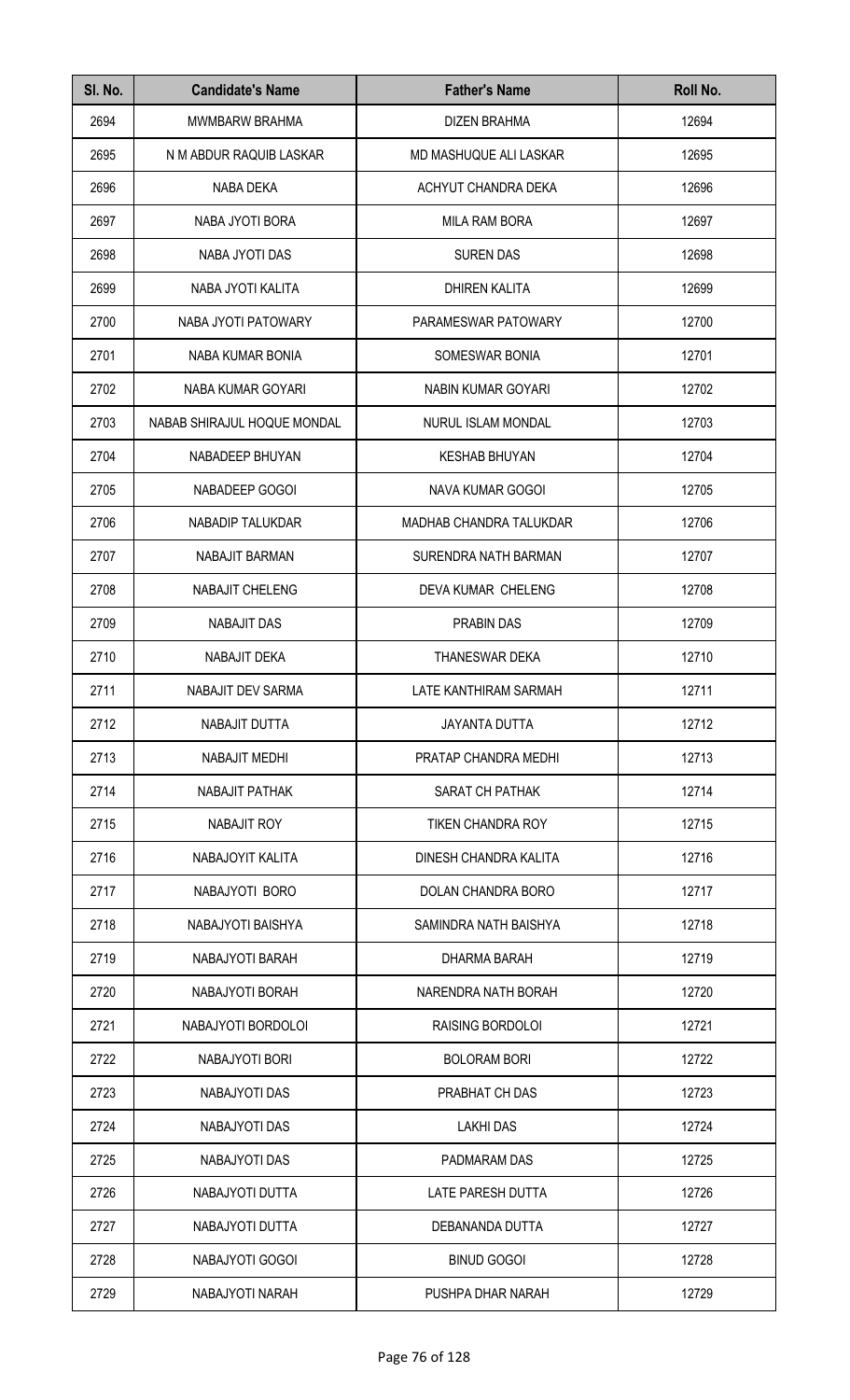| SI. No. | <b>Candidate's Name</b> | <b>Father's Name</b>     | Roll No. |
|---------|-------------------------|--------------------------|----------|
| 2730    | NABAJYOTI PATGIRI       | <b>DILIP PATGIRI</b>     | 12730    |
| 2731    | NABAJYOTI PATOWARY      | SATISH CHANDRA PATOWARY  | 12731    |
| 2732    | NABAJYOTI SAIKIA        | ANIL KUMAR SAIKIA        | 12732    |
| 2733    | NABAJYOTI SARMA         | <b>GOPAL SARMA</b>       | 12733    |
| 2734    | NABAJYOTI SARMA         | NARAYAN CH SARMA         | 12734    |
| 2735    | NABAJYOTI TALUKDAR      | NIRANJAN TALUKDAR        | 12735    |
| 2736    | NABANIT BORUAH          | <b>SUREN BORUAH</b>      | 12736    |
| 2737    | NABANITA DAS            | <b>JAGANNATH DAS</b>     | 12737    |
| 2738    | NABANITA SAIKIA         | LILA DHAR SAIKIA         | 12738    |
| 2739    | NABANKUR BARMAN         | <b>JADAB CH BARMAN</b>   | 12739    |
| 2740    | NABASMRITA KALITA       | ARUN CHANDRA KALITA      | 12740    |
| 2741    | <b>NABIN BARMAN</b>     | RABIN CHANDRA BARMAN     | 12741    |
| 2742    | <b>NABIN BARMAN</b>     | RABIN CHANDRA BARMAN     | 12742    |
| 2743    | NABODAY DHARANI MEDHI   | DHARANIDHAR MEDHI        | 12743    |
| 2744    | NAFISA SULTANA MAZUMDER | MOKLISH UDDIN MAZUMDER   | 12744    |
| 2745    | <b>NAIBUL ISLAM</b>     | ROUSHAN ALI              | 12745    |
| 2746    | NAIM AHMED CHOUDHURY    | NURUZZAMAN CHOUDHURY     | 12746    |
| 2747    | NAINA BURAGOHAIN        | DHARMESWAR BURAGOHAIN    | 12747    |
| 2748    | NAIRINGDAO GORLOSA      | ASHIM GORLOSA            | 12748    |
| 2749    | <b>NAKIBUR RAHMAN</b>   | <b>MAHFUZUR RAHMAN</b>   | 12749    |
| 2750    | NAMITA BARMAN           | LT BINANDA BARMAN        | 12750    |
| 2751    | NAMITA BEZBORUA         | <b>BABUL BEZBORUAH</b>   | 12751    |
| 2752    | NAMITA KONWAR           | <b>MUHIKANTA KONWAR</b>  | 12752    |
| 2753    | NAMRATA HANDIQUE        | <b>ROBIN HANDIQUE</b>    | 12753    |
| 2754    | NAMRATA TAMULY          | ARUN TAMULY              | 12754    |
| 2755    | NANDESWAR HASNU         | SADANANDA HASNU          | 12755    |
| 2756    | NANDITA DAS             | <b>MADHAB DAS</b>        | 12756    |
| 2757    | NANDITA PANGING         | DEBA KANTA PANGING       | 12757    |
| 2758    | <b>NARAYAN DAS</b>      | PHANIDHAR DAS            | 12758    |
| 2759    | NARAYAN SONOWAL         | <b>TUKHESWAR SONOWAL</b> | 12759    |
| 2760    | NARENDRA DUTTA          | <b>MINA DUTTA</b>        | 12760    |
| 2761    | <b>NARGISH SULTANA</b>  | <b>NASIR UDDIN AHMED</b> | 12761    |
| 2762    | NASHARI BRAHMA          | <b>MANI RAM BRAHMA</b>   | 12762    |
| 2763    | <b>NASIM AHMED</b>      | JAHAN UDDIN AHMED        | 12763    |
| 2764    | NASIM AHMED BARBHUIYA   | NIZAM UDDIN BARBHUIYA    | 12764    |
| 2765    | NASIM AHMED LASKAR      | <b>FATIR ALI LASKAR</b>  | 12765    |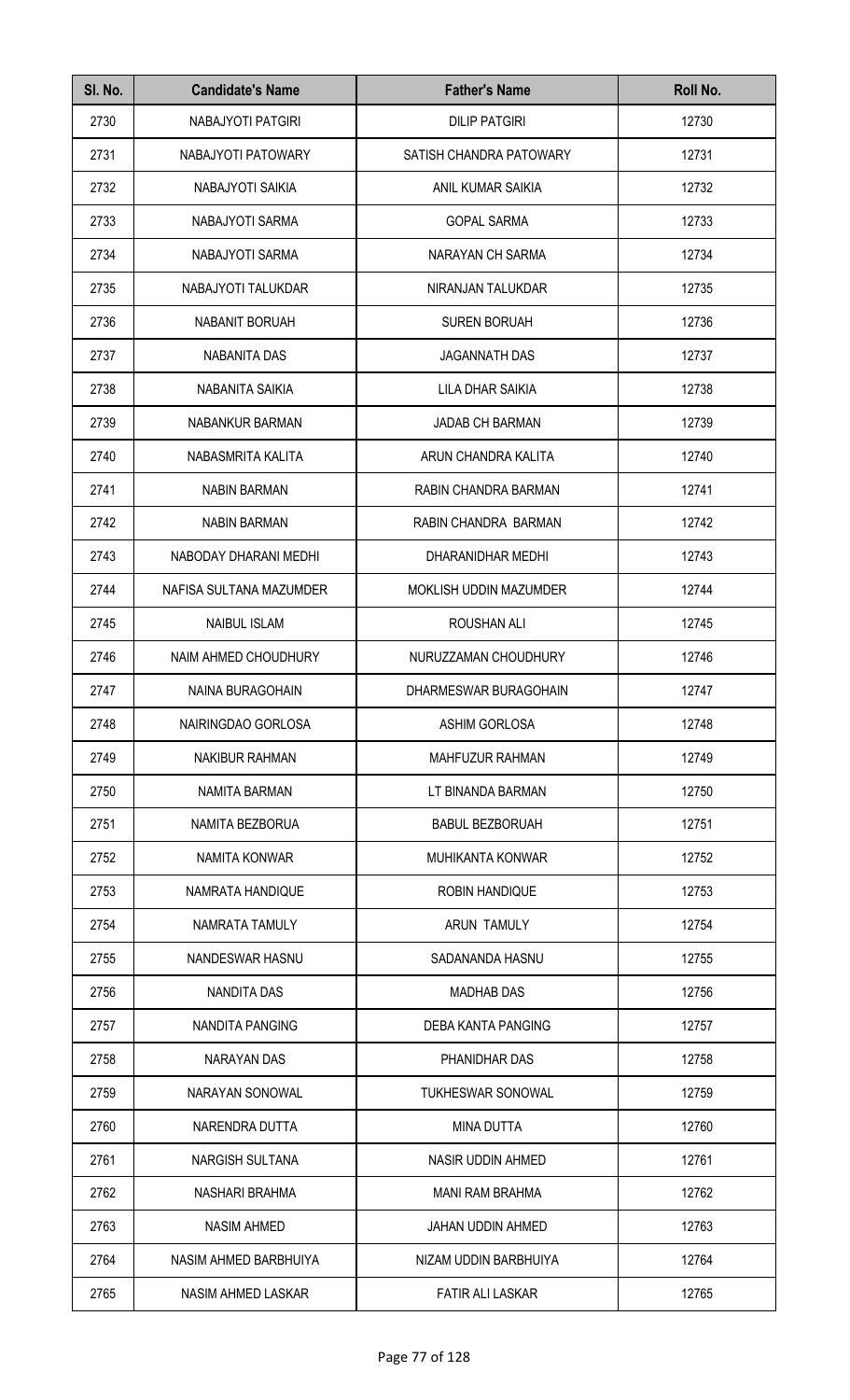| SI. No. | <b>Candidate's Name</b>   | <b>Father's Name</b>        | Roll No. |
|---------|---------------------------|-----------------------------|----------|
| 2766    | NASIM AHMED LASKAR        | <b>JAMIR UDDIN LASKAR</b>   | 12766    |
| 2767    | NASIM AKTAR LASKAR        | ANCER AHMED LASKAR          | 12767    |
| 2768    | <b>NASIM HUSSAIN</b>      | AKHTAR HUSSAIN              | 12768    |
| 2769    | NATASHA BARUAH            | DEEPAK KUMAR BARUAH         | 12769    |
| 2770    | NAUSHAD AHMED BARBHUIYA   | NAZMUL HAQUE BARBHUIYA      | 12770    |
| 2771    | NAUSHAD HUSSAIN CHOWDHURY | <b>NUR MOHAMMAD</b>         | 12771    |
| 2772    | NAUSHAD HUSSAIN MAZUMDER  | DILWAR HUSSAIN MAZUMDER     | 12772    |
| 2773    | NAVAJYOTI BORA            | LATE PONA BORA              | 12773    |
| 2774    | NAVAJYOTI DAS             | <b>ABHI DAS</b>             | 12774    |
| 2775    | NAVAJYOTI LIKSON          | <b>ATUL LIKSON</b>          | 12775    |
| 2776    | NAVAKAMAL HAZARIKA        | <b>TANKESWAR HAZARIKA</b>   | 12776    |
| 2777    | NAVARITU BARUAH           | SAILADHAR BARUAH            | 12777    |
| 2778    | NAWAB AMIR KHAN           | <b>NAWAB KHAN</b>           | 12778    |
| 2779    | <b>NAYAN DAS</b>          | RAMA KANTA DAS              | 12779    |
| 2780    | NAYAN JYOTI BARMAN        | RAJANI KANTA BARMAN         | 12780    |
| 2781    | NAYAN JYOTI BHUYAN        | NITYA NANDA BHUYAN          | 12781    |
| 2782    | NAYAN JYOTI BORA          | LT BHOLA RAM BORA           | 12782    |
| 2783    | NAYAN JYOTI BORO          | LATE JEBESWAR BORO          | 12783    |
| 2784    | NAYAN JYOTI DAS           | PHATIK CH DAS               | 12784    |
| 2785    | NAYAN JYOTI DAS           | RAM CHARAN DAS              | 12785    |
| 2786    | NAYAN JYOTI DUTTA         | NABA KUMAR DUTTA            | 12786    |
| 2787    | NAYAN JYOTI GOSWAMI       | NARENDRA NATH GOSWAMI       | 12787    |
| 2788    | NAYAN JYOTI HATIBORUAH    | KAMAL HATIBORUAH            | 12788    |
| 2789    | NAYAN JYOTI KONWAR        | RUPAI RAM KONWAR            | 12789    |
| 2790    | NAYAN JYOTI PATHAK        | <b>BIRENDRA NATH PATHAK</b> | 12790    |
| 2791    | NAYAN JYOTI SARMA         | KUMUD CHANDRA SARMA         | 12791    |
| 2792    | NAYAN JYOTI SARMA         | <b>MONORANJAN SARMA</b>     | 12792    |
| 2793    | NAYAN JYOTI SONOWAL       | LATE CHENIRAM SONOWAL       | 12793    |
| 2794    | NAYAN JYOTI TALUKDAR      | <b>MOHIDHAR TALUKDAR</b>    | 12794    |
| 2795    | NAYAN KRISHNA KALITA      | PUSPA NATH KALITA           | 12795    |
| 2796    | <b>NAYAN KUMAR</b>        | <b>BISHASWAR KUMAR</b>      | 12796    |
| 2797    | NAYAN MANI DAS            | <b>ANIL DAS</b>             | 12797    |
| 2798    | NAYANJIT BHARALI          | <b>MANIRAM BHARALI</b>      | 12798    |
| 2799    | NAYANJIT DEKA             | <b>MAHESWAR DEKA</b>        | 12799    |
| 2800    | NAYANJYOTI BOR BORAH      | <b>JADU BOR BORAH</b>       | 12800    |
| 2801    | NAYANJYOTI DEKA           | <b>SANTANU DEKA</b>         | 12801    |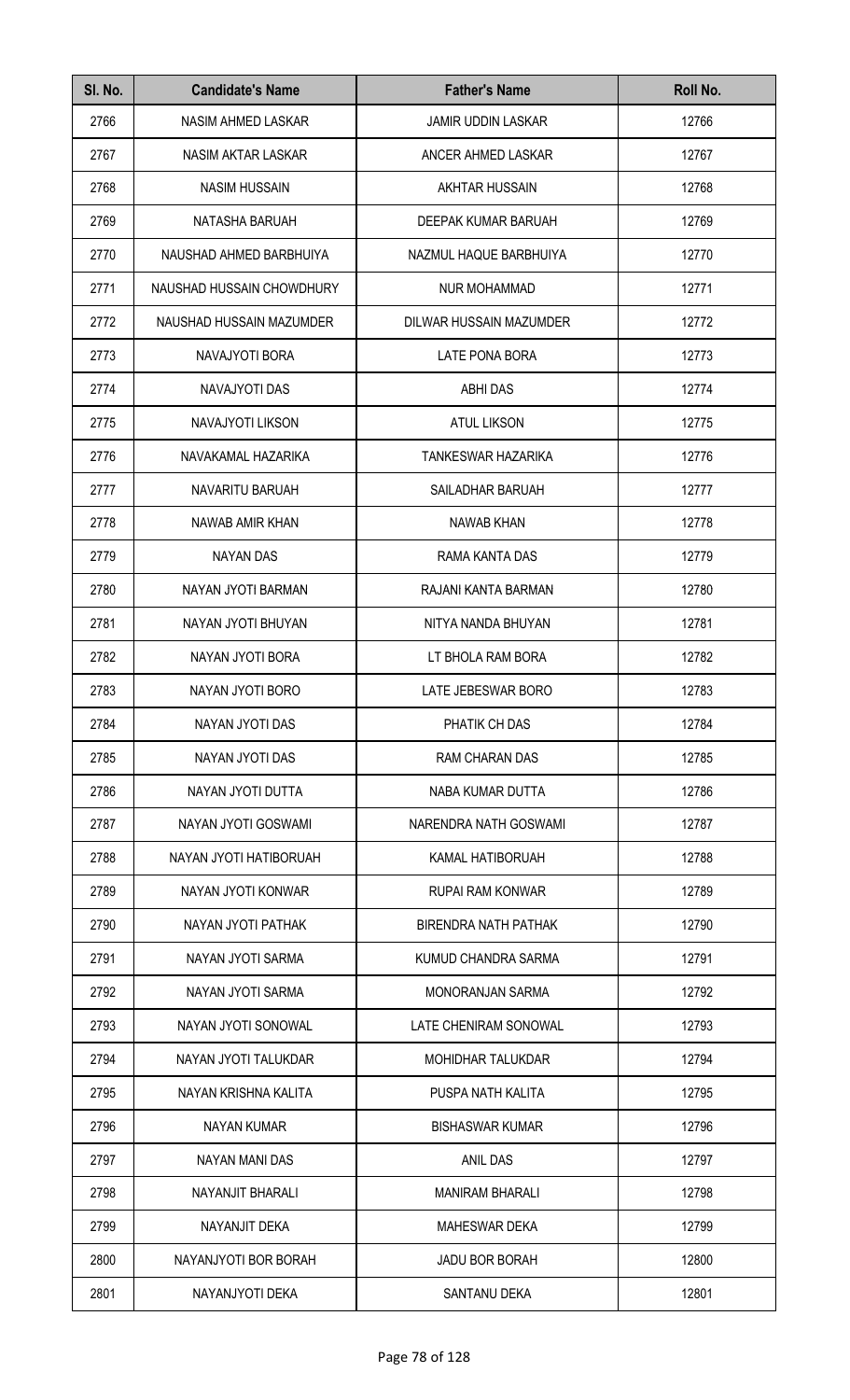| SI. No. | <b>Candidate's Name</b>     | <b>Father's Name</b>        | Roll No. |
|---------|-----------------------------|-----------------------------|----------|
| 2802    | NAYANJYOTI HAZARIKA         | MONIRAM HAZARIKA            | 12802    |
| 2803    | NAYANJYOTI KALITA           | <b>HAREN KALITA</b>         | 12803    |
| 2804    | NAYANJYOTI KALITA           | PRAMOD CHANDRA KALITA       | 12804    |
| 2805    | NAYANJYOTI KAUSHIK          | ANUPAM KUMAR CHAKRABORTTY   | 12805    |
| 2806    | NAYANJYOTI MALAKAR          | KHAGEN CH MALAKAR           | 12806    |
| 2807    | NAYANJYOTI NATH             | <b>GAJEN CHANDRA NATH</b>   | 12807    |
| 2808    | NAYANJYOTI NATH             | <b>GOBINDA CHANDRA NATH</b> | 12808    |
| 2809    | NAYANJYOTI PATHAK           | ARABINDA PATHAK             | 12809    |
| 2810    | NAYANJYOTI ROY              | <b>RAMKRISHNA ROY</b>       | 12810    |
| 2811    | NAYANMANI AHMED             | <b>GIYASUDDIN AHMED</b>     | 12811    |
| 2812    | NAYANMANI KAKATI            | PHANIDHAR KAKATI            | 12812    |
| 2813    | NAYANMANI KALITA            | <b>KANAK KALITA</b>         | 12813    |
| 2814    | NAYANMONI BAISHYA           | RAJANI KANTA BAISHYA        | 12814    |
| 2815    | <b>NAYANMONI DAS</b>        | ANIL DAS                    | 12815    |
| 2816    | NAYANMONI SAIKIA            | DHANESWAR SAIKIA            | 12816    |
| 2817    | NAYEEMA TEHREEN             | <b>FARZAN ALI</b>           | 12817    |
| 2818    | <b>NAZBIN SULTANA</b>       | <b>ABDUR ROUF</b>           | 12818    |
| 2819    | NAZIA DIPHUSA               | <b>SUJEN DIPHUSA</b>        | 12819    |
| 2820    | NAZIA SULTANA               | <b>MAHARAM ALI</b>          | 12820    |
| 2821    | NAZIBUL ISLAM               | <b>MD NURUL ISLAM</b>       | 12821    |
| 2822    | <b>NAZIFA HUSSAIN</b>       | <b>MAINUL HUSSAIN</b>       | 12822    |
| 2823    | NAZMA BEGUM                 | <b>HAFIZUR RAHMAN</b>       | 12823    |
| 2824    | NAZMUL HOQUE                | <b>BAHEJ ALI</b>            | 12824    |
| 2825    | NAZMUL HUSSAIN BARBHUIYA    | LT FOYZUL AHMED BARBHUIYA   | 12825    |
| 2826    | NAZNEEN ARA SIDDIQUA        | ANOWAR HUSSAIN SHEIKH       | 12826    |
| 2827    | <b>NAZNIN EYASMIN</b>       | <b>HUSSAIN ALI</b>          | 12827    |
| 2828    | NAZNINA YESMIN              | <b>AKBAR ALI</b>            | 12828    |
| 2829    | NAZRE HABIB MD AZIZUL ISLAM | <b>NAZRUL ISLAM</b>         | 12829    |
| 2830    | NAZRINA AHMED               | MAFIZUDDIN AHMED HAZARIKA   | 12830    |
| 2831    | <b>NAZRUL ISLAM</b>         | IYAZUDDIN AHMED             | 12831    |
| 2832    | <b>NAZRUL ISLAM</b>         | <b>NURUL ALI</b>            | 12832    |
| 2833    | NEEHARIKA GOGOI             | PRASANNA GOGOI              | 12833    |
| 2834    | NEEHARIKA SARMA             | <b>DEBESWAR SARMA</b>       | 12834    |
| 2835    | NEEL KAMAL DAIMARY          | LATE BINANDA CH DAIMARY     | 12835    |
| 2836    | <b>NEELAM SARMA</b>         | <b>JOY NATH SARMA</b>       | 12836    |
| 2837    | <b>NEELPAWAN MOHAN</b>      | RUKHESWAR MOHAN             | 12837    |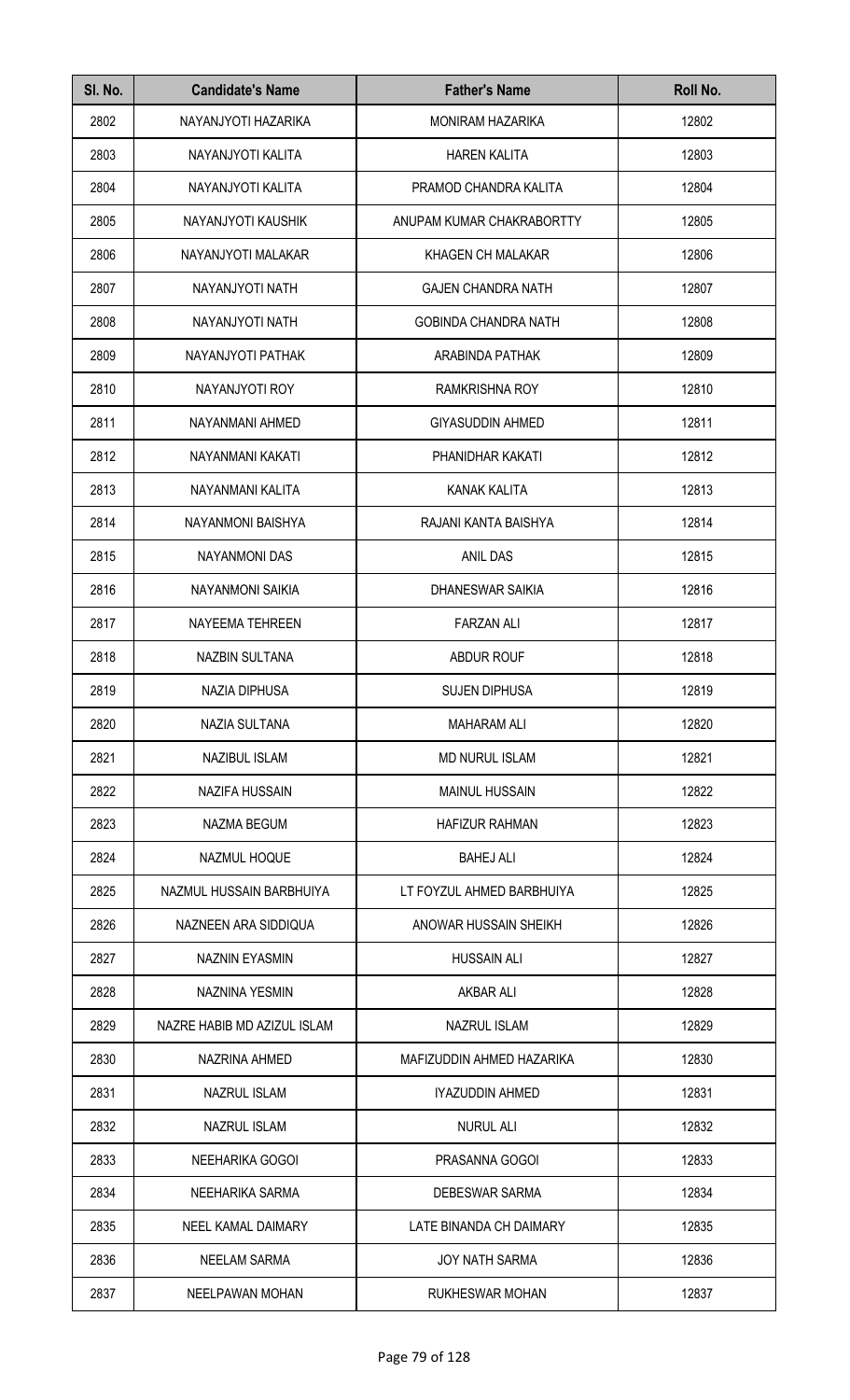| SI. No. | <b>Candidate's Name</b>   | <b>Father's Name</b>         | Roll No. |
|---------|---------------------------|------------------------------|----------|
| 2838    | NEETASHREE BHUYAN         | LT KRISHNA KANTA BHUYAN      | 12838    |
| 2839    | NEKIBUDDIN AHMED          | <b>MASLIMUDDIN AHMED</b>     | 12839    |
| 2840    | <b>NEKIBUR RAHMAN</b>     | <b>MAHIBUR RAHMAN</b>        | 12840    |
| 2841    | <b>NEKIBUR RAHMAN</b>     | <b>NABIBAR RAHMAN</b>        | 12841    |
| 2842    | <b>NEKIBUR ZAMAN</b>      | SARIFUDDIN AHMED             | 12842    |
| 2843    | NEKIBUZ ZAMAL             | <b>BOKTAR ZAMAL</b>          | 12843    |
| 2844    | <b>NELSON BARMAN</b>      | RAMENDRA BARMAN              | 12844    |
| 2845    | <b>NENCI KHAMON</b>       | <b>BIKHESWAR KHAMON</b>      | 12845    |
| 2846    | NEPULEON BASUMATARY       | <b>BIREN BASUMATARY</b>      | 12846    |
| 2847    | NETRADEEP HAZARIKA        | LATE TANKESWER HAZARIKA      | 12847    |
| 2848    | NETRO JYOTI BORUAH        | <b>KUMUD BORUAH</b>          | 12848    |
| 2849    | <b>NGI CHENG WEINGKEN</b> | <b>CHAM CHENG WEINGKEN</b>   | 12849    |
| 2850    | <b>NGI TAN WEINGKEN</b>   | ONG KYA WEINGKEN             | 12850    |
| 2851    | NIBEDITA DAS              | <b>SUJIT DAS</b>             | 12851    |
| 2852    | NIBEDITA MUDOI            | <b>DILIP MUDOI</b>           | 12852    |
| 2853    | NIBEDITA PATGIRI          | <b>BHIGENDRA PATGIRI</b>     | 12853    |
| 2854    | NIBJYOTI BHUYAN           | MUKUNDA RAM BHUYAN           | 12854    |
| 2855    | NICHAN CHETIA             | LATE BINOD CHETIA            | 12855    |
| 2856    | NIDARSHANA NEELAM         | JITU CHANDRA SARMAH BORDOLOI | 12856    |
| 2857    | NIENGNEIAWM DOUNGEL       | NGULKHOJANG DOUNGEL          | 12857    |
| 2858    | NIHA BORSAIKIA            | DEBANANDA BORSAIKIA          | 12858    |
| 2859    | NIHAR RANJAN KALITA       | <b>HARESWAR KALITA</b>       | 12859    |
| 2860    | NIHAR RANJAN MISHRA       | LT NIRMAL MISHRA             | 12860    |
| 2861    | NIHARIKA BORAH            | <b>MOUCHUM BORAH</b>         | 12861    |
| 2862    | NIHARIKA DEKA             | <b>DILIP DEKA</b>            | 12862    |
| 2863    | NIHARIKA DUTTA            | DILIP KUMAR DUTTA            | 12863    |
| 2864    | NIHARIKA GOGOI            | NOHUSH GOGOI                 | 12864    |
| 2865    | NIHARJIT DAS              | <b>RABIN DAS</b>             | 12865    |
| 2866    | NIHARJUTI KHONIKAR        | LATE ANNA KHANIKAR           | 12866    |
| 2867    | NIJARA CHUTIA             | DHANIRAM CHUTIA              | 12867    |
| 2868    | NIJWM BASUMATARY          | <b>MANESWAR BASUMATARY</b>   | 12868    |
| 2869    | <b>NIKASH BORA</b>        | LATE MOL CHANDRA BORA        | 12869    |
| 2870    | NIKHIL KUMAR THAKURIA     | KAMALESWAR THAKURIA          | 12870    |
| 2871    | NIKU MONI KALITA          | <b>GOLOK CH KALITA</b>       | 12871    |
| 2872    | NIKUMANI TALUKDAR         | SASHI BHUSAN TALUKDAR        | 12872    |
| 2873    | NIKUMONI GOGOI            | MINESWAR GOGOI               | 12873    |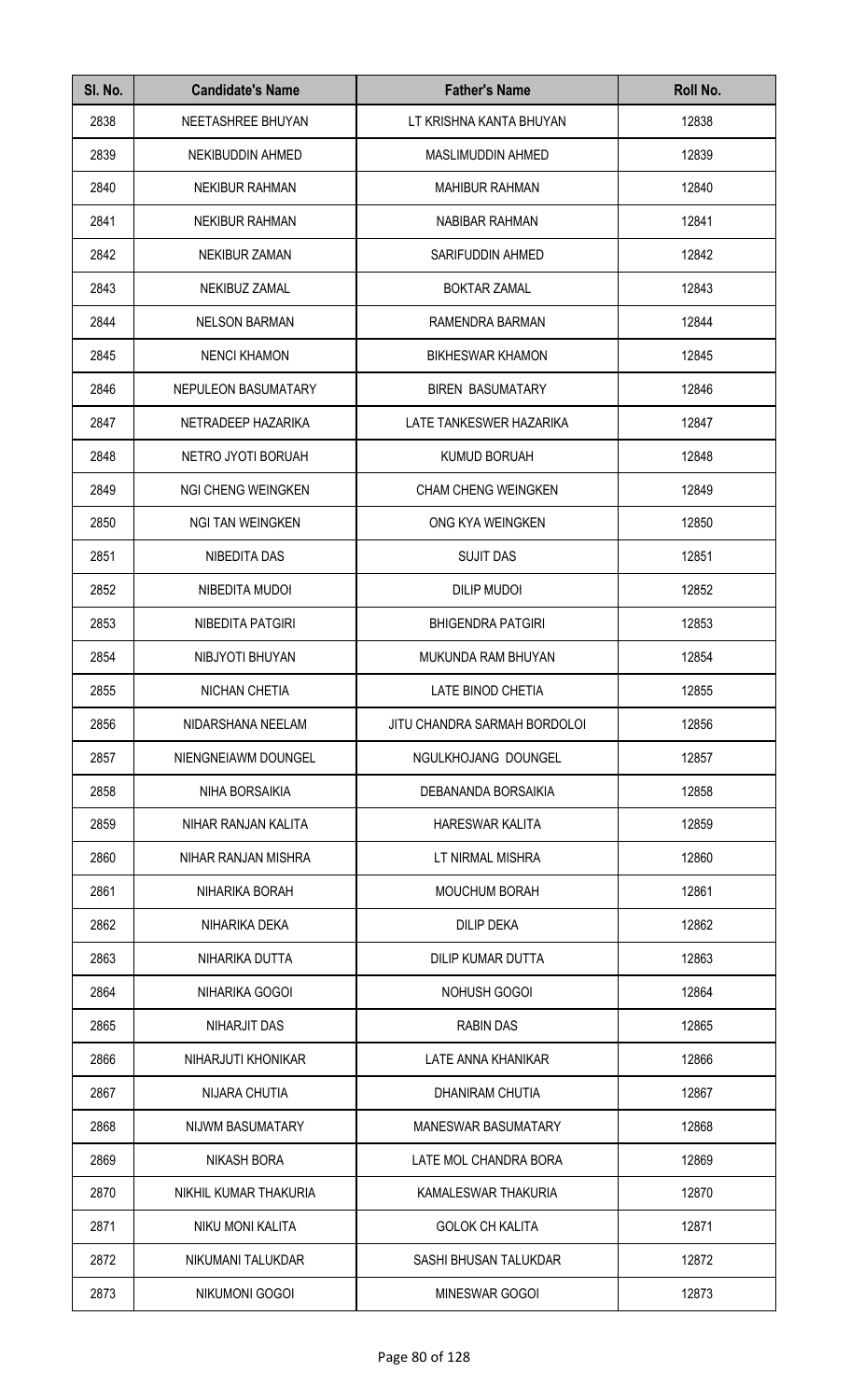| SI. No. | <b>Candidate's Name</b> | <b>Father's Name</b>        | Roll No. |
|---------|-------------------------|-----------------------------|----------|
| 2874    | NIKY DEKA               | ANIL DEKA                   | 12874    |
| 2875    | NIL KAMAL BARMAN        | <b>DILIP BARMAN</b>         | 12875    |
| 2876    | NILAJYOTI NATH          | AMRIT CHANDRA NATH          | 12876    |
| 2877    | NILAKHI BEZ BARUAH      | DHARANI DHAR BEZ BARUAH     | 12877    |
| 2878    | NILAKSHI BARMAN         | NIKHIL RANJAN BARMAN        | 12878    |
| 2879    | NILAKSHI BARMAN         | NIRMAL BARMAN               | 12879    |
| 2880    | <b>NILAKSHI DAS</b>     | LABANYA KUMAR DAS           | 12880    |
| 2881    | NILAKSHI DEKA           | HAREN CHANDRA DEKA          | 12881    |
| 2882    | NILAKSHI SARMA          | PRANAB KUMAR SARMA          | 12882    |
| 2883    | NILAM KUMER SHYAM       | <b>BROJENDRA NATH SHYAM</b> | 12883    |
| 2884    | <b>NILAMONI KAKATI</b>  | <b>BHAD RAM KAKATI</b>      | 12884    |
| 2885    | NILAMONI TALUKDAR       | <b>BARIN TALUKDAR</b>       | 12885    |
| 2886    | <b>NILIM KALITA</b>     | LATE RABINDRA NATH KALITA   | 12886    |
| 2887    | <b>NILMANI SINGHA</b>   | LATE CHANDRA MOHAN SINGHA   | 12887    |
| 2888    | NILMONI GHOSH           | LONI GHOSH                  | 12888    |
| 2889    | <b>NILMONI ROY</b>      | <b>BIMAL CHANDRA ROY</b>    | 12889    |
| 2890    | NILOTHPAL CHAKRABORTY   | NABENDU CHAKRABORTY         | 12890    |
| 2891    | NILOTPAL BORAH          | AMULYA BORAH                | 12891    |
| 2892    | NILOTPAL DAS            | DILIP KUMAR DAS             | 12892    |
| 2893    | NILOTPAL MALAKAR        | MADHAB CHANDRA MALAKAR      | 12893    |
| 2894    | NILOY MODAK             | NRIPENDRA NARAYAN MODAK     | 12894    |
| 2895    | NILPAWAN SARMA          | DHARANI SARMAH              | 12895    |
| 2896    | NILSHA LAGASHU          | PARAMANANDA LAGASHU         | 12896    |
| 2897    | NILUFAR YASMIN          | <b>MD ABUL HUSSAIN</b>      | 12897    |
| 2898    | NILUTPAL BHARALUA       | LT CHENIRAM BHARALUA        | 12898    |
| 2899    | NILUTPAL BORA           | <b>LAKSHI BORA</b>          | 12899    |
| 2900    | NILUTPALA BORDOLOI      | <b>CHAKRESWAR BORDOLOI</b>  | 12900    |
| 2901    | NILUTPOL CHUTIA         | ROBIN CHUTIA                | 12901    |
| 2902    | NIMIKHA BORAH           | PRASAD BORAH                | 12902    |
| 2903    | NIMPAL KALITA           | <b>NAKUL KALITA</b>         | 12903    |
| 2904    | <b>NIPA PAUL</b>        | <b>NARAYAN PAUL</b>         | 12904    |
| 2905    | <b>NIPAN DEKA</b>       | NOGEN DEKA                  | 12905    |
| 2906    | NIPAN MANI THAKURIA     | <b>JATIN THAKURIA</b>       | 12906    |
| 2907    | NIPJYOTI DAS            | AKSHYA DAS                  | 12907    |
| 2908    | NIPJYOTI KUMAR          | RATNESWAR KUMAR             | 12908    |
| 2909    | <b>NIPON TOKBI</b>      | <b>BORJAN TOKBI</b>         | 12909    |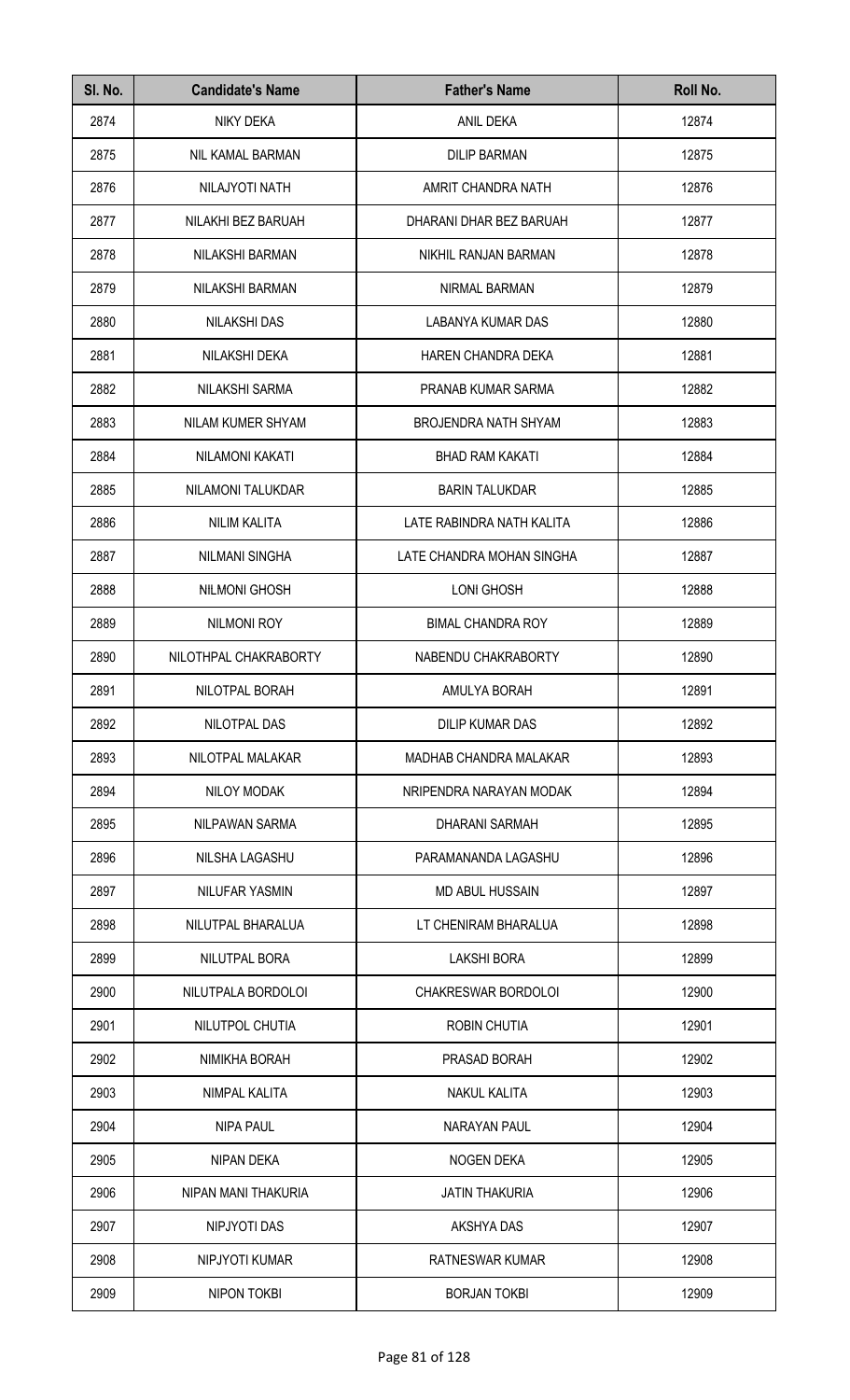| SI. No. | <b>Candidate's Name</b> | <b>Father's Name</b>       | Roll No. |
|---------|-------------------------|----------------------------|----------|
| 2910    | <b>NIPU BARMAN</b>      | <b>GAURI KANTA BARMAN</b>  | 12910    |
| 2911    | NIPU BORO               | LATE MANIK CHANDRA BORO    | 12911    |
| 2912    | NIPU ROY                | <b>MADAN ROY</b>           | 12912    |
| 2913    | NIPUMONI BORAH          | AMULYA BORAH               | 12913    |
| 2914    | NIPUN GOGOI             | <b>BHABENDRA GOGOI</b>     | 12914    |
| 2915    | <b>NIPUN NEOG</b>       | <b>GHANAKANTA NEOG</b>     | 12915    |
| 2916    | NIRAB RANJAN CHUTIA     | KANAK CHANDRA CHUTIA       | 12916    |
| 2917    | NIRAJ KALITA            | NARAYAN CHANDRA KALITA     | 12917    |
| 2918    | <b>NIRANJAN DAS</b>     | <b>KABIN DAS</b>           | 12918    |
| 2919    | NIRANJAN DEORI          | <b>ARJUN DEORI</b>         | 12919    |
| 2920    | NIRANJAN DUTTA          | CHANDRA DUTTA              | 12920    |
| 2921    | NIRANJAN SAIKIA         | ATUL CHANDRA SAIKIA        | 12921    |
| 2922    | NIRBAN SAIKIA           | MUKUL CHANDRA SAIKIA       | 12922    |
| 2923    | NIREN KUMAR RAHANG      | PADMA KANTA RAHANG         | 12923    |
| 2924    | NIRESH PATOWARY         | <b>TULASHI PATOWARY</b>    | 12924    |
| 2925    | NIRMAL BORO             | AMULYA BORO                | 12925    |
| 2926    | NIRMAL NAMA DAS         | DAYAL NAMA DAS             | 12926    |
| 2927    | NIRMALI GOGOI           | PRABHAT GOGOI              | 12927    |
| 2928    | NIRMALI LAHKAR          | <b>MANO RAM LAHKAR</b>     | 12928    |
| 2929    | NIRMITA KALITA          | PANCHANAN KALITA           | 12929    |
| 2930    | NIRZUMLA SHEIKH         | LT ABDUL GAFUR SK          | 12930    |
| 2931    | NISHAMONI DEKA          | <b>BALINDRA NATH DEKA</b>  | 12931    |
| 2932    | NISHANKA KALITA         | DIMBESWAR KALITA           | 12932    |
| 2933    | NISHANT SINGHA          | PARJANYA SINGHA            | 12933    |
| 2934    | NISHIGANDHA BORAH       | <b>BISWAJIT BORA</b>       | 12934    |
| 2935    | NISHIRAJ GOGOI          | RANJIT KUMAR GOGOI         | 12935    |
| 2936    | NISHIT KUMAR DAS        | NANTU KUMAR DAS            | 12936    |
| 2937    | NISHITA GOSWAMI         | <b>RAMESH GOSWAMI</b>      | 12937    |
| 2938    | NITISH CHETIA PHUKAN    | <b>GHANA CHETIA PHUKAN</b> | 12938    |
| 2939    | <b>NITISH DAS</b>       | NIDHU BHUSAN DAS           | 12939    |
| 2940    | NITU RABHA              | DIMBESWAR RABHA            | 12940    |
| 2941    | NITUL DEKA              | PABITRA KUMAR DEKA         | 12941    |
| 2942    | <b>NITUL DEKA</b>       | <b>GIRISH DEKA</b>         | 12942    |
| 2943    | NITUL HALOI             | <b>DINESH HALOI</b>        | 12943    |
| 2944    | NITUL KUMAR GOGOI       | <b>JIBON CHANDRA GOGOI</b> | 12944    |
| 2945    | NITUL PATHAK            | <b>BABUL PATHAK</b>        | 12945    |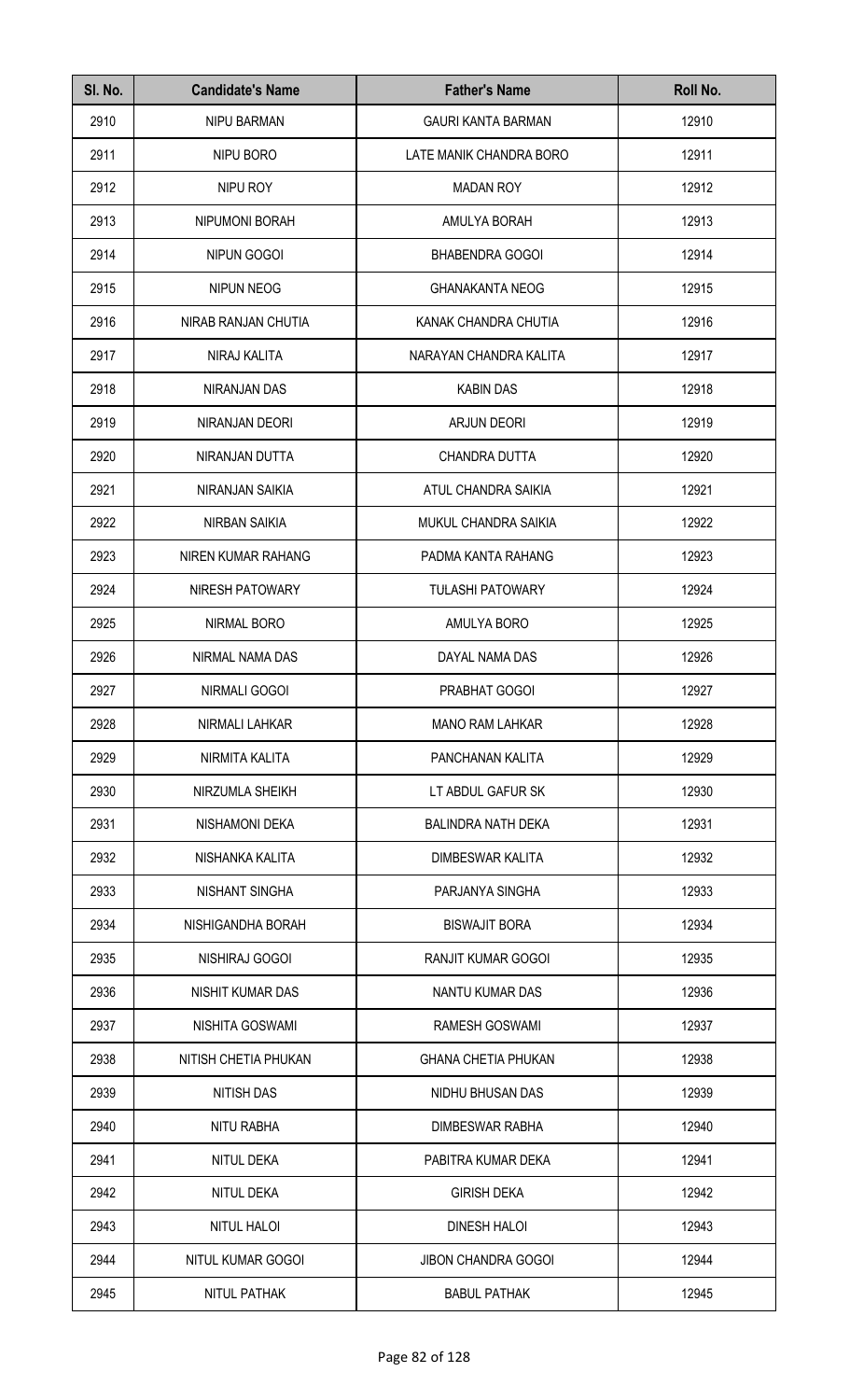| SI. No. | <b>Candidate's Name</b>    | <b>Father's Name</b>         | Roll No. |
|---------|----------------------------|------------------------------|----------|
| 2946    | NITUL TAHBILDAR            | PHULEN TAHBILDAR             | 12946    |
| 2947    | NITYA NANDA PEGU           | PADMARAM PEGU                | 12947    |
| 2948    | NITYANANDA SONOWAL         | LATE DURNA SONOWAL           | 12948    |
| 2949    | NIVA CHOUDHURY             | LATE JATINDRA NATH CHOUDHURY | 12949    |
| 2950    | NIVA KALITA                | <b>DEBEN KALITA</b>          | 12950    |
| 2951    | <b>NOBIN KRAMSA</b>        | <b>DHONSING KRAMSA</b>       | 12951    |
| 2952    | NOBISH KUMAR DAS           | LATE SARBESWAR DAS           | 12952    |
| 2953    | NOBOJYOTI RAJPUT           | <b>KAPIL RAJPUT</b>          | 12953    |
| 2954    | NOMITA GOGOI               | <b>RAJEN GOGOI</b>           | 12954    |
| 2955    | <b>NOMITA NARZARY</b>      | <b>TULESHWAR NARZARY</b>     | 12955    |
| 2956    | <b>NONDIP NUNISA</b>       | <b>UPENDRA NUNISA</b>        | 12956    |
| 2957    | NONG EH TISSO              | LONGKIRAM TISSO              | 12957    |
| 2958    | NOWAZ AKHTAR               | <b>TAJIR ALI</b>             | 12958    |
| 2959    | NRIPANKA KAKATI            | <b>JAGADISH KAKATI</b>       | 12959    |
| 2960    | <b>NUJRUL ISLAM</b>        | <b>INTAZ ALI</b>             | 12960    |
| 2961    | NUR AHMED MAZUMDER         | MONIR UDDIN MAZUMDER         | 12961    |
| 2962    | <b>NUR ALAM</b>            | <b>MOZIBUR RAHMAN</b>        | 12962    |
| 2963    | NUR ALIMA AKTAR            | NUR ALOM SARKAR              | 12963    |
| 2964    | <b>NUR ALOM AHAMED</b>     | <b>EUSUF ALI SHEIKH</b>      | 12964    |
| 2965    | NUR MOHAMMAD MAMUDUL HASAN | <b>REFAZ UDDIN SK</b>        | 12965    |
| 2966    | <b>NUR MOHAMMED</b>        | MOFIZUL HOQUE                | 12966    |
| 2967    | <b>NUR NOBI SHEIKH</b>     | <b>JOHAR ALI SHEIKH</b>      | 12967    |
| 2968    | <b>NUR ZAMAN AHMED</b>     | NURUDDIN AHMED               | 12968    |
| 2969    | <b>NURFATUN BEGAM</b>      | <b>ABUL KASHIM</b>           | 12969    |
| 2970    | NURI NAZMIN SULTANA        | RAHMATULLA ALI               | 12970    |
| 2971    | NURJAHAN BEGUM BORBHUIYA   | SAMIJUR RAHMAN BORBHUIYA     | 12971    |
| 2972    | NURJAMAN ABDIN             | <b>JOYNAL ABDIN</b>          | 12972    |
| 2973    | NURJAMAN BARBHUIYA         | SURMAN ALI BARBHUIYA         | 12973    |
| 2974    | NURNAHAR KHANAM            | <b>DURJUN KHAN</b>           | 12974    |
| 2975    | <b>NURUL ALOM</b>          | <b>OSMAN GONI</b>            | 12975    |
| 2976    | <b>NURUL AMIN</b>          | <b>MD BAHAR ALI</b>          | 12976    |
| 2977    | <b>NURUL AMIN</b>          | <b>WAZEDUL HASSAN</b>        | 12977    |
| 2978    | <b>NURUL HASAN</b>         | <b>HAZARAT ALI</b>           | 12978    |
| 2979    | <b>NURUL HASAN LASKAR</b>  | SAHID UDDIN LASKAR           | 12979    |
| 2980    | NURUL HASSAN BARBHUIYA     | ABDUL QUDDUS BARBHUIYA       | 12980    |
| 2981    | NURUL HOQUE                | NIZAM ALI                    | 12981    |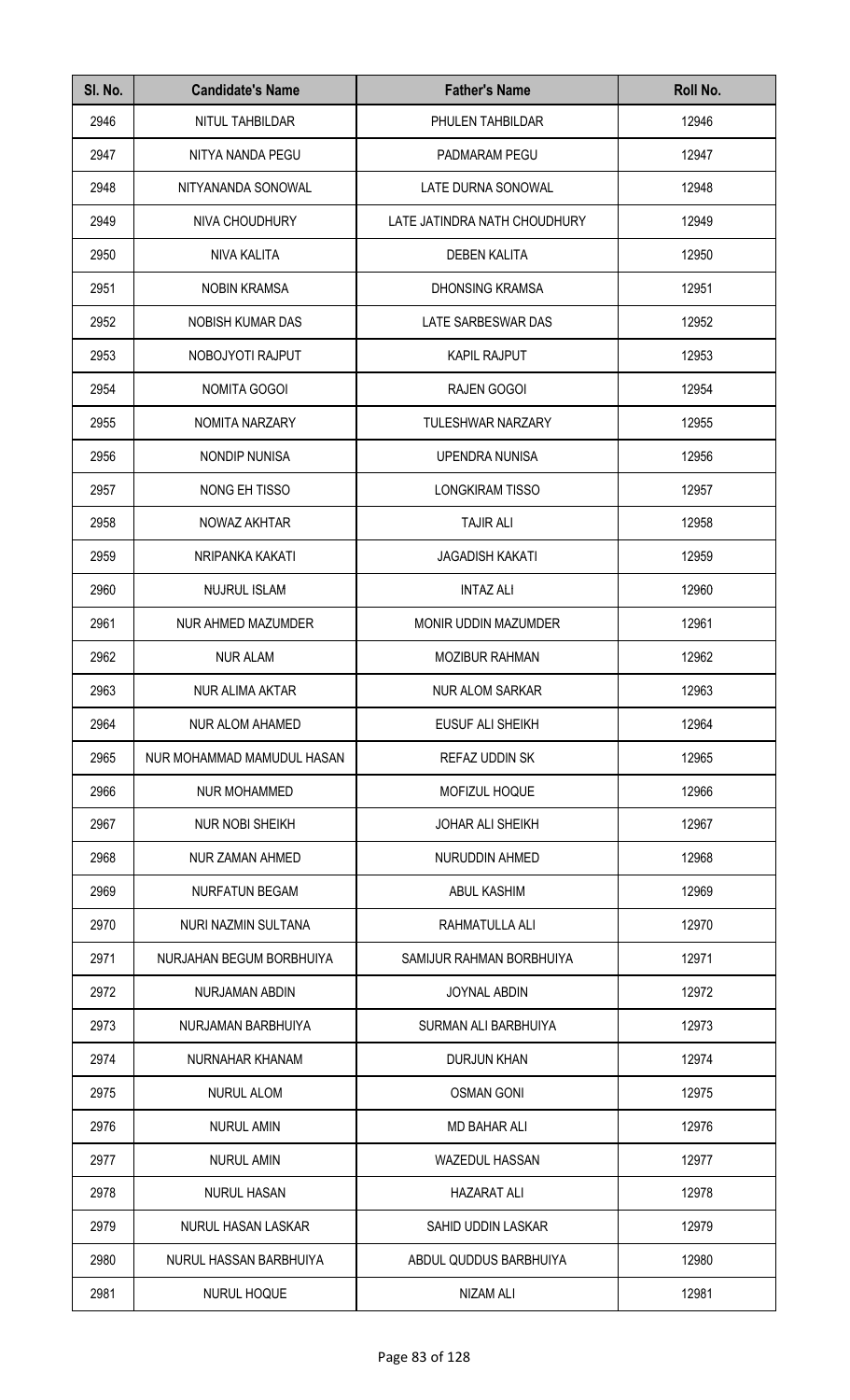| SI. No. | <b>Candidate's Name</b>    | <b>Father's Name</b>           | Roll No. |
|---------|----------------------------|--------------------------------|----------|
| 2982    | <b>NURUL ISLAM</b>         | <b>FAIZUR RAHMAN</b>           | 12982    |
| 2983    | OAKHIB JABED CHOUDHURY     | <b>MISBAHUL BARI CHOUDHURY</b> | 12983    |
| 2984    | OLI ULLAH LASKAR           | LT KHAIRUL HOQUE LASKAR        | 12984    |
| 2985    | OLI ULLAH LASKAR           | LATE KHAIRUL HOQUE LASKAR      | 12985    |
| 2986    | <b>OLYMPICA PATHAK</b>     | <b>AKHIL PATHAK</b>            | 12986    |
| 2987    | <b>OSMAN GONI</b>          | ROBIYAL HOQUE                  | 12987    |
| 2988    | PABAN DAS                  | <b>SAMUDRA DAS</b>             | 12988    |
| 2989    | PABAN JYOTI HAZARIKA       | <b>DILIP HAZARIKA</b>          | 12989    |
| 2990    | PABAN KALITA               | <b>LATE MANIRAM KALITA</b>     | 12990    |
| 2991    | PABEL MUSTAFA KAMAL LASKAR | LT MAJIBUR RAHMAN LASKAR       | 12991    |
| 2992    | PABITRA KUMAR BARMAN       | LT HIRENDRA KUMAR BARMAN       | 12992    |
| 2993    | PABITRA RAHANG             | PUHIRAM RAHANG                 | 12993    |
| 2994    | PABITRA SARMA              | DHARMESWAR SARMA               | 12994    |
| 2995    | PADMADHAR BORO             | DANDI RAM BORO                 | 12995    |
| 2996    | PADMINI NARZARY            | AKON NARZARY                   | 12996    |
| 2997    | PADMINI TAMULI             | PRADIP KUMAR TAMULI            | 12997    |
| 2998    | PADUM SURUJ DUTTA          | LAKHYA DUTTA                   | 12998    |
| 2999    | PAIKHIT KURMI              | TILESSWAR KURMI                | 12999    |
| 3000    | PALASH DEKA                | PRASANNA DEKA                  | 13000    |
| 3001    | PALASH JYOTI DUTTA         | <b>BHABEN DUTTA</b>            | 13001    |
| 3002    | PALASH JYOTI SARMA         | DILIP KUMAR SARMA              | 13002    |
| 3003    | PALASH NATH                | <b>GANGADHAR NATH</b>          | 13003    |
| 3004    | PALASH PRATIM BORA         | <b>MUKUL KR BORA</b>           | 13004    |
| 3005    | PALASH PROTIM BORAH        | LATE NIRMAL KUMAR BORAH        | 13005    |
| 3006    | PALASH PROTIM KALITA       | <b>NABIN KALITA</b>            | 13006    |
| 3007    | PALLAB BARMAN              | LAKSHESWAR BARMAN              | 13007    |
| 3008    | PALLAB BORA                | KAMAL CHANDRA BORA             | 13008    |
| 3009    | PALLAB BORA                | LATE TAPAN CHANDRA BORA        | 13009    |
| 3010    | PALLAB HAZARIKA            | ROHINI HAZARIKA                | 13010    |
| 3011    | PALLAB HAZARIKA            | RAMESWAR HAZARIKA              | 13011    |
| 3012    | PALLAB KALITA              | DWIJEN CHANDRA KALITA          | 13012    |
| 3013    | PALLAB KUMAR CHUTIA        | SADANANDA CHUTIA               | 13013    |
| 3014    | PALLAB TALUKDAR            | PARAMESH TALUKDAR              | 13014    |
| 3015    | PALLABI BHARALI            | <b>KARUN BHARALI</b>           | 13015    |
| 3016    | PALLABI DAS                | LT GAJEN DAS                   | 13016    |
| 3017    | PALLABI DAS                | <b>HARIRAM DAS</b>             | 13017    |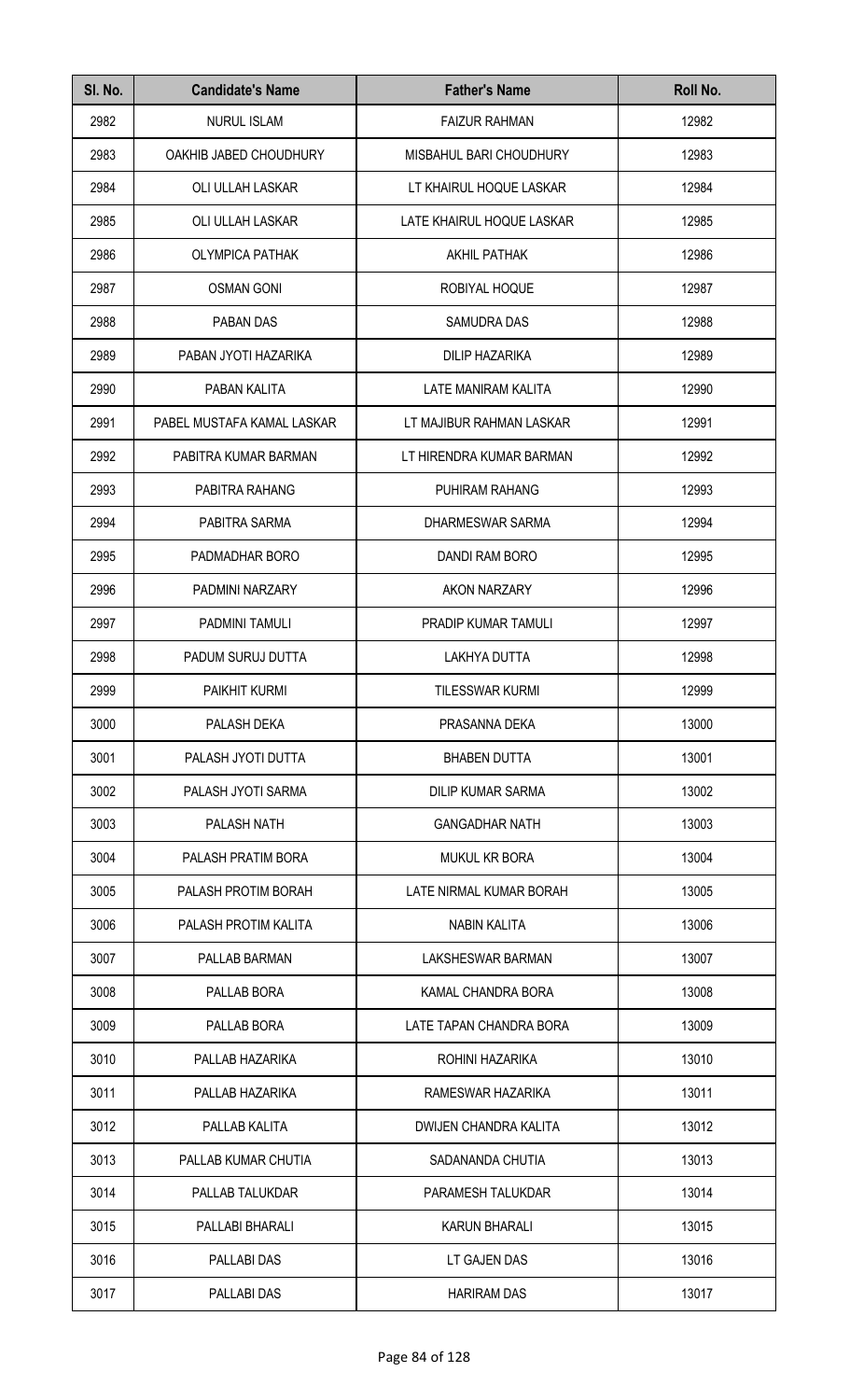| SI. No. | <b>Candidate's Name</b> | <b>Father's Name</b>      | Roll No. |
|---------|-------------------------|---------------------------|----------|
| 3018    | PALLABI GOGOI           | <b>BIREN GOGOI</b>        | 13018    |
| 3019    | PALLABI KALITA          | SONKAN KALITA             | 13019    |
| 3020    | PALLABI ROY             | PRIYANKUR ROY             | 13020    |
| 3021    | PALLABI THAKURIA        | LT AJIT THAKURIA          | 13021    |
| 3022    | PALLAVEE DEB            | <b>BENOY BHUSAN DEB</b>   | 13022    |
| 3023    | PALLAVI GOGOI           | LUHIT GOGOI               | 13023    |
| 3024    | PALLAVI HAZARIKA        | SATYA BRATA HAZARIKA      | 13024    |
| 3025    | PALLAVI SHARMA          | KHANINDRA NATH SARMA      | 13025    |
| 3026    | PANCHA JANYA DEV NATH   | <b>LALIT CH NATH</b>      | 13026    |
| 3027    | PANCHANAN BASUMATARY    | LATE RAHENDRA BASUMATARY  | 13027    |
| 3028    | PANCHANAN KAKOTY        | <b>SAILAN KAKOTY</b>      | 13028    |
| 3029    | PANCHANAN SAIKIA        | ARUN CHANDRA SAIKIA       | 13029    |
| 3030    | PANCHAPROTIM BORDOLOI   | MRIDUL BORDOLOI           | 13030    |
| 3031    | PANKAJ BAISHYA          | LT MANMIL BAISHYA         | 13031    |
| 3032    | PANKAJ BAISHYA          | RAMANI BAISHYA            | 13032    |
| 3033    | PANKAJ BARMAN           | LATE PRASANNA BARMAN      | 13033    |
| 3034    | PANKAJ BORAH            | POWAL CHANDRA BORAH       | 13034    |
| 3035    | PANKAJ BORAH            | LAKHI KANTA BORAH         | 13035    |
| 3036    | PANKAJ CHAUHAN          | <b>SIVA RAM CHOUHAN</b>   | 13036    |
| 3037    | PANKAJ CHETRY           | LT BIR BAHADUR CHETRY     | 13037    |
| 3038    | PANKAJ DAS              | <b>TARANI DAS</b>         | 13038    |
| 3039    | PANKAJ DAS              | PROBHAT DAS               | 13039    |
| 3040    | PANKAJ DUTTA            | PADMA DUTTA               | 13040    |
| 3041    | PANKAJ HAZARIKA         | <b>TULSI HAZARIKA</b>     | 13041    |
| 3042    | PANKAJ JYOTI BORA       | KAMALA KANTA BORA         | 13042    |
| 3043    | PANKAJ KUMAR BORA       | <b>HAREN BORA</b>         | 13043    |
| 3044    | PANKAJ KUMAR RAY MANDAL | PRAGNAN CHANDRA MANDAL    | 13044    |
| 3045    | PANKAJ LARA             | PABITRA LARA              | 13045    |
| 3046    | PANKAJ NATH             | PRAFULL NATH              | 13046    |
| 3047    | PANKAJ SAHU             | PRAMOD SAHU               | 13047    |
| 3048    | PAPARI SHYAM            | <b>GAURI BHADRA SHYAM</b> | 13048    |
| 3049    | PAPORI BANIA            | LATE JANARAM BANIA        | 13049    |
| 3050    | PAPPU SHAH              | <b>ARVIND SHAH</b>        | 13050    |
| 3051    | PAPPU YADAV             | <b>MOTI LAL YADAV</b>     | 13051    |
| 3052    | PAPU BARUAH             | NIRMAL BARUAH             | 13052    |
| 3053    | PAPU DEKA               | <b>DHIREN DEKA</b>        | 13053    |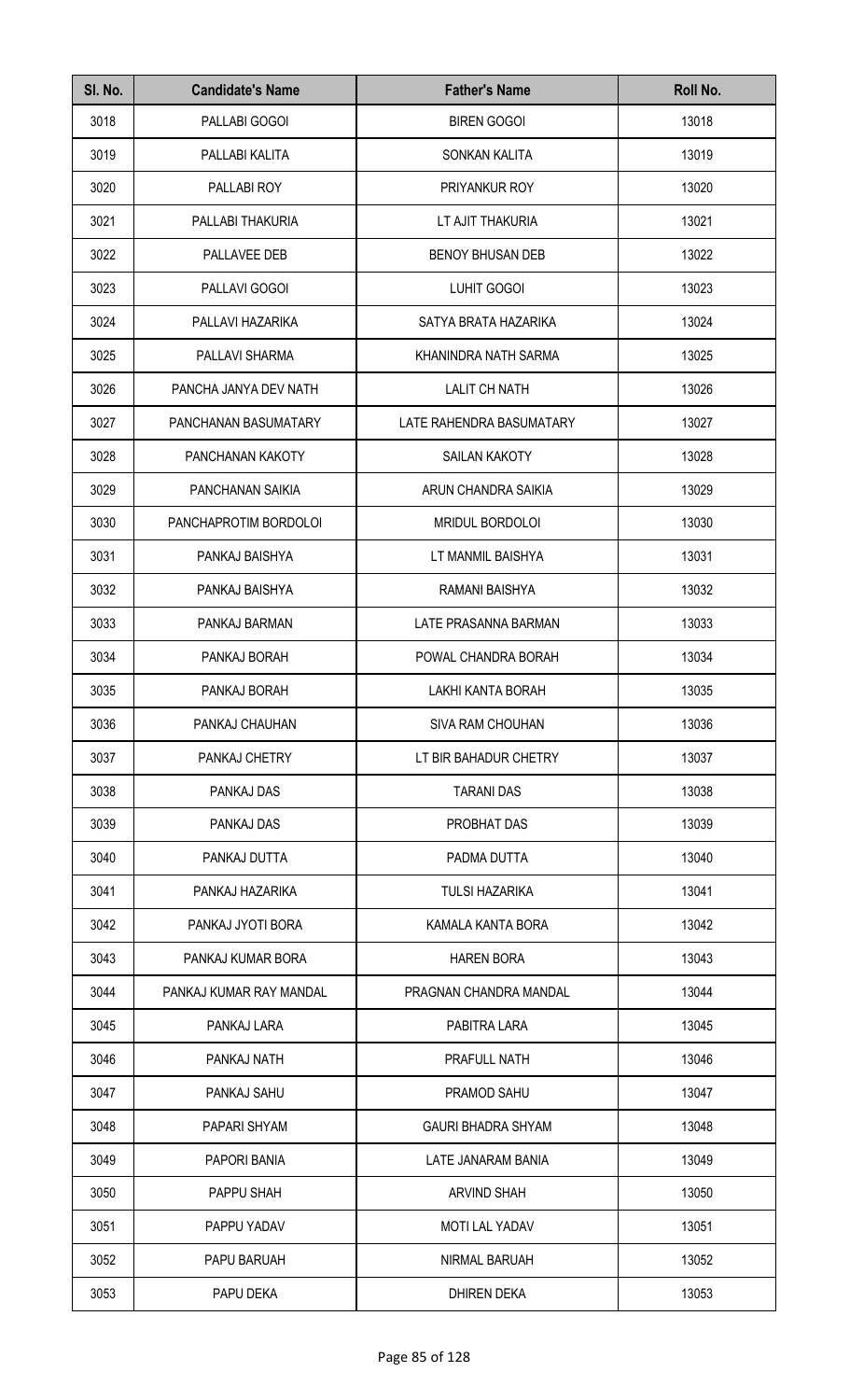| SI. No. | <b>Candidate's Name</b> | <b>Father's Name</b>       | Roll No. |
|---------|-------------------------|----------------------------|----------|
| 3054    | PARAG BORO              | <b>BIREN BORO</b>          | 13054    |
| 3055    | PARAG CHETIA PHUKAN     | PROBIN CHETIA PHUKAN       | 13055    |
| 3056    | PARAG GOGOI             | PHATIK CHANDRA GOGOI       | 13056    |
| 3057    | PARAG GOGOI             | <b>NABIN CHANDRA GOGOI</b> | 13057    |
| 3058    | PARAG JYOTI BORA        | <b>MANIK BORA</b>          | 13058    |
| 3059    | PARAG JYOTI BORAH       | SADANANDA BORAH            | 13059    |
| 3060    | PARAG JYOTI DAS         | KAMALA KANTA DAS           | 13060    |
| 3061    | PARAG JYOTI DAS         | <b>KESHABANANDA DAS</b>    | 13061    |
| 3062    | PARAG JYOTI KALITA      | LT JOGEN CHANDRA KALITA    | 13062    |
| 3063    | PARAG KALITA            | LT MANI KANTA KALITA       | 13063    |
| 3064    | PARAG KUMAR DAS         | PRASAD DAS                 | 13064    |
| 3065    | PARAG MAHANTA           | <b>JITEN CH MAHANTA</b>    | 13065    |
| 3066    | PARAG SARMAH            | HARANATH SARMAH BARUAH     | 13066    |
| 3067    | PARAGJYOTI GOGOI        | <b>BIJIT GOGOI</b>         | 13067    |
| 3068    | PARAN HAZARIKA          | <b>BHUPEN HAZARIKA</b>     | 13068    |
| 3069    | PARAN JYOTI KALITA      | <b>DEBEN KALITA</b>        | 13069    |
| 3070    | PARAN KALITA            | <b>ARUN KALITA</b>         | 13070    |
| 3071    | PARAS MONI RAJKHOWA     | AMAL RAJKHOWA              | 13071    |
| 3072    | PARASH BORA             | <b>HARI PRASHED BORA</b>   | 13072    |
| 3073    | PARASH JYOTI NATH       | <b>SUMBIT NATH</b>         | 13073    |
| 3074    | PARASHMANI SARMA        | <b>MANORANJAN SARMA</b>    | 13074    |
| 3075    | PARASHMONI GOGOI        | LT CHANDRAKESHAR GOGOI     | 13075    |
| 3076    | PARASHMONI SARMA        | PARESH CHANDRA SARMA       | 13076    |
| 3077    | PARASWAR HAZARIKA       | HAREKRISHNA HAZARIKA       | 13077    |
| 3078    | PARBIN EYASMIN          | LT TAIZUDDIN AHMED         | 13078    |
| 3079    | PARBINA RAHMAN SAIKIA   | <b>BAHARUL RAHMAN</b>      | 13079    |
| 3080    | PARDIL SAMIM            | SIRAJUL ISLAM              | 13080    |
| 3081    | PARIBANU THAKUR         | <b>LALDEV THAKUR</b>       | 13081    |
| 3082    | PARIKHIT BORA           | NIRMAL BORA                | 13082    |
| 3083    | PARIKSHIT CHOUDHURY     | KAMALESWAR CHOUDHURY       | 13083    |
| 3084    | PARIKSHIT RAY           | JADABANANDA RAY            | 13084    |
| 3085    | PARINITA PHUKON         | <b>BIPIN PHUKON</b>        | 13085    |
| 3086    | PARINITA SAIKIA         | PROFULLA SAIKIA            | 13086    |
| 3087    | PARISH BORO             | SANTHOR BORO               | 13087    |
| 3088    | PARISHMITA DAS          | ABANI KR DAS               | 13088    |
| 3089    | PARISHMITA HAZARIKA     | LATE DILIP CHANDRA HZARIKA | 13089    |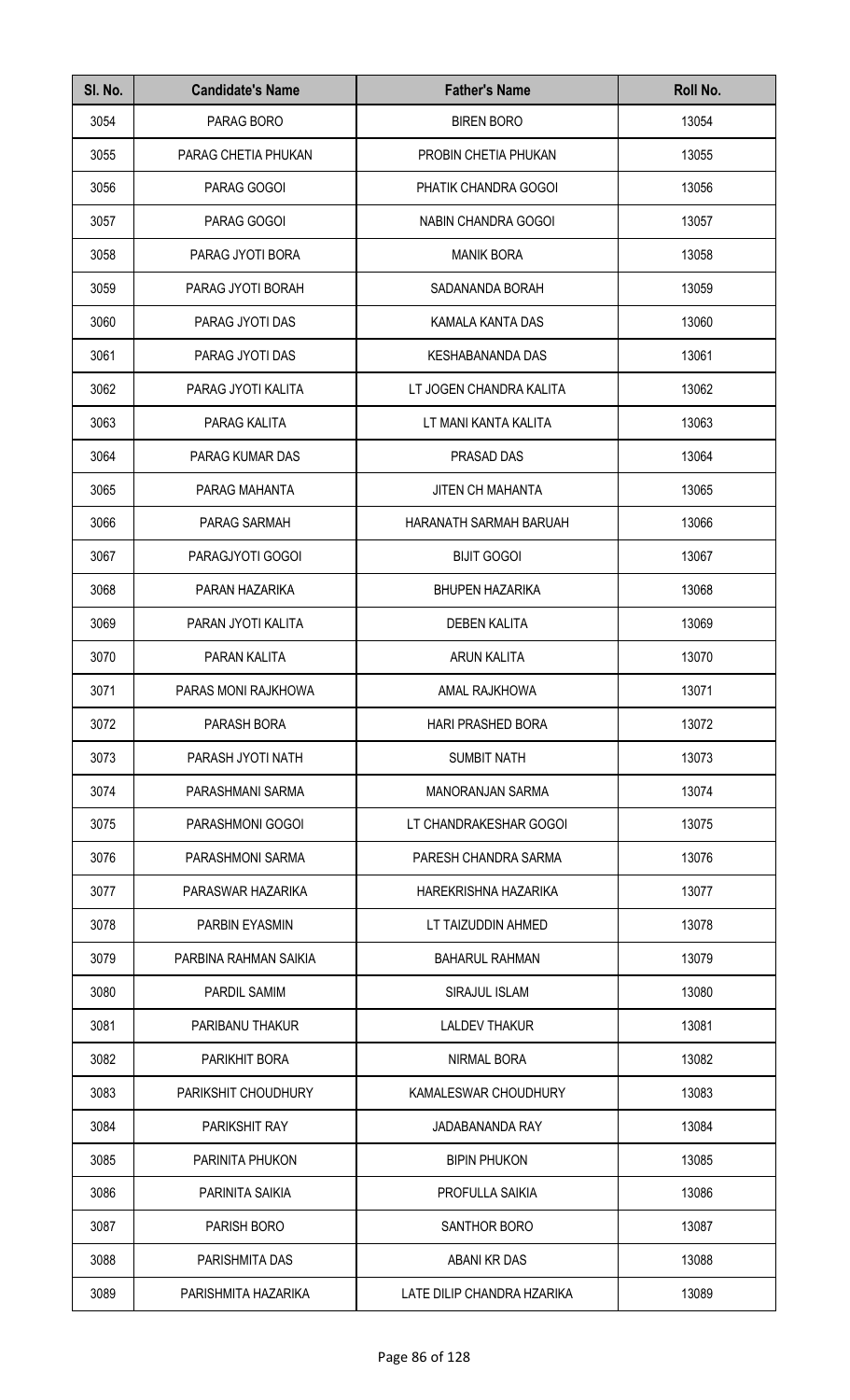| SI. No. | <b>Candidate's Name</b> | <b>Father's Name</b>     | Roll No. |
|---------|-------------------------|--------------------------|----------|
| 3090    | PARISHMITA PHUKAN       | TARUN CHANDRA PHUKAN     | 13090    |
| 3091    | PARISHMITA SAIKIA       | <b>SUBAL SAIKIA</b>      | 13091    |
| 3092    | PARISHMITA SHARMA       | <b>JAGADISH SHARMA</b>   | 13092    |
| 3093    | PARISMITA BARMAN        | <b>BHABANI BARMAN</b>    | 13093    |
| 3094    | PARISMITA BORUAH        | <b>AJIT BORUAH</b>       | 13094    |
| 3095    | PARISMITA DAS           | <b>KANPAI DAS</b>        | 13095    |
| 3096    | PARITOSH DAS            | PABITRA DAS              | 13096    |
| 3097    | PAROKH MONI SAIKIA      | <b>RAJEN SAIKIA</b>      | 13097    |
| 3098    | PARTHA DEB              | PRADIP KUMAR DEB         | 13098    |
| 3099    | PARTHA DEKA             | <b>TARINI DEKA</b>       | 13099    |
| 3100    | PARTHA PRATEEM DEKARAJA | <b>BIDYUT DEKARAJA</b>   | 13100    |
| 3101    | PARTHA PRATIM BARUAH    | <b>NAREN BARUAH</b>      | 13101    |
| 3102    | PARTHA PRATIM BARUAH    | LATE PRIYA RANJAN BARUAH | 13102    |
| 3103    | PARTHA PRATIM BORA      | LILA KANTA BORA          | 13103    |
| 3104    | PARTHA PRATIM BORUAH    | <b>JAGAT BORUAH</b>      | 13104    |
| 3105    | PARTHA PRATIM CHIRING   | LATE ANIL KUMAR CHIRING  | 13105    |
| 3106    | PARTHA PRATIM DAS       | <b>LATE BINAY DAS</b>    | 13106    |
| 3107    | PARTHA PRATIM DAS       | <b>HAREN DAS</b>         | 13107    |
| 3108    | PARTHA PRATIM DEKA      | RABIN DEKA               | 13108    |
| 3109    | PARTHA PRATIM DEKA      | LATE DEBENDRA NATH DEKA  | 13109    |
| 3110    | PARTHA PRATIM DEY       | PRABHANGSHU SHEKHAR      | 13110    |
| 3111    | PARTHA PRATIM GOGOI     | LT PURNA GOGOI           | 13111    |
| 3112    | PARTHA PRATIM GOGOI     | <b>VISHNU GOGOI</b>      | 13112    |
| 3113    | PARTHA PRATIM GOSWAMI   | <b>MUKUL GOSWAMI</b>     | 13113    |
| 3114    | PARTHA PRATIM KHANIKAR  | <b>PRADIP KHANIKAR</b>   | 13114    |
| 3115    | PARTHA PRATIM PHUKON    | <b>ROBIN PHUKON</b>      | 13115    |
| 3116    | PARTHA PRATIM RAJKHOWA  | LAKHI RAJKHOWA           | 13116    |
| 3117    | PARTHA PRATIM ROY       | <b>JAGAT CHANDRA ROY</b> | 13117    |
| 3118    | PARTHA PRATIM SAIKIA    | <b>MUKUL SAIKIA</b>      | 13118    |
| 3119    | PARTHA PRATIM SAIKIA    | PARESH SAIKIA            | 13119    |
| 3120    | PARTHA PROTIM BORA      | <b>GIRIDHAR BORA</b>     | 13120    |
| 3121    | PARTHA PROTIM BORAH     | SURYYA KUMAR BORAH       | 13121    |
| 3122    | PARTHA PROTIM BORAH     | LATE NIRMAL KUMAR BORAH  | 13122    |
| 3123    | PARTHA PROTIM BORAH     | LATE DULAL CHANDRA BORAH | 13123    |
| 3124    | PARTHA PROTIM DAS       | UMESH CHANDRA DAS        | 13124    |
| 3125    | PARTHA PROTIM GOGOI     | <b>HIMEN GOGOI</b>       | 13125    |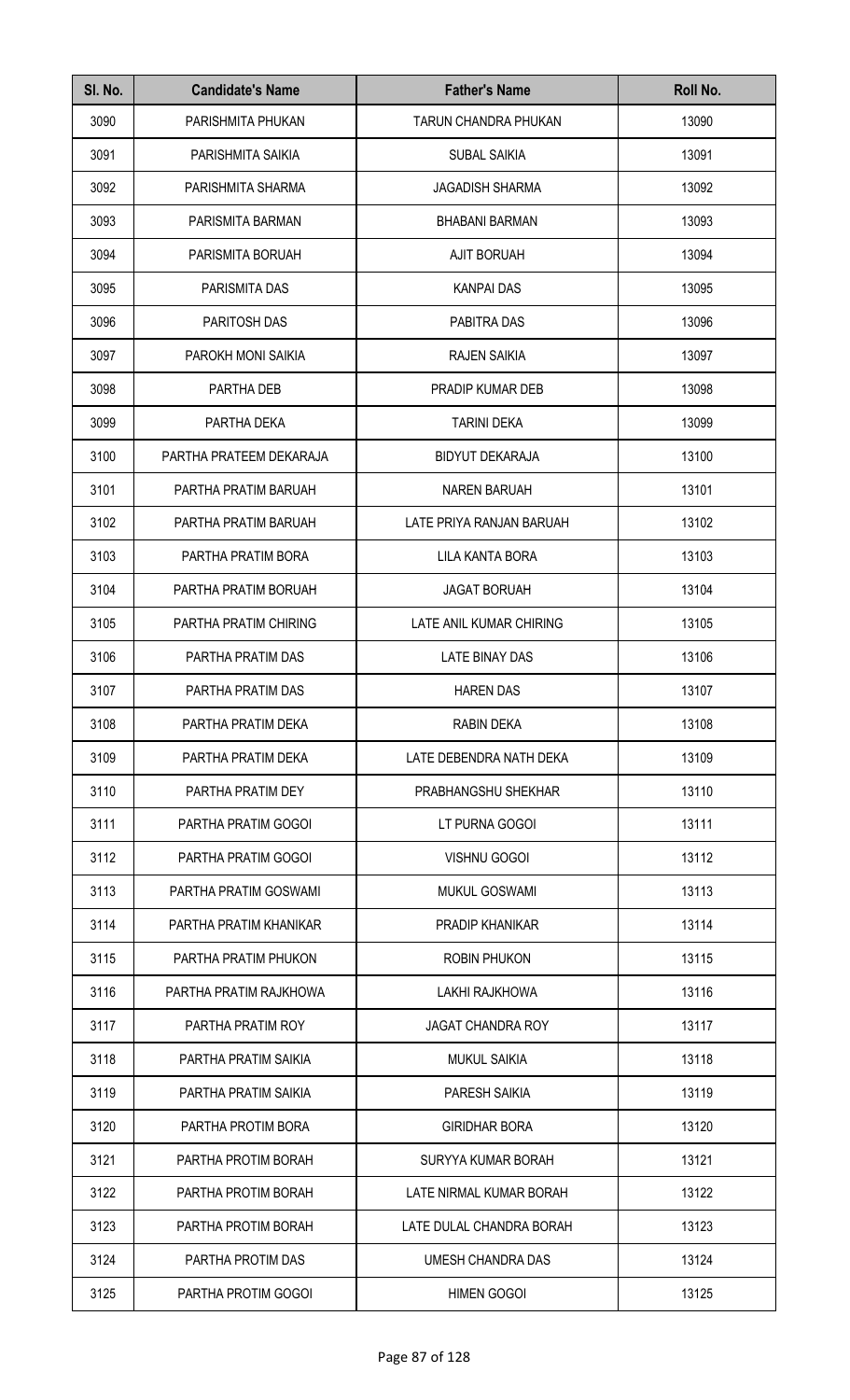| SI. No. | <b>Candidate's Name</b>    | <b>Father's Name</b>       | Roll No. |
|---------|----------------------------|----------------------------|----------|
| 3126    | PARTHA PROTIM HAZARIKA     | SUBASH HAZARIKA            | 13126    |
| 3127    | PARTHA RAJKHOWA            | DHARMESWAR RAJKHOWA        | 13127    |
| 3128    | PARTHA SARATHI NATH        | JATINDRA DEV NATH          | 13128    |
| 3129    | PARTHA SARATHI SARKAR      | <b>GOBINDA LAL SARKAR</b>  | 13129    |
| 3130    | PARTHA TERON               | <b>JOYDEV TERON</b>        | 13130    |
| 3131    | PARTHAJIT BORUAH           | PRABHAT BORUAH             | 13131    |
| 3132    | PARTHAJIT MAZUMDAR         | <b>BAPDHAN MAZUMDAR</b>    | 13132    |
| 3133    | PARTHAPRATIM KALITA        | <b>BAHIRAM KALITA</b>      | 13133    |
| 3134    | PARTHIV DUTTA              | CHANDAN KUMAR DUTTA        | 13134    |
| 3135    | PARVEEN SULTANA            | LATE ROUSHONUL KABIR       | 13135    |
| 3136    | PARVEEN SULTANA LASKAR     | <b>TAMIZ AHMED LASKAR</b>  | 13136    |
| 3137    | PATRICIA LANGTHASA         | PRADHYUMNA LANGTHASA       | 13137    |
| 3138    | PAWAN JYOTI GOGOI          | JOGESWAR GOGOI             | 13138    |
| 3139    | PAWAR PANDURANG MAHADEORAO | <b>MAHADO KISAN PAWAR</b>  | 13139    |
| 3140    | PAYEL PURKAYASTHA          | <b>BIRESH PURKAYASTHA</b>  | 13140    |
| 3141    | PERIN JYOTI CHUTIA         | LT ANIL CHUTIA             | 13141    |
| 3142    | PHOOL DEVI DAS             | APURBA KUMAR DAS           | 13142    |
| 3143    | PHUNGKA NARZARY            | LATE BIJENDRA NARZARY      | 13143    |
| 3144    | PIJUSH ROY                 | <b>KHARGESWAR ROY</b>      | 13144    |
| 3145    | PIJUSH SINHA               | PARITOSH SINHA             | 13145    |
| 3146    | PINAK PANI HAZARIKA        | <b>TRIDIB HAZARIKA</b>     | 13146    |
| 3147    | PINKI BORO                 | LATE SAMIR BORO            | 13147    |
| 3148    | <b>PINKI DAS</b>           | RAMANI KANTA DAS           | 13148    |
| 3149    | PINKI DEKA                 | LT JITEN DEKA              | 13149    |
| 3150    | PINKI MONI BEZBARUAH       | KANAK BEZBARUAH            | 13150    |
| 3151    | PINKU BAISHYA              | LATE NARKANTA BAISHYA      | 13151    |
| 3152    | PINKU DADHARA              | <b>SURJYA DADHARA</b>      | 13152    |
| 3153    | PINKU DAS                  | <b>CHANDRADHAR DAS</b>     | 13153    |
| 3154    | PINKU DEKA                 | ADHAR CHANDRA DEKA         | 13154    |
| 3155    | PINKU KALITA               | PABITRA KALITA             | 13155    |
| 3156    | PINKU KUMAR DAS            | <b>KESHAB CHANDRA DAS</b>  | 13156    |
| 3157    | PINKU KURMI                | <b>TUNTUNIA KURMI</b>      | 13157    |
| 3158    | PINKY DOWARAH              | PHULESWAR DOWARAH          | 13158    |
| 3159    | PINKY MORAN                | <b>BIPIN CHANDRA MORAN</b> | 13159    |
| 3160    | PINTI DAS                  | <b>GOBINDA DAS</b>         | 13160    |
| 3161    | PIPASHI MAHANTA            | LT KULA CH MAHANTA         | 13161    |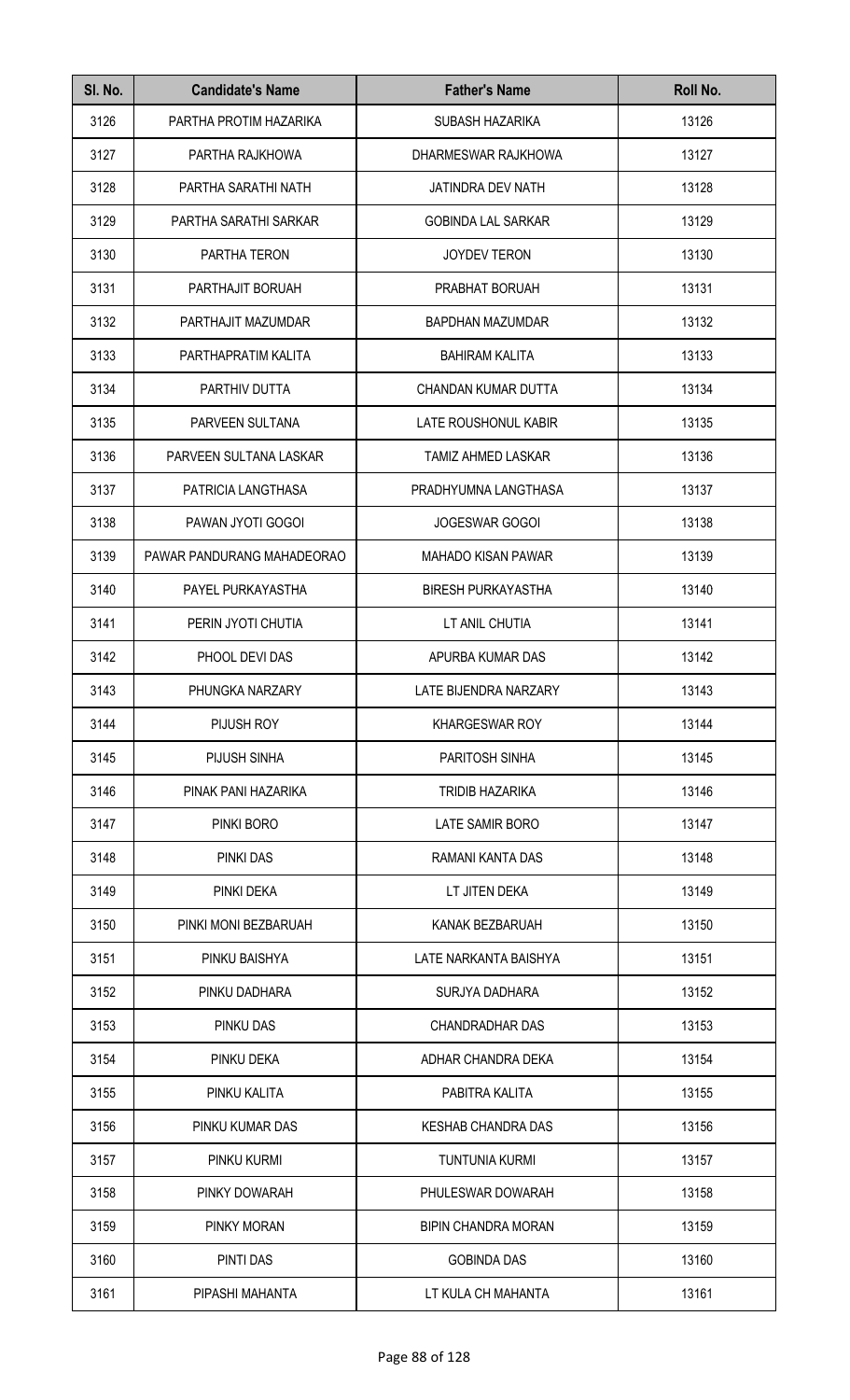| SI. No. | <b>Candidate's Name</b>   | <b>Father's Name</b>     | Roll No. |
|---------|---------------------------|--------------------------|----------|
| 3162    | PIRBI RONGHANGPI          | <b>RANA RONGHANG</b>     | 13162    |
| 3163    | PITAMBAR ADHIKARI         | <b>JAYANTA ADHIKARI</b>  | 13163    |
| 3164    | PLABAN PRATIM BORA        | LT MONI CHANDRA BORA     | 13164    |
| 3165    | PLABITA DAS               | <b>JOGEN DAS</b>         | 13165    |
| 3166    | POKHRAJ HAZARIKA          | PROBIN KUMAR HAZARIKA    | 13166    |
| 3167    | POLITA DEORI              | <b>RAJESH DEORI</b>      | 13167    |
| 3168    | POLLOBI RABHA             | <b>KIRON RABHA</b>       | 13168    |
| 3169    | POLY BARMAN               | <b>JATIN BARMAN</b>      | 13169    |
| 3170    | POLY BARUAH               | <b>JOGESWAR BARUAH</b>   | 13170    |
| 3171    | POLY DEKA                 | LATE BIRAJ KUMAR DEKA    | 13171    |
| 3172    | POMPEE DEKA               | LATE HARMOHAN DEKA       | 13172    |
| 3173    | POMPI MEDHI               | DANDI RAM MEDHI          | 13173    |
| 3174    | POMPY DAS                 | <b>INDRA DAS</b>         | 13174    |
| 3175    | PONCHAMI SAIKIA           | <b>RUBUL SAIKIA</b>      | 13175    |
| 3176    | PONKHI PATHAK             | SATISH PATHAK            | 13176    |
| 3177    | POOJA DOWERAH             | HEMANTA KUMAR DOWERAH    | 13177    |
| 3178    | POOJA GOGOI               | <b>UPEN GOGOI</b>        | 13178    |
| 3179    | POONAM PANKHEE BORUAH     | <b>BINOD BORUAH</b>      | 13179    |
| 3180    | POPI DAS                  | LATE JADAV KUMAR DAS     | 13180    |
| 3181    | POPPY GOHAIN              | DILIP CHANDRA GOHAIN     | 13181    |
| 3182    | PORAG JYOTI HAZARIKA      | <b>JOGAT CH HAZARIKA</b> | 13182    |
| 3183    | PORANJIT BORGOHAIN        | <b>BIMAL BORGOHAIN</b>   | 13183    |
| 3184    | PORI SAIKIA               | NITYA NANDA SAIKIA       | 13184    |
| 3185    | PORI SONOWAL              | <b>JAGANATH SONOWAL</b>  | 13185    |
| 3186    | PORISHMITA SAIKIA         | <b>PROBIN SAIKIA</b>     | 13186    |
| 3187    | PORISMITA DUTTA           | <b>KUSHRAM DUTTA</b>     | 13187    |
| 3188    | POSHAKESH NATH            | LT JOGENDRA KR NATH      | 13188    |
| 3189    | PRABAL BEZBARUAH          | SATYA NATH BEZBARUAH     | 13189    |
| 3190    | PRABAL DAS                | PABAN DAS                | 13190    |
| 3191    | PRABAL RAJDEEP            | PABITRA KUMAR            | 13191    |
| 3192    | PRABHANGSU GOSWAMI        | HARIPRASANNA GOSWAMI     | 13192    |
| 3193    | PRABHAT DAS               | <b>BABUL DAS</b>         | 13193    |
| 3194    | PRABHAT KUMAR THAKUR      | <b>HARINDRA THAKUR</b>   | 13194    |
| 3195    | PRACHURJYA PRANTIK SAIKIA | <b>ROBIN SAIKIA</b>      | 13195    |
| 3196    | PRACHURYA DAS             | DIPAK KUMAR DAS          | 13196    |
| 3197    | PRADEEP KUMAR CHAUDHURY   | RAJDEO CHAUDHURY         | 13197    |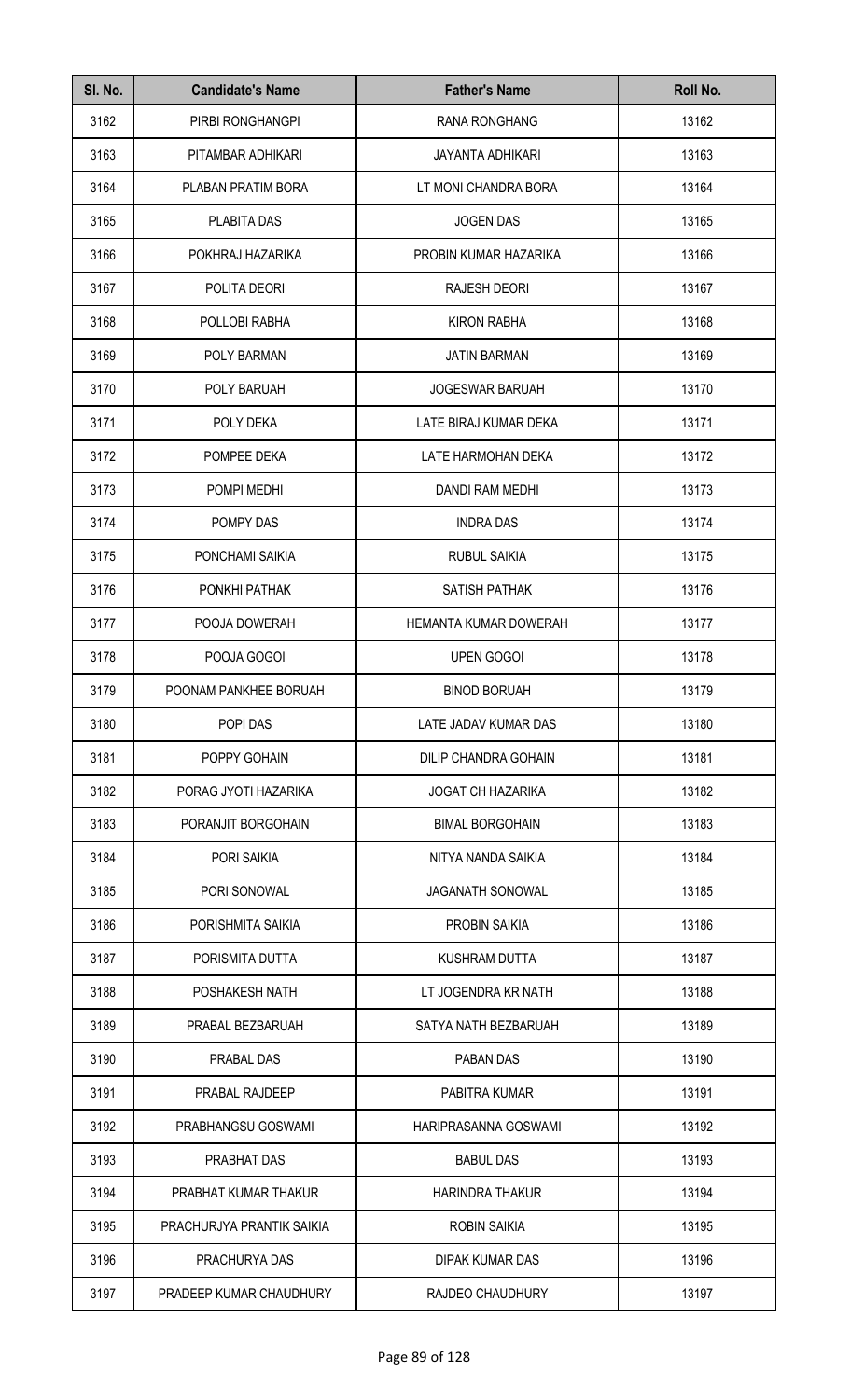| SI. No. | <b>Candidate's Name</b> | <b>Father's Name</b>          | Roll No. |
|---------|-------------------------|-------------------------------|----------|
| 3198    | PRADIP KALITA           | <b>JATINDRA KALITA</b>        | 13198    |
| 3199    | PRADYUT GOGOI           | DIBANANDA GOGOI               | 13199    |
| 3200    | PRAGATI TALUKDAR        | PRANAB TALUKDAR               | 13200    |
| 3201    | PRAKASH BHATTACHARYYA   | DWIJENDRA BHATTACHARYYA       | 13201    |
| 3202    | PRAKASH BORO            | <b>GHANASHYAM BORO</b>        | 13202    |
| 3203    | PRAKASH CH BARO         | <b>RAJEN BARO</b>             | 13203    |
| 3204    | PRAKASH JYOTI BORAH     | PURNANANDA BORAH              | 13204    |
| 3205    | PRAKASH KALITA          | PADDESWAR KALITA              | 13205    |
| 3206    | PRAKASH KR SINGH        | <b>ARJUN SINGH</b>            | 13206    |
| 3207    | PRAKASH KUMAR MEDHI     | <b>GIRISH CHANDRA MEDHI</b>   | 13207    |
| 3208    | PRAKASH NARAYAN CHOWHAN | HARI NARAYAN SINHA CHAWHAN    | 13208    |
| 3209    | PRAKASH POWREL          | <b>CHANDRA POWREL</b>         | 13209    |
| 3210    | PRAKASH UPADHYAYA       | <b>JAGANIDHI UPADHYAYA</b>    | 13210    |
| 3211    | PRAMOD KUMAR BAISHYA    | PRAFULLA BAISHYA              | 13211    |
| 3212    | PRAN PABAN SAIKIA       | <b>BUDHENDRA KUMAR SAIKIA</b> | 13212    |
| 3213    | PRANAB BHADURY          | <b>BISWANATH BHADURY</b>      | 13213    |
| 3214    | PRANAB DAS              | <b>KALIMOHAN DAS</b>          | 13214    |
| 3215    | PRANAB DEKA             | DHARANI DEKA                  | 13215    |
| 3216    | PRANAB HALOI            | ANANTA HALOI                  | 13216    |
| 3217    | PRANAB JYOTI BARUAH     | <b>MR UPEN BARUAH</b>         | 13217    |
| 3218    | PRANAB JYOTI BORAH      | <b>GOURI BORAH</b>            | 13218    |
| 3219    | PRANAB JYOTI DUTTA      | <b>BUDHINDRA NATH DUTTA</b>   | 13219    |
| 3220    | PRANAB JYOTI KALITA     | LATE DEBEN KALITA             | 13220    |
| 3221    | PRANAB JYOTI NATH       | KHAGENDRA CH NATH             | 13221    |
| 3222    | PRANAB KUMAR RABHA      | LATE PRAFULLA KR. RABHA       | 13222    |
| 3223    | PRANAB PRATIM GOGOI     | <b>GIRISH CHANDRA GOGOI</b>   | 13223    |
| 3224    | PRANAB TALUKDAR         | <b>GOLAK TALUKDAR</b>         | 13224    |
| 3225    | PRANABJYOTI BORAH       | <b>BHIM KANTA BORAH</b>       | 13225    |
| 3226    | PRANABJYOTI DEKA        | NARAYAN BAISHYA               | 13226    |
| 3227    | PRANAMI BARUAH          | ARUN KUMAR BARUAH             | 13227    |
| 3228    | PRANAMI GOGOI           | <b>BAPURAM GOGOI</b>          | 13228    |
| 3229    | PRANAMIKA BORA          | <b>BHOLA RAM BORA</b>         | 13229    |
| 3230    | PRANITA KALITA          | DAMODAR CHANDRA KALITA        | 13230    |
| 3231    | PRANITA RAY             | TARANI KANTA RAY              | 13231    |
| 3232    | PRANJAL BAISHYA         | SUNANDA BAISHYA               | 13232    |
| 3233    | PRANJAL BAISHYA         | SONESWAR BAISHYA              | 13233    |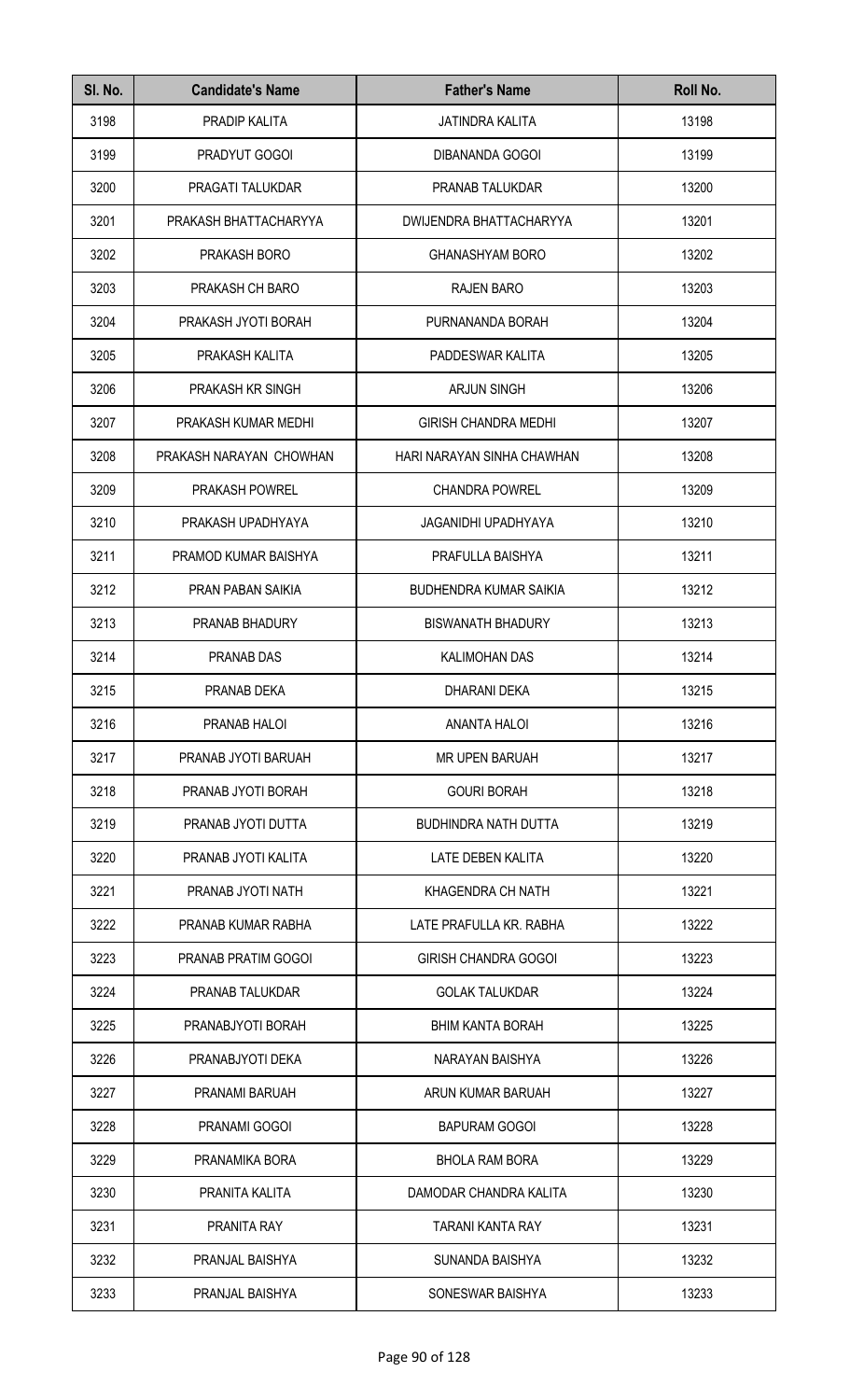| SI. No. | <b>Candidate's Name</b> | <b>Father's Name</b>        | Roll No. |
|---------|-------------------------|-----------------------------|----------|
| 3234    | PRANJAL BAISHYA         | LATE LAXMAN BAISHYA         | 13234    |
| 3235    | PRANJAL BARMAN          | <b>TARANI BARMAN</b>        | 13235    |
| 3236    | PRANJAL BHARALI         | <b>BHUNU BHARALI</b>        | 13236    |
| 3237    | PRANJAL BORAH           | <b>MAKHON CHANDRA BORAH</b> | 13237    |
| 3238    | PRANJAL DAS             | <b>TARUN CHANDRA DAS</b>    | 13238    |
| 3239    | PRANJAL DAS             | LATE PRASANTA KUMAR DAS     | 13239    |
| 3240    | PRANJAL DEKA            | RATNESWAR DEKA              | 13240    |
| 3241    | PRANJAL DEWRI           | <b>SONARAM DEWRI</b>        | 13241    |
| 3242    | PRANJAL GOHAIN          | <b>ARUN GOHAIN</b>          | 13242    |
| 3243    | PRANJAL HALOI           | <b>ANIL HALOI</b>           | 13243    |
| 3244    | PRANJAL KATAKY          | RANJAN KATAKY               | 13244    |
| 3245    | PRANJAL KUMAR BORO      | LATE LAKHIRAM BORO          | 13245    |
| 3246    | PRANJAL MEDHI           | NIRANJAN MEDHI              | 13246    |
| 3247    | PRANJAL PROTIM BORUAH   | PRODIP BORUAH               | 13247    |
| 3248    | PRANJAL PROTIM GOGOI    | <b>KRISHNA GOGOI</b>        | 13248    |
| 3249    | PRANJAL RAJKHOWA        | <b>JAGESWAR RAJKHOWA</b>    | 13249    |
| 3250    | PRANJAL SAIKIA          | PUSPADHAR SAIKIA            | 13250    |
| 3251    | PRANJAL SONOWAL         | DAMBHI DHAR SONOWAL         | 13251    |
| 3252    | PRANJAL THAKURIA        | <b>NAGEN THAKURIA</b>       | 13252    |
| 3253    | PRANJANA HAZARIKA       | KAMALESWAR HAZARIKA         | 13253    |
| 3254    | <b>PRANJIT DAS</b>      | PRAFULLA DAS                | 13254    |
| 3255    | PRANJIT DUTTA           | <b>MADHAB DUTTA</b>         | 13255    |
| 3256    | PRANJIT HAFILA          | <b>DULAL HAFILA</b>         | 13256    |
| 3257    | PRANJIT HAZARIKA        | DHIRENDRA NATH HAZARIKA     | 13257    |
| 3258    | PRANJIT TALUKDAR        | <b>BIPIN TALUKDAR</b>       | 13258    |
| 3259    | PRANJYOTI DAS           | LALIT CHANDRA DAS           | 13259    |
| 3260    | PRANKISHOR AUGUSTY      | SASINDRA DAS                | 13260    |
| 3261    | PRANTOR BARUAH          | <b>UTTAM BARUAH</b>         | 13261    |
| 3262    | PRASAD BASUMATARY       | RIKHINDRA BASUMATARY        | 13262    |
| 3263    | PRASANT CHHETRI         | PRADEEP CHHETRI             | 13263    |
| 3264    | PRASANTA BARMAN         | <b>MRIGEN BARMAN</b>        | 13264    |
| 3265    | PRASANTA DAS            | KISHORI MOHAN DAS           | 13265    |
| 3266    | PRASANTA DEKA           | <b>GHANAKANTA DEKA</b>      | 13266    |
| 3267    | PRASANTA HASNU          | <b>JOY CHANDRA HASNU</b>    | 13267    |
| 3268    | PRASENJIT CHETIA        | PURNA CHETIA                | 13268    |
| 3269    | PRASENJIT DAS           | <b>BISHNU CHARAN DAS</b>    | 13269    |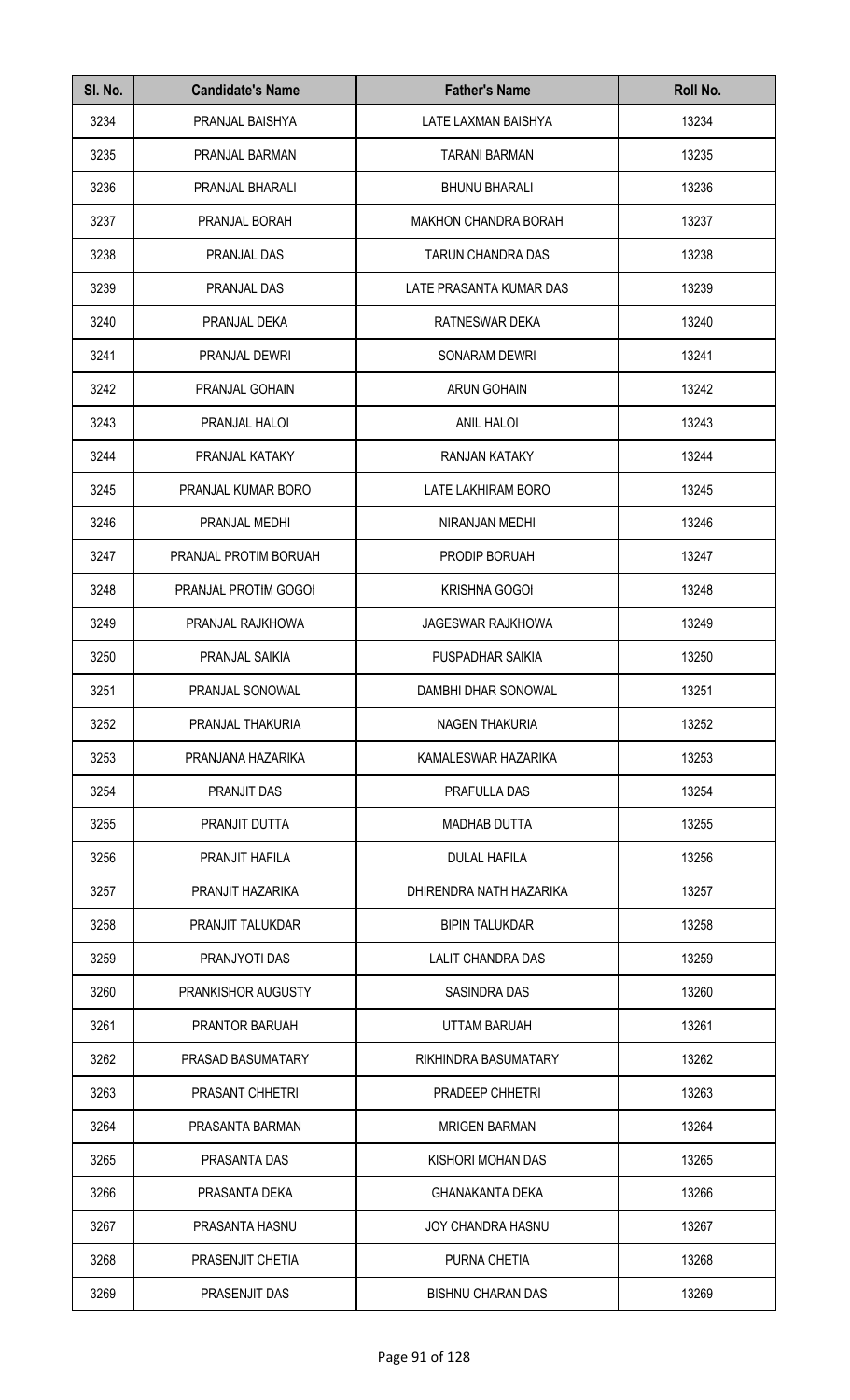| SI. No. | <b>Candidate's Name</b>  | <b>Father's Name</b>       | Roll No. |
|---------|--------------------------|----------------------------|----------|
| 3270    | PRASENJIT ROY            | NIRMAL ROY                 | 13270    |
| 3271    | PRASENJIT SINGHA         | LATE HARESWAR SINGHA       | 13271    |
| 3272    | PRASHANTA KUMAR DAS      | <b>KESHAB CH DAS</b>       | 13272    |
| 3273    | PRASHANTA KUMAR GOGOI    | <b>JOGEN CHANDRA GOGOI</b> | 13273    |
| 3274    | PRASHURAM GUPTA          | KANHAIYALAL GUPTA          | 13274    |
| 3275    | PRASUJYA BORA            | <b>MINESWAR BORA</b>       | 13275    |
| 3276    | PRASURYA SARMAH          | <b>AJIT SARMAH</b>         | 13276    |
| 3277    | PRATIKHYA BORAH          | <b>MONUJ BORAH</b>         | 13277    |
| 3278    | PRATIM DAS               | LATE PREMASWAR DAS         | 13278    |
| 3279    | PRATIVA DEHINGIA         | SIBA NATH DEHINGIA         | 13279    |
| 3280    | PRATYUSH PRITOM HAZARIKA | LT BUDHI PRASAD HAZARIKA   | 13280    |
| 3281    | PRAVIN KUMAR SHARMA      | RAJ KUMAR SHARMA           | 13281    |
| 3282    | PRAYASI DEVI             | DEBENDRA NATH              | 13282    |
| 3283    | PRECEED DUTTA            | ANIL DUTTA                 | 13283    |
| 3284    | PREETI SAIKIA            | <b>GOBINDA SAIKIA</b>      | 13284    |
| 3285    | PREETILATA BAYAN         | NARESWAR BAYAN             | 13285    |
| 3286    | PREETY BAGLARI           | LT HARENDRA BAGLARI        | 13286    |
| 3287    | PREETY HAZARIKA          | PRABHAT HAZARIKA           | 13287    |
| 3288    | PREJEENA KEMPRAI         | <b>KANTOLAL KEMPRAI</b>    | 13288    |
| 3289    | PRERONA SAIKIA           | PRANJAL PRADIP SAIKIA      | 13289    |
| 3290    | PRERONA SARKAR           | NIL RATAN SARKAR           | 13290    |
| 3291    | PRITAM ANTH              | ANUPAM NATH                | 13291    |
| 3292    | PRITAM BARUAH            | RABINDRA NATH BARUAH       | 13292    |
| 3293    | PRITAM DEY               | PRAMATHESH DEY             | 13293    |
| 3294    | PRITAM DHAR              | NIKHIL CHANDRA DHAR        | 13294    |
| 3295    | PRITAM KAMAL HAZARIKA    | REBATI MOHAN HAZARIKA      | 13295    |
| 3296    | PRITAM KUMAR GOALA       | <b>MEOYA LAL GOALA</b>     | 13296    |
| 3297    | PRITAM MAUSUM BORA       | NIRMAL BORA                | 13297    |
| 3298    | PRITAM PATGIRI           | <b>UTTAM PATGIRI</b>       | 13298    |
| 3299    | <b>PRITAM RAY</b>        | PRANOTOSH RAY              | 13299    |
| 3300    | PRITAM SAIKIA            | <b>DEBAJIT SAIKIA</b>      | 13300    |
| 3301    | PRITAMJIT HATIMURIA      | KIRAN HATIMURIA            | 13301    |
| 3302    | PRITHIBI DAS             | <b>GOKUL CHANDRA DAS</b>   | 13302    |
| 3303    | PRITI REKHA HAZARIKA     | HARAKANTA HAZARIKA         | 13303    |
| 3304    | PRITOM DUTTA             | <b>BOLIN DUTTA</b>         | 13304    |
| 3305    | PRITOM KUMAR BORA        | <b>UMA KANTA BORA</b>      | 13305    |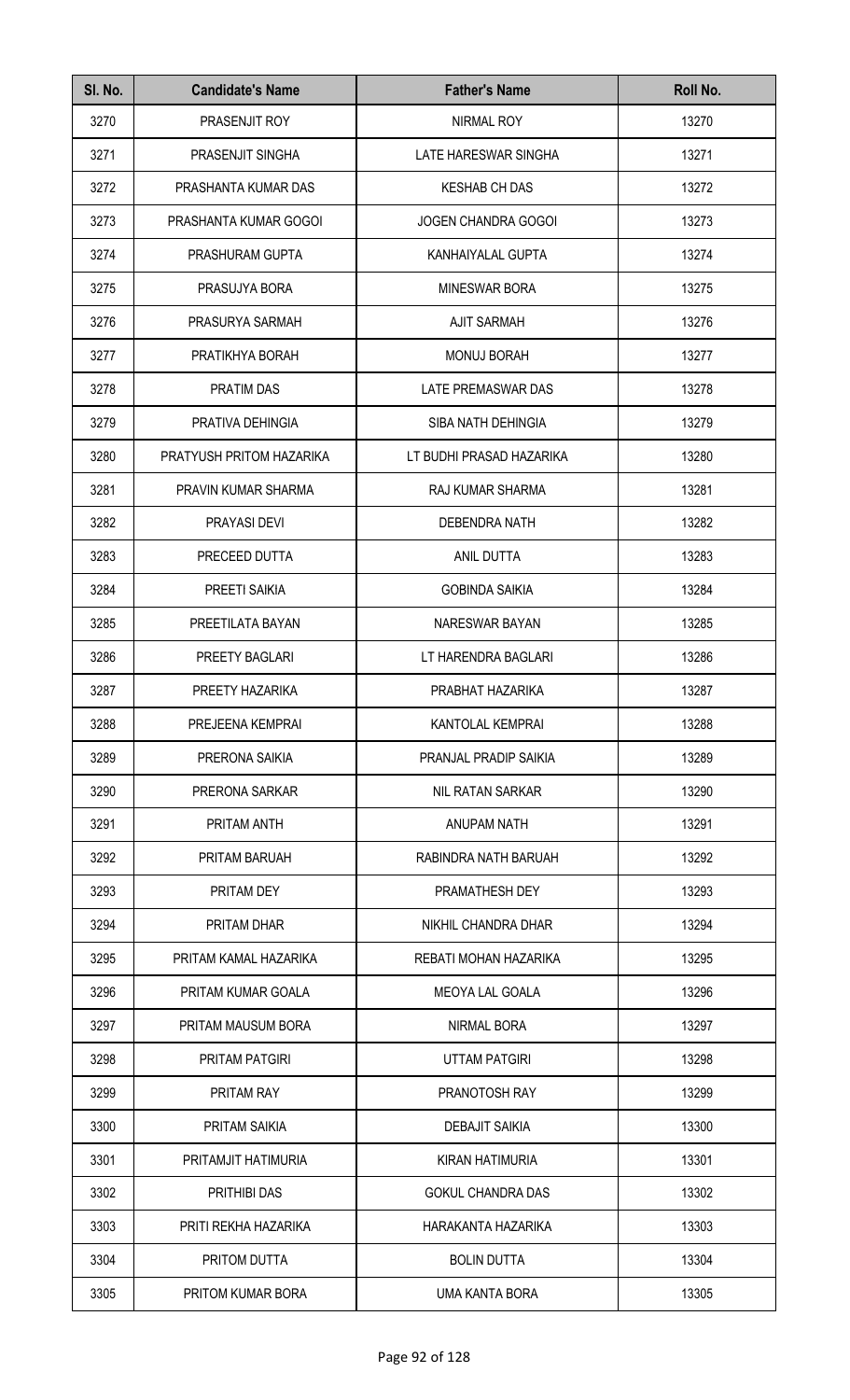| SI. No. | <b>Candidate's Name</b> | <b>Father's Name</b>       | Roll No. |
|---------|-------------------------|----------------------------|----------|
| 3306    | PRITOM NATH             | PRAKUL CHANDRA NATH        | 13306    |
| 3307    | <b>PRITOM NUNISA</b>    | ANITYA NUNISA              | 13307    |
| 3308    | PRITOM PHUKAN           | SUNIT KUMAR PHUKAN         | 13308    |
| 3309    | PRITOM SHARMA           | LATE KRISHAN PRASAD SUBEDI | 13309    |
| 3310    | PRITOMJIT DAWKA         | PRADIP KUMAR DAWKA         | 13310    |
| 3311    | PRITOMJIT DUTTA         | <b>DHIREN DUTTA</b>        | 13311    |
| 3312    | PRITOMJYOTI SHYAM       | <b>LOKNATH SHYAM</b>       | 13312    |
| 3313    | PRIYA BORGAYARI         | AJOY BORGAYARI             | 13313    |
| 3314    | PRIYA PURKAYASTHA       | <b>DIPAK PURKAYASTHA</b>   | 13314    |
| 3315    | PRIYABROTA NATH         | PRASANTA NATH              | 13315    |
| 3316    | PRIYADARSINI SARMA      | NABA JYOTI SARMAH          | 13316    |
| 3317    | PRIYADEV SAIKIA         | <b>NARESH SAIKIA</b>       | 13317    |
| 3318    | PRIYAKHI CHOUDHURY      | DEEPAK KUMAR CHOUDHURY     | 13318    |
| 3319    | PRIYAKSHI KALITA        | PRASANTA KALITA            | 13319    |
| 3320    | PRIYAKSHI PHUKAN        | MRIDUL CHANDRA PHUKAN      | 13320    |
| 3321    | PRIYALAXMI HAZARIKA     | SAURAV HAZARIKA            | 13321    |
| 3322    | PRIYANKA BARMAN         | LATE MANIK CHANDRA BARMAN  | 13322    |
| 3323    | PRIYANKA BOSUMATARI     | RANJIT BOSUMATARI          | 13323    |
| 3324    | PRIYANKA CHOUDHARY      | <b>ASHOK CHOUDHARY</b>     | 13324    |
| 3325    | PRIYANKA CHOUDHURY      | PROFULLA KR CHOUDHURY      | 13325    |
| 3326    | PRIYANKA DAS            | <b>BINANDA CHANDRA DAS</b> | 13326    |
| 3327    | PRIYANKA DEBNATH        | PRIYALAL DEBNATH           | 13327    |
| 3328    | PRIYANKA DEBNATH        | PRIYALAL DEBNATH           | 13328    |
| 3329    | PRIYANKA DEKA           | <b>BIREN DEKA</b>          | 13329    |
| 3330    | PRIYANKA DEKA           | PRABHAT DEKA               | 13330    |
| 3331    | PRIYANKA DEVI           | <b>MANORANJAN SARMA</b>    | 13331    |
| 3332    | PRIYANKA GOUR           | <b>KRISHNA SINGH GOUR</b>  | 13332    |
| 3333    | PRIYANKA KALITA         | AMRIT KALITA               | 13333    |
| 3334    | PRIYANKA KONWAR         | NIPEN KONWAR               | 13334    |
| 3335    | PRIYANKA KONWAR         | SANJAY KONWAR              | 13335    |
| 3336    | PRIYANKA LANGTHASA      | NIKAL LANGTHASA            | 13336    |
| 3337    | PRIYANKA MECH           | <b>BHASKAR MECH</b>        | 13337    |
| 3338    | PRIYANKA MECH           | PRAKASH MECH               | 13338    |
| 3339    | PRIYANKA MEDHI          | <b>DULAL CHANDRA MEDHI</b> | 13339    |
| 3340    | PRIYANKA NATH           | <b>BADAL NATH</b>          | 13340    |
| 3341    | PRIYANKA PATGIRI        | <b>BHRIGENDRA PATGIRI</b>  | 13341    |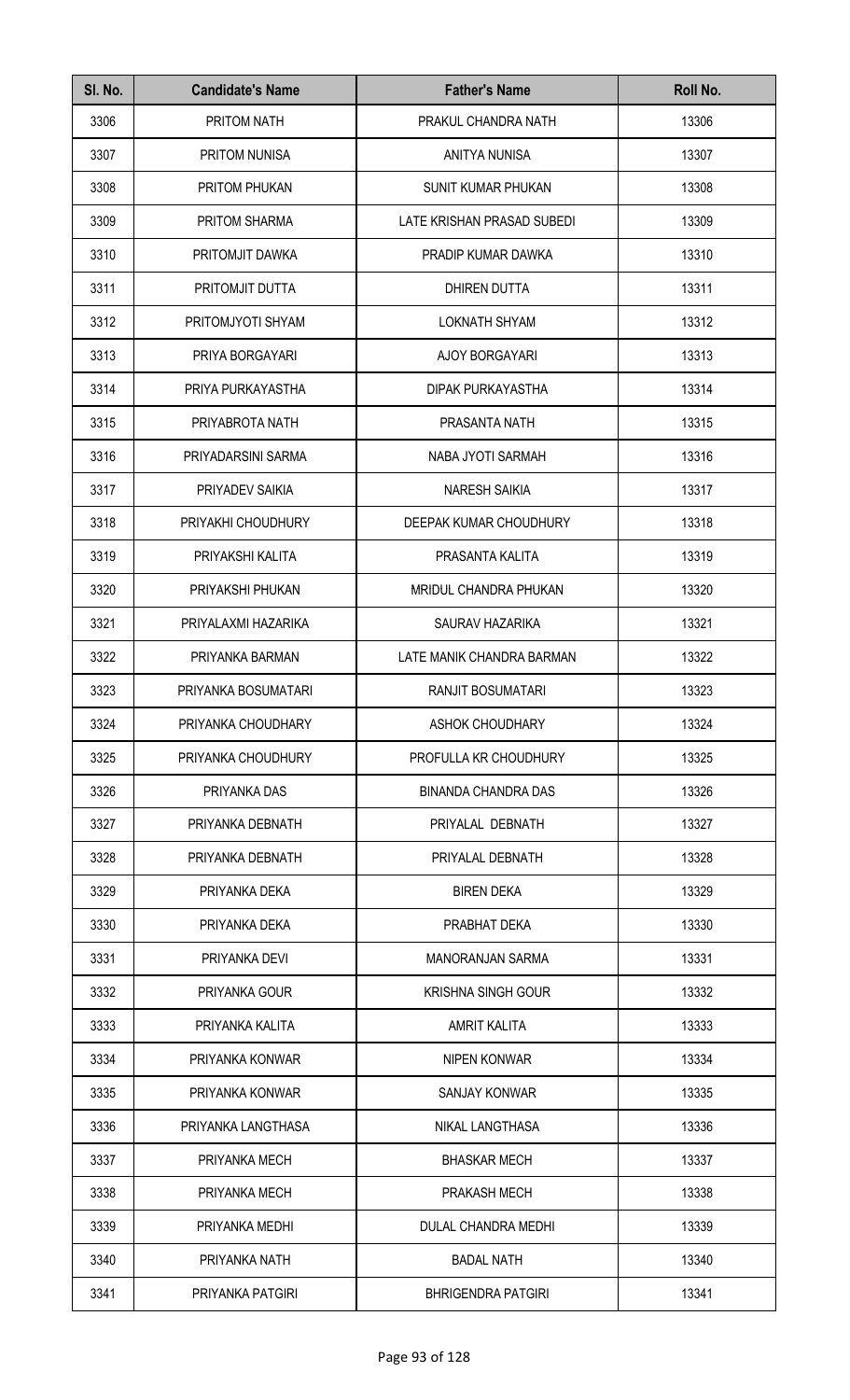| SI. No. | <b>Candidate's Name</b> | <b>Father's Name</b>      | Roll No. |
|---------|-------------------------|---------------------------|----------|
| 3342    | PRIYANKA ROY            | <b>DULAL ROY</b>          | 13342    |
| 3343    | PRIYANKA ROY            | DURGA SANKAR ROY          | 13343    |
| 3344    | PRIYANKA SONOWAL        | DIMBESWAR SONOWAL         | 13344    |
| 3345    | PRIYANKEE CHETIA        | <b>BINOY CHETIA</b>       | 13345    |
| 3346    | PRIYANKO PAUL           | LT PRADIP KUMAR PAUL      | 13346    |
| 3347    | PRIYANKSHI JYOTI BORA   | <b>JYOTI BORA</b>         | 13347    |
| 3348    | PRIYANKU DAS            | <b>BIJAY KUMAR DAS</b>    | 13348    |
| 3349    | PRIYANKU GOGOI          | <b>DIGANTA GOGOI</b>      | 13349    |
| 3350    | PRIYANUJ MAHANTA        | ANIL MAHANTA              | 13350    |
| 3351    | PRIYANUJ PHUKAN         | AMBARISH PHUKAN           | 13351    |
| 3352    | PRIYANUJ SAIKIA         | <b>TAPAN SAIKIA</b>       | 13352    |
| 3353    | PRIYASHREE SAIKIA       | <b>DULEN SAIKIA</b>       | 13353    |
| 3354    | PROBAL SINHA            | LATE PRODYUT KUMAR SINHA  | 13354    |
| 3355    | PROBIN KUMAR RAVA       | ATUL CHANDRA RAVA         | 13355    |
| 3356    | PROBIN KUMAR RAY        | LT PRATUL CHANDRA RAY     | 13356    |
| 3357    | PROBIN SONOWAL          | LEKHARU SONOWAL           | 13357    |
| 3358    | PROBIN TERANG           | LT DIJUNG TERANG          | 13358    |
| 3359    | PROBIN TIMUNG           | LT BORSING TIMUNG         | 13359    |
| 3360    | PRODIP DAS              | <b>HOROLAL DAS</b>        | 13360    |
| 3361    | PRODIP DEB              | PRONOY KANTI DEB          | 13361    |
| 3362    | PRODIP GOGOI            | NOGEN GOGOI               | 13362    |
| 3363    | PRODIP MALA             | <b>SUREN MALA</b>         | 13363    |
| 3364    | PRODYUT GOGOI           | PABITRA GOGOI             | 13364    |
| 3365    | PRODYUT GORH            | PRASAD GORH               | 13365    |
| 3366    | PROMOD PRASAD           | KANHAIYA PRASAD           | 13366    |
| 3367    | PRONABJYOTI NATH        | <b>BULAN NATH</b>         | 13367    |
| 3368    | PRONAMIKA DUTTA         | LATE BASANTA DUTTA        | 13368    |
| 3369    | PRONAY PROTIM HAZARIKA  | <b>KRISHNA HAZARIKA</b>   | 13369    |
| 3370    | PRONITA LAHARY          | <b>DINESH LAHARY</b>      | 13370    |
| 3371    | PRONOB DEHINGIA         | <b>JOY KANTO DEHINGIA</b> | 13371    |
| 3372    | PRONOB JYOTI BORAH      | CHANDRA NATH BORAH        | 13372    |
| 3373    | PRONOB JYOTI BORAH      | PROFULLA CHANDRA BORAH    | 13373    |
| 3374    | PRONOB TERANG           | LT HONGBOR TERANG         | 13374    |
| 3375    | PRONOBJYOTI SAIKIA      | <b>NAGEN SAIKIA</b>       | 13375    |
| 3376    | PROSEN JIT DUTTA        | <b>BUDHIN DUTTA</b>       | 13376    |
| 3377    | PROSENJIT DAS           | PROVASH CHANDRA DAS       | 13377    |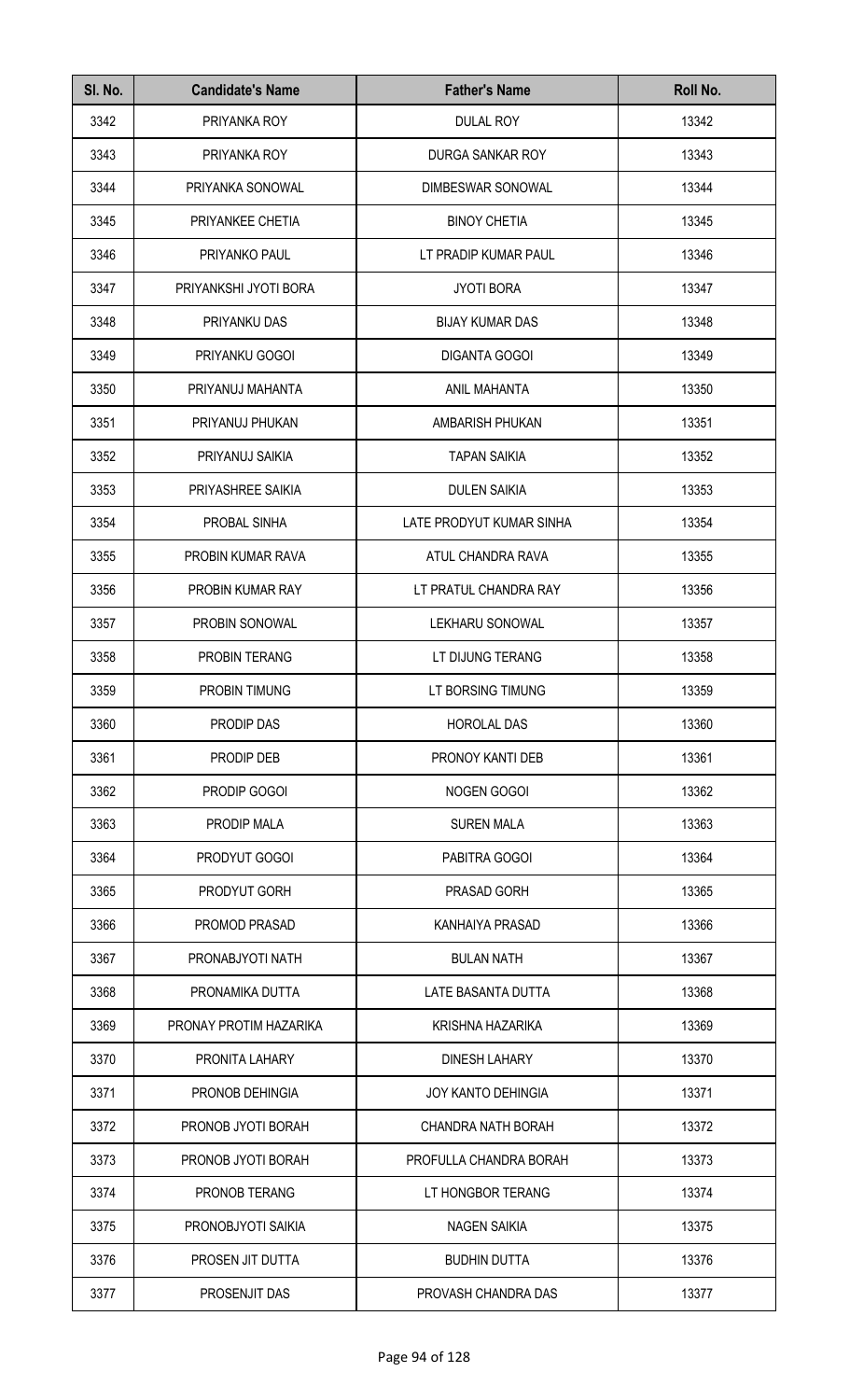| SI. No. | <b>Candidate's Name</b>    | <b>Father's Name</b>             | Roll No. |
|---------|----------------------------|----------------------------------|----------|
| 3378    | PROSENJIT KUMAR NATH       | PRONOY KUMAR NATH                | 13378    |
| 3379    | PROSHANNA BORO             | PUJARU BORO                      | 13379    |
| 3380    | <b>PROSUN KR ROY</b>       | PARESH CH ROY                    | 13380    |
| 3381    | PROTIMA GONJU              | NIKHIL GONJU                     | 13381    |
| 3382    | PROTIMA HAJONG             | SITARANJAN HAJONG                | 13382    |
| 3383    | PUBALI BORAH               | KUSHARAM BORAH                   | 13383    |
| 3384    | PUBALI PHUKON              | PHANINDRA PHUKON                 | 13384    |
| 3385    | <b>PUJA DEVI</b>           | PURNENDRA NATH                   | 13385    |
| 3386    | PUJA MAHANTA               | LATE ROBIN MAHANTA               | 13386    |
| 3387    | PUJASHREE DEURI            | DHARMENDRA DEURI                 | 13387    |
| 3388    | PULAK CH BARMAN            | <b>MAKHAN CH BARMAN</b>          | 13388    |
| 3389    | PULAK JYOTI BORDOLOI       | LATE INDRA NATH BORDOLOI         | 13389    |
| 3390    | PULAK MORAL                | DHANJIT MORAL                    | 13390    |
| 3391    | PULAK PATOWARY             | SANKAR PATOWARY                  | 13391    |
| 3392    | PULAKESH BARMAN            | HARAKANTA BARMAN                 | 13392    |
| 3393    | PULAKESH MEDHI             | PRAFULLA KUMAR MEDHI             | 13393    |
| 3394    | PULOK BAISHYA              | AMRIT CH BAISHYA                 | 13394    |
| 3395    | PUNAM SWARGIARY            | <b>ARUP SWARGIARY</b>            | 13395    |
| 3396    | PUNGBILI BASUMATARY        | ANANSING BASUMATARY              | 13396    |
| 3397    | PUNIT BUZAR BARUAH         | BIRENDRA MALLAH BUZAR BARUAH     | 13397    |
| 3398    | PURNA ABHILASH MALLICK     | DIPAK KUMAR MALLICK              | 13398    |
| 3399    | PURNADEV MECH              | HARINARAYAN MECH                 | 13399    |
| 3400    | PURNAJYOTI BORPATRA GOHAIN | DEBAJYOTI BORPATRA GOHAIN        | 13400    |
| 3401    | PURNAJYOTI SAIKIA          | <b>DILIP SAIKIA</b>              | 13401    |
| 3402    | PURNIMA DEKA               | <b>GOLOK CH DEKA</b>             | 13402    |
| 3403    | PURNIMA PEGU               | PRADIP KUMAR PEGU                | 13403    |
| 3404    | PURUSHUTTAM KAYASTHA       | ARUN CHANDRA KALITA              | 13404    |
| 3405    | PUSHPA KURMI               | ANANTA LAL KURMI                 | 13405    |
| 3406    | PUSHPANJALI SONOWAL        | NAKUL CHANDRA SAIKIA             | 13406    |
| 3407    | PUSHPANJOLI BORUAH         | <b>BOTRISH BORUAH</b>            | 13407    |
| 3408    | PUSPA BURAGOHAIN           | <b>DILIP BURAGOHAIN</b>          | 13408    |
| 3409    | PUSPANJALI DAS             | LT DHANTI DAS                    | 13409    |
| 3410    | PUTUL CHANGMAI             | PADMA CHANGMAI                   | 13410    |
| 3411    | <b>QUEEN KONWAR</b>        | LAMBUDHAR KONWAR                 | 13411    |
| 3412    | RABIJIT BAGLARI            | DEBENDRA BAGLARI                 | 13412    |
| 3413    | RABINA BHATTACHARJEE       | <b>BIJAN KUMAR BHATTACHARJEE</b> | 13413    |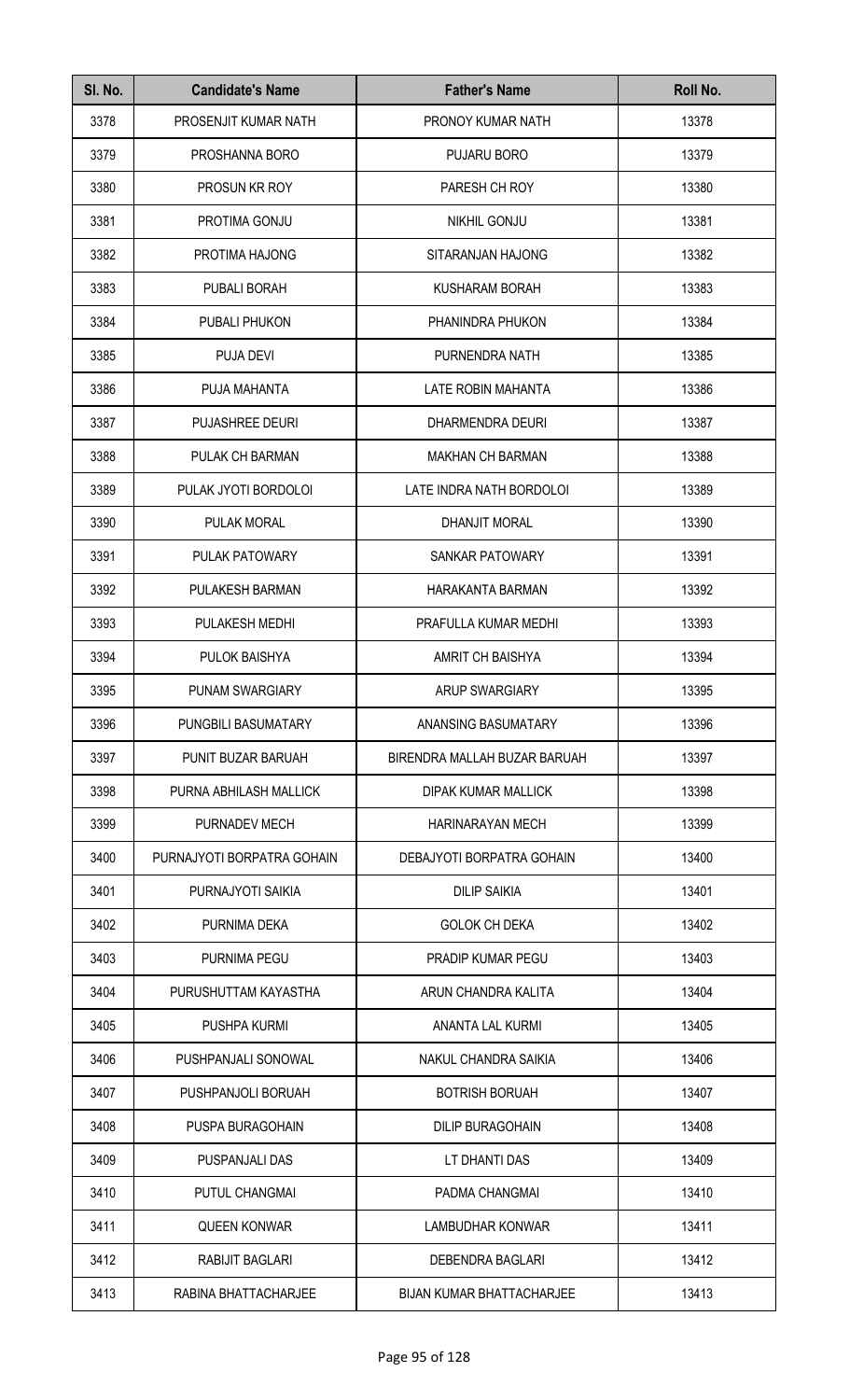| SI. No. | <b>Candidate's Name</b> | <b>Father's Name</b>       | Roll No. |
|---------|-------------------------|----------------------------|----------|
| 3414    | <b>RABIUL HUSSAIN</b>   | ABDUL KADIR                | 13414    |
| 3415    | RADHA PALPI BORUAH      | DEEP KUMAR BORUAH          | 13415    |
| 3416    | RADHAKRISHNAN CHOUDHURY | KAILASH CHOUDHURY          | 13416    |
| 3417    | RADHIKA TOKBIPI         | <b>BABUL TOKBI</b>         | 13417    |
| 3418    | RADHINA LANGTHASA       | RAJAMONI LANGTHASA         | 13418    |
| 3419    | RAEESAH SAEBA RAHMAN    | <b>NASIR RAHMAN</b>        | 13419    |
| 3420    | RAFIKUL HAQUE           | <b>ISMAIL ALI</b>          | 13420    |
| 3421    | RAFIQUE AHMED           | ABDUR RAZZAQUE AHMED       | 13421    |
| 3422    | <b>RAFIQUE ALI</b>      | <b>AKBAR ALI</b>           | 13422    |
| 3423    | RAFIQUL ISLAM           | <b>CHAND MAMUD</b>         | 13423    |
| 3424    | RAFIYA ASHME DOULLAH    | <b>IMDAD DOULLAH</b>       | 13424    |
| 3425    | RAHIL AMIN LASKAR       | NAZIM UDDIN LASKAR         | 13425    |
| 3426    | RAHUL AHMED LASKAR      | <b>GOUSUL ISLAM LASKAR</b> | 13426    |
| 3427    | RAHUL AMIN              | <b>LIAKAT ALI</b>          | 13427    |
| 3428    | RAHUL BANERJEE          | DIPAK KR BANERJEE          | 13428    |
| 3429    | RAHUL BARUAH            | ANU BARUAH                 | 13429    |
| 3430    | RAHUL BARUAH            | ANU BARUAH                 | 13430    |
| 3431    | RAHUL BORAH             | <b>BABUL CH BORAH</b>      | 13431    |
| 3432    | RAHUL CHAKRABORTY       | <b>BINOY CHAKRABORTY</b>   | 13432    |
| 3433    | RAHUL DEKA              | LT MOHAN DEKA              | 13433    |
| 3434    | RAHUL DEURI             | RAJENDRA DEURI             | 13434    |
| 3435    | RAHUL DEV BARMAN        | SARBESWAR BARMAN           | 13435    |
| 3436    | RAHUL GOGOI             | PRASANNA GOGOI             | 13436    |
| 3437    | RAHUL GOSWAMI           | LATE SONESWAR GOSWAMI      | 13437    |
| 3438    | RAHUL HAZARIKA          | LOKESWAR HAZARIKA          | 13438    |
| 3439    | RAHUL KUMAR DAS         | <b>JITU KUMAR DAS</b>      | 13439    |
| 3440    | RAHUL NATH              | RATHI KANTA NATH           | 13440    |
| 3441    | <b>RAHUL PEGU</b>       | <b>BINOD KUMAR PEGU</b>    | 13441    |
| 3442    | <b>RAHUL PHAMSONG</b>   | NIRANJAN CHANDRA BORDOLOI  | 13442    |
| 3443    | RAHUL PHUKAN            | <b>BROJEN PHUKAN</b>       | 13443    |
| 3444    | RAHUL RABHA             | SANTISWAR RABHA            | 13444    |
| 3445    | RAHUL ROY               | LATE ASHIT BARAN ROY       | 13445    |
| 3446    | RAIHAN UDDIN BARBHUIYA  | ABDUL RAHIM BARBHUIYA      | 13446    |
| 3447    | RAIHANUL HOQUE PRODHANI | MOZAMMEL HOQUE PRODHANI    | 13447    |
| 3448    | RAISUMAI GOYARI         | <b>DINESH GOYARI</b>       | 13448    |
| 3449    | RAJ DEB                 | DINESHWAR DEB              | 13449    |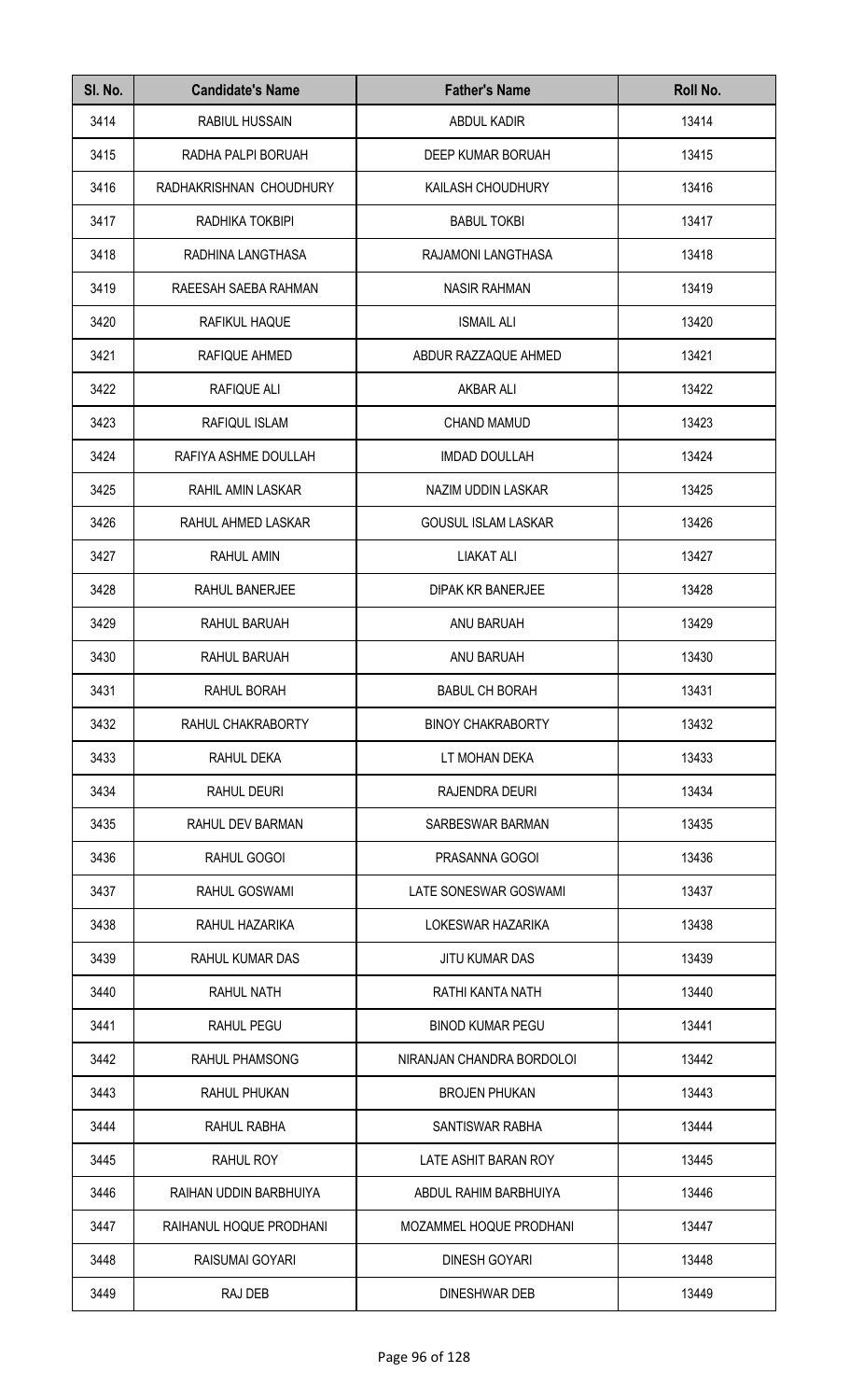| SI. No. | <b>Candidate's Name</b>  | <b>Father's Name</b>       | Roll No. |
|---------|--------------------------|----------------------------|----------|
| 3450    | RAJA BRAHMA              | <b>UPEN BRAHMA</b>         | 13450    |
| 3451    | <b>RAJA DAS</b>          | PRAFULLA DAS               | 13451    |
| 3452    | <b>RAJA TIMUNG</b>       | <b>RAJEN SING TIMUNG</b>   | 13452    |
| 3453    | <b>RAJANI SONOWAL</b>    | MINO SONOWAL               | 13453    |
| 3454    | RAJARSHI SINHA           | RAMENDRA KUMAR SINHA       | 13454    |
| 3455    | RAJASHREE BORAH          | <b>GUNENDRA BORAH</b>      | 13455    |
| 3456    | RAJASHREE DUTTA          | LT DIMBA DUTTA             | 13456    |
| 3457    | RAJASHREE PHUKAN         | DEBAKANTA PHUKAN           | 13457    |
| 3458    | RAJASHRI DEKA            | LT JITESWAR DEKA           | 13458    |
| 3459    | RAJAT CHANDRA DEVNATH    | PIPUL CHANDRA DEVNATH      | 13459    |
| 3460    | <b>RAJAT PAUL</b>        | LATE RATAN CHANDRA PAUL    | 13460    |
| 3461    | RAJBEER NANDA            | <b>JITEN NANDA</b>         | 13461    |
| 3462    | RAJDEEP DEY SARDAR       | RANJIT KUMAR DEY SARDAR    | 13462    |
| 3463    | RAJDEEP KASHYAP          | RAJANI KALITA              | 13463    |
| 3464    | RAJDEEP SARMAH           | <b>MUHI KANTA SARMAH</b>   | 13464    |
| 3465    | RAJESH KUMAR DAS         | <b>ASHUTOSH DAS</b>        | 13465    |
| 3466    | RAJESH NUNIA             | LT RADHA PRASAD NUNIA      | 13466    |
| 3467    | RAJESH RAY               | SWAPAN RAY                 | 13467    |
| 3468    | <b>RAJESH RISHI</b>      | RANJIT RISHI               | 13468    |
| 3469    | <b>RAJIB BASUMATARY</b>  | KAMLESWAR BASUMATARY       | 13469    |
| 3470    | RAJIB BORO               | CHANDRA KANTA BORO         | 13470    |
| 3471    | <b>RAJIB CHAUDHURY</b>   | <b>LANKESWAR CHAUDHURY</b> | 13471    |
| 3472    | <b>RAJIB DAS</b>         | CHARITRA NANDA DAS         | 13472    |
| 3473    | <b>RAJIB DAS</b>         | <b>GOPI KANTA DAS</b>      | 13473    |
| 3474    | <b>RAJIB DAS</b>         | <b>AJIT DAS</b>            | 13474    |
| 3475    | RAJIB DEBNATH            | SANJIB DEBNATH             | 13475    |
| 3476    | <b>RAJIB DEURI</b>       | <b>NAGEN DEURI</b>         | 13476    |
| 3477    | RAJIB KALITA             | <b>BADAN KALITA</b>        | 13477    |
| 3478    | <b>RAJIB KASHYAP</b>     | <b>BHUPEN SARMA</b>        | 13478    |
| 3479    | RAJIB KR DEKA            | <b>MADHU RAM DEKA</b>      | 13479    |
| 3480    | <b>RAJIB KUMAR DAS</b>   | <b>SUJIT KUMAR DAS</b>     | 13480    |
| 3481    | <b>RAJIB KUMAR SARMA</b> | <b>SURESH SARMA</b>        | 13481    |
| 3482    | RAJIB LOCHAN BAIDYA      | RADHIKA RANJAN BAIDYA      | 13482    |
| 3483    | <b>RAJIB RAY</b>         | <b>RANJIT KUMAR RAY</b>    | 13483    |
| 3484    | RAJIB SAIKIA             | <b>BINANDA SAIKIA</b>      | 13484    |
| 3485    | <b>RAJIB SAIKIA</b>      | <b>BHABESH SAIKIA</b>      | 13485    |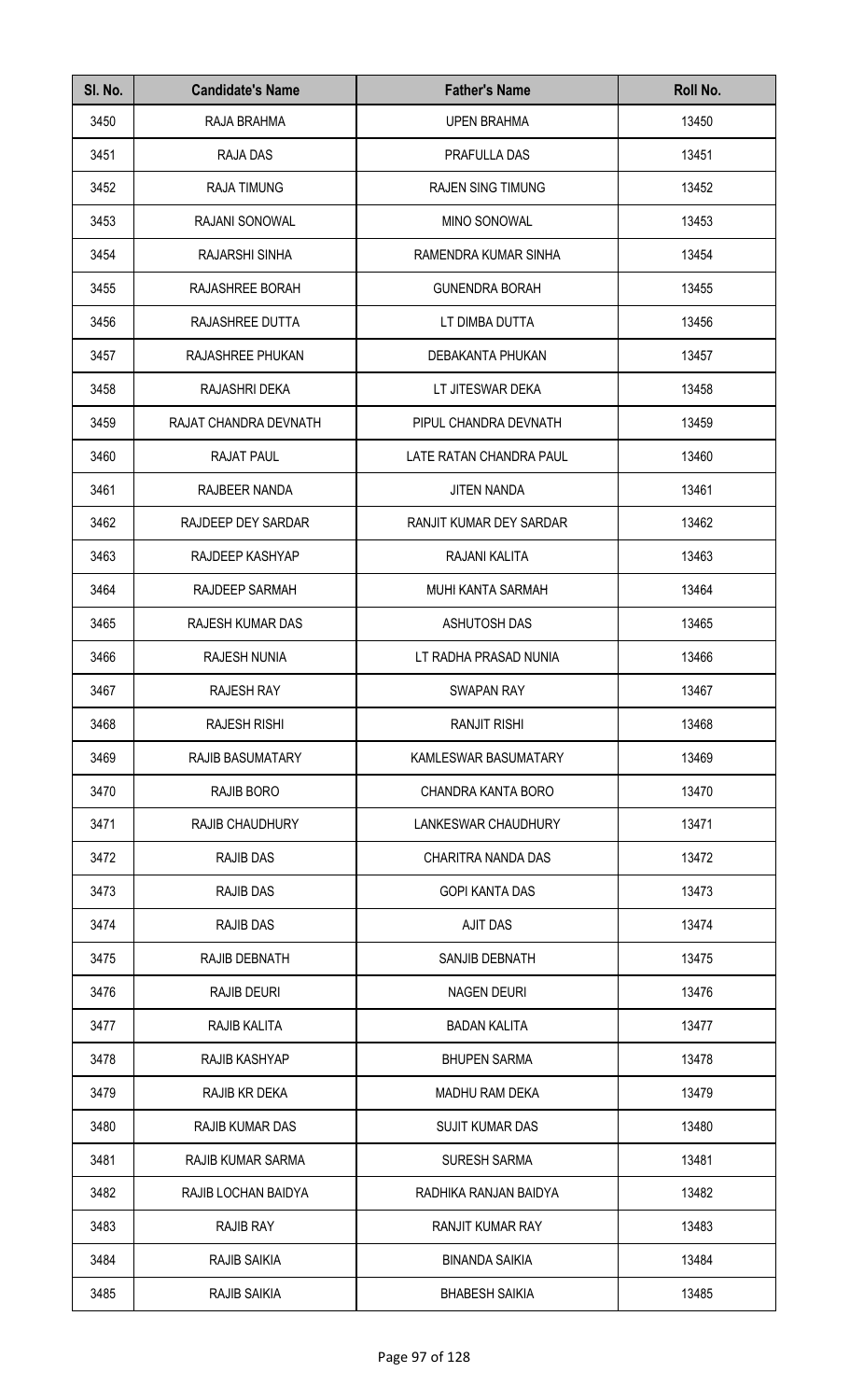| SI. No. | <b>Candidate's Name</b> | <b>Father's Name</b>      | Roll No. |
|---------|-------------------------|---------------------------|----------|
| 3486    | <b>RAJIB SARKAR</b>     | RABINDRA NATH SARKAR      | 13486    |
| 3487    | RAJIB SARMA             | <b>LOKESWAR SARMA</b>     | 13487    |
| 3488    | RAJIB SARMA             | <b>LOKNATH SARMA</b>      | 13488    |
| 3489    | RAJIB SHYAM             | RATUL SHYAM               | 13489    |
| 3490    | <b>RAJIUL HUSSAIN</b>   | NAJARMAL HUSSAIN          | 13490    |
| 3491    | RAJIV SAIKIA            | SOMESWAR SAIKIA           | 13491    |
| 3492    | RAJKAMAL THAKURIA       | <b>HAREN THAKURIA</b>     | 13492    |
| 3493    | RAJKUMAR DAS            | <b>BIREN CHANDRA DAS</b>  | 13493    |
| 3494    | RAJKUMAR DEKA           | RASHADHAR DEKA            | 13494    |
| 3495    | RAJSHREE BHARALI        | <b>MINA RAM BHARALI</b>   | 13495    |
| 3496    | <b>RAJU BASUMATARY</b>  | URAN BASUMATARY           | 13496    |
| 3497    | RAJU BORO               | LATE PRANESWAR BORO       | 13497    |
| 3498    | RAJU BRAHMA             | CHAKRADHAR BRAHMA         | 13498    |
| 3499    | RAJU BURAGOHAIN         | DHAGEN BURAGOHAIN         | 13499    |
| 3500    | <b>RAJU GIRI</b>        | <b>GANESH GIRI</b>        | 13500    |
| 3501    | RAJU HUSSAIN            | <b>KUDDUS HUSSAIN</b>     | 13501    |
| 3502    | RAJU KANU               | <b>ASHOK KANU</b>         | 13502    |
| 3503    | RAJU KUMAR SHAW         | <b>BHUSAN SHAW</b>        | 13503    |
| 3504    | RAJU MOSORONG           | KUSHRAM MOSORONG DEKARAJA | 13504    |
| 3505    | RAJU PAUL               | <b>SAMAR KUMAR PAUL</b>   | 13505    |
| 3506    | RAJU RABHA              | LT DEBEN RABHA            | 13506    |
| 3507    | <b>RAJU TERANG</b>      | LT RAJEN TERANG           | 13507    |
| 3508    | <b>RAJU WARY</b>        | <b>KIROD WARY</b>         | 13508    |
| 3509    | RAKESH DEKA             | <b>BABUL DEKA</b>         | 13509    |
| 3510    | RAKESH BHARALI          | <b>KRISHNA BHARALI</b>    | 13510    |
| 3511    | <b>RAKESH DAS</b>       | PRAFULLA DAS              | 13511    |
| 3512    | <b>RAKESH KUMAR</b>     | <b>MANU RAM KUMAR</b>     | 13512    |
| 3513    | RAKESH KUMAR DAS        | RAJENDRA DAS              | 13513    |
| 3514    | RAKESH KUMAR SINGH      | <b>KAMESWAR SINGH</b>     | 13514    |
| 3515    | <b>RAKESH SAIKIA</b>    | <b>LALIT SAIKIA</b>       | 13515    |
| 3516    | RAKESH SARMA            | <b>DINESWAR SARMAH</b>    | 13516    |
| 3517    | RAKESH SHARMA           | <b>HIRALAL GUPTA</b>      | 13517    |
| 3518    | <b>RAKESH TERANG</b>    | <b>BABU TERANG</b>        | 13518    |
| 3519    | RAKIBUDDIN AHMED        | SAIFUDDIN AHMED           | 13519    |
| 3520    | RAKIBUL HASSAN MOLLAH   | MONZEL HUSSAIN MOLLAH     | 13520    |
| 3521    | RAKTIM BORAH            | RAJU BORAH                | 13521    |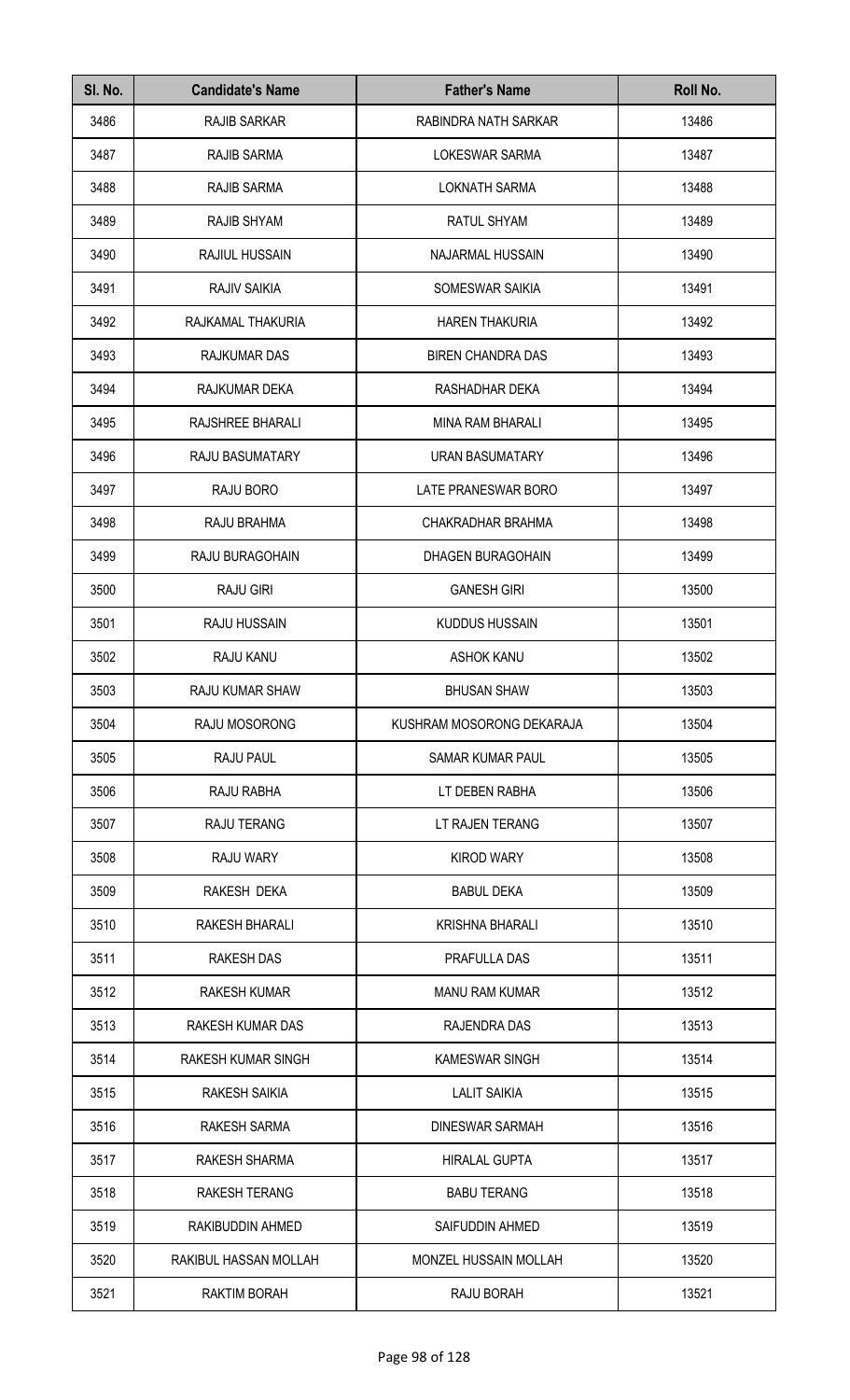| SI. No. | <b>Candidate's Name</b>       | <b>Father's Name</b>      | Roll No. |
|---------|-------------------------------|---------------------------|----------|
| 3522    | <b>RAKTIM DAS</b>             | <b>SWAPAN DAS</b>         | 13522    |
| 3523    | RAKTIM GOGOI                  | BHABANANDA GOGOI          | 13523    |
| 3524    | RAKTIM JYOTI KAUSHIK          | CHANDRA SEKHAR SARMAH     | 13524    |
| 3525    | RAKTIM KAMAL BARUAH           | KAMALESWAR BARUAH         | 13525    |
| 3526    | <b>RAKTIM KUMAR DAS</b>       | DINABANDHU DAS            | 13526    |
| 3527    | RAKTIM RANJAN DEORI           | HITENDRA NATH DEORI       | 13527    |
| 3528    | RAKTIM RANJAN GOGOI           | KANTESWAR GOGOI           | 13528    |
| 3529    | RAMANUJ BORKATAKI             | <b>BHUPEN BORKATAKI</b>   | 13529    |
| 3530    | <b>RAMEN DEKA</b>             | <b>KAMINI DEKA</b>        | 13530    |
| 3531    | <b>RAMEN NARZARY</b>          | <b>MAHESWAR NARZARY</b>   | 13531    |
| 3532    | <b>RAMEN RAHANG</b>           | <b>GANESH RAHANG</b>      | 13532    |
| 3533    | RAMIJUDDIN AHMED              | FARHAD ALI AHMED          | 13533    |
| 3534    | RAMKRISHNA DAS                | PRADIP KUMAR DAS          | 13534    |
| 3535    | RANA DAS                      | <b>BALENDRA KUMAR DAS</b> | 13535    |
| 3536    | RANA DAS                      | SADARAM DAS               | 13536    |
| 3537    | RANA KUMAR MORANG             | <b>DHONIRAM MORANG</b>    | 13537    |
| 3538    | RANA PRATAP BARUAH            | <b>ABHIJIT BARUAH</b>     | 13538    |
| 3539    | RANA SAIKIA                   | <b>RAJEN SAIKIA</b>       | 13539    |
| 3540    | RANANJOY BASUMATARY           | PRADIP BASUMATARY         | 13540    |
| 3541    | <b>RANI DEURI</b>             | PURNA KANTA DEURI         | 13541    |
| 3542    | RANJAN BIKASH BORPATRA GOHAIN | HIRENDRA BORPATRA GOHAIN  | 13542    |
| 3543    | RANJAN GOGOI                  | <b>DIPEN GOGOI</b>        | 13543    |
| 3544    | RANJAN JYOTI BARMAN           | <b>NAGEN BARMAN</b>       | 13544    |
| 3545    | RANJAN JYOTI DAS              | LATE CHITTARANJAN DAS     | 13545    |
| 3546    | RANJAN JYOTI DOLEY            | KANAKESWAR DOLEY          | 13546    |
| 3547    | <b>RANJAN KUMAR</b>           | AMARENDRA KUMAR SINGH     | 13547    |
| 3548    | RANJAN KUMAR ROY              | <b>ANIL ROY</b>           | 13548    |
| 3549    | RANJANA BHUYAN                | <b>DHIREN BHUYAN</b>      | 13549    |
| 3550    | RANJANA ROY                   | SATIN CHANDRA ROY         | 13550    |
| 3551    | RANJEET HAZARIKA              | THULESWAR HAZARIKA        | 13551    |
| 3552    | RANJEET MILI                  | <b>ARUN MILI</b>          | 13552    |
| 3553    | <b>RANJIT BARMAN</b>          | LATE PRASANNA BARMAN      | 13553    |
| 3554    | RANJIT CHOUHAN                | <b>BASUDEV CHOUHAN</b>    | 13554    |
| 3555    | <b>RANJIT HAGJER</b>          | <b>DIJON HAGJER</b>       | 13555    |
| 3556    | RANJIT KUMAR BAISHYA          | LT MANIK CHANDRA BAISHYA  | 13556    |
| 3557    | <b>RANJIT KURI</b>            | RABINDRA KURI             | 13557    |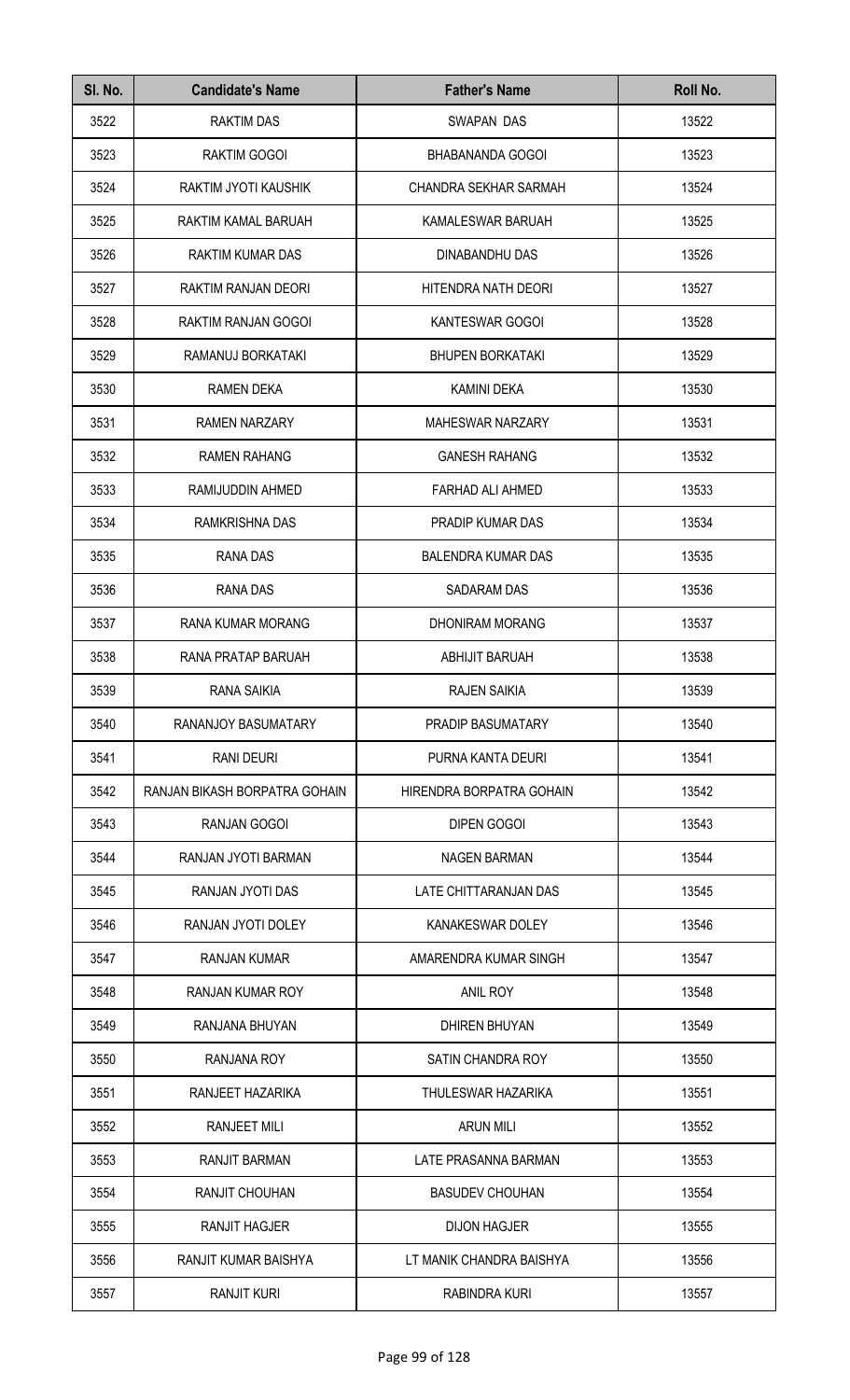| SI. No. | <b>Candidate's Name</b>   | <b>Father's Name</b>        | Roll No. |
|---------|---------------------------|-----------------------------|----------|
| 3558    | RANJITA DAS               | <b>BIPUL DAS</b>            | 13558    |
| 3559    | RANJITA NIRMOLIA          | PULAK NIRMOLIA              | 13559    |
| 3560    | RANOJIT SINGHA BARMAN     | DHRUBA SINGHA BARMAN        | 13560    |
| 3561    | RANSAIGWRA BASUMATARY     | NAGENDRA BASUMATARY         | 13561    |
| 3562    | <b>RANTU DEKA</b>         | KAMALA KANTA DEKA           | 13562    |
| 3563    | RANUJ KONWAR              | <b>BHUBAN KONWAR</b>        | 13563    |
| 3564    | RAPHIA KHATUN BARBHUIYA   | MAKABBIR ALI BARBHUIYA      | 13564    |
| 3565    | RASHEED PHONGLO           | <b>HORENDRA PHONGLO</b>     | 13565    |
| 3566    | RASHID AHMED MAZUMDER     | ABDUL MATIN MAZUMDER        | 13566    |
| 3567    | RASHIDUL AHMED            | <b>FAZNUR AHMED</b>         | 13567    |
| 3568    | RASHIDUL ALAM             | PAKAR UDDIN AHMED           | 13568    |
| 3569    | RASHIDUL ISLAM            | <b>MD ABDUL JALIL</b>       | 13569    |
| 3570    | RASHIDUL KHAN             | <b>DURJUN KHAN</b>          | 13570    |
| 3571    | RASHMI BARMAN             | PRADIP KUMAR BARMAN         | 13571    |
| 3572    | <b>RASHMI DEORI</b>       | <b>GYANTA DEORI</b>         | 13572    |
| 3573    | RASHMITA BORA             | PRADIP KUMAR BORA           | 13573    |
| 3574    | RASHMITA KALITA           | <b>JIBAN CHANDRA KALITA</b> | 13574    |
| 3575    | RASIDUL ISLAM             | JAMAL UDDIN                 | 13575    |
| 3576    | <b>RASNA JIGDUNG</b>      | <b>BHOKTALAL JIGDUNG</b>    | 13576    |
| 3577    | <b>RATAN AICH</b>         | <b>NARAYAN AICH</b>         | 13577    |
| 3578    | RATNESWAR BARMAN          | LATE LAKSHESWAR BARMAN      | 13578    |
| 3579    | <b>RATUL BARMAN</b>       | <b>DHIREN BARMAN</b>        | 13579    |
| 3580    | RATUL BORUAH              | <b>BIREN CHANDRA BORUAH</b> | 13580    |
| 3581    | RATUL DAS                 | LATE GAJIN DAS              | 13581    |
| 3582    | RATUL DAS                 | <b>BROJEN DAS</b>           | 13582    |
| 3583    | RATUL KAKATI              | LILADHAR KAKATI             | 13583    |
| 3584    | RATUL KALITA              | <b>BABUL KALITA</b>         | 13584    |
| 3585    | RATUL RABHA               | <b>BHABEN RABHA</b>         | 13585    |
| 3586    | RATUL SONOWAL             | <b>DANDI SONOWAL</b>        | 13586    |
| 3587    | RATUL TALUKDAR            | KALYAN TALUKDAR             | 13587    |
| 3588    | RAVI PODDAR               | RAJENDRA PODDAR             | 13588    |
| 3589    | <b>RAVI SHANKAR YADAV</b> | RAGHUBIR YADAV              | 13589    |
| 3590    | RAYMOND TOKBI             | LT SARSING TOKBI            | 13590    |
| 3591    | RAYMOND TOKBI             | LT SARSING TOKBI            | 13591    |
| 3592    | RAZIA SULTANA LASKAR      | <b>BABUL HUSSAIN LASKAR</b> | 13592    |
| 3593    | RAZZAK HAQUE              | MD MOINUL HAQUE             | 13593    |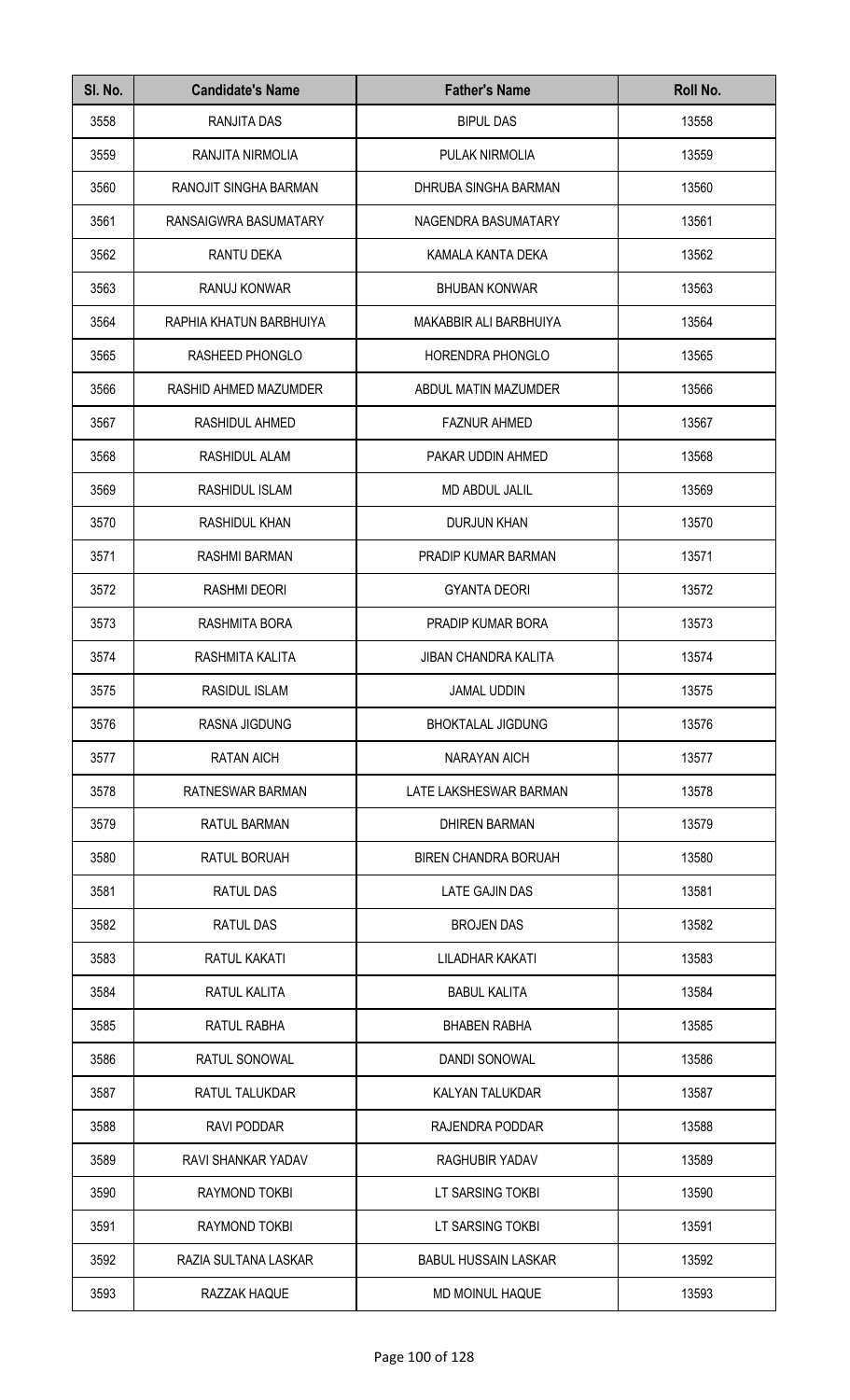| SI. No. | <b>Candidate's Name</b>   | <b>Father's Name</b>         | Roll No. |
|---------|---------------------------|------------------------------|----------|
| 3594    | <b>REBAT DOWARI</b>       | <b>LAMBIT DOWARI</b>         | 13594    |
| 3595    | <b>RECREATE NATH</b>      | <b>HARMOHAN NATH</b>         | 13595    |
| 3596    | REDWANUL KARIM BARLASKAR  | LATE AFZAL HUSSAIN BARLASKAR | 13596    |
| 3597    | REEJU MONI DAS            | PRASANNA KR DAS              | 13597    |
| 3598    | REEKHU MALAKAR            | <b>MUKUL MALAKAR</b>         | 13598    |
| 3599    | <b>REEKI SAGAR</b>        | <b>HIREN BARMAN</b>          | 13599    |
| 3600    | <b>REEMA KALITA</b>       | <b>JIBESWAR KALITA</b>       | 13600    |
| 3601    | <b>REESHIKESH BORAH</b>   | <b>ATUL BORAH</b>            | 13601    |
| 3602    | REETUPARNA BORUAH         | <b>DIGANTA BORUAH</b>        | 13602    |
| 3603    | REETUPORNA GOGOI          | SANJIB GOGOI                 | 13603    |
| 3604    | <b>REETWAM PATHAK</b>     | <b>JIVAN JYOTI PATHAK</b>    | 13604    |
| 3605    | <b>REJAINIE LANGTHASA</b> | LT HORONATH LANGTHASA        | 13605    |
| 3606    | REJAUL HAQUE              | NURUDDIN AHMED               | 13606    |
| 3607    | <b>REJAUL KARIM</b>       | <b>BARKAT ALI</b>            | 13607    |
| 3608    | <b>REKIB AHMED</b>        | <b>RASHIK ALI</b>            | 13608    |
| 3609    | <b>REKIB HUSSAIN</b>      | AFJAL HUSSAIN                | 13609    |
| 3610    | <b>REKIB UDDIN AHMED</b>  | KUTUBUDDIN AHMED             | 13610    |
| 3611    | REKIBUDDIN AHMED          | AFAZUDDIN AHMED              | 13611    |
| 3612    | REKIBUR REHMAN MAZUMDER   | HATIUR REHMAN MAZUMDER       | 13612    |
| 3613    | REMAN CHANDRA NATH        | <b>MOHINI MOHAN NATH</b>     | 13613    |
| 3614    | <b>RESHMI SULTANA</b>     | <b>ABUL KASEM</b>            | 13614    |
| 3615    | REZAUL AZAD               | ABUL KALAM AZAD              | 13615    |
| 3616    | <b>REZAUL KARIM</b>       | <b>IBRAHIM ALI</b>           | 13616    |
| 3617    | REZAUL KARIM TALUKDAR     | <b>MAYENUDDIN TALUKDAR</b>   | 13617    |
| 3618    | REZBI HUSSAIN HAZARIKA    | <b>NOZIBUR HUSSAIN</b>       | 13618    |
| 3619    | REZWAN AHMED LASKAR       | <b>MANJUR AHMED LASKAR</b>   | 13619    |
| 3620    | RIAZUL ISLAM              | AZIZUL ISLAM                 | 13620    |
| 3621    | RICHA SARMA               | <b>BIJOY SARMA</b>           | 13621    |
| 3622    | RICHEEK KASHYAP SARMAH    | PROKASH SARMAH               | 13622    |
| 3623    | RIDDICK KAKATI            | AMAL CHANDRA KAKATI          | 13623    |
| 3624    | RIDEEP GHOSH              | <b>SAJAL GHOSH</b>           | 13624    |
| 3625    | <b>RIDIB SALOI</b>        | <b>NAREN CHANDRA SALOI</b>   | 13625    |
| 3626    | <b>RIDIP BARMAN</b>       | <b>BIPIN BARMAN</b>          | 13626    |
| 3627    | RIDIP BEZBARUAH           | <b>SUNIL BEZBARUAH</b>       | 13627    |
| 3628    | <b>RIDIP PANGIRIA</b>     | <b>BINANDA PANGIRIA</b>      | 13628    |
| 3629    | <b>RIDIP SARMA</b>        | <b>BIREN SARMA</b>           | 13629    |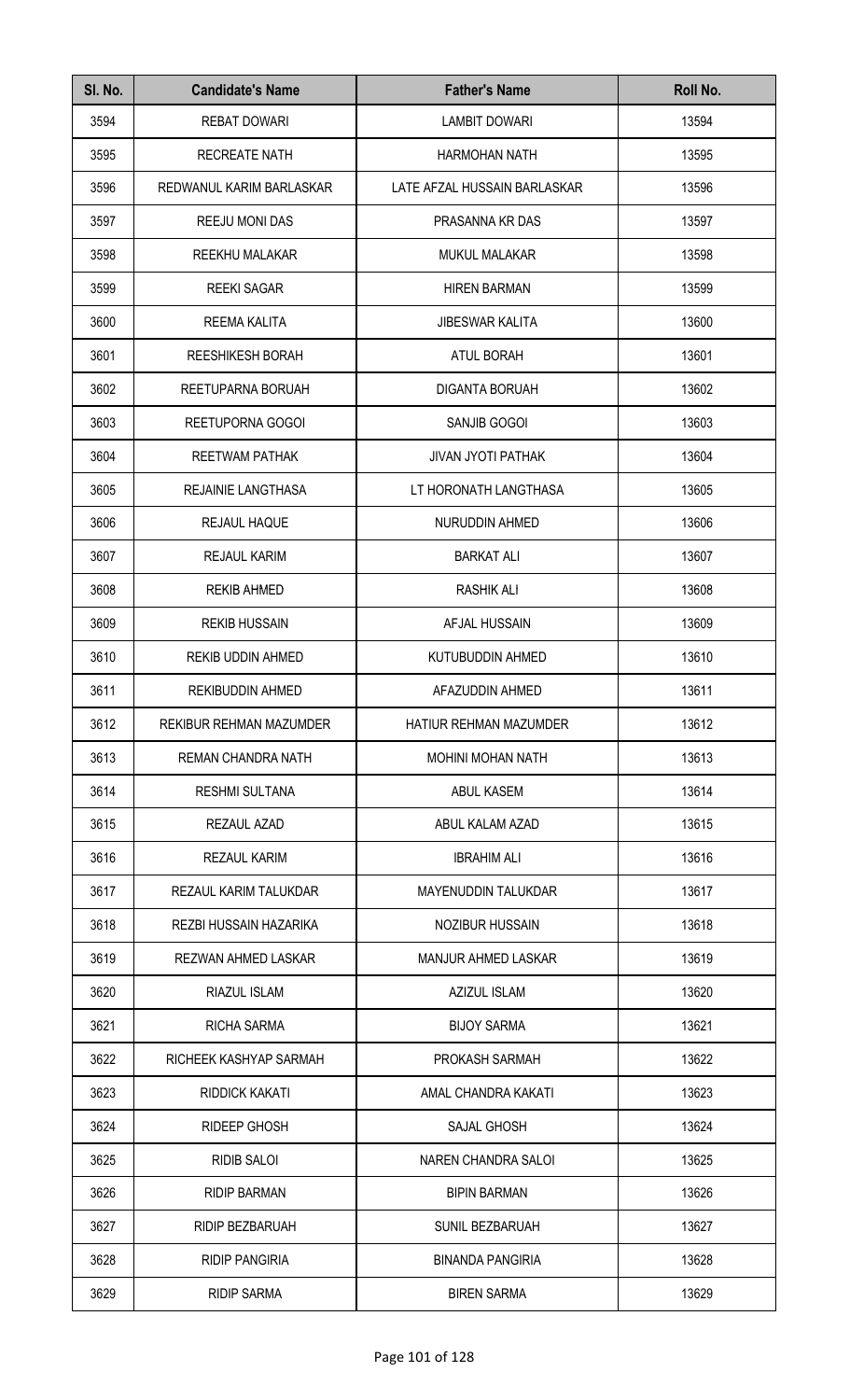| SI. No. | <b>Candidate's Name</b> | <b>Father's Name</b>        | Roll No. |
|---------|-------------------------|-----------------------------|----------|
| 3630    | RIDUL BORO              | <b>NANDESWAR BORO</b>       | 13630    |
| 3631    | RIDWAN AHMED MAZUMDER   | ABDUL HAQUE MAZUMDER        | 13631    |
| 3632    | <b>RIJAUL HAQUE</b>     | <b>NAZRUL ISLAM</b>         | 13632    |
| 3633    | RIJU MALAKAR            | NAUFUL MALAKAR              | 13633    |
| 3634    | <b>RIJUMONI DEVI</b>    | DINESH CHANDRA SHARMA       | 13634    |
| 3635    | <b>RIKI NIRMALIA</b>    | <b>GUNARAM NIRMALIA</b>     | 13635    |
| 3636    | <b>RIKISON BONGRUNG</b> | RABINDRA BONGRUNG           | 13636    |
| 3637    | <b>RIM RIM SAIKIA</b>   | <b>JOY CHANDRA SAIKIA</b>   | 13637    |
| 3638    | RIMA NARZARY            | <b>UMA NARZARY</b>          | 13638    |
| 3639    | RIMBIKA TERANGPI        | LATE DILIP SING TERANG      | 13639    |
| 3640    | RIMI DEKA BORUAH        | NIRMAL DEKA BORUAH          | 13640    |
| 3641    | <b>RIMI KONWAR</b>      | <b>RUHINI KONWAR</b>        | 13641    |
| 3642    | RIMJHIM CHETIA PHUKAN   | KALYAN CHETIA PHUKAN        | 13642    |
| 3643    | <b>RIMPI DAS</b>        | PARESH CH DAS               | 13643    |
| 3644    | <b>RIMPI DAS</b>        | JITENDRA KUMAR DAS          | 13644    |
| 3645    | <b>RINGKU DAS</b>       | <b>HUPEN DAS</b>            | 13645    |
| 3646    | <b>RINKU HUSSAIN</b>    | <b>HABIB ALI</b>            | 13646    |
| 3647    | RINKU MONI BAISHYA      | MADAN MOHAN BAISHYA         | 13647    |
| 3648    | RINKU MONI THAKURIA     | <b>AKHIL THAKURIA</b>       | 13648    |
| 3649    | RINKU THAKURIA          | <b>BIREN THAKURIA</b>       | 13649    |
| 3650    | <b>RIPAN DEKA</b>       | KAMAKHYA DEKA               | 13650    |
| 3651    | RIPJYOTI NATH           | <b>SHRIDHAR NATH</b>        | 13651    |
| 3652    | <b>RIPON DUTTA</b>      | RAJANI KANTA DUTTA          | 13652    |
| 3653    | RIPUNJOY BHUYAN         | <b>BADAN CHANDRA BHUYAN</b> | 13653    |
| 3654    | RIPUNJOY BORGOHAIN      | PANKAJ BORGOHAIN            | 13654    |
| 3655    | <b>RISAB DAS</b>        | <b>MOHENDRA DAS</b>         | 13655    |
| 3656    | RISHA GOGOI             | AMORENDRA GOGOI             | 13656    |
| 3657    | RISHAB JYOTI SARMAH     | LT BADAN SARMAH             | 13657    |
| 3658    | <b>RISHIKESH BARUAH</b> | PRADIP BARUAH               | 13658    |
| 3659    | RISHIRAJ SHANDILYA      | RAJIB BHAGAWATI             | 13659    |
| 3660    | <b>RISHMA BORUAH</b>    | <b>RAJEN BORUAH</b>         | 13660    |
| 3661    | <b>RITA DEVI</b>        | RIKHI RAM SHARMA            | 13661    |
| 3662    | RITA MANI KUMAR         | <b>CHANDI NATH KUMAR</b>    | 13662    |
| 3663    | <b>RITA SAIKIA</b>      | <b>BINANDA SAIKIA</b>       | 13663    |
| 3664    | RITASHREE PHUKAN        | <b>BUDHESWAR PHUKAN</b>     | 13664    |
| 3665    | RITORAJ SARMAH          | <b>JITU SARMAH</b>          | 13665    |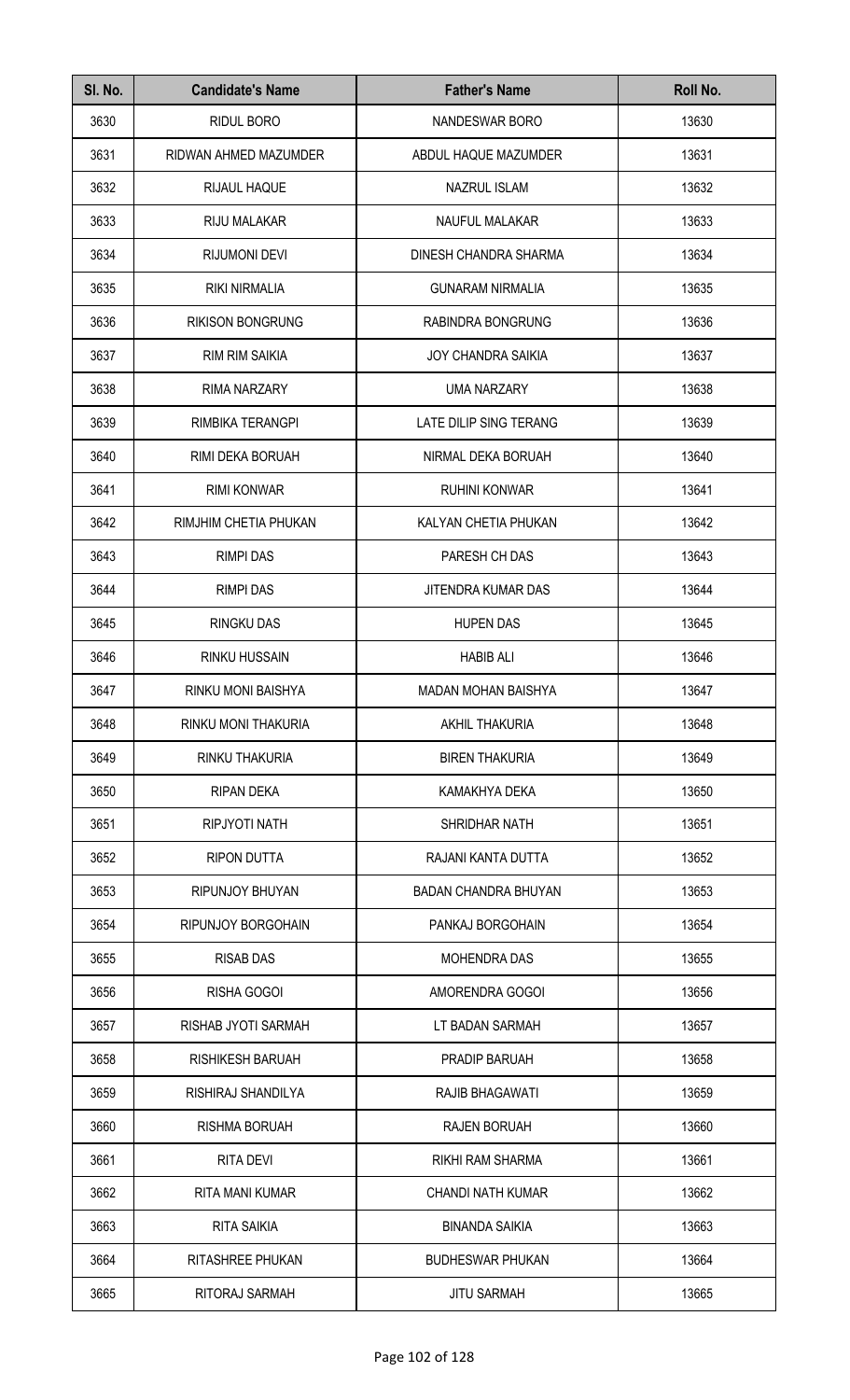| SI. No. | <b>Candidate's Name</b>  | <b>Father's Name</b>      | Roll No. |
|---------|--------------------------|---------------------------|----------|
| 3666    | <b>RITU DAS</b>          | <b>HAREN DAS</b>          | 13666    |
| 3667    | RITU DEKA                | NIRMAL CH DEKA            | 13667    |
| 3668    | RITU KALITA              | <b>JOGEN KALITA</b>       | 13668    |
| 3669    | RITU PARNA GOGOI         | ANIL KUMAR GOGOI          | 13669    |
| 3670    | RITU RAJ GOGOI           | DHIREN GOGOI              | 13670    |
| 3671    | RITU RAJKUMARI           | <b>SUREN KONWAR</b>       | 13671    |
| 3672    | <b>RITUL SARMAH</b>      | LT DIPU SARMAH            | 13672    |
| 3673    | RITUMANI MAJUMDAR        | <b>BHOLARAM MAJUMDAR</b>  | 13673    |
| 3674    | RITUMONI DOLEY           | DEBORAM DOLEY             | 13674    |
| 3675    | <b>RITUMONI PATHAK</b>   | <b>MADHURAM PATHAK</b>    | 13675    |
| 3676    | RITUMONI SONOWAL         | <b>RAJEN SONOWAL</b>      | 13676    |
| 3677    | RITUPARNA BHARDHARA      | <b>TARUN BHARDHARA</b>    | 13677    |
| 3678    | RITUPARNA CHAKRAVARTY    | SADANANDA CHAKRAVARTY     | 13678    |
| 3679    | RITUPARNA CHOUDHURY      | NILIMESH CHOUDHURY        | 13679    |
| 3680    | RITUPARNA DEKA           | NRIPEN DEKA               | 13680    |
| 3681    | RITUPOBON DOUL BORUAH    | RAJEN DOUL BORUAH         | 13681    |
| 3682    | RITURAJ DAIMARY          | AMAL CH DAIMARY           | 13682    |
| 3683    | RITURAJ GOSWAMI          | PRODIP GOSWAMI            | 13683    |
| 3684    | RITURAJ PHUKAN           | <b>BIPUL PHUKAN</b>       | 13684    |
| 3685    | RITURAJ SAIKIA           | THIRESWAR SAIKIA          | 13685    |
| 3686    | <b>ROBIN DHANWAR</b>     | ROMANUS DHANWAR           | 13686    |
| 3687    | ROBIN GOGOI              | SIBEN GOGOI               | 13687    |
| 3688    | <b>ROBINSON KRO</b>      | LT PROMOD KRO             | 13688    |
| 3689    | <b>ROBISON TOKBI</b>     | <b>SUREN TOKBI</b>        | 13689    |
| 3690    | ROHAN MAHMOOD            | ABDUR RASHID              | 13690    |
| 3691    | ROHIDUL ISLAM            | ABDUL JOBBAR              | 13691    |
| 3692    | ROHIDUL ISLAM            | <b>JAHANUDDIN SHEIKH</b>  | 13692    |
| 3693    | ROHIM DAOLAGUPU          | GOPENDRA DAOLAGUPU        | 13693    |
| 3694    | ROHINI KUMAR BARMAN      | <b>GHANA KANTA BARMAN</b> | 13694    |
| 3695    | ROHIT CHAUHAN            | SIYA RAM CHOUHAN          | 13695    |
| 3696    | ROHIT DAS                | RATHINRA DAS              | 13696    |
| 3697    | ROHIT KARMAKAR           | KSHITISH CH KARMAKAR      | 13697    |
| 3698    | <b>ROKTIM CHETIA</b>     | SUBUDH CHETIA             | 13698    |
| 3699    | <b>ROLLY KEMPRAI</b>     | <b>DINON KEMPRAI</b>      | 13699    |
| 3700    | ROMEN DOWARI             | PRODIP DOWARI             | 13700    |
| 3701    | ROMMOJYOTI BHATTACHARJEE | RATNADIP BHATTACHARJEE    | 13701    |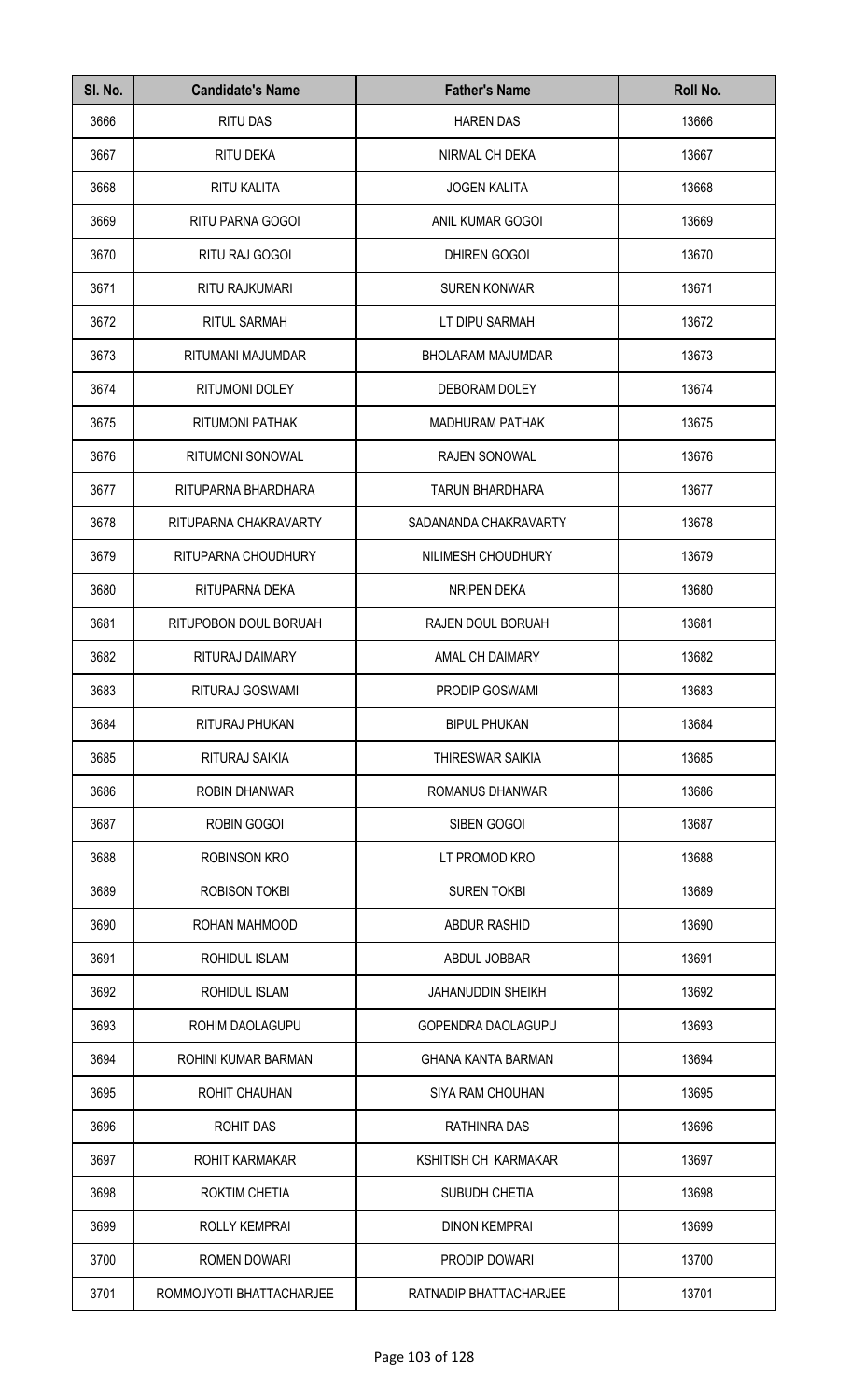| SI. No. | <b>Candidate's Name</b> | <b>Father's Name</b>         | Roll No. |
|---------|-------------------------|------------------------------|----------|
| 3702    | RONIA SULTANA           | ABUL HUSSAIN                 | 13702    |
| 3703    | <b>RONIT DAS</b>        | LATE RABEN DAS               | 13703    |
| 3704    | RONJUMONI SWARGIARY     | PRAFULLA SWARGIARY           | 13704    |
| 3705    | RONTU GOGOI             | <b>CHANDRA GOGOI</b>         | 13705    |
| 3706    | ROOHUL ISLAM            | <b>HASSAN ALI</b>            | 13706    |
| 3707    | <b>ROSE BASUMATARY</b>  | SURJYA KUMAR BASUMATARY      | 13707    |
| 3708    | ROSEY BORO              | <b>DIPAK BORO</b>            | 13708    |
| 3709    | ROUNAK KALITA           | NABA KRISHNA KALITA          | 13709    |
| 3710    | ROUSAN HAQUE            | <b>MAINUL HAQUE</b>          | 13710    |
| 3711    | ROUSHAN AHMED BARBHUIYA | FARID UDDIN BARBHUIYA        | 13711    |
| 3712    | ROUSHANARA BEGUM        | RAFIQUL ISLAM                | 13712    |
| 3713    | ROUSNARA BEGUM LASKAR   | <b>TOYAHIR ALI LASKAR</b>    | 13713    |
| 3714    | ROYAL RAKIB HASSAN      | ABDUL BAREQUE                | 13714    |
| 3715    | <b>RUBAK AHMED</b>      | RAHIMUDDIN AHMED             | 13715    |
| 3716    | <b>RUBIA BEGUM</b>      | JAINAL UDDIN AHMED           | 13716    |
| 3717    | RUBITA HAZARIKA         | RATUL HAZARIKA               | 13717    |
| 3718    | <b>RUBIYA YESMIN</b>    | <b>JOBED AHMED</b>           | 13718    |
| 3719    | RUBUL CHANDRA DEKA      | LATE MANIK CHANDRA DEKA      | 13719    |
| 3720    | <b>RUBUL CHETIA</b>     | NIRMAL CHETIA                | 13720    |
| 3721    | <b>RUBUL KANTRANG</b>   | <b>RAJEN KANTRANG</b>        | 13721    |
| 3722    | <b>RUBUL KUMAR</b>      | <b>HARKANTA KUMAR</b>        | 13722    |
| 3723    | <b>RUBUL MAJHEE</b>     | <b>MOHANLAL MAJHEE</b>       | 13723    |
| 3724    | <b>RUBUL MALAKAR</b>    | <b>ANIL MALAKAR</b>          | 13724    |
| 3725    | <b>RUBUL SAIKIA</b>     | PADRAM SAIKIA                | 13725    |
| 3726    | RUHAN AKTAR LASKAR      | <b>TASLIM UDDIN LASKAR</b>   | 13726    |
| 3727    | RUHUL ALAM BARBHUIYA    | SALEH AHMED BARBHUIYA        | 13727    |
| 3728    | <b>RUKASEN RONGPI</b>   | <b>SENG RONGPI</b>           | 13728    |
| 3729    | <b>RUMI DEVI</b>        | LATE BHABENDRA KUMAR NATH    | 13729    |
| 3730    | <b>RUMI GOSWAMI</b>     | <b>JAGADISH GOSWAMI</b>      | 13730    |
| 3731    | <b>RUMILA BORO</b>      | LOHIT CHANDRA BORO           | 13731    |
| 3732    | <b>RUMON KALITA</b>     | <b>MAHESH CHANDRA KALITA</b> | 13732    |
| 3733    | <b>RUMPI GOGOI</b>      | SHARAJU GOGOI                | 13733    |
| 3734    | <b>RUNA LAILA</b>       | <b>BAKKES ALI</b>            | 13734    |
| 3735    | <b>RUNAM MILI</b>       | <b>GANGA MOHAN MILI</b>      | 13735    |
| 3736    | <b>RUNJUN BHUYAN</b>    | LT JADAB CHANDRA BHUYAN      | 13736    |
| 3737    | RUPAANKAR SARANIA       | PANESWAR SARANIA             | 13737    |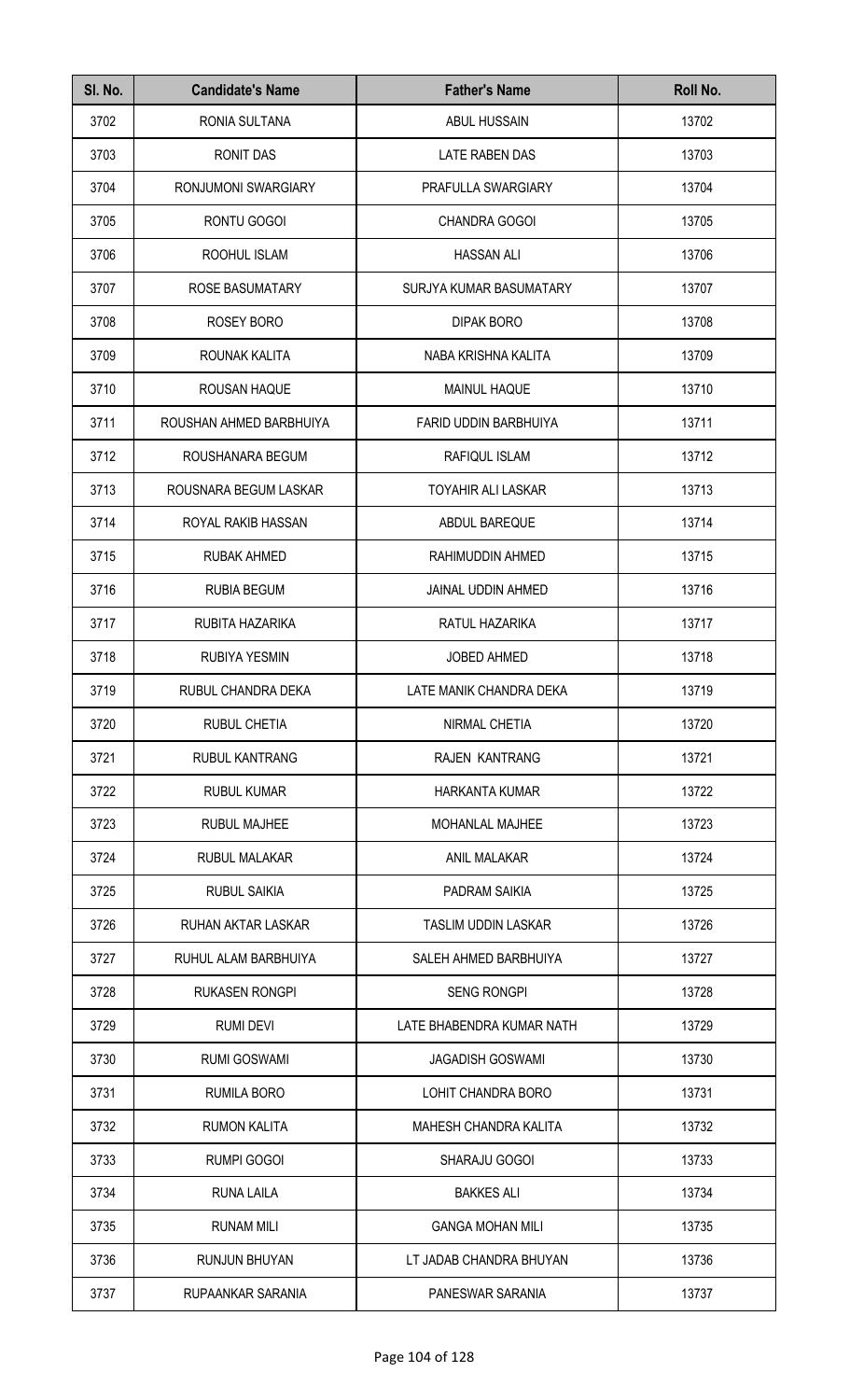| SI. No. | <b>Candidate's Name</b>  | <b>Father's Name</b>        | Roll No. |
|---------|--------------------------|-----------------------------|----------|
| 3738    | <b>RUPAK DAS</b>         | RATI RANJAN DAS             | 13738    |
| 3739    | <b>RUPAK DAS</b>         | NIRANJAN KUMAR DAS          | 13739    |
| 3740    | RUPAK KALITA             | ARABINDA CH KALITA          | 13740    |
| 3741    | <b>RUPAK PATGIRI</b>     | <b>LATE PRAMOD PATGIRI</b>  | 13741    |
| 3742    | <b>RUPAK PAUDEL</b>      | <b>BISHNU PRASAD PAUDEL</b> | 13742    |
| 3743    | RUPAKJYOTI TAMULI        | DHARANIDHAR TAMULI          | 13743    |
| 3744    | RUPALI RAJBONGSHI        | KUMUD RAJBONGSHI            | 13744    |
| 3745    | <b>RUPALIM SONOWAL</b>   | PHULESWAR SONOWAL           | 13745    |
| 3746    | <b>RUPAM BORAH</b>       | <b>ATUL BORAH</b>           | 13746    |
| 3747    | <b>RUPAM BORAH</b>       | LATE KESHAB BORAH           | 13747    |
| 3748    | <b>RUPAM DAS</b>         | KHAGENDRA NATH DAS          | 13748    |
| 3749    | <b>RUPAM DAS</b>         | PRANJIT DAS                 | 13749    |
| 3750    | <b>RUPAM DAS</b>         | LATE DANDIRAM DAS           | 13750    |
| 3751    | <b>RUPAM GOGOI</b>       | ROMEN GOGOI                 | 13751    |
| 3752    | RUPAM HAZARIKA           | <b>BIMAL HAZARIKA</b>       | 13752    |
| 3753    | RUPAM HAZARIKA           | <b>JITEN HAZARIKA</b>       | 13753    |
| 3754    | RUPAM JYOTI NATH         | <b>BENI MADHAB NATH</b>     | 13754    |
| 3755    | RUPAM KALITA             | SUREN KALITA                | 13755    |
| 3756    | <b>RUPAM KUMAR NATH</b>  | LATE RAMA KANTA DEB NATH    | 13756    |
| 3757    | <b>RUPAM LAHKAR</b>      | <b>SUSHIL LAHKAR</b>        | 13757    |
| 3758    | <b>RUPAM NATH</b>        | <b>KALICHARAN NATH</b>      | 13758    |
| 3759    | <b>RUPAM PAUL</b>        | <b>RANADHIR PAUL</b>        | 13759    |
| 3760    | <b>RUPAM SARMAH</b>      | <b>HEMA KANTA SARMAH</b>    | 13760    |
| 3761    | <b>RUPAM SENAPOTY</b>    | ATUL SENAPOTY               | 13761    |
| 3762    | RUPAMJYOTI THAKURIA      | PRANBALLAV THAKURIA         | 13762    |
| 3763    | RUPANJIT NATH            | <b>INDUMOHAN NATH</b>       | 13763    |
| 3764    | <b>RUPANTOR SENAPOTY</b> | ATUL SENAPOTY               | 13764    |
| 3765    | RUPJYOTI BARMAN          | <b>LATE AJIT BARMAN</b>     | 13765    |
| 3766    | RUPJYOTI BHORADWAZ       | <b>SUREN BORKATAKI</b>      | 13766    |
| 3767    | <b>RUPJYOTI DAS</b>      | NARAYAN CHANRA DAS          | 13767    |
| 3768    | RUPJYOTI NATH            | <b>UMESH NATH</b>           | 13768    |
| 3769    | RUPJYOTI NATH            | <b>LAKSHYADHAR NATH</b>     | 13769    |
| 3770    | RUPJYOTI THAKURIA        | KUMUD CH THAKURIA           | 13770    |
| 3771    | RUPNARA YEASMIN KHANN    | SAFIQUR RAHMAN KHAN         | 13771    |
| 3772    | <b>RUPOM BORUAH</b>      | <b>DWIJEN BORUAH</b>        | 13772    |
| 3773    | <b>RUPOM KAKOTY</b>      | PUSPADHAR KAKOTY            | 13773    |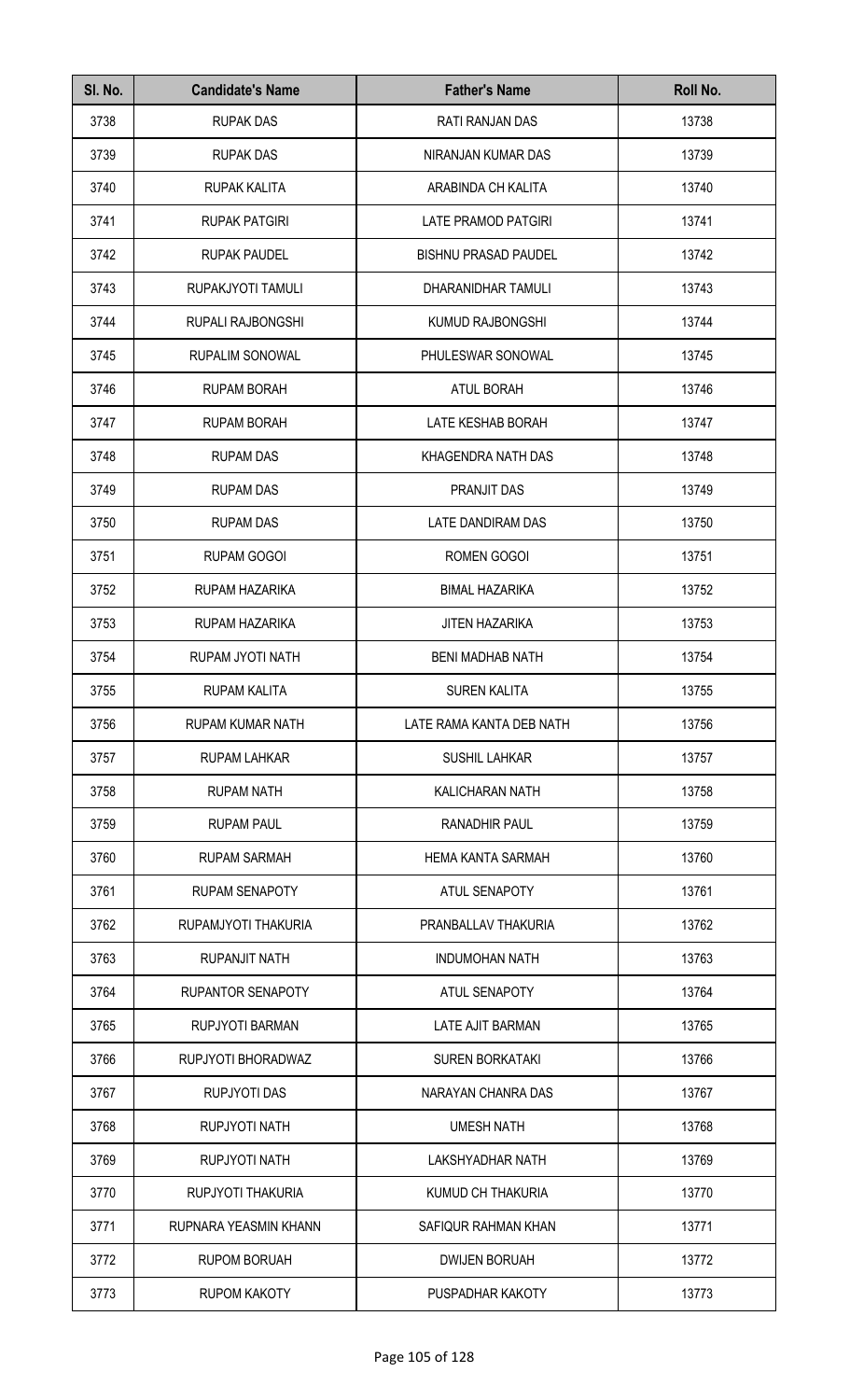| SI. No. | <b>Candidate's Name</b>     | <b>Father's Name</b>           | Roll No. |
|---------|-----------------------------|--------------------------------|----------|
| 3774    | <b>RUPOM NATH</b>           | RANJU KUMAR NATH               | 13774    |
| 3775    | <b>RUPON KEMPRAI</b>        | <b>JOYKANTA KEMPRAI</b>        | 13775    |
| 3776    | RUPREKHA DAS                | <b>MOHAN DAS</b>               | 13776    |
| 3777    | <b>RUPSHREE DAS</b>         | LATE MANIK DAS                 | 13777    |
| 3778    | RUSTANA BEGUM LASKAR        | KUTUB UDDIN LASKAR             | 13778    |
| 3779    | S M JAHID HUSSAIN BARBHUIYA | SIKONDAR ALI BARBHUIYA         | 13779    |
| 3780    | S M SHAHBIBUR RAHMAN        | SALEH MD MOZNU                 | 13780    |
| 3781    | <b>SABAN KUMAR SAIKIA</b>   | <b>TARUN SAIKIA</b>            | 13781    |
| 3782    | SABBIR AHMED                | MOSHLEHUDDIN AHMED             | 13782    |
| 3783    | SABERA BEGOM                | <b>FAKAR UDDIN</b>             | 13783    |
| 3784    | SABIBAR RAHMAN              | <b>ATAUR RAHMAN</b>            | 13784    |
| 3785    | <b>SABINA YESMIN</b>        | EUNUS ALI SK                   | 13785    |
| 3786    | SABIR AHMED LASKAR          | ASHRAF ALI LASKAR              | 13786    |
| 3787    | SABIRA SIDDIKA BARBHUIYA    | JOYNAL ABEDIN BARBHUIYA        | 13787    |
| 3788    | <b>SABIRUL AMIN</b>         | <b>REZAKUL AMIN</b>            | 13788    |
| 3789    | SABITA SAIKIA               | <b>GIRIKANTA SAIKIA</b>        | 13789    |
| 3790    | <b>SABNAM BARMAN</b>        | DHARANI DHAR BARMAN            | 13790    |
| 3791    | SABRINA RAHMAN              | <b>MUKIBUR RAHMAN</b>          | 13791    |
| 3792    | SACHIN BARATHA              | <b>BABUL BARATHA</b>           | 13792    |
| 3793    | SACHIN CHANDRA HAJONG       | SAPEN CHANDRA HAJONG           | 13793    |
| 3794    | <b>SACHIN DAS</b>           | <b>ANIL DAS</b>                | 13794    |
| 3795    | <b>SACHIN DAS</b>           | <b>BAIKUNTHA DAS</b>           | 13795    |
| 3796    | <b>SACHIN MALLICK</b>       | LATE SUKUMAR MALLICK           | 13796    |
| 3797    | <b>SACHIN PEGU</b>          | LATE DIMBESWAR PEGU            | 13797    |
| 3798    | SADDAM HUSSAIN              | <b>ABDUL MAZID</b>             | 13798    |
| 3799    | SADDAM HUSSAIN              | <b>BADSHAH ALI</b>             | 13799    |
| 3800    | SADDAM HUSSAIN              | NIZAM UDDIN                    | 13800    |
| 3801    | SADDAM HUSSAIN              | NAZAR UDDIN AHMED              | 13801    |
| 3802    | SADDAM HUSSAIN              | AKABBAR ALI AHMED              | 13802    |
| 3803    | <b>SADDAM HUSSAIN</b>       | LATE RAJAB ALI                 | 13803    |
| 3804    | SADDAM HUSSAIN BARLASKAR    | <b>MATIUR RAHMAN BARLASKAR</b> | 13804    |
| 3805    | SADDAM HUSSAIN SK           | AFAZ UDDIN SK                  | 13805    |
| 3806    | SADDAM KHAN                 | ALI AMZAD KHAN                 | 13806    |
| 3807    | <b>SADIKUL ISLAM</b>        | <b>MD HAZARAT ALI</b>          | 13807    |
| 3808    | SADIQUR RAHMAN BARBHUIYA    | <b>BOSIR UDDIN BARBHUIYA</b>   | 13808    |
| 3809    | SAFIKUR RAHMAN              | NAZIRUDDIN AHMED               | 13809    |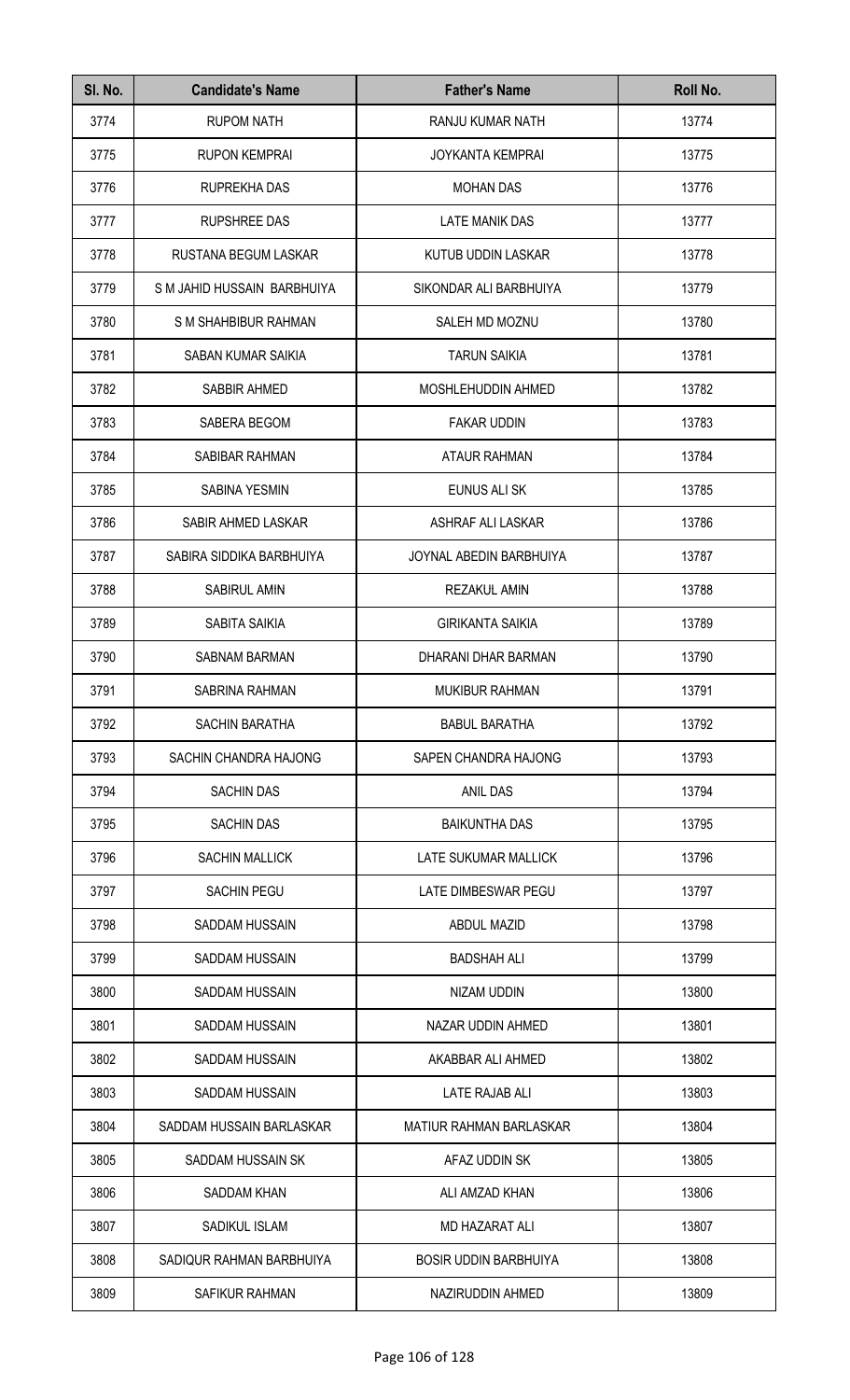| SI. No. | <b>Candidate's Name</b>          | <b>Father's Name</b>        | Roll No. |
|---------|----------------------------------|-----------------------------|----------|
| 3810    | SAFIQUZZAMAN SK                  | KHADEMUL ISLAM SK           | 13810    |
| 3811    | <b>SAGAR MAJHI</b>               | <b>AJIT MAJHI</b>           | 13811    |
| 3812    | <b>SAGAR PATHAK</b>              | <b>HIREN PATHAK</b>         | 13812    |
| 3813    | <b>SAGAR SARMA</b>               | RUDRA DEV SARMA             | 13813    |
| 3814    | SAGARDEEP NAG                    | SATYENDRA KUMAR NAG         | 13814    |
| 3815    | SAGARDIP NATH                    | <b>HARICHANDRA NATH</b>     | 13815    |
| 3816    | SAGARIKA DEKA                    | SONESWAR DEKA               | 13816    |
| 3817    | SAGARIKA PHUKAN                  | SARBESWAR PHUKAN            | 13817    |
| 3818    | SAHABUDDIN AHMED                 | <b>RUPCHAN ALI</b>          | 13818    |
| 3819    | SAHABUL ISLAM                    | AMJED ALI                   | 13819    |
| 3820    | SAHADEV KHERUWAR                 | <b>KRISHNA KHERUWAR</b>     | 13820    |
| 3821    | SAHADEV SARMAH                   | LATE NARAYN SARMAH          | 13821    |
| 3822    | SAHAJADA AFJAL HUSSAIN BARBHUIYA | MD SAHARUL ISLAM BARBHUIYA  | 13822    |
| 3823    | SAHAJALAL ALI                    | SAYED ALI                   | 13823    |
| 3824    | SAHAR ALOM CHOUDHURY             | KHALILUR RAHMAN CHOUDHURY   | 13824    |
| 3825    | SAHARUP ALOM                     | <b>MONIR UDDIN SHEIKH</b>   | 13825    |
| 3826    | SAHED AHMED LASKAR               | NASIR UDDIN LASKAR          | 13826    |
| 3827    | SAHID AHMED LASKAR               | SALEH AHMED LASKAR          | 13827    |
| 3828    | SAHID AHMED MAZUMDER             | <b>MATIN UDDIN MAZUMDER</b> | 13828    |
| 3829    | SAHID AHMED MAZUMDER             | LT MOHIBUR RAHMAN MAZUMDER  | 13829    |
| 3830    | SAHID ZAKARIA MAZUMDER           | ABDUL KARIM MAZUMDER        | 13830    |
| 3831    | SAHIDA AKTAR BARBHUIYA           | FAKRUL ISLAM BARBHUIYA      | 13831    |
| 3832    | SAHIDA BEGAM MAZARBHUIYA         | SIRAJUL ISLAM MAZARBHUIYA   | 13832    |
| 3833    | SAHIDUL HOQUE                    | <b>IMANI HOQUE</b>          | 13833    |
| 3834    | SAHIDUL ISLAM                    | AZIZAR RAHMAN               | 13834    |
| 3835    | SAHIDUL ISLAM                    | ABDUL JALILAR RAHMAN        | 13835    |
| 3836    | SAHIDUR RAHMAN BARBHUIYA         | LATE KIRAMAT ALI BARBHUIYA  | 13836    |
| 3837    | SAHIL FERDOUS                    | LT SHAHJAHAN AHMED          | 13837    |
| 3838    | SAHIN AHMED MAZUMDER             | <b>JAMAL UDDIN MAZUMDER</b> | 13838    |
| 3839    | SAHIN AKTAR CHOUDHURY            | ZAKIR HUSSAIN CHOUDHURY     | 13839    |
| 3840    | SAHIN SULTANA MAZUMDAR           | ABUL HUSSAIN MAZUMDAR       | 13840    |
| 3841    | SAHIN YESHMIN AHMED              | MESBAHUDDIN AHMED           | 13841    |
| 3842    | SAHINUR RAJJAK CHOUDHURY         | RAHIM UDDIN CHOUDHURY       | 13842    |
| 3843    | SAHJAHAN ALI                     | ABDUL HAMID                 | 13843    |
| 3844    | SAHNAJ SADAT LASKAR              | <b>NUR AHMED LASKAR</b>     | 13844    |
| 3845    | SAIDUL ALAM LASKAR               | SAFIQUE UDDIN LASKAR        | 13845    |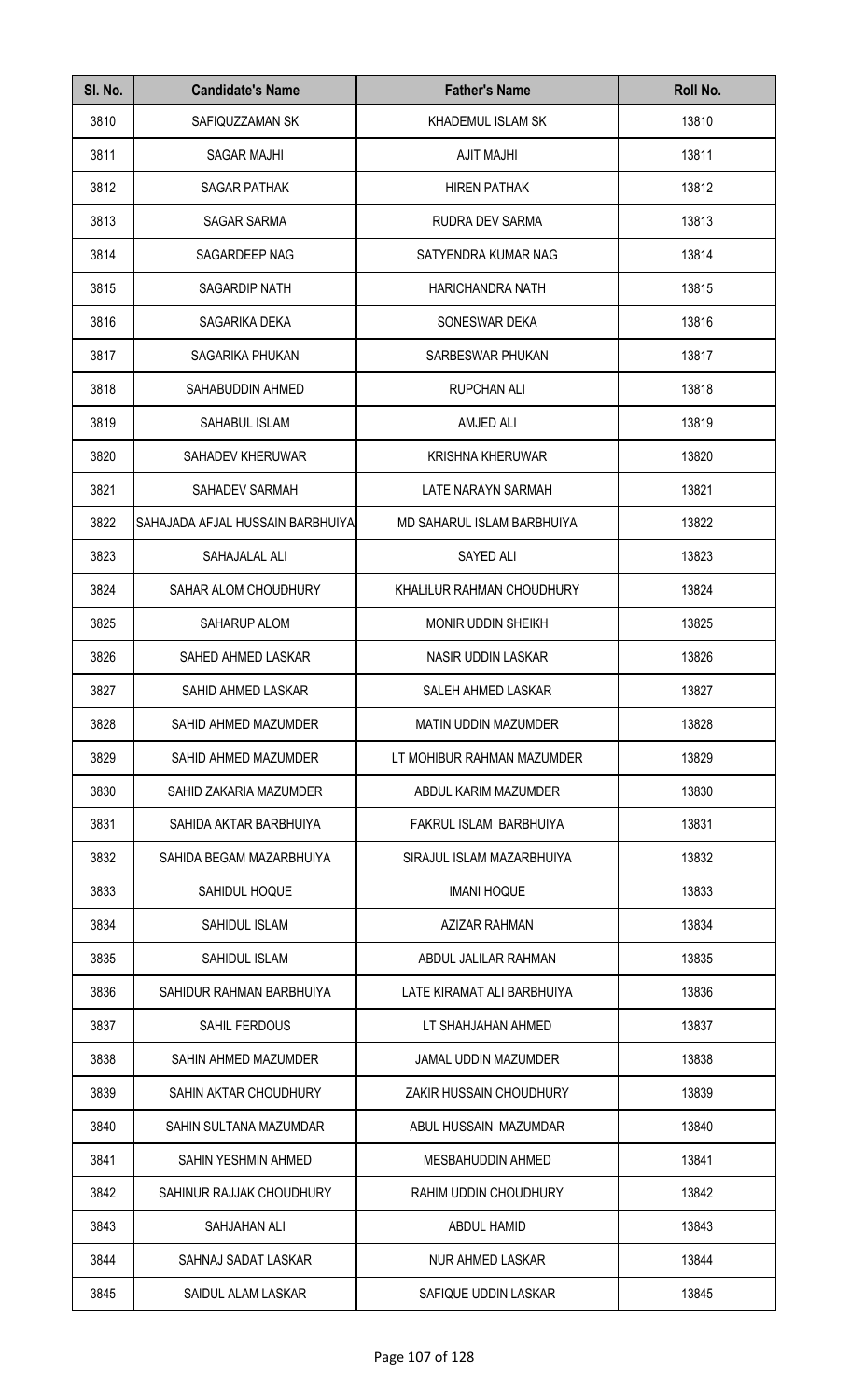| SI. No. | <b>Candidate's Name</b>    | <b>Father's Name</b>         | Roll No. |
|---------|----------------------------|------------------------------|----------|
| 3846    | SAIDUL ISLAM               | ABU BAKKAR SIDDIQUE          | 13846    |
| 3847    | <b>SAIFUL ALOM</b>         | NURUZZAMAN MIAH              | 13847    |
| 3848    | SAIFUL ISLAM               | <b>HORMUJ ALI</b>            | 13848    |
| 3849    | SAIFUL ISLAM               | SHAJAHAN ALI AHMED           | 13849    |
| 3850    | <b>SAIFUL ISLAM</b>        | SAHJAHAN ALI                 | 13850    |
| 3851    | <b>SAIFUL ISLAM</b>        | LT ABDUL RAZZAK              | 13851    |
| 3852    | SAIFULALOM TALUKDAR        | <b>ESSAHAQUE TALUKDAR</b>    | 13852    |
| 3853    | SAIKUL ISLAM               | <b>LALU HUSSAIN</b>          | 13853    |
| 3854    | SAILEE ROY                 | SANJEET CHANDRA ROY          | 13854    |
| 3855    | SAILENDRA DUTTA            | <b>GOBIN DUTTA</b>           | 13855    |
| 3856    | <b>SAIMA KHAN</b>          | SAFIQUE KHAN                 | 13856    |
| 3857    | SAINUL HAQUE MAZUMDER      | LT MATIUR RAHMAN MAZUMDER    | 13857    |
| 3858    | SAIYAD MIZANUR RAHMAN KHAN | <b>JAHAN UDDIN AHMED</b>     | 13858    |
| 3859    | SAIYAD MOHAMMAD MAZUMDER   | ALTAF HUSSAIN MAZUMDER       | 13859    |
| 3860    | SAJIB LANGTHASA            | RAJ KUMAR LANGTHASA          | 13860    |
| 3861    | SAJID ALI                  | <b>ASHAD ALI</b>             | 13861    |
| 3862    | SAJID UL IMRAN             | NASIRUDDIN AHMED             | 13862    |
| 3863    | SAJJAD MASSOD AHMED        | SAJID HAZARIKA               | 13863    |
| 3864    | SAJJAN BORDOLOI            | PROTAP BORDOLOI              | 13864    |
| 3865    | <b>SAKIB AHMED</b>         | <b>IFTIKHUDDIN AHMED</b>     | 13865    |
| 3866    | SAKIL AHMED                | ABUL KASHEM AHMED            | 13866    |
| 3867    | SAKIL ANAM                 | NURUDDIN MD SALEEM           | 13867    |
| 3868    | SAKIR AHMED MAZUMDER       | LATE HABIBUR RAHMAN MAZUMDER | 13868    |
| 3869    | SAKUNTALA TALUKADAR        | LAKSHESWAR TALUKADAR         | 13869    |
| 3870    | SALEM UDDIN BULBUL         | AKBAR ALI AHMED              | 13870    |
| 3871    | <b>SALIM ALI</b>           | <b>BABUL ALI</b>             | 13871    |
| 3872    | SALIM MAHAMMAD TALUKDAR    | MD NAZIMUDDIN TALUKDAR       | 13872    |
| 3873    | SALMA AKTAR BARBHUIYA      | SAMSUZZAMAN BARBHUIYA        | 13873    |
| 3874    | <b>SALMA SULTANA</b>       | <b>SAMSUL HOQUE</b>          | 13874    |
| 3875    | SAMADUL ALOM MAZUMDER      | MAKKABIR ALI MAZUMDER        | 13875    |
| 3876    | SAMAINA BRAHMA             | <b>JALADHAR BRAHMA</b>       | 13876    |
| 3877    | SAMANTA KALITA             | <b>BHABENDRA KALITA</b>      | 13877    |
| 3878    | SAMANWAYEE AKHANDA         | LT BAIKUNTA DAS              | 13878    |
| 3879    | <b>SAMANWOY INGTI</b>      | <b>NAREN INGTI</b>           | 13879    |
| 3880    | SAMAR JYOTI DEKA           | <b>GOLAP DEKA</b>            | 13880    |
| 3881    | SAMARDEEP DEKA             | <b>MAHENDRA DEKA</b>         | 13881    |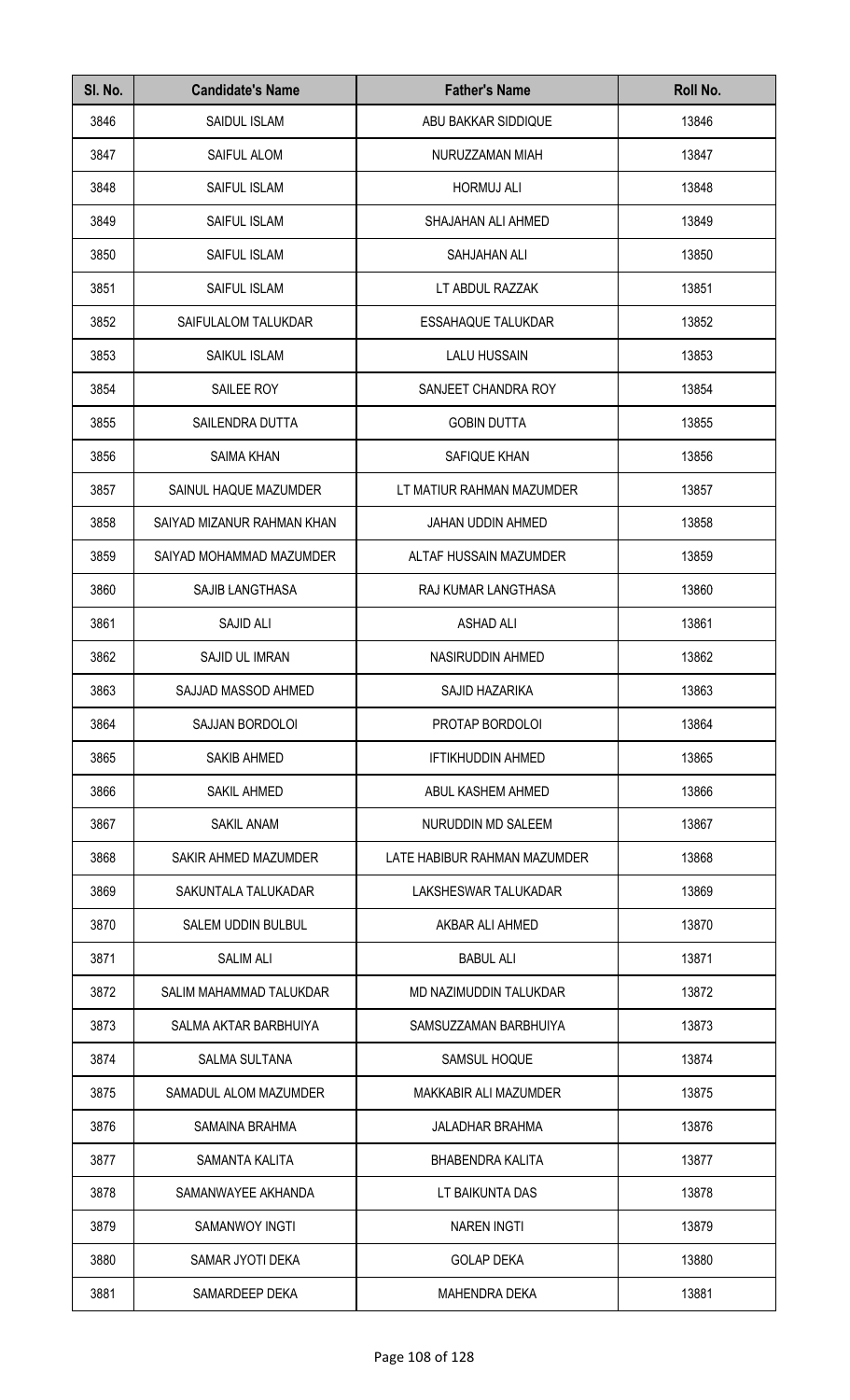| SI. No. | <b>Candidate's Name</b>  | <b>Father's Name</b>       | Roll No. |
|---------|--------------------------|----------------------------|----------|
| 3882    | <b>SAMARJIT NATH</b>     | <b>BHUDHAR NATH</b>        | 13882    |
| 3883    | SAMIJUL HAQUE            | <b>SAMSUL HAQUE</b>        | 13883    |
| 3884    | SAMIK JYOTI BARUAH       | <b>MOHAN BARUAH</b>        | 13884    |
| 3885    | <b>SAMINA BASUMATARY</b> | BIRENDRA LAL BASUMATARY    | 13885    |
| 3886    | <b>SAMINA KHATUN</b>     | <b>MD HASIM</b>            | 13886    |
| 3887    | SAMIR BHUSHAN HAZARIKA   | PORESH CH DAS              | 13887    |
| 3888    | SAMIR RANJAN TAMULI      | PRADIP KUMAR TAMULI        | 13888    |
| 3889    | SAMIR SANKAR BHARALI     | <b>BIREN BHARALI</b>       | 13889    |
| 3890    | SAMIR UDDIN SAIKIA       | NOUSATDIN SAIKIA           | 13890    |
| 3891    | <b>SAMIRAN BORAH</b>     | PRODIP BORAH               | 13891    |
| 3892    | SAMIRAN DUTTA            | <b>CHANDRA DUTTA</b>       | 13892    |
| 3893    | SAMIRAN DUTTA            | <b>INDRESWAR DUTTA</b>     | 13893    |
| 3894    | SAMIT DUTTA              | SUDHANGSHU SEKHAR DUTTA    | 13894    |
| 3895    | <b>SAMNUR ALI</b>        | <b>MAHSIN ALI</b>          | 13895    |
| 3896    | <b>SAMONG POMUNG</b>     | <b>WAKHAM POMUNG</b>       | 13896    |
| 3897    | SAMPA RANI DAS           | <b>MANIK LAL DAS</b>       | 13897    |
| 3898    | SAMPRITY BHARADWAJ       | NAKUL KOTOKY               | 13898    |
| 3899    | SAMPURNA BORUAH          | DEBESWAR BORUAH            | 13899    |
| 3900    | <b>SAMRAT DEB</b>        | SANJIT KUMAR DEB           | 13900    |
| 3901    | <b>SAMSON BASUMATARY</b> | DHARANI BASUMATARY         | 13901    |
| 3902    | SAMSUDDIN AHMED          | SIRAJUDDIN AHMED           | 13902    |
| 3903    | SAMSUDDIN AHMED          | DELALUDDIN AHMED           | 13903    |
| 3904    | SAMSUL HOQUE             | <b>JAMAL UDDIN AHMED</b>   | 13904    |
| 3905    | SAMSUZ ZAMAN LASKOR      | <b>IBRAHIM ALI LASKOR</b>  | 13905    |
| 3906    | SAMUDRAGUPTA BARUAH      | <b>MANOHAR KALITA</b>      | 13906    |
| 3907    | SAMUDRANEEL GOSWAMI      | <b>SUBHASH GOSWAMI</b>     | 13907    |
| 3908    | SAMUJJAL BARMAN          | <b>DILIP BARMAN</b>        | 13908    |
| 3909    | SANDEEP DAS              | <b>BIJOY DAS</b>           | 13909    |
| 3910    | SANDEEP SARKAR           | <b>SHYAMAL SARKAR</b>      | 13910    |
| 3911    | SANDEEPAN GOGOI          | LATE SANJEEB KUMAR GOGOI   | 13911    |
| 3912    | <b>SANDHANI BORAH</b>    | <b>JAGOT CHANDRA BORAH</b> | 13912    |
| 3913    | SANDIP CHANDA            | SAILENDRA CHANDA           | 13913    |
| 3914    | SANDIP DAS               | <b>GONESH DAS</b>          | 13914    |
| 3915    | <b>SANDIP DUBEY</b>      | <b>SHYAM SUNDAR DUBEY</b>  | 13915    |
| 3916    | SANDIP GOGOI             | <b>AJIT GOGOI</b>          | 13916    |
| 3917    | SANDIP THAKURIA          | SAMBHU NATH THAKURIA       | 13917    |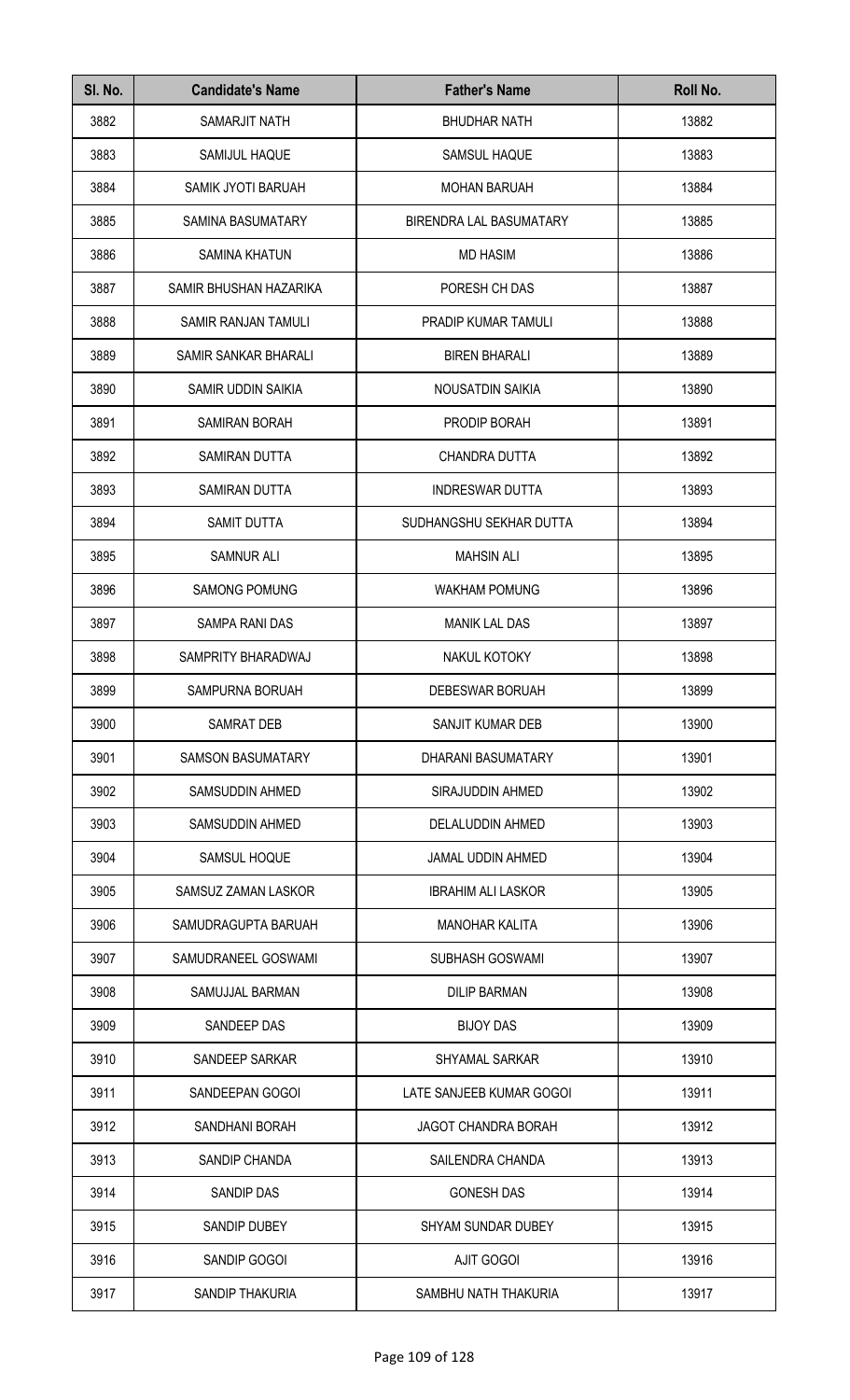| SI. No. | <b>Candidate's Name</b>    | <b>Father's Name</b>        | Roll No. |
|---------|----------------------------|-----------------------------|----------|
| 3918    | SANDIPAN ACHARJEE          | PRATYUSH ACHARJEE           | 13918    |
| 3919    | SANDIPAN DAS               | <b>SUBIMAL DAS</b>          | 13919    |
| 3920    | SANGAMITRA DAS             | <b>RANJIT KUMAR DAS</b>     | 13920    |
| 3921    | SANGEETA KANDHA            | LATE KARTICK CHANDRA KANDHA | 13921    |
| 3922    | SANGEETA SINGHA            | <b>RANJIT SINGHA</b>        | 13922    |
| 3923    | SANGHAMITRA ROY            | <b>BARENDRA CH ROY</b>      | 13923    |
| 3924    | <b>SANGITA KUTUM</b>       | <b>KAMESWAR KUTUM</b>       | 13924    |
| 3925    | SANGITA PATHAK             | <b>JATIN PATHAK</b>         | 13925    |
| 3926    | SANGITA SONOWAL            | DIMBESWAR SONOWAL           | 13926    |
| 3927    | <b>SANGRIBON TIMUNGPI</b>  | <b>DIGEN TIMUNG</b>         | 13927    |
| 3928    | <b>SANIDUL ISLAM</b>       | ABDUL HAI AHMED             | 13928    |
| 3929    | SANJAY BASUMATARY          | KANTESWAR BASUMATARY        | 13929    |
| 3930    | SANJAY BEY                 | LT KUWAR BEY                | 13930    |
| 3931    | SANJAY BHASKAR LAHAN       | <b>JYOTI PRASAD LAHAN</b>   | 13931    |
| 3932    | SANJAY DEKA                | KHAGENDRA DEKA              | 13932    |
| 3933    | SANJAY KALITA              | SARAT KALITA                | 13933    |
| 3934    | <b>SANJAY KUMAR MONDAL</b> | <b>BIREN MONDAL</b>         | 13934    |
| 3935    | SANJAY KUMAR SINGH         | DINESH SINGH                | 13935    |
| 3936    | <b>SANJAY MAHATO</b>       | <b>SAMBIT MAHATO</b>        | 13936    |
| 3937    | <b>SANJAY SARMA</b>        | <b>JAGANNATH SARMA</b>      | 13937    |
| 3938    | SANJEEV BEY                | <b>CHANDRASING BEY</b>      | 13938    |
| 3939    | SANJIB BORA                | ANIL BORA                   | 13939    |
| 3940    | <b>SANJIB CHUTIA</b>       | <b>HEMA CHUTIA</b>          | 13940    |
| 3941    | <b>SANJIB DAS</b>          | LATE SOMESWAR DAS           | 13941    |
| 3942    | SANJIB DEKA                | <b>SUREN DEKA</b>           | 13942    |
| 3943    | SANJIB KR RABHA            | <b>BIPIN RABHA</b>          | 13943    |
| 3944    | SANJIB KUMAR BRAHMA        | SALENDRA NATH BRAHMA        | 13944    |
| 3945    | SANJIB KUMAR GOSWAMI       | DWIJENDRA MOHAN GOSWAMI     | 13945    |
| 3946    | SANJIB KUMAR MAHANTA       | NITYANANDA MAHANTA          | 13946    |
| 3947    | <b>SANJIB NATH</b>         | <b>BHUMIDHAR NATH</b>       | 13947    |
| 3948    | <b>SANJIB PAUL</b>         | <b>SAJAL PAUL</b>           | 13948    |
| 3949    | SANJIB RAY CHOUDHURY       | RAMANI RAY CHOUDHURY        | 13949    |
| 3950    | <b>SANJIB SARMA</b>        | <b>KAMINI SARMA</b>         | 13950    |
| 3951    | <b>SANJIB SARMAH</b>       | SATYA NATH SARMAH           | 13951    |
| 3952    | <b>SANJIT DAS</b>          | SHISHIR KUMAR DAS           | 13952    |
| 3953    | SANJIT KALWAR              | PANCHANAND P D KALWAR       | 13953    |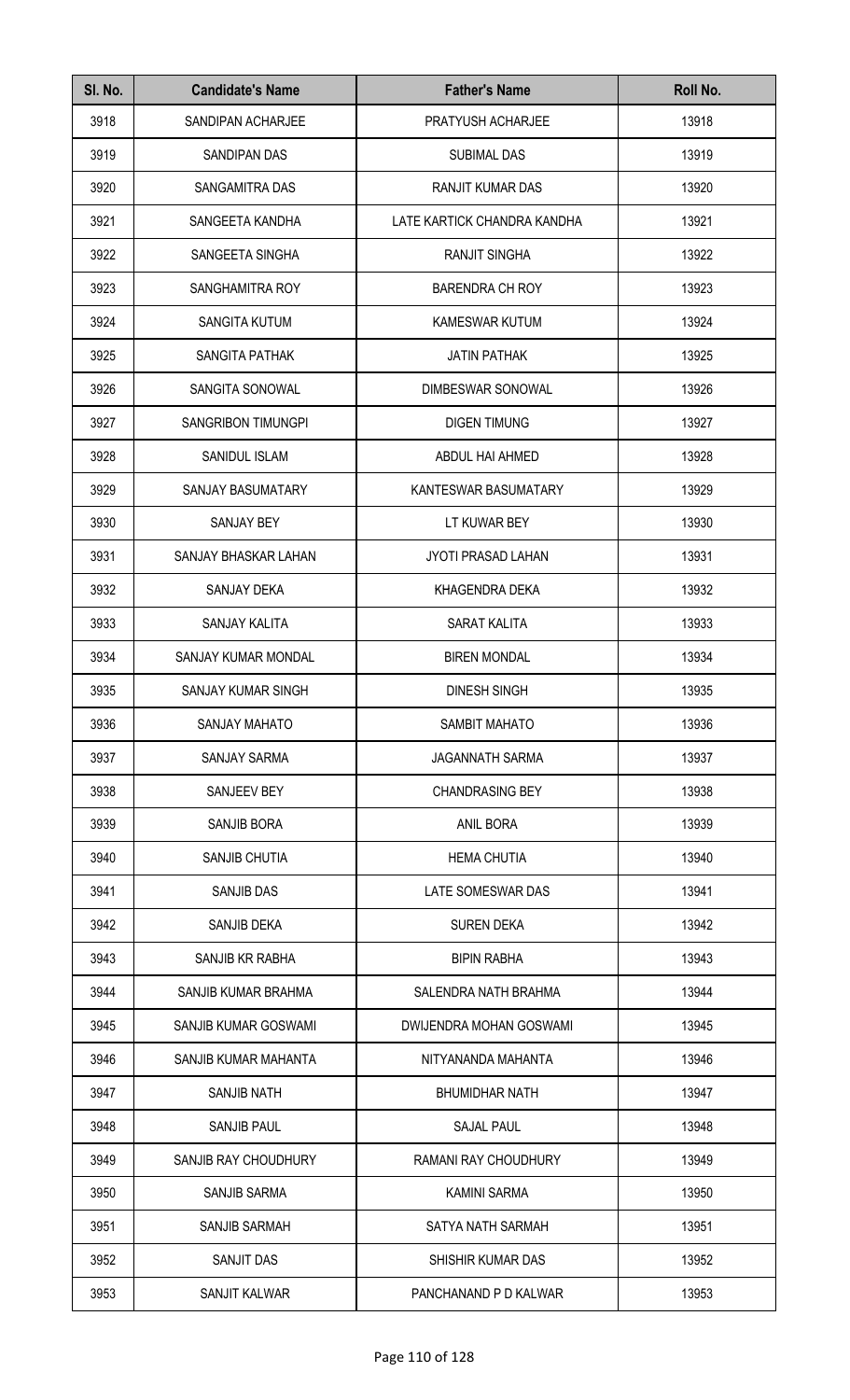| SI. No. | <b>Candidate's Name</b> | <b>Father's Name</b>          | Roll No. |
|---------|-------------------------|-------------------------------|----------|
| 3954    | SANJOY BHARALI          | PORESH BHARALI                | 13954    |
| 3955    | <b>SANJOY BISWAS</b>    | <b>BABLU BISWAS</b>           | 13955    |
| 3956    | SANJOY BORO             | <b>TARINI BORO</b>            | 13956    |
| 3957    | SANJOY GUWALA           | <b>CHAMPAK GUWALA</b>         | 13957    |
| 3958    | SANJOY HANDIQUE         | <b>BINUD HANDIQUE</b>         | 13958    |
| 3959    | <b>SANJOY HASNU</b>     | SADANANDA HASNU               | 13959    |
| 3960    | SANJOY KALITA           | <b>SAMIN KALITA</b>           | 13960    |
| 3961    | SANJU SUKLABAIDYA       | SOMOR SUKLABAIDYA             | 13961    |
| 3962    | SANJUCTA BARUAH         | <b>BIJOY CHANDRA BARUAH</b>   | 13962    |
| 3963    | SANJUKTA DUTTA          | CHANDRESWAR DUTTA             | 13963    |
| 3964    | <b>SANKAR DAIMARI</b>   | <b>MONIRAM DAIMARI</b>        | 13964    |
| 3965    | SANKAR JYOTI DAS        | LATE PROBIN KUMAR DAS         | 13965    |
| 3966    | SANKAR KALITA           | <b>KESHAB KALITA</b>          | 13966    |
| 3967    | <b>SANKAR SARMA</b>     | <b>SARAT SARMA</b>            | 13967    |
| 3968    | <b>SANKAR TUMUNG</b>    | <b>UPEN TUMUNG</b>            | 13968    |
| 3969    | SANOBAR MAZUMDAR        | ATUL MAZUMDAR                 | 13969    |
| 3970    | <b>SANOWAR HOSSAIN</b>  | <b>HASHEM ALI SHEIKH</b>      | 13970    |
| 3971    | SANSHRI BASUMATARY      | <b>GOPINATH BASUMATARY</b>    | 13971    |
| 3972    | SANSUMA BASUMATARY      | LATE SARAT CHANDRA BASUMATARY | 13972    |
| 3973    | SANSUMA BRAHMA          | KHANINDRA BRAHMA              | 13973    |
| 3974    | SANSUMA BRAHMA          | <b>MANINDRA BRAHMA</b>        | 13974    |
| 3975    | SANSUMA NARZARY         | <b>KARUNA NARZARY</b>         | 13975    |
| 3976    | <b>SANSWMA BARO</b>     | <b>BINANDA BARO</b>           | 13976    |
| 3977    | SANTANA HAZARIKA        | SADANANDA HAZARIKA            | 13977    |
| 3978    | <b>SANTANU BARUAH</b>   | <b>MOHAN BEZBARUAH</b>        | 13978    |
| 3979    | <b>SANTANU BARUAH</b>   | <b>MANIK BARUAH</b>           | 13979    |
| 3980    | SANTANU BORA            | RATUL BORA                    | 13980    |
| 3981    | SANTANU BORA            | <b>BUDHESWAR BORA</b>         | 13981    |
| 3982    | SANTANU BORAH           | <b>PULOK BORAH</b>            | 13982    |
| 3983    | SANTANU BORGOHAIN       | <b>KAMAL BORGOHAIN</b>        | 13983    |
| 3984    | SANTANU CHETIA          | PABAN CHETIA                  | 13984    |
| 3985    | SANTANU DHAR            | <b>BIDYUT DHAR</b>            | 13985    |
| 3986    | SANTANU KUMAR           | NIRANJAN KUMAR                | 13986    |
| 3987    | SANTANU KUMAR DAS       | RAJKUMAR DAS                  | 13987    |
| 3988    | SANTANU KUMAR NATH      | LT SAMARJIT KUMAR NATH        | 13988    |
| 3989    | <b>SANTANU PAYENG</b>   | <b>MANASH PROTIM PAYENG</b>   | 13989    |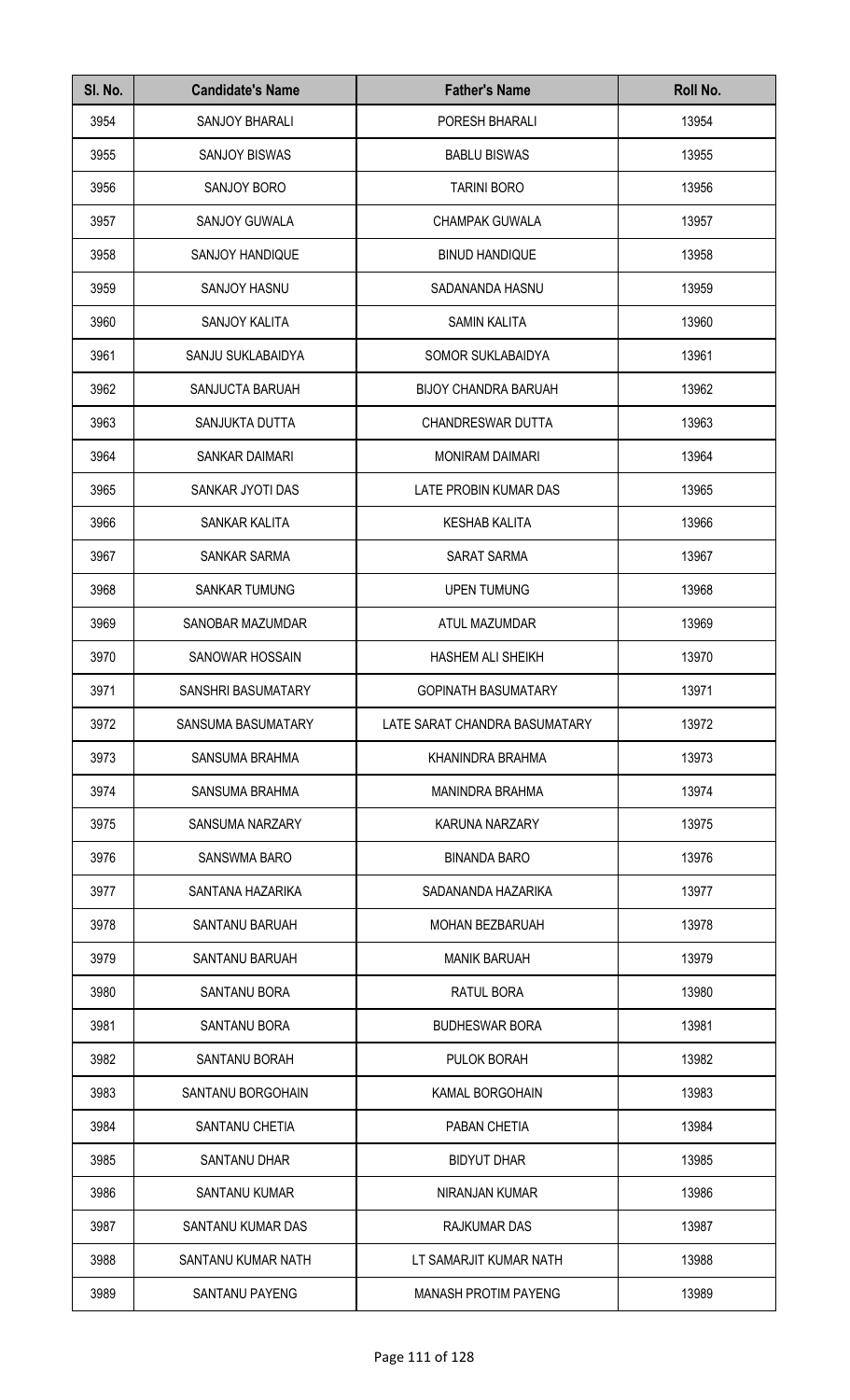| SI. No. | <b>Candidate's Name</b> | <b>Father's Name</b>         | Roll No. |
|---------|-------------------------|------------------------------|----------|
| 3990    | SANTOSH MOHAN DHAR      | UJJAL KUMAR DHAR             | 13990    |
| 3991    | SANTOSHI KUMARI         | DEVANANDA NONIYA             | 13991    |
| 3992    | <b>SAPON NATH</b>       | <b>HARAKANTA NATH</b>        | 13992    |
| 3993    | SAQLAIN AHMED LASKAR    | NASIR UDDIN LASKAR           | 13993    |
| 3994    | <b>SAR ANGJOK ENGTI</b> | <b>MOHORI ENGTI</b>          | 13994    |
| 3995    | SARA KASHYAP            | LATE ANANTA KASHYAP          | 13995    |
| 3996    | SARANGA BORAH           | LATE KRISHNA RAM BORAH       | 13996    |
| 3997    | SARANGAPANI BORDOLOI    | RUBUL BORDOLOI               | 13997    |
| 3998    | SARAT CHANDRA NATH      | RABIN CHANDRA NATH           | 13998    |
| 3999    | <b>SARBONG TERON</b>    | <b>MELWIN TERON</b>          | 13999    |
| 4000    | SARET RONGHANG          | <b>HARINATH RONGHANG</b>     | 14000    |
| 4001    | SARIFA HOQUE            | SIRAJUL HOQUE                | 14001    |
| 4002    | SARJENG RONGPI          | <b>HANTO RONGPI</b>          | 14002    |
| 4003    | SARJINA BEGUM           | <b>MAJNUR ALI</b>            | 14003    |
| 4004    | SARKAR WAKIL SHARIF     | ABDUS SALAM SARKAR           | 14004    |
| 4005    | SARKIRI TOKBI           | <b>JOYSING TOKBI</b>         | 14005    |
| 4006    | <b>SARKUNGOR SENAR</b>  | SOMOI SENAR                  | 14006    |
| 4007    | SARKURU INGTI KATHAR    | <b>LONGKI INGTI</b>          | 14007    |
| 4008    | <b>SARLONGKI RONGPI</b> | <b>MADHAB RONGPI</b>         | 14008    |
| 4009    | <b>SARLONGKI TERON</b>  | SAR IK TERON                 | 14009    |
| 4010    | SASANKA BORAH           | LT DEBA KUMAR BORAH          | 14010    |
| 4011    | SASANKA DEKA            | RAMESWAR DEKA                | 14011    |
| 4012    | SASANKA SARMA           | NIDARSHAN SARMA              | 14012    |
| 4013    | SASANKAR GOGOI          | PARESH GOGOI                 | 14013    |
| 4014    | SATABDI PATHAK          | <b>GANESH CHANDRA PATHAK</b> | 14014    |
| 4015    | SATYA PRASAD NATH       | RABI RAM NATH                | 14015    |
| 4016    | SATYABRAT MILI          | <b>MITHIRAM MILI</b>         | 14016    |
| 4017    | SATYABROT BORUAH        | <b>CHAKRA BORUAH</b>         | 14017    |
| 4018    | SATYAJIT BARMAN         | ABHAY CHARAN BARMAN          | 14018    |
| 4019    | SATYAJIT BORAH          | KHIROD BORAH                 | 14019    |
| 4020    | SATYAJIT BRAHMA         | <b>DIMBE BRAHMA</b>          | 14020    |
| 4021    | SATYAJIT DAS            | RATNA KANTA DAS              | 14021    |
| 4022    | SATYAJIT DAS            | <b>HAREN CH DAS</b>          | 14022    |
| 4023    | SATYAJIT KHARGHARIA     | <b>GOPAL KHARGHARIA</b>      | 14023    |
| 4024    | SATYAJIT NATH           | <b>SUKHAMAY NATH</b>         | 14024    |
| 4025    | SATYAJIT PATAR          | RAHESWAR PATAR               | 14025    |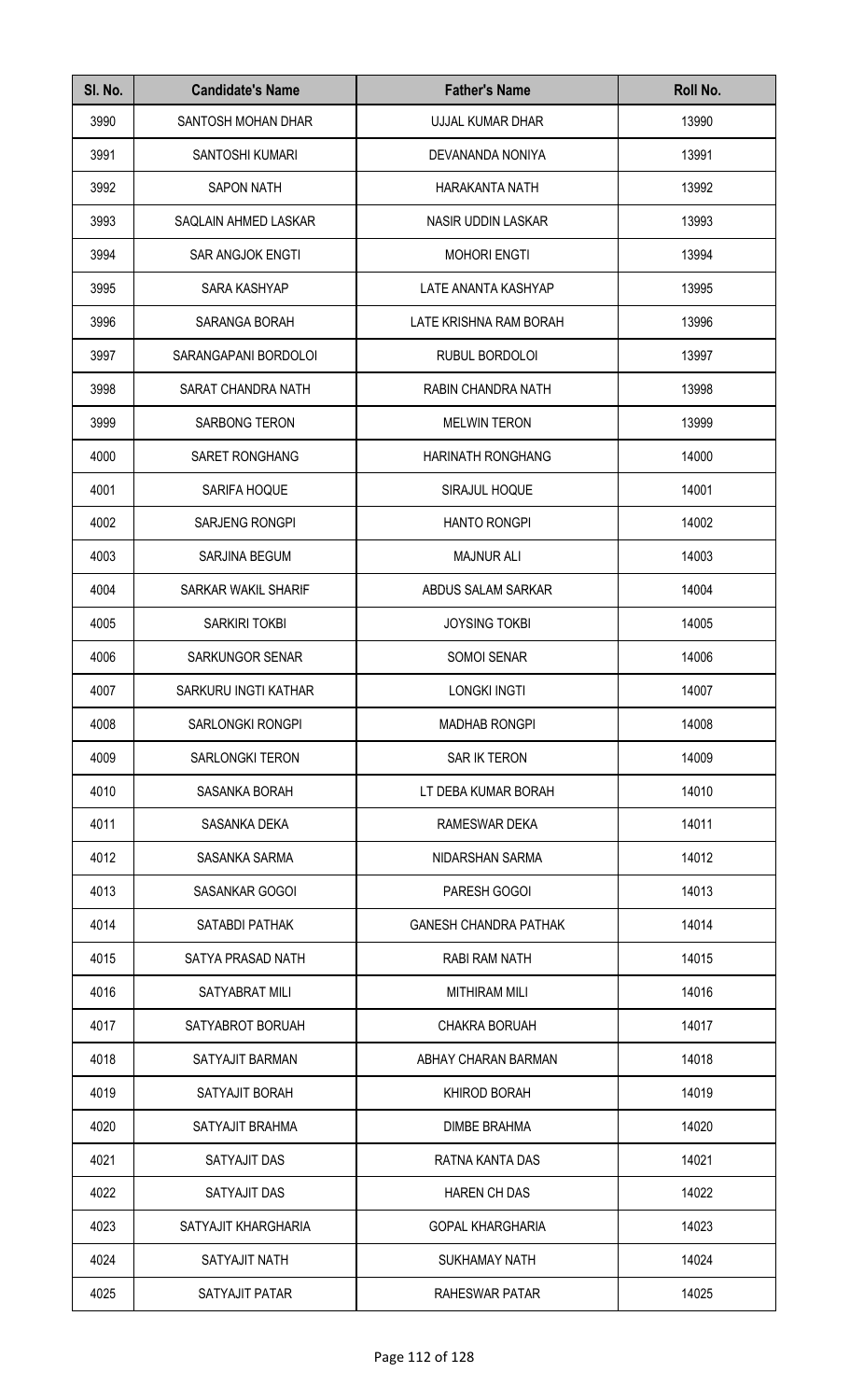| SI. No. | <b>Candidate's Name</b>     | <b>Father's Name</b>         | Roll No. |
|---------|-----------------------------|------------------------------|----------|
| 4026    | <b>SATYAM ENGTI</b>         | <b>SEMSON ENGTI</b>          | 14026    |
| 4027    | SATYANJEET GOGOI            | <b>MANIK GOGOI</b>           | 14027    |
| 4028    | SATYARANJAN KONWAR          | SANJIB KONWAR                | 14028    |
| 4029    | SAUMITRA CHAKRABORTY        | <b>SUKUMAR CHAKRABORTY</b>   | 14029    |
| 4030    | SAUMYADEEP DAS              | <b>TRIDIP DAS</b>            | 14030    |
| 4031    | SAUMYAJYOTI ROY             | PRADIP KUMAR ROY             | 14031    |
| 4032    | SAURABH JYOTI PATHAK        | LATE NARAYAN CH PATHAK       | 14032    |
| 4033    | SAURABH KONWAR              | PRASANTA KONWAR              | 14033    |
| 4034    | <b>SAURAV BARUA</b>         | <b>VEDABRATA BARUA</b>       | 14034    |
| 4035    | SAURAV JYOTI KALITA         | RABINDRA NATH KALITA         | 14035    |
| 4036    | SAURAV KALITA               | <b>CHANDI RAM KALITA</b>     | 14036    |
| 4037    | <b>SAURAV MAZUMDER</b>      | <b>SULTAN AHMED MAZUMDER</b> | 14037    |
| 4038    | SAURAV MUKHERJEE            | LT RANENDRA LAL MUKHERJEE    | 14038    |
| 4039    | <b>SAURAV ROY</b>           | <b>GOPINATH ROY</b>          | 14039    |
| 4040    | SAYANIKA MOCHAHARY          | SARAT DEKA                   | 14040    |
| 4041    | SAYED LATIFUL HAQUE DEWAN   | <b>JAHANGIR DEWAN</b>        | 14041    |
| 4042    | SAYEDUL ISLAM               | <b>NURUL ISLAM</b>           | 14042    |
| 4043    | SAYEDUR RAHMAN              | SAFURUDDIN AHMED             | 14043    |
| 4044    | SAYESTA TOSKIN KHAN         | AYUB KHAN                    | 14044    |
| 4045    | SAZID AHMED                 | SAIFUDDIN AHMED              | 14045    |
| 4046    | SAZZAD AHMED MAZUMDER       | LT MAHIBUR RAHMAN MAZUMDER   | 14046    |
| 4047    | <b>SEEMA NATH</b>           | <b>CHANDAN KUMAR NATH</b>    | 14047    |
| 4048    | <b>SEERIN SULTANA</b>       | <b>LATE MOFIDUL ISLAM</b>    | 14048    |
| 4049    | <b>SELIM MALIK</b>          | ANSAR ALI AHMED              | 14049    |
| 4050    | <b>SELIMA AKTAR HUSSAIN</b> | <b>BILAYET HUSSAIN</b>       | 14050    |
| 4051    | <b>SELIMA YASMIN</b>        | SIRAZUL ISLAM                | 14051    |
| 4052    | <b>SEM PHUKON</b>           | <b>BASANTA PHUKON</b>        | 14052    |
| 4053    | <b>SENG THUN UMBON</b>      | PRODEEP UMBON                | 14053    |
| 4054    | <b>SENGBIRTI TERONPI</b>    | PUNYA RAM TERON              | 14054    |
| 4055    | SERLIBON RONGHANGPI         | <b>JOGOT RONGHANG</b>        | 14055    |
| 4056    | SERLONGJA TIMUNG            | LT SUREN TIMUNG              | 14056    |
| 4057    | <b>SEWALI KALITA</b>        | PRAMOD CHANDRA KALITA        | 14057    |
| 4058    | SHABJAUL HOQUE SK           | <b>SHAMSUL HOQUE SK</b>      | 14058    |
| 4059    | SHABNAM BASUMATARY          | NAYAN BASUMATARY             | 14059    |
| 4060    | SHABUL AHMED LASKAR         | ABDUL MOTIN LASKAR           | 14060    |
| 4061    | SHAH NEWAJ LASKAR           | <b>BASHARAT ALI LASKAR</b>   | 14061    |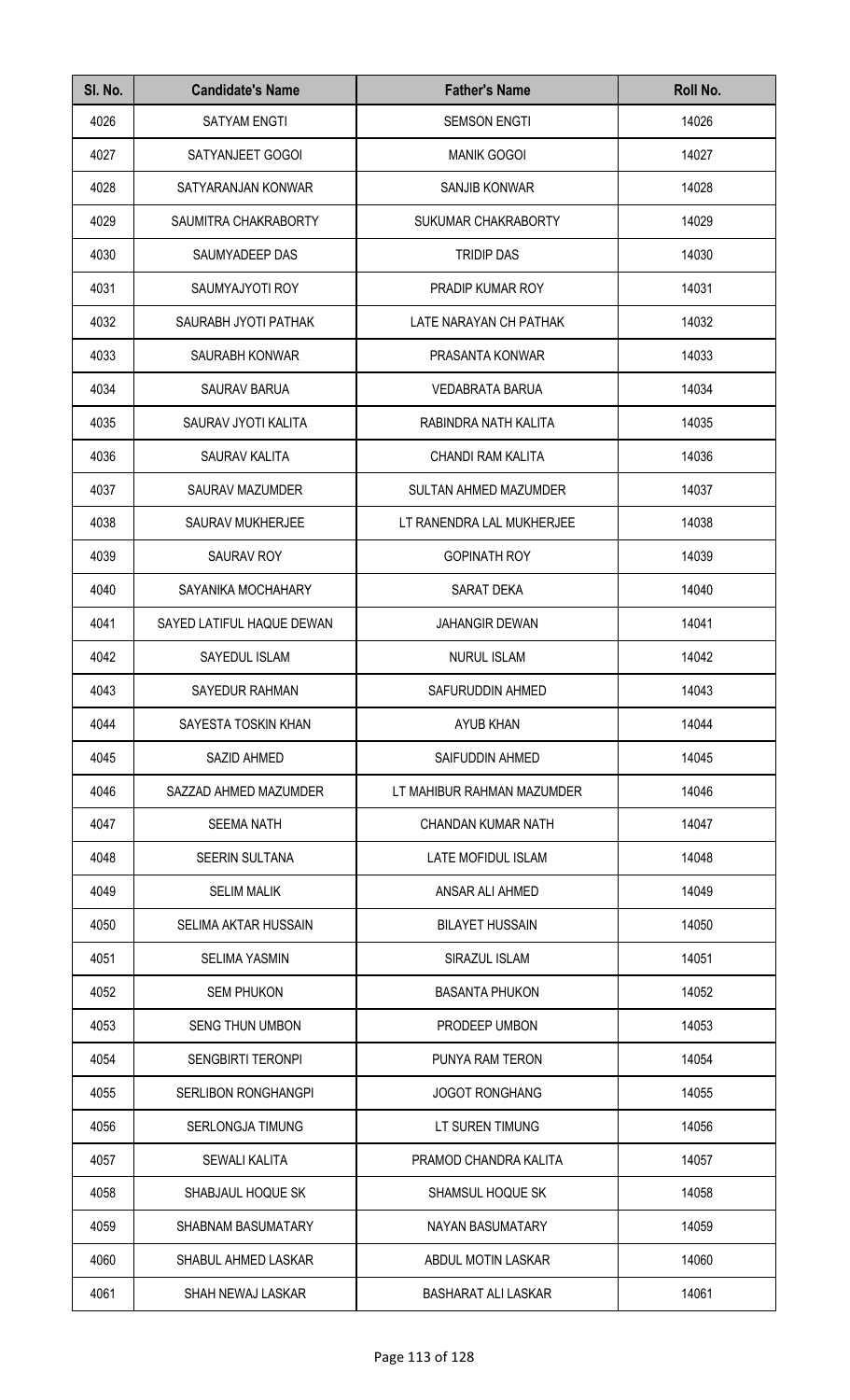| SI. No. | <b>Candidate's Name</b>  | <b>Father's Name</b>         | Roll No. |
|---------|--------------------------|------------------------------|----------|
| 4062    | SHAHANAZ AHMED           | TAIZ UDDIN AHMED             | 14062    |
| 4063    | <b>SHAHANUR ALOM</b>     | EUNUSH ALI SK                | 14063    |
| 4064    | SHAHANUR ISLAM           | SAMSUL HOQUE                 | 14064    |
| 4065    | SHAHANUR KHAN            | <b>MD MAMREZ KHAN</b>        | 14065    |
| 4066    | SHAHEEN SHAHZZAD RAHMAN  | <b>MOZIBUR RAHMAN</b>        | 14066    |
| 4067    | SHAHID KAMAL             | <b>ABDUL AZIZ</b>            | 14067    |
| 4068    | SHAHID REHMAN MAZUMDER   | LT SAMSUR UDDIN MAZUMDER     | 14068    |
| 4069    | SHAHIDUL ALOM BARBHUIYA  | SAMSUZZAMAN BARBHUIYA        | 14069    |
| 4070    | SHAHIDUL ISLAM           | <b>UMED ALI</b>              | 14070    |
| 4071    | SHAHIDUL ISLAM           | <b>SHONA UDDIN</b>           | 14071    |
| 4072    | SHAHIDUL MIYAH           | <b>MATIOR RAHMAN</b>         | 14072    |
| 4073    | SHAHIL AHMED             | SHAHZAHAN ALI                | 14073    |
| 4074    | SHAHINUR ALOM AHMED      | <b>MOHIUDDIN AHMED</b>       | 14074    |
| 4075    | SHAHINUR ALOM MIR        | ABUSAMA ALI MIR              | 14075    |
| 4076    | SHAHINUR ISLAM           | <b>MOWLA SHEIKH</b>          | 14076    |
| 4077    | SHAHJAHAN ALI            | <b>EASIN ALI</b>             | 14077    |
| 4078    | SHAHNAZ AKHTER AHMED     | <b>SURAB AHMED</b>           | 14078    |
| 4079    | SHAHNOOR HUSSAIN         | SHAHADAT HUSSAIN             | 14079    |
| 4080    | SHAHNOWAZ SHARIF HUSSAIN | ASHRAF HUSSAIN               | 14080    |
| 4081    | <b>SHAHO ALOM LASKAR</b> | KAMAL UDDIN LASKAR           | 14081    |
| 4082    | <b>SHAHRUKH AHMED</b>    | LT SABUR UDDIN AHMED         | 14082    |
| 4083    | <b>SHAHRUKH AHMED</b>    | <b>MATIAR RAHMAN</b>         | 14083    |
| 4084    | SHAID AHMED MAZARBHUIYA  | <b>JAWAD ALI MAZARBHUIYA</b> | 14084    |
| 4085    | <b>SHAIFUL ISLAM</b>     | SHAHIDUL ISLAM               | 14085    |
| 4086    | SHAILESH KUMAR SINGH     | SAKALDEO PRASAD SINGH        | 14086    |
| 4087    | SHAKIL AHMED             | ABU TAHER AHMED              | 14087    |
| 4088    | SHAKIL AHMED BARBHUIYA   | ABDUL MUKIT BARBHUIYA        | 14088    |
| 4089    | SHAKIR AZIZ AMIN         | <b>MD BONI AMIN</b>          | 14089    |
| 4090    | SHAKIRUL ISLAM           | <b>KASHEM ALI</b>            | 14090    |
| 4091    | <b>SHAKLIN MUSTAK</b>    | <b>HONEY ISLAM</b>           | 14091    |
| 4092    | <b>SHAMBU TATOA</b>      | LATE CHOTA LAL TATOA         | 14092    |
| 4093    | SHAMIM AHMED             | SABOR UDDIN AHMED            | 14093    |
| 4094    | <b>SHAMIM AHMED</b>      | <b>GIAS UDDIN AHMED</b>      | 14094    |
| 4095    | <b>SHAMIM AHMED</b>      | MUBARAK ALI AHMED            | 14095    |
| 4096    | SHAMIM AHMED MAZUMDER    | JAMAL UDDIN MAZUMDER         | 14096    |
| 4097    | <b>SHAMIM AKTAR</b>      | <b>FAKAR UDDIN</b>           | 14097    |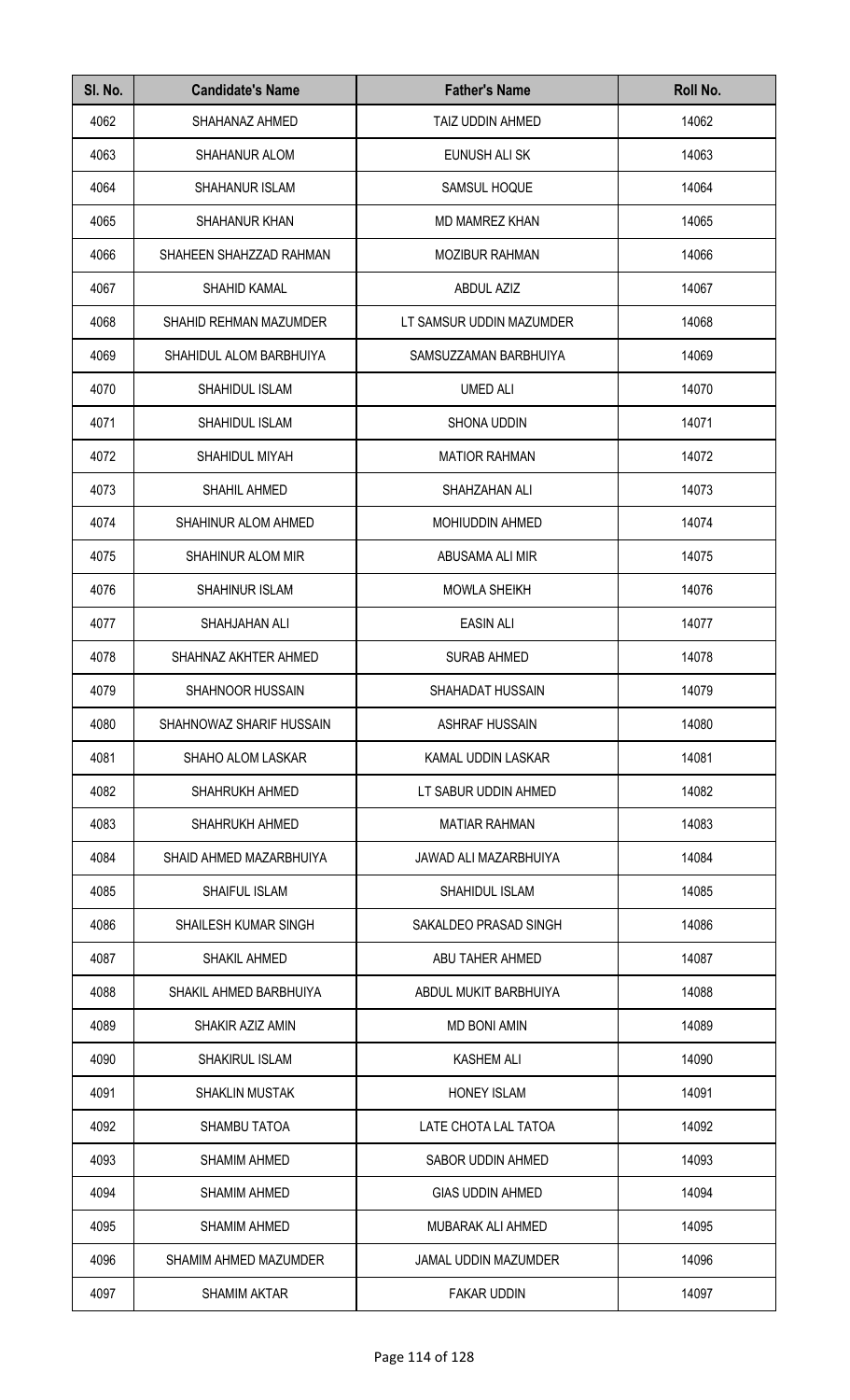| SI. No. | <b>Candidate's Name</b>  | <b>Father's Name</b>       | Roll No. |
|---------|--------------------------|----------------------------|----------|
| 4098    | <b>SHAMIN AHMED</b>      | ALI AHMED                  | 14098    |
| 4099    | <b>SHAMSUZ ZAMAN</b>     | LIAQUAT ALI AHMED          | 14099    |
| 4100    | <b>SHANKAR GOUR</b>      | <b>RAMKIRIT GOUR</b>       | 14100    |
| 4101    | SHANKAR SINDHU RABHA     | DR MOHAN CHANDRA RABHA     | 14101    |
| 4102    | SHANTANA HANDIQUE        | <b>KUMUD HANDIQUE</b>      | 14102    |
| 4103    | SHANTANU NATH            | <b>SUSHANTA NATH</b>       | 14103    |
| 4104    | SHARFARAJ HAQUE          | SAFIQUL HAQUE              | 14104    |
| 4105    | SHARIF AHMED             | ABDUR RAZAQUE AHMED        | 14105    |
| 4106    | SHARIFUL ALI             | <b>MAINUL ALI</b>          | 14106    |
| 4107    | SHARIFUL ISLAM AHMED     | NUR HUSSAIN ALI AHMED      | 14107    |
| 4108    | SHARUF AHMED LASKAR      | RIAZ UDDIN LASKAR          | 14108    |
| 4109    | SHASANKA JYOTI BORAH     | <b>JIBON CHANDRA BORAH</b> | 14109    |
| 4110    | SHASHAT SHAKHAR KASHYAP  | PROBIN SARMAH              | 14110    |
| 4111    | SHAYED MASUD MAZUMDER    | <b>SAMS UDDIN MAZUMDER</b> | 14111    |
| 4112    | SHEKHAR JYOTI NATH       | PARESH NATH                | 14112    |
| 4113    | SHERLYN RONGPIPI         | <b>KUSHA RONGPI</b>        | 14113    |
| 4114    | SHIB SANKAR PAUL         | <b>CHAITANYA PAUL</b>      | 14114    |
| 4115    | SHIBAM BALMIKI           | <b>MANOJ BALMIKI</b>       | 14115    |
| 4116    | SHIBANGKAR ROY           | ASWINI KUMAR ROY           | 14116    |
| 4117    | <b>SHIBANU BORAH</b>     | RAMESH BORAH               | 14117    |
| 4118    | SHIBAYAN KAR             | SUBRATA KUMAR KAR          | 14118    |
| 4119    | SHIFA SULTANA BARBHUIYA  | BURHAN UDDIN BARBHUIYA     | 14119    |
| 4120    | SHIKHA BAISHYA           | PRAFULLA BAISHYA           | 14120    |
| 4121    | SHIKHA MONI GOGOI        | SURJYA KUMAR GOGOI         | 14121    |
| 4122    | SHIKHA SAIKIA            | <b>DIPANKAR SAIKIA</b>     | 14122    |
| 4123    | SHIKHAMONI SONOWAL       | LATE GOLAP SONOWAL         | 14123    |
| 4124    | SHILPAJIT DAS            | <b>BIMAL CHANDRA DAS</b>   | 14124    |
| 4125    | SHIVA PRASAD DAS         | LATE HALADHAR DAS          | 14125    |
| 4126    | <b>SHIVA SANKAR PAWE</b> | DEVARANJAN PAWE            | 14126    |
| 4127    | <b>SHIVAM BORDOLOI</b>   | <b>UMESH BORDOLOI</b>      | 14127    |
| 4128    | <b>SHIVAM CHOUDHARY</b>  | KEDAR NATH CHOUDHARY       | 14128    |
| 4129    | SHIVANKAR DEURI          | DHARMESWAR DEURI           | 14129    |
| 4130    | SHIVANU GOGOI            | <b>KIRON GOGOI</b>         | 14130    |
| 4131    | SHIVOM KAKOTY            | PRONOB KAKOTY              | 14131    |
| 4132    | <b>SHIVRAJ NATH</b>      | NIBARAN CHANDRA NATH       | 14132    |
| 4133    | SHOFIUR ROHMAN KHAN      | MOKAZZEL HUSSAIN KHAN      | 14133    |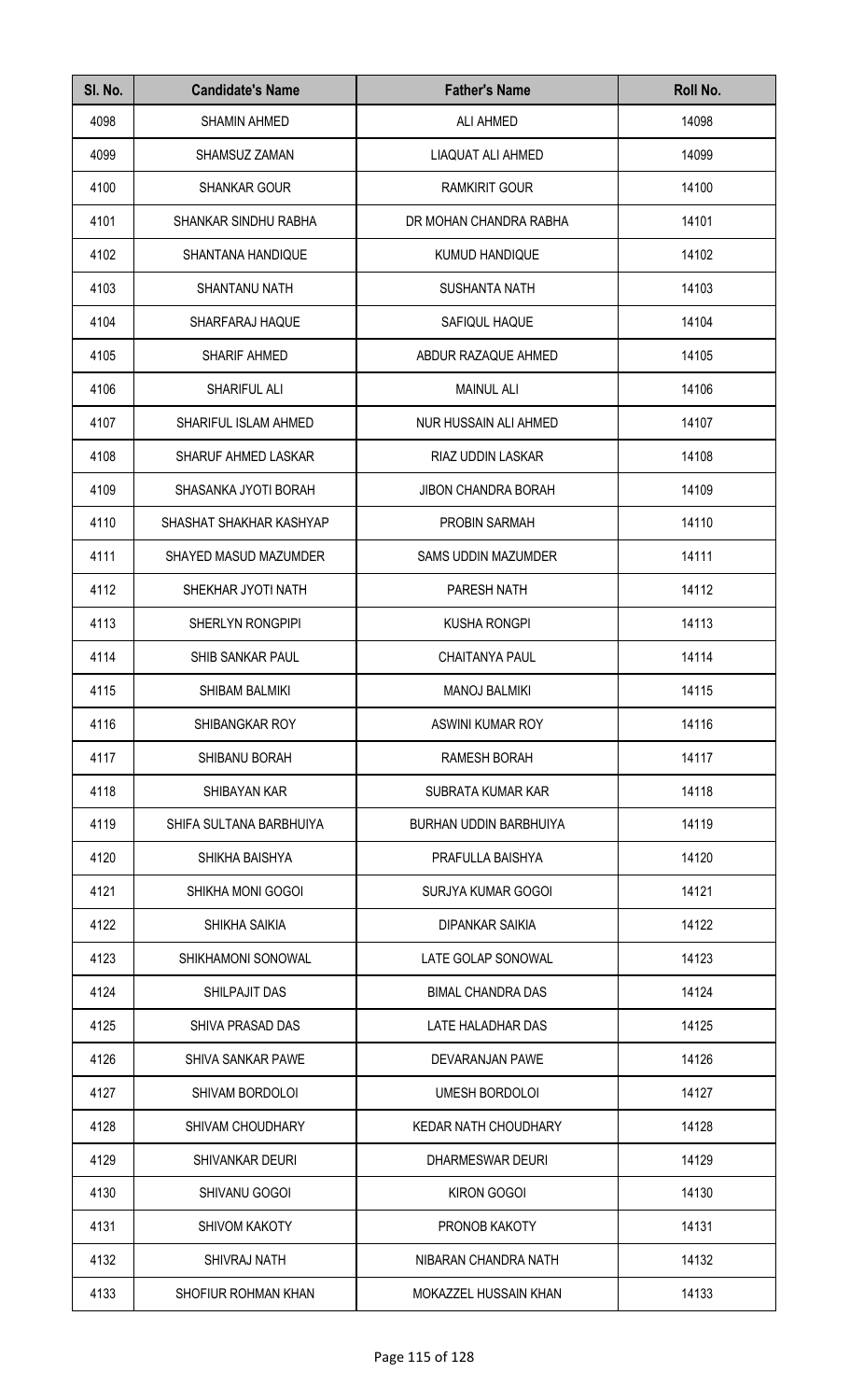| SI. No. | <b>Candidate's Name</b>   | <b>Father's Name</b>               | Roll No. |
|---------|---------------------------|------------------------------------|----------|
| 4134    | SHOKEEL MOHAMMAD          | ABDUL KAYUM                        | 14134    |
| 4135    | SHOMA BARBHUIYA           | SALAM AHMED BARBHUIYA              | 14135    |
| 4136    | SHOUNDAIJYA GOGOI         | ANIL GOGOI                         | 14136    |
| 4137    | SHUBHA JYOTI DAS          | <b>DHANJIT DAS</b>                 | 14137    |
| 4138    | SHUBHAJIT GHOSH           | KAMAL KRISHNA GHOSH                | 14138    |
| 4139    | SHUBHANKAR CHAKRABORTY    | LATE SHASHANKA SHEKHAR CHAKRABORTY | 14139    |
| 4140    | SHUHEL SAMAD LASKAR       | NAZIM UDDIN LASKAR                 | 14140    |
| 4141    | <b>SHUVANKAR PAUL</b>     | SUKHENDU SEKHAR PAUL               | 14141    |
| 4142    | SHYAM KANTA BARMAN        | AKHIL BARMAN                       | 14142    |
| 4143    | SHYAMAL SAIKIA            | <b>JUGEN SAIKIA</b>                | 14143    |
| 4144    | SHYAMOLIMA HAZARIKA       | KIRAN HAZARIKA                     | 14144    |
| 4145    | SIBANANDA BORDOLOI        | LT DHENURAM BORDOLOI               | 14145    |
| 4146    | SIBGATULLA AHMED          | NAZIMUDDIN AHMED                   | 14146    |
| 4147    | SIBU GOGOI                | LATE JIBA KANTA GOGOI              | 14147    |
| 4148    | SIDDARTHA SAIKIA          | <b>DILIP SAIKIA</b>                | 14148    |
| 4149    | SIDDHANT SAGAR NATH       | <b>HALADHAR NATH</b>               | 14149    |
| 4150    | SIDDHARTH BORAH           | RONTU KUMAR BORAH                  | 14150    |
| 4151    | SIDDHARTHA RAJKHOWA       | <b>MANISH RAJKHOWA</b>             | 14151    |
| 4152    | SIDDHARTHA SALOI          | KRISHNA KANTA SALOI                | 14152    |
| 4153    | SIDDHARTHA SUNDAR SAIKIA  | TILOCK CHANDRA SAIKIA              | 14153    |
| 4154    | SIDDHARTHARAJ DEKA BARUAH | LATE BIMALENDU DEKA BARUAH         | 14154    |
| 4155    | SIDHARTHA PHUKAN          | LAKHYAJEET PHUKAN                  | 14155    |
| 4156    | <b>SIKHA DAS</b>          | LATE DHARMA RAM DAS                | 14156    |
| 4157    | SIKHAJYOTI BARHOI SAIKIA  | LATE GOLAP BARHOI                  | 14157    |
| 4158    | SIKHARANI DEVI            | LT JITEN CHANDRA NATH              | 14158    |
| 4159    | SIKHASMITA HAZARIKA       | <b>GHANA HAZARIKA</b>              | 14159    |
| 4160    | SIKHASREE BORA            | <b>GOLOK BORA</b>                  | 14160    |
| 4161    | SILPI SIKHA BORAH         | <b>LAKHESWAR BORA</b>              | 14161    |
| 4162    | <b>SILPITA BORA</b>       | PRADIP BORA                        | 14162    |
| 4163    | SIMA BORDOLOI             | KINARAM BORDOLOI                   | 14163    |
| 4164    | <b>SIMA DEVI</b>          | <b>MAHENDRA NATH</b>               | 14164    |
| 4165    | SIMANTA BANIKYA           | <b>HIREN BANIKYA</b>               | 14165    |
| 4166    | SIMANTA DAS               | <b>BHUPENDRA DAS</b>               | 14166    |
| 4167    | SIMANTA DAS               | CHANDRA KANTA DAS                  | 14167    |
| 4168    | SIMANTA DAS               | <b>TIRTHA NATH DAS</b>             | 14168    |
| 4169    | SIMANTA GOSWAMI           | <b>BISHNU KANTA GOSWAMI</b>        | 14169    |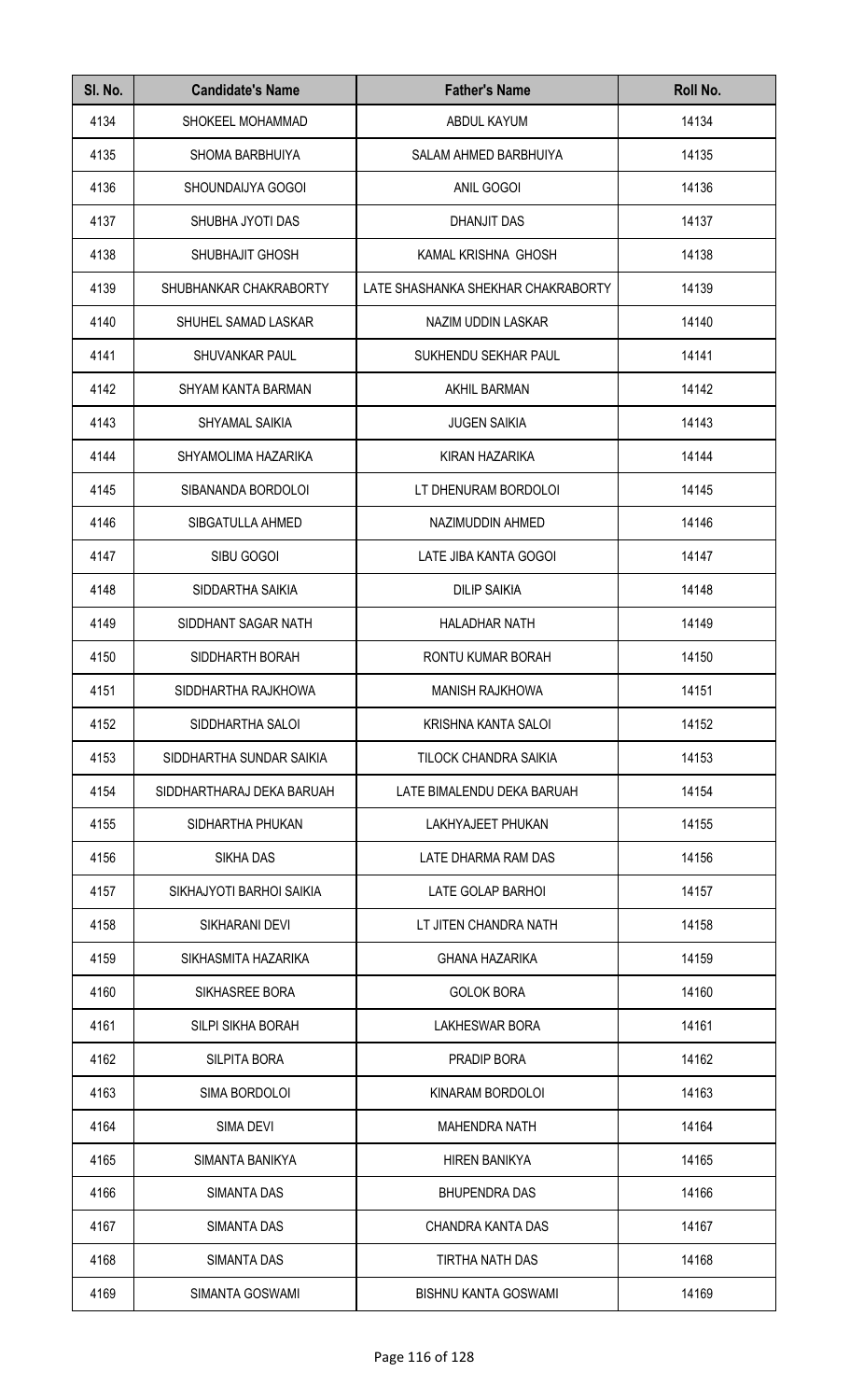| SI. No. | <b>Candidate's Name</b>  | <b>Father's Name</b>     | Roll No. |
|---------|--------------------------|--------------------------|----------|
| 4170    | SIMANTA SHARMA           | SAMARENDRA SARMA         | 14170    |
| 4171    | SIMANTA TALUKDAR         | RAMANI CH TALUKDAR       | 14171    |
| 4172    | SIMANTA TERANG           | PARAG TERANG             | 14172    |
| 4173    | <b>SIMON AMSHI</b>       | <b>DARASING AMSHI</b>    | 14173    |
| 4174    | <b>SIMON DUTTA</b>       | <b>BIPUL DUTTA</b>       | 14174    |
| 4175    | SIMON ROUCHUNGLAL HMAR   | RAPHAEL HMAR             | 14175    |
| 4176    | SIMREN BODO              | <b>JUTIT BODO</b>        | 14176    |
| 4177    | <b>SINMOY NATH</b>       | <b>UMESH NATH</b>        | 14177    |
| 4178    | SINTU HAZARIKA           | <b>BIPIN HAZARIKA</b>    | 14178    |
| 4179    | SIRAJUDDIN AHMED         | KUTUBUDDIN AHMED         | 14179    |
| 4180    | SIRONJEEB HAZARIKA       | <b>SAILEN HAZARIKA</b>   | 14180    |
| 4181    | SISHIR DUTTA             | <b>MALAY DUTTA</b>       | 14181    |
| 4182    | SK DIDARUL ISLAM         | ABDUL JOLIL SK           | 14182    |
| 4183    | SK NAUSAD ALI OMAR       | SK ERSAD ALI             | 14183    |
| 4184    | SK ZIAUR RAHMAN          | <b>MD ABDUR RAHMAN</b>   | 14184    |
| 4185    | <b>SM ARIFA AHMED</b>    | <b>SM AKBAR</b>          | 14185    |
| 4186    | <b>SMITA BISWAL</b>      | <b>SUREN BISWAL</b>      | 14186    |
| 4187    | <b>SMITA DEKA</b>        | HARENDRA NATH DEKA       | 14187    |
| 4188    | <b>SMITA GOGOI</b>       | ANANDA PRAKASH GOGOI     | 14188    |
| 4189    | <b>SMITA MUKHERJEE</b>   | PRANAB MUKHERJEE         | 14189    |
| 4190    | SMRITI REKHA DAS         | ANANDA DAS               | 14190    |
| 4191    | SMRITI REKHA HAZARIKA    | KUMUD HAZARIKA           | 14191    |
| 4192    | SMRITILEKHA SAIKIA       | <b>MINARAM SAIKIA</b>    | 14192    |
| 4193    | SMRITIREKHA MORANG       | JITEN CHANDRA MORANG     | 14193    |
| 4194    | SNEHASHISH SARKAR        | ANIL KUMAR SARKAR        | 14194    |
| 4195    | SOCHIN PHUKON            | <b>KUSHAL PHUKON</b>     | 14195    |
| 4196    | SOFIQUE JAMAN            | <b>NAUSAD ALI</b>        | 14196    |
| 4197    | SOGJA RONGPI             | <b>BIDYA SING RONGPI</b> | 14197    |
| 4198    | SOHIDUL ISLAM            | SARIFUDDIN AHMED         | 14198    |
| 4199    | SOITOM RONGPI            | <b>KANGBURA RONGPI</b>   | 14199    |
| 4200    | <b>SOLEMAN SIDDIQUEE</b> | SHAMEZ UDDIN             | 14200    |
| 4201    | SOMNATH BAROI            | <b>LAKHON BAROI</b>      | 14201    |
| 4202    | SOMUJJAL BORTHAKUR       | RATUL CHANDRA BORTHAKUR  | 14202    |
| 4203    | <b>SONALI PAUL</b>       | <b>SHYAMAL PAUL</b>      | 14203    |
| 4204    | SONDIPON MAZUMDAR        | <b>SURESH MAZUMDAR</b>   | 14204    |
| 4205    | SONGKURU TERANG          | <b>NAZAR TERANG</b>      | 14205    |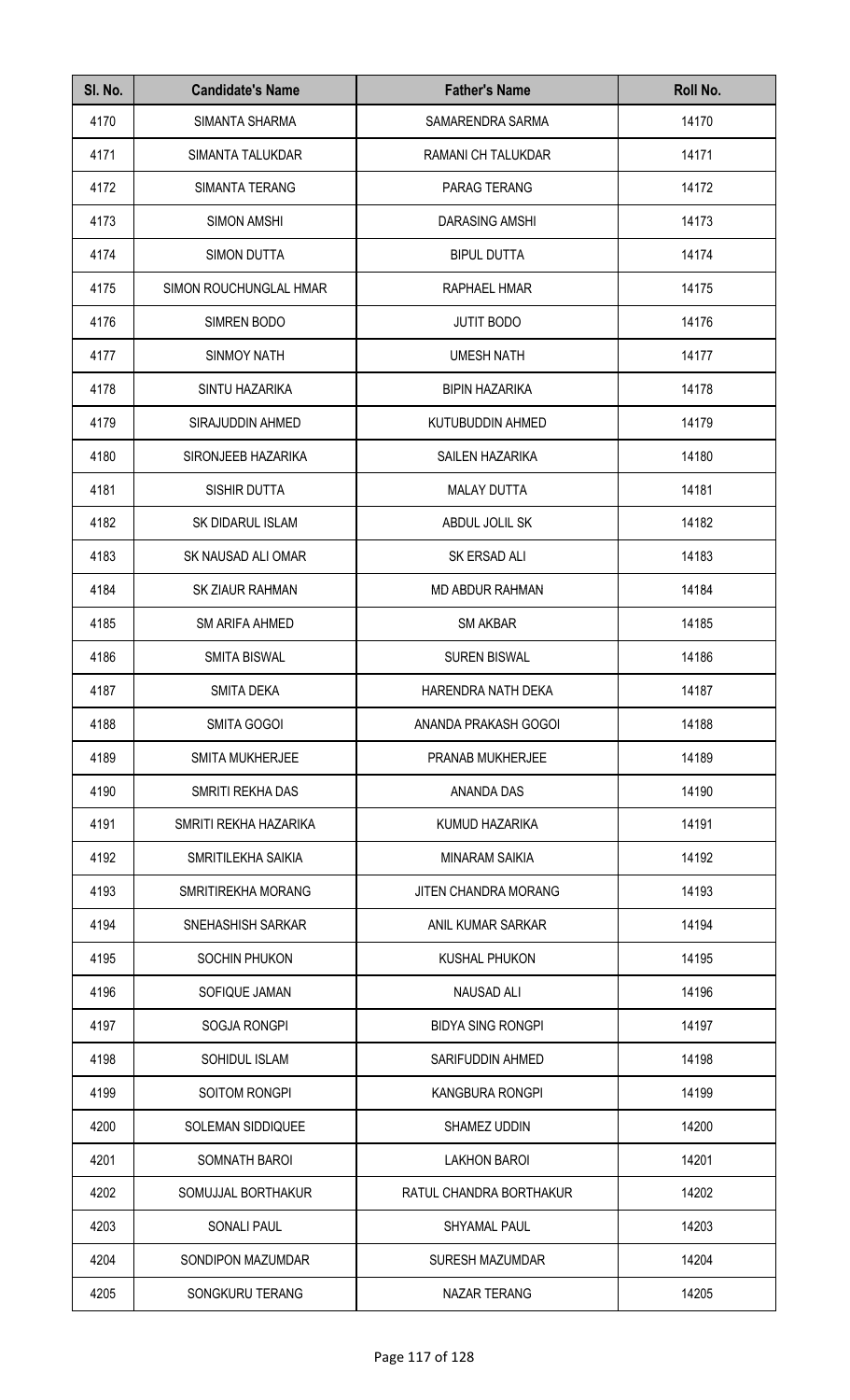| SI. No. | <b>Candidate's Name</b> | <b>Father's Name</b>          | Roll No. |
|---------|-------------------------|-------------------------------|----------|
| 4206    | <b>SONY BURAGOHAIN</b>  | LATE LALIT CHANDRA BURAGOHAIN | 14206    |
| 4207    | SONY KUMAR MOYONG       | <b>BHABESH MOYONG</b>         | 14207    |
| 4208    | SORBINATH KEMPRAI       | RADHA RANJAN KEMPRAI          | 14208    |
| 4209    | SORIFUL ALOM            | EUNUSH ALI SK                 | 14209    |
| 4210    | <b>SORON SING TERON</b> | KHOYA SING TERON              | 14210    |
| 4211    | <b>SORUJ DAS</b>        | SATYABRATA DAS                | 14211    |
| 4212    | SORUMAI BONGRUNGPI      | LT MOHAN BONGRUNG             | 14212    |
| 4213    | <b>SOSMITA BATHARI</b>  | <b>JOYJENDRA BATHARI</b>      | 14213    |
| 4214    | SOUMITRA DEY            | <b>GYAN RANJAN DEY</b>        | 14214    |
| 4215    | SOUMITRA SHEKHAR DATTA  | <b>BADAL KUMAR DATTA</b>      | 14215    |
| 4216    | SOUMYA KANTI DAS        | SURAJIT KUMAR DAS             | 14216    |
| 4217    | SOUMYAJYOTI BRAHMACHARY | PRADHIR KUMAR BRAHMACHARY     | 14217    |
| 4218    | <b>SOURABH DAS</b>      | <b>GONESH DAS</b>             | 14218    |
| 4219    | SOURABH DUTTA           | AJIT DUTTA                    | 14219    |
| 4220    | SOURABH GUPTA           | SWAPAN KUMAR GUPTA            | 14220    |
| 4221    | SOURAV MAJUMDER         | SUBRATA MAJUMDER              | 14221    |
| 4222    | SOURAV CHANGMAI         | LILARAM CHANGMAI              | 14222    |
| 4223    | SOURAV DAS              | <b>MUKUL CH DAS</b>           | 14223    |
| 4224    | <b>SOURAV DEKA</b>      | <b>BASANTA KUMAR DEKA</b>     | 14224    |
| 4225    | <b>SOURAV MAZUMDER</b>  | SWAPAN KUMER MAZUMDER         | 14225    |
| 4226    | <b>SOURAV RAY</b>       | SWAPAN KUMAR RAY              | 14226    |
| 4227    | <b>SOURAV SAHA</b>      | MUKUL KUMAR SAHA              | 14227    |
| 4228    | SOUROJYOTI DAS          | <b>MALAY KANTI DAS</b>        | 14228    |
| 4229    | SOUROV JYOTI BARUAH     | RONJIT BARUAH                 | 14229    |
| 4230    | SOURYADEEP CHAKI        | <b>PRADIP KUMAR CHAKI</b>     | 14230    |
| 4231    | <b>SRIMANTA BARUAH</b>  | TILAK CHANDRA BARUAH          | 14231    |
| 4232    | SRIMANTA KUMAR DAS      | KANTHIRAM DAS                 | 14232    |
| 4233    | SRIMONTA KUMAR PHUKAN   | <b>JOGAT PHUKAN</b>           | 14233    |
| 4234    | SUBARNA KUMAR DEKA      | <b>BIRESWAR DEKA</b>          | 14234    |
| 4235    | <b>SUBHAM BARUAH</b>    | RAJU BARUAH                   | 14235    |
| 4236    | SUBHAM KUMAR DAS        | DIMBESWAR DAS                 | 14236    |
| 4237    | SUBHAM KUMAR SINGH      | <b>BHAGAT PRASAD SINGH</b>    | 14237    |
| 4238    | SUBHAM KUMAR SINGH      | <b>RAM ASHISH SINGH</b>       | 14238    |
| 4239    | SUBHANKAR CHOUDHURY     | SHYAMAL CHOUDHURY             | 14239    |
| 4240    | SUBHANKAR KARMAKAR      | <b>JAYDEV KARMAKAR</b>        | 14240    |
| 4241    | SUBHASH BARUAH          | DHARANI DHAR BARUAH           | 14241    |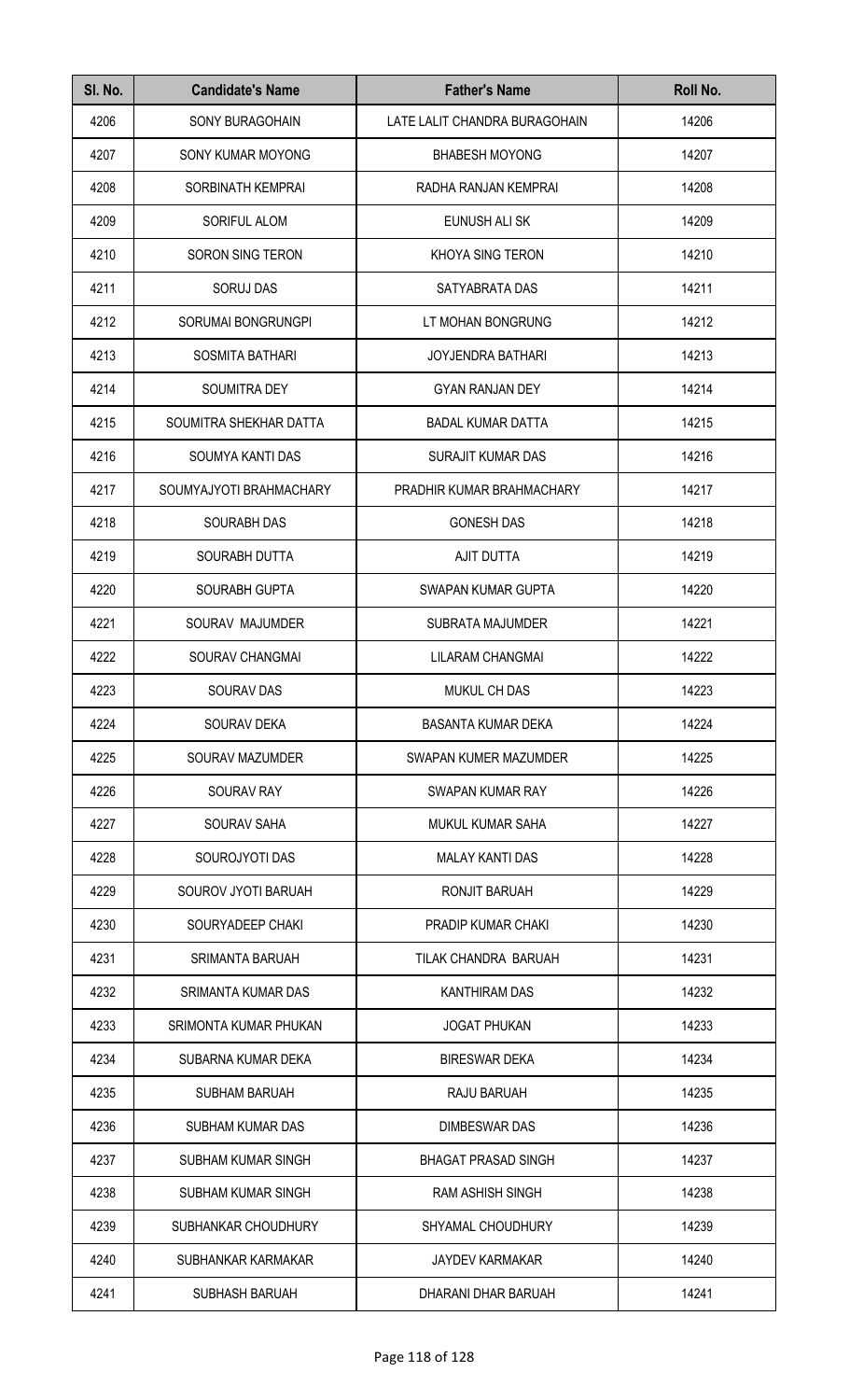| SI. No. | <b>Candidate's Name</b>    | <b>Father's Name</b>        | Roll No. |
|---------|----------------------------|-----------------------------|----------|
| 4242    | SUBHASISH CHETIA           | SUCHAN CHANDRA CHETIA       | 14242    |
| 4243    | <b>SUBHOM NATH</b>         | SAJUSH KANTI NATH           | 14243    |
| 4244    | SUBRATA BHATTACHARYYA      | KAMAL CH BHATTACHARYYA      | 14244    |
| 4245    | <b>SUBRATA KUMAR</b>       | <b>MADHAB CHANDRA KUMAR</b> | 14245    |
| 4246    | SUBRATA NAG                | PRANTOSH NAG                | 14246    |
| 4247    | <b>SUBRATA SINHA</b>       | SUBOTH KUMAR SINHA          | 14247    |
| 4248    | <b>SUBROJIT HOJAI</b>      | <b>JOHAR HOJAI</b>          | 14248    |
| 4249    | SUBROTHO HOJAI             | LT SUCHENDRA HOJAI          | 14249    |
| 4250    | SUDARSANA GOSWAMI          | <b>HEM CH GOSWAMI</b>       | 14250    |
| 4251    | SUDARSHAN BORGOHAIN        | PRADIP BORGOHAIN            | 14251    |
| 4252    | <b>SUDIP DAS</b>           | DIPAK KUMAR DAS             | 14252    |
| 4253    | <b>SUDIP SINGHA</b>        | <b>SEKHAR SINGHA</b>        | 14253    |
| 4254    | SUDIPTA KAKATI             | PRAMOD KAKATI               | 14254    |
| 4255    | SUDIPTA KUMAR BORDOLOI     | <b>BALIN BORDOLOI</b>       | 14255    |
| 4256    | <b>SUEJA AKRAM</b>         | ABU AKRAM                   | 14256    |
| 4257    | SUHAIL JAVED MAZUMDAR      | TAIYABUR RAHMAN MAZUMDAR    | 14257    |
| 4258    | SUHEL ABBAS BARBHUIYA      | FIRUZ UDDAIN BARBHUIYA      | 14258    |
| 4259    | <b>SUJASH BARMAN</b>       | LT PRAFULLA BARMAN          | 14259    |
| 4260    | SUJATA HAZARIKA            | <b>SUNIL HAZARIKA</b>       | 14260    |
| 4261    | <b>SUJIT SAHU</b>          | <b>ANIL SAHU</b>            | 14261    |
| 4262    | <b>SUJOY DAS</b>           | <b>SUNIL KUMAR DAS</b>      | 14262    |
| 4263    | <b>SUJUTHAI NARZARY</b>    | <b>GOJEN NARZARY</b>        | 14263    |
| 4264    | SUKANYA MAZUMDAR           | <b>HITESH MAZUMDAR</b>      | 14264    |
| 4265    | SULEKHA GOGOI              | <b>DIMBESWAR GOGOI</b>      | 14265    |
| 4266    | <b>SULTAN AHMED LASKAR</b> | <b>FAKAR UDDIN LASKAR</b>   | 14266    |
| 4267    | <b>SULTANA PARBIN</b>      | <b>FAKAR UDDIN</b>          | 14267    |
| 4268    | SUMAIYA MORIWOM MAZUMDER   | RASID AHMED MAZUMDER        | 14268    |
| 4269    | <b>SUMAN BISWAS</b>        | <b>BINOY KUMAR BISWAS</b>   | 14269    |
| 4270    | <b>SUMAN DEBNATH</b>       | DULAL CHANDRA NATH          | 14270    |
| 4271    | SUMANTA TALUKDAR           | <b>MARMESWAR TALUKDAR</b>   | 14271    |
| 4272    | SUMEET KUMAR JHA           | RAMLAL JHA                  | 14272    |
| 4273    | <b>SUMESH SINHA</b>        | <b>SURENDRA SINHA</b>       | 14273    |
| 4274    | <b>SUMI BORAH</b>          | <b>TILOK BORAH</b>          | 14274    |
| 4275    | <b>SUMI MOHAN</b>          | PABITRA MOHAN               | 14275    |
| 4276    | <b>SUMI SARMAH</b>         | SASHI BHUSHAN SARMAH        | 14276    |
| 4277    | <b>SUMIT DEY</b>           | LT ANUKUL CHANDRA DEY       | 14277    |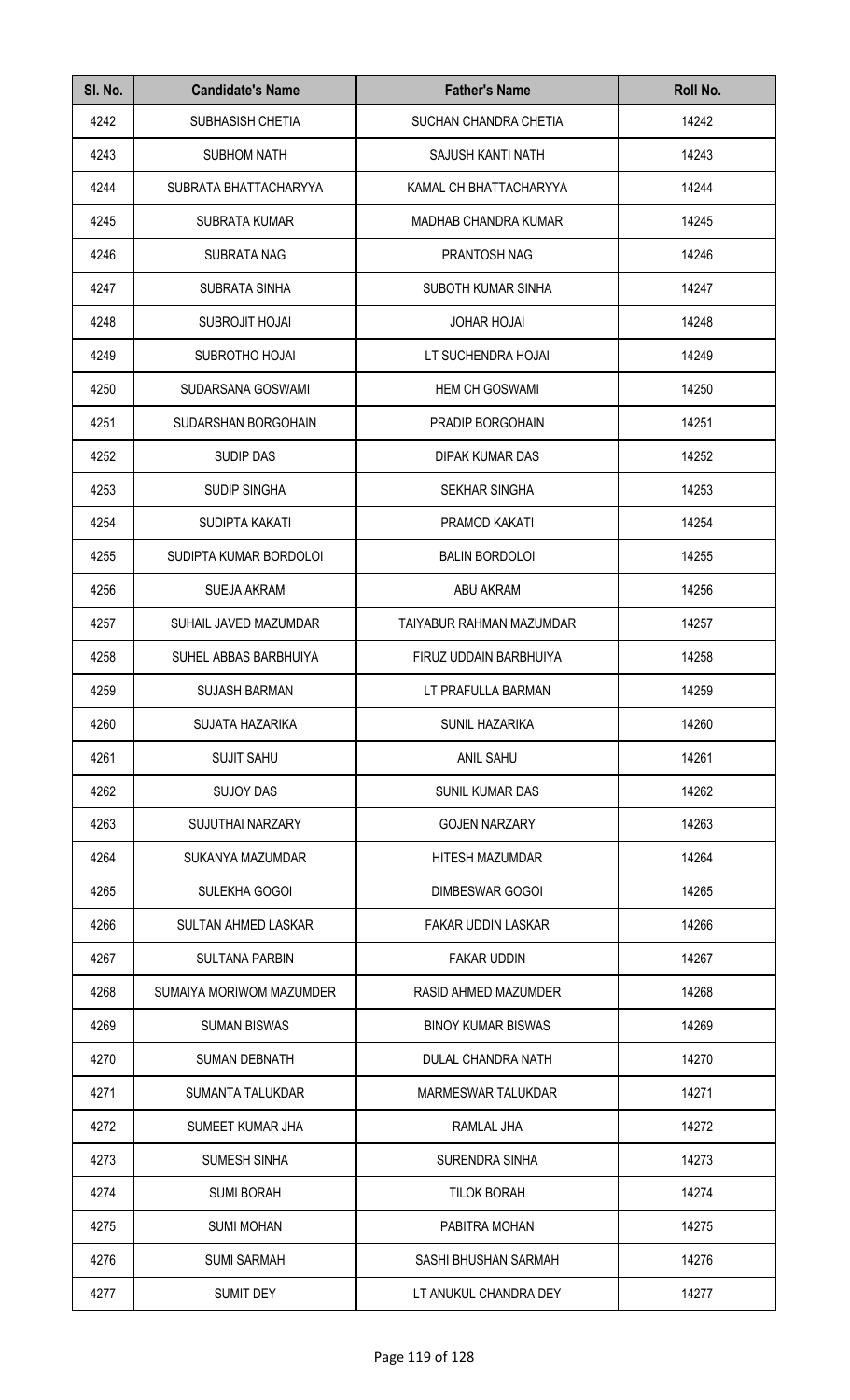| SI. No. | <b>Candidate's Name</b>  | <b>Father's Name</b>        | Roll No. |
|---------|--------------------------|-----------------------------|----------|
| 4278    | <b>SUMIT PATOWARI</b>    | <b>GOWRAK NATH PATOWARI</b> | 14278    |
| 4279    | <b>SUMIT SINHA</b>       | <b>SUKHENDRA SINHA</b>      | 14279    |
| 4280    | <b>SUMITA DEVI</b>       | PRANAB KUMAR SARMA          | 14280    |
| 4281    | <b>SUMITA TAHBILDAR</b>  | <b>MANORANJAN TAHBILDAR</b> | 14281    |
| 4282    | <b>SUMITRA BORA</b>      | DHARMESWAR BORA             | 14282    |
| 4283    | <b>SUMKI SHARMA</b>      | <b>SIBA SARMAH</b>          | 14283    |
| 4284    | <b>SUMON DAS</b>         | LATE HARI LAL DAS           | 14284    |
| 4285    | SUMSHOOL HAZARIKA        | SHAHABUDDIN HAZARIKA        | 14285    |
| 4286    | <b>SUNAYAN BORUAH</b>    | PRODIP BORUAH               | 14286    |
| 4287    | SUNDEEP DUTTA            | PRODIP DUTTA                | 14287    |
| 4288    | SUNIL ENGLENG            | <b>SEMSON ENGLENG</b>       | 14288    |
| 4289    | SUNIL GOGOI              | AMULYA KUMAR GOGOI          | 14289    |
| 4290    | SUNIL KUMAR BORAH        | AJIT KUMAR BORAH            | 14290    |
| 4291    | <b>SUNILKURMI</b>        | <b>LAHARI LAL KURMI</b>     | 14291    |
| 4292    | <b>SUNIT DEKA</b>        | <b>GANGADHAR DEKA</b>       | 14292    |
| 4293    | SUNIT JYOTI BARUAH       | <b>MRINAL BARUAH</b>        | 14293    |
| 4294    | <b>SUNITA BARMAN</b>     | <b>HEM CHANDRA BARMAN</b>   | 14294    |
| 4295    | SUNITRA GOGOI            | PUNARAM GOGOI               | 14295    |
| 4296    | <b>SUNNY MAHANTA</b>     | LATE JOGAT MAHANTA          | 14296    |
| 4297    | SUNSUMAI BRAHMA          | DINABANDHU BRAHMA           | 14297    |
| 4298    | SUONTHOILIEN HRANGKHOL   | LATE ROINGIRLAL HRANGKHOL   | 14298    |
| 4299    | <b>SUPON ROY</b>         | <b>BINOY KUMAR ROY</b>      | 14299    |
| 4300    | <b>SURABHI DAS</b>       | <b>PRADIP DAS</b>           | 14300    |
| 4301    | <b>SURAJ BASUMATARY</b>  | <b>BINARAM BASUMATARY</b>   | 14301    |
| 4302    | <b>SURAJ DAS</b>         | <b>TUPIDHAR DAS</b>         | 14302    |
| 4303    | SURAJ JYOTI KASHYAP      | PHANI DHAR KALITA           | 14303    |
| 4304    | <b>SURAJIT BORAH</b>     | PHULESWAR BORAH             | 14304    |
| 4305    | <b>SURAJIT BORGOHAIN</b> | <b>JITEN BORGOHAIN</b>      | 14305    |
| 4306    | <b>SURAJIT HAZARIKA</b>  | RATNESWAR HAZARIKA          | 14306    |
| 4307    | <b>SURAJIT KATAKI</b>    | SIDDHESWAR KATAKI           | 14307    |
| 4308    | <b>SURAJIT KUMAR DAS</b> | SASHI KANTA DAS             | 14308    |
| 4309    | SURAJIT KUMAR SARMA      | <b>JOGENDRA NATH SARMA</b>  | 14309    |
| 4310    | <b>SURAJIT MALAKAR</b>   | PRAFULLA MALAKAR            | 14310    |
| 4311    | <b>SURAJIT MANDAL</b>    | LATE SACHINDRA MANDAL       | 14311    |
| 4312    | <b>SURAKSHIT BARUAH</b>  | <b>SUJIT KUMAR BARUAH</b>   | 14312    |
| 4313    | SURANJAN HAZARIKA        | TARUN CHANDRA HAZARIKA      | 14313    |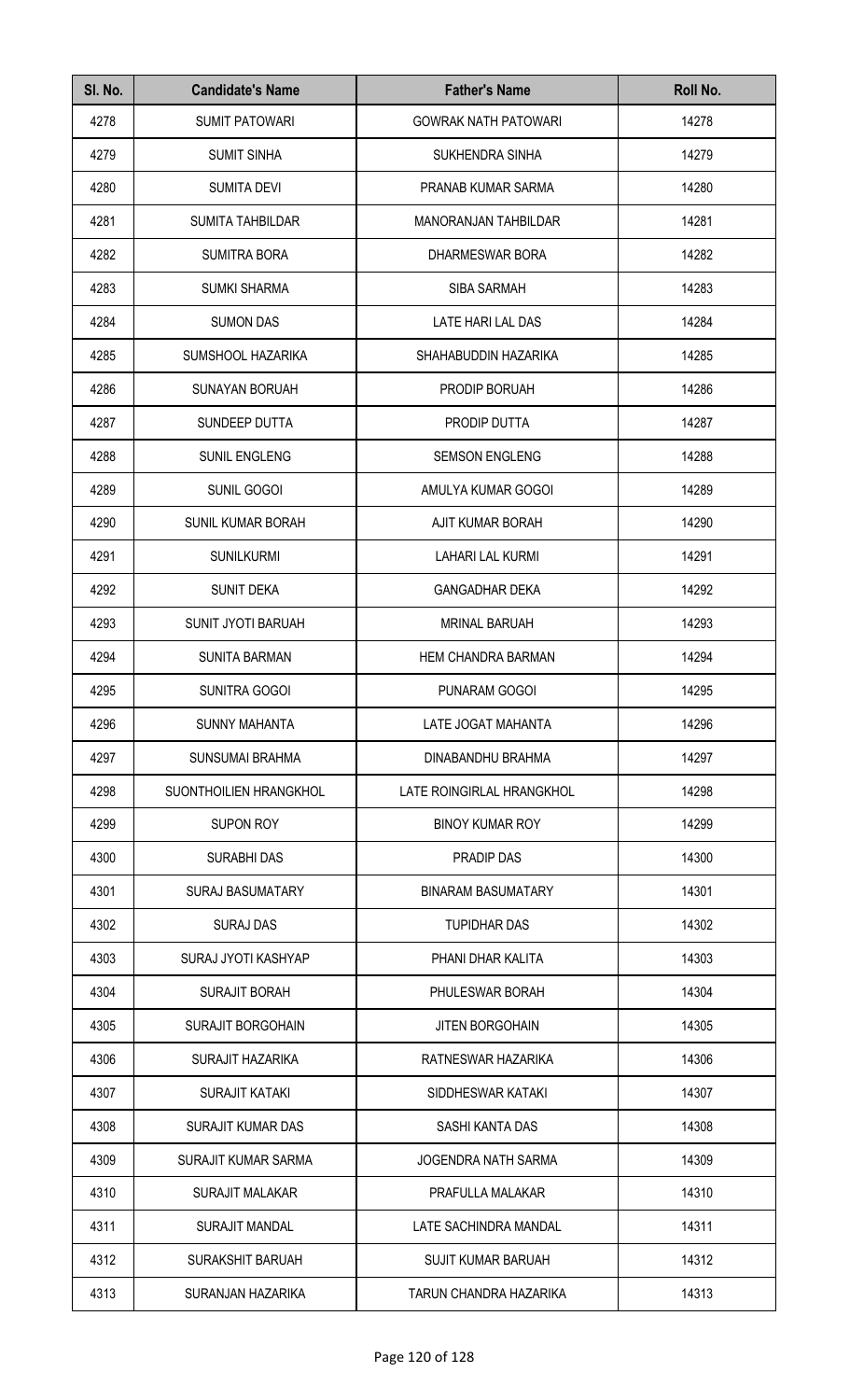| SI. No. | <b>Candidate's Name</b>   | <b>Father's Name</b>        | Roll No. |
|---------|---------------------------|-----------------------------|----------|
| 4314    | <b>SURESH DEKA</b>        | LATE KARUNA KANTA DEKA      | 14314    |
| 4315    | SURJYA KANTA GOHAIN       | <b>SARUKAN GOHAIN</b>       | 14315    |
| 4316    | SURJYA KUMAR PATAR        | <b>CHILARAI PATAR</b>       | 14316    |
| 4317    | <b>SUROJIT MODAK</b>      | SUBAL CHANDRA MODAK         | 14317    |
| 4318    | SUROVI KANON GOGOI        | <b>SUNIL KUMAR GOGOI</b>    | 14318    |
| 4319    | <b>SUSHAMA DAS</b>        | <b>BIRESH CHANDRA DAS</b>   | 14319    |
| 4320    | <b>SUSHANTA RAI</b>       | SUBODH RAI                  | 14320    |
| 4321    | SUSHIL GOGOI              | <b>DILIP GOGOI</b>          | 14321    |
| 4322    | <b>SUSHMITA BORAH</b>     | SURYYA KUMAR BORAH          | 14322    |
| 4323    | <b>SUSHMITA DAS</b>       | <b>BIRESH CHANDRA DAS</b>   | 14323    |
| 4324    | SUSHMITA GOGOI            | <b>DINANATH GOGOI</b>       | 14324    |
| 4325    | <b>SUSMI DAS</b>          | <b>MUKUNDA DAS</b>          | 14325    |
| 4326    | <b>SUSMITA BHUYAN</b>     | JATIN CHANDRA BHUYAN        | 14326    |
| 4327    | <b>SUSMITA DAS</b>        | SUSHEN CHANDRA DAS          | 14327    |
| 4328    | <b>SUSMITA HALOI</b>      | <b>MADAN HALOI</b>          | 14328    |
| 4329    | <b>SUSMITA MANDAL</b>     | MANGAL CHANDRA MANDAL       | 14329    |
| 4330    | <b>SWABINA YASMIN</b>     | <b>MD SAIYAD ALI</b>        | 14330    |
| 4331    | SWAPNANIL KASHYAP         | PULIN CHANDRA DUTTA         | 14331    |
| 4332    | SWARAJ TAMULY             | LT REBAKANTA TAMULY         | 14332    |
| 4333    | SWARBINA DEB              | SAJAL KUMAR DEB             | 14333    |
| 4334    | SWARMISTHA RAJOWAR        | <b>DILIP RAJOWAR</b>        | 14334    |
| 4335    | <b>SWARNA BORO</b>        | PRASANNA KUMAR BORO         | 14335    |
| 4336    | SWARNABH MAHANTA          | <b>GIRISH MAHANTA</b>       | 14336    |
| 4337    | SWARNABH SARMAH           | ATUL CHANDRA SARMAH         | 14337    |
| 4338    | <b>SWARUP DAS</b>         | LT RANJIT KUMAR DAS         | 14338    |
| 4339    | <b>SWATI KUMARI</b>       | RAJENDRA PRASAD SINGH       | 14339    |
| 4340    | SWEATA KRISHNATREYA       | TRIBENI MOHAN BHATTACHARYYA | 14340    |
| 4341    | SWEJ AKTAR MAZUMDER       | KAMAL UDDIN MAZUMDER        | 14341    |
| 4342    | SWGWMSATH BASUMATARY      | LAKSHMI KANTA BASUMATARY    | 14342    |
| 4343    | SWMKHWR BASUMATARY        | BHARAT CHANDRA BASUMATARY   | 14343    |
| 4344    | SWMKHWR DAIMARY           | <b>JALESWAR DAIMARY</b>     | 14344    |
| 4345    | SYAMANTA SONOWAL          | DRUNO SONOWAL               | 14345    |
| 4346    | SYED ABDUL MANNAN AHMED   | SYED GAZIULLAH AHMED        | 14346    |
| 4347    | <b>SYED ANWAR HUSSAIN</b> | <b>SYED MOKLISUR RAHMAN</b> | 14347    |
| 4348    | SYED ARIFUR RAHMAN        | <b>SYED FASHIUR RAHMAN</b>  | 14348    |
| 4349    | <b>SYED MRIDUL AHMED</b>  | SYED AIZUDDIN AHMED         | 14349    |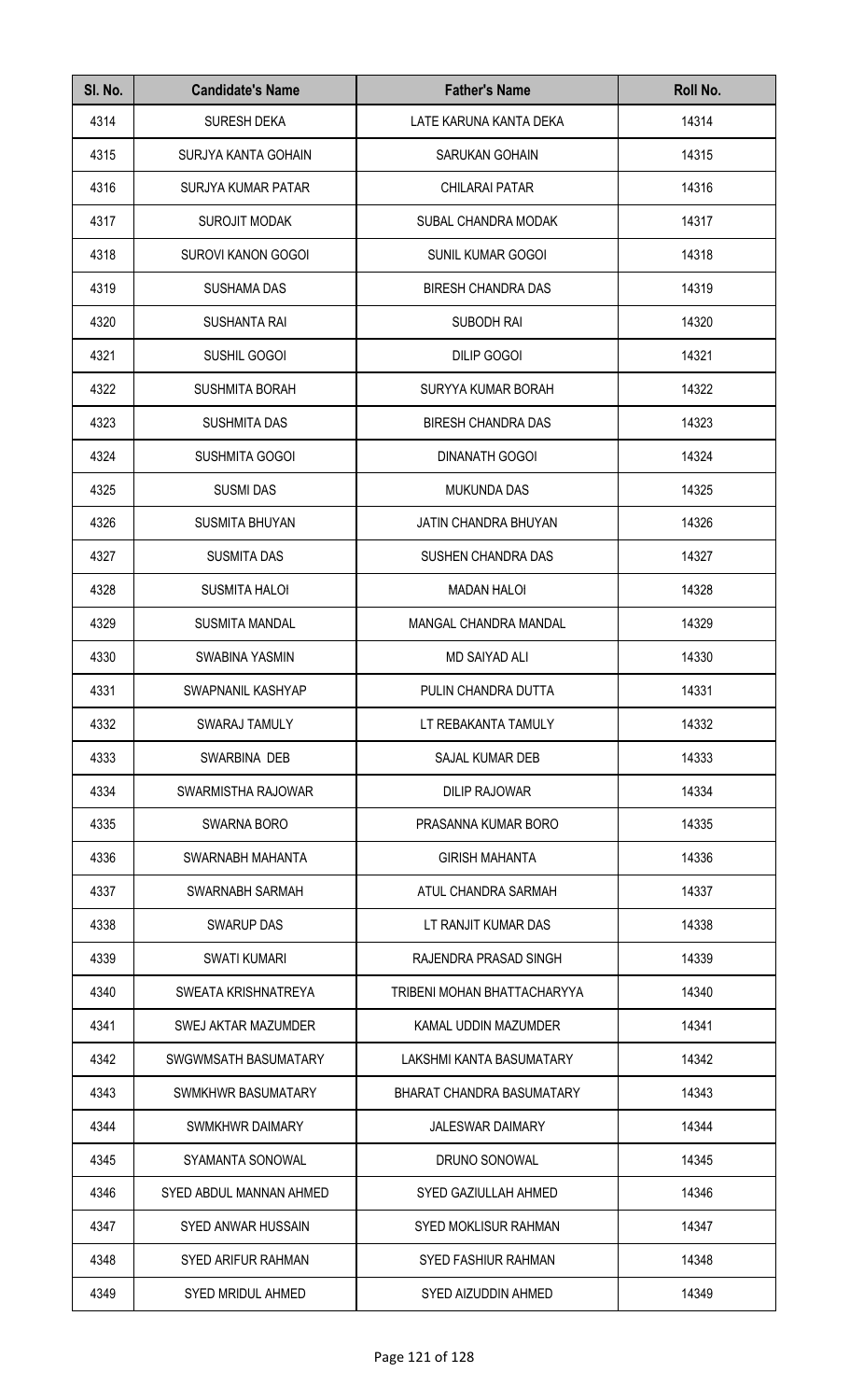| SI. No. | <b>Candidate's Name</b>      | <b>Father's Name</b>         | Roll No. |
|---------|------------------------------|------------------------------|----------|
| 4350    | <b>SYED SADDAM HUSSAIN</b>   | <b>LATE SAFED ALI</b>        | 14350    |
| 4351    | SYED WAHIDUJ JAMAN           | <b>SYED NAJIBUDDIN AHMED</b> | 14351    |
| 4352    | SYEDA FARHANA MUSTAK         | SYED MUSTAK RAHMAN           | 14352    |
| 4353    | SYEDA MAJIDA SERIN           | <b>SYED FOIZULLAH</b>        | 14353    |
| 4354    | SYEDA NASHRIN SULTANA        | SYED NAJIBUDDIN AHMED        | 14354    |
| 4355    | SYEDA TAJKYA PARBIN          | SYED KHALIKUT ZAMAN          | 14355    |
| 4356    | <b>TABASSUM NAHAR SAIKIA</b> | PHOOL MAHAMMED               | 14356    |
| 4357    | <b>TAFIQUL MOWAJEJ</b>       | LT TAIZUDDIN AHMED           | 14357    |
| 4358    | <b>TAFREED ANAM</b>          | DR.KHAIRUL ANAM              | 14358    |
| 4359    | <b>TAHIR AHMED LASKAR</b>    | SALEH AHMED LASKAR           | 14359    |
| 4360    | <b>TAHIR AHMED LASKAR</b>    | <b>JASHIM UDDIN LASKAR</b>   | 14360    |
| 4361    | TAHIRUL ALOM BARBHUIYA       | NASHIR UDDIN BARBHUIYA       | 14361    |
| 4362    | <b>TAHSIN AHSAN KHAN</b>     | <b>MAQSUD ALAM KHAN</b>      | 14362    |
| 4363    | TAIOBUR RAHMAN MAZUMDER      | KUTUB UDDIN MAZUMDER         | 14363    |
| 4364    | <b>TAJMUL ALI</b>            | <b>CHAMSER ALI</b>           | 14364    |
| 4365    | <b>TAMANNA DAS</b>           | <b>KHAGEN DAS</b>            | 14365    |
| 4366    | TANAAZ JEIBA                 | <b>MD EUSUF AHMED</b>        | 14366    |
| 4367    | TANJINA FERDOUSI             | SULTAN MAHMUD                | 14367    |
| 4368    | TANMAY MAHANTA               | RAM KRISHNA MAHANTA          | 14368    |
| 4369    | <b>TANUJ KULI</b>            | DHANANJOY KULI               | 14369    |
| 4370    | <b>TANUJ SONOWAL</b>         | <b>KARTIK SONOWAL</b>        | 14370    |
| 4371    | TANURIMA SEN PURKAYASTHA     | TARAPADA SEN PURKAYASTHA     | 14371    |
| 4372    | TANZIM ULLAH KHAN            | <b>TAYYAB ULLAH KHAN</b>     | 14372    |
| 4373    | <b>TANZUR KHAN</b>           | NURMAHAMMAD KHAN             | 14373    |
| 4374    | <b>TAPAN BORAH</b>           | <b>GIRIDHAR BORAH</b>        | 14374    |
| 4375    | TAPAN CHANDRA MALAKAR        | KANU CHANDRA MALAKAR         | 14375    |
| 4376    | <b>TAPAN DAFLARI</b>         | <b>BIBHURAM DAFLARI</b>      | 14376    |
| 4377    | <b>TAPAN KALITA</b>          | <b>BHAGABAN KALITA</b>       | 14377    |
| 4378    | <b>TAPAN KUMAR HANDIQUE</b>  | <b>JATINDRA HANDIQUE</b>     | 14378    |
| 4379    | TAPAN KUMAR NATH             | HIRANYA KUMAR NATH           | 14379    |
| 4380    | <b>TAPAN ROY</b>             | PABITRA ROY                  | 14380    |
| 4381    | <b>TAPAS DAS</b>             | DILIP DAS                    | 14381    |
| 4382    | <b>TAPASH NATH</b>           | <b>UMESH NATH</b>            | 14382    |
| 4383    | TAPO JYOTI DEORI             | RAJENDRA PRASAD DEORI        | 14383    |
| 4384    | <b>TAPOBAN HAZARIKA</b>      | DURGESWAR HAZARIKA           | 14384    |
| 4385    | <b>TARANGA KISHOR BORAH</b>  | KAMAL CHANDRA BORAH          | 14385    |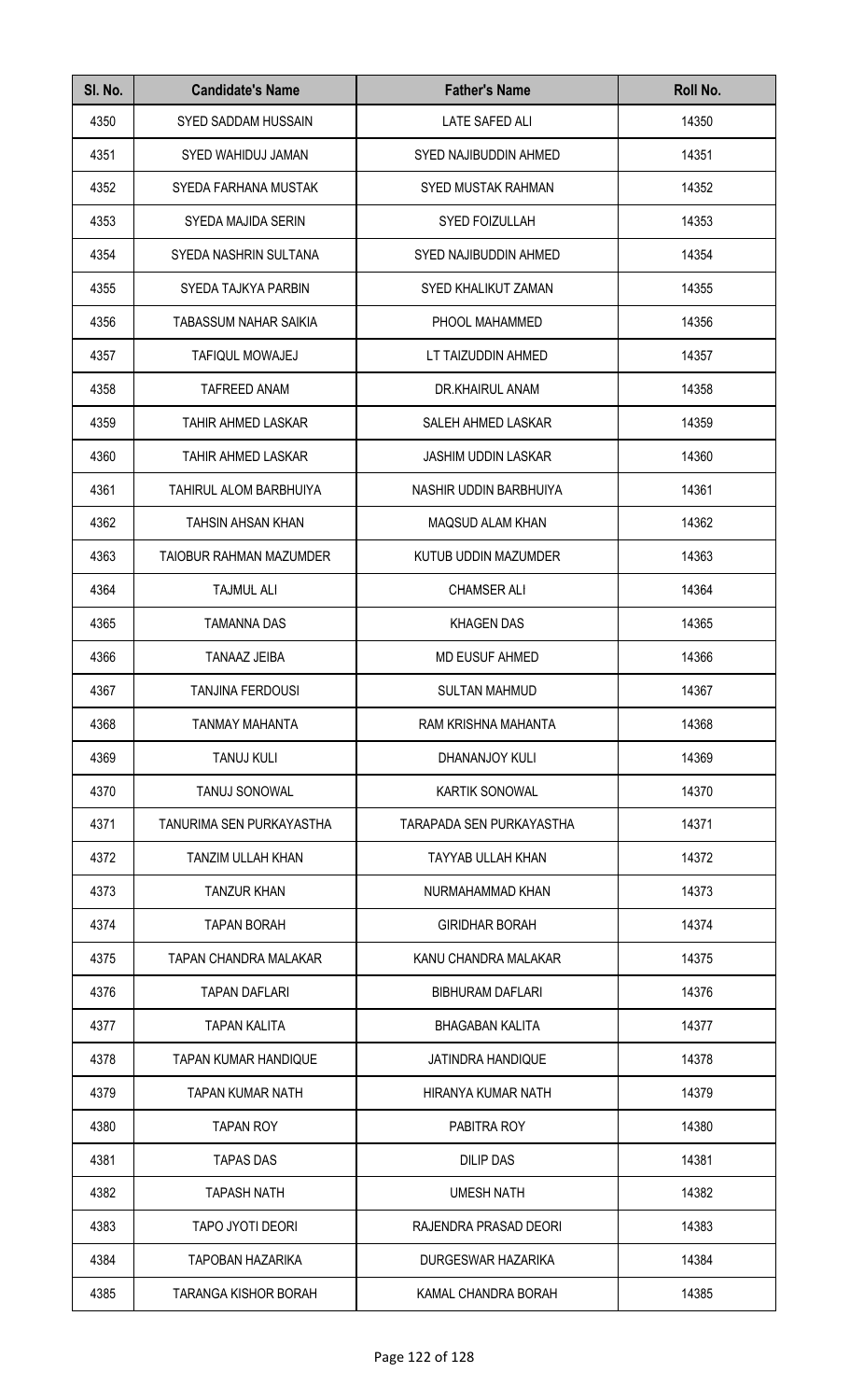| SI. No. | <b>Candidate's Name</b>         | <b>Father's Name</b>        | Roll No. |
|---------|---------------------------------|-----------------------------|----------|
| 4386    | <b>TARIK AZIZ</b>               | <b>MAZNUR ALI</b>           | 14386    |
| 4387    | <b>TARIKUL ISLAM</b>            | <b>BADIR ALI</b>            | 14387    |
| 4388    | TARIKULLA HAZARIKA              | TAYABULLA HAZARIKA          | 14388    |
| 4389    | <b>TARIQUE NAWAZ BORAH</b>      | AYAZAR RAHMAN BORAH         | 14389    |
| 4390    | <b>TARIQUL MOJEJ</b>            | LT TAIZUDDIN AHMED          | 14390    |
| 4391    | <b>TARUN BARUAH</b>             | <b>NAREN BARUAH</b>         | 14391    |
| 4392    | TAUFIKULLA HAZARIKA             | TAYABULLA HAZARIKA          | 14392    |
| 4393    | <b>TAUFIQUE AHMED CHOUDHURY</b> | MUSLEH AHMED SIDDIQUEY      | 14393    |
| 4394    | <b>TAZMOL HUSSAIN</b>           | <b>ATAUR RAHMAN</b>         | 14394    |
| 4395    | <b>TEZA SINGH</b>               | <b>NIRMAL SINGH</b>         | 14395    |
| 4396    | TH DIJUMONI SINGHA              | TH RAJEN SINGHA             | 14396    |
| 4397    | TH SHYAM SINGHA                 | <b>IRA SINGHA</b>           | 14397    |
| 4398    | THASNIM SULTANA RAJBARBHUIYA    | MOINUL HOQUE RAJBARBHUIYA   | 14398    |
| 4399    | THEGTOM TERON                   | DEWANAND TERON              | 14399    |
| 4400    | THEODORE BRAHMANAND BOITHOK     | CHRISTOPHER FAROOQUE GAUTAM | 14400    |
| 4401    | THULUNGA RAMCHIARY              | DEVKANTA RAMCHIARY          | 14401    |
| 4402    | <b>TIJEN KUMAR GOGOI</b>        | <b>JITENDRA NATH GOGOI</b>  | 14402    |
| 4403    | TIKENDRAJIT RABHA               | KAMALA KANTA RABHA          | 14403    |
| 4404    | <b>TILAK BAISHYA</b>            | LATE DINESH BAISHYA         | 14404    |
| 4405    | <b>TILOK SONOWAL</b>            | DIMBESWAR SONOWAL           | 14405    |
| 4406    | <b>TINKU BARMAN</b>             | <b>TILAK KALITA</b>         | 14406    |
| 4407    | <b>TINKU PHUKAN</b>             | <b>MAKHON PHUKAN</b>        | 14407    |
| 4408    | TINNU PHUKAN                    | LAKHMESWAR DEODHAI PHUKAN   | 14408    |
| 4409    | TIPUL CHANDRA DAS               | PRAMOD CHANDRA DAS          | 14409    |
| 4410    | <b>TIRUJ PHUKAN</b>             | <b>PRADIP PHUKAN</b>        | 14410    |
| 4411    | <b>TITAN DAS</b>                | ANIL CHANDRA DAS            | 14411    |
| 4412    | <b>TOFIQUE AKHTAR</b>           | <b>TOFIQUL HUSSAIN</b>      | 14412    |
| 4413    | <b>TOKESWAR MILI</b>            | <b>KULAMONI MILI</b>        | 14413    |
| 4414    | <b>TONI JOHN HASSA</b>          | DEEP ANANTA HASSA           | 14414    |
| 4415    | TOPAN KUMAR GOGOI               | KULADHAR GOGOI              | 14415    |
| 4416    | <b>TORNEL REGON</b>             | <b>LOSHINATH REGON</b>      | 14416    |
| 4417    | <b>TOSIF ANSARI</b>             | <b>BASIRUDDIN ANSARI</b>    | 14417    |
| 4418    | <b>TOUHIDUL ISLAM</b>           | <b>ANOWER HUSSAIN</b>       | 14418    |
| 4419    | <b>TOUSIF AKHTAR</b>            | <b>MD AKHTAR HUSSAIN</b>    | 14419    |
| 4420    | TRAINING LALHMATHUOI HMAR       | LALCHAWLVUNG HMAR           | 14420    |
| 4421    | TRIBEDI HAZARIKA                | RUDRA HAZARIKA              | 14421    |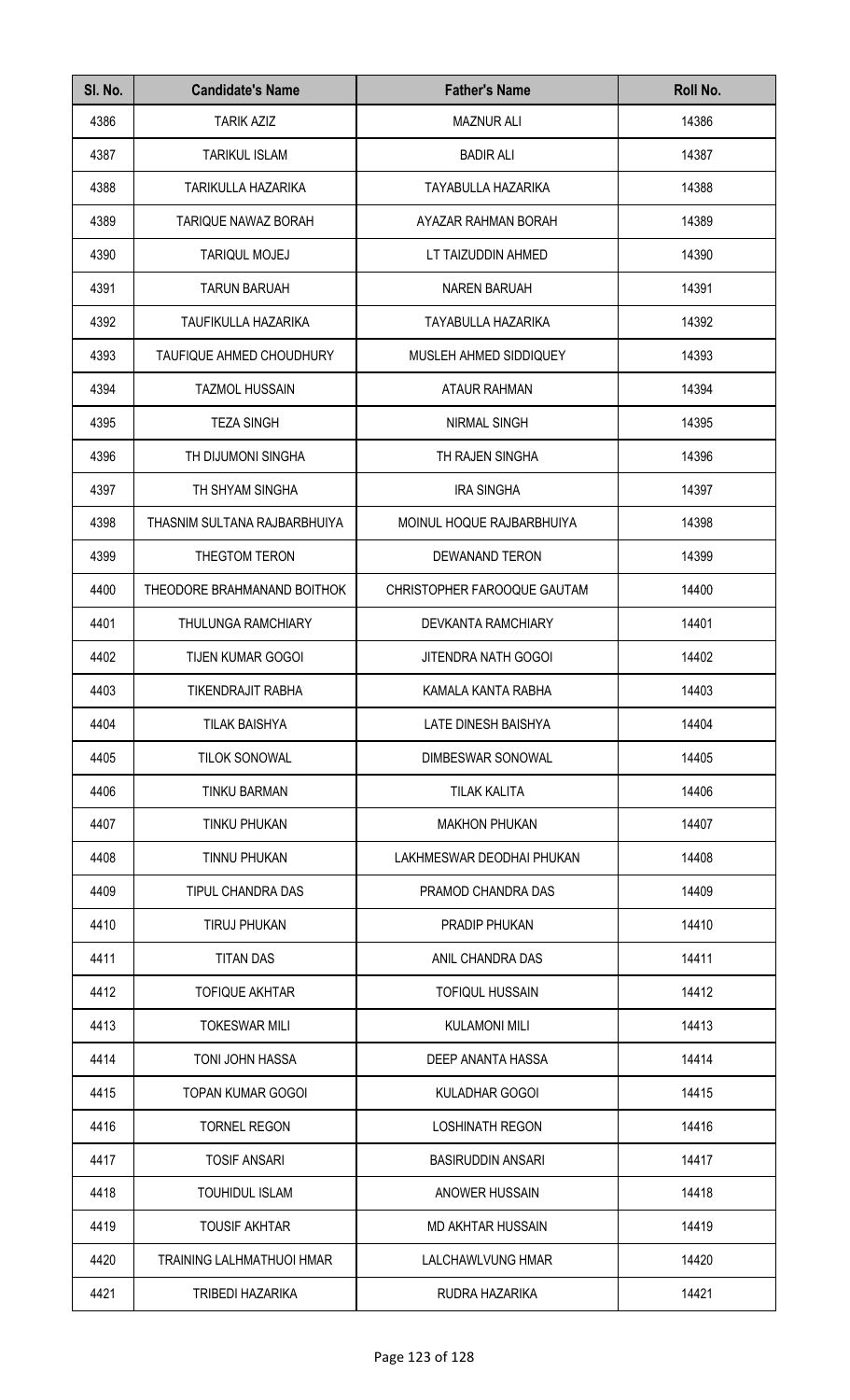| SI. No. | <b>Candidate's Name</b>     | <b>Father's Name</b>          | Roll No. |
|---------|-----------------------------|-------------------------------|----------|
| 4422    | <b>TRIBENI DOLEY</b>        | <b>DIBAKAR DOLEY</b>          | 14422    |
| 4423    | TRIBENI MRIDUSMITA BORAH    | <b>BABUL BORAH</b>            | 14423    |
| 4424    | TRIDIB GOGOI                | ARUN KUMAR GOGOI              | 14424    |
| 4425    | <b>TRIDIB GOGOI</b>         | ARUN KUMAR GOGOI              | 14425    |
| 4426    | TRIDIB KUMAR PATHAK         | ANANDA RAM PATHAK             | 14426    |
| 4427    | <b>TRIDIP BARUAH</b>        | <b>NOBIN CH BARUAH</b>        | 14427    |
| 4428    | <b>TRIDIP DAS</b>           | ATUL CHANDRA DAS              | 14428    |
| 4429    | <b>TRIDIP KUMAR DAS</b>     | NRIPENDRA NATH DAS            | 14429    |
| 4430    | TRIDIP KUMAR GOGOI          | <b>TUWARAM GOGOI</b>          | 14430    |
| 4431    | <b>TRIDIP LOCHAN KALITA</b> | <b>GOLOK CHANDRA KALITA</b>   | 14431    |
| 4432    | <b>TRIDIP SHARMA</b>        | <b>DILIP KR SARMA</b>         | 14432    |
| 4433    | <b>TRIDIP SONOWAL</b>       | <b>JATIN SONOWAL</b>          | 14433    |
| 4434    | <b>TRIDIP TALUKDAR</b>      | ARABINDA TALUKDAR             | 14434    |
| 4435    | TRINA RANI BORA             | PUSPENDRA NATH BORAH          | 14435    |
| 4436    | TRINAYAN BORA               | <b>BHOLA BORA</b>             | 14436    |
| 4437    | TRINAYAN BORAH              | PABAN KUMAR BORAH             | 14437    |
| 4438    | <b>TRISANKU TALUKDAR</b>    | <b>JATIN TALUKDAR</b>         | 14438    |
| 4439    | TRISHNASREE SAIKIA          | <b>DEBEN SAIKIA</b>           | 14439    |
| 4440    | <b>TUHIN SAIKIA</b>         | <b>BIPUL SAIKIA</b>           | 14440    |
| 4441    | TULAN JYOTI SHYAM           | <b>BIJOY SHYAM</b>            | 14441    |
| 4442    | TULASHI RAM DEKA            | LATE NAGEN DEKA               | 14442    |
| 4443    | <b>TULIKA DAS</b>           | LT RAJEN DAS                  | 14443    |
| 4444    | <b>TULON PHUKON</b>         | <b>DILIP PHUKON</b>           | 14444    |
| 4445    | <b>TULON SAIKIA</b>         | HARI NARAYAN SAIKIA           | 14445    |
| 4446    | <b>TULSI PAO</b>            | <b>MAJEN PAO</b>              | 14446    |
| 4447    | <b>TULUMONI NATH</b>        | <b>DINESH NATH</b>            | 14447    |
| 4448    | TUN TUN PRASAD              | SARBAJIT PRASAD               | 14448    |
| 4449    | <b>TURIN HAZARIKA</b>       | BENU KANTA HAZARIKA           | 14449    |
| 4450    | <b>TUTUMONI TELENGA</b>     | SANTANU TELENGA               | 14450    |
| 4451    | <b>UDAY DAS</b>             | UMESH CHANDRA DAS             | 14451    |
| 4452    | <b>UDAY SANKAR TALUKDAR</b> | LOHIT CHANDRA TALUKDAR        | 14452    |
| 4453    | UDAY SHANKAR HAZARIKA       | <b>JADAV CHANDRA HAZARIKA</b> | 14453    |
| 4454    | UDAYANANDA BORUAH           | LATE SUJIT BORUAH             | 14454    |
| 4455    | <b>UDDHRITI BARUAH</b>      | <b>BIRESH BARUAH</b>          | 14455    |
| 4456    | <b>UDDIPTA KALITA</b>       | RIKHAB CHANDRA KALITA         | 14456    |
| 4457    | <b>UDHAB DEKA</b>           | <b>GORGORAM DEKA</b>          | 14457    |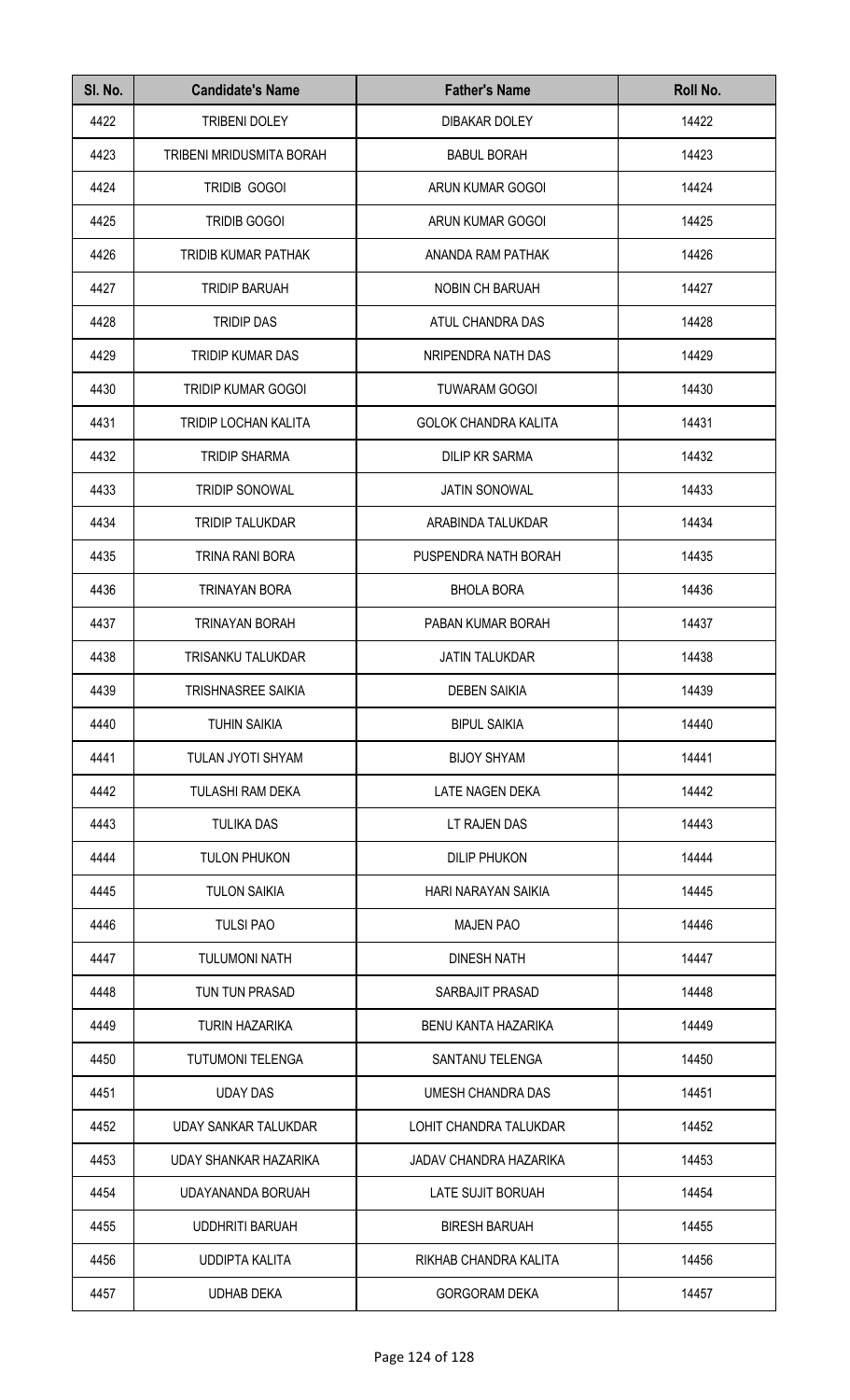| SI. No. | <b>Candidate's Name</b> | <b>Father's Name</b>        | Roll No. |
|---------|-------------------------|-----------------------------|----------|
| 4458    | <b>UDIPTA GOSWAMI</b>   | <b>MOHAN GOSWAMI</b>        | 14458    |
| 4459    | <b>UJJAL BARUAH</b>     | <b>ANIL BARUAH</b>          | 14459    |
| 4460    | <b>UJJAL BORAH</b>      | PRAFULLA BORAH              | 14460    |
| 4461    | <b>UJJAL DAS</b>        | SURATH CHANDRA DAS          | 14461    |
| 4462    | <b>UJJAL HAZARIKA</b>   | <b>GAGAN HAZARIKA</b>       | 14462    |
| 4463    | <b>UJJAL NATH</b>       | LT. KAMALA KANTA NATH       | 14463    |
| 4464    | <b>UJJAL SAIKIA</b>     | <b>MOHAN SAIKIA</b>         | 14464    |
| 4465    | <b>UJJALA DEBNATH</b>   | <b>BIDYUT KUMAR DEBNATH</b> | 14465    |
| 4466    | UJJWAL BORA             | <b>ATUL BORA</b>            | 14466    |
| 4467    | <b>UJWAL SHARMA</b>     | <b>BIRJA SHARMA</b>         | 14467    |
| 4468    | <b>UMALIU RONGMEI</b>   | LT JIMSAPOW RONGMEI         | 14468    |
| 4469    | <b>UMESH GOGOI</b>      | DEBEN CHANDRA GOGOI         | 14469    |
| 4470    | <b>UPAM DAS</b>         | <b>JAYANTA DAS</b>          | 14470    |
| 4471    | UPAM KAMAL DEKA         | JOGENDRA NATH DEKA          | 14471    |
| 4472    | <b>UPAM RIMAL</b>       | <b>MAHENDRA RIMAL</b>       | 14472    |
| 4473    | <b>UPAMA KALITA</b>     | <b>GAJEN KALITA</b>         | 14473    |
| 4474    | <b>UPASAN GOGOI</b>     | DURGA GOGOI                 | 14474    |
| 4475    | URBASHI BURAGOHAIN      | AMULYA BURAGOHAIN           | 14475    |
| 4476    | URMILA CHUTIA           | <b>RUHINI CHUTIA</b>        | 14476    |
| 4477    | USHA GOGOI              | LATE KAMALA KT GOGOI        | 14477    |
| 4478    | USHA RANI BORAH         | <b>BINANDA BORAH</b>        | 14478    |
| 4479    | <b>USHAJEET GOGOI</b>   | LATE AKON GOGOI             | 14479    |
| 4480    | <b>USUB AHMED</b>       | SHAIZ UDDIN                 | 14480    |
| 4481    | UTPAL BARUAH            | CHIDANANDA BARUAH           | 14481    |
| 4482    | <b>UTPAL BORA</b>       | PURNANANDA CHUTIA BORA      | 14482    |
| 4483    | <b>UTPAL BORAH</b>      | DAYAKANTA BORAH             | 14483    |
| 4484    | UTPAL BORO              | <b>LILADHAR BORO</b>        | 14484    |
| 4485    | UTPAL DAS               | <b>GARGESWAR DAS</b>        | 14485    |
| 4486    | <b>UTPAL DAS</b>        | PRABHAT DAS                 | 14486    |
| 4487    | UTPAL DEKA              | LT DINABANDHU DEKA          | 14487    |
| 4488    | UTPAL DEORI             | <b>LATIM DEORI</b>          | 14488    |
| 4489    | UTPAL DUTTA             | NITYA DUTTA                 | 14489    |
| 4490    | <b>UTPAL GOGOI</b>      | <b>NUMAL GOGOI</b>          | 14490    |
| 4491    | <b>UTPAL GOGOI</b>      | <b>BINUD GOGOI</b>          | 14491    |
| 4492    | <b>UTPAL KALITA</b>     | KAMINI KALITA               | 14492    |
| 4493    | UTPAL KUMAR BARMAN      | TARUN CHANDRA BARMAN        | 14493    |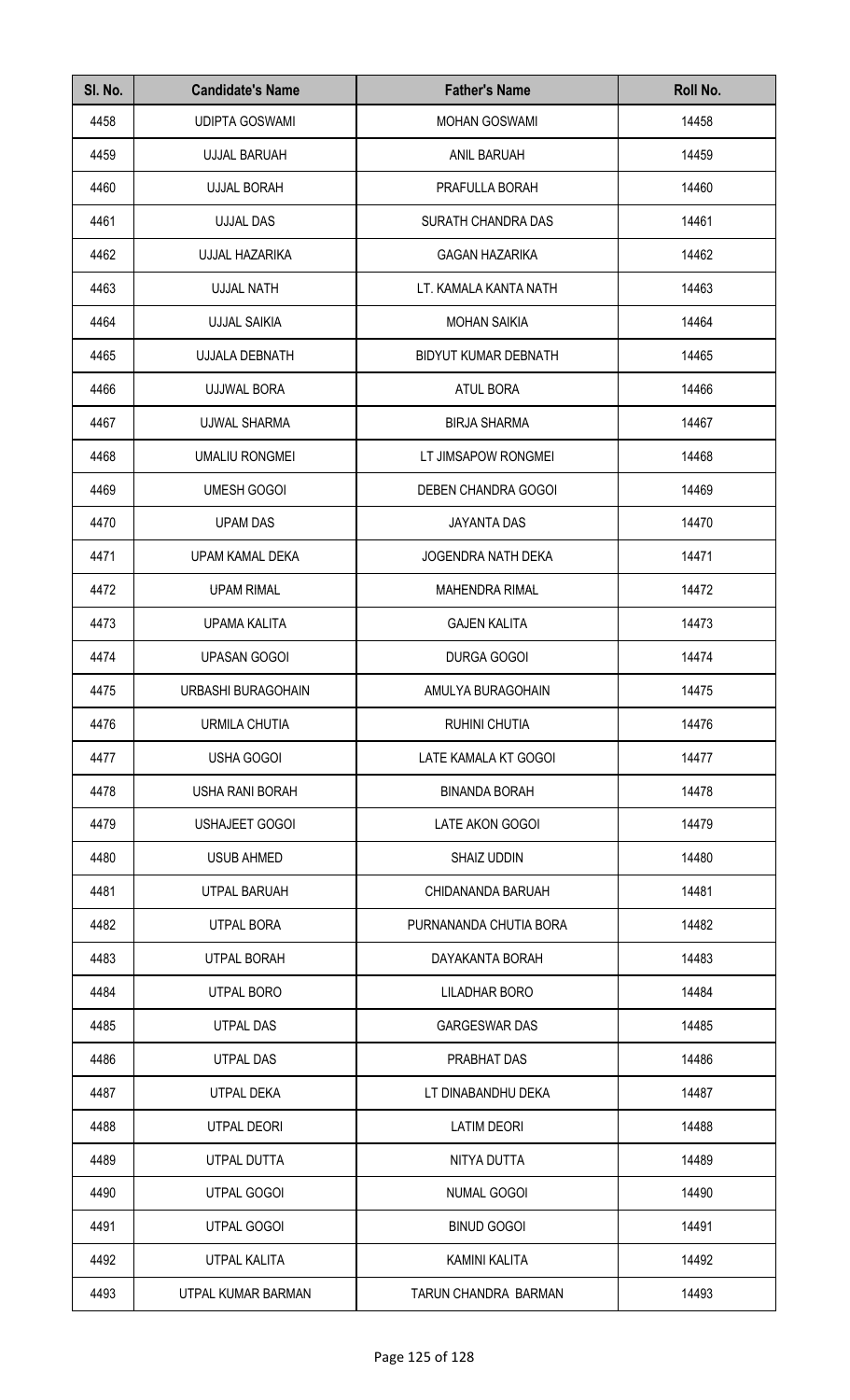| SI. No. | <b>Candidate's Name</b>    | <b>Father's Name</b>     | Roll No. |
|---------|----------------------------|--------------------------|----------|
| 4494    | UTPAL PEGU                 | DEBESWAR PEGU            | 14494    |
| 4495    | UTPAL RAJKUMAR             | LAKHI PRASAD RAJKUMAR    | 14495    |
| 4496    | UTSAB JYOTI SAIKIA         | DIMBESWAR SAIKIA         | 14496    |
| 4497    | UTTAM GHATWAR              | <b>DINO GHATWAR</b>      | 14497    |
| 4498    | UTTAM GOGOI                | LT HEMADHAR GOGOI        | 14498    |
| 4499    | UTTAM KUMAR NATH           | MAHENDRA KUMAR NATH      | 14499    |
| 4500    | UTTAM KUMAR SINGHA         | SUSHIL KUMAR SINGHA      | 14500    |
| 4501    | <b>UTTAM SAIKIA</b>        | <b>TOPAN SAIKIA</b>      | 14501    |
| 4502    | <b>UTTAM SHYAM</b>         | <b>LATE KHAGI SHYAM</b>  | 14502    |
| 4503    | UTTAM SUTRADHAR            | <b>JATIN SUTRADHAR</b>   | 14503    |
| 4504    | <b>VIBHUTI BHUSON NEOG</b> | AMRIT CHANDRA NEOG       | 14504    |
| 4505    | <b>VICTOR BORUAH</b>       | UTPAL KUMAR BORUAH       | 14505    |
| 4506    | <b>VIJAY KUMAR VERMA</b>   | SHIVJI VERMA             | 14506    |
| 4507    | <b>VIKASH JHA</b>          | DHARM DEO JHA            | 14507    |
| 4508    | <b>VIKASH KUMAR PANDEY</b> | KAMAKHYA KUMAR PANDEY    | 14508    |
| 4509    | <b>VIKRAMJIT HAZARIKA</b>  | KANTA HAZARIKA           | 14509    |
| 4510    | <b>VIMOL TERON</b>         | <b>SARIK TERON</b>       | 14510    |
| 4511    | <b>VINAY SHARMA</b>        | LATE BINOD SHARMA        | 14511    |
| 4512    | <b>VIOLINA DAS</b>         | LATE BHUPESH DAS         | 14512    |
| 4513    | <b>VISHAL JAIN</b>         | SAROJ KUMAR JAIN         | 14513    |
| 4514    | <b>VIV RINGSAR DAIMARI</b> | <b>BOLORAM DAIMARI</b>   | 14514    |
| 4515    | <b>VIVEK DAS</b>           | <b>CHANDA DAS</b>        | 14515    |
| 4516    | <b>VIVEK DEB</b>           | <b>CHANDAN KANTI DEB</b> | 14516    |
| 4517    | <b>VRIGU KUMAR RABHA</b>   | KANAK RABHA              | 14517    |
| 4518    | <b>WAISONG RONGPHAR</b>    | LAHORSINGH RONGPHAR      | 14518    |
| 4519    | <b>WAKIB HOSSAIN</b>       | ABDUR RASHID SARKAR      | 14519    |
| 4520    | <b>WAQUED AHMED</b>        | <b>TAIZUDDIN AHMED</b>   | 14520    |
| 4521    | WARISHAH SEHNAJ HUSSAIN    | SOFIQUL HUSSAIN          | 14521    |
| 4522    | <b>WASIFA FARHEN</b>       | <b>WAHAB ALI</b>         | 14522    |
| 4523    | <b>WASIM AKRAM</b>         | <b>MAHIR ALI</b>         | 14523    |
| 4524    | <b>WASIM ARFAN</b>         | <b>ARFAN ALI</b>         | 14524    |
| 4525    | WASIM IMRUJ AHMED          | <b>TAZUDDIN AHMED</b>    | 14525    |
| 4526    | <b>WASIM KHAN</b>          | <b>AZAZ KHAN</b>         | 14526    |
| 4527    | <b>WASIM SABEER</b>        | <b>SUZAUL HOQUE</b>      | 14527    |
| 4528    | <b>WASIM ZAMAL</b>         | <b>WAHIDUR ZAMAL</b>     | 14528    |
| 4529    | <b>WILLIAM ENGTI</b>       | SARTHE ENGTI             | 14529    |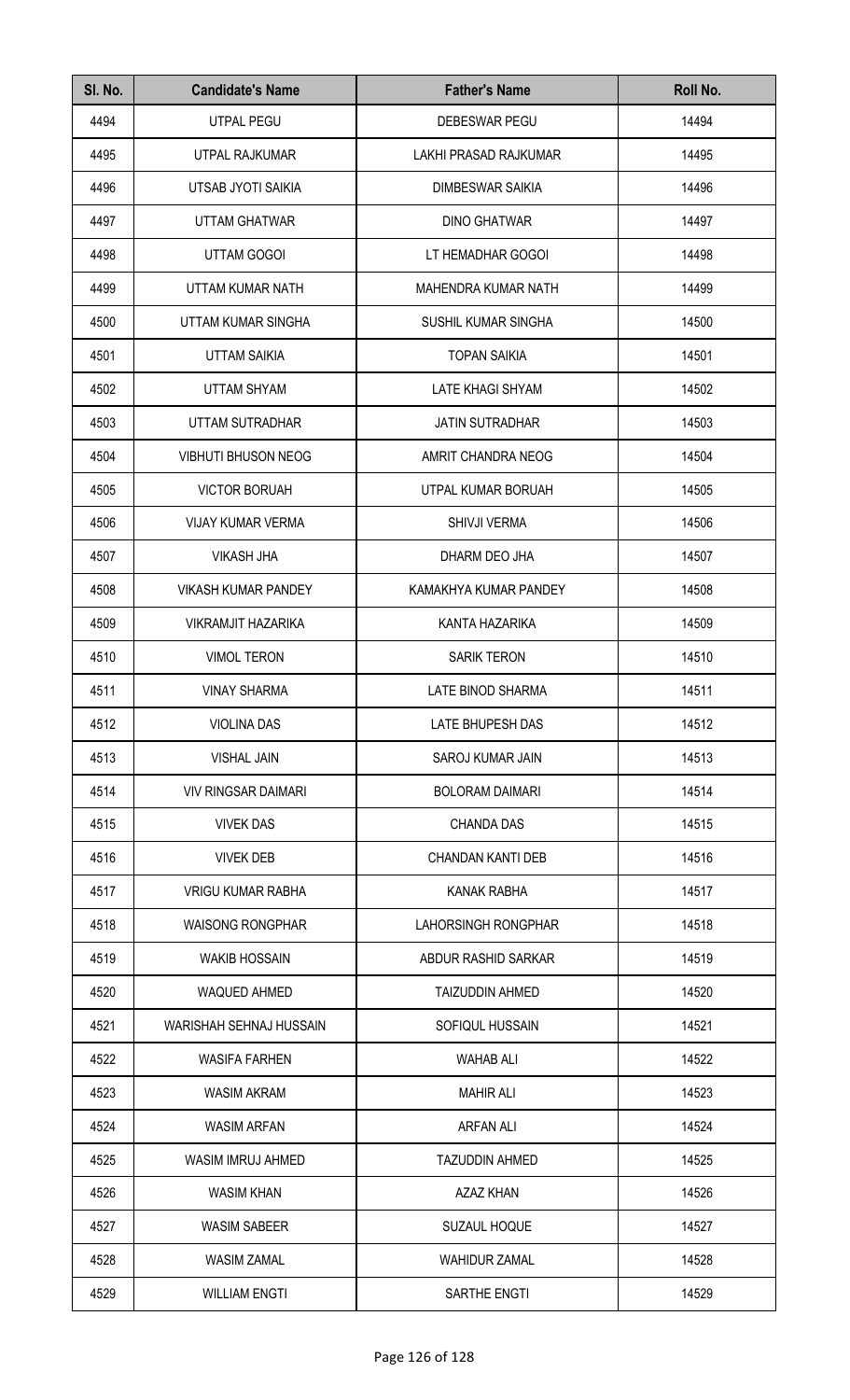| SI. No. | <b>Candidate's Name</b>      | <b>Father's Name</b>        | Roll No. |
|---------|------------------------------|-----------------------------|----------|
| 4530    | WOUN KHOW JAOHAI             | CHAI MYAT JAOHAI            | 14530    |
| 4531    | YADUL ISLAM BARBHUIYA        | DARAUL ISLAM BARBHUIYA      | 14531    |
| 4532    | YAMINIK IMTIAZ TALUKDAR      | ANSER UDIN TALUKDAR         | 14532    |
| 4533    | YARANA YASMIN                | <b>ARFAN ALI</b>            | 14533    |
| 4534    | YASMIN SULTANA               | ABDUL KHALEK                | 14534    |
| 4535    | YASTAQUE ALI                 | <b>RAJAB ALI</b>            | 14535    |
| 4536    | ZAHANGIR ALOM BARBHUIYA      | ABDUL KAYUM BARBHUIYA       | 14536    |
| 4537    | <b>ZAHIDUR RAHMAN</b>        | <b>JOYNAL ABEDIN SK</b>     | 14537    |
| 4538    | ZAHIDUT ZAMAN                | <b>SADULLA ZAMAN</b>        | 14538    |
| 4539    | ZAHIL AHMED LASKAR           | OZI UDDIN LASKAR            | 14539    |
| 4540    | ZAKARIA AHMED                | SIRAJ UDDIN AHMED           | 14540    |
| 4541    | <b>ZAKINUR HUSSAIN</b>       | SAMSUL HOQUE                | 14541    |
| 4542    | <b>ZAKIR HUSSAIN</b>         | RAHAM ALI                   | 14542    |
| 4543    | <b>ZAKIR HUSSAIN</b>         | <b>AKBAR ALI</b>            | 14543    |
| 4544    | ZAKIRUL HUSSAIN              | <b>LATIF ALI</b>            | 14544    |
| 4545    | ZIA UL HAQUE                 | NAZRUL HAQUE                | 14545    |
| 4546    | ZIAR UL ISLAM                | ABDUL MATIN AKOND           | 14546    |
| 4547    | ZIAUL AHMED                  | MD AHMED ALI                | 14547    |
| 4548    | ZULFUKAR ALI AHMED           | <b>SALIM MIAH</b>           | 14548    |
| 4549    | <b>DIPANKAR PAUL</b>         | <b>HIREN PAUL</b>           | 14549    |
| 4550    | <b>LACHIT BORO</b>           | <b>BABUL BORO</b>           | 14550    |
| 4551    | <b>SULTAN MAHMUD</b>         | <b>MUJIBUR RAHMAN</b>       | 14551    |
| 4552    | <b>MRIGANKA DHAR</b>         | MAHIMA RANJAN DHAR          | 14552    |
| 4553    | <b>IMTIAZ HUSSAIN</b>        | MD ABDUL AZIZ               | 14553    |
| 4554    | <b>BORNALI BORKAKATI</b>     | <b>UDIT BORKAKATI</b>       | 14554    |
| 4555    | PARTHA JYOTI NATH            | <b>DEBEN CH NATH</b>        | 14555    |
| 4556    | <b>GOUTAM CHANDRA ROY</b>    | <b>BAIDYANATH ROY</b>       | 14556    |
| 4557    | <b>JITUMONI HAZARIKA</b>     | KULESH HAZARIKA             | 14557    |
| 4558    | SUBHRA JYOTI DUTTA           | NILAMONI DUTTA              | 14558    |
| 4559    | <b>NIKHIL SINGH</b>          | <b>MOHAN SINGH</b>          | 14559    |
| 4560    | <b>MOKBUL HUSSAIN LASKAR</b> | <b>MOTIUR RAHMAN LASKAR</b> | 14560    |
| 4561    | <b>HAINA BASUMATARY</b>      | <b>GAJENDRA BASUMATARY</b>  | 14561    |
| 4562    | JAYMANI BEZBARUAH            | MANMOHAN BEZBARUAH          | 14562    |
| 4563    | ANJAL KUMAR BORA             | PRADIP KUMAR BORA           | 14563    |
| 4564    | RAHUL AHMED                  | MANTAJUDDIN AHMED           | 14564    |
| 4565    | RAJASHREE PATHAK             | PRANESWAR PATHAK            | 14565    |